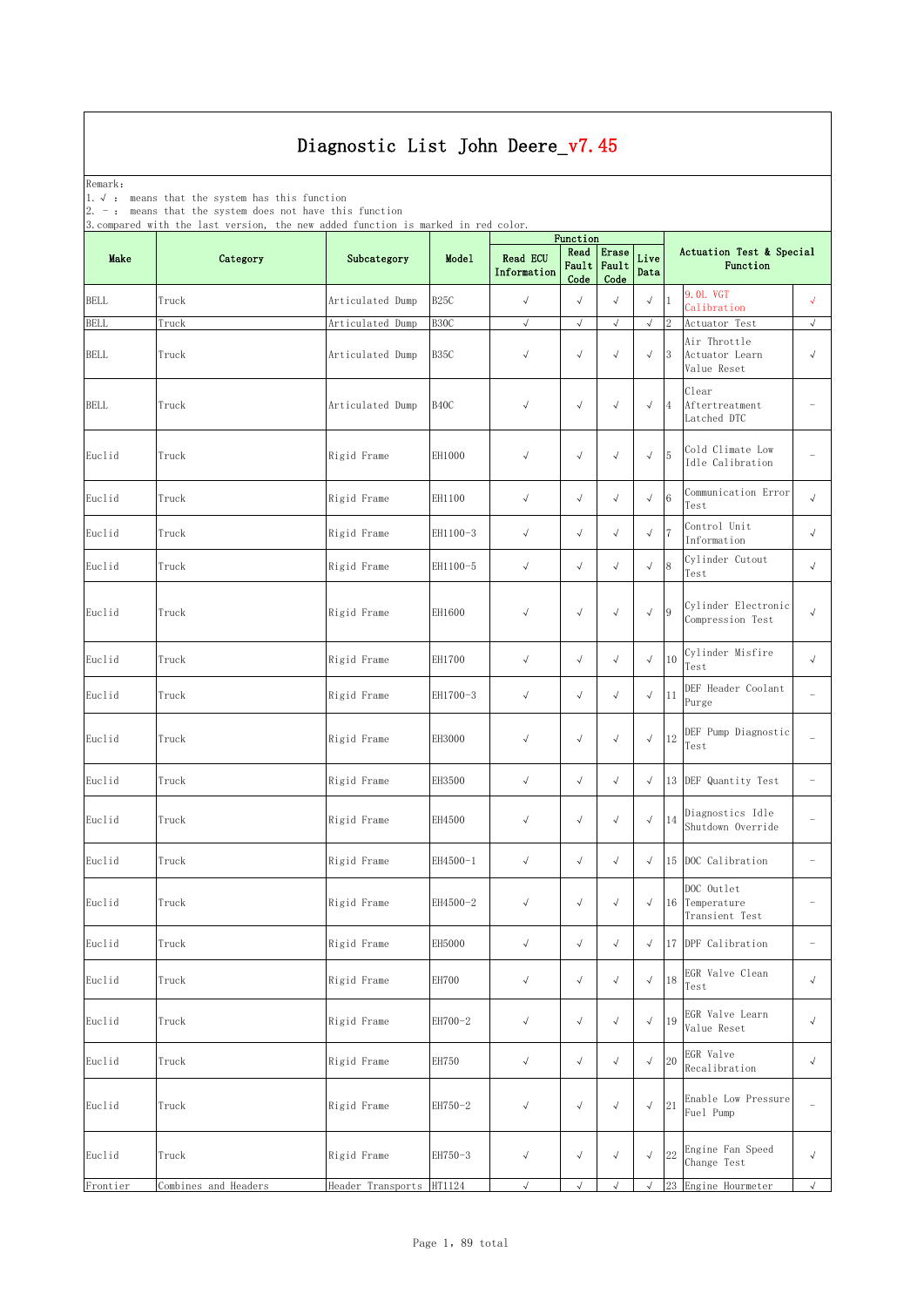Remark: The contract of the contract of  $\mathbb{R}$  and  $\mathbb{R}$  are contract of  $\mathbb{R}$  and  $\mathbb{R}$  are contract of  $\mathbb{R}$  and  $\mathbb{R}$  are contract of  $\mathbb{R}$  and  $\mathbb{R}$  are contract of  $\mathbb{R}$  and  $\mathbb{R}$  are cont

1.√ : means that the system has this function

2. - : means that the system does not have this function

|          | 3. compared with the last version, the new added function is marked in red color. |                                    |        |                         | Function             |                                   |              |        |                                                        |                          |  |
|----------|-----------------------------------------------------------------------------------|------------------------------------|--------|-------------------------|----------------------|-----------------------------------|--------------|--------|--------------------------------------------------------|--------------------------|--|
| Make     | Category                                                                          | Subcategory                        | Model  | Read ECU<br>Information | Code                 | Read Erase<br>Fault Fault<br>Code | Live<br>Data |        | Actuation Test & Special<br>Function                   |                          |  |
| Frontier | Combines and Headers                                                              | Header Transports                  | HT1128 | $\sqrt{ }$              | $\sqrt{ }$           | $\sqrt{ }$                        | $\checkmark$ | 24     | Engine Load Profile<br>Information                     |                          |  |
| Frontier | Combines and Headers                                                              | Header Transports HT1132           |        | $\sqrt{ }$              | $\sqrt{}$            | $\sqrt{ }$                        | $\sqrt{}$    | $25\,$ | Engine Overspeed<br>Verification Test                  |                          |  |
| Frontier | Combines and Headers                                                              | Header Transports HT1138           |        | $\sqrt{}$               | $\sqrt{ }$           | $\sqrt{ }$                        | $\sqrt{ }$   | $26\,$ | Engine Speed Change<br>Test                            | $\sqrt{ }$               |  |
| Frontier | Combines and Headers                                                              | Header Transports                  | HT1142 | $\sqrt{ }$              | $\sqrt{ }$           | $\sqrt{ }$                        | $\sqrt{}$    |        | Exhaust Filter<br>27 Product Improvement<br>Program    |                          |  |
| Frontier | Combines and Headers                                                              | Header Transports HT1224           |        | $\sqrt{ }$              | $\sqrt{ }$           | $\sqrt{ }$                        | $\checkmark$ | $28\,$ | Exhaust Temperature<br>Management Test                 |                          |  |
| Frontier | Combines and Headers                                                              | Header Transports                  | HT1228 | $\sqrt{ }$              | $\sqrt{}$            | $\sqrt{ }$                        | $\sqrt{}$    |        | Exhaust Throttle<br>29 Actuator Learn<br>Value Reset   | $\overline{\phantom{a}}$ |  |
| Frontier | Combines and Headers                                                              | Header Transports                  | HT1232 | $\sqrt{ }$              | $\sqrt{ }$           | $\sqrt{ }$                        | $\checkmark$ | 30     | Fuel Dosing<br>Injector Test                           |                          |  |
| Frontier | Combines and Headers                                                              | Header Transports HT1238           |        | $\sqrt{ }$              | $\sqrt{}$            | $\sqrt{ }$                        | $\sqrt{ }$   | 31     | Fuel Dosing Pump<br>Diagnostic Test                    | $\overline{\phantom{a}}$ |  |
| Frontier | Combines and Headers                                                              | Header Transports                  | HT1242 | $\sqrt{ }$              | $\sqrt{}$            | $\sqrt{ }$                        | $\sqrt{2}$   | 32     | Fuel Dosing System<br>Air Purge                        |                          |  |
| Frontier | Combines and Headers                                                              | Header Transports HT1248           |        | $\sqrt{}$               | $\sqrt{ }$           | $\sqrt{ }$                        | $\sqrt{}$    | 33     | Fuel Pump<br>Calibration                               |                          |  |
| Frontier | Combines and Headers                                                              | Platforms                          | 620VS  | $\sqrt{ }$              | $\sqrt{ }$           | $\sqrt{ }$                        | $\sqrt{}$    | 34     | Fuel Rail Pressure<br>Relief Valve<br>Counter Reset    | $\sqrt{}$                |  |
| Frontier | Combines and Headers                                                              | Platforms                          | 622VS  | $\sqrt{ }$              | $\sqrt{ }$           | $\sqrt{ }$                        | $\checkmark$ | 35     | Harness Diagnostic<br>Mode Test                        | $\sqrt{ }$               |  |
| Frontier | Combines and Headers                                                              | Platforms                          | 625VS  | $\sqrt{ }$              | $\sqrt{ }$           | $\sqrt{ }$                        | $\sqrt{ }$   |        | 36 Injector                                            | $\sqrt{ }$               |  |
| Frontier | Combines and Headers                                                              | Platforms                          | 630VS  | $\sqrt{ }$              | $\sqrt{}$            | $\sqrt{ }$                        | $\sqrt{}$    | 37     | Injector Cleaning<br>Test                              | $\checkmark$             |  |
| Frontier | Combines and Headers                                                              | Platforms                          | SH1206 | $\sqrt{ }$              | $\sqrt{2}$           | $\sqrt{ }$                        | $\sqrt{ }$   |        | 38 Injector Cutout                                     | $\sqrt{ }$               |  |
| Frontier | Combines and Headers                                                              | Platforms                          | SH1208 | $\sqrt{ }$              | $\sqrt{\phantom{a}}$ | $\sqrt{ }$                        | $\sqrt{}$    | 39     | Internal Data<br>Monitor                               | $\overline{\phantom{a}}$ |  |
| Frontier | Combines and Headers                                                              | Platforms                          | SH1210 | $\sqrt{ }$              | $\sqrt{ }$           | $\sqrt{ }$                        | $\sqrt{ }$   | 40     | OEM Variable Fan<br>Speed Test                         |                          |  |
| Frontier | Combines and Headers                                                              | Platforms                          | SH1212 | $\sqrt{}$               | $\sqrt{}$            | $\sqrt{ }$                        | $\sqrt{}$    | 41     | Oxygen Sensor<br>Calibration                           |                          |  |
| Frontier | Combines and Headers                                                              | Platforms                          | SH1216 | $\sqrt{ }$              | $\sqrt{}$            | $\sqrt{ }$                        | $\sqrt{ }$   |        | Regeneration Abort<br>42 Source<br>Identification Test |                          |  |
| Frontier | Combines and Headers                                                              | Platforms                          | SH1306 | $\sqrt{ }$              | $\sqrt{}$            | $\sqrt{ }$                        | $\sqrt{ }$   | 43     | SCR Catalyst<br>Calibration                            |                          |  |
| Frontier | Combines and Headers                                                              | Platforms                          | SH1308 | $\sqrt{ }$              | $\sqrt{ }$           | $\sqrt{ }$                        | $\sqrt{ }$   |        | 44 Service                                             | $\sqrt{ }$               |  |
| Frontier | Combines and Headers                                                              | Wide-Row Cornhead<br>PIN Prefix XF | CH2112 | $\sqrt{}$               | $\sqrt{\phantom{a}}$ | $\sqrt{ }$                        | $\checkmark$ |        | 45 Soot Selection Tool                                 |                          |  |
| Frontier | Combines and Headers                                                              | Wide-Row Cornhead<br>PIN Prefix XF | CH2208 | $\sqrt{}$               | $\sqrt{}$            | $\sqrt{ }$                        | $\sqrt{}$    |        | 46 Spark Cutout Test                                   | $\sqrt{ }$               |  |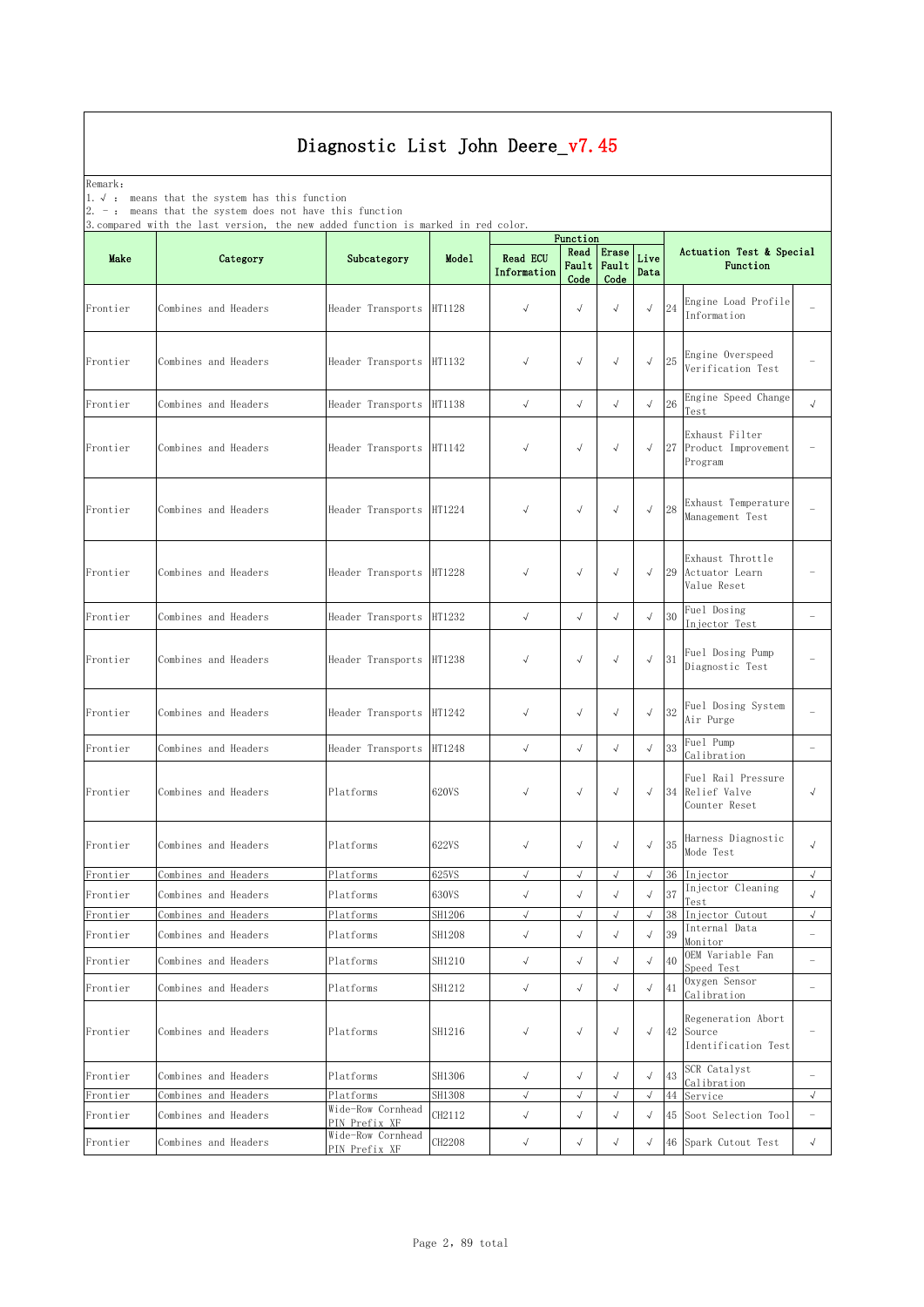Remark: The contract of the contract of  $\mathbb{R}$  and  $\mathbb{R}$  are contract of  $\mathbb{R}$  and  $\mathbb{R}$  are contract of  $\mathbb{R}$  and  $\mathbb{R}$  are contract of  $\mathbb{R}$  and  $\mathbb{R}$  are contract of  $\mathbb{R}$  and  $\mathbb{R}$  are cont

1.√ : means that the system has this function

2. - : means that the system does not have this function

|                      | 3. compared with the last version, the new added function is marked in red color. |                                  |                  |                                | Function                |                              |                         |    |                                                    |                          |
|----------------------|-----------------------------------------------------------------------------------|----------------------------------|------------------|--------------------------------|-------------------------|------------------------------|-------------------------|----|----------------------------------------------------|--------------------------|
| Make                 | Category                                                                          | Subcategory                      | Model            | <b>Read ECU</b><br>Information | Read<br>Code            | Erase<br>Fault Fault<br>Code | Live<br>Data            |    | Actuation Test & Special<br>Function               |                          |
| Frontier             | Cotton Harvesting                                                                 | Module Handler                   | CM1100           | $\sqrt{ }$                     | $\sqrt{2}$              | $\sqrt{ }$                   | $\sqrt{ }$              |    | Throttle<br>47 Calibration Tractor<br>Applications |                          |
| Frontier             | Cutting and Mowing                                                                | Flex-Wing<br>Grooming Mower      | FM1012           | $\sqrt{ }$                     | $\sqrt{}$               | $\sqrt{ }$                   | $\sqrt{2}$              | 48 | Tractor Torque<br>Curve Change Test                | $\overline{\phantom{a}}$ |
| Frontier             | Cutting and Mowing                                                                | Flex-Wing<br>Grooming Mower      | FM1015           | $\sqrt{ }$                     | $\sqrt{}$               | $\sqrt{ }$                   | $\sqrt{}$               | 49 | UEGO Sensor<br>Calibration                         | $\sqrt{}$                |
| Frontier             | Cutting and Mowing                                                                | Flex-Wing<br>Grooming Mower      | FM1017           | $\sqrt{ }$                     | $\sqrt{}$               | $\sqrt{ }$                   | $\sqrt{}$               | 50 | VGT Actuator Travel<br>Range Test                  | $\sqrt{2}$               |
| Frontier             | Cutting and Mowing                                                                | Flex-Wing<br>Grooming Mower      | FM2012           | $\sqrt{ }$                     | $\sqrt{}$               | $\sqrt{ }$                   | $\sqrt{ }$              | 51 | VGT Learn Value<br>Reset                           | $\sqrt{ }$               |
| Frontier             | Cutting and Mowing                                                                | Flex-Wing<br>Grooming Mower      | FM2015           | $\sqrt{ }$                     | $\sqrt{}$               | $\sqrt{ }$                   | $\sqrt{}$               |    | VGT or Exhaust<br>52 Throttle Learn<br>Value Reset | $\sqrt{ }$               |
| Frontier             | Cutting and Mowing                                                                | Flex-Wing<br>Grooming Mower      | FM2017           | $\sqrt{}$                      | $\sqrt{}$               | $\sqrt{ }$                   | $\sqrt{ }$              | 53 | View Non-Clearable<br><b>DTCs</b>                  |                          |
| Frontier             | Cutting and Mowing                                                                | Flex-Wing<br>Grooming Mower      | FM2112           | $\checkmark$                   | $\sqrt{ }$              | $\sqrt{ }$                   | $\sqrt{ }$              |    |                                                    |                          |
| Frontier             | Cutting and Mowing                                                                | Flex-Wing<br>Grooming Mower      | FM2115           | $\sqrt{ }$                     | $\sqrt{\phantom{a}}$    | $\sqrt{ }$                   | $\sqrt{}$               |    |                                                    |                          |
| Frontier             | Cutting and Mowing                                                                | Flex-Wing<br>Grooming Mower      | FM2117           | $\checkmark$                   | $\sqrt{ }$              | $\sqrt{ }$                   | $\sqrt{ }$              |    |                                                    |                          |
| Frontier             | Cutting and Mowing                                                                | Flex-Wing<br>Grooming Mower      | FM2120           | $\sqrt{}$                      | $\sqrt{}$               | $\sqrt{ }$                   | $\sqrt{ }$              |    |                                                    |                          |
| Frontier             | Cutting and Mowing                                                                | Flex-Wing<br>Grooming Mower      | FM3012           | $\sqrt{}$                      | $\sqrt{}$               | $\sqrt{ }$                   | $\sqrt{}$               |    |                                                    |                          |
| Frontier             | Cutting and Mowing                                                                | Rear Discharge<br>Rotary Mower   | GM1048E          | $\sqrt{ }$                     | $\sqrt{}$               | $\sqrt{ }$                   | $\sqrt{ }$              |    |                                                    |                          |
| Frontier             | Cutting and Mowing                                                                | Rear Discharge<br>Rotary Mower   | GM1060           | $\sqrt{}$                      | $\sqrt{}$               | $\sqrt{ }$                   | $\sqrt{}$               |    |                                                    |                          |
| Frontier             | Cutting and Mowing                                                                | Rear Discharge<br>Rotary Mower   | GM1060E          | $\sqrt{}$                      | $\sqrt{}$               | $\sqrt{ }$                   | $\sqrt{2}$              |    |                                                    |                          |
| Frontier             | Cutting and Mowing                                                                | Rear Discharge<br>Rotary Mower   | GM1072           | $\sqrt{}$                      | $\sqrt{ }$              | $\sqrt{ }$                   | $\sqrt{}$               |    |                                                    |                          |
| Frontier             | Cutting and Mowing                                                                | Rear Discharge<br>Rotary Mower   | GM1072E          | $\sqrt{}$                      | $\sqrt{}$               | $\sqrt{ }$                   | $\sqrt{}$               |    |                                                    |                          |
| Frontier             | Cutting and Mowing                                                                | Rear Discharge<br>Rotary Mower   | GM1084           | $\sqrt{}$                      | $\sqrt{}$               | $\sqrt{ }$                   | $\sqrt{}$               |    |                                                    |                          |
| Frontier             | Cutting and Mowing                                                                | Rear Discharge<br>Rotary Mower   | GM1190           | $\sqrt{ }$                     | $\sqrt{}$               | $\sqrt{ }$                   | $\sqrt{ }$              |    |                                                    |                          |
| Frontier             | Cutting and Mowing                                                                | Rear Discharge<br>Rotary Mower   | GM2060           | $\sqrt{}$                      | $\sqrt{}$               | $\sqrt{ }$                   |                         |    |                                                    |                          |
| Frontier             | Cutting and Mowing                                                                | Rear Discharge<br>Rotary Mower   | GM2072           | $\checkmark$                   | $\sqrt{ }$              | $\sqrt{ }$                   | $\sqrt{ }$              |    |                                                    |                          |
| Frontier             | Cutting and Mowing                                                                | Rear Discharge<br>Rotary Mower   | GM2084           | $\sqrt{}$                      | $\sqrt{\phantom{a}}$    | $\sqrt{ }$                   | $\sqrt{2}$              |    |                                                    |                          |
| Frontier             | Cutting and Mowing                                                                | Rear Discharge<br>Rotary Mower   | GM2109           | $\checkmark$                   | $\sqrt{\phantom{a}}$    | $\sqrt{ }$                   | $\sqrt{}$               |    |                                                    |                          |
| Frontier             | Cutting and Mowing                                                                | Rear Discharge<br>Rotary Mower   | GM2190           | $\sqrt{}$                      | $\sqrt{ }$              | $\sqrt{ }$                   | $\checkmark$            |    |                                                    |                          |
| Frontier             | Cutting and Mowing                                                                | Rear Discharge<br>Rotary Mower   | GM3054           | $\checkmark$                   | $\sqrt{}$               | $\sqrt{ }$                   | $\sqrt{}$               |    |                                                    |                          |
| Frontier             | Cutting and Mowing                                                                | Rear Discharge<br>Rotary Mower   | GM3060           | $\sqrt{ }$                     | $\sqrt{ }$              | $\sqrt{ }$                   | $\sqrt{}$               |    |                                                    |                          |
| Frontier             | Cutting and Mowing                                                                | Rear Discharge<br>Rotary Mower   | GM3072           | $\sqrt{ }$                     | $\sqrt{}$               | $\sqrt{ }$                   | $\sqrt{}$               |    |                                                    |                          |
| Frontier             | Cutting and Mowing                                                                | Rotary Cutters                   | RC1048           | $\sqrt{ }$<br>$\sqrt{ }$       | $\sqrt{}$<br>$\sqrt{ }$ | $\sqrt{ }$                   | $\sqrt{ }$<br>$\sqrt{}$ |    |                                                    |                          |
| Frontier<br>Frontier | Cutting and Mowing<br>Cutting and Mowing                                          | Rotary Cutters<br>Rotary Cutters | RC1060<br>RC1072 | $\sqrt{}$                      | $\sqrt{}$               | $\sqrt{ }$                   | $\sqrt{ }$              |    |                                                    |                          |
| Frontier             | Cutting and Mowing                                                                | Rotary Cutters                   | RC2048           | $\sqrt{ }$                     | $\sqrt{ }$              | $\sqrt{ }$                   | $\sqrt{ }$              |    |                                                    |                          |
| Frontier             | Cutting and Mowing                                                                | Rotary Cutters                   | RC2060           | $\sqrt{ }$                     | $\sqrt{2}$              | $\sqrt{ }$                   | $\sqrt{ }$              |    |                                                    |                          |
| Frontier             | Cutting and Mowing                                                                | Rotary Cutters                   | RC2072           | $\sqrt{}$                      | $\sqrt{2}$              | $\sqrt{ }$                   | $\sqrt{2}$              |    |                                                    |                          |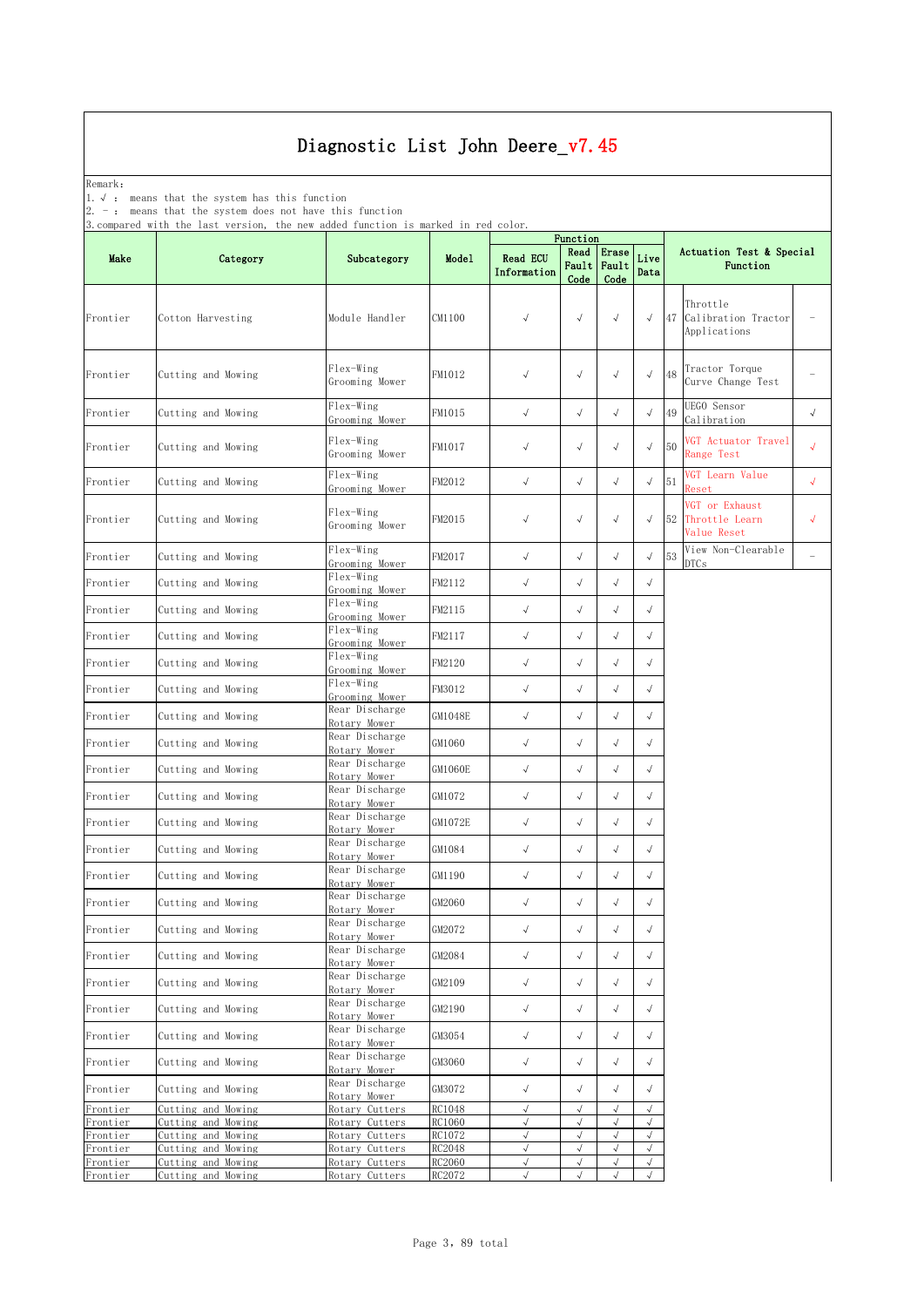Remark: The contract of the contract of  $\mathbb{R}$  and  $\mathbb{R}$  are contract of  $\mathbb{R}$  and  $\mathbb{R}$  are contract of  $\mathbb{R}$  and  $\mathbb{R}$  are contract of  $\mathbb{R}$  and  $\mathbb{R}$  are contract of  $\mathbb{R}$  and  $\mathbb{R}$  are cont

1.√ : means that the system has this function

2. - : means that the system does not have this function

| Read<br>Erase<br>Live<br><b>Read ECU</b><br>Make<br>Subcategory<br>Model<br>Category<br>Fault<br>Fault<br>Function<br>Information<br>Data<br>Code<br>Code<br>RC2084<br>Cutting and Mowing<br>Rotary Cutters<br>$\sqrt{}$<br>$\sqrt{ }$<br>$\sqrt{}$<br>$\sqrt{ }$<br>Side Discharge<br>GM1060S<br>$\sqrt{}$<br>$\sqrt{ }$<br>$\sqrt{ }$<br>Cutting and Mowing<br>$\sqrt{}$<br>Rotary Mower<br>Side Discharge<br>GM1072S<br>$\sqrt{}$<br>√<br>$\sqrt{}$<br>Cutting and Mowing<br>$\sqrt{}$<br>Rotary Mower<br>BG1000<br>$\sqrt{ }$<br>$\sqrt{}$<br>$\sqrt{ }$<br>$\sqrt{}$<br>Golf and Turf Products<br>Grinders<br>BG1500<br>Golf<br>and Turf Products<br>Grinders<br>$\sqrt{ }$<br>$\sqrt{}$<br>$\sqrt{ }$<br>$\sqrt{}$<br>$\sqrt{ }$<br>$\sqrt{}$<br>$\sqrt{}$<br>Golf<br>Turf Products<br>Grinders<br><b>RG5000</b><br>$\sqrt{}$<br>and<br>Turf Products<br>$\sqrt{}$<br>Frontier<br>Golf<br>and<br>Grinders<br>RG5500<br>$\sqrt{}$<br>$\sqrt{}$<br>$\sqrt{}$<br>$\sqrt{ }$<br>Bale Carrier<br>BC1104<br>$\sqrt{ }$<br>$\sqrt{}$<br>$\sqrt{2}$<br>Hay and Forage<br>Frontier<br>Hay and Forage<br>BC1108<br>$\sqrt{}$<br>Frontier<br>Bale Carrier<br>√<br>$\sqrt{}$<br>Hay and Forage<br>$\sqrt{2}$<br>$\sqrt{2}$<br>$\sqrt{ }$<br>$\sqrt{}$<br>Bale Carrier<br>BC1110<br><b>BU1060</b><br>$\sqrt{ }$<br>$\sqrt{}$<br>$\sqrt{ }$<br>$\sqrt{2}$<br>Hay and Forage<br>Bale Mover<br>Hay and Forage<br>Bale Spear<br>HS1001<br>$\sqrt{}$<br>√<br>$\sqrt{}$<br>$\sqrt{}$<br>$\sqrt{ }$<br>$\sqrt{}$<br>$\sqrt{ }$<br>$\sqrt{ }$<br>Hay and Forage<br>Bale Spear<br>HS1002<br>$\sqrt{}$<br>Hay and Forage<br>HS2001<br>$\sqrt{}$<br>$\sqrt{}$<br>$\sqrt{ }$<br>Bale Spear<br>$\sqrt{ }$<br>$\sqrt{ }$<br>Bale Spear<br>HS2002<br>$\sqrt{}$<br>$\sqrt{}$<br>Frontier<br>Hay and Forage<br>$\sqrt{}$<br>Hay and Forage<br>HS2003<br>$\sqrt{ }$<br>$\sqrt{ }$<br>Frontier<br>Bale Spear<br>$\sqrt{}$<br>Hay and Forage<br>HS2004<br>$\sqrt{ }$<br>$\sqrt{}$<br>$\sqrt{ }$<br>$\sqrt{}$<br>Frontier<br>Bale Spear<br>$\sqrt{}$<br>$\sqrt{ }$<br>$\sqrt{}$<br>Hay and Forage<br>Bale Wrapper<br>LW1166<br>$\sqrt{ }$<br>Hay and Forage<br>Bale Wrapper<br>LW1266<br>$\sqrt{}$<br>$\sqrt{}$<br>$\sqrt{ }$<br>$\sqrt{}$<br>$\sqrt{ }$<br>$\sqrt{}$<br>$\sqrt{}$<br>$\sqrt{2}$<br>Hay and Forage<br>Carted Wheel<br>WR0008<br>$\sqrt{ }$<br>Hay and Forage<br>Carted Wheel<br>WR0010<br>$\sqrt{ }$<br>√<br>$\checkmark$<br>$\sqrt{2}$<br>$\sqrt{}$<br>$\sqrt{}$<br>$\sqrt{ }$<br>Hay and Forage<br>Carted Wheel<br>WR0012<br>$\sqrt{ }$<br>$\sqrt{2}$<br>$\sqrt{ }$<br>$\sqrt{}$<br>Frontier<br>Hay and Forage<br>WR1008<br>Carted Wheel<br>$\sqrt{}$<br>Frontier<br>Hay and Forage<br>WR1010<br>$\sqrt{ }$<br>$\sqrt{}$<br>$\sqrt{}$<br>Carted Wheel<br>$\sqrt{ }$<br>$\sqrt{ }$<br>$\sqrt{ }$<br>Hay and Forage<br>Carted Wheel<br>WR1012<br>$\sqrt{}$<br>Frontier<br>Hay and Forage<br>WR1108<br>$\sqrt{ }$<br>Frontier<br>$\sqrt{}$<br>$\sqrt{}$<br>$\sqrt{}$<br>Carted Wheel<br>$\sqrt{}$<br>$\sqrt{ }$<br>Carted Wheel<br>WR1112<br>$\sqrt{}$<br>$\sqrt{}$<br>Hay and Forage<br>Frontier<br>$\sqrt{}$<br>Hay and Forage<br>Carted Wheel<br>WR1116<br>$\sqrt{ }$<br>√<br>Hay and Forage<br>WR3008<br>$\sqrt{ }$<br>$\sqrt{2}$<br>$\sqrt{ }$<br>$\sqrt{}$<br>Carted Wheel<br>Hay and Forage<br>WR3010<br>$\sqrt{}$<br>$\sqrt{}$<br>$\sqrt{ }$<br>$\sqrt{ }$<br>Carted Wheel<br>Hay and Forage<br>WR3012<br>$\sqrt{ }$<br>$\sqrt{}$<br>$\sqrt{}$<br>$\sqrt{}$<br>Carted Wheel<br>Carted Wheel<br>WR6008<br>$\sqrt{}$<br>$\sqrt{}$<br>$\sqrt{ }$<br>$\sqrt{2}$<br>Frontier<br>Hay and Forage<br>$\sqrt{}$<br>WR6010<br>$\sqrt{ }$<br>Frontier<br>Hay and Forage<br>√<br>$\sqrt{}$<br>Carted Wheel<br>$\sqrt{ }$<br>Hay and Forage<br>WR6012<br>$\sqrt{}$<br>$\sqrt{}$<br>$\sqrt{}$<br>Frontier<br>Carted Wheel<br>$\sqrt{}$<br>$\sqrt{ }$<br>$\sqrt{}$<br>Hay and Forage<br>Disc Mower Caddy<br>DC1000<br>$\sqrt{ }$<br>Frontier<br>HM1109<br>$\sqrt{2}$<br>$\sqrt{2}$<br>$\sqrt{ }$<br>$\sqrt{}$<br>Hav and Forage<br>Hay Merger<br>Hay and Forage<br>HM1209<br>$\sqrt{ }$<br>$\sqrt{}$<br>$\sqrt{}$<br>$\sqrt{}$<br>Hay Merger<br>$\sqrt{ }$<br>Hay<br>and Forage<br>Hay Merger<br>HM1212<br>$\sqrt{}$<br>$\sqrt{}$<br>$\sqrt{}$<br>$\sqrt{}$<br>$\sqrt{}$<br>$\sqrt{ }$<br>Hav and Forage<br>Mowers<br>DM1130<br>$\sqrt{ }$<br>Hay and Forage<br>DM1140<br>$\sqrt{}$<br>Frontier<br>Mowers<br>√<br>$\sqrt{ }$<br>$\sqrt{}$<br>$\sqrt{}$<br>$\sqrt{}$<br>Frontier<br>Hay and Forage<br>Mowers<br>DM1150<br>$\sqrt{ }$<br>$\sqrt{}$<br>Frontier<br>Hav and Forage<br>DM1160<br>$\sqrt{}$<br>$\sqrt{ }$<br>Mowers<br>DM1270<br>Hay and Forage<br>$\sqrt{ }$<br>$\sqrt{}$<br>$\sqrt{}$<br>$\sqrt{2}$<br>Mowers<br>$\sqrt{ }$<br>$\sqrt{}$<br>$\sqrt{ }$<br>$\sqrt{ }$<br>Hay and Forage<br>Mowers<br>DM5050<br>$\sqrt{}$<br>$\sqrt{}$<br>$\sqrt{}$<br>Hav<br>and Forage<br>DM5060<br>$\sqrt{}$<br>Mowers<br>$\sqrt{}$<br>$\sqrt{}$<br>$\sqrt{2}$<br>DM5070<br>J<br>Hay and Forage<br>Mowers<br>SB1106<br>Hay and Forage<br>Mowers<br>√<br>√<br>$\sqrt{}$<br>Frontier<br>SB1107<br>$\sqrt{ }$<br>$\sqrt{}$<br>$\sqrt{ }$<br>$\sqrt{2}$<br>Hay and Forage<br>Mowers<br>SB3106<br>$\sqrt{}$<br>$\sqrt{ }$<br>$\sqrt{ }$<br>Frontier<br>Hay and Forage<br>Mowers<br>$\sqrt{}$<br>Frontier<br>Hay and Forage<br>SB3107<br>Mowers<br>$\sqrt{ }$<br>$\sqrt{}$<br>$\sqrt{}$<br>$\sqrt{ }$<br>SB3108<br>$\sqrt{ }$<br>$\sqrt{ }$<br>$\sqrt{}$<br>$\sqrt{ }$<br>Frontier<br>Hay and Forage<br>Mowers<br>$\sqrt{ }$<br>Hay and Forage<br>BP1166<br>$\sqrt{}$<br>Processor<br>$\sqrt{}$<br>$\sqrt{}$<br>Pull-Type Wheel<br>$\sqrt{ }$<br>$\sqrt{ }$<br>$\sqrt{}$<br>$\checkmark$<br>Hay and Forage<br>WR1212<br>Rakes<br>Pull-Type Wheel<br>$\checkmark$<br>$\sqrt{ }$<br>$\sqrt{}$<br>Hay and Forage<br>WR1214<br>$\sqrt{ }$<br>Rakes<br>Pull-Type Wheel<br>WR1216<br>$\checkmark$<br>$\checkmark$<br>Hay and Forage<br>$\sqrt{ }$<br>$\sqrt{ }$<br>Rakes<br>Pull-Type Wheel<br>WR1218<br>$\checkmark$<br>$\checkmark$<br>Hay and Forage<br>$\sqrt{}$<br>$\sqrt{ }$<br>Rakes<br>Pull-Type Wheel<br>WR1417<br>$\checkmark$<br>$\sqrt{ }$<br>$\sqrt{}$<br>$\sqrt{ }$<br>Hay and Forage<br>Rakes<br>Pull-Type Wheel<br>WR2010E<br>$\checkmark$<br>$\sqrt{ }$<br>$\sqrt{}$<br>Hay and Forage<br>$\sqrt{}$<br>Rakes<br>Pull-Type Wheel<br>WR2012E<br>Hay and Forage<br>$\checkmark$<br>$\sqrt{2}$<br>$\sqrt{}$<br>$\sqrt{}$<br>Rakes |          |  |  | Function |  |                          |
|-------------------------------------------------------------------------------------------------------------------------------------------------------------------------------------------------------------------------------------------------------------------------------------------------------------------------------------------------------------------------------------------------------------------------------------------------------------------------------------------------------------------------------------------------------------------------------------------------------------------------------------------------------------------------------------------------------------------------------------------------------------------------------------------------------------------------------------------------------------------------------------------------------------------------------------------------------------------------------------------------------------------------------------------------------------------------------------------------------------------------------------------------------------------------------------------------------------------------------------------------------------------------------------------------------------------------------------------------------------------------------------------------------------------------------------------------------------------------------------------------------------------------------------------------------------------------------------------------------------------------------------------------------------------------------------------------------------------------------------------------------------------------------------------------------------------------------------------------------------------------------------------------------------------------------------------------------------------------------------------------------------------------------------------------------------------------------------------------------------------------------------------------------------------------------------------------------------------------------------------------------------------------------------------------------------------------------------------------------------------------------------------------------------------------------------------------------------------------------------------------------------------------------------------------------------------------------------------------------------------------------------------------------------------------------------------------------------------------------------------------------------------------------------------------------------------------------------------------------------------------------------------------------------------------------------------------------------------------------------------------------------------------------------------------------------------------------------------------------------------------------------------------------------------------------------------------------------------------------------------------------------------------------------------------------------------------------------------------------------------------------------------------------------------------------------------------------------------------------------------------------------------------------------------------------------------------------------------------------------------------------------------------------------------------------------------------------------------------------------------------------------------------------------------------------------------------------------------------------------------------------------------------------------------------------------------------------------------------------------------------------------------------------------------------------------------------------------------------------------------------------------------------------------------------------------------------------------------------------------------------------------------------------------------------------------------------------------------------------------------------------------------------------------------------------------------------------------------------------------------------------------------------------------------------------------------------------------------------------------------------------------------------------------------------------------------------------------------------------------------------------------------------------------------------------------------------------------------------------------------------------------------------------------------------------------------------------------------------------------------------------------------------------------------------------------------------------------------------------------------------------------------------------------------------------------------------------------------------------------------------------------------------------------------------------------------------------------------------------------------------------------------------------------------------------------------------------------------------------------------------------------------------------------------------------------------------------------------------------------------------------------------------------------------------------------------------------------------------------------------------------------------------------------------------------------------------------------------------------------------------------------------------------------------------------------------------------------------------------------------------------------------------------------------------------------------------------------------------------------------------------------------------------------------------------------------------------------------------------------------------------------------------------------------------------------------------------------------------------------------------------------------------------------|----------|--|--|----------|--|--------------------------|
|                                                                                                                                                                                                                                                                                                                                                                                                                                                                                                                                                                                                                                                                                                                                                                                                                                                                                                                                                                                                                                                                                                                                                                                                                                                                                                                                                                                                                                                                                                                                                                                                                                                                                                                                                                                                                                                                                                                                                                                                                                                                                                                                                                                                                                                                                                                                                                                                                                                                                                                                                                                                                                                                                                                                                                                                                                                                                                                                                                                                                                                                                                                                                                                                                                                                                                                                                                                                                                                                                                                                                                                                                                                                                                                                                                                                                                                                                                                                                                                                                                                                                                                                                                                                                                                                                                                                                                                                                                                                                                                                                                                                                                                                                                                                                                                                                                                                                                                                                                                                                                                                                                                                                                                                                                                                                                                                                                                                                                                                                                                                                                                                                                                                                                                                                                                                                                                                                                                                                                                                                                                                                                                                                                                                                                                                                                                                                                                                             |          |  |  |          |  | Actuation Test & Special |
|                                                                                                                                                                                                                                                                                                                                                                                                                                                                                                                                                                                                                                                                                                                                                                                                                                                                                                                                                                                                                                                                                                                                                                                                                                                                                                                                                                                                                                                                                                                                                                                                                                                                                                                                                                                                                                                                                                                                                                                                                                                                                                                                                                                                                                                                                                                                                                                                                                                                                                                                                                                                                                                                                                                                                                                                                                                                                                                                                                                                                                                                                                                                                                                                                                                                                                                                                                                                                                                                                                                                                                                                                                                                                                                                                                                                                                                                                                                                                                                                                                                                                                                                                                                                                                                                                                                                                                                                                                                                                                                                                                                                                                                                                                                                                                                                                                                                                                                                                                                                                                                                                                                                                                                                                                                                                                                                                                                                                                                                                                                                                                                                                                                                                                                                                                                                                                                                                                                                                                                                                                                                                                                                                                                                                                                                                                                                                                                                             | Frontier |  |  |          |  |                          |
|                                                                                                                                                                                                                                                                                                                                                                                                                                                                                                                                                                                                                                                                                                                                                                                                                                                                                                                                                                                                                                                                                                                                                                                                                                                                                                                                                                                                                                                                                                                                                                                                                                                                                                                                                                                                                                                                                                                                                                                                                                                                                                                                                                                                                                                                                                                                                                                                                                                                                                                                                                                                                                                                                                                                                                                                                                                                                                                                                                                                                                                                                                                                                                                                                                                                                                                                                                                                                                                                                                                                                                                                                                                                                                                                                                                                                                                                                                                                                                                                                                                                                                                                                                                                                                                                                                                                                                                                                                                                                                                                                                                                                                                                                                                                                                                                                                                                                                                                                                                                                                                                                                                                                                                                                                                                                                                                                                                                                                                                                                                                                                                                                                                                                                                                                                                                                                                                                                                                                                                                                                                                                                                                                                                                                                                                                                                                                                                                             | Frontier |  |  |          |  |                          |
|                                                                                                                                                                                                                                                                                                                                                                                                                                                                                                                                                                                                                                                                                                                                                                                                                                                                                                                                                                                                                                                                                                                                                                                                                                                                                                                                                                                                                                                                                                                                                                                                                                                                                                                                                                                                                                                                                                                                                                                                                                                                                                                                                                                                                                                                                                                                                                                                                                                                                                                                                                                                                                                                                                                                                                                                                                                                                                                                                                                                                                                                                                                                                                                                                                                                                                                                                                                                                                                                                                                                                                                                                                                                                                                                                                                                                                                                                                                                                                                                                                                                                                                                                                                                                                                                                                                                                                                                                                                                                                                                                                                                                                                                                                                                                                                                                                                                                                                                                                                                                                                                                                                                                                                                                                                                                                                                                                                                                                                                                                                                                                                                                                                                                                                                                                                                                                                                                                                                                                                                                                                                                                                                                                                                                                                                                                                                                                                                             | Frontier |  |  |          |  |                          |
|                                                                                                                                                                                                                                                                                                                                                                                                                                                                                                                                                                                                                                                                                                                                                                                                                                                                                                                                                                                                                                                                                                                                                                                                                                                                                                                                                                                                                                                                                                                                                                                                                                                                                                                                                                                                                                                                                                                                                                                                                                                                                                                                                                                                                                                                                                                                                                                                                                                                                                                                                                                                                                                                                                                                                                                                                                                                                                                                                                                                                                                                                                                                                                                                                                                                                                                                                                                                                                                                                                                                                                                                                                                                                                                                                                                                                                                                                                                                                                                                                                                                                                                                                                                                                                                                                                                                                                                                                                                                                                                                                                                                                                                                                                                                                                                                                                                                                                                                                                                                                                                                                                                                                                                                                                                                                                                                                                                                                                                                                                                                                                                                                                                                                                                                                                                                                                                                                                                                                                                                                                                                                                                                                                                                                                                                                                                                                                                                             | Frontier |  |  |          |  |                          |
|                                                                                                                                                                                                                                                                                                                                                                                                                                                                                                                                                                                                                                                                                                                                                                                                                                                                                                                                                                                                                                                                                                                                                                                                                                                                                                                                                                                                                                                                                                                                                                                                                                                                                                                                                                                                                                                                                                                                                                                                                                                                                                                                                                                                                                                                                                                                                                                                                                                                                                                                                                                                                                                                                                                                                                                                                                                                                                                                                                                                                                                                                                                                                                                                                                                                                                                                                                                                                                                                                                                                                                                                                                                                                                                                                                                                                                                                                                                                                                                                                                                                                                                                                                                                                                                                                                                                                                                                                                                                                                                                                                                                                                                                                                                                                                                                                                                                                                                                                                                                                                                                                                                                                                                                                                                                                                                                                                                                                                                                                                                                                                                                                                                                                                                                                                                                                                                                                                                                                                                                                                                                                                                                                                                                                                                                                                                                                                                                             | Frontier |  |  |          |  |                          |
|                                                                                                                                                                                                                                                                                                                                                                                                                                                                                                                                                                                                                                                                                                                                                                                                                                                                                                                                                                                                                                                                                                                                                                                                                                                                                                                                                                                                                                                                                                                                                                                                                                                                                                                                                                                                                                                                                                                                                                                                                                                                                                                                                                                                                                                                                                                                                                                                                                                                                                                                                                                                                                                                                                                                                                                                                                                                                                                                                                                                                                                                                                                                                                                                                                                                                                                                                                                                                                                                                                                                                                                                                                                                                                                                                                                                                                                                                                                                                                                                                                                                                                                                                                                                                                                                                                                                                                                                                                                                                                                                                                                                                                                                                                                                                                                                                                                                                                                                                                                                                                                                                                                                                                                                                                                                                                                                                                                                                                                                                                                                                                                                                                                                                                                                                                                                                                                                                                                                                                                                                                                                                                                                                                                                                                                                                                                                                                                                             | Frontier |  |  |          |  |                          |
|                                                                                                                                                                                                                                                                                                                                                                                                                                                                                                                                                                                                                                                                                                                                                                                                                                                                                                                                                                                                                                                                                                                                                                                                                                                                                                                                                                                                                                                                                                                                                                                                                                                                                                                                                                                                                                                                                                                                                                                                                                                                                                                                                                                                                                                                                                                                                                                                                                                                                                                                                                                                                                                                                                                                                                                                                                                                                                                                                                                                                                                                                                                                                                                                                                                                                                                                                                                                                                                                                                                                                                                                                                                                                                                                                                                                                                                                                                                                                                                                                                                                                                                                                                                                                                                                                                                                                                                                                                                                                                                                                                                                                                                                                                                                                                                                                                                                                                                                                                                                                                                                                                                                                                                                                                                                                                                                                                                                                                                                                                                                                                                                                                                                                                                                                                                                                                                                                                                                                                                                                                                                                                                                                                                                                                                                                                                                                                                                             |          |  |  |          |  |                          |
|                                                                                                                                                                                                                                                                                                                                                                                                                                                                                                                                                                                                                                                                                                                                                                                                                                                                                                                                                                                                                                                                                                                                                                                                                                                                                                                                                                                                                                                                                                                                                                                                                                                                                                                                                                                                                                                                                                                                                                                                                                                                                                                                                                                                                                                                                                                                                                                                                                                                                                                                                                                                                                                                                                                                                                                                                                                                                                                                                                                                                                                                                                                                                                                                                                                                                                                                                                                                                                                                                                                                                                                                                                                                                                                                                                                                                                                                                                                                                                                                                                                                                                                                                                                                                                                                                                                                                                                                                                                                                                                                                                                                                                                                                                                                                                                                                                                                                                                                                                                                                                                                                                                                                                                                                                                                                                                                                                                                                                                                                                                                                                                                                                                                                                                                                                                                                                                                                                                                                                                                                                                                                                                                                                                                                                                                                                                                                                                                             |          |  |  |          |  |                          |
|                                                                                                                                                                                                                                                                                                                                                                                                                                                                                                                                                                                                                                                                                                                                                                                                                                                                                                                                                                                                                                                                                                                                                                                                                                                                                                                                                                                                                                                                                                                                                                                                                                                                                                                                                                                                                                                                                                                                                                                                                                                                                                                                                                                                                                                                                                                                                                                                                                                                                                                                                                                                                                                                                                                                                                                                                                                                                                                                                                                                                                                                                                                                                                                                                                                                                                                                                                                                                                                                                                                                                                                                                                                                                                                                                                                                                                                                                                                                                                                                                                                                                                                                                                                                                                                                                                                                                                                                                                                                                                                                                                                                                                                                                                                                                                                                                                                                                                                                                                                                                                                                                                                                                                                                                                                                                                                                                                                                                                                                                                                                                                                                                                                                                                                                                                                                                                                                                                                                                                                                                                                                                                                                                                                                                                                                                                                                                                                                             | Frontier |  |  |          |  |                          |
|                                                                                                                                                                                                                                                                                                                                                                                                                                                                                                                                                                                                                                                                                                                                                                                                                                                                                                                                                                                                                                                                                                                                                                                                                                                                                                                                                                                                                                                                                                                                                                                                                                                                                                                                                                                                                                                                                                                                                                                                                                                                                                                                                                                                                                                                                                                                                                                                                                                                                                                                                                                                                                                                                                                                                                                                                                                                                                                                                                                                                                                                                                                                                                                                                                                                                                                                                                                                                                                                                                                                                                                                                                                                                                                                                                                                                                                                                                                                                                                                                                                                                                                                                                                                                                                                                                                                                                                                                                                                                                                                                                                                                                                                                                                                                                                                                                                                                                                                                                                                                                                                                                                                                                                                                                                                                                                                                                                                                                                                                                                                                                                                                                                                                                                                                                                                                                                                                                                                                                                                                                                                                                                                                                                                                                                                                                                                                                                                             | Frontier |  |  |          |  |                          |
|                                                                                                                                                                                                                                                                                                                                                                                                                                                                                                                                                                                                                                                                                                                                                                                                                                                                                                                                                                                                                                                                                                                                                                                                                                                                                                                                                                                                                                                                                                                                                                                                                                                                                                                                                                                                                                                                                                                                                                                                                                                                                                                                                                                                                                                                                                                                                                                                                                                                                                                                                                                                                                                                                                                                                                                                                                                                                                                                                                                                                                                                                                                                                                                                                                                                                                                                                                                                                                                                                                                                                                                                                                                                                                                                                                                                                                                                                                                                                                                                                                                                                                                                                                                                                                                                                                                                                                                                                                                                                                                                                                                                                                                                                                                                                                                                                                                                                                                                                                                                                                                                                                                                                                                                                                                                                                                                                                                                                                                                                                                                                                                                                                                                                                                                                                                                                                                                                                                                                                                                                                                                                                                                                                                                                                                                                                                                                                                                             | Frontier |  |  |          |  |                          |
|                                                                                                                                                                                                                                                                                                                                                                                                                                                                                                                                                                                                                                                                                                                                                                                                                                                                                                                                                                                                                                                                                                                                                                                                                                                                                                                                                                                                                                                                                                                                                                                                                                                                                                                                                                                                                                                                                                                                                                                                                                                                                                                                                                                                                                                                                                                                                                                                                                                                                                                                                                                                                                                                                                                                                                                                                                                                                                                                                                                                                                                                                                                                                                                                                                                                                                                                                                                                                                                                                                                                                                                                                                                                                                                                                                                                                                                                                                                                                                                                                                                                                                                                                                                                                                                                                                                                                                                                                                                                                                                                                                                                                                                                                                                                                                                                                                                                                                                                                                                                                                                                                                                                                                                                                                                                                                                                                                                                                                                                                                                                                                                                                                                                                                                                                                                                                                                                                                                                                                                                                                                                                                                                                                                                                                                                                                                                                                                                             | Frontier |  |  |          |  |                          |
|                                                                                                                                                                                                                                                                                                                                                                                                                                                                                                                                                                                                                                                                                                                                                                                                                                                                                                                                                                                                                                                                                                                                                                                                                                                                                                                                                                                                                                                                                                                                                                                                                                                                                                                                                                                                                                                                                                                                                                                                                                                                                                                                                                                                                                                                                                                                                                                                                                                                                                                                                                                                                                                                                                                                                                                                                                                                                                                                                                                                                                                                                                                                                                                                                                                                                                                                                                                                                                                                                                                                                                                                                                                                                                                                                                                                                                                                                                                                                                                                                                                                                                                                                                                                                                                                                                                                                                                                                                                                                                                                                                                                                                                                                                                                                                                                                                                                                                                                                                                                                                                                                                                                                                                                                                                                                                                                                                                                                                                                                                                                                                                                                                                                                                                                                                                                                                                                                                                                                                                                                                                                                                                                                                                                                                                                                                                                                                                                             | Frontier |  |  |          |  |                          |
|                                                                                                                                                                                                                                                                                                                                                                                                                                                                                                                                                                                                                                                                                                                                                                                                                                                                                                                                                                                                                                                                                                                                                                                                                                                                                                                                                                                                                                                                                                                                                                                                                                                                                                                                                                                                                                                                                                                                                                                                                                                                                                                                                                                                                                                                                                                                                                                                                                                                                                                                                                                                                                                                                                                                                                                                                                                                                                                                                                                                                                                                                                                                                                                                                                                                                                                                                                                                                                                                                                                                                                                                                                                                                                                                                                                                                                                                                                                                                                                                                                                                                                                                                                                                                                                                                                                                                                                                                                                                                                                                                                                                                                                                                                                                                                                                                                                                                                                                                                                                                                                                                                                                                                                                                                                                                                                                                                                                                                                                                                                                                                                                                                                                                                                                                                                                                                                                                                                                                                                                                                                                                                                                                                                                                                                                                                                                                                                                             |          |  |  |          |  |                          |
|                                                                                                                                                                                                                                                                                                                                                                                                                                                                                                                                                                                                                                                                                                                                                                                                                                                                                                                                                                                                                                                                                                                                                                                                                                                                                                                                                                                                                                                                                                                                                                                                                                                                                                                                                                                                                                                                                                                                                                                                                                                                                                                                                                                                                                                                                                                                                                                                                                                                                                                                                                                                                                                                                                                                                                                                                                                                                                                                                                                                                                                                                                                                                                                                                                                                                                                                                                                                                                                                                                                                                                                                                                                                                                                                                                                                                                                                                                                                                                                                                                                                                                                                                                                                                                                                                                                                                                                                                                                                                                                                                                                                                                                                                                                                                                                                                                                                                                                                                                                                                                                                                                                                                                                                                                                                                                                                                                                                                                                                                                                                                                                                                                                                                                                                                                                                                                                                                                                                                                                                                                                                                                                                                                                                                                                                                                                                                                                                             |          |  |  |          |  |                          |
|                                                                                                                                                                                                                                                                                                                                                                                                                                                                                                                                                                                                                                                                                                                                                                                                                                                                                                                                                                                                                                                                                                                                                                                                                                                                                                                                                                                                                                                                                                                                                                                                                                                                                                                                                                                                                                                                                                                                                                                                                                                                                                                                                                                                                                                                                                                                                                                                                                                                                                                                                                                                                                                                                                                                                                                                                                                                                                                                                                                                                                                                                                                                                                                                                                                                                                                                                                                                                                                                                                                                                                                                                                                                                                                                                                                                                                                                                                                                                                                                                                                                                                                                                                                                                                                                                                                                                                                                                                                                                                                                                                                                                                                                                                                                                                                                                                                                                                                                                                                                                                                                                                                                                                                                                                                                                                                                                                                                                                                                                                                                                                                                                                                                                                                                                                                                                                                                                                                                                                                                                                                                                                                                                                                                                                                                                                                                                                                                             | Frontier |  |  |          |  |                          |
|                                                                                                                                                                                                                                                                                                                                                                                                                                                                                                                                                                                                                                                                                                                                                                                                                                                                                                                                                                                                                                                                                                                                                                                                                                                                                                                                                                                                                                                                                                                                                                                                                                                                                                                                                                                                                                                                                                                                                                                                                                                                                                                                                                                                                                                                                                                                                                                                                                                                                                                                                                                                                                                                                                                                                                                                                                                                                                                                                                                                                                                                                                                                                                                                                                                                                                                                                                                                                                                                                                                                                                                                                                                                                                                                                                                                                                                                                                                                                                                                                                                                                                                                                                                                                                                                                                                                                                                                                                                                                                                                                                                                                                                                                                                                                                                                                                                                                                                                                                                                                                                                                                                                                                                                                                                                                                                                                                                                                                                                                                                                                                                                                                                                                                                                                                                                                                                                                                                                                                                                                                                                                                                                                                                                                                                                                                                                                                                                             | Frontier |  |  |          |  |                          |
|                                                                                                                                                                                                                                                                                                                                                                                                                                                                                                                                                                                                                                                                                                                                                                                                                                                                                                                                                                                                                                                                                                                                                                                                                                                                                                                                                                                                                                                                                                                                                                                                                                                                                                                                                                                                                                                                                                                                                                                                                                                                                                                                                                                                                                                                                                                                                                                                                                                                                                                                                                                                                                                                                                                                                                                                                                                                                                                                                                                                                                                                                                                                                                                                                                                                                                                                                                                                                                                                                                                                                                                                                                                                                                                                                                                                                                                                                                                                                                                                                                                                                                                                                                                                                                                                                                                                                                                                                                                                                                                                                                                                                                                                                                                                                                                                                                                                                                                                                                                                                                                                                                                                                                                                                                                                                                                                                                                                                                                                                                                                                                                                                                                                                                                                                                                                                                                                                                                                                                                                                                                                                                                                                                                                                                                                                                                                                                                                             | Frontier |  |  |          |  |                          |
|                                                                                                                                                                                                                                                                                                                                                                                                                                                                                                                                                                                                                                                                                                                                                                                                                                                                                                                                                                                                                                                                                                                                                                                                                                                                                                                                                                                                                                                                                                                                                                                                                                                                                                                                                                                                                                                                                                                                                                                                                                                                                                                                                                                                                                                                                                                                                                                                                                                                                                                                                                                                                                                                                                                                                                                                                                                                                                                                                                                                                                                                                                                                                                                                                                                                                                                                                                                                                                                                                                                                                                                                                                                                                                                                                                                                                                                                                                                                                                                                                                                                                                                                                                                                                                                                                                                                                                                                                                                                                                                                                                                                                                                                                                                                                                                                                                                                                                                                                                                                                                                                                                                                                                                                                                                                                                                                                                                                                                                                                                                                                                                                                                                                                                                                                                                                                                                                                                                                                                                                                                                                                                                                                                                                                                                                                                                                                                                                             | Frontier |  |  |          |  |                          |
|                                                                                                                                                                                                                                                                                                                                                                                                                                                                                                                                                                                                                                                                                                                                                                                                                                                                                                                                                                                                                                                                                                                                                                                                                                                                                                                                                                                                                                                                                                                                                                                                                                                                                                                                                                                                                                                                                                                                                                                                                                                                                                                                                                                                                                                                                                                                                                                                                                                                                                                                                                                                                                                                                                                                                                                                                                                                                                                                                                                                                                                                                                                                                                                                                                                                                                                                                                                                                                                                                                                                                                                                                                                                                                                                                                                                                                                                                                                                                                                                                                                                                                                                                                                                                                                                                                                                                                                                                                                                                                                                                                                                                                                                                                                                                                                                                                                                                                                                                                                                                                                                                                                                                                                                                                                                                                                                                                                                                                                                                                                                                                                                                                                                                                                                                                                                                                                                                                                                                                                                                                                                                                                                                                                                                                                                                                                                                                                                             | Frontier |  |  |          |  |                          |
|                                                                                                                                                                                                                                                                                                                                                                                                                                                                                                                                                                                                                                                                                                                                                                                                                                                                                                                                                                                                                                                                                                                                                                                                                                                                                                                                                                                                                                                                                                                                                                                                                                                                                                                                                                                                                                                                                                                                                                                                                                                                                                                                                                                                                                                                                                                                                                                                                                                                                                                                                                                                                                                                                                                                                                                                                                                                                                                                                                                                                                                                                                                                                                                                                                                                                                                                                                                                                                                                                                                                                                                                                                                                                                                                                                                                                                                                                                                                                                                                                                                                                                                                                                                                                                                                                                                                                                                                                                                                                                                                                                                                                                                                                                                                                                                                                                                                                                                                                                                                                                                                                                                                                                                                                                                                                                                                                                                                                                                                                                                                                                                                                                                                                                                                                                                                                                                                                                                                                                                                                                                                                                                                                                                                                                                                                                                                                                                                             |          |  |  |          |  |                          |
|                                                                                                                                                                                                                                                                                                                                                                                                                                                                                                                                                                                                                                                                                                                                                                                                                                                                                                                                                                                                                                                                                                                                                                                                                                                                                                                                                                                                                                                                                                                                                                                                                                                                                                                                                                                                                                                                                                                                                                                                                                                                                                                                                                                                                                                                                                                                                                                                                                                                                                                                                                                                                                                                                                                                                                                                                                                                                                                                                                                                                                                                                                                                                                                                                                                                                                                                                                                                                                                                                                                                                                                                                                                                                                                                                                                                                                                                                                                                                                                                                                                                                                                                                                                                                                                                                                                                                                                                                                                                                                                                                                                                                                                                                                                                                                                                                                                                                                                                                                                                                                                                                                                                                                                                                                                                                                                                                                                                                                                                                                                                                                                                                                                                                                                                                                                                                                                                                                                                                                                                                                                                                                                                                                                                                                                                                                                                                                                                             |          |  |  |          |  |                          |
|                                                                                                                                                                                                                                                                                                                                                                                                                                                                                                                                                                                                                                                                                                                                                                                                                                                                                                                                                                                                                                                                                                                                                                                                                                                                                                                                                                                                                                                                                                                                                                                                                                                                                                                                                                                                                                                                                                                                                                                                                                                                                                                                                                                                                                                                                                                                                                                                                                                                                                                                                                                                                                                                                                                                                                                                                                                                                                                                                                                                                                                                                                                                                                                                                                                                                                                                                                                                                                                                                                                                                                                                                                                                                                                                                                                                                                                                                                                                                                                                                                                                                                                                                                                                                                                                                                                                                                                                                                                                                                                                                                                                                                                                                                                                                                                                                                                                                                                                                                                                                                                                                                                                                                                                                                                                                                                                                                                                                                                                                                                                                                                                                                                                                                                                                                                                                                                                                                                                                                                                                                                                                                                                                                                                                                                                                                                                                                                                             |          |  |  |          |  |                          |
|                                                                                                                                                                                                                                                                                                                                                                                                                                                                                                                                                                                                                                                                                                                                                                                                                                                                                                                                                                                                                                                                                                                                                                                                                                                                                                                                                                                                                                                                                                                                                                                                                                                                                                                                                                                                                                                                                                                                                                                                                                                                                                                                                                                                                                                                                                                                                                                                                                                                                                                                                                                                                                                                                                                                                                                                                                                                                                                                                                                                                                                                                                                                                                                                                                                                                                                                                                                                                                                                                                                                                                                                                                                                                                                                                                                                                                                                                                                                                                                                                                                                                                                                                                                                                                                                                                                                                                                                                                                                                                                                                                                                                                                                                                                                                                                                                                                                                                                                                                                                                                                                                                                                                                                                                                                                                                                                                                                                                                                                                                                                                                                                                                                                                                                                                                                                                                                                                                                                                                                                                                                                                                                                                                                                                                                                                                                                                                                                             |          |  |  |          |  |                          |
|                                                                                                                                                                                                                                                                                                                                                                                                                                                                                                                                                                                                                                                                                                                                                                                                                                                                                                                                                                                                                                                                                                                                                                                                                                                                                                                                                                                                                                                                                                                                                                                                                                                                                                                                                                                                                                                                                                                                                                                                                                                                                                                                                                                                                                                                                                                                                                                                                                                                                                                                                                                                                                                                                                                                                                                                                                                                                                                                                                                                                                                                                                                                                                                                                                                                                                                                                                                                                                                                                                                                                                                                                                                                                                                                                                                                                                                                                                                                                                                                                                                                                                                                                                                                                                                                                                                                                                                                                                                                                                                                                                                                                                                                                                                                                                                                                                                                                                                                                                                                                                                                                                                                                                                                                                                                                                                                                                                                                                                                                                                                                                                                                                                                                                                                                                                                                                                                                                                                                                                                                                                                                                                                                                                                                                                                                                                                                                                                             | Frontier |  |  |          |  |                          |
|                                                                                                                                                                                                                                                                                                                                                                                                                                                                                                                                                                                                                                                                                                                                                                                                                                                                                                                                                                                                                                                                                                                                                                                                                                                                                                                                                                                                                                                                                                                                                                                                                                                                                                                                                                                                                                                                                                                                                                                                                                                                                                                                                                                                                                                                                                                                                                                                                                                                                                                                                                                                                                                                                                                                                                                                                                                                                                                                                                                                                                                                                                                                                                                                                                                                                                                                                                                                                                                                                                                                                                                                                                                                                                                                                                                                                                                                                                                                                                                                                                                                                                                                                                                                                                                                                                                                                                                                                                                                                                                                                                                                                                                                                                                                                                                                                                                                                                                                                                                                                                                                                                                                                                                                                                                                                                                                                                                                                                                                                                                                                                                                                                                                                                                                                                                                                                                                                                                                                                                                                                                                                                                                                                                                                                                                                                                                                                                                             | Frontier |  |  |          |  |                          |
|                                                                                                                                                                                                                                                                                                                                                                                                                                                                                                                                                                                                                                                                                                                                                                                                                                                                                                                                                                                                                                                                                                                                                                                                                                                                                                                                                                                                                                                                                                                                                                                                                                                                                                                                                                                                                                                                                                                                                                                                                                                                                                                                                                                                                                                                                                                                                                                                                                                                                                                                                                                                                                                                                                                                                                                                                                                                                                                                                                                                                                                                                                                                                                                                                                                                                                                                                                                                                                                                                                                                                                                                                                                                                                                                                                                                                                                                                                                                                                                                                                                                                                                                                                                                                                                                                                                                                                                                                                                                                                                                                                                                                                                                                                                                                                                                                                                                                                                                                                                                                                                                                                                                                                                                                                                                                                                                                                                                                                                                                                                                                                                                                                                                                                                                                                                                                                                                                                                                                                                                                                                                                                                                                                                                                                                                                                                                                                                                             | Frontier |  |  |          |  |                          |
|                                                                                                                                                                                                                                                                                                                                                                                                                                                                                                                                                                                                                                                                                                                                                                                                                                                                                                                                                                                                                                                                                                                                                                                                                                                                                                                                                                                                                                                                                                                                                                                                                                                                                                                                                                                                                                                                                                                                                                                                                                                                                                                                                                                                                                                                                                                                                                                                                                                                                                                                                                                                                                                                                                                                                                                                                                                                                                                                                                                                                                                                                                                                                                                                                                                                                                                                                                                                                                                                                                                                                                                                                                                                                                                                                                                                                                                                                                                                                                                                                                                                                                                                                                                                                                                                                                                                                                                                                                                                                                                                                                                                                                                                                                                                                                                                                                                                                                                                                                                                                                                                                                                                                                                                                                                                                                                                                                                                                                                                                                                                                                                                                                                                                                                                                                                                                                                                                                                                                                                                                                                                                                                                                                                                                                                                                                                                                                                                             | Frontier |  |  |          |  |                          |
|                                                                                                                                                                                                                                                                                                                                                                                                                                                                                                                                                                                                                                                                                                                                                                                                                                                                                                                                                                                                                                                                                                                                                                                                                                                                                                                                                                                                                                                                                                                                                                                                                                                                                                                                                                                                                                                                                                                                                                                                                                                                                                                                                                                                                                                                                                                                                                                                                                                                                                                                                                                                                                                                                                                                                                                                                                                                                                                                                                                                                                                                                                                                                                                                                                                                                                                                                                                                                                                                                                                                                                                                                                                                                                                                                                                                                                                                                                                                                                                                                                                                                                                                                                                                                                                                                                                                                                                                                                                                                                                                                                                                                                                                                                                                                                                                                                                                                                                                                                                                                                                                                                                                                                                                                                                                                                                                                                                                                                                                                                                                                                                                                                                                                                                                                                                                                                                                                                                                                                                                                                                                                                                                                                                                                                                                                                                                                                                                             |          |  |  |          |  |                          |
|                                                                                                                                                                                                                                                                                                                                                                                                                                                                                                                                                                                                                                                                                                                                                                                                                                                                                                                                                                                                                                                                                                                                                                                                                                                                                                                                                                                                                                                                                                                                                                                                                                                                                                                                                                                                                                                                                                                                                                                                                                                                                                                                                                                                                                                                                                                                                                                                                                                                                                                                                                                                                                                                                                                                                                                                                                                                                                                                                                                                                                                                                                                                                                                                                                                                                                                                                                                                                                                                                                                                                                                                                                                                                                                                                                                                                                                                                                                                                                                                                                                                                                                                                                                                                                                                                                                                                                                                                                                                                                                                                                                                                                                                                                                                                                                                                                                                                                                                                                                                                                                                                                                                                                                                                                                                                                                                                                                                                                                                                                                                                                                                                                                                                                                                                                                                                                                                                                                                                                                                                                                                                                                                                                                                                                                                                                                                                                                                             |          |  |  |          |  |                          |
|                                                                                                                                                                                                                                                                                                                                                                                                                                                                                                                                                                                                                                                                                                                                                                                                                                                                                                                                                                                                                                                                                                                                                                                                                                                                                                                                                                                                                                                                                                                                                                                                                                                                                                                                                                                                                                                                                                                                                                                                                                                                                                                                                                                                                                                                                                                                                                                                                                                                                                                                                                                                                                                                                                                                                                                                                                                                                                                                                                                                                                                                                                                                                                                                                                                                                                                                                                                                                                                                                                                                                                                                                                                                                                                                                                                                                                                                                                                                                                                                                                                                                                                                                                                                                                                                                                                                                                                                                                                                                                                                                                                                                                                                                                                                                                                                                                                                                                                                                                                                                                                                                                                                                                                                                                                                                                                                                                                                                                                                                                                                                                                                                                                                                                                                                                                                                                                                                                                                                                                                                                                                                                                                                                                                                                                                                                                                                                                                             |          |  |  |          |  |                          |
|                                                                                                                                                                                                                                                                                                                                                                                                                                                                                                                                                                                                                                                                                                                                                                                                                                                                                                                                                                                                                                                                                                                                                                                                                                                                                                                                                                                                                                                                                                                                                                                                                                                                                                                                                                                                                                                                                                                                                                                                                                                                                                                                                                                                                                                                                                                                                                                                                                                                                                                                                                                                                                                                                                                                                                                                                                                                                                                                                                                                                                                                                                                                                                                                                                                                                                                                                                                                                                                                                                                                                                                                                                                                                                                                                                                                                                                                                                                                                                                                                                                                                                                                                                                                                                                                                                                                                                                                                                                                                                                                                                                                                                                                                                                                                                                                                                                                                                                                                                                                                                                                                                                                                                                                                                                                                                                                                                                                                                                                                                                                                                                                                                                                                                                                                                                                                                                                                                                                                                                                                                                                                                                                                                                                                                                                                                                                                                                                             | Frontier |  |  |          |  |                          |
|                                                                                                                                                                                                                                                                                                                                                                                                                                                                                                                                                                                                                                                                                                                                                                                                                                                                                                                                                                                                                                                                                                                                                                                                                                                                                                                                                                                                                                                                                                                                                                                                                                                                                                                                                                                                                                                                                                                                                                                                                                                                                                                                                                                                                                                                                                                                                                                                                                                                                                                                                                                                                                                                                                                                                                                                                                                                                                                                                                                                                                                                                                                                                                                                                                                                                                                                                                                                                                                                                                                                                                                                                                                                                                                                                                                                                                                                                                                                                                                                                                                                                                                                                                                                                                                                                                                                                                                                                                                                                                                                                                                                                                                                                                                                                                                                                                                                                                                                                                                                                                                                                                                                                                                                                                                                                                                                                                                                                                                                                                                                                                                                                                                                                                                                                                                                                                                                                                                                                                                                                                                                                                                                                                                                                                                                                                                                                                                                             | Frontier |  |  |          |  |                          |
|                                                                                                                                                                                                                                                                                                                                                                                                                                                                                                                                                                                                                                                                                                                                                                                                                                                                                                                                                                                                                                                                                                                                                                                                                                                                                                                                                                                                                                                                                                                                                                                                                                                                                                                                                                                                                                                                                                                                                                                                                                                                                                                                                                                                                                                                                                                                                                                                                                                                                                                                                                                                                                                                                                                                                                                                                                                                                                                                                                                                                                                                                                                                                                                                                                                                                                                                                                                                                                                                                                                                                                                                                                                                                                                                                                                                                                                                                                                                                                                                                                                                                                                                                                                                                                                                                                                                                                                                                                                                                                                                                                                                                                                                                                                                                                                                                                                                                                                                                                                                                                                                                                                                                                                                                                                                                                                                                                                                                                                                                                                                                                                                                                                                                                                                                                                                                                                                                                                                                                                                                                                                                                                                                                                                                                                                                                                                                                                                             | Frontier |  |  |          |  |                          |
|                                                                                                                                                                                                                                                                                                                                                                                                                                                                                                                                                                                                                                                                                                                                                                                                                                                                                                                                                                                                                                                                                                                                                                                                                                                                                                                                                                                                                                                                                                                                                                                                                                                                                                                                                                                                                                                                                                                                                                                                                                                                                                                                                                                                                                                                                                                                                                                                                                                                                                                                                                                                                                                                                                                                                                                                                                                                                                                                                                                                                                                                                                                                                                                                                                                                                                                                                                                                                                                                                                                                                                                                                                                                                                                                                                                                                                                                                                                                                                                                                                                                                                                                                                                                                                                                                                                                                                                                                                                                                                                                                                                                                                                                                                                                                                                                                                                                                                                                                                                                                                                                                                                                                                                                                                                                                                                                                                                                                                                                                                                                                                                                                                                                                                                                                                                                                                                                                                                                                                                                                                                                                                                                                                                                                                                                                                                                                                                                             | Frontier |  |  |          |  |                          |
|                                                                                                                                                                                                                                                                                                                                                                                                                                                                                                                                                                                                                                                                                                                                                                                                                                                                                                                                                                                                                                                                                                                                                                                                                                                                                                                                                                                                                                                                                                                                                                                                                                                                                                                                                                                                                                                                                                                                                                                                                                                                                                                                                                                                                                                                                                                                                                                                                                                                                                                                                                                                                                                                                                                                                                                                                                                                                                                                                                                                                                                                                                                                                                                                                                                                                                                                                                                                                                                                                                                                                                                                                                                                                                                                                                                                                                                                                                                                                                                                                                                                                                                                                                                                                                                                                                                                                                                                                                                                                                                                                                                                                                                                                                                                                                                                                                                                                                                                                                                                                                                                                                                                                                                                                                                                                                                                                                                                                                                                                                                                                                                                                                                                                                                                                                                                                                                                                                                                                                                                                                                                                                                                                                                                                                                                                                                                                                                                             |          |  |  |          |  |                          |
|                                                                                                                                                                                                                                                                                                                                                                                                                                                                                                                                                                                                                                                                                                                                                                                                                                                                                                                                                                                                                                                                                                                                                                                                                                                                                                                                                                                                                                                                                                                                                                                                                                                                                                                                                                                                                                                                                                                                                                                                                                                                                                                                                                                                                                                                                                                                                                                                                                                                                                                                                                                                                                                                                                                                                                                                                                                                                                                                                                                                                                                                                                                                                                                                                                                                                                                                                                                                                                                                                                                                                                                                                                                                                                                                                                                                                                                                                                                                                                                                                                                                                                                                                                                                                                                                                                                                                                                                                                                                                                                                                                                                                                                                                                                                                                                                                                                                                                                                                                                                                                                                                                                                                                                                                                                                                                                                                                                                                                                                                                                                                                                                                                                                                                                                                                                                                                                                                                                                                                                                                                                                                                                                                                                                                                                                                                                                                                                                             |          |  |  |          |  |                          |
|                                                                                                                                                                                                                                                                                                                                                                                                                                                                                                                                                                                                                                                                                                                                                                                                                                                                                                                                                                                                                                                                                                                                                                                                                                                                                                                                                                                                                                                                                                                                                                                                                                                                                                                                                                                                                                                                                                                                                                                                                                                                                                                                                                                                                                                                                                                                                                                                                                                                                                                                                                                                                                                                                                                                                                                                                                                                                                                                                                                                                                                                                                                                                                                                                                                                                                                                                                                                                                                                                                                                                                                                                                                                                                                                                                                                                                                                                                                                                                                                                                                                                                                                                                                                                                                                                                                                                                                                                                                                                                                                                                                                                                                                                                                                                                                                                                                                                                                                                                                                                                                                                                                                                                                                                                                                                                                                                                                                                                                                                                                                                                                                                                                                                                                                                                                                                                                                                                                                                                                                                                                                                                                                                                                                                                                                                                                                                                                                             | Frontier |  |  |          |  |                          |
|                                                                                                                                                                                                                                                                                                                                                                                                                                                                                                                                                                                                                                                                                                                                                                                                                                                                                                                                                                                                                                                                                                                                                                                                                                                                                                                                                                                                                                                                                                                                                                                                                                                                                                                                                                                                                                                                                                                                                                                                                                                                                                                                                                                                                                                                                                                                                                                                                                                                                                                                                                                                                                                                                                                                                                                                                                                                                                                                                                                                                                                                                                                                                                                                                                                                                                                                                                                                                                                                                                                                                                                                                                                                                                                                                                                                                                                                                                                                                                                                                                                                                                                                                                                                                                                                                                                                                                                                                                                                                                                                                                                                                                                                                                                                                                                                                                                                                                                                                                                                                                                                                                                                                                                                                                                                                                                                                                                                                                                                                                                                                                                                                                                                                                                                                                                                                                                                                                                                                                                                                                                                                                                                                                                                                                                                                                                                                                                                             | Frontier |  |  |          |  |                          |
|                                                                                                                                                                                                                                                                                                                                                                                                                                                                                                                                                                                                                                                                                                                                                                                                                                                                                                                                                                                                                                                                                                                                                                                                                                                                                                                                                                                                                                                                                                                                                                                                                                                                                                                                                                                                                                                                                                                                                                                                                                                                                                                                                                                                                                                                                                                                                                                                                                                                                                                                                                                                                                                                                                                                                                                                                                                                                                                                                                                                                                                                                                                                                                                                                                                                                                                                                                                                                                                                                                                                                                                                                                                                                                                                                                                                                                                                                                                                                                                                                                                                                                                                                                                                                                                                                                                                                                                                                                                                                                                                                                                                                                                                                                                                                                                                                                                                                                                                                                                                                                                                                                                                                                                                                                                                                                                                                                                                                                                                                                                                                                                                                                                                                                                                                                                                                                                                                                                                                                                                                                                                                                                                                                                                                                                                                                                                                                                                             | Frontier |  |  |          |  |                          |
|                                                                                                                                                                                                                                                                                                                                                                                                                                                                                                                                                                                                                                                                                                                                                                                                                                                                                                                                                                                                                                                                                                                                                                                                                                                                                                                                                                                                                                                                                                                                                                                                                                                                                                                                                                                                                                                                                                                                                                                                                                                                                                                                                                                                                                                                                                                                                                                                                                                                                                                                                                                                                                                                                                                                                                                                                                                                                                                                                                                                                                                                                                                                                                                                                                                                                                                                                                                                                                                                                                                                                                                                                                                                                                                                                                                                                                                                                                                                                                                                                                                                                                                                                                                                                                                                                                                                                                                                                                                                                                                                                                                                                                                                                                                                                                                                                                                                                                                                                                                                                                                                                                                                                                                                                                                                                                                                                                                                                                                                                                                                                                                                                                                                                                                                                                                                                                                                                                                                                                                                                                                                                                                                                                                                                                                                                                                                                                                                             | Frontier |  |  |          |  |                          |
|                                                                                                                                                                                                                                                                                                                                                                                                                                                                                                                                                                                                                                                                                                                                                                                                                                                                                                                                                                                                                                                                                                                                                                                                                                                                                                                                                                                                                                                                                                                                                                                                                                                                                                                                                                                                                                                                                                                                                                                                                                                                                                                                                                                                                                                                                                                                                                                                                                                                                                                                                                                                                                                                                                                                                                                                                                                                                                                                                                                                                                                                                                                                                                                                                                                                                                                                                                                                                                                                                                                                                                                                                                                                                                                                                                                                                                                                                                                                                                                                                                                                                                                                                                                                                                                                                                                                                                                                                                                                                                                                                                                                                                                                                                                                                                                                                                                                                                                                                                                                                                                                                                                                                                                                                                                                                                                                                                                                                                                                                                                                                                                                                                                                                                                                                                                                                                                                                                                                                                                                                                                                                                                                                                                                                                                                                                                                                                                                             | Frontier |  |  |          |  |                          |
|                                                                                                                                                                                                                                                                                                                                                                                                                                                                                                                                                                                                                                                                                                                                                                                                                                                                                                                                                                                                                                                                                                                                                                                                                                                                                                                                                                                                                                                                                                                                                                                                                                                                                                                                                                                                                                                                                                                                                                                                                                                                                                                                                                                                                                                                                                                                                                                                                                                                                                                                                                                                                                                                                                                                                                                                                                                                                                                                                                                                                                                                                                                                                                                                                                                                                                                                                                                                                                                                                                                                                                                                                                                                                                                                                                                                                                                                                                                                                                                                                                                                                                                                                                                                                                                                                                                                                                                                                                                                                                                                                                                                                                                                                                                                                                                                                                                                                                                                                                                                                                                                                                                                                                                                                                                                                                                                                                                                                                                                                                                                                                                                                                                                                                                                                                                                                                                                                                                                                                                                                                                                                                                                                                                                                                                                                                                                                                                                             |          |  |  |          |  |                          |
|                                                                                                                                                                                                                                                                                                                                                                                                                                                                                                                                                                                                                                                                                                                                                                                                                                                                                                                                                                                                                                                                                                                                                                                                                                                                                                                                                                                                                                                                                                                                                                                                                                                                                                                                                                                                                                                                                                                                                                                                                                                                                                                                                                                                                                                                                                                                                                                                                                                                                                                                                                                                                                                                                                                                                                                                                                                                                                                                                                                                                                                                                                                                                                                                                                                                                                                                                                                                                                                                                                                                                                                                                                                                                                                                                                                                                                                                                                                                                                                                                                                                                                                                                                                                                                                                                                                                                                                                                                                                                                                                                                                                                                                                                                                                                                                                                                                                                                                                                                                                                                                                                                                                                                                                                                                                                                                                                                                                                                                                                                                                                                                                                                                                                                                                                                                                                                                                                                                                                                                                                                                                                                                                                                                                                                                                                                                                                                                                             |          |  |  |          |  |                          |
|                                                                                                                                                                                                                                                                                                                                                                                                                                                                                                                                                                                                                                                                                                                                                                                                                                                                                                                                                                                                                                                                                                                                                                                                                                                                                                                                                                                                                                                                                                                                                                                                                                                                                                                                                                                                                                                                                                                                                                                                                                                                                                                                                                                                                                                                                                                                                                                                                                                                                                                                                                                                                                                                                                                                                                                                                                                                                                                                                                                                                                                                                                                                                                                                                                                                                                                                                                                                                                                                                                                                                                                                                                                                                                                                                                                                                                                                                                                                                                                                                                                                                                                                                                                                                                                                                                                                                                                                                                                                                                                                                                                                                                                                                                                                                                                                                                                                                                                                                                                                                                                                                                                                                                                                                                                                                                                                                                                                                                                                                                                                                                                                                                                                                                                                                                                                                                                                                                                                                                                                                                                                                                                                                                                                                                                                                                                                                                                                             |          |  |  |          |  |                          |
|                                                                                                                                                                                                                                                                                                                                                                                                                                                                                                                                                                                                                                                                                                                                                                                                                                                                                                                                                                                                                                                                                                                                                                                                                                                                                                                                                                                                                                                                                                                                                                                                                                                                                                                                                                                                                                                                                                                                                                                                                                                                                                                                                                                                                                                                                                                                                                                                                                                                                                                                                                                                                                                                                                                                                                                                                                                                                                                                                                                                                                                                                                                                                                                                                                                                                                                                                                                                                                                                                                                                                                                                                                                                                                                                                                                                                                                                                                                                                                                                                                                                                                                                                                                                                                                                                                                                                                                                                                                                                                                                                                                                                                                                                                                                                                                                                                                                                                                                                                                                                                                                                                                                                                                                                                                                                                                                                                                                                                                                                                                                                                                                                                                                                                                                                                                                                                                                                                                                                                                                                                                                                                                                                                                                                                                                                                                                                                                                             | Frontier |  |  |          |  |                          |
|                                                                                                                                                                                                                                                                                                                                                                                                                                                                                                                                                                                                                                                                                                                                                                                                                                                                                                                                                                                                                                                                                                                                                                                                                                                                                                                                                                                                                                                                                                                                                                                                                                                                                                                                                                                                                                                                                                                                                                                                                                                                                                                                                                                                                                                                                                                                                                                                                                                                                                                                                                                                                                                                                                                                                                                                                                                                                                                                                                                                                                                                                                                                                                                                                                                                                                                                                                                                                                                                                                                                                                                                                                                                                                                                                                                                                                                                                                                                                                                                                                                                                                                                                                                                                                                                                                                                                                                                                                                                                                                                                                                                                                                                                                                                                                                                                                                                                                                                                                                                                                                                                                                                                                                                                                                                                                                                                                                                                                                                                                                                                                                                                                                                                                                                                                                                                                                                                                                                                                                                                                                                                                                                                                                                                                                                                                                                                                                                             | Frontier |  |  |          |  |                          |
|                                                                                                                                                                                                                                                                                                                                                                                                                                                                                                                                                                                                                                                                                                                                                                                                                                                                                                                                                                                                                                                                                                                                                                                                                                                                                                                                                                                                                                                                                                                                                                                                                                                                                                                                                                                                                                                                                                                                                                                                                                                                                                                                                                                                                                                                                                                                                                                                                                                                                                                                                                                                                                                                                                                                                                                                                                                                                                                                                                                                                                                                                                                                                                                                                                                                                                                                                                                                                                                                                                                                                                                                                                                                                                                                                                                                                                                                                                                                                                                                                                                                                                                                                                                                                                                                                                                                                                                                                                                                                                                                                                                                                                                                                                                                                                                                                                                                                                                                                                                                                                                                                                                                                                                                                                                                                                                                                                                                                                                                                                                                                                                                                                                                                                                                                                                                                                                                                                                                                                                                                                                                                                                                                                                                                                                                                                                                                                                                             | Frontier |  |  |          |  |                          |
|                                                                                                                                                                                                                                                                                                                                                                                                                                                                                                                                                                                                                                                                                                                                                                                                                                                                                                                                                                                                                                                                                                                                                                                                                                                                                                                                                                                                                                                                                                                                                                                                                                                                                                                                                                                                                                                                                                                                                                                                                                                                                                                                                                                                                                                                                                                                                                                                                                                                                                                                                                                                                                                                                                                                                                                                                                                                                                                                                                                                                                                                                                                                                                                                                                                                                                                                                                                                                                                                                                                                                                                                                                                                                                                                                                                                                                                                                                                                                                                                                                                                                                                                                                                                                                                                                                                                                                                                                                                                                                                                                                                                                                                                                                                                                                                                                                                                                                                                                                                                                                                                                                                                                                                                                                                                                                                                                                                                                                                                                                                                                                                                                                                                                                                                                                                                                                                                                                                                                                                                                                                                                                                                                                                                                                                                                                                                                                                                             | Frontier |  |  |          |  |                          |
|                                                                                                                                                                                                                                                                                                                                                                                                                                                                                                                                                                                                                                                                                                                                                                                                                                                                                                                                                                                                                                                                                                                                                                                                                                                                                                                                                                                                                                                                                                                                                                                                                                                                                                                                                                                                                                                                                                                                                                                                                                                                                                                                                                                                                                                                                                                                                                                                                                                                                                                                                                                                                                                                                                                                                                                                                                                                                                                                                                                                                                                                                                                                                                                                                                                                                                                                                                                                                                                                                                                                                                                                                                                                                                                                                                                                                                                                                                                                                                                                                                                                                                                                                                                                                                                                                                                                                                                                                                                                                                                                                                                                                                                                                                                                                                                                                                                                                                                                                                                                                                                                                                                                                                                                                                                                                                                                                                                                                                                                                                                                                                                                                                                                                                                                                                                                                                                                                                                                                                                                                                                                                                                                                                                                                                                                                                                                                                                                             | Frontier |  |  |          |  |                          |
|                                                                                                                                                                                                                                                                                                                                                                                                                                                                                                                                                                                                                                                                                                                                                                                                                                                                                                                                                                                                                                                                                                                                                                                                                                                                                                                                                                                                                                                                                                                                                                                                                                                                                                                                                                                                                                                                                                                                                                                                                                                                                                                                                                                                                                                                                                                                                                                                                                                                                                                                                                                                                                                                                                                                                                                                                                                                                                                                                                                                                                                                                                                                                                                                                                                                                                                                                                                                                                                                                                                                                                                                                                                                                                                                                                                                                                                                                                                                                                                                                                                                                                                                                                                                                                                                                                                                                                                                                                                                                                                                                                                                                                                                                                                                                                                                                                                                                                                                                                                                                                                                                                                                                                                                                                                                                                                                                                                                                                                                                                                                                                                                                                                                                                                                                                                                                                                                                                                                                                                                                                                                                                                                                                                                                                                                                                                                                                                                             | Frontier |  |  |          |  |                          |
|                                                                                                                                                                                                                                                                                                                                                                                                                                                                                                                                                                                                                                                                                                                                                                                                                                                                                                                                                                                                                                                                                                                                                                                                                                                                                                                                                                                                                                                                                                                                                                                                                                                                                                                                                                                                                                                                                                                                                                                                                                                                                                                                                                                                                                                                                                                                                                                                                                                                                                                                                                                                                                                                                                                                                                                                                                                                                                                                                                                                                                                                                                                                                                                                                                                                                                                                                                                                                                                                                                                                                                                                                                                                                                                                                                                                                                                                                                                                                                                                                                                                                                                                                                                                                                                                                                                                                                                                                                                                                                                                                                                                                                                                                                                                                                                                                                                                                                                                                                                                                                                                                                                                                                                                                                                                                                                                                                                                                                                                                                                                                                                                                                                                                                                                                                                                                                                                                                                                                                                                                                                                                                                                                                                                                                                                                                                                                                                                             | Frontier |  |  |          |  |                          |
|                                                                                                                                                                                                                                                                                                                                                                                                                                                                                                                                                                                                                                                                                                                                                                                                                                                                                                                                                                                                                                                                                                                                                                                                                                                                                                                                                                                                                                                                                                                                                                                                                                                                                                                                                                                                                                                                                                                                                                                                                                                                                                                                                                                                                                                                                                                                                                                                                                                                                                                                                                                                                                                                                                                                                                                                                                                                                                                                                                                                                                                                                                                                                                                                                                                                                                                                                                                                                                                                                                                                                                                                                                                                                                                                                                                                                                                                                                                                                                                                                                                                                                                                                                                                                                                                                                                                                                                                                                                                                                                                                                                                                                                                                                                                                                                                                                                                                                                                                                                                                                                                                                                                                                                                                                                                                                                                                                                                                                                                                                                                                                                                                                                                                                                                                                                                                                                                                                                                                                                                                                                                                                                                                                                                                                                                                                                                                                                                             | Frontier |  |  |          |  |                          |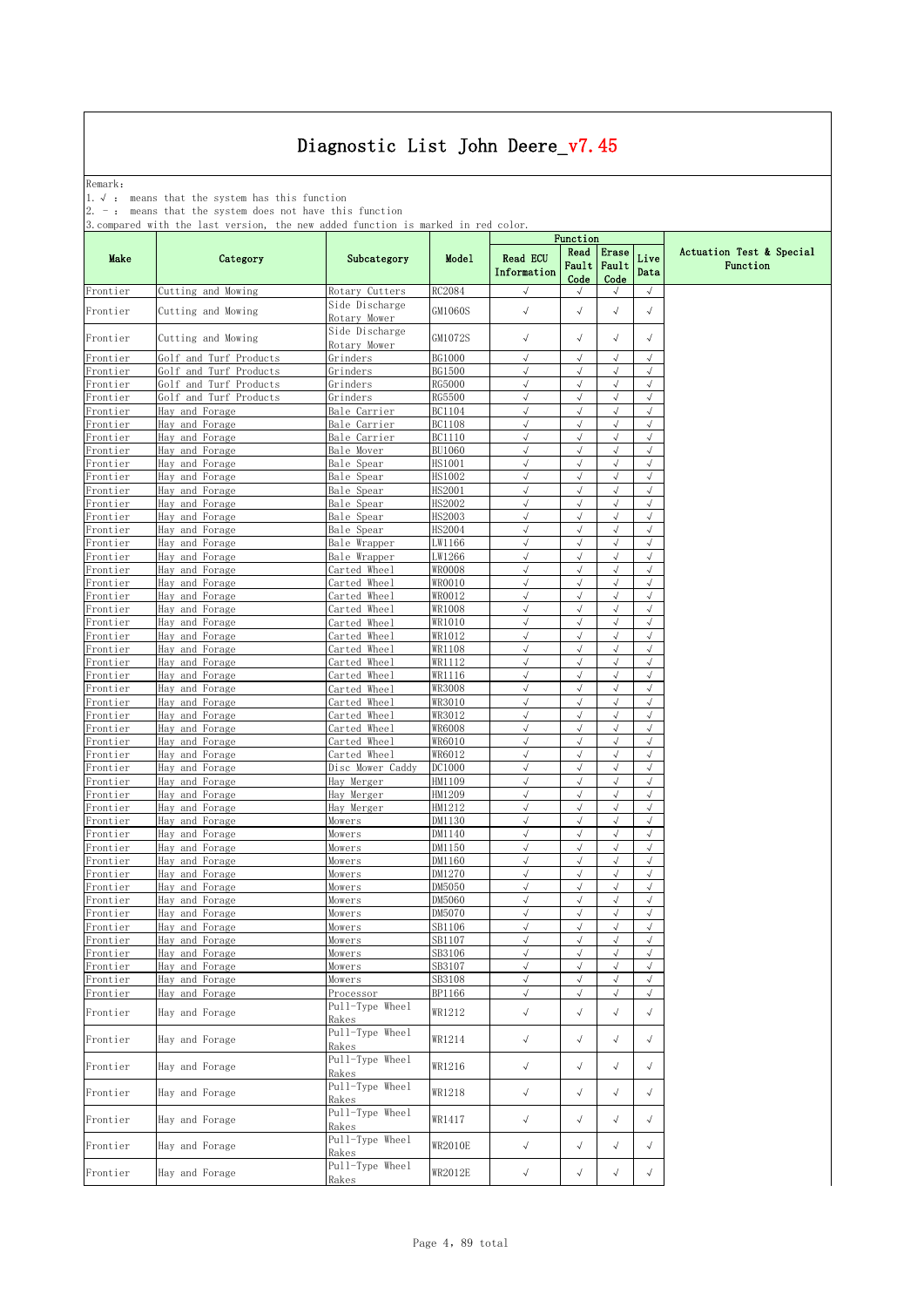Remark: The contract of the contract of  $\mathbb{R}$  and  $\mathbb{R}$  are contract of  $\mathbb{R}$  and  $\mathbb{R}$  are contract of  $\mathbb{R}$  and  $\mathbb{R}$  are contract of  $\mathbb{R}$  and  $\mathbb{R}$  are contract of  $\mathbb{R}$  and  $\mathbb{R}$  are cont

1.√ : means that the system has this function

2. - : means that the system does not have this function

|                      |                                  |                            |                          | Function                       |                          |                              |                         |                                      |
|----------------------|----------------------------------|----------------------------|--------------------------|--------------------------------|--------------------------|------------------------------|-------------------------|--------------------------------------|
| Make                 | Category                         | Subcategory                | Model                    | <b>Read ECU</b><br>Information | Read<br>Code             | Erase<br>Fault Fault<br>Code | Live<br>Data            | Actuation Test & Special<br>Function |
| Frontier             | Hay and Forage                   | Pull-Type Wheel<br>Rakes   | WR2014E                  | $\checkmark$                   | $\sqrt{ }$               | $\sqrt{ }$                   | $\sqrt{}$               |                                      |
| Frontier             | Hay and Forage                   | Pull-Type Wheel<br>Rakes   | WR2110                   | $\sqrt{ }$                     | $\sqrt{ }$               | $\sqrt{ }$                   | $\sqrt{}$               |                                      |
| Frontier             | Hay and Forage                   | Pull-Type Wheel<br>Rakes   | WR2112                   | $\sqrt{ }$                     | $\sqrt{}$                | $\sqrt{ }$                   | $\checkmark$            |                                      |
| Frontier             | Hay and Forage                   | Pull-Type Wheel<br>Rakes   | WR2114                   | $\checkmark$                   | $\sqrt{ }$               | $\sqrt{ }$                   | $\sqrt{}$               |                                      |
| Frontier             | Hay and Forage                   | Pull-Type Wheel<br>Rakes   | WR2212                   | $\checkmark$                   | $\sqrt{ }$               | $\sqrt{ }$                   | $\sqrt{ }$              |                                      |
| Frontier             | Hay and Forage                   | Pull-Type Wheel<br>Rakes   | WR2214                   | $\checkmark$                   | $\sqrt{ }$               | $\sqrt{ }$                   | $\sqrt{}$               |                                      |
| Frontier             | Hay and Forage                   | Pull-Type Wheel<br>Rakes   | WR2316                   | $\checkmark$                   | $\sqrt{ }$               | $\sqrt{}$                    | $\sqrt{}$               |                                      |
| Frontier             | Hay and Forage                   | Pull-Type Wheel<br>Rakes   | WR2318                   | $\checkmark$                   | $\sqrt{ }$               | $\sqrt{ }$                   | $\sqrt{}$               |                                      |
| Frontier             | Hay and Forage                   | Pull-Type Wheel<br>Rakes   | WR3310                   | $\sqrt{ }$                     | $\sqrt{ }$               | $\sqrt{ }$                   | $\sqrt{}$               |                                      |
| Frontier             | Hay and Forage                   | Pull-Type Wheel<br>Rakes   | WR3312                   | $\sqrt{ }$                     | $\sqrt{ }$               | $\sqrt{}$                    | $\sqrt{}$               |                                      |
| Frontier             | Hay and Forage                   | Pull-Type Wheel<br>Rakes   | WR3313                   | $\checkmark$                   | $\sqrt{ }$               | $\sqrt{ }$                   | $\checkmark$            |                                      |
| Frontier             | Hay and Forage                   | Pull-Type Wheel<br>Rakes   | WR3315                   | $\sqrt{ }$                     | $\sqrt{ }$               | $\sqrt{}$                    | $\sqrt{}$               |                                      |
| Frontier             | Hay and Forage                   | Pull-Type Wheel<br>Rakes   | WR3414                   | $\checkmark$                   | $\sqrt{ }$               | $\sqrt{ }$                   | $\sqrt{}$               |                                      |
| Frontier             | Hay and Forage                   | Pull-Type Wheel<br>Rakes   | WR3416                   | $\checkmark$                   | $\sqrt{ }$               | $\sqrt{}$                    | $\sqrt{}$               |                                      |
| Frontier             | Hay and Forage                   | Pull-Type Wheel<br>Rakes   | WR3417                   | $\checkmark$                   | $\sqrt{ }$               | $\sqrt{ }$                   | $\checkmark$            |                                      |
| Frontier             | Hay and Forage                   | Pull-Type Wheel<br>Rakes   | WR3419                   | $\checkmark$                   | $\sqrt{ }$               | $\sqrt{ }$                   | $\sqrt{}$               |                                      |
| Frontier             | Hay and Forage                   | Pull-Type Wheel<br>Rakes   | WR4106                   | $\sqrt{ }$                     | $\sqrt{ }$               | $\sqrt{}$                    | $\sqrt{}$               |                                      |
| Frontier             | Hay and Forage                   | Pull-Type Wheel<br>Rakes   | WR4109                   | $\checkmark$                   | $\sqrt{ }$               | $\sqrt{ }$                   | $\sqrt{}$               |                                      |
| Frontier             | Hay and Forage                   | Pull-Type Wheel<br>Rakes   | WR4313                   | $\sqrt{ }$                     | $\sqrt{ }$               | $\sqrt{}$                    | $\sqrt{}$               |                                      |
| Frontier             | Hay and Forage                   | Pull-Type Wheel<br>Rakes   | WR5417                   | $\sqrt{ }$                     | $\sqrt{}$                | $\sqrt{ }$                   | $\sqrt{}$               |                                      |
| Frontier<br>Frontier | Hay and Forage<br>Hay and Forage | Rotary Rake<br>Rotary Rake | <b>RR1012E</b><br>RR2109 | $\sqrt{ }$<br>$\sqrt{}$        | $\sqrt{ }$<br>$\sqrt{ }$ | $\sqrt{}$<br>$\sqrt{}$       | $\sqrt{}$<br>$\sqrt{}$  |                                      |
| Frontier             | Hay and Forage                   | Rotary Rake                | RR2211                   | $\sqrt{ }$                     | $\sqrt{ }$               | $\sqrt{ }$                   | $\sqrt{ }$              |                                      |
| Frontier             | Hay and Forage                   | Rotary Rake                | RR2313                   | $\sqrt{ }$                     | $\sqrt{}$                | $\sqrt{}$                    | $\sqrt{2}$              |                                      |
| Frontier             | Hay and Forage                   | Rotary Rake                | RR2324                   | $\sqrt{ }$                     | $\sqrt{}$                | $\sqrt{}$                    | $\sqrt{ }$              |                                      |
| Frontier             | Hay and Forage                   | Tedders                    | <b>TD1010E</b>           | $\sqrt{2}$                     | $\sqrt{ }$               | $\sqrt{ }$                   | $\sqrt{ }$              |                                      |
| Frontier<br>Frontier | Hay and Forage<br>Hay and Forage | Tedders<br>Tedders         | TD1123<br>TD1316         | $\sqrt{ }$<br>$\sqrt{}$        | $\sqrt{}$<br>$\sqrt{}$   | $\sqrt{ }$<br>$\sqrt{2}$     | $\sqrt{2}$<br>$\sqrt{}$ |                                      |
| Frontier             | Hay and Forage                   | Tedders                    | TD2418                   | $\sqrt{ }$                     | $\sqrt{ }$               | $\checkmark$                 | $\sqrt{ }$              |                                      |
| Frontier             | Hay and Forage                   | Tedders                    | TD2427                   | $\sqrt{ }$                     | $\sqrt{ }$               | $\sqrt{ }$                   | $\sqrt{}$               |                                      |
| Frontier             | Hay and Forage                   | Tedders                    | TD3418                   | $\sqrt{ }$                     | $\sqrt{2}$               | $\sqrt{2}$                   | $\sqrt{2}$              |                                      |
| Frontier             | Hay and Forage                   | Tedders                    | TD3427                   | $\checkmark$                   | $\sqrt{}$                | $\checkmark$                 | $\sqrt{ }$              |                                      |
| Frontier             | Hydraulic Power Pack             | Hydraulic Power<br>Pack    | HP2025                   | $\checkmark$                   | $\sqrt{ }$               | $\sqrt{2}$                   | $\sqrt{}$               |                                      |
| Frontier             | Hydraulic Power Pack             | Hydraulic Power<br>Pack    | HP2134                   | $\sqrt{ }$                     | $\sqrt{ }$               | $\sqrt{}$                    | $\checkmark$            |                                      |
| Frontier             | Landscaping                      | Aerator                    | CA1048                   | $\sqrt{ }$                     | $\sqrt{}$                | $\sqrt{2}$                   | $\sqrt{}$               |                                      |
| Frontier             | Landscaping                      | Aerator                    | CA1060                   | $\sqrt{ }$                     | $\sqrt{}$                | $\sqrt{}$                    | $\sqrt{ }$              |                                      |
| Frontier             | Landscaping                      | Aerator                    | CA1072                   | $\sqrt{ }$                     | $\sqrt{ }$               | $\sqrt{}$                    | $\sqrt{2}$              |                                      |
| Frontier             | Landscaping                      | Aerator                    | CA2048E                  | $\sqrt{ }$                     | $\sqrt{ }$               | $\sqrt{}$                    | $\sqrt{ }$              |                                      |
| Frontier             | Landscaping                      | Aerator                    | CA2060                   | $\sqrt{ }$                     | $\sqrt{ }$               | $\sqrt{}$                    | $\sqrt{ }$              |                                      |
| Frontier             | Landscaping                      | Aerator                    | CA2060E                  | $\sqrt{ }$                     | $\sqrt{ }$               | $\sqrt{}$                    | $\sqrt{}$               |                                      |
| Frontier             | Landscaping                      | Aerator                    | CA2072                   | $\sqrt{ }$                     | $\sqrt{ }$               | $\sqrt{}$                    | $\sqrt{ }$              |                                      |
| Frontier             | Landscaping                      | Aerator                    | CA2072E                  | $\sqrt{ }$                     | $\sqrt{2}$               | $\sqrt{2}$                   | $\sqrt{ }$              |                                      |
| Frontier             | Landscaping                      | Arena Rake                 | RA1084                   | $\sqrt{ }$                     | $\sqrt{}$                | $\sqrt{}$                    | $\sqrt{}$               |                                      |
| Frontier             | Landscaping                      | Arena Rake                 | RA1108                   | $\sqrt{ }$<br>$\sqrt{ }$       | $\sqrt{ }$<br>$\sqrt{}$  | $\sqrt{}$<br>$\sqrt{}$       | $\sqrt{}$               |                                      |
| Frontier             | Landscaping                      | Arena Rake<br><b>Blade</b> | RA1110                   |                                | $\sqrt{}$                | $\sqrt{}$                    | $\sqrt{}$               |                                      |
| Frontier             | Landscaping                      |                            | BB1048                   | √                              |                          |                              | $\sqrt{2}$              |                                      |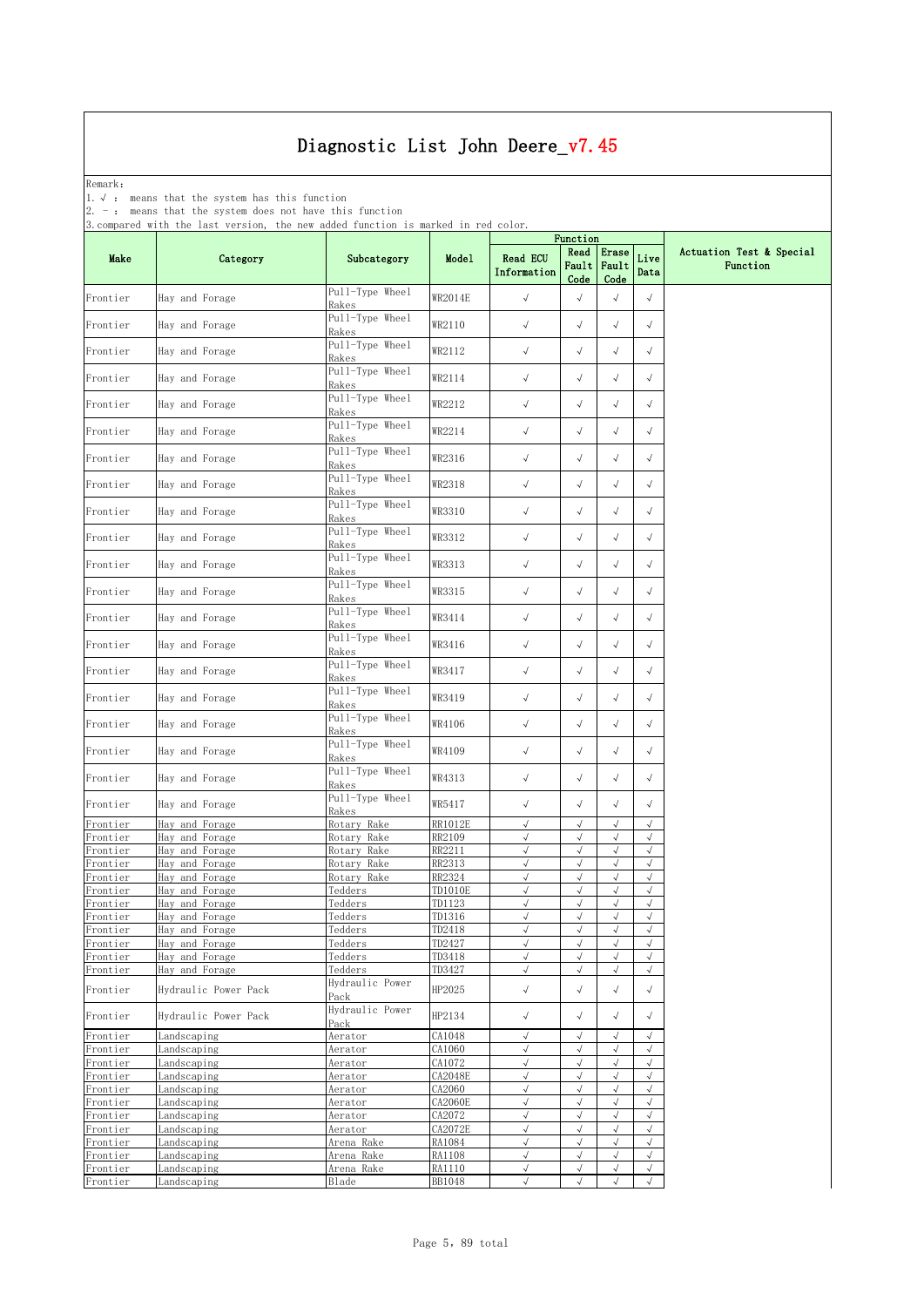Remark: The contract of the contract of  $\mathbb{R}$  and  $\mathbb{R}$  are contract of  $\mathbb{R}$  and  $\mathbb{R}$  are contract of  $\mathbb{R}$  and  $\mathbb{R}$  are contract of  $\mathbb{R}$  and  $\mathbb{R}$  are contract of  $\mathbb{R}$  and  $\mathbb{R}$  are cont

1.√ : means that the system has this function

2. - : means that the system does not have this function

|                      |                            |                                  |                   |                                | Function                 |                          |                            |                                      |
|----------------------|----------------------------|----------------------------------|-------------------|--------------------------------|--------------------------|--------------------------|----------------------------|--------------------------------------|
| Make                 | Category                   | Subcategory                      | Model             | <b>Read ECU</b><br>Information | Read<br>Fault<br>Code    | Erase<br>Fault<br>Code   | Live<br>Data               | Actuation Test & Special<br>Function |
| Frontier             | Landscaping                | <b>Blade</b>                     | <b>BB1048L</b>    | $\sqrt{ }$                     | $\sqrt{ }$               | $\sqrt{ }$               | $\sqrt{}$                  |                                      |
| Frontier             | andscaping                 | Blade                            | BB1060            | $\sqrt{}$<br>$\sqrt{ }$        | $\sqrt{ }$<br>$\sqrt{}$  | $\sqrt{ }$<br>$\sqrt{}$  | $\sqrt{ }$<br>$\sqrt{ }$   |                                      |
| Frontier<br>Frontier | andscaping<br>Landscaping  | Blade<br>Blade                   | BB1065<br>BB1072  | √                              | $\sqrt{}$                | $\sqrt{}$                | $\sqrt{}$                  |                                      |
| Frontier             | Landscaping                | Blade                            | BB1160            | $\sqrt{ }$                     | $\sqrt{ }$               | $\sqrt{ }$               | $\sqrt{}$                  |                                      |
| Frontier             | Landscaping                | Blade                            | BB1165            | $\sqrt{ }$                     | $\sqrt{ }$               | $\sqrt{ }$               | $\sqrt{ }$                 |                                      |
| Frontier             | Landscaping                | Blade                            | BB1172            | $\sqrt{ }$                     | $\sqrt{}$                | $\sqrt{ }$               | $\sqrt{ }$                 |                                      |
| Frontier             | andscaping                 | <b>Blade</b>                     | BB1184            | $\sqrt{}$                      | $\sqrt{ }$               | $\sqrt{ }$               | $\sqrt{ }$                 |                                      |
| Frontier             | andscaping                 | <b>Blade</b>                     | BB1284            | $\sqrt{}$                      | $\sqrt{}$                | $\sqrt{}$                | $\sqrt{}$                  |                                      |
| Frontier             | Landscaping                | Blade                            | BB1354            | J                              | $\sqrt{}$<br>$\sqrt{}$   | $\sqrt{2}$<br>$\sqrt{ }$ | $\sqrt{2}$<br>$\sqrt{ }$   |                                      |
| Frontier<br>Frontier | andscaping<br>Landscaping  | Blade<br>Blade                   | BB1360<br>BB1365  | $\sqrt{ }$<br>$\sqrt{ }$       | $\sqrt{ }$               | $\sqrt{ }$               | $\sqrt{}$                  |                                      |
| Frontier             | Landscaping                | Blade                            | BB1372            | $\sqrt{ }$                     | $\sqrt{ }$               | $\sqrt{ }$               | $\sqrt{}$                  |                                      |
| Frontier             | andscaping                 | Blade                            | BB1472            | $\sqrt{ }$                     | $\sqrt{ }$               | $\sqrt{}$                | $\sqrt{ }$                 |                                      |
| Frontier             | andscaping                 | <b>Blade</b>                     | BB1484            | $\sqrt{ }$                     | $\sqrt{}$                | $\sqrt{}$                | $\sqrt{2}$                 |                                      |
| Frontier             | andscaping                 | Blade                            | BB2048            | $\sqrt{ }$                     | $\sqrt{}$                | $\sqrt{}$                | $\sqrt{ }$                 |                                      |
| Frontier             | andscaping                 | Blade                            | BB2048I           | $\checkmark$                   | $\sqrt{}$                | $\sqrt{ }$               | $\sqrt{}$                  |                                      |
| Frontier             | Landscaping                | Blade                            | BB2060            | $\sqrt{ }$                     | $\sqrt{ }$               | $\sqrt{ }$               | $\sqrt{ }$                 |                                      |
| Frontier<br>Frontier | Landscaping<br>Landscaping | Blade<br>Blade                   | BB2065<br>BB2072  | $\sqrt{ }$<br>$\sqrt{ }$       | $\sqrt{ }$<br>$\sqrt{ }$ | $\sqrt{ }$<br>$\sqrt{ }$ | $\sqrt{ }$<br>$\sqrt{ }$   |                                      |
| Frontier             | andscaping                 | Blade                            | BB2172            | $\sqrt{}$                      | $\checkmark$             | $\sqrt{}$                | $\sqrt{ }$                 |                                      |
| Frontier             | andscaping                 | Blade                            | BB2184            | $\sqrt{ }$                     | $\sqrt{}$                | $\sqrt{ }$               | $\sqrt{}$                  |                                      |
| Frontier             | andscaping                 | Blade                            | BB2272            |                                | √                        |                          | $\sqrt{}$                  |                                      |
| Frontier             | Landscaping                | Blade                            | BB2284            | J                              | $\sqrt{}$                | $\sqrt{ }$               | $\sqrt{}$                  |                                      |
| Frontier             | Landscaping                | Blade                            | BB3272            | $\sqrt{ }$                     | $\sqrt{}$                | $\sqrt{ }$               | $\sqrt{ }$                 |                                      |
| Frontier             | Landscaping                | <b>Blade</b>                     | BB3284            | $\sqrt{ }$                     | $\sqrt{}$                | $\sqrt{}$                | $\sqrt{ }$                 |                                      |
| Frontier             | Landscaping                | <b>Blade</b>                     | BB3296            | $\sqrt{ }$                     | $\sqrt{ }$               | $\sqrt{ }$               | $\sqrt{ }$                 |                                      |
| Frontier<br>Frontier | Landscaping<br>Landscaping | Blade<br>Blade                   | BB3384<br>BB4160  | $\sqrt{}$<br>J                 | $\sqrt{}$<br>$\sqrt{}$   | $\sqrt{ }$<br>$\sqrt{ }$ | $\sqrt{ }$<br>$\sqrt{}$    |                                      |
| Frontier             | andscaping                 | Blade                            | BB4166            | √                              | $\sqrt{ }$               | $\sqrt{ }$               | $\sqrt{ }$                 |                                      |
| Frontier             | Landscaping                | Blade                            | BB4172            | $\sqrt{ }$                     | $\sqrt{}$                | $\sqrt{ }$               | $\sqrt{ }$                 |                                      |
| Frontier             | Landscaping                | Blade                            | BB4178            | $\sqrt{ }$                     | $\sqrt{}$                | $\sqrt{ }$               | $\sqrt{}$                  |                                      |
| Frontier             | andscaping                 | Blade                            | BB4184            | $\sqrt{}$                      | $\sqrt{}$                | $\sqrt{}$                | $\sqrt{}$                  |                                      |
| Frontier             | andscaping                 | Blade                            | BB4196            | $\sqrt{}$                      | $\sqrt{}$                | $\sqrt{2}$               | $\sqrt{ }$                 |                                      |
| Frontier             | andscaping                 | Blade                            | BB4278            | $\sqrt{}$                      | $\sqrt{}$                | $\sqrt{}$                | $\sqrt{ }$                 |                                      |
| Frontier             | andscaping<br>Landscaping  | Blade<br>Blade                   | BB4278C           | $\sqrt{2}$<br>$\sqrt{ }$       | $\sqrt{}$<br>$\sqrt{}$   | $\sqrt{ }$<br>$\sqrt{ }$ | $\sqrt{}$<br>$\sqrt{ }$    |                                      |
| Frontier<br>Frontier | Landscaping                | <b>Blade</b>                     | BB4284<br>BB4296  | $\sqrt{ }$                     | $\sqrt{2}$               | $\sqrt{ }$               | $\sqrt{ }$                 |                                      |
| Frontier             | andscaping                 | <b>Blade</b>                     | <b>BB5048I</b>    | $\sqrt{ }$                     | $\sqrt{}$                | $\sqrt{ }$               | $\sqrt{ }$                 |                                      |
| Frontier             | andscaping                 | Blade                            | BB5060            | $\sqrt{}$                      | $\sqrt{2}$               | $\sqrt{ }$               | $\sqrt{ }$                 |                                      |
| Frontier             | andscaping                 | Blade                            | BB5060L           | $\sqrt{ }$                     | $\sqrt{}$                | $\sqrt{ }$               | $\sqrt{}$                  |                                      |
| Frontier             | andscaping                 | Blade                            | BB5072            | √                              | $\sqrt{}$                | $\sqrt{}$                | $\sqrt{ }$                 |                                      |
| Frontier             | Landscaping                | Blade                            | BB5084            | $\sqrt{ }$                     | $\sqrt{2}$               | $\sqrt{ }$               | $\sqrt{}$                  |                                      |
| Frontier             | Landscaping                | Blade                            | BB5096            | $\sqrt{ }$                     | $\sqrt{}$                | $\sqrt{ }$               | $\sqrt{}$                  |                                      |
| Frontier<br>Frontier | Landscaping<br>andscaping  | Blower<br>Blower                 | BL1130<br>BL2130  | $\sqrt{ }$<br>$\sqrt{ }$       | $\sqrt{}$<br>$\sqrt{ }$  | $\sqrt{}$<br>$\sqrt{ }$  | $\sqrt{ }$<br>$\sqrt{}$    |                                      |
| Frontier             | andscaping                 | Chipper Shredder                 | WC1103            | √                              | $\sqrt{}$                | $\sqrt{}$                | $\sqrt{ }$                 |                                      |
| Frontier             | Landscaping                | Chipper Shredder                 | WC1105            |                                | $\sqrt{2}$               | $\sqrt{2}$               | $\sqrt{}$                  |                                      |
| Frontier             | Landscaping                | Chipper Shredder                 | WC1205            |                                | √                        |                          | √                          |                                      |
| Frontier             | Landscaping                | Chipper Shredder                 | WC1208            | $\sqrt{ }$                     | $\sqrt{\phantom{a}}$     | $\sqrt{ }$               | $\sqrt{}$                  |                                      |
| Frontier             | Landscaping                | Land Plane                       | LP1048            | $\sqrt{ }$                     | $\sqrt{ }$               | $\sqrt{ }$               | $\sqrt{}$                  |                                      |
| Frontier             | Landscaping                | Land Plane                       | LP1060            | √                              | $\sqrt{ }$               | $\sqrt{ }$               | $\sqrt{ }$                 |                                      |
| Frontier<br>Frontier | andscaping<br>Landscaping  | Land Plane<br>Land Plane         | LP1160<br>LP1172  | $\sqrt{ }$<br>√                | $\sqrt{}$<br>$\sqrt{}$   | $\sqrt{ }$<br>$\sqrt{ }$ | $\checkmark$<br>$\sqrt{2}$ |                                      |
| Frontier             | andscaping                 | Land Plane                       | LP1184            | $\sqrt{ }$                     | $\sqrt{}$                | $\sqrt{ }$               | $\sqrt{}$                  |                                      |
| Frontier             | Landscaping                | Land Plane                       | LP1184C           | $\sqrt{ }$                     | $\sqrt{}$                | $\sqrt{ }$               | $\checkmark$               |                                      |
| Frontier             | Landscaping                | Land Plane                       | LP1196            | $\sqrt{ }$                     | $\sqrt{}$                | $\sqrt{ }$               | $\sqrt{ }$                 |                                      |
| Frontier             | Landscaping                | Land Plane                       | LP1196C           | $\sqrt{ }$                     | $\sqrt{}$                | $\sqrt{}$                | $\sqrt{ }$                 |                                      |
| Frontier             | Landscaping                | Land Plane                       | LP1207            | $\sqrt{ }$                     | $\sqrt{}$                | $\sqrt{}$                | $\sqrt{ }$                 |                                      |
| Frontier             | andscaping                 | Land Plane                       | LP1208            | $\checkmark$                   | $\sqrt{2}$               | $\sqrt{2}$               | $\sqrt{ }$                 |                                      |
| Frontier             | andscaping                 | Land Plane                       | LP1210            | $\checkmark$                   |                          | $\sqrt{2}$               | $\sqrt{ }$                 |                                      |
| Frontier<br>Frontier | Landscaping<br>Landscaping | Landscape Rake<br>Landscape Rake | LR1060L<br>LR1072 | $\sqrt{ }$<br>$\sqrt{ }$       | $\sqrt{}$<br>$\sqrt{ }$  | $\sqrt{ }$<br>$\sqrt{ }$ | $\sqrt{ }$<br>$\sqrt{}$    |                                      |
| Frontier             | andscaping                 | Landscape Rake                   | LR1172            | $\sqrt{ }$                     | $\sqrt{}$                | $\sqrt{ }$               | $\sqrt{}$                  |                                      |
| Frontier             | andscaping                 | Landscape Rake                   | LR1184            | $\sqrt{ }$                     | $\sqrt{}$                | $\sqrt{ }$               | $\checkmark$               |                                      |
| Frontier             | andscaping                 | Landscape Rake                   | LR1196            | √                              | $\sqrt{}$                | $\sqrt{}$                | $\sqrt{ }$                 |                                      |
| Frontier             | Landscaping                | Landscape Rake                   | LR2060L           | $\sqrt{2}$                     | $\sqrt{}$                | $\checkmark$             | $\sqrt{}$                  |                                      |
| Frontier             | Landscaping                | Landscape Rake                   | LR2072            | $\sqrt{ }$                     | $\sqrt{}$                | $\sqrt{ }$               | $\sqrt{ }$                 |                                      |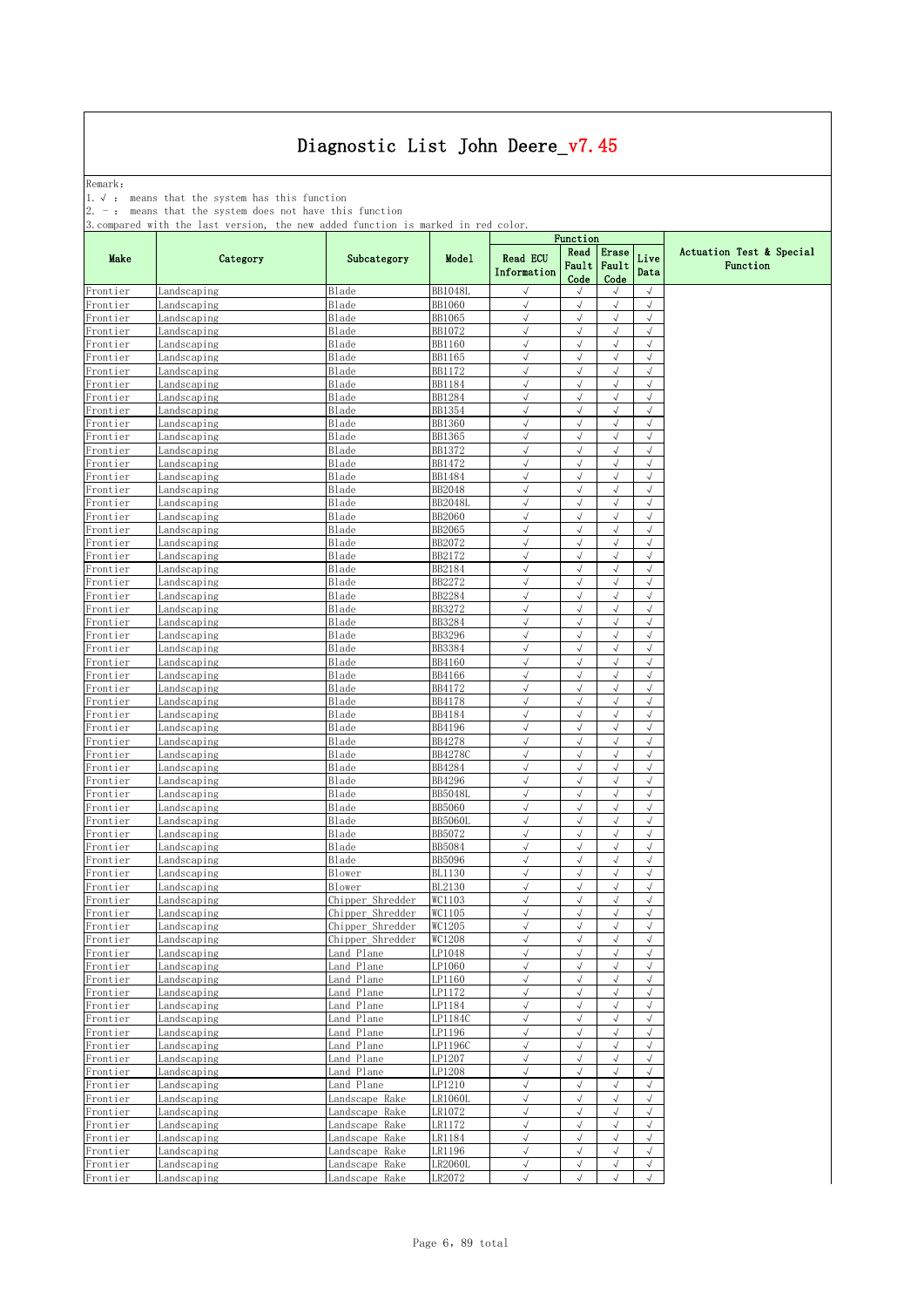Remark: The contract of the contract of  $\mathbb{R}$  and  $\mathbb{R}$  are contract of  $\mathbb{R}$  and  $\mathbb{R}$  are contract of  $\mathbb{R}$  and  $\mathbb{R}$  are contract of  $\mathbb{R}$  and  $\mathbb{R}$  are contract of  $\mathbb{R}$  and  $\mathbb{R}$  are cont

1.√ : means that the system has this function

2. - : means that the system does not have this function

|                      |                            |                                       |                  | Function                       |                         |                              |                         |                                      |
|----------------------|----------------------------|---------------------------------------|------------------|--------------------------------|-------------------------|------------------------------|-------------------------|--------------------------------------|
| Make                 | Category                   | Subcategory                           | Model            | <b>Read ECU</b><br>Information | Read<br>Code            | Erase<br>Fault Fault<br>Code | Live<br>Data            | Actuation Test & Special<br>Function |
| Frontier             | Landscaping                | Landscape Rake                        | LR2084           | $\sqrt{ }$                     | $\sqrt{}$               | $\sqrt{ }$                   | $\sqrt{ }$              |                                      |
| Frontier             | Landscaping                | Rake<br>Landscape                     | LR2172           | $\sqrt{ }$                     | $\sqrt{}$               | $\sqrt{ }$                   | $\sqrt{}$               |                                      |
| Frontier<br>Frontier | Landscaping<br>Landscaping | Landscape<br>Rake<br>Landscape Rake   | LR2184<br>LR2196 | $\sqrt{ }$<br>√                | $\sqrt{}$<br>$\sqrt{ }$ | $\sqrt{}$<br>$\sqrt{ }$      | $\sqrt{}$<br>$\sqrt{}$  |                                      |
| Frontier             | Landscaping                | Landscape Rake                        | LR5048L          | $\sqrt{ }$                     | $\sqrt{}$               | $\sqrt{ }$                   | $\sqrt{ }$              |                                      |
| Frontier             | Landscaping                | Landscape Rake                        | LR5060           | $\sqrt{ }$                     | $\sqrt{}$               | $\sqrt{ }$                   | $\sqrt{}$               |                                      |
| Frontier             | Landscaping                | Landscape<br>Rake                     | LR5060L          | $\sqrt{ }$                     | $\sqrt{}$               | $\sqrt{ }$                   | $\sqrt{2}$              |                                      |
| Frontier             | Landscaping                | Landscape Rake                        | LR5072           | $\sqrt{ }$                     | $\sqrt{ }$              | $\sqrt{}$                    | $\sqrt{2}$              |                                      |
| Frontier             | Landscaping                | Landscape<br>Rake                     | LR5084           | $\sqrt{ }$                     | $\sqrt{2}$              | $\sqrt{}$                    | $\sqrt{}$               |                                      |
| Frontier             | Landscaping                | Landscape Rake                        | LR5096           | $\sqrt{ }$                     | $\sqrt{}$               | $\sqrt{}$                    | $\sqrt{2}$              |                                      |
| Frontier             | Landscaping                | Post Hole Auger                       | PHA006           | $\sqrt{ }$                     | $\sqrt{ }$              | $\sqrt{}$                    | $\sqrt{2}$              |                                      |
| Frontier<br>Frontier | Landscaping<br>Landscaping | Post Hole Auger                       | PHA009<br>PHA012 | $\sqrt{ }$<br>$\sqrt{ }$       | $\sqrt{}$<br>$\sqrt{2}$ | $\sqrt{}$<br>$\sqrt{ }$      | $\sqrt{2}$<br>$\sqrt{}$ |                                      |
| Frontier             | Landscaping                | Post Hole Auger<br>Hole Auger<br>Post | PHA106           | $\sqrt{}$                      | $\sqrt{ }$              | $\sqrt{ }$                   | $\sqrt{ }$              |                                      |
| Frontier             | Landscaping                | Post Hole Auger                       | PHA109           | $\sqrt{ }$                     | $\sqrt{}$               | $\sqrt{}$                    | $\sqrt{}$               |                                      |
| Frontier             | Landscaping                | Post Hole Auger                       | PHA112           | $\sqrt{ }$                     | √                       | $\sqrt{}$                    | $\sqrt{ }$              |                                      |
| Frontier             | Landscaping                | Post Hole Auger                       | PHA118           | $\sqrt{ }$                     | $\sqrt{}$               | $\sqrt{}$                    | $\sqrt{2}$              |                                      |
| Frontier             | Landscaping                | Post Hole Auger                       | PHA124           | $\sqrt{ }$                     | $\sqrt{2}$              | $\sqrt{ }$                   | $\sqrt{2}$              |                                      |
| Frontier             | Landscaping                | Post Hole Digger                      | PHD100           | $\sqrt{ }$                     | $\sqrt{}$               | $\checkmark$                 | $\sqrt{ }$              |                                      |
| Frontier             | Landscaping                | Post Hole Digger                      | PHD200           | $\sqrt{ }$                     | $\sqrt{}$               | $\checkmark$                 | $\sqrt{}$               |                                      |
| Frontier             | Landscaping                | Post Hole Digger                      | PHD300           | $\sqrt{ }$                     | √                       | $\sqrt{ }$                   | $\sqrt{2}$              |                                      |
| Frontier             | Landscaping                | Post Hole Digger                      | PHD400           | $\sqrt{ }$<br>$\sqrt{ }$       | $\sqrt{}$<br>$\sqrt{ }$ | $\sqrt{}$<br>$\sqrt{ }$      | $\sqrt{}$<br>$\sqrt{}$  |                                      |
| Frontier<br>Frontier | Landscaping<br>Landscaping | Power Rake<br>Power Rake              | PR1148<br>PR1160 | $\sqrt{ }$                     | $\sqrt{2}$              | $\sqrt{2}$                   | $\sqrt{2}$              |                                      |
| Frontier             | Landscaping                | Power Rake                            | PR1172           | $\sqrt{ }$                     | $\sqrt{2}$              | $\sqrt{ }$                   | $\sqrt{ }$              |                                      |
| Frontier             | Landscaping                | Power Rake                            | PR1184           | $\sqrt{ }$                     | $\sqrt{}$               | $\sqrt{}$                    | $\sqrt{}$               |                                      |
| Frontier             | Landscaping                | Power Rake                            | PR1184F          | $\sqrt{ }$                     | $\sqrt{ }$              | $\sqrt{}$                    | $\sqrt{}$               |                                      |
| Frontier             | Landscaping                | Rear Mounted<br>Blades                | RB1060           | $\sqrt{ }$                     | $\sqrt{\phantom{a}}$    | $\sqrt{ }$                   | $\sqrt{}$               |                                      |
| Frontier             | Landscaping                | Rear Mounted<br>Blades                | RB1060L          | $\sqrt{ }$                     | $\sqrt{}$               | $\checkmark$                 | $\sqrt{ }$              |                                      |
| Frontier             | Landscaping                | Rear Mounted<br>Blades                | RB1072           | $\sqrt{ }$                     | $\sqrt{}$               | $\sqrt{}$                    | $\sqrt{ }$              |                                      |
| Frontier             | Landscaping                | Rear Mounted<br>Blades                | RB1084           | $\checkmark$                   | $\checkmark$            | $\sqrt{}$                    | $\sqrt{}$               |                                      |
| Frontier             | Landscaping                | Rear Mounted<br>Blades                | RB1172           | $\sqrt{ }$                     | $\sqrt{}$               | $\sqrt{}$                    | $\sqrt{}$               |                                      |
| Frontier             | Landscaping                | Rear Mounted                          | RB1184           | $\sqrt{ }$                     | $\sqrt{}$               | $\sqrt{ }$                   | $\sqrt{ }$              |                                      |
| Frontier             | Landscaping                | Blades<br>Rear Mounted                | RB1196           | $\sqrt{}$                      | $\sqrt{ }$              | $\sqrt{}$                    | $\sqrt{ }$              |                                      |
| Frontier             | Landscaping                | Blades<br>Rear Mounted                | <b>RB2060</b>    | $\sqrt{ }$                     | $\sqrt{}$               | $\sqrt{ }$                   | $\sqrt{}$               |                                      |
|                      |                            | <b>Blades</b><br>Rear Mounted         |                  |                                |                         |                              |                         |                                      |
| Frontier             | Landscaping                | Blades                                | RB2060L          | $\sqrt{ }$                     | $\sqrt{ }$              | $\checkmark$                 | $\sqrt{}$               |                                      |
| Frontier             | Landscaping                | Rear Mounted<br>Blades                | RB2072           | $\sqrt{ }$                     | $\sqrt{}$               | $\sqrt{}$                    | $\sqrt{}$               |                                      |
| Frontier             | $\label{Landscaping}$      | Rear Mounted<br>Blades                | RB2084           | $\sqrt{ }$                     | $\sqrt{ }$              | $\checkmark$                 | $\sqrt{}$               |                                      |
| Frontier             | Landscaping                | Rear Mounted<br>Blades                | RB2160           | $\sqrt{ }$                     | $\sqrt{ }$              | $\sqrt{ }$                   | $\sqrt{ }$              |                                      |
| Frontier             | Landscaping                | Rear Mounted<br>Blades                | RB2160H          | $\sqrt{\phantom{a}}$           | $\sqrt{}$               | $\sqrt{ }$                   | $\sqrt{}$               |                                      |
| Frontier             | Landscaping                | Rear Mounted<br>Blades                | RB2172           | $\sqrt{\phantom{a}}$           | $\sqrt{ }$              | $\checkmark$                 | $\sqrt{ }$              |                                      |
| Frontier             | Landscaping                | Rear Mounted<br>Blades                | RB2172H          | $\sqrt{ }$                     | $\sqrt{ }$              | $\sqrt{ }$                   | $\sqrt{}$               |                                      |
| Frontier             | Landscaping                | Rear Mounted<br>Blades                | RB2184           | $\sqrt{\phantom{a}}$           | $\sqrt{ }$              | $\checkmark$                 | $\sqrt{}$               |                                      |
| Frontier             | Landscaping                | Rear Mounted<br>Blades                | RB2184H          | $\checkmark$                   | $\sqrt{}$               | $\sqrt{}$                    | $\sqrt{}$               |                                      |
| Frontier             | Landscaping                | Rear Mounted<br>Blades                | RB2196           | $\sqrt{\phantom{a}}$           | $\sqrt{}$               | $\checkmark$                 | $\sqrt{}$               |                                      |
| Frontier             | Landscaping                | Rear Mounted<br>Blades                | RB2196H          | $\sqrt{ }$                     | $\sqrt{}$               | $\sqrt{ }$                   | $\sqrt{ }$              |                                      |
| Frontier             | Landscaping                | Rear Mounted<br>Blades                | RB2272           | $\checkmark$                   | $\sqrt{ }$              | $\sqrt{ }$                   | $\sqrt{}$               |                                      |
|                      |                            |                                       |                  |                                |                         |                              |                         |                                      |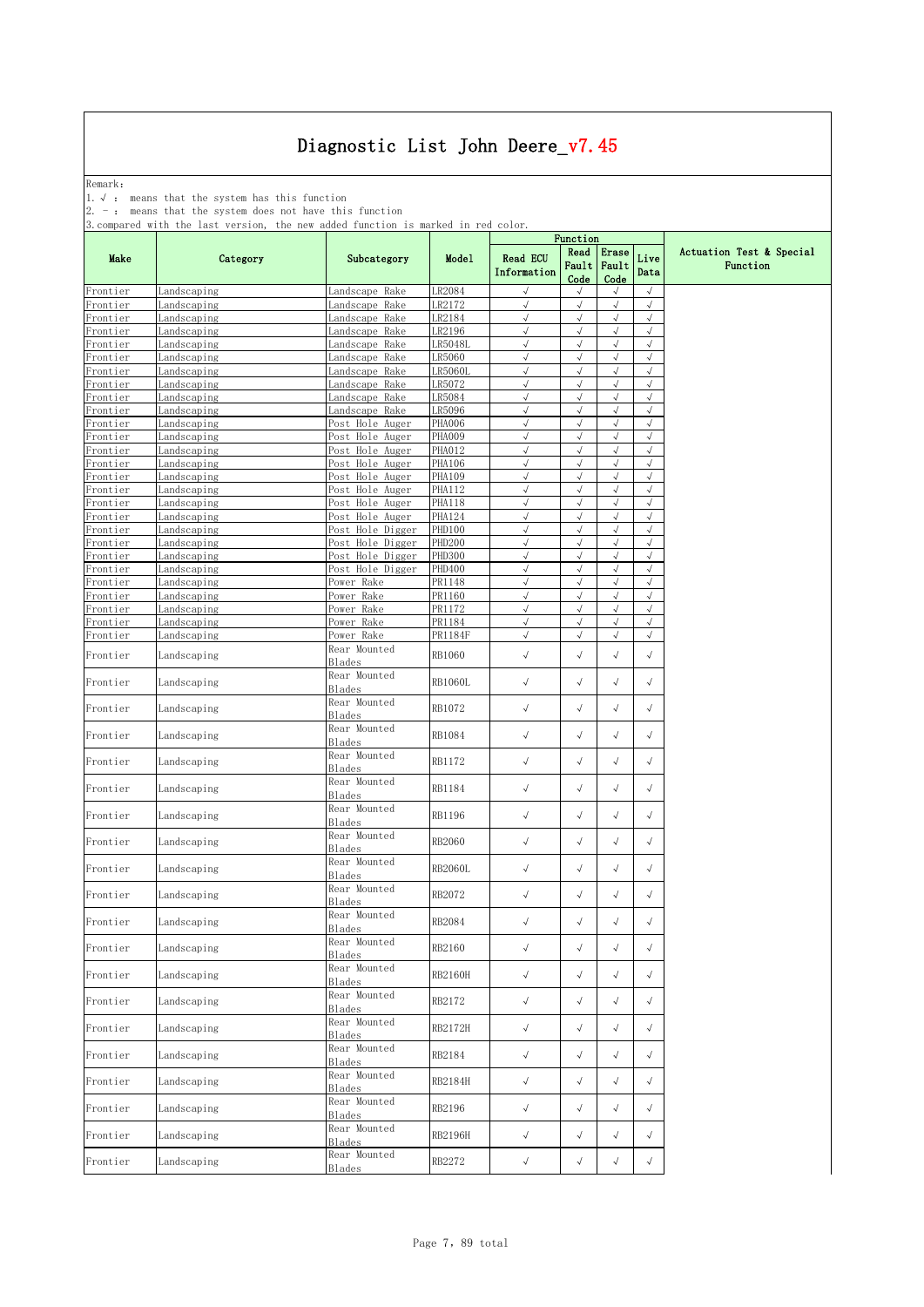Remark: The contract of the contract of  $\mathbb{R}$  and  $\mathbb{R}$  are contract of  $\mathbb{R}$  and  $\mathbb{R}$  are contract of  $\mathbb{R}$  and  $\mathbb{R}$  are contract of  $\mathbb{R}$  and  $\mathbb{R}$  are contract of  $\mathbb{R}$  and  $\mathbb{R}$  are cont

1.√ : means that the system has this function

2. - : means that the system does not have this function

|                      | o, compared write the rast version, the new added runction is marked in red coror. |                                |                  | Function                       |                         |                          |                          |                                      |
|----------------------|------------------------------------------------------------------------------------|--------------------------------|------------------|--------------------------------|-------------------------|--------------------------|--------------------------|--------------------------------------|
| Make                 | Category                                                                           | Subcategory                    | Model            | <b>Read ECU</b><br>Information | Fault Fault<br>Code     | Read Erase<br>Code       | Live<br>Data             | Actuation Test & Special<br>Function |
| Frontier             | Landscaping                                                                        | Rear Mounted<br>Blades         | RB2284           | $\sqrt{ }$                     | $\sqrt{ }$              | $\sqrt{ }$               | $\sqrt{}$                |                                      |
| Frontier             | Landscaping                                                                        | Rear Mounted<br>Blades         | RB2296           | $\sqrt{ }$                     | $\sqrt{ }$              | $\sqrt{}$                | $\sqrt{}$                |                                      |
| Frontier             | Landscaping                                                                        | Rear Mounted<br>Blades         | RB2307           | $\sqrt{ }$                     | $\sqrt{ }$              | $\sqrt{}$                | $\sqrt{}$                |                                      |
| Frontier             | Landscaping                                                                        | Rear Mounted                   | RB2307C          | $\sqrt{ }$                     | $\sqrt{}$               | $\sqrt{}$                | $\sqrt{ }$               |                                      |
| Frontier             | Landscaping                                                                        | Blades<br>Rear Mounted         | RB2308           | $\sqrt{ }$                     | $\sqrt{ }$              | $\sqrt{ }$               | $\sqrt{ }$               |                                      |
| Frontier             | Landscaping                                                                        | Blades<br>Rear Mounted         | <b>RB2308C</b>   | $\checkmark$                   | $\sqrt{}$               | $\sqrt{ }$               | $\sqrt{ }$               |                                      |
| Frontier             | Landscaping                                                                        | Blades<br>Rear Mounted         | RB2309           | $\sqrt{ }$                     | $\sqrt{}$               | $\sqrt{ }$               | $\sqrt{}$                |                                      |
|                      |                                                                                    | Blades<br>Rear Mounted         |                  |                                |                         |                          |                          |                                      |
| Frontier             | Landscaping                                                                        | Blades<br>Rear Mounted         | <b>RB2309C</b>   | $\checkmark$                   | $\sqrt{}$               | $\sqrt{ }$               | $\sqrt{}$                |                                      |
| Frontier             | Landscaping                                                                        | Blades<br>Rear Mounted         | RB2310           | $\sqrt{ }$                     | $\sqrt{ }$              | $\sqrt{}$                | $\sqrt{}$                |                                      |
| Frontier             | Landscaping                                                                        | Blades                         | <b>RB2310C</b>   | $\sqrt{ }$                     | $\sqrt{ }$              | $\sqrt{ }$               | $\sqrt{ }$               |                                      |
| Frontier             | Landscaping                                                                        | Rear Mounted<br>Blades         | RB2408           | $\sqrt{ }$                     | $\sqrt{2}$              | $\sqrt{}$                | $\sqrt{ }$               |                                      |
| Frontier             | Landscaping                                                                        | Rear Mounted<br>Blades         | RB2408C          | $\sqrt{ }$                     | $\sqrt{ }$              | $\sqrt{}$                | $\sqrt{}$                |                                      |
| Frontier             | Landscaping                                                                        | Rear Mounted<br>Blades         | RB2409           | $\checkmark$                   | $\sqrt{}$               | $\sqrt{ }$               | $\sqrt{}$                |                                      |
| Frontier             | Landscaping                                                                        | Rear Mounted<br>Blades         | RB2409C          | $\sqrt{ }$                     | $\sqrt{ }$              | $\sqrt{ }$               | $\sqrt{}$                |                                      |
| Frontier             | Landscaping                                                                        | Rear Mounted<br>Blades         | RB2410           | $\sqrt{ }$                     | $\sqrt{}$               | $\sqrt{ }$               | $\sqrt{}$                |                                      |
| Frontier             | Landscaping                                                                        | Rear Mounted                   | RB2410C          | $\sqrt{ }$                     | $\sqrt{ }$              | $\sqrt{ }$               | $\sqrt{}$                |                                      |
| Frontier             | Landscaping                                                                        | Blades<br>Rear Mounted         | RB5048L          | $\sqrt{ }$                     | $\sqrt{}$               | $\sqrt{ }$               | $\sqrt{}$                |                                      |
| Frontier             | Landscaping                                                                        | Blades<br>Rear Mounted         | <b>RB5060</b>    | $\sqrt{ }$                     | $\sqrt{ }$              | $\sqrt{}$                | $\sqrt{}$                |                                      |
|                      | Landscaping                                                                        | Blades<br>Rear Mounted         | <b>RB5060L</b>   | $\sqrt{ }$                     | $\sqrt{}$               | $\sqrt{ }$               | $\sqrt{}$                |                                      |
| Frontier             |                                                                                    | Blades<br>Rear Mounted         |                  |                                |                         |                          |                          |                                      |
| Frontier             | Landscaping                                                                        | Blades<br>Rear Mounted         | RB5072           | $\sqrt{ }$                     | $\sqrt{}$               | $\sqrt{}$                | $\sqrt{}$                |                                      |
| Frontier             | Landscaping                                                                        | Blades<br>Rear Mounted         | RB5084           | $\sqrt{ }$                     | $\sqrt{ }$              | $\sqrt{ }$               | $\sqrt{}$                |                                      |
| Frontier             | Landscaping                                                                        | Blades                         | <b>RB5096</b>    | $\sqrt{ }$                     | $\sqrt{ }$              | $\sqrt{}$                | $\sqrt{ }$               |                                      |
| Frontier<br>Frontier | Landscaping<br>Landscaping                                                         | ROTARY BROOM<br>ROTARY BROOM   | SW2160<br>SW2172 | $\sqrt{ }$<br>$\sqrt{ }$       | $\sqrt{}$<br>$\sqrt{}$  | $\sqrt{ }$<br>$\sqrt{ }$ | $\sqrt{ }$<br>$\sqrt{ }$ |                                      |
| Frontier             | Landscaping                                                                        | ROTARY BROOM                   | SW2184           | $\sqrt{}$                      | $\sqrt{2}$              | $\sqrt{}$                | $\sqrt{2}$               |                                      |
| Frontier             | Landscaping                                                                        | Rotary Tiller                  | <b>RT1060E</b>   | $\sqrt{ }$                     | $\sqrt{ }$              | $\sqrt{ }$               | $\sqrt{ }$               |                                      |
| Frontier             | Landscaping                                                                        | Rotary Tiller                  | <b>RT1070E</b>   | $\sqrt{ }$                     | $\sqrt{ }$              | √                        | $\sqrt{ }$               |                                      |
| Frontier             | Landscaping                                                                        | Rotary Tiller                  | <b>RT1080E</b>   | $\sqrt{ }$                     | $\sqrt{ }$              | $\sqrt{}$                | $\sqrt{ }$               |                                      |
| Frontier             | Landscaping                                                                        | Rotary Tiller                  | RT1140           | $\sqrt{ }$                     | $\sqrt{}$               | $\checkmark$             | $\sqrt{2}$               |                                      |
| Frontier<br>Frontier | Landscaping<br>andscaping                                                          | Rotary Tiller<br>Rotary Tiller | RT1142<br>RT1149 | $\sqrt{ }$<br>$\sqrt{}$        | $\sqrt{ }$<br>$\sqrt{}$ | $\sqrt{}$<br>$\sqrt{ }$  | $\sqrt{2}$<br>$\sqrt{ }$ |                                      |
| Frontier             | Landscaping                                                                        | Rotary Tiller                  | RT1150           | $\sqrt{}$                      | $\sqrt{2}$              | $\sqrt{}$                | $\sqrt{2}$               |                                      |
| Frontier             | Landscaping                                                                        | Rotary Tiller                  | RT1157           | $\sqrt{ }$                     | $\sqrt{}$               | $\sqrt{ }$               | $\sqrt{ }$               |                                      |
| Frontier             | Landscaping                                                                        | Rotary Tiller                  | RT1160           | $\sqrt{ }$                     | $\sqrt{}$               | $\checkmark$             | $\sqrt{ }$               |                                      |
| Frontier             | Landscaping                                                                        | Rotary Tiller                  | RT1165           | $\sqrt{ }$                     | $\sqrt{}$               | $\sqrt{}$                | $\sqrt{2}$               |                                      |
| Frontier             | Landscaping                                                                        | Rotary Tiller                  | RT1170           | $\sqrt{ }$                     | $\sqrt{ }$              | $\sqrt{ }$               | $\sqrt{2}$               |                                      |
| Frontier             | Landscaping                                                                        | Rotary Tiller                  | RT1173           | $\sqrt{ }$                     | $\sqrt{}$               | $\sqrt{ }$               | $\sqrt{2}$               |                                      |
| Frontier             | Landscaping                                                                        | Rotary Tiller                  | RT1180           | $\sqrt{}$                      | $\sqrt{}$               | $\sqrt{}$                | $\sqrt{}$                |                                      |
| Frontier             | Landscaping                                                                        | Rotary Tiller                  | RT1181           | $\checkmark$                   | $\sqrt{ }$              | $\sqrt{}$                | $\sqrt{2}$               |                                      |
| Frontier             | Landscaping                                                                        | Rotary Tiller                  | RT1207           | $\sqrt{}$                      | $\sqrt{}$               | $\sqrt{}$                | $\sqrt{2}$               |                                      |
| Frontier             | Landscaping                                                                        | Rotary Tiller                  | RT1208           | $\sqrt{ }$<br>$\sqrt{2}$       | $\sqrt{}$<br>$\sqrt{ }$ | $\sqrt{}$<br>$\sqrt{ }$  | $\sqrt{2}$               |                                      |
| Frontier<br>Frontier | andscaping<br>Landscaping                                                          | Rotary Tiller<br>Rotary Tiller | RT1240<br>RT1250 | $\sqrt{ }$                     | √                       | $\sqrt{ }$               | $\sqrt{}$<br>$\sqrt{}$   |                                      |
| Frontier             | Landscaping                                                                        | Rotary Tiller                  | RT1260           | $\sqrt{ }$                     | $\sqrt{}$               | $\sqrt{}$                | $\sqrt{2}$               |                                      |
| Frontier             | Landscaping                                                                        | Rotary Tiller                  | RT1265           | $\sqrt{}$                      | $\sqrt{}$               | $\sqrt{ }$               | $\sqrt{ }$               |                                      |
| Frontier             | Landscaping                                                                        | Rotary Tiller                  | RT1270           | $\sqrt{ }$                     | $\sqrt{}$               | $\sqrt{ }$               | $\sqrt{ }$               |                                      |
|                      |                                                                                    |                                |                  |                                |                         |                          |                          |                                      |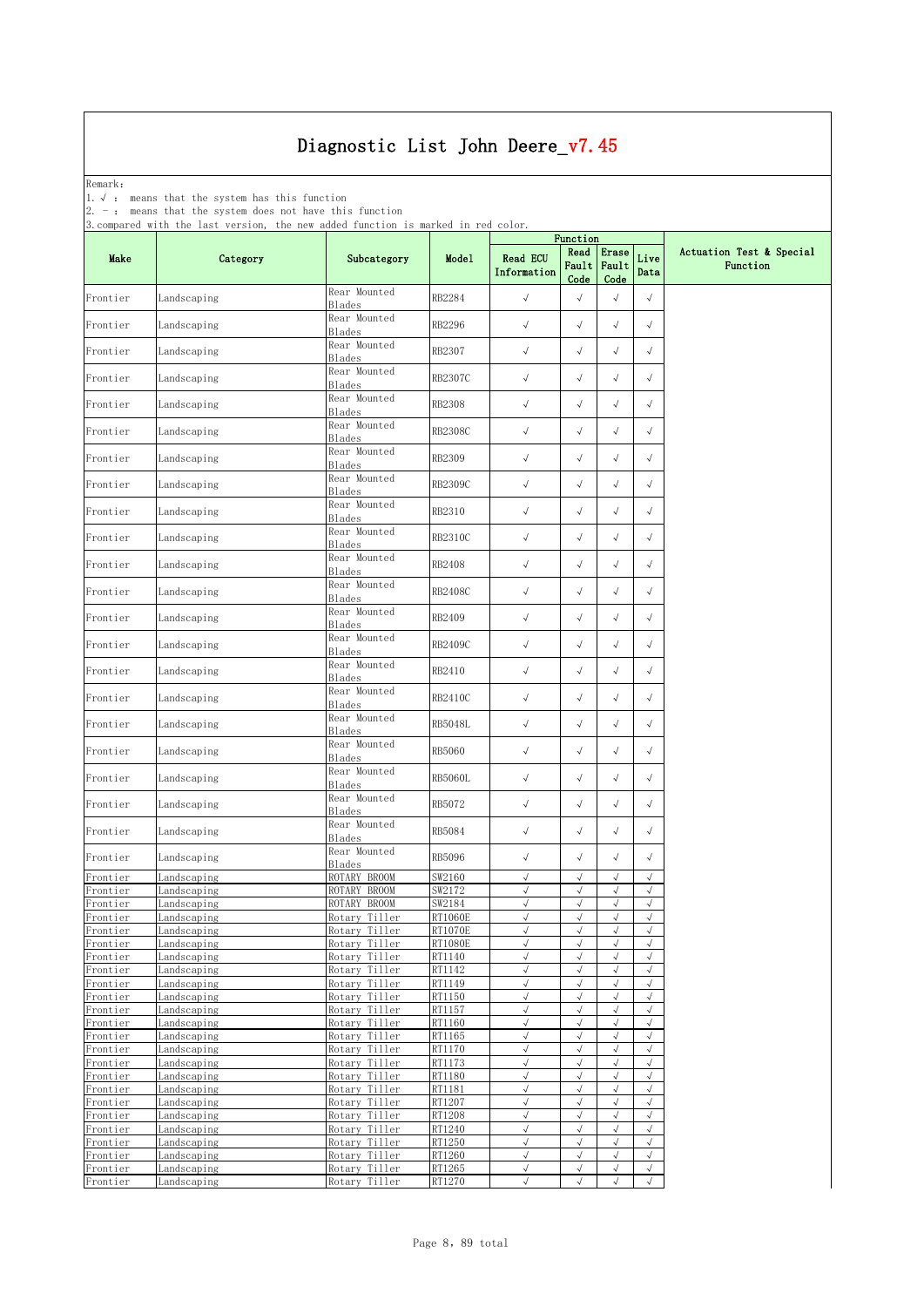Remark: The contract of the contract of  $\mathbb{R}$  and  $\mathbb{R}$  are contract of  $\mathbb{R}$  and  $\mathbb{R}$  are contract of  $\mathbb{R}$  and  $\mathbb{R}$  are contract of  $\mathbb{R}$  and  $\mathbb{R}$  are contract of  $\mathbb{R}$  and  $\mathbb{R}$  are cont

1.√ : means that the system has this function

2. - : means that the system does not have this function

|                      |                                                                   |                                    |                    |                                | Function                  |                           |                          |                                      |
|----------------------|-------------------------------------------------------------------|------------------------------------|--------------------|--------------------------------|---------------------------|---------------------------|--------------------------|--------------------------------------|
| Make                 | Category                                                          | Subcategory                        | Model              | <b>Read ECU</b><br>Information | Read<br>Fault<br>Code     | Erase<br>Fault<br>Code    | Live<br>Data             | Actuation Test & Special<br>Function |
| Frontier             | Landscaping                                                       | Rotary Tiller                      | RT1273             | $\sqrt{}$                      | $\sqrt{}$                 | $\sqrt{}$                 | $\sqrt{ }$               |                                      |
| Frontier             | Landscaping                                                       | Rotary Tiller                      | RT1280             | $\sqrt{ }$                     | $\sqrt{ }$                | $\sqrt{}$                 | $\sqrt{ }$               |                                      |
| Frontier<br>Frontier | andscaping<br>andscaping                                          | Rotary Tiller<br>Rotary Tiller     | RT1280C<br>RT1307  | $\sqrt{}$<br>√                 | $\sqrt{}$<br>$\checkmark$ | $\sqrt{ }$<br>$\sqrt{ }$  | $\sqrt{}$<br>$\sqrt{ }$  |                                      |
| Frontier             | andscaping                                                        | Rotary Tiller                      | RT1307R            | $\checkmark$                   | $\sqrt{}$                 | $\sqrt{}$                 | $\sqrt{}$                |                                      |
| Frontier             | andscaping                                                        | Rotary Tiller                      | RT1308             | $\sqrt{ }$                     | $\sqrt{2}$                | $\sqrt{ }$                | $\sqrt{ }$               |                                      |
| Frontier             | Landscaping                                                       | Rotary Tiller                      | RT1308R            | $\sqrt{ }$                     | $\sqrt{}$                 | $\sqrt{ }$                | $\sqrt{ }$               |                                      |
| Frontier             | Landscaping                                                       | Rotary Tiller                      | RT1310             | $\sqrt{ }$                     | $\sqrt{2}$                | $\sqrt{ }$                | $\sqrt{ }$               |                                      |
| Frontier             | Landscaping                                                       | Rotary Tiller                      | RT1310R            | $\sqrt{}$                      | $\sqrt{}$                 | $\sqrt{}$                 | $\sqrt{ }$               |                                      |
| Frontier             | andscaping                                                        | Rotary Tiller                      | RT1360             | $\sqrt{ }$                     | $\sqrt{ }$                | $\sqrt{}$                 | $\sqrt{}$                |                                      |
| Frontier             | Landscaping                                                       | Rotary Tiller                      | RT1370             | √<br>$\sqrt{ }$                | $\sqrt{}$                 | $\sqrt{ }$                | $\sqrt{}$                |                                      |
| Frontier<br>Frontier | andscaping<br>Landscaping                                         | Rotary Tiller<br>Rotary Tiller     | RT1370R<br>RT1380  | $\sqrt{ }$                     | $\sqrt{}$                 | $\sqrt{ }$                | $\sqrt{}$<br>$\sqrt{ }$  |                                      |
| Frontier             | andscaping                                                        | Rotary Tiller                      | RT1380R            | $\sqrt{ }$                     | $\sqrt{ }$                | $\sqrt{ }$                | $\sqrt{}$                |                                      |
| Frontier             | andscaping                                                        | Rotary Tiller                      | RT2210             | $\sqrt{}$                      | $\sqrt{ }$                | $\sqrt{ }$                | $\sqrt{ }$               |                                      |
| Frontier             | andscaping                                                        | Rotary Tiller                      | RT2283             | $\sqrt{ }$                     | $\sqrt{ }$                | $\sqrt{}$                 | $\sqrt{}$                |                                      |
| Frontier             | Landscaping                                                       | Rotary Tiller                      | RT2293             | $\checkmark$                   | $\sqrt{}$                 | $\sqrt{}$                 | $\sqrt{ }$               |                                      |
| Frontier             | andscaping                                                        | Rotary Tiller                      | RT2308             | √                              | $\sqrt{}$                 | $\sqrt{}$                 | $\sqrt{ }$               |                                      |
| Frontier             | Landscaping                                                       | Rotary Tiller                      | RT2310             | $\sqrt{ }$                     | $\sqrt{}$                 | $\sqrt{ }$                | $\sqrt{ }$               |                                      |
| Frontier<br>Frontier | Landscaping<br>andscaping                                         | Rotary Tiller                      | RT2383<br>LL1160   | $\sqrt{ }$<br>$\sqrt{ }$       | $\sqrt{2}$<br>$\sqrt{2}$  | $\sqrt{ }$<br>$\sqrt{}$   | $\sqrt{ }$<br>$\sqrt{ }$ |                                      |
| Frontier             | andscaping                                                        | Scrapers<br>Scrapers               | LL1172             | $\sqrt{ }$                     | $\sqrt{}$                 | $\sqrt{}$                 | $\sqrt{2}$               |                                      |
| Frontier             | andscaping                                                        | Scrapers                           | L1208              | √                              | $\sqrt{}$                 | $\sqrt{}$                 | $\sqrt{ }$               |                                      |
| Frontier             | andscaping                                                        | Scrapers                           | LL1210             | $\checkmark$                   | $\sqrt{}$                 | $\sqrt{}$                 | $\sqrt{}$                |                                      |
| Frontier             | Landscaping                                                       | Scrapers                           | LL1212             | $\sqrt{ }$                     | $\sqrt{ }$                | $\sqrt{ }$                | $\sqrt{ }$               |                                      |
| Frontier             | Landscaping                                                       | Scrapers                           | LL1372             | $\sqrt{ }$                     | $\sqrt{ }$                | $\sqrt{}$                 | $\sqrt{}$                |                                      |
| Frontier             | Landscaping                                                       | Scrapers                           | LL1372C            | $\sqrt{ }$                     | $\sqrt{}$                 | $\sqrt{}$                 | $\sqrt{}$                |                                      |
| Frontier             | andscaping                                                        | Scrapers                           | LL1384             | $\sqrt{}$<br>$\sqrt{ }$        | $\checkmark$<br>$\sqrt{}$ | $\sqrt{}$<br>$\sqrt{ }$   | $\sqrt{}$<br>$\sqrt{}$   |                                      |
| Frontier<br>Frontier | andscaping<br>Landscaping                                         | Scrapers<br>Scrapers               | LL1384C<br>LL1396  | √                              | √                         | $\sqrt{}$                 | $\sqrt{ }$               |                                      |
| Frontier             | Landscaping                                                       | Scrapers                           | LL1396C            | $\sqrt{ }$                     | $\sqrt{}$                 | $\sqrt{ }$                | $\sqrt{}$                |                                      |
| Frontier             | Landscaping                                                       | seeders                            | TR1048             | $\sqrt{ }$                     | $\sqrt{}$                 | $\sqrt{ }$                | $\sqrt{ }$               |                                      |
| Frontier             | Landscaping                                                       | seeders                            | TR1060             | $\sqrt{ }$                     | $\sqrt{2}$                | $\sqrt{}$                 | $\sqrt{ }$               |                                      |
| Frontier             | andscaping                                                        | seeders                            | TR1072             | $\sqrt{ }$                     | $\sqrt{ }$                | $\sqrt{ }$                | $\sqrt{ }$               |                                      |
| Frontier             | andscaping                                                        | seeders                            | TR2058             | $\sqrt{}$                      | $\checkmark$              | $\sqrt{}$                 | $\sqrt{ }$               |                                      |
| Frontier<br>Frontier | andscaping<br>andscaping                                          | Soil Pulverizor<br>Soil Pulverizor | SP1048<br>SP1060   | J<br>$\sqrt{ }$                | $\sqrt{}$<br>$\sqrt{2}$   | $\sqrt{ }$<br>$\sqrt{ }$  | $\sqrt{2}$<br>$\sqrt{}$  |                                      |
| Frontier             | Landscaping                                                       | Soil Pulverizor                    | SP1272             | $\sqrt{ }$                     | $\sqrt{}$                 | $\sqrt{ }$                | $\sqrt{ }$               |                                      |
| Frontier             | andscaping                                                        | Soil<br>Pulverizor                 | SP1272B            | $\sqrt{ }$                     | $\sqrt{}$                 | $\sqrt{ }$                | $\sqrt{}$                |                                      |
| Frontier             | Landscaping                                                       | Soil<br>Pulverizor                 | SP1284             | $\sqrt{}$                      | $\sqrt{}$                 | $\sqrt{}$                 | $\sqrt{}$                |                                      |
| Frontier             | andscaping                                                        | Soil<br>Pulverizor                 | SP1284B            | $\sqrt{ }$                     | $\sqrt{ }$                | $\sqrt{}$                 | $\sqrt{2}$               |                                      |
| Frontier             | andscaping                                                        | Pulverizor<br>Soil                 | SP2048B            | √                              | $\checkmark$              | $\checkmark$              | $\sqrt{2}$               |                                      |
| Frontier             | andscaping                                                        | Soil Pulverizor                    | SP2060B            | $\checkmark$                   | $\sqrt{}$                 | $\sqrt{}$                 | $\sqrt{2}$               |                                      |
| Frontier             | Landscaping                                                       | Soil Pulverizor<br>Soil            | SP2072B            | $\sqrt{ }$                     | $\sqrt{2}$<br>$\sqrt{2}$  | $\sqrt{ }$<br>$\sqrt{}$   | $\sqrt{ }$<br>$\sqrt{ }$ |                                      |
| Frontier<br>Frontier | Landscaping<br>Landscaping                                        | Pulverizor<br>Soil<br>Pulverizor   | SP2272B<br>SP2284B | $\sqrt{ }$<br>$\sqrt{ }$       | $\sqrt{2}$                | $\sqrt{}$                 | $\sqrt{}$                |                                      |
| Frontier             | andscaping                                                        | Spreader                           | SS1022B            | √                              | $\sqrt{2}$                | $\sqrt{}$                 | $\sqrt{ }$               |                                      |
| Frontier             | andscaping                                                        | Spreader                           | SS1023B            | J                              | $\sqrt{}$                 | $\sqrt{2}$                | $\sqrt{}$                |                                      |
| rrontier             | Landscaping                                                       | Spreader                           | SS1035B            | √                              | √                         |                           | √                        |                                      |
| Frontier             | Landscaping                                                       | Spreader                           | SS1036B            | $\sqrt{ }$                     | $\sqrt{ }$                | $\sqrt{ }$                | $\checkmark$             |                                      |
| Frontier             | Landscaping                                                       | Spreader                           | SS1067B            | $\sqrt{ }$                     | $\sqrt{2}$                | $\sqrt{ }$                | $\sqrt{ }$               |                                      |
| Frontier<br>Frontier | Landscaping<br>Landscaping                                        | Spreader<br>Spreader               | SS1079P<br>SS1116P | $\sqrt{ }$<br>$\sqrt{}$        | $\sqrt{ }$<br>$\sqrt{}$   | $\sqrt{}$<br>$\sqrt{ }$   | $\sqrt{}$<br>$\sqrt{ }$  |                                      |
| Frontier             | andscaping                                                        | Spreader                           | SS1180P            | $\checkmark$                   | $\sqrt{}$                 | $\sqrt{}$                 | $\sqrt{ }$               |                                      |
| Frontier             | Landscaping                                                       | Spreader                           | SS1220P            | $\checkmark$                   | $\sqrt{}$                 | $\sqrt{}$                 | $\sqrt{2}$               |                                      |
| Frontier             | Landscaping                                                       | Spreader                           | SS2036B            | $\sqrt{ }$                     | $\sqrt{ }$                | $\sqrt{}$                 | $\sqrt{ }$               |                                      |
| Frontier             | Landscaping                                                       | Spreader                           | SS2067B            | $\sqrt{ }$                     | $\sqrt{}$                 | $\sqrt{ }$                | $\sqrt{}$                |                                      |
| Frontier             | Landscaping                                                       | Spreader                           | SS3067B            | $\sqrt{ }$                     | $\sqrt{ }$                | $\sqrt{ }$                | $\sqrt{ }$               |                                      |
| Frontier             | Landscaping                                                       | Trencher                           | DT1136             | √                              | $\sqrt{}$                 | $\sqrt{ }$                | $\sqrt{ }$               |                                      |
| Frontier             | Mate. Hand Cut. and Shredders                                     | Attachment                         | MJ4058             | $\sqrt{ }$                     | $\sqrt{}$                 | $\sqrt{2}$                | $\sqrt{ }$               |                                      |
| Frontier<br>Frontier | and Shredders<br>Mate. Hand Cut.                                  | Attachment                         | MJ4084             | √<br>$\sqrt{ }$                | $\sqrt{}$<br>$\sqrt{}$    | $\sqrt{}$<br>$\checkmark$ | $\sqrt{}$<br>$\sqrt{2}$  |                                      |
| Frontier             | Mate. Hand Cut.<br>and Shredders<br>Mate. Hand Cut. and Shredders | Attachment<br>Attachment           | MJ4085<br>MJ4090   | $\sqrt{ }$                     | $\sqrt{ }$                | $\sqrt{ }$                | $\sqrt{}$                |                                      |
| Frontier             | Mate. Hand Cut.<br>and Shredders                                  | Attachment                         | MJ4091             | $\sqrt{ }$                     | $\sqrt{ }$                | $\sqrt{}$                 | $\sqrt{}$                |                                      |
| Frontier             | Mate. Hand Cut. and Shredders                                     | Attachment                         | QC1072             | $\sqrt{}$                      | $\sqrt{}$                 | $\sqrt{ }$                | $\sqrt{ }$               |                                      |
| Frontier             | Hand Cut.<br>and Shredders<br>Mate.                               | Bale Carrier                       | AB17K              | $\sqrt{ }$                     | $\sqrt{}$                 | $\sqrt{}$                 | $\sqrt{ }$               |                                      |
| Frontier             | Mate. Hand Cut. and Shredders                                     | Bale Hugger                        | AH11A              | $\sqrt{ }$                     | $\sqrt{2}$                | $\sqrt{2}$                | $\sqrt{ }$               |                                      |
| Frontier             | Mate. Hand Cut. and Shredders                                     | Bale Hugger                        | AH11D              |                                |                           |                           | $\sqrt{ }$               |                                      |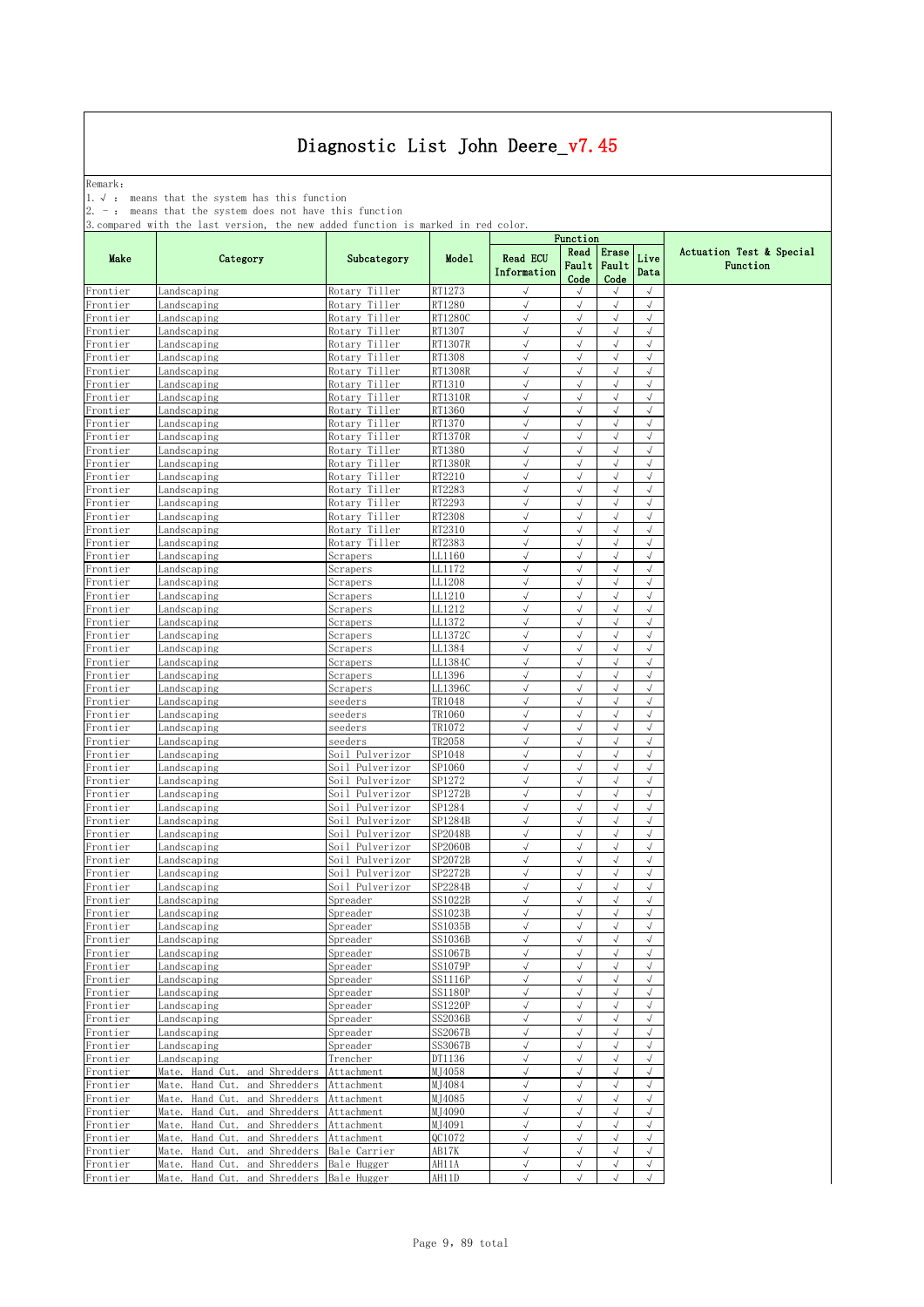Remark: The contract of the contract of  $\mathbb{R}$  and  $\mathbb{R}$  are contract of  $\mathbb{R}$  and  $\mathbb{R}$  are contract of  $\mathbb{R}$  and  $\mathbb{R}$  are contract of  $\mathbb{R}$  and  $\mathbb{R}$  are contract of  $\mathbb{R}$  and  $\mathbb{R}$  are cont

1.√ : means that the system has this function

2. - : means that the system does not have this function

|                      |                                                                                  |                            |                    |                                | Function                |                          |                          |                                      |
|----------------------|----------------------------------------------------------------------------------|----------------------------|--------------------|--------------------------------|-------------------------|--------------------------|--------------------------|--------------------------------------|
| Make                 | Category                                                                         | Subcategory                | Model              | <b>Read ECU</b><br>Information | Read<br>Fault<br>Code   | Erase<br>Fault<br>Code   | Live<br>Data             | Actuation Test & Special<br>Function |
| Frontier             | Cut. and Shredders<br>Mate.<br>Hand                                              | Bale Hugger                | AH11G              | $\sqrt{}$                      | $\sqrt{ }$              | $\sqrt{ }$               | $\sqrt{ }$               |                                      |
| Frontier             | and Shredders<br>Mate.<br>Hand<br>Cut.                                           | Bale Hugger                | MJ4099             | √                              |                         | $\sqrt{}$                | $\sqrt{}$                |                                      |
| Frontier             | Mate.<br>Hand Cut.<br>and Shredders<br>Mate.<br>and Shredders<br>Hand Cut.       | Bale Spear                 | AB11D<br>AB11E     | $\sqrt{2}$<br>$\sqrt{}$        | $\sqrt{}$<br>$\sqrt{}$  | $\sqrt{ }$<br>$\sqrt{ }$ | $\sqrt{}$<br>$\sqrt{}$   |                                      |
| Frontier<br>Frontier | Mate.<br>Hand<br>and Shredders<br>Cut.                                           | Bale Spear<br>Bale Spear   | AB11G              | $\sqrt{ }$                     | $\sqrt{}$               | $\sqrt{}$                | $\sqrt{}$                |                                      |
| Frontier             | Hand<br>and Shredders<br>Mate.<br>Cut.                                           | Bale Spear                 | AB12A              | $\sqrt{ }$                     | $\sqrt{}$               | $\sqrt{}$                | $\sqrt{2}$               |                                      |
| Frontier             | and Shredders<br>Hand<br>Cut.<br>Mate.                                           | Bale Spear                 | AB12D              | J                              | √                       | $\sqrt{ }$               | $\sqrt{2}$               |                                      |
| Frontier             | Hand<br>and Shredders<br>Mate.<br>Cut.                                           | Bale Spear                 | AB12E              | $\sqrt{2}$                     | $\sqrt{}$               | $\sqrt{}$                | $\sqrt{}$                |                                      |
| Frontier             | Hand Cut.<br>and Shredders<br>Mate.                                              | Bale Spear                 | AB12G              | $\sqrt{}$                      | $\sqrt{2}$              | $\sqrt{ }$               | $\sqrt{}$                |                                      |
| Frontier             | Hand Cut.<br>and Shredders<br>Mate.                                              | Bale Spear                 | AB13D              | $\sqrt{2}$                     | $\sqrt{}$               | $\sqrt{ }$               | $\sqrt{2}$               |                                      |
| Frontier             | and Shredders<br>Mate.<br>Hand Cut.                                              | Bale Spear                 | AB13E              | $\sqrt{2}$                     | $\sqrt{}$               | $\sqrt{ }$               | $\sqrt{2}$               |                                      |
| Frontier<br>Frontier | and Shredders<br>Mate.<br>Hand<br>Cut.<br>Hand<br>and Shredders<br>Mate.<br>Cut. | Bale Spear<br>Bale Spear   | AB13G<br>AB13K     | $\sqrt{}$<br>$\sqrt{ }$        | $\sqrt{}$<br>$\sqrt{}$  | $\sqrt{}$<br>$\sqrt{}$   | $\sqrt{}$<br>$\sqrt{2}$  |                                      |
| Frontier             | and Shredders<br>Mate.<br>Hand<br>Cut.                                           | Bale Spear                 | AB14A              | √                              | √                       | $\sqrt{ }$               | $\sqrt{2}$               |                                      |
| Frontier             | Mate.<br>Hand Cut.<br>and Shredders                                              | Bale Spear                 | AB14D              | $\sqrt{2}$                     | $\sqrt{}$               | $\sqrt{}$                | $\sqrt{ }$               |                                      |
| Frontier             | Mate.<br>Hand Cut.<br>and Shredders                                              | Bale Spear                 | AB14G              | $\sqrt{ }$                     | $\sqrt{}$               | $\sqrt{ }$               | $\sqrt{2}$               |                                      |
| Frontier             | and Shredders<br>Mate.<br>Hand<br>Cut.                                           | Bale Spear                 | AB14K              | $\sqrt{ }$                     | $\sqrt{}$               | $\sqrt{}$                | $\sqrt{2}$               |                                      |
| Frontier             | Mate.<br>and Shredders<br>Hand Cut.                                              | Bale Spear                 | AB15A              | $\sqrt{ }$                     | $\sqrt{}$               | $\sqrt{}$                | $\sqrt{ }$               |                                      |
| Frontier             | Hand<br>Cut.<br>and Shredders<br>Mate.                                           | Bale Spear                 | AB15K              | $\sqrt{}$                      | $\sqrt{}$               | $\sqrt{}$                | $\sqrt{}$                |                                      |
| Frontier             | Mate.<br>Hand<br>Cut.<br>and Shredders                                           | Bale Spear                 | AB16A              | $\sqrt{}$                      | $\sqrt{}$               | $\sqrt{}$<br>$\sqrt{ }$  | $\sqrt{ }$<br>$\sqrt{}$  |                                      |
| Frontier<br>Frontier | and Shredders<br>Mate.<br>Hand<br>Cut.<br>Mate.<br>Hand Cut.<br>and Shredders    | Bale Spear<br>Bale Spear   | AB16D<br>AB16G     | √<br>$\sqrt{ }$                | $\sqrt{}$               | $\sqrt{ }$               | $\sqrt{2}$               |                                      |
| Frontier             | Mate.<br>Hand Cut.<br>and Shredders                                              | Bale Spear                 | AB18K              | $\sqrt{ }$                     | $\sqrt{ }$              | $\sqrt{ }$               | $\sqrt{}$                |                                      |
| Frontier             | Mate.<br>Hand<br>Cut.<br>and Shredders                                           | Bale Spear                 | BF1102S            | $\sqrt{ }$                     | $\sqrt{}$               | $\sqrt{}$                | $\sqrt{}$                |                                      |
| Frontier             | and Shredders<br>Mate.<br>Hand<br>Cut.                                           | Bale Spear                 | MJ4037             | $\sqrt{ }$                     | $\sqrt{}$               | $\sqrt{ }$               | $\sqrt{2}$               |                                      |
| Frontier             | Cut.<br>and Shredders<br>Mate.<br>Hand                                           | Bale Spear                 | MJ4060A            | √                              | $\checkmark$            | $\sqrt{ }$               | $\sqrt{}$                |                                      |
| Frontier             | Mate.<br>Hand<br>and Shredders<br>Cut.                                           | Bale Spear                 | MJ4074             | $\sqrt{2}$                     |                         | $\sqrt{ }$               | $\sqrt{}$                |                                      |
| Frontier             | Mate.<br>Hand Cut.<br>and Shredders                                              | Bale Spear                 | MJ4081             | $\sqrt{2}$                     | $\sqrt{2}$              | $\sqrt{ }$               | $\sqrt{}$                |                                      |
| Frontier             | Mate.<br>Hand Cut.<br>and Shredders<br>Mate.<br>Hand<br>and Shredders<br>Cut.    | Bucket<br>Bucket           | AD11E<br>AD11H     | $\sqrt{2}$<br>$\sqrt{ }$       | $\sqrt{}$<br>$\sqrt{}$  | $\sqrt{ }$<br>$\sqrt{}$  | $\sqrt{2}$<br>$\sqrt{}$  |                                      |
| Frontier<br>Frontier | Hand<br>and Shredders<br>Mate.<br>Cut.                                           | Bucket                     | AD12D              | $\sqrt{}$                      | $\sqrt{}$               | $\sqrt{}$                | $\sqrt{}$                |                                      |
| Frontier             | and Shredders<br>Mate.<br>Hand<br>Cut.                                           | Bucket                     | AD12G              | $\sqrt{}$                      | $\sqrt{}$               | $\sqrt{}$                | $\sqrt{ }$               |                                      |
| Frontier             | and Shredders<br>Mate.<br>Hand<br>Cut.                                           | Bucket                     | AT2016G            | √                              |                         | $\sqrt{}$                | $\sqrt{}$                |                                      |
| Frontier             | Mate.<br>Hand Cut.<br>and Shredders                                              | Bucket                     | AT2016U            | $\sqrt{}$                      | $\sqrt{}$               | $\sqrt{}$                | $\sqrt{}$                |                                      |
| Frontier             | Mate.<br>Hand Cut.<br>and Shredders                                              | Bucket                     | AY11E              | $\sqrt{ }$                     | $\sqrt{}$               | $\sqrt{ }$               | $\sqrt{2}$               |                                      |
| Frontier             | and Shredders<br>Mate.<br>Hand<br>Cut.                                           | Bucket                     | AY11H              | $\sqrt{ }$                     | $\sqrt{}$               | $\sqrt{ }$               | $\sqrt{2}$               |                                      |
| Frontier             | Hand Cut.<br>and Shredders<br>Mate.                                              | Bucket                     | AY12D              | $\sqrt{}$                      | $\sqrt{}$               | $\sqrt{}$                | $\sqrt{2}$<br>$\sqrt{ }$ |                                      |
| Frontier<br>Frontier | and Shredders<br>Hand<br>Cut.<br>Mate.<br>Mate.<br>Hand<br>Cut.<br>and Shredders | Bucket<br>Bucket           | MJ4059A<br>MJ4061A | $\sqrt{}$<br>$\sqrt{}$         | $\sqrt{}$<br>$\sqrt{}$  | $\sqrt{}$<br>$\sqrt{ }$  | $\sqrt{ }$               |                                      |
| Frontier             | Hand Cut.<br>and Shredders<br>Mate.                                              | Bucket                     | MJ4062             | $\sqrt{}$                      | $\sqrt{ }$              | $\sqrt{ }$               | $\sqrt{}$                |                                      |
| Frontier             | Mate.<br>Hand Cut.<br>and Shredders                                              | Bucket                     | MJ4063A            | $\sqrt{ }$                     | $\sqrt{}$               | $\sqrt{ }$               | $\sqrt{}$                |                                      |
| Frontier             | Mate.<br>Hand<br>Cut.<br>and Shredders                                           | Bucket                     | MJ4079A            | $\sqrt{ }$                     | $\sqrt{}$               | $\sqrt{ }$               | $\sqrt{2}$               |                                      |
| Frontier             | Mate.<br>Hand<br>Cut.<br>and Shredders                                           | Bucket                     | MJ4118             | √                              | $\sqrt{}$               | $\sqrt{}$                | $\sqrt{}$                |                                      |
| Frontier             | Hand<br>Cut.<br>and Shredders<br>Mate.                                           | Free Stall                 | AE11E              | $\sqrt{}$                      | $\sqrt{}$               | $\sqrt{}$                | $\sqrt{2}$               |                                      |
| Frontier             | Hand<br>Cut.<br>and Shredders<br>Mate.                                           | Front Blade                | AF11D              | √                              | $\sqrt{}$               | $\sqrt{ }$               | $\sqrt{}$                |                                      |
| Frontier<br>Frontier | Mate.<br>Hand Cut.<br>and Shredders<br>Mate.<br>Hand Cut.<br>and Shredders       | Front Blade<br>Front Blade | AF11E<br>AF11G     | $\sqrt{2}$<br>$\sqrt{}$        | $\sqrt{2}$              | $\sqrt{ }$<br>$\sqrt{ }$ | $\sqrt{2}$<br>$\sqrt{2}$ |                                      |
| Frontier             | Hand Cut. and Shredders<br>Mate.                                                 | Front Blade                | AF12D              | $\sqrt{ }$                     | $\sqrt{}$               | $\sqrt{ }$               | $\sqrt{}$                |                                      |
| Frontier             | Mate. Hand Cut. and Shredders                                                    | Front Blade                | AF12G              |                                |                         | $\cdot$                  |                          |                                      |
| Frontier             | Hand Cut. and Shredders<br>Mate.                                                 | Grapple                    | AT1096G            | $\sqrt{ }$                     | $\sqrt{}$               | $\sqrt{}$                | $\sqrt{ }$               |                                      |
| Frontier             | and Shredders<br>Cut.<br>Mate.<br>Hand                                           | Grapple                    | AV20D              | $\sqrt{ }$                     | $\sqrt{}$               | $\sqrt{}$                | $\sqrt{}$                |                                      |
| Frontier             | and Shredders<br>Mate.<br>Hand<br>Cut.                                           | Grapple                    | AV20E              | √                              |                         | $\sqrt{}$                | $\sqrt{}$                |                                      |
| Frontier             | Hand Cut.<br>and Shredders<br>Mate.                                              | Grapple                    | AV20G              | $\sqrt{ }$                     |                         | $\sqrt{ }$               | $\sqrt{2}$               |                                      |
| Frontier             | Mate. Hand Cut.<br>and Shredders                                                 | Grapple                    | AV20H              | $\sqrt{ }$                     | $\sqrt{2}$              | $\sqrt{ }$<br>$\sqrt{ }$ | $\sqrt{}$<br>$\sqrt{}$   |                                      |
| Frontier             | and Shredders<br>Mate. Hand Cut.<br>Mate. Hand Cut. and Shredders                | Grapple<br>Grinder Mixers  | BG1096<br>GX1117   | $\sqrt{}$<br>$\sqrt{ }$        | $\sqrt{}$<br>$\sqrt{ }$ | $\sqrt{}$                | $\sqrt{ }$               |                                      |
| Frontier             |                                                                                  | Manure Fork &              |                    |                                |                         |                          |                          |                                      |
| Frontier             | Mate. Hand Cut. and Shredders                                                    | Grapple<br>Manure Fork &   | AM11D              | $\sqrt{ }$                     | $\sqrt{ }$              | $\sqrt{ }$               | $\sqrt{ }$               |                                      |
| Frontier             | Mate. Hand Cut. and Shredders                                                    | Grapple                    | AM11E              | $\checkmark$                   | $\sqrt{ }$              | $\sqrt{}$                | $\sqrt{ }$               |                                      |
| Frontier             | Mate. Hand Cut. and Shredders                                                    | Manure Fork &<br>Grapple   | AM11G              | $\sqrt{ }$                     | $\sqrt{ }$              | $\sqrt{}$                | $\sqrt{}$                |                                      |
| Frontier             | Mate. Hand Cut. and Shredders                                                    | Manure Fork &<br>Grapple   | AM11H              | $\checkmark$                   | $\sqrt{ }$              | $\sqrt{}$                | $\sqrt{}$                |                                      |
| Frontier             | Mate. Hand Cut. and Shredders                                                    | Manure Fork &<br>Grapple   | MJ4076             | $\sqrt{ }$                     | $\sqrt{}$               | $\sqrt{}$                | $\sqrt{}$                |                                      |
| Frontier             | Mate. Hand Cut. and Shredders                                                    | Manure Fork &<br>Grapple   | MJ4077             | $\sqrt{ }$                     | $\sqrt{ }$              | $\sqrt{}$                | $\sqrt{}$                |                                      |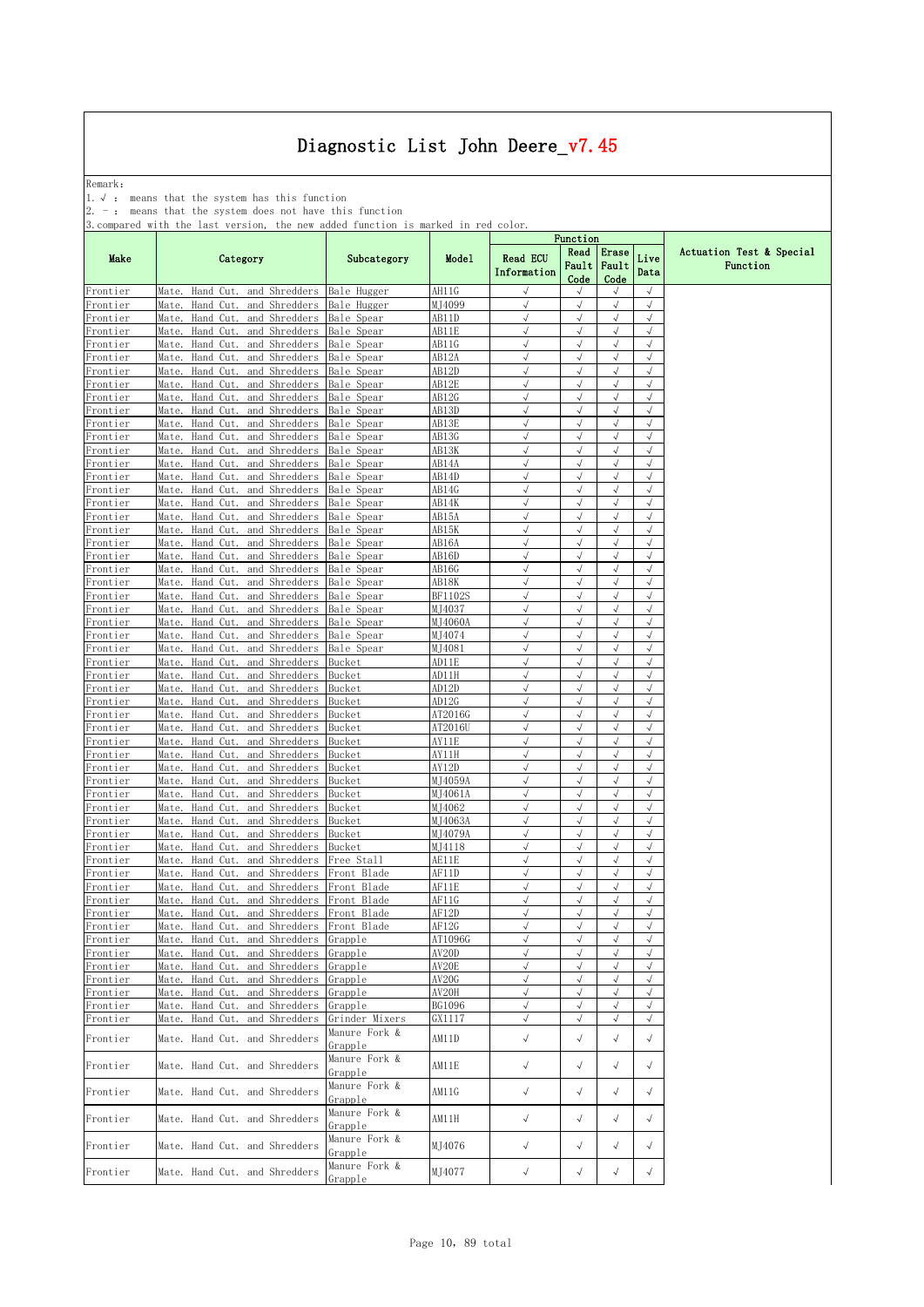Remark: The contract of the contract of  $\mathbb{R}$  and  $\mathbb{R}$  are contract of  $\mathbb{R}$  and  $\mathbb{R}$  are contract of  $\mathbb{R}$  and  $\mathbb{R}$  are contract of  $\mathbb{R}$  and  $\mathbb{R}$  are contract of  $\mathbb{R}$  and  $\mathbb{R}$  are cont

1.√ : means that the system has this function

2. - : means that the system does not have this function

| .                    |                                                                                  |                                  |                   |                          | Function                |                         |                          |                                      |
|----------------------|----------------------------------------------------------------------------------|----------------------------------|-------------------|--------------------------|-------------------------|-------------------------|--------------------------|--------------------------------------|
| Make                 | Category                                                                         | Subcategory                      | Model             | Read ECU<br>Information  | Read<br>Fault<br>Code   | Erase<br>Fault<br>Code  | Live<br>Data             | Actuation Test & Special<br>Function |
| Frontier             | and Shredders<br>Mate.<br>Hand<br>Cut.                                           | Pallet Fork                      | AP12A             | $\sqrt{}$                | $\sqrt{}$               | $\sqrt{}$               | $\sqrt{ }$               |                                      |
| Frontier             | Mate.<br>Hand<br>and Shredders<br>Cut.                                           | Pallet Fork                      | AP12D             | $\sqrt{ }$               | $\sqrt{}$               | $\sqrt{}$               | $\sqrt{2}$               |                                      |
| Frontier<br>Frontier | and Shredders<br>Mate.<br>Hand<br>Cut.<br>and Shredders<br>Mate.<br>Hand<br>Cut. | Pallet Fork<br>Pallet Fork       | AP12F<br>AP12G    | $\sqrt{}$<br>√           | $\sqrt{}$<br>J          | $\sqrt{ }$<br>$\sqrt{}$ | $\sqrt{2}$<br>$\sqrt{}$  |                                      |
| Frontier             | Mate.<br>Hand<br>and Shredders<br>Cut.                                           | Pallet Fork                      | AP12K             | $\sqrt{2}$               | $\sqrt{}$               | $\sqrt{ }$              | $\sqrt{}$                |                                      |
| Frontier             | Hand<br>Cut.<br>and Shredders<br>Mate.                                           | Pallet Fork                      | AP13D             | $\sqrt{2}$               | $\sqrt{2}$              | $\sqrt{ }$              | $\sqrt{}$                |                                      |
| Frontier             | Mate.<br>Hand Cut.<br>and Shredders                                              | Pallet Fork                      | AP13F             | $\sqrt{2}$               | $\sqrt{}$               | $\sqrt{ }$              | $\sqrt{}$                |                                      |
| Frontier             | Mate.<br>Hand<br>and Shredders<br>Cut.                                           | Pallet Fork                      | AP13G             | $\sqrt{}$                | $\sqrt{}$               | $\sqrt{}$               | $\sqrt{}$                |                                      |
| Frontier             | and Shredders<br>Mate.<br>Hand<br>Cut.                                           | Pallet Fork                      | AP13K             | $\sqrt{}$                | $\sqrt{}$               | $\sqrt{}$               | $\sqrt{}$                |                                      |
| Frontier             | Hand<br>and Shredders<br>Mate.<br>Cut.                                           | Rock Bucket                      | AR10D             | $\sqrt{2}$               | $\sqrt{}$               | $\sqrt{}$               | $\sqrt{}$                |                                      |
| Frontier             | Hand<br>Cut.<br>and Shredders<br>Mate.                                           | Rock Bucket                      | AR10E             | √                        |                         |                         | $\sqrt{}$                |                                      |
| Frontier<br>Frontier | Mate.<br>Hand Cut.<br>and Shredders<br>Mate.<br>Hand Cut.<br>and Shredders       | Rock Bucket<br>Rock Bucket       | AR10G<br>AR10H    | $\sqrt{2}$<br>$\sqrt{ }$ | $\sqrt{}$<br>$\sqrt{}$  | $\sqrt{}$<br>$\sqrt{ }$ | $\sqrt{}$<br>$\sqrt{2}$  |                                      |
| Frontier             | Mate.<br>Hand<br>and Shredders<br>Cut.                                           | Rock Bucket                      | AR12A             | $\sqrt{ }$               | $\sqrt{}$               | $\sqrt{}$               | $\sqrt{}$                |                                      |
| Frontier             | and Shredders<br>Mate.<br>Hand Cut.                                              | Rock Bucket                      | AR12D             | $\sqrt{}$                | $\sqrt{}$               | $\sqrt{ }$              | $\sqrt{2}$               |                                      |
| Frontier             | Hand<br>Cut.<br>and Shredders<br>Mate.                                           | Rock Bucket                      | AR12G             | $\sqrt{}$                | $\sqrt{}$               | $\sqrt{}$               | $\sqrt{}$                |                                      |
| Frontier             | Hand<br>Cut.<br>and Shredders<br>Mate.                                           | Roller                           | CR1448            | $\sqrt{}$                | $\sqrt{}$               | $\sqrt{}$               | $\sqrt{2}$               |                                      |
| Frontier             | Mate.<br>Hand Cut.<br>and Shredders                                              | Roller                           | CR1448C           | √                        | J                       | $\sqrt{ }$              | $\sqrt{2}$               |                                      |
| Frontier             | Mate.<br>Hand Cut.<br>and Shredders                                              | Roller                           | CR1460            | $\sqrt{2}$               | $\sqrt{}$               | $\sqrt{ }$              | $\sqrt{2}$               |                                      |
| Frontier             | Mate.<br>Hand Cut.<br>and Shredders                                              | Roller                           | CR1460C           | $\sqrt{ }$               | $\sqrt{ }$              | $\sqrt{ }$              | $\sqrt{}$                |                                      |
| Frontier             | Mate.<br>Hand<br>Cut.<br>and Shredders                                           | Scrapers                         | LL1410            | $\sqrt{ }$<br>$\sqrt{}$  | $\sqrt{}$<br>$\sqrt{}$  | $\sqrt{ }$<br>$\sqrt{}$ | $\sqrt{2}$<br>$\sqrt{ }$ |                                      |
| Frontier<br>Frontier | and Shredders<br>Mate.<br>Hand<br>Cut.<br>Hand<br>Cut.<br>and Shredders<br>Mate. | Scrapers<br>Scrapers             | LL1410C<br>LL1412 | √                        | $\sqrt{}$               | $\sqrt{ }$              | $\sqrt{}$                |                                      |
| Frontier             | Mate.<br>Hand<br>Cut.<br>and Shredders                                           | Scrapers                         | LL1412C           | $\sqrt{}$                |                         | $\sqrt{}$               | $\sqrt{ }$               |                                      |
| Frontier             | Mate.<br>Hand Cut.<br>and Shredders                                              | Scrapers                         | LL1414            | $\sqrt{ }$               | $\sqrt{}$               | $\sqrt{ }$              | $\sqrt{2}$               |                                      |
| Frontier             | Hand Cut.<br>and Shredders<br>Mate.                                              | Scrapers                         | LL1414C           | $\sqrt{ }$               | $\sqrt{}$               | $\sqrt{}$               | $\sqrt{}$                |                                      |
| Frontier             | Mate.<br>Hand<br>and Shredders<br>Cut.                                           | Scrapers                         | LL1416            | $\sqrt{ }$               | $\sqrt{}$               | $\sqrt{ }$              | $\sqrt{}$                |                                      |
| Frontier             | Hand<br>Cut.<br>and Shredders<br>Mate.                                           | Scrapers                         | LL1416C           | $\sqrt{}$                | $\sqrt{ }$              | $\sqrt{}$               | $\sqrt{}$                |                                      |
| Frontier             | Mate.<br>Hand<br>and Shredders<br>Cut.                                           | Silage Defacer                   | AG10A             | $\sqrt{2}$               | $\sqrt{}$               | $\sqrt{ }$              | $\sqrt{2}$               |                                      |
| Frontier             | Mate.<br>Hand<br>Cut.<br>and Shredders                                           | Silage Defacer                   | AG10D             | √                        |                         | $\sqrt{}$               | $\sqrt{}$                |                                      |
| Frontier<br>Frontier | Mate.<br>Hand Cut.<br>and Shredders<br>Mate.<br>Hand Cut.<br>and Shredders       | Silage Defacer<br>Silage Defacer | AG10G<br>AG11S    | $\sqrt{ }$<br>$\sqrt{2}$ | $\sqrt{ }$<br>$\sqrt{}$ | $\sqrt{}$<br>$\sqrt{ }$ | $\sqrt{}$<br>$\sqrt{2}$  |                                      |
| Frontier             | Mate.<br>Hand<br>and Shredders<br>Cut.                                           | Silage Defacer                   | AG12S             | $\sqrt{ }$               | $\sqrt{}$               | $\sqrt{}$               | $\sqrt{}$                |                                      |
| Frontier             | and Shredders<br>Mate.<br>Hand<br>Cut.                                           | Silage Defacer                   | SD1096            | $\sqrt{ }$               | $\sqrt{}$               | $\sqrt{ }$              | $\sqrt{2}$               |                                      |
| Frontier             | and Shredders<br>Hand<br>Cut.<br>Mate.                                           | Snow Push                        | AS10H             | $\checkmark$             | $\checkmark$            | $\sqrt{ }$              | $\sqrt{}$                |                                      |
| Frontier             | Mate.<br>Hand<br>and Shredders<br>Cut.                                           | Snow Push                        | AS11E             | J                        | $\sqrt{}$               | $\sqrt{2}$              | $\sqrt{}$                |                                      |
| Frontier             | Hand Cut.<br>and Shredders<br>Mate.                                              | Spreader                         | MS1102G           | $\sqrt{ }$               | $\sqrt{2}$              | $\sqrt{ }$              | $\sqrt{}$                |                                      |
| Frontier             | Mate.<br>Hand Cut.<br>and Shredders                                              | Spreader                         | MS1105G           | $\sqrt{ }$               | $\sqrt{}$               | $\sqrt{ }$              | $\sqrt{2}$               |                                      |
| Frontier             | Mate.<br>Hand<br>Cut.<br>and Shredders                                           | Spreader                         | MS1108            | $\sqrt{ }$               | $\sqrt{}$               | $\sqrt{ }$              | $\sqrt{2}$               |                                      |
| Frontier             | and Shredders<br>Mate.<br>Hand<br>Cut.<br>Hand<br>and Shredders<br>Mate.         | Spreader<br>Spreader             | MS1108G<br>MS1112 | $\sqrt{}$<br>$\sqrt{ }$  | $\sqrt{}$<br>$\sqrt{}$  | $\sqrt{}$<br>$\sqrt{}$  | $\sqrt{}$<br>$\sqrt{ }$  |                                      |
| Frontier<br>Frontier | Cut.<br>Hand<br>Cut.<br>and Shredders<br>Mate.                                   | Spreader                         | MS1117            | √                        | √                       | $\sqrt{ }$              | $\sqrt{2}$               |                                      |
| Frontier             | Mate.<br>Hand Cut.<br>and Shredders                                              | Spreader                         | MS1223            | $\sqrt{ }$               | $\sqrt{}$               | $\sqrt{ }$              | $\sqrt{}$                |                                      |
| Frontier             | Mate.<br>Hand Cut.<br>and Shredders                                              | Spreader                         | MS1227            | $\sqrt{ }$               | $\sqrt{}$               | $\sqrt{ }$              | $\sqrt{ }$               |                                      |
| Frontier             | Mate.<br>Hand Cut.<br>and Shredders                                              | Spreader                         | MS1231            | $\sqrt{ }$               | $\sqrt{}$               | $\sqrt{ }$              | $\sqrt{}$                |                                      |
| Frontier             | Mate.<br>Hand<br>and Shredders<br>Cut.                                           | Spreader                         | MS1237            | $\sqrt{}$                | $\sqrt{}$               | $\sqrt{}$               | $\sqrt{}$                |                                      |
| Frontier             | and Shredders<br>Hand<br>Cut.<br>Mate.                                           | Spreader                         | MS1243            | $\sqrt{}$                | $\sqrt{}$               | $\sqrt{}$               | $\sqrt{}$                |                                      |
| Frontier             | Hand Cut. and Shredders<br>Mate.                                                 | Spreader                         | MS1256            | $\sqrt{}$                | $\sqrt{2}$              | $\sqrt{2}$              | $\sqrt{ }$               |                                      |
| rrontier<br>Frontier | Mate. Hand Cut. and Shredders  Spreader<br>Mate. Hand Cut. and Shredders         | Spreader                         | MS1266<br>MS1337  | √<br>$\sqrt{ }$          | $\sqrt{}$               | $\sqrt{ }$              | √<br>$\sqrt{ }$          |                                      |
| Frontier             | Mate. Hand Cut. and Shredders                                                    | Spreader                         | MS1354            | $\sqrt{}$                | $\sqrt{}$               | $\sqrt{ }$              | $\sqrt{}$                |                                      |
| Frontier             | Mate. Hand Cut. and Shredders                                                    | Spreader                         | MS1368            | $\sqrt{}$                | $\sqrt{}$               | $\sqrt{}$               | $\sqrt{ }$               |                                      |
| Frontier             | Mate. Hand Cut. and Shredders                                                    | Spreader                         | MS1442            | $\sqrt{}$                | $\sqrt{}$               | $\sqrt{}$               | $\sqrt{2}$               |                                      |
| Frontier             | Mate. Hand Cut. and Shredders                                                    | Spreader                         | MS1455            | √                        | √                       | $\sqrt{}$               | $\sqrt{ }$               |                                      |
| Frontier             | Mate. Hand Cut. and Shredders                                                    | Spreader                         | MS2320            | $\sqrt{}$                |                         | $\sqrt{}$               | $\sqrt{2}$               |                                      |
| Frontier             | Mate. Hand Cut. and Shredders                                                    | Spreader                         | MS2326            | $\sqrt{ }$               | $\sqrt{}$               | $\sqrt{ }$              | $\sqrt{2}$               |                                      |
| Frontier             | Mate. Hand Cut. and Shredders                                                    | Spreader                         | MS2334            | $\sqrt{ }$<br>$\sqrt{ }$ | $\sqrt{}$<br>$\sqrt{}$  | $\sqrt{}$<br>$\sqrt{ }$ | $\sqrt{ }$<br>$\sqrt{ }$ |                                      |
| Frontier<br>Frontier | Mate. Hand Cut. and Shredders<br>Planting and Seeding                            | Spreader<br>Drills               | MS2342<br>BD1307  | $\sqrt{}$                | $\sqrt{}$               | $\sqrt{}$               | $\sqrt{}$                |                                      |
| Frontier             | Planting and Seeding                                                             | seeders                          | CS1360            | $\sqrt{ }$               | $\sqrt{2}$              | $\sqrt{}$               | $\sqrt{2}$               |                                      |
| Frontier             | Planting and Seeding                                                             | seeders                          | CS1384            | √                        |                         | $\sqrt{}$               | $\sqrt{ }$               |                                      |
| Frontier             | Planting and Seeding                                                             | seeders                          | FP1204            | $\sqrt{ }$               | $\sqrt{}$               | $\sqrt{}$               | $\sqrt{2}$               |                                      |
| Frontier             | Planting and Seeding                                                             | seeders                          | FP1204P           | $\sqrt{ }$               | $\sqrt{}$               | $\sqrt{ }$              | $\sqrt{}$                |                                      |
| Frontier             | Planting and Seeding                                                             | seeders                          | FP1206            | $\sqrt{ }$               | $\sqrt{}$               | $\sqrt{}$               | $\sqrt{ }$               |                                      |
| Frontier             | Planting and Seeding                                                             | seeders                          | FP1208            | $\sqrt{ }$               | $\sqrt{}$               | $\sqrt{}$               | $\sqrt{2}$               |                                      |
| Frontier             | Planting and Seeding                                                             | seeders                          | FP2204            | $\sqrt{ }$               | $\sqrt{}$               | $\sqrt{}$               | $\sqrt{2}$               |                                      |
| Frontier             | Planting and Seeding                                                             | seeders                          | FP2204L           | $\sqrt{2}$               | $\sqrt{2}$              | $\sqrt{2}$              | $\sqrt{ }$               |                                      |
| Frontier             | Planting and Seeding                                                             | seeders                          | FP2204P           | $\sqrt{}$                |                         |                         | $\sqrt{2}$               |                                      |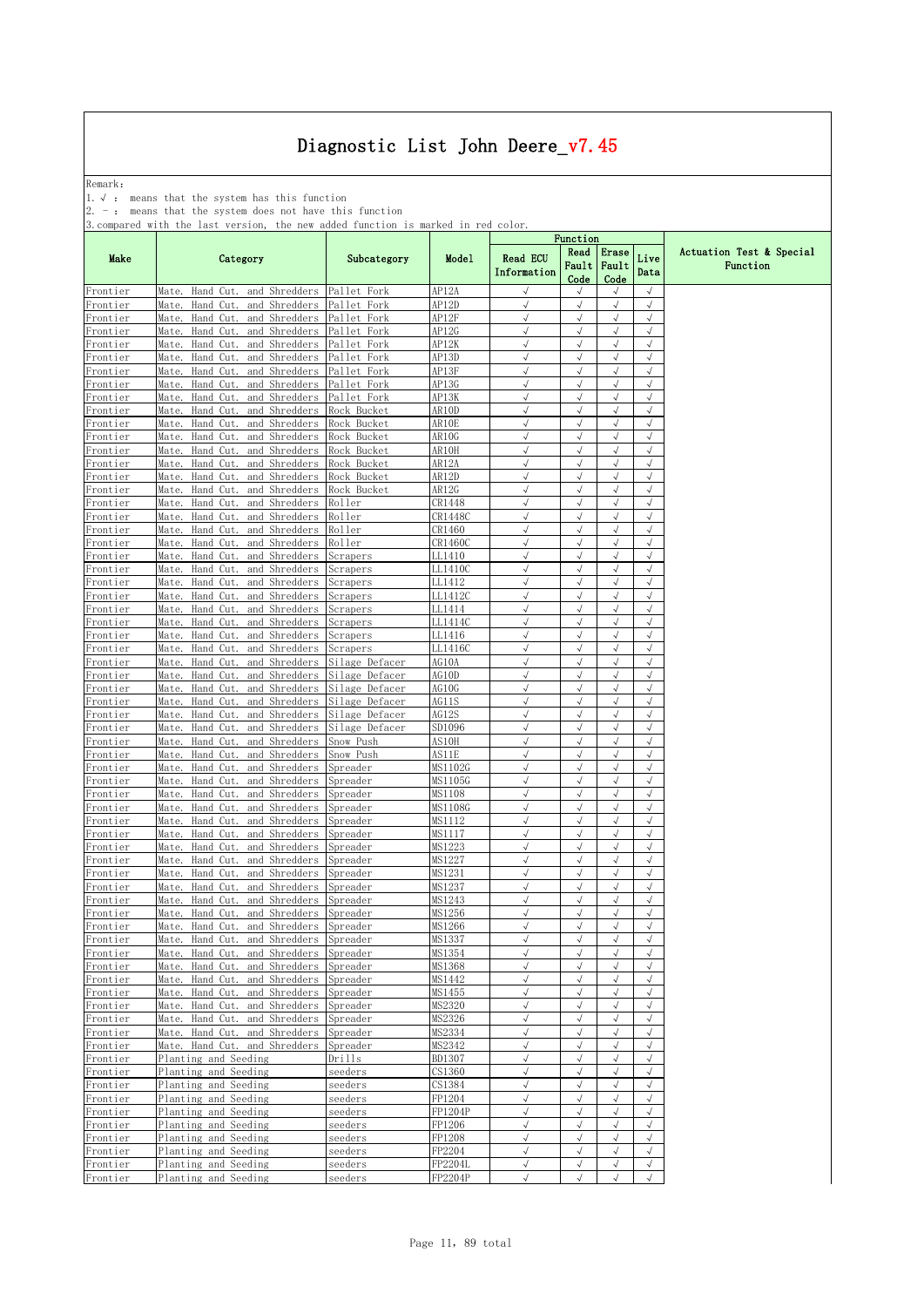Remark: The contract of the contract of  $\mathbb{R}$  and  $\mathbb{R}$  are contract of  $\mathbb{R}$  and  $\mathbb{R}$  are contract of  $\mathbb{R}$  and  $\mathbb{R}$  are contract of  $\mathbb{R}$  and  $\mathbb{R}$  are contract of  $\mathbb{R}$  and  $\mathbb{R}$  are cont

1.√ : means that the system has this function

2. - : means that the system does not have this function

| ompazo,  |                      |                                |                |                                | Function              |                        |              |                                      |
|----------|----------------------|--------------------------------|----------------|--------------------------------|-----------------------|------------------------|--------------|--------------------------------------|
| Make     | Category             | Subcategory                    | Model          | <b>Read ECU</b><br>Information | Read<br>Fault<br>Code | Erase<br>Fault<br>Code | Live<br>Data | Actuation Test & Special<br>Function |
| Frontier | Planting and Seeding | seeders                        | FP2206         | $\sqrt{}$                      | $\sqrt{ }$            | $\sqrt{ }$             | $\sqrt{ }$   |                                      |
| Frontier | Planting and Seeding | seeders<br>Snowblowers         | FP2208         | $\sqrt{ }$                     | $\sqrt{}$             | $\sqrt{}$              | $\sqrt{ }$   |                                      |
| Frontier | Snow Products        | Loader Mounted                 | SB2164         | $\sqrt{}$                      | $\sqrt{ }$            | $\sqrt{}$              | $\sqrt{ }$   |                                      |
| Frontier | Snow Products        | Snowblowers<br>Loader Mounted  | SB2176         | $\checkmark$                   | $\sqrt{}$             | $\sqrt{}$              | $\sqrt{}$    |                                      |
| Frontier | Snow Products        | Snowblowers Rear<br>Mounted    | SB1148         | $\sqrt{ }$                     | $\sqrt{ }$            | $\sqrt{}$              | $\sqrt{ }$   |                                      |
| Frontier | Snow Products        | Snowblowers Rear<br>Mounted    | SB1154         | $\checkmark$                   | $\sqrt{}$             | $\sqrt{ }$             | $\sqrt{}$    |                                      |
| Frontier | Snow Products        | Snowblowers Rear<br>Mounted    | SB1164         | $\checkmark$                   | $\sqrt{}$             | $\sqrt{ }$             | $\sqrt{ }$   |                                      |
| Frontier | Snow Products        | Snowblowers Rear<br>Mounted    | SB1174         | $\checkmark$                   | $\sqrt{ }$            | $\sqrt{ }$             | $\sqrt{}$    |                                      |
| Frontier | Snow Products        | Snowblowers Rear<br>Mounted    | SB1184         | $\sqrt{}$                      | $\sqrt{}$             | $\sqrt{}$              | $\sqrt{}$    |                                      |
| Frontier | Snow Products        | Snowblowers Rear<br>Mounted    | SB1194         | $\sqrt{ }$                     | $\sqrt{ }$            | $\sqrt{ }$             | $\sqrt{ }$   |                                      |
| Frontier | Snow Products        | Snowblowers Rear<br>Mounted    | SB1274         | $\checkmark$                   | $\sqrt{}$             | $\sqrt{}$              | $\sqrt{}$    |                                      |
| Frontier | Snow Products        | Snowblowers Rear<br>Mounted    | SB1280         | $\sqrt{ }$                     | $\sqrt{ }$            | $\sqrt{}$              | $\sqrt{ }$   |                                      |
| Frontier | Snow Products        | Snowblowers Rear<br>Mounted    | SB1308         | $\checkmark$                   | $\sqrt{}$             | $\sqrt{ }$             | $\sqrt{}$    |                                      |
| Frontier | Snow Products        | Snowblowers Rear<br>Mounted    | <b>SB1308R</b> | $\checkmark$                   | $\sqrt{ }$            | $\sqrt{ }$             | $\sqrt{ }$   |                                      |
| Frontier | Snow Products        | Snowblowers Rear<br>Mounted    | SB1309R        | $\checkmark$                   | $\sqrt{ }$            | $\sqrt{}$              | $\sqrt{}$    |                                      |
| Frontier | Snow Products        | Snowblowers Rear<br>Mounted    | SB1388         | $\checkmark$                   | $\sqrt{}$             | $\sqrt{}$              | $\sqrt{}$    |                                      |
| Frontier | Snow Products        | Snowblowers Rear<br>Mounted    | SB1388R        | $\sqrt{ }$                     | $\sqrt{ }$            | $\sqrt{ }$             | $\sqrt{ }$   |                                      |
| Frontier | Snow Products        | Snowblowers Rear<br>Mounted    | SB1392         | $\sqrt{}$                      | $\sqrt{}$             | $\sqrt{}$              | $\sqrt{ }$   |                                      |
| Frontier | Snow Products        | Snowblowers Rear<br>Mounted    | SB1392R        | $\sqrt{ }$                     | $\sqrt{ }$            | $\sqrt{}$              | $\sqrt{ }$   |                                      |
| Frontier | Sprayers             | Fertilizer<br>Spreader         | FS1124         | $\checkmark$                   | $\sqrt{}$             | $\sqrt{ }$             | $\sqrt{}$    |                                      |
| Frontier | Sprayers             | Fertilizer<br>Spreader         | <b>FS1128</b>  | $\checkmark$                   | $\sqrt{ }$            | $\sqrt{ }$             | $\sqrt{ }$   |                                      |
| Frontier | Sprayers             | Orchard &<br>Vineyard Sprayers | AB1010         | $\checkmark$                   | $\sqrt{}$             | $\sqrt{ }$             | $\sqrt{}$    |                                      |
| Frontier | Sprayers             | Orchard &<br>Vineyard Sprayers | AB1015         | $\checkmark$                   | $\sqrt{}$             | $\sqrt{}$              | $\sqrt{}$    |                                      |
| Frontier | Sprayers             | Orchard &<br>Vineyard Sprayers | AB1020         | $\sqrt{ }$                     | $\sqrt{ }$            | $\sqrt{ }$             | $\sqrt{}$    |                                      |
| Frontier | Sprayers             | Orchard &<br>Vineyard Sprayers | AB1110         | $\sqrt{ }$                     | $\sqrt{ }$            | $\sqrt{}$              | $\sqrt{ }$   |                                      |
| Frontier | Sprayers             | Orchard &<br>Vineyard Sprayers | AB1115         | $\sqrt{ }$                     | $\sqrt{ }$            | $\sqrt{}$              | $\sqrt{ }$   |                                      |
| Frontier | Sprayers             | Orchard &<br>Vinevard Spravers | AB1120         | $\sqrt{}$                      | $\sqrt{}$             | $\sqrt{}$              | $\sqrt{}$    |                                      |
| Frontier | Sprayers             | Orchard &<br>Vineyard Sprayers | AB1130         | $\sqrt{}$                      | $\sqrt{}$             | $\sqrt{ }$             | $\sqrt{ }$   |                                      |
| Frontier | Sprayers             | Orchard &<br>Vineyard Sprayers | AB1210         | $\sqrt{ }$                     | $\sqrt{ }$            | $\sqrt{ }$             | $\sqrt{}$    |                                      |
| Frontier | Sprayers             | Orchard &<br>Vineyard Sprayers | AB1215         | $\sqrt{}$                      | $\sqrt{ }$            | $\sqrt{}$              | $\sqrt{ }$   |                                      |
| Frontier | Sprayers             | Orchard &<br>Vineyard Sprayers | AB1220         | $\sqrt{ }$                     | $\sqrt{}$             | $\sqrt{ }$             | $\sqrt{ }$   |                                      |
| Frontier | Sprayers             | Orchard &<br>Vineyard Sprayers | AB1230         | $\sqrt{ }$                     | $\sqrt{}$             | $\sqrt{}$              | $\sqrt{}$    |                                      |
| Frontier | Sprayers             | Orchard &<br>Vineyard Sprayers | AB2020         | $\sqrt{ }$                     | $\sqrt{ }$            | $\sqrt{}$              | $\sqrt{}$    |                                      |
| Frontier | Sprayers             | Orchard &<br>Vineyard Sprayers | AB2030         | $\sqrt{ }$                     | $\sqrt{}$             | $\sqrt{}$              | $\sqrt{}$    |                                      |
| Frontier | Sprayers             | Orchard &<br>Vineyard Sprayers | AB2120         | $\sqrt{}$                      | $\checkmark$          | $\sqrt{ }$             | $\sqrt{}$    |                                      |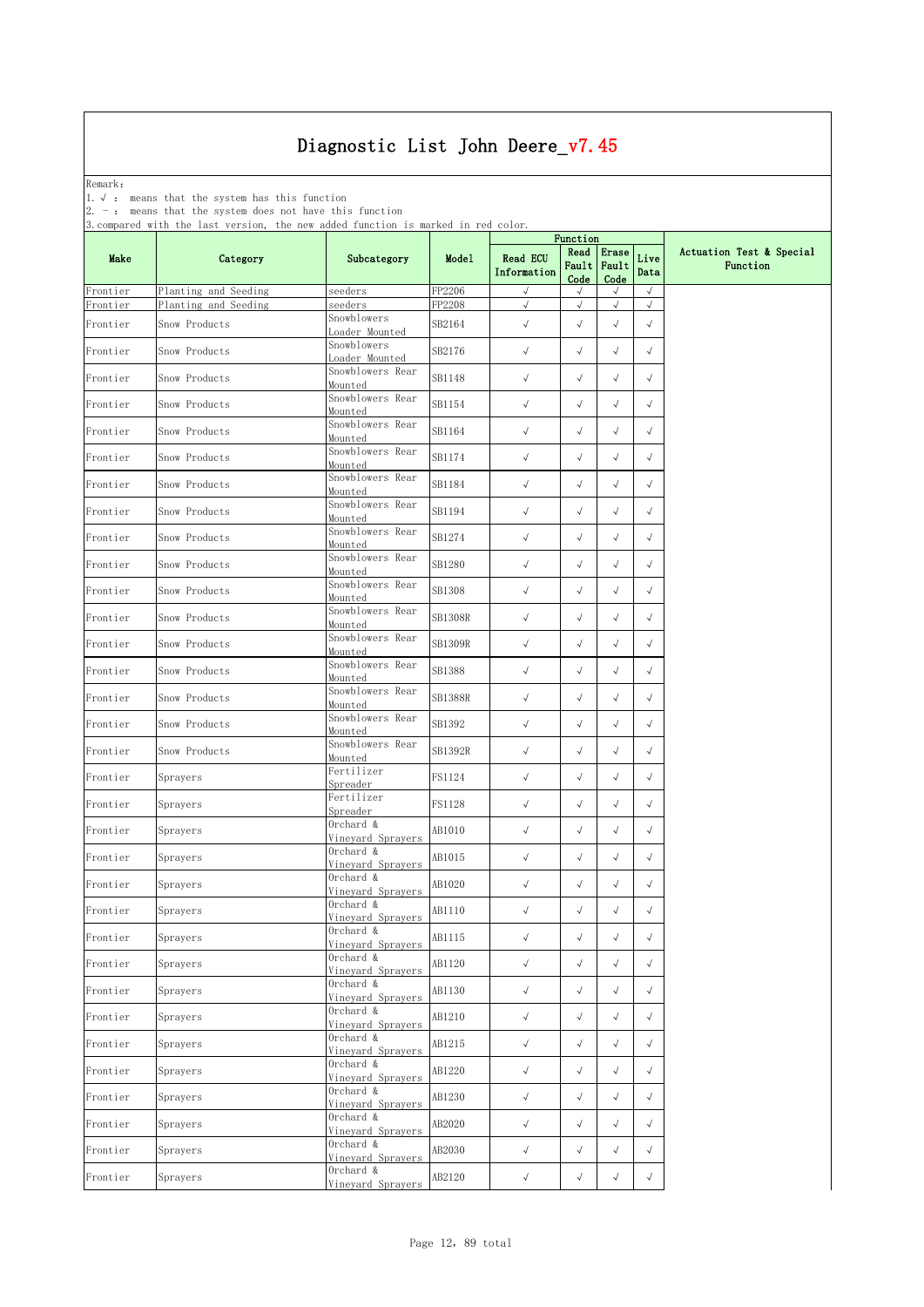Remark: The contract of the contract of  $\mathbb{R}$  and  $\mathbb{R}$  are contract of  $\mathbb{R}$  and  $\mathbb{R}$  are contract of  $\mathbb{R}$  and  $\mathbb{R}$  are contract of  $\mathbb{R}$  and  $\mathbb{R}$  are contract of  $\mathbb{R}$  and  $\mathbb{R}$  are cont

1.√ : means that the system has this function

2. - : means that the system does not have this function

| , , <u>, ,</u> , , , , , |          |                                       |        |                                | Function              |                        |              |                                      |
|--------------------------|----------|---------------------------------------|--------|--------------------------------|-----------------------|------------------------|--------------|--------------------------------------|
| Make                     | Category | Subcategory                           | Model  | <b>Read ECU</b><br>Information | Read<br>Fault<br>Code | Erase<br>Fault<br>Code | Live<br>Data | Actuation Test & Special<br>Function |
| Frontier                 | Sprayers | Orchard &<br>Vineyard Sprayers        | AB2130 | $\sqrt{}$                      | $\sqrt{ }$            | $\sqrt{}$              | $\sqrt{}$    |                                      |
| Frontier                 | Sprayers | Orchard &<br>Vineyard Sprayers        | AB2220 | $\sqrt{ }$                     | $\sqrt{ }$            | $\sqrt{}$              | $\sqrt{}$    |                                      |
| Frontier                 | Sprayers | Orchard &<br>Vineyard Sprayers        | AB2230 | $\sqrt{}$                      | $\sqrt{ }$            | $\sqrt{}$              | $\sqrt{}$    |                                      |
| Frontier                 | Sprayers | Orchard &<br>Vineyard Sprayers        | AB5010 | $\sqrt{ }$                     | $\sqrt{ }$            | $\sqrt{}$              | $\sqrt{}$    |                                      |
| Frontier                 | Sprayers | Orchard &<br>Vineyard Sprayers        | AB5015 | $\sqrt{}$                      | $\sqrt{}$             | $\sqrt{}$              | $\sqrt{}$    |                                      |
| Frontier                 | Sprayers | Orchard &<br>Vineyard Sprayers        | AB5020 | $\checkmark$                   | $\sqrt{ }$            | $\sqrt{}$              | $\sqrt{}$    |                                      |
| Frontier                 | Sprayers | Orchard &<br>Vineyard Sprayers        | AB5110 | $\sqrt{ }$                     | $\sqrt{}$             | $\checkmark$           | $\sqrt{}$    |                                      |
| Frontier                 | Sprayers | Orchard &<br>Vineyard Sprayers        | AB5115 | $\checkmark$                   | $\sqrt{}$             | $\sqrt{ }$             | $\sqrt{}$    |                                      |
| Frontier                 | Sprayers | Orchard &<br>Vineyard Sprayers        | AB5120 | $\sqrt{ }$                     | $\sqrt{ }$            | $\sqrt{}$              | $\sqrt{}$    |                                      |
| Frontier                 | Sprayers | Orchard &<br>Vineyard Sprayers        | ab5130 | $\sqrt{}$                      | $\sqrt{ }$            | $\sqrt{}$              | $\sqrt{}$    |                                      |
| Frontier                 | Sprayers | Orchard &<br>Vineyard Sprayers        | AB5210 | $\checkmark$                   | $\sqrt{ }$            | $\sqrt{}$              | $\sqrt{}$    |                                      |
| Frontier                 | Sprayers | Orchard &<br>Vineyard Sprayers        | AB5215 | $\sqrt{}$                      | $\sqrt{}$             | $\sqrt{}$              | $\sqrt{}$    |                                      |
| Frontier                 | Sprayers | Orchard $\&$<br>Vineyard Sprayers     | AB5220 | $\sqrt{ }$                     | $\sqrt{}$             | $\sqrt{}$              | $\sqrt{}$    |                                      |
| Frontier                 | Sprayers | Orchard &<br>Vineyard Sprayers        | ab5230 | $\sqrt{}$                      | $\sqrt{ }$            | $\sqrt{}$              | $\sqrt{}$    |                                      |
| Frontier                 | Sprayers | Orchard &<br>Vineyard Sprayers        | AB7020 | $\checkmark$                   | $\sqrt{ }$            | $\sqrt{ }$             | $\sqrt{}$    |                                      |
| Frontier                 | Sprayers | Orchard &<br>Vineyard Sprayers        | AB7030 | $\checkmark$                   | $\sqrt{ }$            | $\sqrt{}$              | $\sqrt{}$    |                                      |
| Frontier                 | Sprayers | Orchard &<br>Vineyard Sprayers        | AB7120 | $\sqrt{}$                      | $\sqrt{ }$            | $\sqrt{}$              | $\sqrt{}$    |                                      |
| Frontier                 | Sprayers | Orchard &<br>Vineyard Sprayers        | AB7130 | $\sqrt{}$                      | $\sqrt{ }$            | $\sqrt{}$              | $\sqrt{}$    |                                      |
| Frontier                 | Sprayers | Orchard &<br>Vineyard Sprayers        | CN4106 | $\sqrt{}$                      | $\sqrt{ }$            | $\sqrt{}$              | $\sqrt{}$    |                                      |
| Frontier                 | Sprayers | Orchard &<br>Vineyard Sprayers        | CN4108 | $\sqrt{}$                      | $\sqrt{ }$            | $\sqrt{}$              | $\sqrt{}$    |                                      |
| Frontier                 | Sprayers | Orchard &<br>Vineyard Sprayers        | CN4110 | $\checkmark$                   | $\sqrt{}$             | $\sqrt{}$              | $\sqrt{}$    |                                      |
| Frontier                 | Sprayers | Orchard &<br>Vineyard Sprayers        | MB3110 | $\checkmark$                   | $\sqrt{ }$            | $\sqrt{ }$             | $\sqrt{}$    |                                      |
| Frontier                 | Sprayers | Orchard &<br>Vineyard Sprayers        | MB3115 | $\checkmark$                   | $\sqrt{ }$            | $\sqrt{}$              | $\sqrt{}$    |                                      |
| Frontier                 | Sprayers | Orchard &<br><u>Vineyard Sprayers</u> | MB3120 | $\sqrt{ }$                     | $\sqrt{ }$            | $\sqrt{}$              | $\sqrt{}$    |                                      |
| Frontier                 | Sprayers | Orchard &<br>Vineyard Sprayers        | MB3210 | $\sqrt{ }$                     | $\sqrt{ }$            | $\sqrt{ }$             | $\sqrt{}$    |                                      |
| Frontier                 | Sprayers | Orchard &<br>Vineyard Sprayers        | MB3215 | $\sqrt{}$                      | $\sqrt{}$             | $\checkmark$           | $\sqrt{}$    |                                      |
| Frontier                 | Sprayers | Orchard &<br>Vineyard Sprayers        | MB3220 | $\checkmark$                   | $\sqrt{}$             | $\sqrt{ }$             | $\sqrt{}$    |                                      |
| Frontier                 | Sprayers | Orchard &<br>Vineyard Sprayers        | MB6010 | $\sqrt{}$                      | $\sqrt{ }$            | $\sqrt{}$              | $\sqrt{}$    |                                      |
| Frontier                 | Sprayers | Orchard &<br>Vineyard Sprayers        | MB6015 | $\sqrt{}$                      | $\sqrt{ }$            | $\sqrt{ }$             | $\sqrt{2}$   |                                      |
| Frontier                 | Sprayers | Orchard &<br>Vineyard Sprayers        | MB6020 | $\checkmark$                   | $\sqrt{}$             | $\sqrt{}$              | $\sqrt{2}$   |                                      |
| Frontier                 | Sprayers | Orchard &<br>Vineyard Sprayers        | MB6110 | $\checkmark$                   | $\sqrt{ }$            | $\sqrt{}$              | $\sqrt{}$    |                                      |
| Frontier                 | Sprayers | Orchard &<br>Vineyard Sprayers        | MB6115 | $\sqrt{}$                      | $\sqrt{}$             | $\sqrt{ }$             | $\sqrt{2}$   |                                      |
| Frontier                 | Sprayers | Orchard &<br>Vineyard Sprayers        | MB6120 | $\sqrt{}$                      | $\sqrt{}$             | $\checkmark$           | $\sqrt{}$    |                                      |
| Frontier                 | Sprayers | Orchard &<br>Vineyard Sprayers        | MB6210 | $\checkmark$                   | $\sqrt{}$             | $\sqrt{}$              | $\sqrt{}$    |                                      |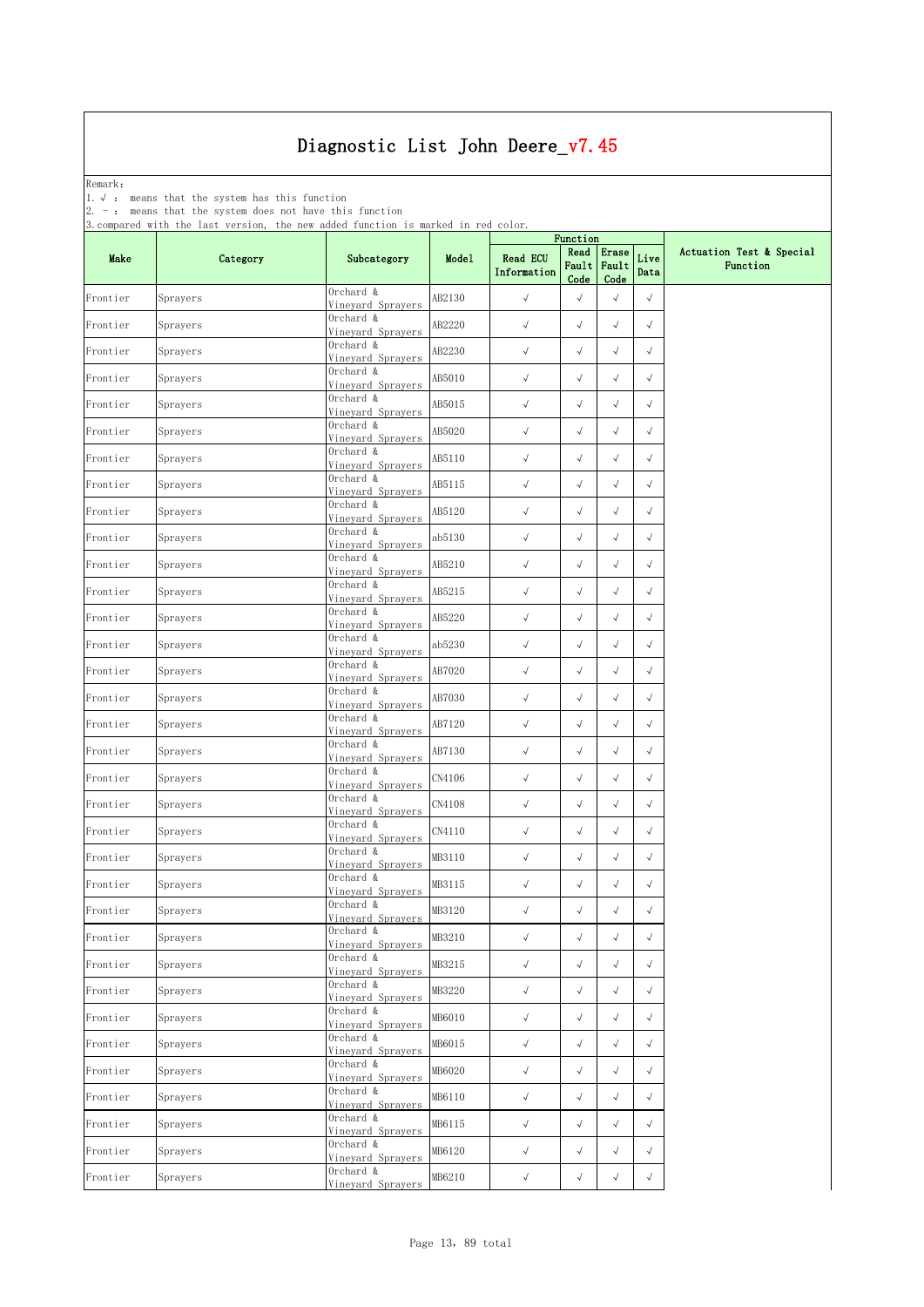Remark: The contract of the contract of  $\mathbb{R}$  and  $\mathbb{R}$  are contract of  $\mathbb{R}$  and  $\mathbb{R}$  are contract of  $\mathbb{R}$  and  $\mathbb{R}$  are contract of  $\mathbb{R}$  and  $\mathbb{R}$  are contract of  $\mathbb{R}$  and  $\mathbb{R}$  are cont

1.√ : means that the system has this function

2. - : means that the system does not have this function

|                      | o. compared wrth the fast version, the new added function is marked in rea coron.<br>Category | Subcategory                    |                   | Function                       |                        |                          |                          |                                      |
|----------------------|-----------------------------------------------------------------------------------------------|--------------------------------|-------------------|--------------------------------|------------------------|--------------------------|--------------------------|--------------------------------------|
| Make                 |                                                                                               |                                | Model             | <b>Read ECU</b><br>Information | Read<br>Fault<br>Code  | Erase<br>Fault<br>Code   | Live<br>Data             | Actuation Test & Special<br>Function |
| Frontier             | Sprayers                                                                                      | Orchard &<br>Vineyard Sprayers | MB6215            | $\sqrt{}$                      | $\sqrt{ }$             | $\sqrt{}$                | $\sqrt{}$                |                                      |
| Frontier             | Sprayers                                                                                      | Orchard &<br>Vineyard Sprayers | MB6220            | $\sqrt{ }$                     | $\sqrt{}$              | $\sqrt{}$                | $\sqrt{ }$               |                                      |
| Frontier             | Tillage                                                                                       | Cultivator                     | PC1001            | $\sqrt{ }$                     | $\sqrt{}$              | $\sqrt{ }$               | $\sqrt{ }$               |                                      |
| Frontier             | Tillage                                                                                       | Disks                          | DH1048            | $\sqrt{}$                      | $\sqrt{}$              | $\sqrt{}$                | $\sqrt{}$                |                                      |
| Frontier             | Tillage                                                                                       | Disks                          | DH1066            | $\sqrt{}$                      | $\sqrt{ }$             | $\sqrt{ }$               | $\sqrt{2}$               |                                      |
| Frontier             | Tillage                                                                                       | Disks                          | DH1166            | $\sqrt{ }$                     | $\sqrt{ }$             | $\sqrt{ }$               | $\sqrt{}$                |                                      |
| Frontier             | Tillage                                                                                       | Disks                          | DH1176            | $\sqrt{ }$                     | $\sqrt{}$              | $\sqrt{}$                | $\sqrt{}$                |                                      |
| Frontier             | Tillage                                                                                       | Disks                          | DH1180            | $\sqrt{ }$                     | $\sqrt{}$              | $\sqrt{ }$               | $\sqrt{}$                |                                      |
| Frontier             | Tillage                                                                                       | Disks                          | DH1276            | $\sqrt{ }$                     | $\sqrt{}$              | $\sqrt{ }$               | $\sqrt{}$                |                                      |
| Frontier             | Tillage                                                                                       | Disks                          | DH1280            | $\sqrt{ }$                     | $\sqrt{}$              | $\sqrt{}$                | $\sqrt{ }$               |                                      |
| Frontier             | Tillage                                                                                       | Disks                          | DH1296            | $\sqrt{}$                      | J                      | $\sqrt{}$                | $\sqrt{2}$               |                                      |
| Frontier             | Tillage                                                                                       | Disks                          | DH1376            | $\sqrt{ }$                     | $\sqrt{}$              | $\sqrt{ }$               | $\sqrt{ }$               |                                      |
| Frontier             | Tillage                                                                                       | Disks<br>Disks                 | DH1380<br>DH1396  | $\sqrt{ }$<br>$\sqrt{ }$       | $\sqrt{}$<br>$\sqrt{}$ | $\sqrt{ }$<br>$\sqrt{ }$ | $\sqrt{}$<br>$\sqrt{ }$  |                                      |
| Frontier<br>Frontier | Tillage<br>Tillage                                                                            | Disks                          | DH1508            | $\sqrt{ }$                     | $\sqrt{}$              | $\sqrt{ }$               | $\sqrt{ }$               |                                      |
| Frontier             | Tillage                                                                                       | Disks                          | DH1509            | $\sqrt{ }$                     | $\sqrt{}$              | $\sqrt{ }$               | $\sqrt{}$                |                                      |
| Frontier             | Tillage                                                                                       | Disks                          | DH1510            | $\sqrt{ }$                     | $\sqrt{}$              | $\sqrt{}$                | $\sqrt{ }$               |                                      |
| Frontier             | Tillage                                                                                       | Disks                          | DH1512            | $\sqrt{ }$                     | $\sqrt{ }$             | $\sqrt{2}$               | $\sqrt{2}$               |                                      |
| Frontier             | Tillage                                                                                       | Disks                          | DH1610            | $\sqrt{ }$                     | $\sqrt{}$              | $\sqrt{ }$               | $\sqrt{2}$               |                                      |
| Frontier             | Tillage                                                                                       | Disks                          | DH1612            | $\sqrt{}$                      | $\sqrt{ }$             | $\sqrt{ }$               | $\sqrt{ }$               |                                      |
| Frontier             | Tillage                                                                                       | Disks                          | DH1613            | $\sqrt{}$                      | $\sqrt{}$              | $\sqrt{ }$               | $\sqrt{}$                |                                      |
| Frontier             | Tillage                                                                                       | Disks                          | DH1615            | $\sqrt{ }$                     | $\sqrt{2}$             | $\sqrt{}$                | $\sqrt{ }$               |                                      |
| Frontier             | Tillage                                                                                       | Disks                          | DH3263            | $\sqrt{ }$                     | $\sqrt{ }$             | $\sqrt{}$                | $\sqrt{}$                |                                      |
| Frontier             | Tillage                                                                                       | Disks                          | DH3272            | $\sqrt{ }$                     | $\sqrt{2}$             | $\sqrt{2}$               | $\sqrt{2}$               |                                      |
| Frontier             | Tillage                                                                                       | Disks                          | DH3280            | $\sqrt{ }$                     | $\sqrt{2}$             | $\sqrt{2}$               | $\sqrt{2}$               |                                      |
| Frontier             | Tillage                                                                                       | Disks                          | DH3290            | $\sqrt{ }$                     | $\sqrt{}$              | $\sqrt{ }$               | $\sqrt{}$                |                                      |
| Frontier             | Tillage                                                                                       | Disks                          | DH3299            | $\sqrt{ }$                     | $\sqrt{}$              | $\sqrt{ }$               | $\sqrt{}$                |                                      |
| Frontier             | Tillage                                                                                       | Disks                          | DH3409            | $\sqrt{ }$                     | $\sqrt{}$              | $\sqrt{}$                | $\sqrt{2}$               |                                      |
| Frontier             | Tillage                                                                                       | Disks                          | DH3409C           | $\sqrt{ }$                     | $\sqrt{}$              | $\sqrt{}$                | $\sqrt{ }$               |                                      |
| Frontier             | Tillage                                                                                       | Disks                          | DH3474            | $\sqrt{ }$                     | $\sqrt{ }$             | $\sqrt{ }$               | $\sqrt{ }$               |                                      |
| Frontier             | Tillage                                                                                       | Disks                          | DH3474C           | $\sqrt{ }$                     | $\sqrt{}$              | $\sqrt{}$                | $\sqrt{ }$               |                                      |
| Frontier             | Tillage                                                                                       | Disks                          | DH3480            | $\sqrt{ }$                     | $\sqrt{}$              | $\sqrt{ }$               | $\sqrt{}$                |                                      |
| Frontier             | Tillage                                                                                       | Disks                          | DH3480C           | $\sqrt{ }$                     | $\sqrt{}$              | $\sqrt{ }$               | $\sqrt{}$                |                                      |
| Frontier             | Tillage                                                                                       | Disks                          | DH3490            | $\sqrt{ }$                     | $\sqrt{}$              | $\sqrt{ }$<br>$\sqrt{}$  | $\sqrt{}$<br>$\sqrt{}$   |                                      |
| Frontier             | Tillage                                                                                       | Disks<br>Disks                 | DH3490C<br>DH3499 | $\sqrt{ }$<br>$\sqrt{ }$       | $\sqrt{}$<br>$\sqrt{}$ | $\sqrt{}$                | $\sqrt{ }$               |                                      |
| Frontier<br>Frontier | Tillage<br>Tillage                                                                            | Disks                          | DH3499C           | $\sqrt{ }$                     | $\sqrt{ }$             | $\sqrt{ }$               | $\sqrt{}$                |                                      |
| Frontier             | Tillage                                                                                       | Disks                          | DH4108            | $\sqrt{ }$                     | $\sqrt{}$              | $\sqrt{2}$               | $\sqrt{2}$               |                                      |
| Frontier             | Tillage                                                                                       | Disks                          | DH4110            | $\sqrt{ }$                     | $\sqrt{}$              | $\sqrt{ }$               | $\sqrt{2}$               |                                      |
| Frontier             | Tillage                                                                                       | Disks                          | DH4112            | $\sqrt{}$                      | $\sqrt{}$              | $\sqrt{ }$               | $\sqrt{ }$               |                                      |
| Frontier             | Tillage                                                                                       | Disks                          | DH4114            | $\sqrt{ }$                     | $\sqrt{}$              | $\sqrt{}$                | $\sqrt{2}$               |                                      |
| Frontier             | Tillage                                                                                       | Disks                          | DH4115            | $\sqrt{ }$                     | $\sqrt{}$              | $\sqrt{}$                | $\sqrt{}$                |                                      |
| Frontier             | Tillage                                                                                       | Disks                          | DH4116            | $\sqrt{ }$                     | $\sqrt{}$              | $\sqrt{}$                | $\sqrt{2}$               |                                      |
| Frontier             | Tillage                                                                                       | Disks                          | DH4117            | $\sqrt{ }$                     | $\sqrt{2}$             | $\sqrt{ }$               | $\sqrt{ }$               |                                      |
| Frontier             | Tillage                                                                                       | Disks                          | DH4119            | $\sqrt{ }$                     | $\sqrt{}$              | $\sqrt{}$                | $\sqrt{}$                |                                      |
| Frontier             | Tillage                                                                                       | Disks                          | DH4119R           | $\sqrt{ }$                     | $\sqrt{}$              | $\sqrt{2}$               | $\sqrt{2}$               |                                      |
| Frontier             | Tillage                                                                                       | Disks                          | DH4121            | $\sqrt{ }$                     | $\sqrt{}$              | $\sqrt{ }$               | $\sqrt{ }$               |                                      |
| Frontier             | Tillage                                                                                       | Disks                          | DH4122            | $\sqrt{ }$                     | $\sqrt{2}$             | $\sqrt{ }$               | $\sqrt{}$                |                                      |
| Frontier             | Tillage                                                                                       | Disks                          | DH4125            | $\sqrt{ }$                     | $\sqrt{ }$             | $\sqrt{}$                | $\sqrt{}$                |                                      |
| Frontier             | Tillage                                                                                       | Disks                          | DH4218            | $\sqrt{ }$<br>$\sqrt{ }$       | $\sqrt{}$<br>$\sqrt{}$ | $\sqrt{ }$<br>$\sqrt{ }$ | $\sqrt{2}$<br>$\sqrt{}$  |                                      |
| Frontier             | Tillage                                                                                       | Disks                          | DH4221            | $\sqrt{ }$                     | $\sqrt{}$              | $\sqrt{ }$               | $\sqrt{}$                |                                      |
| Frontier             | Tillage                                                                                       | Disks                          | DH4307            | $\sqrt{ }$                     | $\sqrt{}$              | $\sqrt{}$                | $\sqrt{2}$               |                                      |
| Frontier<br>Frontier | Tillage<br>Tillage                                                                            | Disks<br>Disks                 | DH4309<br>DH4311  | $\sqrt{ }$                     | $\sqrt{}$              | $\sqrt{}$                | $\sqrt{}$                |                                      |
| Frontier             | Tillage                                                                                       | Disks                          | DH4315            | $\sqrt{ }$                     | $\sqrt{}$              | $\sqrt{}$                | $\sqrt{2}$               |                                      |
| Frontier             | Tillage                                                                                       | Disks                          | DH4317            | $\sqrt{ }$                     | $\sqrt{ }$             | $\sqrt{ }$               | $\sqrt{}$                |                                      |
| Frontier             | Tillage                                                                                       | Disks                          | DH4320            | $\sqrt{ }$                     | $\sqrt{}$              | $\sqrt{ }$               | $\sqrt{ }$               |                                      |
| Frontier             | Tillage                                                                                       | Disks                          | DH4411            | $\sqrt{ }$                     | $\sqrt{}$              | $\sqrt{ }$               | $\sqrt{ }$               |                                      |
| Frontier             | Tillage                                                                                       | Disks                          | DH4413            | $\sqrt{ }$                     | $\sqrt{}$              | $\sqrt{}$                | $\sqrt{}$                |                                      |
| Frontier             | Tillage                                                                                       | Disks                          | DH4413C           | $\sqrt{ }$                     | $\sqrt{}$              | $\sqrt{}$                | $\sqrt{ }$               |                                      |
| Frontier             | Tillage                                                                                       | Disks                          | DH4414            | $\sqrt{ }$                     | $\sqrt{2}$             | $\sqrt{}$                | $\sqrt{2}$               |                                      |
| Frontier             | Tillage                                                                                       | Disks                          | DH4414C           | $\sqrt{ }$                     | $\sqrt{ }$             | $\sqrt{ }$               | $\sqrt{2}$               |                                      |
| Frontier             | Tillage                                                                                       | Disks                          | DH4415            | $\sqrt{ }$                     | $\sqrt{ }$             | $\sqrt{ }$               | $\sqrt{}$                |                                      |
| Frontier             | Tillage                                                                                       | Disks                          | DH4415C           | $\sqrt{ }$                     | $\sqrt{}$              | $\sqrt{ }$               | $\sqrt{ }$               |                                      |
| Frontier             |                                                                                               |                                |                   |                                |                        |                          |                          |                                      |
| Frontier             | Tillage<br>Tillage                                                                            | Disks<br>Disks                 | DH4420<br>DH4420C | $\sqrt{}$<br>$\sqrt{ }$        | $\sqrt{}$<br>$\sqrt{}$ | $\sqrt{}$<br>$\sqrt{}$   | $\sqrt{2}$<br>$\sqrt{2}$ |                                      |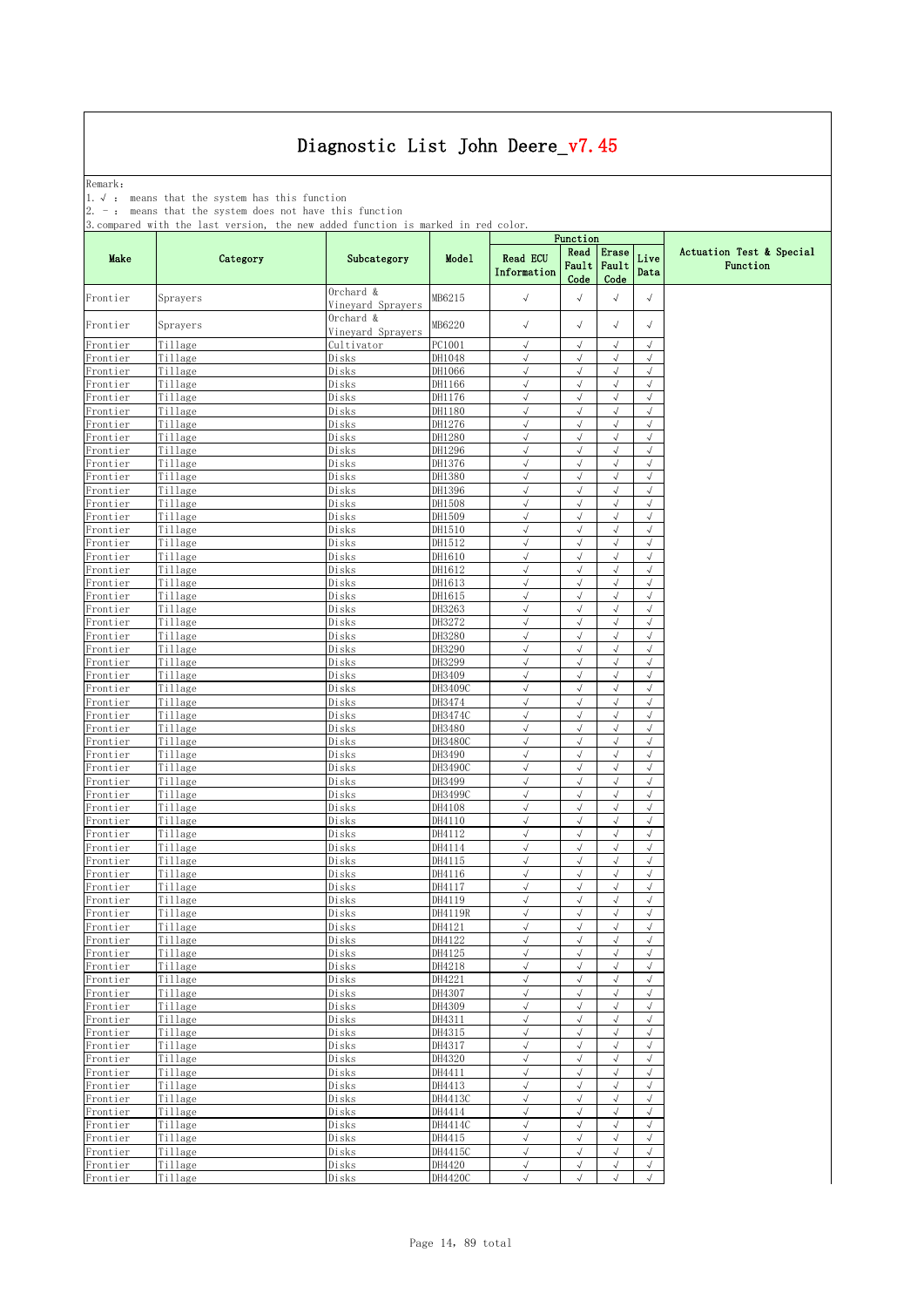Remark: The contract of the contract of  $\mathbb{R}$  and  $\mathbb{R}$  are contract of  $\mathbb{R}$  and  $\mathbb{R}$  are contract of  $\mathbb{R}$  and  $\mathbb{R}$  are contract of  $\mathbb{R}$  and  $\mathbb{R}$  are contract of  $\mathbb{R}$  and  $\mathbb{R}$  are cont

1.√ : means that the system has this function

2. - : means that the system does not have this function

|                      |                    |                          |                   |                                | Function                |                          |                          |                                      |
|----------------------|--------------------|--------------------------|-------------------|--------------------------------|-------------------------|--------------------------|--------------------------|--------------------------------------|
| Make                 | Category           | Subcategory              | Model             | <b>Read ECU</b><br>Information | Read<br>Fault<br>Code   | Erase<br>Fault<br>Code   | Live<br>Data             | Actuation Test & Special<br>Function |
| Frontier             | Tillage            | Disks                    | DH5108            | $\sqrt{ }$                     | $\sqrt{ }$              | $\sqrt{ }$               | $\sqrt{ }$               |                                      |
| Frontier<br>Frontier | Tillage<br>Tillage | Disks<br>Disks           | DH5110<br>DH5112  | $\sqrt{ }$<br>$\sqrt{ }$       | $\sqrt{}$<br>$\sqrt{}$  | $\sqrt{ }$<br>$\sqrt{}$  | $\sqrt{ }$<br>$\sqrt{ }$ |                                      |
| Frontier             | Tillage            | Disks                    | DH5114            | √                              |                         | $\sqrt{ }$               | $\sqrt{}$                |                                      |
| Frontier             | Tillage            | Disks                    | DH5116            | $\sqrt{ }$                     | $\sqrt{}$               | $\sqrt{ }$               | $\sqrt{ }$               |                                      |
| Frontier             | Tillage            | Disks                    | DH5210            | $\sqrt{ }$                     | $\sqrt{}$               | $\sqrt{ }$               | $\sqrt{2}$               |                                      |
| Frontier             | Tillage            | Disks                    | DH5212            | $\sqrt{2}$                     | $\sqrt{}$               | $\sqrt{ }$               | $\sqrt{ }$               |                                      |
| Frontier             | Tillage            | Disks                    | DH5214            | $\sqrt{}$                      | $\sqrt{}$               | $\sqrt{ }$               | $\sqrt{ }$               |                                      |
| Frontier             | Tillage            | Disks                    | DH5216            | $\sqrt{}$                      | $\sqrt{}$               | $\sqrt{}$                | $\sqrt{ }$               |                                      |
| Frontier             | Tillage            | Disks                    | DH5217            | $\sqrt{ }$<br>$\sqrt{}$        | $\sqrt{}$               | $\sqrt{ }$<br>$\sqrt{ }$ | $\sqrt{2}$<br>$\sqrt{2}$ |                                      |
| Frontier<br>Frontier | Tillage<br>Tillage | Disks<br>Disks           | DH5219<br>DH5221  | $\sqrt{2}$                     | $\sqrt{}$               | $\sqrt{}$                | $\sqrt{ }$               |                                      |
| Frontier             | Tillage            | Disks                    | DH5221F           | $\sqrt{ }$                     | $\sqrt{}$               | $\sqrt{}$                | $\sqrt{ }$               |                                      |
| Frontier             | Tillage            | Disks                    | DH5222F           | $\sqrt{}$                      | $\sqrt{}$               | $\sqrt{}$                | $\sqrt{ }$               |                                      |
| Frontier             | Tillage            | Disks                    | DH5224F           | $\sqrt{ }$                     | $\sqrt{ }$              | $\sqrt{}$                | $\sqrt{2}$               |                                      |
| Frontier             | Tillage            | Disks                    | DH5308            | $\sqrt{}$                      | $\sqrt{}$               | $\sqrt{ }$               | $\sqrt{ }$               |                                      |
| Frontier             | Tillage            | Disks                    | DH5310            | $\sqrt{}$                      | $\sqrt{}$               | $\sqrt{}$                | $\sqrt{ }$               |                                      |
| Frontier             | Tillage            | Disks                    | DH5312            | $\sqrt{ }$                     | $\sqrt{2}$              | $\sqrt{ }$               | $\sqrt{ }$               |                                      |
| Frontier             | Tillage<br>Tillage | Disks                    | DH5314<br>DH5316  | $\sqrt{ }$<br>$\sqrt{ }$       | $\sqrt{}$<br>$\sqrt{}$  | $\sqrt{ }$<br>$\sqrt{ }$ | $\sqrt{ }$<br>$\sqrt{ }$ |                                      |
| Frontier<br>Frontier | Tillage            | Disks<br>Disks           | DH5410            | $\sqrt{}$                      | $\sqrt{}$               | $\sqrt{}$                | $\sqrt{}$                |                                      |
| Frontier             | Tillage            | Disks                    | DH5410C           | $\sqrt{ }$                     | $\sqrt{}$               | $\sqrt{}$                | $\sqrt{ }$               |                                      |
| Frontier             | Tillage            | Disks                    | DH5411            | √                              |                         | $\sqrt{ }$               | $\sqrt{}$                |                                      |
| Frontier             | Tillage            | Disks                    | DH5411C           | $\sqrt{ }$                     | $\sqrt{}$               | $\sqrt{ }$               | $\sqrt{}$                |                                      |
| Frontier             | Tillage            | Disks                    | DH5412            | $\sqrt{ }$                     | $\sqrt{2}$              | $\sqrt{ }$               | $\sqrt{}$                |                                      |
| Frontier             | Tillage            | Disks                    | DH5412C           | $\sqrt{}$                      | $\sqrt{}$               | $\sqrt{}$                | $\sqrt{}$                |                                      |
| Frontier             | Tillage            | Disks                    | DH5413            | $\sqrt{ }$                     | $\sqrt{}$               | $\sqrt{ }$               | $\sqrt{}$                |                                      |
| Frontier<br>Frontier | Tillage<br>Tillage | Disks<br>Disks           | DH5413C<br>DH5414 | $\sqrt{}$<br>$\sqrt{}$         | $\sqrt{}$<br>$\sqrt{}$  | $\sqrt{ }$<br>$\sqrt{2}$ | $\sqrt{ }$<br>$\sqrt{ }$ |                                      |
| Frontier             | Tillage            | Disks                    | DH5414C           | $\sqrt{}$                      | $\sqrt{ }$              | $\sqrt{ }$               | $\sqrt{}$                |                                      |
| Frontier             | Tillage            | Disks                    | DH5510            | $\sqrt{ }$                     | $\sqrt{}$               | $\sqrt{ }$               | $\sqrt{ }$               |                                      |
| Frontier             | Tillage            | Disks                    | DH5510C           | $\sqrt{ }$                     | $\sqrt{}$               | $\sqrt{ }$               | $\sqrt{ }$               |                                      |
| Frontier             | Tillage            | Disks                    | DH5511            | $\sqrt{}$                      | $\sqrt{}$               | $\sqrt{ }$               | $\sqrt{ }$               |                                      |
| Frontier             | Tillage            | Disks                    | DH5511C           | $\sqrt{}$                      | $\sqrt{ }$              | $\sqrt{}$                | $\sqrt{2}$               |                                      |
| Frontier             | Tillage            | Disks                    | DH5513            | √                              | $\sqrt{}$               | $\sqrt{}$                | $\sqrt{2}$               |                                      |
| Frontier<br>Frontier | Tillage<br>Tillage | Disks<br>Disks           | DH5513C<br>DH5514 | $\sqrt{2}$<br>$\sqrt{ }$       | $\sqrt{2}$<br>$\sqrt{}$ | $\sqrt{ }$<br>$\sqrt{ }$ | $\sqrt{2}$<br>$\sqrt{ }$ |                                      |
| Frontier             | Tillage            | Disks                    | DH5514C           | $\sqrt{ }$                     | $\sqrt{}$               | $\sqrt{}$                | $\sqrt{ }$               |                                      |
| Frontier             | Tillage            | Disks                    | DH5610            | $\sqrt{ }$                     | $\sqrt{}$               | $\sqrt{ }$               | $\sqrt{ }$               |                                      |
| Frontier             | Tillage            | Disks                    | DH5610C           | $\sqrt{}$                      | $\sqrt{}$               | $\sqrt{}$                | $\sqrt{ }$               |                                      |
| Frontier             | Tillage            | Disks                    | DH5612            | $\sqrt{ }$                     | $\sqrt{}$               | $\sqrt{}$                | $\sqrt{ }$               |                                      |
| Frontier             | Tillage            | Disks                    | DH5612C           | $\sqrt{}$                      |                         | $\sqrt{ }$               | $\sqrt{ }$               |                                      |
| Frontier             | Tillage            | Disks                    | DH5613            | $\sqrt{ }$                     | $\sqrt{2}$              | $\sqrt{ }$               | $\sqrt{2}$               |                                      |
| Frontier             | Tillage            | Disks                    | DH5613C           | $\sqrt{ }$                     | $\sqrt{}$               | $\sqrt{}$                | $\sqrt{ }$               |                                      |
| Frontier<br>Frontier | Tillage<br>Tillage | Disks<br>Disks           | DH5615<br>DH5615C | $\sqrt{ }$<br>$\sqrt{}$        | √<br>$\sqrt{}$          | $\sqrt{}$<br>$\sqrt{ }$  | $\sqrt{}$<br>$\sqrt{2}$  |                                      |
| Frontier             | Tillage            | Disks                    | TM4124            | √                              | $\sqrt{}$               | $\sqrt{ }$               | $\sqrt{}$                |                                      |
| Frontier             | Tillage            | Disks                    | TM4125            | $\sqrt{2}$                     |                         | $\sqrt{2}$               | $\checkmark$             |                                      |
| Frontier             | Tillage            | Disks                    | TM4130            | √                              | √                       | √                        | $\sqrt{ }$               |                                      |
| Frontier             | Tillage            | Disks                    | TM5118            | $\sqrt{ }$                     | $\sqrt{}$               | $\sqrt{ }$               | $\sqrt{ }$               |                                      |
| Frontier             | Tillage            | Disks                    | TM5120            | $\sqrt{}$                      | $\sqrt{ }$              | $\sqrt{ }$               | $\sqrt{ }$               |                                      |
| Frontier             | Tillage            | Disks                    | TM5121            | $\sqrt{ }$                     | $\sqrt{}$               | $\sqrt{ }$               | $\sqrt{ }$               |                                      |
| Frontier             | Tillage            | Disks                    | TM5124            | $\sqrt{ }$                     | $\sqrt{2}$<br>$\sqrt{}$ | $\sqrt{ }$<br>$\sqrt{ }$ | $\sqrt{ }$<br>$\sqrt{2}$ |                                      |
| Frontier<br>Frontier | Tillage<br>Tillage | Disks<br>Disks           | TM5129<br>TM5132  | √<br>$\sqrt{ }$                | $\sqrt{2}$              | $\sqrt{ }$               | $\sqrt{ }$               |                                      |
| Frontier             | Tillage            | Field Cultivators        | PC1072            | $\sqrt{ }$                     | $\sqrt{}$               | $\sqrt{ }$               | $\sqrt{}$                |                                      |
| Frontier             | Tillage            | Mulch Finishers          | MF1204            | $\sqrt{ }$                     | $\sqrt{}$               | $\sqrt{ }$               | $\sqrt{ }$               |                                      |
| Frontier             | Tillage            | Mulch Finishers          | MF1204P           | $\sqrt{ }$                     | $\sqrt{ }$              | $\sqrt{ }$               | $\sqrt{ }$               |                                      |
| Frontier             | Tillage            | Mulch Finishers          | MF1206            | $\sqrt{ }$                     | $\sqrt{2}$              | $\sqrt{ }$               | $\sqrt{ }$               |                                      |
| Frontier             | Tillage            | Mulch Finishers          | MF1208            | $\sqrt{2}$                     | $\sqrt{2}$              | $\sqrt{}$                | $\sqrt{2}$               |                                      |
| Frontier             | Tillage            | Mulch Finishers          | MF2204            | $\sqrt{ }$                     | $\checkmark$            | $\sqrt{}$                | $\sqrt{ }$               |                                      |
| Frontier             | Tillage            | Mulch Finishers          | MF2206            | $\sqrt{ }$                     | $\sqrt{}$               | $\sqrt{ }$               | $\sqrt{ }$               |                                      |
| Frontier             | Tillage<br>Tillage | Mulch Finishers<br>Plows | MF2208<br>CP1104  | $\sqrt{ }$<br>$\sqrt{}$        | $\sqrt{}$<br>$\sqrt{}$  | $\sqrt{ }$<br>$\sqrt{ }$ | $\sqrt{ }$<br>$\sqrt{ }$ |                                      |
| Frontier<br>Frontier | Tillage            | Plows                    | CP1106            | $\checkmark$                   | $\sqrt{}$               | $\sqrt{}$                | $\sqrt{ }$               |                                      |
| Frontier             | Tillage            | Plows                    | PB1001            | $\sqrt{}$                      | $\sqrt{}$               | $\sqrt{}$                | $\sqrt{ }$               |                                      |
| Frontier             | Tillage            | Plows                    | PB1002            | $\sqrt{ }$                     | $\sqrt{2}$              | $\sqrt{ }$               | $\sqrt{ }$               |                                      |
| Frontier             | Tillage            | Rippers                  | PM1001            | $\sqrt{ }$                     | $\sqrt{}$               | $\sqrt{ }$               | $\sqrt{ }$               |                                      |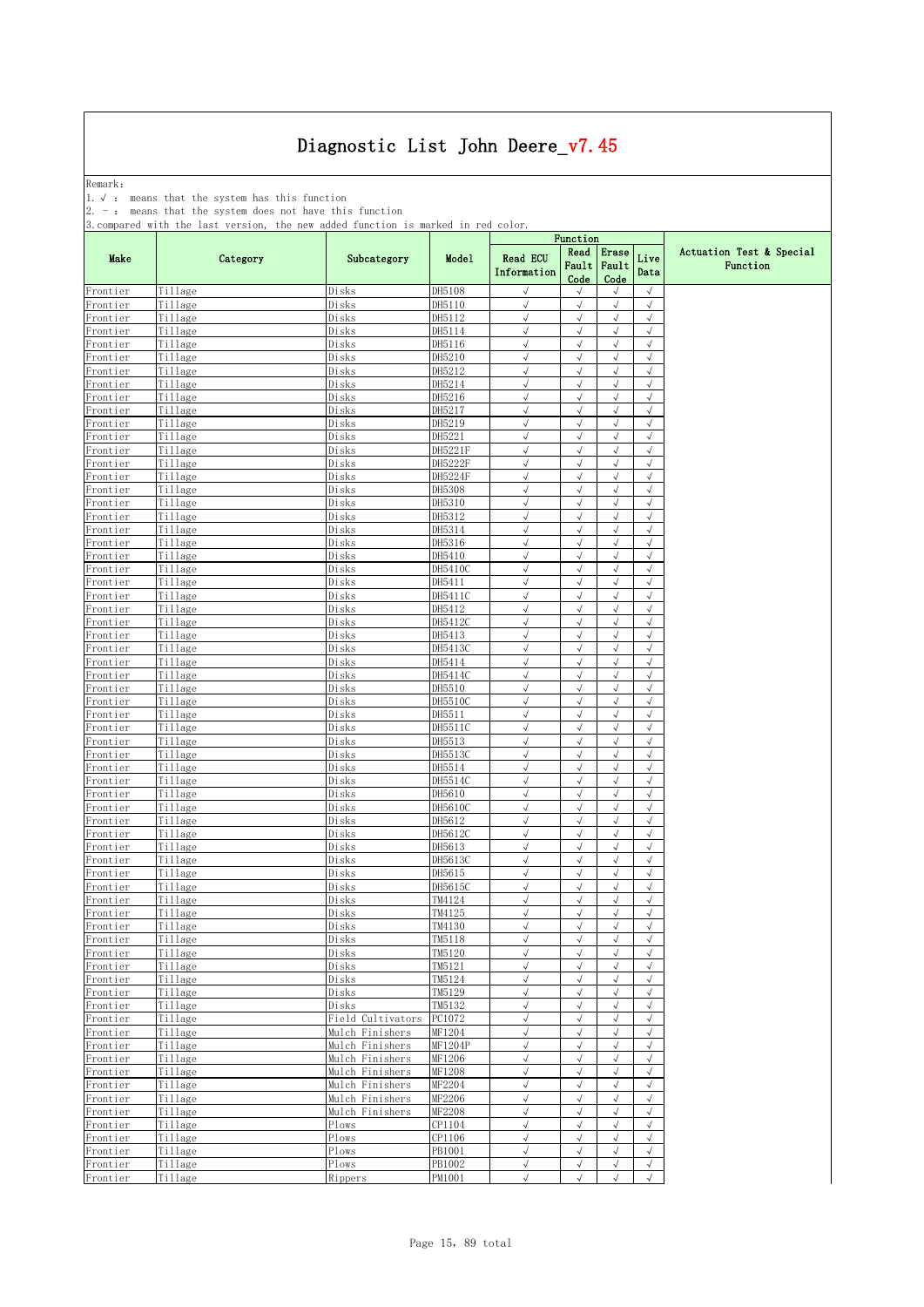Remark: The contract of the contract of  $\mathbb{R}$  and  $\mathbb{R}$  are contract of  $\mathbb{R}$  and  $\mathbb{R}$  are contract of  $\mathbb{R}$  and  $\mathbb{R}$  are contract of  $\mathbb{R}$  and  $\mathbb{R}$  are contract of  $\mathbb{R}$  and  $\mathbb{R}$  are cont

1.√ : means that the system has this function

2. - : means that the system does not have this function

|                            |                                                               |                                |                          |                                | Function                 |                          |                         |                                      |
|----------------------------|---------------------------------------------------------------|--------------------------------|--------------------------|--------------------------------|--------------------------|--------------------------|-------------------------|--------------------------------------|
| Make                       | Category                                                      | Subcategory                    | Model                    | <b>Read ECU</b><br>Information | Read<br>Fault<br>Code    | Erase<br>Fault<br>Code   | Live<br>Data            | Actuation Test & Special<br>Function |
| Frontier                   | Tillage                                                       | Rippers                        | PS1001                   | $\sqrt{ }$                     | $\sqrt{ }$               | $\sqrt{ }$               | $\sqrt{ }$              |                                      |
| Frontier                   | Tillage                                                       | Rotary Tiller                  | <b>RC1208</b>            | $\sqrt{ }$                     | $\sqrt{}$                | $\sqrt{}$                | $\sqrt{ }$              |                                      |
| Frontier                   | Tillage                                                       | Rotary Tiller                  | <b>RC1208R</b>           | $\sqrt{}$                      | $\sqrt{2}$               | $\sqrt{ }$               | $\sqrt{2}$              |                                      |
| Frontier                   | Tillage<br>Tillage                                            | Rotary Tiller<br>Rotary Tiller | RC1210                   | $\sqrt{}$<br>$\sqrt{ }$        | $\sqrt{2}$<br>$\sqrt{}$  | $\sqrt{ }$<br>$\sqrt{ }$ | $\sqrt{}$<br>$\sqrt{ }$ |                                      |
| Frontier<br>Frontier       | Tillage                                                       | Rotary Tiller                  | <b>RC1210R</b><br>RC1310 | $\sqrt{2}$                     | $\sqrt{}$                | $\sqrt{ }$               | $\sqrt{2}$              |                                      |
| Frontier                   | Tillage                                                       | Rotary Tiller                  | <b>RC1310R</b>           | $\sqrt{}$                      | $\sqrt{}$                | $\sqrt{ }$               | $\sqrt{2}$              |                                      |
| Frontier                   | Tillage                                                       | Rotary Tiller                  | RC1313                   | $\sqrt{}$                      | $\sqrt{2}$               | $\sqrt{}$                | $\sqrt{2}$              |                                      |
| Frontier                   | Tillage                                                       | Rotary Tiller                  | RC1313R                  | √                              | $\sqrt{}$                | $\sqrt{}$                | $\sqrt{}$               |                                      |
| GreenSystem                | Harvester                                                     | Row-Crop<br>Harvesting Units   | PH1101B                  | $\sqrt{ }$                     | $\sqrt{ }$               | $\sqrt{ }$               | $\sqrt{ }$              |                                      |
| GreenSystem                | Harvester                                                     | Row-Crop<br>Harvesting Units   | PH1101T                  | $\sqrt{}$                      | $\sqrt{}$                | $\sqrt{}$                | $\sqrt{}$               |                                      |
| GreenSystem                | Harvester                                                     | Row-Crop<br>Harvesting Units   | PH1102T                  | $\sqrt{ }$                     | $\sqrt{}$                | $\sqrt{ }$               | $\sqrt{}$               |                                      |
| GreenSystem                | Harvester Head                                                | Attachment                     | CK5018                   | $\sqrt{}$                      | $\sqrt{}$                | $\sqrt{ }$               | $\sqrt{}$               |                                      |
| GreenSystem                | Harvester Head                                                | Attachment                     | CK5024                   | $\sqrt{2}$                     | $\sqrt{}$                | $\sqrt{ }$               | $\sqrt{}$               |                                      |
| GreenSystem                | Harvester Head                                                | Attachment                     | CK7024                   | $\sqrt{ }$                     | $\sqrt{2}$               | $\sqrt{ }$               | $\sqrt{}$               |                                      |
| GreenSystem                | Hand Cut.<br>Mate.<br>and Shredders                           | Attachment                     | BH1112G                  | $\sqrt{ }$                     | $\sqrt{}$                | $\sqrt{ }$               | $\sqrt{}$               |                                      |
| GreenSystem                | and Shredders<br>Mate.<br>Hand Cut.                           | Flail<br>Shredders             | SS1001                   | $\sqrt{2}$                     | $\sqrt{}$                | $\sqrt{ }$               | $\sqrt{}$               |                                      |
| GreenSystem                | and Shredders<br>Mate.<br>Hand<br>Cut.                        | Blade<br>Front                 | AF2196G                  | $\sqrt{}$                      | $\sqrt{}$                | $\sqrt{}$                | $\sqrt{}$               |                                      |
| GreenSystem                | Mate.<br>Hand<br>Cut.<br>and Shredders                        | Front Blade                    | fb1016                   | $\sqrt{2}$                     | $\sqrt{}$                | $\sqrt{}$                | $\sqrt{ }$              |                                      |
| GreenSystem                | and Shredders<br>Mate.<br>Hand<br>Cut.                        | Front Blade                    | FB1018                   | J                              |                          |                          | $\sqrt{2}$              |                                      |
| GreenSystem                | Hand Cut.<br>and Shredders<br>Mate.<br>and Shredders<br>Mate. | Front Blade<br>Front Blade     | FB1021<br>FB1024         | $\sqrt{2}$<br>$\sqrt{ }$       | $\sqrt{2}$<br>$\sqrt{2}$ | $\sqrt{ }$<br>$\sqrt{ }$ | $\sqrt{}$<br>$\sqrt{2}$ |                                      |
| GreenSystem<br>GreenSystem | Hand Cut.<br>and Shredders<br>Mate.<br>Hand<br>Cut.           | Front Blade                    | FB1121                   | $\sqrt{ }$                     | $\sqrt{}$                | $\sqrt{}$                | $\sqrt{}$               |                                      |
| GreenSystem                | and Shredders<br>Mate.<br>Hand<br>Cut.                        | Pallet Fork                    | AP2142G                  | $\sqrt{ }$                     | $\sqrt{}$                | $\sqrt{ }$               | $\sqrt{ }$              |                                      |
| GreenSystem                | and Shredders<br>Mate.<br>Hand<br>Cut.                        | Wagons                         | FT1006                   | $\sqrt{ }$                     | $\sqrt{}$                | $\sqrt{ }$               | $\sqrt{2}$              |                                      |
| GreenSystem                | Mate.<br>Hand<br>Cut.<br>and Shredders                        | Wagons                         | FT1010                   | $\sqrt{2}$                     | $\sqrt{}$                | $\sqrt{ }$               | $\sqrt{}$               |                                      |
| GreenSystem                | Hand Cut.<br>and Shredders<br>Mate.                           | Wagons                         | tt1003                   | $\sqrt{}$                      | $\sqrt{2}$               | $\sqrt{ }$               | $\sqrt{}$               |                                      |
| GreenSystem                | Hand Cut. and Shredders<br>Mate.                              | Wagons                         | TT1005                   | $\sqrt{2}$                     | $\sqrt{}$                | $\sqrt{ }$               | $\sqrt{2}$              |                                      |
| GreenSystem                | Hand Cut. and Shredders<br>Mate.                              | Wagons                         | TT1006                   | $\sqrt{ }$                     | $\sqrt{}$                | $\sqrt{ }$               | $\sqrt{}$               |                                      |
| GreenSystem                | Planting and Seeding                                          | Drills                         | RS1220                   | $\sqrt{}$                      | $\sqrt{}$                | $\sqrt{}$                | $\sqrt{2}$              |                                      |
| GreenSystem                | Planting and Seeding                                          | Drills                         | SD1009                   | $\sqrt{}$                      | $\sqrt{2}$               | $\sqrt{}$                | $\sqrt{2}$              |                                      |
| GreenSystem                | Planting and Seeding                                          | Drills                         | SD1009G                  | $\sqrt{}$                      | $\sqrt{}$                | $\sqrt{ }$               | $\sqrt{2}$              |                                      |
| GreenSystem                | Planting and Seeding                                          | Drills                         | SD1011                   | $\sqrt{2}$                     | $\sqrt{2}$               | $\sqrt{ }$               | $\sqrt{2}$              |                                      |
| GreenSystem                | Planting and Seeding                                          | Drills                         | SD1011G                  | $\sqrt{ }$                     | $\sqrt{}$                | $\sqrt{ }$               | $\sqrt{}$               |                                      |
| GreenSystem                | Planting and Seeding                                          | Drills<br>Drills               | SD1013                   | $\sqrt{ }$<br>$\sqrt{ }$       | $\sqrt{}$<br>$\sqrt{}$   | $\sqrt{}$<br>$\sqrt{ }$  | $\sqrt{}$               |                                      |
| GreenSystem<br>GreenSystem | Planting and Seeding<br>Planting and Seeding                  | Planters                       | SD1013G<br>PP1102        | $\sqrt{}$                      | $\sqrt{}$                | $\sqrt{}$                | $\sqrt{}$<br>$\sqrt{}$  |                                      |
| GreenSystem                | Planting and Seeding                                          | Planters                       | VP1014                   | $\sqrt{ }$                     | $\sqrt{}$                | $\sqrt{}$                | $\sqrt{ }$              |                                      |
| GreenSystem                | Planting and Seeding                                          | seeders                        | DC1102                   | √                              |                          | $\sqrt{}$                | $\sqrt{}$               |                                      |
| GreenSystem                | Sprayers                                                      | Fertilizer<br>Spreader         | FS1003B                  | $\sqrt{ }$                     | $\sqrt{ }$               | $\sqrt{ }$               | $\sqrt{}$               |                                      |
| GreenSystem                | Sprayers                                                      | Mounted Sprayers               | MS1004                   | $\sqrt{}$                      | $\sqrt{}$                | $\sqrt{}$                | $\sqrt{ }$              |                                      |
| GreenSystem                | Sprayers                                                      | Mounted Sprayers               | MS1006                   | $\sqrt{ }$                     | $\sqrt{}$                | $\sqrt{ }$               | $\sqrt{ }$              |                                      |
| GreenSystem                | Spravers                                                      | Mounted Spravers               | MS2104                   | $\checkmark$                   | $\sqrt{}$                | $\sqrt{ }$               | $\sqrt{ }$              |                                      |
| GreenSystem                | Sprayers                                                      | Mounted Sprayers               | MS2106                   | J                              |                          | $\sqrt{2}$               | $\sqrt{}$               |                                      |
| GreenSystem Sprayers       |                                                               | Mounted Sprayers               | MS2108                   | √                              | √                        | √                        | $\sqrt{ }$              |                                      |
| GreenSystem                | Sprayers                                                      | Mounted Sprayers               | MS2110                   | $\sqrt{ }$                     | $\sqrt{}$                | $\sqrt{ }$               | $\sqrt{ }$              |                                      |
| GreenSystem                | Sprayers                                                      | Trailed Spravers               | DS1120                   | $\sqrt{}$                      | $\sqrt{ }$               | $\sqrt{ }$               | $\sqrt{ }$              |                                      |
| GreenSystem                | Sugar Cane Planter                                            | PIN Prefix 1XG                 | SP3030                   | $\sqrt{ }$                     | $\sqrt{}$                | $\sqrt{ }$               | $\sqrt{ }$              |                                      |
| GreenSystem                | Sugar Cane Planter                                            | PIN Prefix 1XG                 | SP3040                   | $\sqrt{ }$                     | $\sqrt{}$                | $\sqrt{ }$               | $\sqrt{ }$              |                                      |
| GreenSystem                | Sugar Cane Planter                                            | PIN Prefix 1XG                 | SP3130                   | $\sqrt{}$                      | $\sqrt{2}$               | $\sqrt{ }$               | $\sqrt{ }$              |                                      |
| GreenSystem<br>GreenSystem | Sugar Cane Planter<br>Tillage                                 | PIN Prefix 1XG<br>Cultivator   | SP3140<br>RC1009         | $\sqrt{ }$<br>$\sqrt{ }$       | $\sqrt{2}$<br>$\sqrt{}$  | $\sqrt{ }$<br>$\sqrt{ }$ | $\sqrt{ }$<br>$\sqrt{}$ |                                      |
| GreenSystem                | Tillage                                                       | Cultivator                     | RC1011                   | $\sqrt{ }$                     | $\sqrt{}$                | $\sqrt{ }$               | $\sqrt{ }$              |                                      |
| GreenSystem                | Tillage                                                       | Cultivator                     | RC1013                   | $\sqrt{ }$                     | $\sqrt{}$                | $\sqrt{ }$               | $\sqrt{ }$              |                                      |
| GreenSystem                | Tillage                                                       | Cultivator                     | RC1209                   | $\sqrt{ }$                     | $\sqrt{}$                | $\sqrt{}$                | $\sqrt{ }$              |                                      |
| GreenSystem                | Tillage                                                       | Cultivator                     | RC1211                   | $\sqrt{ }$                     | $\sqrt{}$                | $\sqrt{}$                | $\sqrt{ }$              |                                      |
| GreenSystem                | Tillage                                                       | Cultivator                     | RC1213                   | $\sqrt{ }$                     |                          | $\sqrt{}$                | $\sqrt{2}$              |                                      |
| GreenSystem                | Tillage                                                       | Cultivator                     | SC1009                   | $\sqrt{ }$                     | $\sqrt{}$                | $\sqrt{}$                | $\sqrt{2}$              |                                      |
| GreenSystem                | Tillage                                                       | Cultivator                     | SC1011                   | $\sqrt{ }$                     | $\sqrt{}$                | $\sqrt{ }$               | $\sqrt{ }$              |                                      |
| GreenSystem                | Tillage                                                       | Cultivator                     | SC1013                   | $\sqrt{ }$                     | $\sqrt{}$                | $\sqrt{ }$               | $\sqrt{ }$              |                                      |
| GreenSystem                | Tillage                                                       | Cultivator                     | SC1209                   | $\sqrt{ }$                     | $\sqrt{ }$               | $\sqrt{ }$               | $\sqrt{2}$              |                                      |
| GreenSystem                | Tillage                                                       | Cultivator                     | SC1211                   | $\sqrt{}$                      | $\sqrt{}$                | $\sqrt{}$                | $\sqrt{ }$              |                                      |
| GreenSystem                | Tillage                                                       | Cultivator                     | SC1213                   | $\sqrt{ }$                     | $\sqrt{}$                | $\sqrt{2}$               | $\sqrt{ }$              |                                      |
| GreenSystem                | Tillage                                                       | Disc Ridger                    | DR1002                   | $\sqrt{}$                      |                          |                          | $\sqrt{}$               |                                      |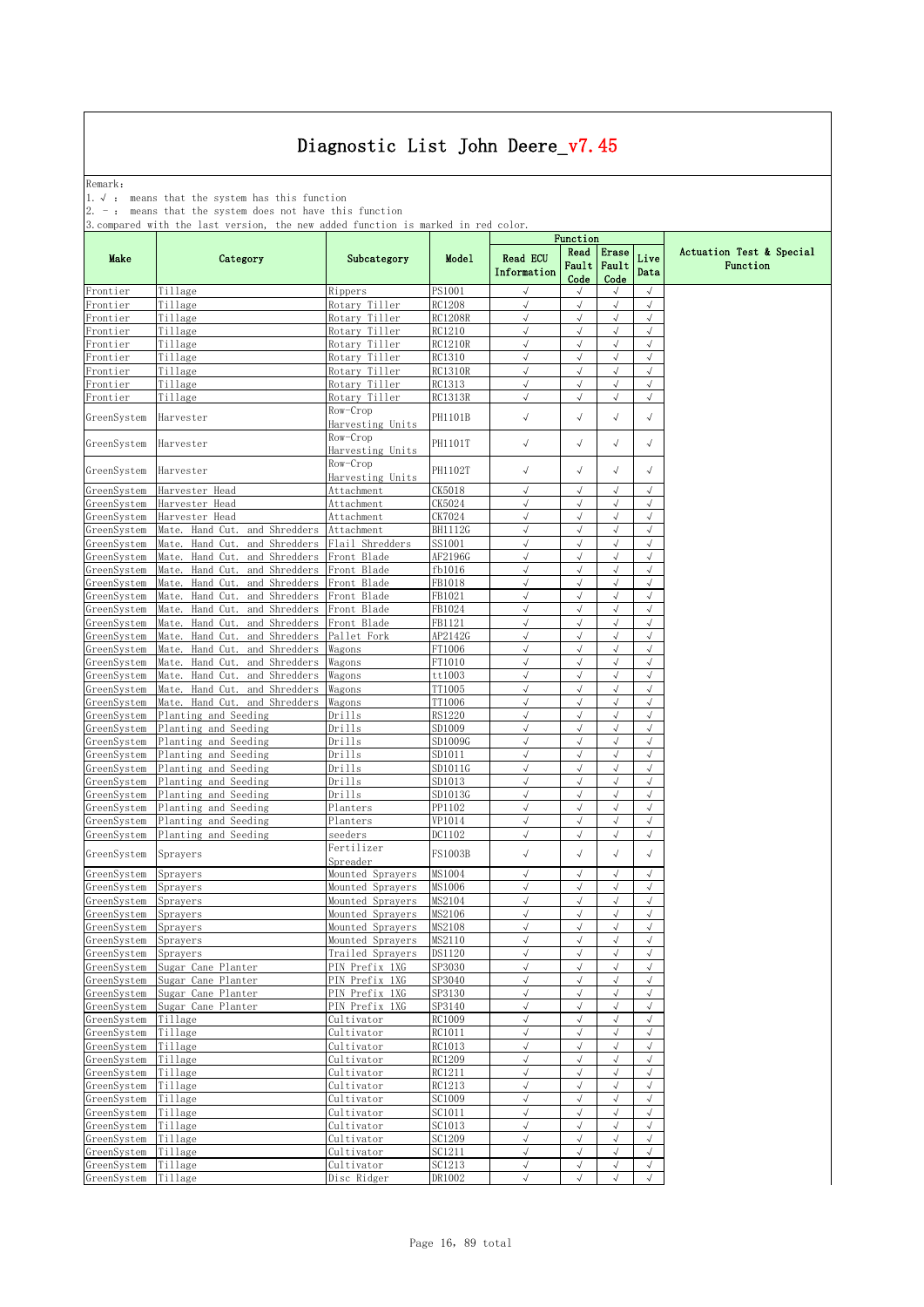Remark: The contract of the contract of  $\mathbb{R}$  and  $\mathbb{R}$  are contract of  $\mathbb{R}$  and  $\mathbb{R}$  are contract of  $\mathbb{R}$  and  $\mathbb{R}$  are contract of  $\mathbb{R}$  and  $\mathbb{R}$  are contract of  $\mathbb{R}$  and  $\mathbb{R}$  are cont

1.√ : means that the system has this function

2. - : means that the system does not have this function

|                            |                    |                                |                   |                            | Function                |                          |                          |                                      |
|----------------------------|--------------------|--------------------------------|-------------------|----------------------------|-------------------------|--------------------------|--------------------------|--------------------------------------|
| Make                       | Category           | Subcategory                    | Model             | Read ECU<br>Information    | Read<br>Fault<br>Code   | Erase<br>Fault<br>Code   | Live<br>Data             | Actuation Test & Special<br>Function |
| GreenSystem                | Tillage            | Disc Ridger                    | DR1004            | $\checkmark$               | $\sqrt{}$               | $\sqrt{ }$               | $\sqrt{}$                |                                      |
| GreenSystem                | Tillage            | Disk                           | DH6016            | $\sqrt{ }$                 | $\sqrt{}$               | $\sqrt{ }$               | $\sqrt{}$                |                                      |
| GreenSystem                | Tillage            | Disk                           | DH6022            | $\sqrt{2}$                 | $\sqrt{}$               | $\sqrt{ }$               | $\sqrt{2}$               |                                      |
| GreenSystem                | Tillage            | Disk Plows                     | dh4105            | $\sqrt{ }$                 | $\sqrt{}$               | $\sqrt{ }$               | $\sqrt{ }$               |                                      |
| GreenSystem<br>GreenSystem | Tillage<br>Tillage | Disk Plows<br>Disk Plows       | dh4106<br>DP1002  | $\sqrt{}$<br>$\sqrt{2}$    | $\sqrt{}$<br>$\sqrt{}$  | $\sqrt{}$<br>$\sqrt{}$   | $\sqrt{ }$<br>$\sqrt{ }$ |                                      |
| GreenSystem                | Tillage            | Disk Plows                     | DP1003            | √                          | √                       | $\sqrt{ }$               | $\sqrt{ }$               |                                      |
| GreenSystem                | Tillage            | Disk Plows                     | DP1004            | $\sqrt{ }$                 | $\sqrt{}$               | $\sqrt{ }$               | $\sqrt{ }$               |                                      |
| GreenSystem                | Tillage            | Disk Plows                     | DP3203            | $\sqrt{ }$                 | $\sqrt{}$               | $\sqrt{ }$               | $\sqrt{ }$               |                                      |
| GreenSystem                | Tillage            | Disk Plows                     | DP4205            | $\sqrt{ }$                 | $\sqrt{}$               | $\sqrt{ }$               | $\sqrt{ }$               |                                      |
| GreenSystem                | Tillage            | Disk Plows                     | DP4206            | $\sqrt{}$                  | $\sqrt{}$               | $\sqrt{ }$               | $\sqrt{ }$               |                                      |
| GreenSystem                | Tillage            | Disk Plows                     | DP5203            | $\sqrt{}$                  | $\sqrt{}$               | $\sqrt{}$                | $\sqrt{ }$               |                                      |
| GreenSystem                | Tillage            | Disk Plows                     | DP5204            | $\sqrt{ }$                 | $\sqrt{}$               | $\sqrt{}$                | $\sqrt{2}$               |                                      |
| GreenSystem                | Tillage            | Disk Plows                     | DP5303            | $\sqrt{}$                  |                         | $\sqrt{ }$               | $\sqrt{ }$               |                                      |
| GreenSystem<br>GreenSystem | Tillage<br>Tillage | Disk Plows<br>Disk Plows       | DP5304<br>DP5403  | $\sqrt{2}$<br>$\sqrt{2}$   | $\sqrt{}$<br>$\sqrt{}$  | $\sqrt{}$<br>$\sqrt{}$   | $\sqrt{ }$<br>$\sqrt{ }$ |                                      |
| GreenSystem                | Tillage            | Disk Plows                     | DP5404            | $\sqrt{ }$                 | $\sqrt{}$               | $\sqrt{}$                | $\sqrt{ }$               |                                      |
| GreenSystem                | Tillage            | Disk Plows                     | DP5503            | $\sqrt{ }$                 | $\sqrt{}$               | $\sqrt{ }$               | $\sqrt{2}$               |                                      |
| GreenSystem                | Tillage            | Disk Plows                     | DP5504            | √                          | $\sqrt{}$               | $\sqrt{ }$               | $\sqrt{ }$               |                                      |
| GreenSystem                | Tillage            | Disks                          | DH7205            | $\sqrt{2}$                 | $\sqrt{}$               | $\sqrt{}$                | $\sqrt{2}$               |                                      |
| GreenSystem                | Tillage            | Disks                          | DH7206            | $\sqrt{2}$                 | J                       | $\sqrt{ }$               | $\sqrt{}$                |                                      |
| GreenSystem                | Tillage            | Disks                          | DH7207            | $\sqrt{ }$                 | $\sqrt{}$               | $\sqrt{}$                | $\sqrt{ }$               |                                      |
| GreenSystem                | Tillage            | Disks                          | DH7305            | $\sqrt{ }$                 | $\sqrt{}$               | $\sqrt{ }$               | $\sqrt{ }$               |                                      |
| GreenSystem                | Tillage            | Disks                          | DH7406            | $\sqrt{}$                  | $\sqrt{}$               | $\sqrt{}$                | $\sqrt{2}$               |                                      |
| GreenSystem                | Tillage            | Disks                          | DH7407            | $\sqrt{2}$<br>√            | $\sqrt{}$               | $\sqrt{ }$<br>$\sqrt{ }$ | $\sqrt{ }$<br>$\sqrt{}$  |                                      |
| GreenSystem<br>GreenSystem | Tillage<br>Tillage | Disks<br>Moldboard Plows       | DH7508<br>MB2002H | $\sqrt{ }$                 | $\sqrt{}$               | $\sqrt{ }$               | $\sqrt{ }$               |                                      |
| GreenSystem                | Tillage            | Moldboard Plows                | RP1105            | $\sqrt{ }$                 | $\sqrt{}$               | $\sqrt{ }$               | $\sqrt{2}$               |                                      |
| GreenSystem                | Tillage            | Rippers                        | <b>TS1001</b>     | $\sqrt{ }$                 | $\sqrt{}$               | $\sqrt{ }$               | $\sqrt{2}$               |                                      |
| GreenSystem                | Tillage            | Rippers                        | TS1002            | $\sqrt{ }$                 | $\sqrt{}$               | $\sqrt{ }$               | $\sqrt{ }$               |                                      |
| GreenSystem                | Tillage            | Rotary Tiller                  | RT1004            | $\sqrt{}$                  | $\sqrt{}$               | $\sqrt{}$                | $\sqrt{ }$               |                                      |
| GreenSystem                | Tillage            | Rotary Tiller                  | RT1005            | J                          | $\sqrt{}$               | $\sqrt{ }$               | $\sqrt{2}$               |                                      |
| GreenSystem                | Tillage            | Rotary Tiller                  | RT1006            | $\sqrt{}$                  | $\sqrt{ }$              | $\sqrt{ }$               | $\sqrt{ }$               |                                      |
| GreenSystem                | Tillage            | Rotary Tiller                  | RT1007            | $\sqrt{2}$                 | $\sqrt{}$               | $\sqrt{}$                | $\sqrt{ }$               |                                      |
| GreenSystem                | Tillage            | Rotary Tiller                  | RT1014            | $\sqrt{2}$                 | $\sqrt{}$               | $\sqrt{ }$               | $\sqrt{ }$<br>$\sqrt{ }$ |                                      |
| GreenSystem<br>GreenSystem | Tillage<br>Tillage | Rotary Tiller<br>Rotary Tiller | RT1015<br>RT1016  | $\sqrt{ }$<br>$\sqrt{ }$   | $\sqrt{}$<br>$\sqrt{ }$ | $\sqrt{}$<br>$\sqrt{}$   | $\sqrt{2}$               |                                      |
| GreenSystem                | Tillage            | Rotary Tiller                  | RT1017            | √                          | $\sqrt{}$               | $\sqrt{ }$               | $\sqrt{ }$               |                                      |
| GreenSystem                | Tillage            | Rotary Tiller                  | RT1024            | $\sqrt{2}$                 | $\sqrt{2}$              | $\sqrt{ }$               | $\sqrt{2}$               |                                      |
| GreenSystem                | Tillage            | Rotary Tiller                  | RT1025            | $\sqrt{ }$                 | $\sqrt{ }$              | $\sqrt{ }$               | $\sqrt{ }$               |                                      |
| GreenSystem                | Tillage            | Rotary Tiller                  | RT1026            | $\sqrt{ }$                 | $\sqrt{}$               | $\sqrt{}$                | $\sqrt{ }$               |                                      |
| GreenSvstem                | Tillage            | Rotary Tiller                  | RT1027            | $\sqrt{2}$                 | $\sqrt{}$               | $\sqrt{ }$               | $\sqrt{ }$               |                                      |
| GreenSvstem                | Tillage            | Rotary Tiller                  | RT1028            | $\sqrt{}$                  | $\sqrt{}$               | $\sqrt{}$                | $\sqrt{ }$               |                                      |
| GreenSystem                | Tillage            | Rotary Tiller                  | RT1204            | $\sqrt{ }$                 | $\sqrt{}$               | $\sqrt{}$                | $\sqrt{ }$               |                                      |
| GreenSystem                | Tillage            | Rotary Tiller<br>Rotary Tiller | RT1205<br>RT1206  | J<br>$\sqrt{2}$            | $\sqrt{2}$              | $\sqrt{ }$<br>$\sqrt{}$  | $\sqrt{ }$<br>$\sqrt{}$  |                                      |
| GreenSystem<br>GreenSystem | Tillage<br>Tillage | Rotary Tiller                  | RT1207            | $\sqrt{ }$                 | $\sqrt{}$               | $\sqrt{}$                | $\sqrt{2}$               |                                      |
| GreenSystem                | Tillage            | Rotary Tiller                  | RT1214            | $\sqrt{ }$                 | $\sqrt{}$               | $\sqrt{}$                | $\sqrt{}$                |                                      |
| GreenSystem Tillage        |                    | Rotary Tiller                  | RT1215            |                            | $\sqrt{ }$              | $\sqrt{2}$               |                          |                                      |
| GreenSystem                | Tillage            | Rotary Tiller                  | RT1216            | $\sqrt{2}$                 | $\sqrt{}$               | $\sqrt{ }$               | $\sqrt{2}$               |                                      |
| GreenSystem                | Tillage            | Rotary Tiller                  | RT1225            | $\sqrt{2}$                 | $\sqrt{}$               | $\sqrt{}$                | $\sqrt{2}$               |                                      |
| GreenSystem                | Tillage            | Rotary Tiller                  | RT1226            | $\sqrt{ }$                 | $\sqrt{ }$              | $\sqrt{ }$               | $\sqrt{}$                |                                      |
| GreenSystem                | Tillage            | Rotary Tiller                  | RT1227            | $\sqrt{ }$                 | $\sqrt{}$               | $\sqrt{}$                | $\sqrt{ }$               |                                      |
| GreenSystem                | Tillage            | Rotary Tiller                  | RT1228            | $\sqrt{ }$                 | $\sqrt{ }$              | $\sqrt{ }$               | $\sqrt{ }$               |                                      |
| GreenSystem                | Tillage            | Rotary Tiller                  | RT1229            | $\sqrt{ }$<br>$\checkmark$ | √<br>$\sqrt{2}$         | $\sqrt{ }$<br>$\sqrt{ }$ | $\sqrt{ }$<br>$\sqrt{ }$ |                                      |
| GreenSystem<br>GreenSystem | Tillage<br>Tillage | Rotary Tiller<br>Rotary Tiller | RT2225<br>RT2225R | $\sqrt{ }$                 | $\sqrt{}$               | $\sqrt{}$                | $\sqrt{ }$               |                                      |
| GreenSystem                | Tillage            | Rotary Tiller                  | RT2330            | $\sqrt{ }$                 | $\sqrt{ }$              | $\sqrt{ }$               | $\sqrt{2}$               |                                      |
| GreenSystem                | Tillage            | Rotary Tiller                  | RT3016            | $\sqrt{ }$                 | $\sqrt{}$               | $\sqrt{ }$               | $\sqrt{ }$               |                                      |
| GreenSystem                | Tillage            | Rotary Tiller                  | RT3018            | $\sqrt{2}$                 | $\sqrt{}$               | $\sqrt{}$                | $\sqrt{ }$               |                                      |
| GreenSystem                | Tillage            | Rotary Tiller                  | RT3220            | $\sqrt{ }$                 | $\sqrt{}$               | $\sqrt{ }$               | $\sqrt{ }$               |                                      |
| GreenSystem                | Tillage            | Rotary Tiller                  | RT3223            | $\sqrt{ }$                 | √                       | $\sqrt{}$                | $\sqrt{2}$               |                                      |
| GreenSystem                | Tillage            | Rotary Tiller                  | RT4019            | $\sqrt{2}$                 | $\sqrt{}$               | $\sqrt{}$                | $\sqrt{ }$               |                                      |
| GreenSystem                | Tillage            | Rotary Tiller                  | RT5224            | $\sqrt{2}$                 |                         | $\sqrt{}$                | $\sqrt{2}$               |                                      |
| GreenSystem                | Tillage            | Rotary Tiller                  | RT5225            | $\sqrt{ }$<br>$\sqrt{ }$   | $\sqrt{}$<br>$\sqrt{}$  | $\sqrt{}$<br>$\sqrt{ }$  | $\sqrt{}$<br>$\sqrt{ }$  |                                      |
| GreenSystem<br>GreenSystem | Tillage<br>Tillage | Rotary Tiller<br>Rotary Tiller | RT5226<br>RT6220C | $\sqrt{ }$                 | √                       | $\sqrt{}$                | $\sqrt{ }$               |                                      |
| GreenSystem                | Tillage            | Rotary Tiller                  | <b>RT6220R</b>    | $\sqrt{2}$                 | $\sqrt{ }$              | $\sqrt{}$                | $\sqrt{2}$               |                                      |
|                            |                    |                                |                   |                            |                         |                          |                          |                                      |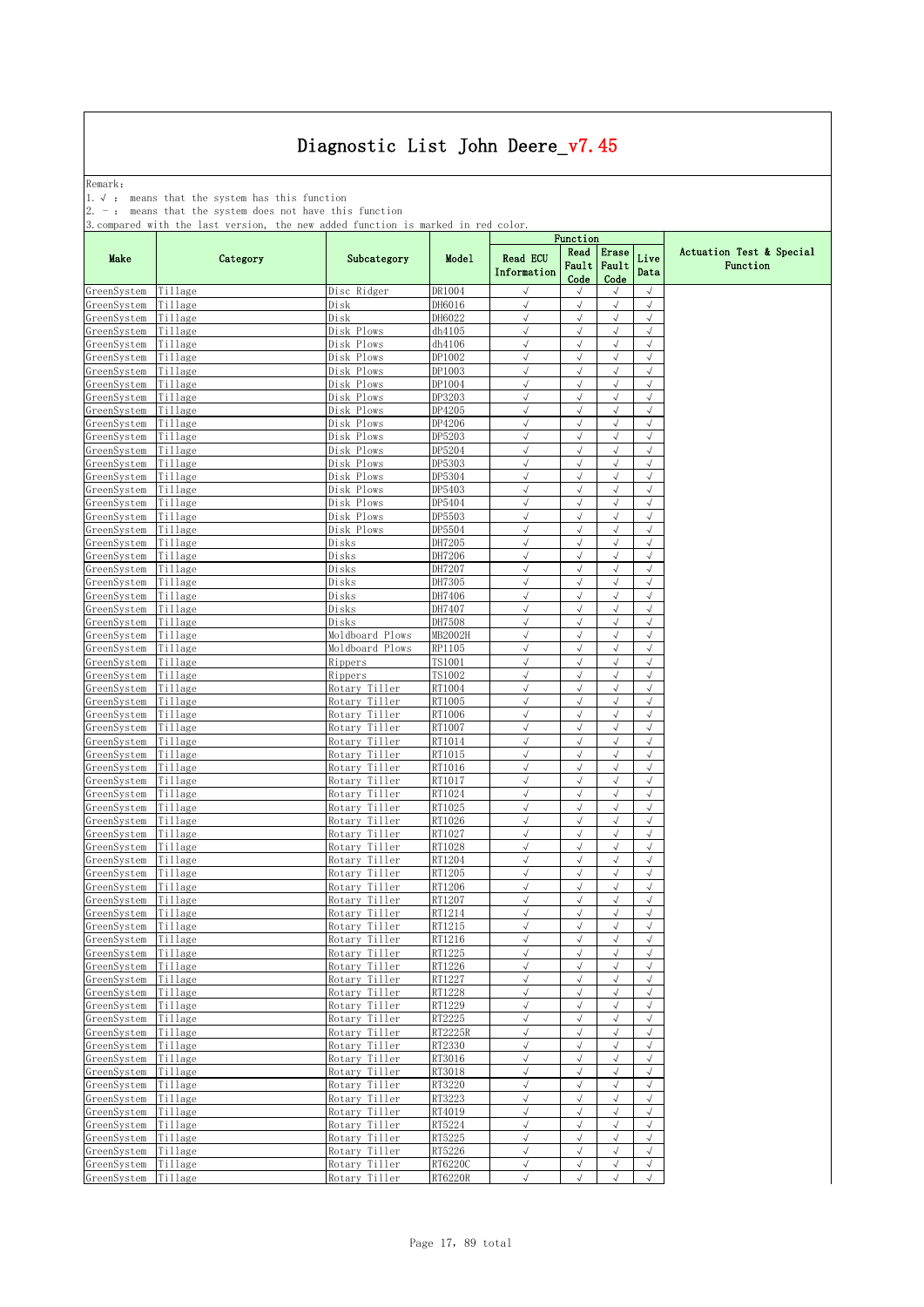Remark: The contract of the contract of  $\mathbb{R}$  and  $\mathbb{R}$  are contract of  $\mathbb{R}$  and  $\mathbb{R}$  are contract of  $\mathbb{R}$  and  $\mathbb{R}$  are contract of  $\mathbb{R}$  and  $\mathbb{R}$  are contract of  $\mathbb{R}$  and  $\mathbb{R}$  are cont

1.√ : means that the system has this function

2. - : means that the system does not have this function

|                |                   |                               |                     |                                | Function              |                        |              |                                      |
|----------------|-------------------|-------------------------------|---------------------|--------------------------------|-----------------------|------------------------|--------------|--------------------------------------|
| Make           | Category          | Subcategory                   | Model               | <b>Read ECU</b><br>Information | Read<br>Fault<br>Code | Erase<br>Fault<br>Code | Live<br>Data | Actuation Test & Special<br>Function |
| GreenSystem    | Tillage           | Rotary Tiller                 | rt6220S             | $\sqrt{}$                      | $\sqrt{ }$            | $\sqrt{ }$             | $\sqrt{ }$   |                                      |
| GreenSystem    | Tillage           | Rotary Tiller                 | RT6323C             | $\sqrt{ }$                     | $\sqrt{2}$            | $\sqrt{}$              | $\sqrt{ }$   |                                      |
| GreenSystem    | Tillage           | Rotary Tiller<br>Row-Crop     | RT6323R             | $\sqrt{ }$                     | $\sqrt{ }$            | $\sqrt{2}$             | $\sqrt{ }$   |                                      |
| GreenSystem    | Tillage           | Cultivators                   | CR2220              | $\checkmark$                   | $\sqrt{}$             | $\sqrt{ }$             | $\sqrt{}$    |                                      |
| GreenSystem    | Tillage           | Row-Crop<br>Cultivators       | CR2222              | $\checkmark$                   | $\sqrt{ }$            | $\sqrt{ }$             | $\sqrt{}$    |                                      |
| GreenSystem    | Tillage           | Row-Crop<br>Cultivators       | CR2231              | $\checkmark$                   | $\sqrt{}$             | $\sqrt{ }$             | $\sqrt{}$    |                                      |
| GreenSystem    | Tillage           | Row-Crop<br>Cultivators       | CR2232              | $\checkmark$                   | $\sqrt{ }$            | $\sqrt{}$              | $\sqrt{ }$   |                                      |
| GreenSystem    | Tillage           | Row-Crop<br>Cultivators       | CR2240              | $\checkmark$                   | $\sqrt{}$             | $\sqrt{}$              | $\sqrt{}$    |                                      |
| GreenSystem    | Tillage           | Row-Crop<br>Cultivators       | CR2251              | $\sqrt{ }$                     | $\sqrt{ }$            | $\sqrt{}$              | $\sqrt{ }$   |                                      |
| GreenSystem    | Tillage           | Row-Crop<br>Cultivators       | CR2260              | $\checkmark$                   | $\sqrt{}$             | $\sqrt{ }$             | $\sqrt{}$    |                                      |
| GreenSystem    | Tillage           | Row-Crop<br>Cultivators       | CR2280              | $\checkmark$                   | $\sqrt{}$             | $\sqrt{ }$             | $\sqrt{ }$   |                                      |
| <b>HITACHI</b> | Compact Excavator | HCMABC60 0225005              | Zaxis17u-<br>5N     | $\checkmark$                   | $\sqrt{}$             | $\sqrt{ }$             | $\sqrt{}$    |                                      |
| <b>HITACHI</b> | Compact Excavator | HCMACB60 0260005              | Zaxis26u-<br>5N     | $\checkmark$                   | $\sqrt{}$             | $\sqrt{ }$             | $\sqrt{}$    |                                      |
| <b>HITACHI</b> | Compact Excavator | HCMADG60P00270001<br>(FT4)    | Zaxis35u-<br>5Ν     | $\sqrt{ }$                     | $\sqrt{}$             | $\sqrt{}$              | $\sqrt{}$    |                                      |
| <b>HITACHI</b> | Compact Excavator | HCMAED60L00280001<br>(FT4)    | Zaxis50u-<br>5Ν     | $\sqrt{ }$                     | $\sqrt{}$             | $\sqrt{}$              | $\sqrt{}$    |                                      |
| <b>HITACHI</b> | Compact Excavator | HCMAFC60T00285001             | Zaxis60USB<br>$-5N$ | $\sqrt{ }$                     | $\sqrt{ }$            | $\sqrt{}$              | $\sqrt{}$    |                                      |
| <b>HITACHI</b> | Compact Excavator | (FT4)<br>None                 | Zaxis17u-2          | $\sqrt{ }$                     | $\sqrt{ }$            | $\sqrt{}$              | $\sqrt{ }$   |                                      |
| <b>HITACHI</b> | Compact Excavator | None                          | Zaxis27u-2          | $\sqrt{ }$                     | $\sqrt{ }$            | $\sqrt{ }$             | $\sqrt{ }$   |                                      |
| HITACHI        | Compact Excavator | None                          | Zaxis27u-3          | $\sqrt{ }$                     | $\sqrt{ }$            | $\sqrt{}$              | $\sqrt{ }$   |                                      |
| HITACHI        | Compact Excavator | None                          | Zaxis35u-3          | $\sqrt{ }$                     | $\sqrt{2}$            | $\sqrt{}$              | $\sqrt{2}$   |                                      |
| HITACHI        | Compact Excavator | None                          | Zaxis50u-3          | $\sqrt{}$                      | $\sqrt{ }$            | $\sqrt{ }$             | $\sqrt{}$    |                                      |
| <b>HITACHI</b> | Compact Excavator | None                          | Zaxis60USB<br>-3    | $\sqrt{ }$                     | $\sqrt{ }$            | $\sqrt{ }$             | $\sqrt{ }$   |                                      |
| <b>HITACHI</b> | Excavators        | 1F9DBGG0 C230001              | Zaxis160LC<br>-5G   | $\sqrt{}$                      | $\sqrt{ }$            | $\sqrt{ }$             | $\sqrt{}$    |                                      |
| <b>HITACHI</b> | Excavators        | 1F9DCDG1 C330001<br>(T2/S2)   | Zaxis210LC<br>-5G   | $\sqrt{ }$                     | $\sqrt{\phantom{a}}$  | $\sqrt{ }$             | $\sqrt{}$    |                                      |
| <b>HITACHI</b> | Excavators        | 1F9DCEG1 C430001<br>(T2/S2)   | Zaxis250LC<br>-5G   | $\checkmark$                   | $\sqrt{ }$            | $\sqrt{ }$             | $\sqrt{}$    |                                      |
| <b>HITACHI</b> | Excavators        | 1F9DDEG1 C930001              | Zaxis35OLC<br>$-5G$ | $\checkmark$                   | $\sqrt{}$             | $\sqrt{}$              | $\sqrt{}$    |                                      |
| <b>HITACHI</b> | Excavators        | 1FFDAB70 E130001<br>(iT4/S3B) | Zaxis130-<br>5Ν     | $\sqrt{ }$                     | $\sqrt{}$             | $\sqrt{ }$             | $\sqrt{ }$   |                                      |
| <b>HITACHI</b> | Excavators        | 1FFDAGHO C130001              | Zaxis130-<br>5G     | $\sqrt{ }$                     | $\sqrt{}$             | $\sqrt{2}$             | $\sqrt{}$    |                                      |
| HITACHI        | Excavators        | 1FFDAP70 F140001              | Zaxis130-<br>6N     | $\sqrt{}$                      | $\sqrt{}$             | $\sqrt{}$              | $\sqrt{ }$   |                                      |
| <b>HITACHI</b> | Excavators        | 1FFDBC70 E230001<br>(iT4/S3B) | Zaxis160LC<br>-5N   | $\sqrt{ }$                     | $\sqrt{}$             | $\sqrt{ }$             | $\sqrt{}$    |                                      |
| <b>HITACHI</b> | Excavators        | 1FFDBD70 E530001<br>(iT4/S3B) | Zaxis180LC<br>-5N   | $\checkmark$                   | $\sqrt{}$             | $\sqrt{}$              | $\sqrt{}$    |                                      |
| <b>HITACHI</b> | Excavators        | 1FFDBGH0 C230001              | Zaxis16OLC<br>$-5G$ | $\sqrt{ }$                     | $\sqrt{ }$            | $\sqrt{ }$             | $\sqrt{}$    |                                      |
| <b>HITACHI</b> | Excavators        | 1FFDBHH0 C530001              | Zaxis180LC<br>-5G   | $\checkmark$                   | $\sqrt{}$             | $\sqrt{}$              | $\sqrt{}$    |                                      |
| HITACHI        | Excavators        | 1FFDBP70 F240001              | Zaxis16OLC<br>-6N   | $\sqrt{ }$                     | $\sqrt{ }$            | $\sqrt{ }$             | $\sqrt{ }$   |                                      |
| <b>HITACHI</b> | Excavators        | 1FFDBQ70 F540001              | Zaxis18OLC<br>-6N   | $\sqrt{ }$                     | $\sqrt{}$             | $\sqrt{}$              | $\sqrt{}$    |                                      |
| <b>HITACHI</b> | Excavators        | 1FFDC270 FXXXXXX              | Zaxis250LC<br>-6N   | $\sqrt{ }$                     | $\sqrt{}$             | $\sqrt{}$              | $\sqrt{ }$   |                                      |
| <b>HITACHI</b> | Excavators        | 1FFDC571 F340001              | Zaxis21OLC<br>-6N   | $\checkmark$                   | $\sqrt{}$             | $\sqrt{ }$             | $\sqrt{}$    |                                      |
| HITACHI        | Excavators        | 1FFDCDH1 C330106<br>(T2/S2)   | Zaxis210LC<br>-5G   | √                              | $\sqrt{}$             | $\sqrt{}$              | $\sqrt{}$    |                                      |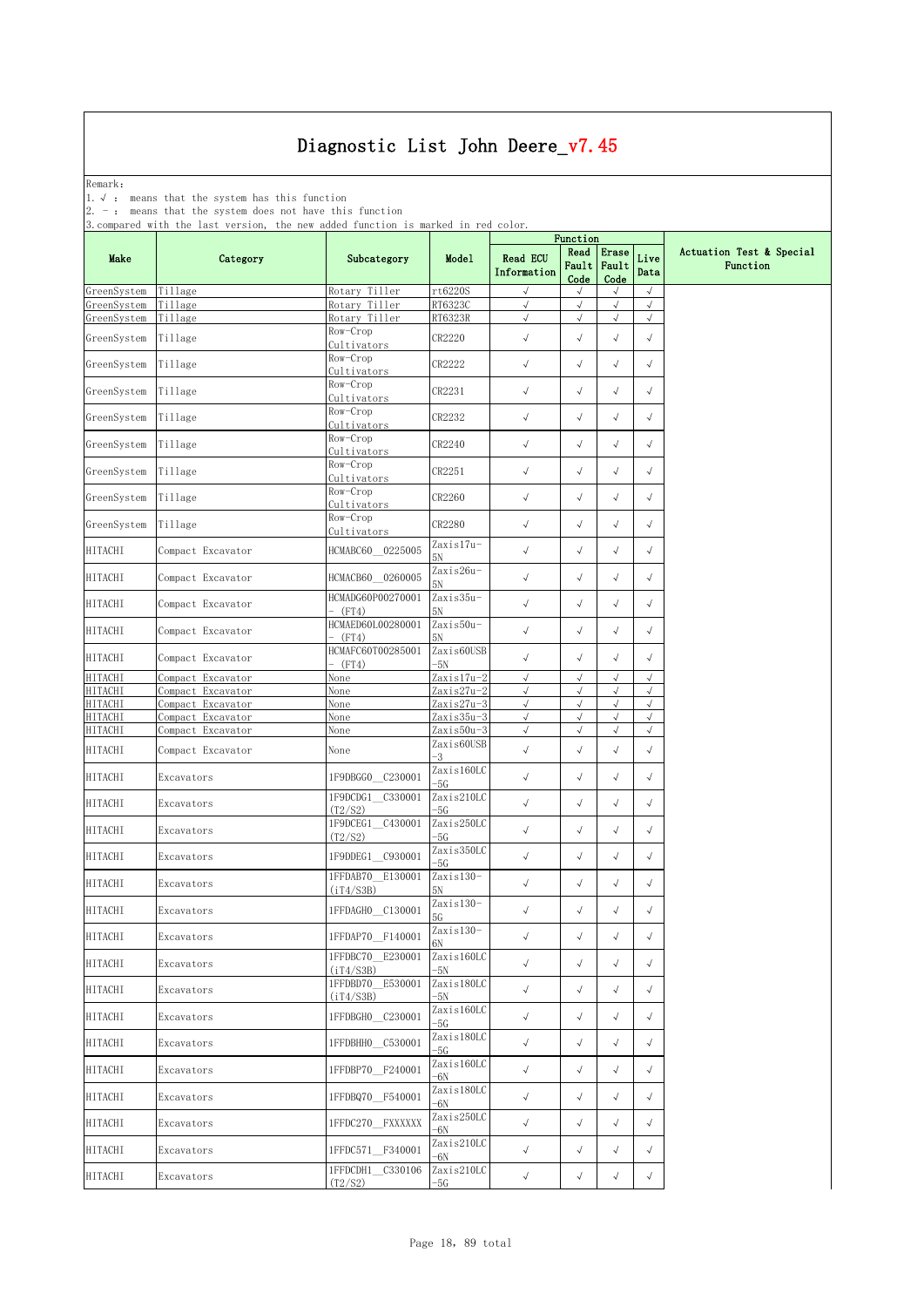Remark: The contract of the contract of  $\mathbb{R}$  and  $\mathbb{R}$  are contract of  $\mathbb{R}$  and  $\mathbb{R}$  are contract of  $\mathbb{R}$  and  $\mathbb{R}$  are contract of  $\mathbb{R}$  and  $\mathbb{R}$  are contract of  $\mathbb{R}$  and  $\mathbb{R}$  are cont

1.√ : means that the system has this function

2. - : means that the system does not have this function

| $\sim$ $\sim$ $\sim$ $\sim$ $\sim$ |                          |                                     |                       |                                | Function                 |                         |                         |                                      |
|------------------------------------|--------------------------|-------------------------------------|-----------------------|--------------------------------|--------------------------|-------------------------|-------------------------|--------------------------------------|
| Make                               | Category                 | Subcategory                         | Model                 | <b>Read ECU</b><br>Information | Read<br>Fault<br>Code    | Erase<br>Fault<br>Code  | Live<br>Data            | Actuation Test & Special<br>Function |
| <b>HITACHI</b>                     | Excavators               | 1FFDCEH1 C430001<br>(T2/S2)         | Zaxis250LC<br>-5G     | $\checkmark$                   | $\sqrt{ }$               | $\sqrt{}$               | $\sqrt{}$               |                                      |
| <b>HITACHI</b>                     | Excavators               | 1FFDCJ70 E330001<br>(iT4/S3B)       | Zaxis210LC<br>-5N     | $\checkmark$                   | $\sqrt{ }$               | $\sqrt{ }$              | $\sqrt{}$               |                                      |
| <b>HITACHI</b>                     | Excavators               | 1FFDDC71 E630001<br>(iT4/S3B)       | Zaxis380LC<br>-5N     | $\sqrt{ }$                     | $\sqrt{}$                | $\sqrt{}$               | $\sqrt{ }$              |                                      |
| <b>HITACHI</b>                     | Excavators               | 1FFDDEH1                            | Zaxis350LC<br>-5G     | $\sqrt{}$                      | $\sqrt{ }$               | $\sqrt{}$               | $\sqrt{}$               |                                      |
| HITACHI                            | Excavators               | C930001 (T2/S2)<br>1FFDDFH1         | Zaxis290LC            | $\checkmark$                   | $\sqrt{ }$               | $\sqrt{ }$              | $\sqrt{}$               |                                      |
| <b>HITACHI</b>                     | Excavators               | C830001 (T2/S2)<br>1FFDDP70 FXXXXXX | -5G<br>Zaxis300LC     | $\sqrt{ }$                     | $\sqrt{ }$               | $\sqrt{ }$              | $\sqrt{}$               |                                      |
|                                    |                          |                                     | -6N<br>Zaxis35OLC     | $\sqrt{ }$                     | $\sqrt{ }$               | $\sqrt{}$               | $\sqrt{}$               |                                      |
| <b>HITACHI</b>                     | Excavators               | 1FFDDR70 FXXXXXX                    | -6N<br>Zaxis380LC     |                                |                          |                         |                         |                                      |
| <b>HITACHI</b><br><b>HITACHI</b>   | Excavators<br>Excavators | 1FFDDR71 FXXXXXX<br>Backhoe         | -6N<br>EX1200-5       | $\checkmark$<br>$\sqrt{ }$     | $\sqrt{ }$<br>$\sqrt{ }$ | $\sqrt{}$<br>$\sqrt{ }$ | $\sqrt{}$<br>$\sqrt{}$  |                                      |
| <b>HITACHI</b>                     | Excavators               | Backhoe                             | EX1200-6              | $\sqrt{ }$                     | $\sqrt{ }$               | $\sqrt{2}$              | $\sqrt{}$               |                                      |
| <b>HITACHI</b>                     | Excavators               | Backhoe                             | EX1900-5              | $\sqrt{ }$                     | $\sqrt{}$                | $\sqrt{2}$              | $\sqrt{ }$              |                                      |
| <b>HITACHI</b>                     | Excavators               | Backhoe                             | EX1900-6              | $\sqrt{ }$                     | $\checkmark$             | $\sqrt{}$               | $\sqrt{}$               |                                      |
| <b>HITACHI</b>                     | Excavators               | Backhoe                             | EX2500-5              | $\sqrt{ }$                     | $\sqrt{ }$               | $\sqrt{ }$              | $\sqrt{}$               |                                      |
|                                    |                          |                                     |                       |                                |                          |                         |                         |                                      |
| <b>HITACHI</b>                     | Excavators               | Backhoe                             | EX2500-6              | $\sqrt{ }$                     | $\sqrt{2}$               | $\sqrt{}$               | $\sqrt{ }$              |                                      |
| <b>HITACHI</b><br><b>HITACHI</b>   | Excavators<br>Excavators | Backhoe<br>Backhoe                  | EX2500E-5<br>EX2600E- | $\sqrt{ }$<br>$\sqrt{ }$       | $\sqrt{ }$<br>$\sqrt{ }$ | $\sqrt{}$<br>$\sqrt{}$  | $\sqrt{ }$<br>$\sqrt{}$ |                                      |
| <b>HITACHI</b>                     | Excavators               | Backhoe                             | 6BH<br>EX3600-5       | $\sqrt{ }$                     | $\sqrt{}$                | $\sqrt{}$               | $\sqrt{}$               |                                      |
| <b>HITACHI</b>                     | Excavators               | Backhoe                             | EX3600-6              | $\sqrt{ }$                     | $\sqrt{}$                | $\sqrt{ }$              | $\sqrt{ }$              |                                      |
| <b>HITACHI</b>                     | Excavators               | Backhoe                             | EX5500-5              | $\sqrt{ }$                     | $\sqrt{}$                | $\sqrt{ }$              | $\sqrt{}$               |                                      |
| <b>HITACHI</b>                     | Excavators               | Backhoe                             | EX5500-6              | $\sqrt{ }$                     | $\sqrt{ }$               | $\sqrt{}$               | $\sqrt{}$               |                                      |
| <b>HITACHI</b>                     | Excavators               | Backhoe                             | EX5600-6BH            | $\sqrt{ }$                     | $\sqrt{ }$               | $\sqrt{}$               | $\sqrt{ }$              |                                      |
| <b>HITACHI</b>                     | Excavators               | Backhoe                             | EX5600E-<br>6BH       | $\sqrt{ }$                     | $\sqrt{ }$               | $\sqrt{}$               | $\sqrt{}$               |                                      |
| <b>HITACHI</b>                     | Excavators               | Engine 4HK1XZSA-<br>01              | Zaxis250LC<br>-5N     | $\sqrt{ }$                     | $\sqrt{ }$               | $\sqrt{}$               | $\sqrt{}$               |                                      |
| <b>HITACHI</b>                     | Excavators               | Engine 4HK1XZSA-<br>01              | Zaxis290LC<br>-5N     | $\sqrt{ }$                     | $\sqrt{}$                | $\sqrt{ }$              | $\sqrt{ }$              |                                      |
| HITACHI                            | Excavators               | Engine 6HK1XZSA-<br>01              | Zaxis350LC<br>-5N     | $\checkmark$                   | $\sqrt{ }$               | $\sqrt{ }$              | $\sqrt{}$               |                                      |
| <b>HITACHI</b>                     | Excavators               | Engine 6WG1XZSA-<br>01              | Zaxis870LC<br>-5B     | $\sqrt{ }$                     | $\sqrt{ }$               | $\sqrt{}$               | $\sqrt{}$               |                                      |
| <b>HITACHI</b>                     | Excavators               | Engine 6WG1XZSA-<br>02              | Zaxis670LC<br>-5B     | $\sqrt{ }$                     | $\sqrt{ }$               | $\sqrt{}$               | $\sqrt{}$               |                                      |
| <b>HITACHI</b>                     | Excavators               | Gray                                | <b>JH073</b>          | $\checkmark$                   | $\sqrt{}$                | $\sqrt{ }$              | $\sqrt{}$               |                                      |
|                                    |                          | HCMDAF60 0100001                    | Zaxis135US            |                                |                          |                         |                         |                                      |
| <b>HITACHI</b>                     | Excavators               |                                     | -5N                   | $\checkmark$                   | $\sqrt{ }$               | $\sqrt{ }$              | $\sqrt{}$               |                                      |
| <b>HITACHI</b>                     | Excavators               | HCMDCP60 0400001                    | Zaxis245US<br>LC-5N   | $\sqrt{}$                      | $\sqrt{ }$               | $\sqrt{2}$              | $\sqrt{ }$              |                                      |
| <b>HITACHI</b>                     | Excavators               | HCMDEC60V00015001<br>- (FT4)        | Zaxis75US-<br>5N      | $\sqrt{ }$                     | $\sqrt{ }$               | $\sqrt{2}$              |                         |                                      |
| <b>HITACHI</b>                     | Excavators               | HCMDEF60V00017001<br>- (FT4)        | Zaxis85USB<br>-5N     | $\sqrt{ }$                     | $\sqrt{ }$               | $\checkmark$            | $\sqrt{}$               |                                      |
| <b>HITACHI</b>                     | Excavators               | HCMJAA70 0003001<br>- (iT4/S3B)     | Zaxis470LC<br>-5B     | $\checkmark$                   | $\sqrt{ }$               | $\sqrt{2}$              | $\sqrt{}$               |                                      |
| <b>HITACHI</b>                     | Excavators               | HCMJACK0 00050001<br>(T2/S2)        | Zaxis470LC<br>$-5G$   | $\sqrt{ }$                     | $\sqrt{ }$               | $\sqrt{ }$              | $\sqrt{}$               |                                      |
| <b>HITACHI</b>                     | Excavators               | HCMJAG60<br>$0060001 -$             | Zaxis470LC<br>-6      | $\checkmark$                   | $\sqrt{}$                | $\sqrt{ }$              | $\checkmark$            |                                      |
| <b>HITACHI</b>                     | Excavators               | HCMJBEK0 00050001<br>(T2/S2)        | Zaxis870LC<br>-5G     | $\checkmark$                   | $\sqrt{ }$               | $\sqrt{ }$              | $\sqrt{}$               |                                      |
| <b>HITACHI</b>                     | Excavators               | HCMJBFK0 00050001<br>(T2/S2)        | Zaxis670LC<br>-5G     | $\sqrt{ }$                     | $\sqrt{ }$               | $\sqrt{ }$              | $\sqrt{}$               |                                      |
| <b>HITACHI</b>                     | Excavators               | HCMJBK60<br>$0060001 -$             | Zaxis670LC<br>-6      | $\checkmark$                   | $\sqrt{ }$               | $\sqrt{ }$              | $\sqrt{}$               |                                      |
| <b>HITACHI</b>                     | Excavators               | HCMJBL60<br>$0060001 -$             | Zaxis870LC<br>-6      | $\sqrt{ }$                     | $\sqrt{}$                | $\sqrt{ }$              | $\checkmark$            |                                      |
| <b>HITACHI</b>                     | Excavators               | HCMLBD60 0004001                    | Zaxi s190W<br>5N      | $\checkmark$                   | $\sqrt{}$                | $\sqrt{}$               | $\checkmark$            |                                      |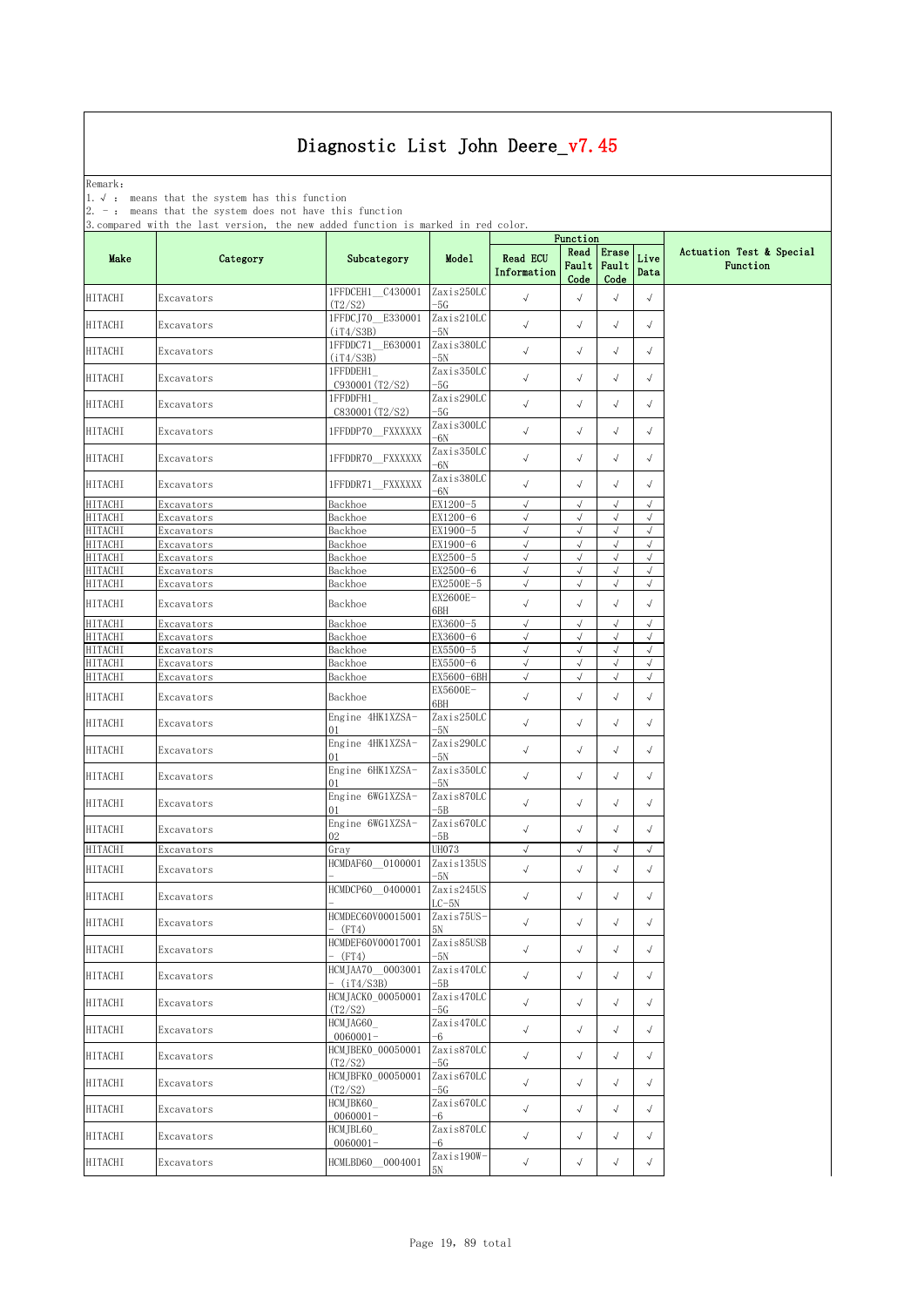Remark: The contract of the contract of  $\mathbb{R}$  and  $\mathbb{R}$  are contract of  $\mathbb{R}$  and  $\mathbb{R}$  are contract of  $\mathbb{R}$  and  $\mathbb{R}$  are contract of  $\mathbb{R}$  and  $\mathbb{R}$  are contract of  $\mathbb{R}$  and  $\mathbb{R}$  are cont

1.√ : means that the system has this function

2. - : means that the system does not have this function

| .                         |                          |                  |                      |                                | Function               |                        |                          | Actuation Test & Special<br>Function |
|---------------------------|--------------------------|------------------|----------------------|--------------------------------|------------------------|------------------------|--------------------------|--------------------------------------|
| Make                      | Category                 | Subcategory      | Model                | <b>Read ECU</b><br>Information | Read<br>Fault<br>Code  | Erase<br>Fault<br>Code | Live<br>Data             |                                      |
| <b>HITACHI</b>            | Excavators               | HCMLCC60 0004001 | Zaxis230W-<br>5N     | $\sqrt{ }$                     | $\sqrt{}$              | $\sqrt{}$              | $\sqrt{}$                |                                      |
| <b>HITACHI</b>            | Excavators               | None             | EX110-5              | $\sqrt{ }$                     | $\sqrt{ }$             | $\sqrt{ }$             | $\sqrt{ }$               |                                      |
| <b>HITACHI</b>            | Excavators               | None             | EX120-5              | $\sqrt{}$                      | $\sqrt{}$              | $\sqrt{ }$             | $\sqrt{}$                |                                      |
| <b>HITACHI</b>            | Excavators               | None             | EX160LC-5            | $\sqrt{}$                      | $\sqrt{}$              |                        | $\sqrt{}$                |                                      |
| HITACHI                   | Excavators               | None             | EX200LC-5            | $\sqrt{}$                      | $\sqrt{ }$             | $\sqrt{ }$             | $\sqrt{ }$               |                                      |
| <b>HITACHI</b>            | Excavators               | None             | EX230LC-5            | $\sqrt{ }$                     | $\sqrt{}$              | $\sqrt{ }$             | $\sqrt{ }$               |                                      |
| HITACHI                   | Excavators               | None             | EX270LC-5            | $\sqrt{ }$                     | $\sqrt{}$              | $\sqrt{ }$             | $\sqrt{ }$               |                                      |
| HITACHI                   | Excavators               | None             | EX330LC-5            | $\sqrt{ }$<br>$\sqrt{ }$       | $\sqrt{}$<br>$\sqrt{}$ | $\sqrt{}$<br>$\sqrt{}$ | $\sqrt{ }$<br>$\sqrt{ }$ |                                      |
| <b>HITACHI</b><br>HITACHI | Excavators<br>Excavators | None<br>None     | EX370-5<br>EX450LC-5 | √                              | $\checkmark$           | $\sqrt{}$              | $\sqrt{ }$               |                                      |
| HITACHI                   | Excavators               | None             | EX550LC-5            | $\sqrt{ }$                     | $\sqrt{}$              | $\sqrt{}$              | $\sqrt{ }$               |                                      |
| <b>HITACHI</b>            | Excavators               | None             | EX750-5              | $\sqrt{}$                      | $\sqrt{ }$             | $\sqrt{ }$             | $\sqrt{ }$               |                                      |
| <b>HITACHI</b>            | Excavators               | None             | EX80-5               | $\sqrt{}$                      | $\sqrt{}$              | $\sqrt{ }$             | $\sqrt{ }$               |                                      |
| <b>HITACHI</b>            | Excavators               | None             | EX8000               | $\sqrt{}$                      | $\sqrt{}$              | $\sqrt{ }$             | $\sqrt{ }$               |                                      |
| HITACHI                   | Excavators               | None             | EX8000-6             | $\sqrt{}$                      | $\sqrt{}$              | $\sqrt{ }$             | $\sqrt{ }$               |                                      |
| HITACHI                   | Excavators               | None             | Zaxis120             | $\sqrt{}$                      | $\sqrt{}$              | $\sqrt{}$              | $\sqrt{ }$               |                                      |
| HITACHI                   | Excavators               | None             | Zaxis120-3           | √                              | J                      | $\sqrt{ }$             | $\sqrt{ }$               |                                      |
| <b>HITACHI</b>            | Excavators               | None             | Zaxis160LC           | $\sqrt{ }$                     | $\sqrt{}$              | $\sqrt{}$              | $\sqrt{ }$               |                                      |
| <b>HITACHI</b>            | Excavators               | None             | Zaxis160LC<br>-3     | $\sqrt{}$                      | $\sqrt{}$              | $\sqrt{}$              | $\sqrt{}$                |                                      |
| <b>HITACHI</b>            | Excavators               | None             | Zaxis200-3           | $\sqrt{ }$                     | $\sqrt{ }$             | $\sqrt{ }$             | $\sqrt{ }$               |                                      |
| <b>HITACHI</b>            | Excavators               | None             | Zaxis200LC           | $\sqrt{ }$                     | $\sqrt{}$              | $\sqrt{}$              | $\sqrt{ }$               |                                      |
| <b>HITACHI</b>            | Excavators               | None             | Zaxis200LC<br>-3     | $\sqrt{}$                      | $\sqrt{}$              | $\sqrt{}$              | $\sqrt{}$                |                                      |
| <b>HITACHI</b>            | Excavators               | None             | Zaxis225US<br>$LC-3$ | $\sqrt{}$                      | $\sqrt{}$              | $\sqrt{}$              | $\sqrt{ }$               |                                      |
| <b>HITACHI</b>            | Excavators               | None             | Zaxis230LC           | $\sqrt{ }$                     | $\sqrt{}$              | $\sqrt{}$              | $\sqrt{}$                |                                      |
|                           |                          |                  | Zaxis240LC           |                                |                        |                        |                          |                                      |
| HITACHI                   | Excavators               | None             | -3                   | $\sqrt{ }$                     | $\sqrt{}$              | $\sqrt{}$              | $\sqrt{ }$               |                                      |
| <b>HITACHI</b>            | Excavators               | None             | Zaxis270LC           | $\sqrt{}$                      | $\sqrt{}$              | $\sqrt{}$              | $\sqrt{}$                |                                      |
|                           |                          |                  | Zaxis270LC           |                                |                        |                        |                          |                                      |
| <b>HITACHI</b>            | Excavators               | None             | -3                   | $\sqrt{ }$                     | $\sqrt{}$              | $\sqrt{ }$             | $\sqrt{ }$               |                                      |
| <b>HITACHI</b>            | Excavators               | None             | Zaxis330LC           | $\sqrt{ }$                     | $\sqrt{}$              | $\sqrt{ }$             | $\sqrt{ }$               |                                      |
| <b>HITACHI</b>            | Excavators               | None             | Zaxis35OLC           | $\sqrt{ }$                     | $\sqrt{ }$             | $\sqrt{ }$             | $\sqrt{ }$               |                                      |
|                           |                          |                  | -3                   |                                |                        |                        |                          |                                      |
| <b>HITACHI</b>            | Excavators               | None             | Zaxis370             | $\sqrt{}$                      | √                      | $\sqrt{}$              | $\sqrt{}$                |                                      |
| HITACHI                   | Excavators               | None             | Zaxis45OLC           | $\sqrt{ }$                     | √                      | $\sqrt{ }$             | $\checkmark$             |                                      |
| <b>HITACHI</b>            | Excavators               | None             | Zaxis450LC<br>-3     | $\sqrt{ }$                     | $\sqrt{}$              | $\sqrt{}$              | $\sqrt{ }$               |                                      |
| <b>HITACHI</b>            | Excavators               | None             | Zaxis600LC           | $\sqrt{ }$                     | $\sqrt{}$              | $\sqrt{ }$             | $\sqrt{ }$               |                                      |
|                           |                          |                  | Zaxis650LC           |                                |                        |                        |                          |                                      |
| <b>HITACHI</b>            | Excavators               | None             | -3                   | $\sqrt{ }$                     | √                      | $\sqrt{ }$             | $\sqrt{ }$               |                                      |
| <b>HITACHI</b>            | Excavators               | None             | Zaxis75US-           | $\sqrt{ }$                     | √                      | $\sqrt{ }$             | $\sqrt{}$                |                                      |
|                           |                          |                  |                      |                                |                        |                        |                          |                                      |
| HITACHI                   | Excavators               | None             | Zaxis800             | $\sqrt{ }$                     | $\sqrt{ }$             | $\sqrt{ }$             | $\sqrt{}$                |                                      |
| <b>HITACHI</b>            | Excavators               | None             | Zaxis850LC<br>-3     | $\sqrt{2}$                     | $\sqrt{}$              | $\sqrt{}$              | $\sqrt{}$                |                                      |
| <b>HITACHI</b>            | Excavators               | None             | Zaxis85USB<br>-3     | $\checkmark$                   | $\sqrt{ }$             | $\sqrt{ }$             | $\sqrt{}$                |                                      |
| <b>HITACHI</b>            | Excavators               | <b>RTS</b>       | Zaxis135US           | $\sqrt{ }$                     | $\sqrt{}$              | $\sqrt{ }$             | $\sqrt{}$                |                                      |
| <b>HITACHI</b>            | Excavators               | <b>RTS</b>       | Zaxis135US<br>-3     | $\sqrt{ }$                     | $\sqrt{ }$             | $\sqrt{ }$             | $\sqrt{ }$               |                                      |
| <b>HITACHI</b>            | Excavators               | <b>RTS</b>       | Zaxis225US<br>LC     | $\sqrt{ }$                     | $\sqrt{ }$             | $\sqrt{}$              | $\sqrt{ }$               |                                      |
| <b>HITACHI</b>            | Excavators               | <b>RTS</b>       | Zaxis75US            | $\sqrt{ }$                     | $\sqrt{}$              | $\sqrt{}$              | $\sqrt{ }$               |                                      |
| <b>HITACHI</b>            | Excavators               | Shovel           | EX1200-5             | $\checkmark$                   | $\sqrt{2}$             | $\sqrt{}$              | $\sqrt{ }$               |                                      |
| <b>HITACHI</b>            | Excavators               | Shovel           | EX1200-5C            | $\sqrt{}$                      | $\sqrt{}$              | $\sqrt{}$              | $\sqrt{ }$               |                                      |
| <b>HITACHI</b>            | Excavators               | Shovel           | EX1200-6             | $\sqrt{2}$                     | $\sqrt{}$              | $\sqrt{}$              | $\sqrt{ }$               |                                      |
| <b>HITACHI</b>            | Excavators               | Shovel           | EX1900-5             | $\sqrt{ }$                     | $\sqrt{}$              | $\sqrt{ }$             | $\sqrt{ }$               |                                      |
| <b>HITACHI</b>            | Excavators               | Shovel           | EX1900-6             | $\sqrt{ }$                     | $\sqrt{}$              | $\sqrt{ }$             | $\sqrt{ }$               |                                      |
| <b>HITACHI</b>            | Excavators               | Shovel           | EX2500-5             | $\sqrt{ }$                     | $\sqrt{}$              | $\sqrt{ }$             | $\sqrt{ }$               |                                      |
| <b>HITACHI</b>            | Excavators               | Shovel           | EX2500-6             | $\sqrt{ }$                     | $\sqrt{}$              | $\sqrt{ }$             | $\sqrt{}$                |                                      |
| <b>HITACHI</b>            | Excavators               | Shovel           | EX2500E-5            | $\sqrt{ }$                     | $\sqrt{}$              | $\sqrt{}$              | $\sqrt{ }$               |                                      |
| <b>HITACHI</b>            | Excavators               | Shovel           | EX2600-6LD           | $\sqrt{ }$                     | √                      | $\sqrt{ }$             | $\sqrt{}$                |                                      |
| <b>HITACHI</b>            | Excavators               | Shovel           | EX2600E-<br>6LD      | $\sqrt{ }$                     | $\sqrt{ }$             | $\sqrt{ }$             | $\sqrt{ }$               |                                      |
| <b>HITACHI</b>            | Excavators               | Shovel           | EX3600-5             | $\sqrt{ }$                     | $\sqrt{ }$             | $\sqrt{}$              | $\sqrt{ }$               |                                      |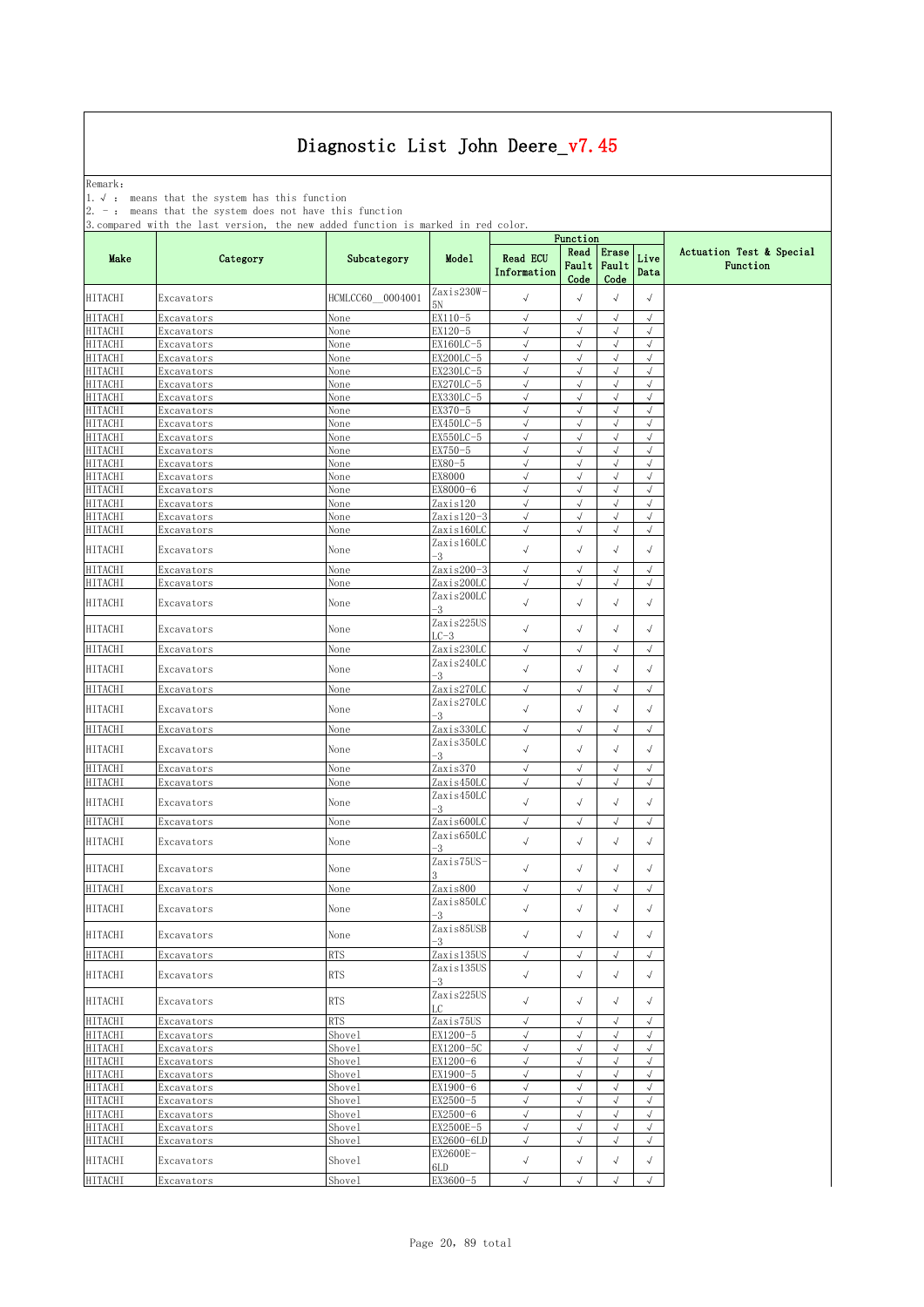Remark: The contract of the contract of  $\mathbb{R}$  and  $\mathbb{R}$  are contract of  $\mathbb{R}$  and  $\mathbb{R}$  are contract of  $\mathbb{R}$  and  $\mathbb{R}$  are contract of  $\mathbb{R}$  and  $\mathbb{R}$  are contract of  $\mathbb{R}$  and  $\mathbb{R}$  are cont

1.√ : means that the system has this function

2. - : means that the system does not have this function

|                                  |                      |                                  |                       |                                | Function                      |                          |                          |                                      |
|----------------------------------|----------------------|----------------------------------|-----------------------|--------------------------------|-------------------------------|--------------------------|--------------------------|--------------------------------------|
| Make                             | Category             | Subcategory                      | Model                 | <b>Read ECU</b><br>Information | Read<br>Fault   Fault<br>Code | <b>Erase</b><br>Code     | Live<br>Data             | Actuation Test & Special<br>Function |
| <b>HITACHI</b>                   | Excavators           | Shovel                           | EX3600-6              | $\sqrt{ }$                     | $\sqrt{ }$                    | $\sqrt{ }$               | $\sqrt{}$                |                                      |
| <b>HITACHI</b>                   | Excavators           | Shovel                           | EX5500-5              | $\sqrt{ }$                     | $\sqrt{}$                     | $\sqrt{ }$               | $\sqrt{ }$               |                                      |
| <b>HITACHI</b>                   | Excavators           | Shovel                           | EX5500-6              | $\sqrt{}$                      | $\sqrt{}$                     | $\sqrt{}$                | $\sqrt{ }$               |                                      |
| <b>HITACHI</b>                   | Excavators           | Shovel                           | EX5600-6LD            | $\sqrt{}$                      | J                             | $\sqrt{ }$               | $\sqrt{}$                |                                      |
| <b>HITACHI</b>                   | Excavators           | Shovel                           | EX5600E-<br>6LD       | $\sqrt{ }$                     | $\sqrt{}$                     | $\sqrt{}$                | $\sqrt{ }$               |                                      |
| <b>HITACHI</b>                   | Excavators           | Shovel                           | EX8000                | $\sqrt{ }$                     | $\sqrt{}$                     | $\sqrt{ }$               | $\sqrt{2}$               |                                      |
| <b>HITACHI</b>                   | Excavators           | Shovel                           | EX8000-6              | $\sqrt{ }$                     | $\sqrt{}$                     | $\sqrt{ }$               | $\sqrt{ }$               |                                      |
| <b>HITACHI</b>                   | Excavators           | Wheeled                          | Zaxis180W             | $\sqrt{}$                      | √                             | $\sqrt{ }$               | $\sqrt{ }$               |                                      |
| <b>HITACHI</b>                   | Excavators           | Wheeled                          | Zaxis190W             | $\sqrt{ }$                     | $\sqrt{}$                     | $\sqrt{}$                | $\sqrt{ }$               |                                      |
| <b>HITACHI</b>                   | Excavators           | Wheeled                          | Zaxis210W             | $\sqrt{ }$                     | $\sqrt{2}$                    | $\sqrt{2}$               | $\sqrt{2}$               |                                      |
| <b>HITACHI</b>                   | Excavators           | Wheeled                          | Zaxis220W             | $\sqrt{ }$                     | $\sqrt{}$                     | $\sqrt{}$                | $\sqrt{}$                |                                      |
| <b>HITACHI</b>                   | Forester             | Delimber                         | EX330LC-5             | $\sqrt{ }$                     | $\sqrt{}$                     | $\sqrt{ }$               | $\sqrt{ }$               |                                      |
| <b>HITACHI</b>                   | Forester             | Delimber                         | EX370-5               | $\sqrt{}$                      | √                             | $\sqrt{ }$               | $\sqrt{ }$               |                                      |
| <b>HITACHI</b>                   | Forester             | Delimber                         | Zaxis200LC            | $\sqrt{ }$                     | $\sqrt{ }$                    | $\sqrt{}$                | $\sqrt{ }$               |                                      |
| <b>HITACHI</b>                   | Forester             | Delimber                         | Zaxis210-3            | $\sqrt{ }$                     | $\sqrt{}$                     | $\sqrt{ }$               | $\sqrt{2}$               |                                      |
| <b>HITACHI</b>                   | Forester             | Delimber                         | Zaxis250              | $\sqrt{}$                      | $\sqrt{}$                     | $\sqrt{ }$               | $\sqrt{}$                |                                      |
| <b>HITACHI</b>                   | Forester             | Delimber                         | Zaxis290-3            | $\sqrt{ }$                     | $\sqrt{}$                     | $\sqrt{ }$               | $\sqrt{}$                |                                      |
| <b>HITACHI</b>                   | Forester             | Delimber                         | Zaxis350              | $\sqrt{ }$                     | $\sqrt{}$                     | $\sqrt{}$                | $\sqrt{}$                |                                      |
| <b>HITACHI</b>                   | Forester             | Log Loader                       | EX330LC-5             | $\sqrt{ }$                     | $\sqrt{}$                     | $\sqrt{}$                | $\sqrt{}$                |                                      |
| <b>HITACHI</b>                   | Forester             | Log Loader                       | EX370-5               | $\sqrt{}$                      | J                             | $\sqrt{ }$               | $\sqrt{}$                |                                      |
| <b>HITACHI</b>                   | Forester             | Log Loader                       | Zaxis200LO            | $\sqrt{ }$                     | $\sqrt{2}$                    | $\sqrt{2}$               | $\sqrt{}$                |                                      |
| <b>HITACHI</b>                   | Forester             | Log Loader                       | $Zaxis210-3$          | $\sqrt{ }$                     | $\sqrt{2}$                    | $\sqrt{ }$               | $\sqrt{2}$               |                                      |
| <b>HITACHI</b>                   | Forester             | Log Loader                       | Zaxis240-3            | $\sqrt{ }$                     | $\sqrt{}$                     | $\sqrt{ }$               | $\sqrt{}$                |                                      |
| <b>HITACHI</b>                   | Forester             | Log Loader                       | Zaxis250              | $\sqrt{ }$                     | $\sqrt{}$                     | $\sqrt{ }$               | $\sqrt{}$                |                                      |
| <b>HITACHI</b>                   | Forester             | Log Loader                       | Zaxis290-3            | $\sqrt{ }$                     | $\sqrt{}$                     | $\sqrt{}$                | $\sqrt{}$                |                                      |
| <b>HITACHI</b>                   | Forester             | Log Loader                       | Zaxis350              | $\sqrt{ }$                     | $\sqrt{ }$                    | $\sqrt{ }$               | $\sqrt{2}$               |                                      |
| <b>HITACHI</b>                   | Forester             | Log Loader                       | Zaxis370-3            | $\sqrt{ }$                     | $\sqrt{2}$                    | $\sqrt{2}$               | $\sqrt{}$                |                                      |
| <b>HITACHI</b>                   | Forester             | Processor                        | $Zaxis210-3$          | $\sqrt{ }$                     | $\sqrt{2}$                    | $\sqrt{ }$               | $\sqrt{ }$               |                                      |
| <b>HITACHI</b>                   | Forester             | Processor                        | Zaxis290-3            | $\sqrt{ }$                     | $\sqrt{}$                     | $\sqrt{ }$               | $\sqrt{2}$               |                                      |
| <b>HITACHI</b>                   | Forester             | Road Builder                     | EX330LC-5             | $\sqrt{ }$<br>$\sqrt{ }$       | $\sqrt{}$<br>$\sqrt{}$        | $\sqrt{ }$<br>$\sqrt{ }$ | $\sqrt{ }$<br>$\sqrt{ }$ |                                      |
| <b>HITACHI</b><br><b>HITACHI</b> | Forester<br>Forester | Road Builder<br>Road Builder     | EX370-5<br>Zaxis200LC | $\sqrt{}$                      | $\sqrt{ }$                    | $\sqrt{}$                | $\sqrt{2}$               |                                      |
| <b>HITACHI</b>                   | Forester             | Road Builder                     | Zaxis210-3            | $\sqrt{ }$                     | $\sqrt{}$                     | $\sqrt{2}$               | $\sqrt{2}$               |                                      |
| <b>HITACHI</b>                   | Forester             | Road Builder                     | Zaxis240-3            | $\sqrt{ }$                     | $\sqrt{}$                     | $\sqrt{ }$               | $\sqrt{ }$               |                                      |
| <b>HITACHI</b>                   | Forester             | Road Builder                     | Zaxis250              | $\sqrt{}$                      | $\sqrt{}$                     | $\sqrt{ }$               | $\sqrt{}$                |                                      |
| <b>HITACHI</b>                   | Forester             | Road Builder                     | Zaxis290-3            | $\sqrt{ }$                     | $\sqrt{ }$                    | $\sqrt{ }$               | $\sqrt{ }$               |                                      |
| <b>HITACHI</b>                   | Forester             | Road Builder                     | Zaxis350              | $\sqrt{ }$                     | $\sqrt{}$                     | $\sqrt{}$                | $\sqrt{ }$               |                                      |
| <b>HITACHI</b>                   | Forester             | Road Builder                     | Zaxis370-3            | $\sqrt{ }$                     | $\sqrt{ }$                    | $\sqrt{}$                | $\sqrt{}$                |                                      |
| <b>HITACHI</b>                   | Forester             | Wheeled                          | EX330LC-5             | $\sqrt{ }$                     |                               |                          | $\sqrt{ }$               |                                      |
| <b>HITACHI</b>                   | Forester             | Wheeled                          | EX370-5               | $\sqrt{ }$                     | $\sqrt{}$                     | $\sqrt{2}$               | $\sqrt{2}$               |                                      |
| <b>HITACHI</b>                   | Forester             | Wheeled                          | Zaxis200LC            | $\sqrt{ }$                     | $\sqrt{}$                     | $\sqrt{ }$               | $\sqrt{}$                |                                      |
| <b>HITACHI</b>                   | Forester             | Wheeled                          | Zaxis250              | $\sqrt{ }$                     | $\sqrt{}$                     | $\sqrt{ }$               | $\sqrt{2}$               |                                      |
| <b>HITACHI</b>                   | Forester             | Wheeled                          | Zaxis350              | $\sqrt{ }$                     | $\sqrt{2}$                    | $\sqrt{ }$               | $\sqrt{ }$               |                                      |
| <b>HITACHI</b>                   | Other                | Machine<br>Information           | ICF                   | $\sqrt{ }$                     | $\sqrt{}$                     | $\sqrt{2}$               | $\sqrt{ }$               |                                      |
| <b>HITACHI</b>                   | Other                | Machine                          | ICX                   | $\sqrt{ }$                     | $\sqrt{}$                     | $\sqrt{ }$               | $\sqrt{}$                |                                      |
| <b>HITACHI</b>                   | Truck                | Information<br>Articulated Dump  | AH250                 | $\sqrt{ }$                     | $\sqrt{ }$                    | $\sqrt{ }$               | $\sqrt{ }$               |                                      |
| <b>HITACHI</b>                   | Truck                | Articulated Dump                 | AH300                 | $\sqrt{}$                      | $\sqrt{}$                     | $\sqrt{ }$               | $\sqrt{}$                |                                      |
| <b>HITACHI</b>                   | Truck                | Articulated Dump                 | AH350                 | $\sqrt{ }$                     | $\sqrt{ }$                    | $\sqrt{ }$               | $\sqrt{}$                |                                      |
| <b>HITACHI</b>                   | Truck                | Articulated Dump                 | AH350D                | $\sqrt{ }$                     | $\sqrt{}$                     | $\sqrt{}$                | $\sqrt{}$                |                                      |
| <b>HITACHI</b>                   | Truck                | Articulated Dump                 | AH400                 | $\sqrt{}$                      | $\sqrt{}$                     | $\sqrt{}$                | $\sqrt{ }$               |                                      |
| <b>HITACHI</b>                   | Truck                | Articulated Dump                 | AH400D                | $\sqrt{ }$                     | $\sqrt{ }$                    | $\sqrt{ }$               | $\sqrt{}$                |                                      |
| <b>HITACHI</b>                   | Truck                | Rigid Frame                      | EH3500ACII            | $\sqrt{ }$                     | $\sqrt{}$                     | $\sqrt{ }$               | $\sqrt{ }$               |                                      |
| <b>HITACHI</b>                   | Truck                | Rigid Frame                      | EH4000ACII            | $\sqrt{ }$                     | $\sqrt{ }$                    | $\sqrt{ }$               | $\sqrt{}$                |                                      |
| <b>HITACHI</b>                   | Truck                | Rigid Frame                      | EH5000AC-3            | $\sqrt{ }$                     | $\sqrt{}$                     | $\sqrt{ }$               | $\sqrt{ }$               |                                      |
| <b>HITACHI</b>                   | Truck                | Rigid Frame                      | EH5000ACII            | $\sqrt{ }$                     | $\sqrt{}$                     | $\sqrt{ }$               | $\sqrt{ }$               |                                      |
| John Deere                       | 4WD Loader           | $(-632967)$ Engine<br>6090HDW06, | 744K                  | $\sqrt{ }$                     | $\sqrt{ }$                    | $\checkmark$             | $\sqrt{ }$               |                                      |
|                                  |                      | 6090HDW08                        |                       |                                |                               |                          |                          |                                      |
| John Deere                       | 4WD Loader           | $(-641522)$ Engine<br>6090HDW03, | 724K                  | $\sqrt{ }$                     | $\sqrt{}$                     | $\sqrt{ }$               | $\sqrt{ }$               |                                      |
|                                  |                      | 6090HDW09                        |                       |                                |                               |                          |                          |                                      |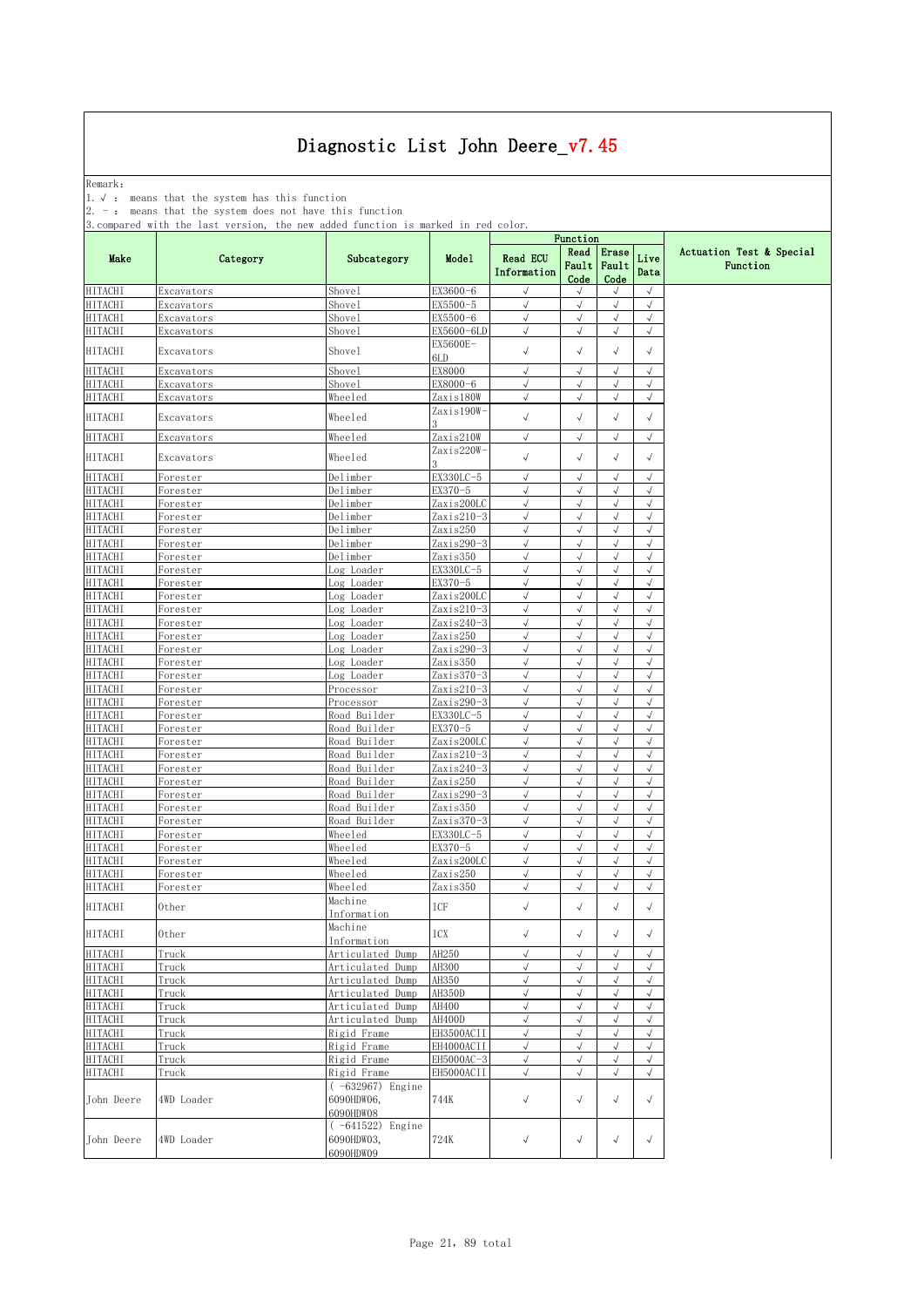Remark: The contract of the contract of  $\mathbb{R}$  and  $\mathbb{R}$  are contract of  $\mathbb{R}$  and  $\mathbb{R}$  are contract of  $\mathbb{R}$  and  $\mathbb{R}$  are contract of  $\mathbb{R}$  and  $\mathbb{R}$  are contract of  $\mathbb{R}$  and  $\mathbb{R}$  are cont

1.√ : means that the system has this function

2. - : means that the system does not have this function

| , compared "ru           | ,                        |                                                        | To married in rea | Function                       |                                   |                            |                          |                                      |
|--------------------------|--------------------------|--------------------------------------------------------|-------------------|--------------------------------|-----------------------------------|----------------------------|--------------------------|--------------------------------------|
| Make                     | Category                 | Subcategory                                            | Model             | <b>Read ECU</b><br>Information | Read<br>Fault<br>Code             | Erase<br>Fault<br>Code     | Live<br>Data             | Actuation Test & Special<br>Function |
| John Deere               | 4WD Loader               | $(-641969)$ Engine<br>6135HDW01,<br>6135HDW03          | 824K              | $\sqrt{ }$                     | $\sqrt{}$                         | $\sqrt{ }$                 | $\sqrt{ }$               |                                      |
| John Deere               | 4WD Loader               | ( -642100) Engine<br>4045HDW54 (T3)                    | 444K              | $\sqrt{ }$                     | $\sqrt{}$                         | $\sqrt{ }$                 | $\sqrt{}$                |                                      |
| John Deere               | 4WD Loader               | ( -642245) Engine<br>6068HDW74 (T3)                    | 524K              | $\sqrt{ }$                     | $\sqrt{\phantom{a}}$              | $\checkmark$               | $\sqrt{}$                |                                      |
| John Deere               | 4WD Loader               | ( -642443) Engine<br>6068HDW80,<br>6068HDW83           | 644K              | $\checkmark$                   | $\sqrt{}$                         | $\sqrt{}$                  | $\sqrt{ }$               |                                      |
| John Deere               | 4WD Loader               | ( -642634) Engine<br>6068HDW79(T3),<br>6068HDW83(S2)   | 624K              | $\sqrt{ }$                     | $\sqrt{}$                         | $\sqrt{ }$                 | $\sqrt{}$                |                                      |
| John Deere               | 4WD Loader               | $(-642664)$ Engine<br>6068HDW74 (T3)                   | 544K              | $\sqrt{ }$                     | $\sqrt{}$                         | $\sqrt{}$                  | $\sqrt{ }$               |                                      |
| John Deere               | 4WD Loader               | $(630720 - )$ Engine<br>6090HDW12                      | 744K              | $\sqrt{ }$                     | $\sqrt{ }$                        | $\sqrt{}$                  | $\sqrt{}$                |                                      |
| John Deere               | 4WD Loader               | $(632968 - )$ Engine<br>6090HDW06,<br>6090HDW08        | 744K              | $\sqrt{ }$                     | $\sqrt{}$                         | $\sqrt{ }$                 | $\sqrt{ }$               |                                      |
| John Deere               | 4WD Loader               | $(634315 - )$ Engine<br>6090HDW13                      | 644K              | $\sqrt{ }$                     | $\sqrt{}$                         | $\sqrt{}$                  | $\sqrt{ }$               |                                      |
| John Deere               | 4WD Loader               | $(634315 - )$ Engine<br>6090HDW13                      | 724K              | $\sqrt{ }$                     | $\sqrt{}$                         | $\sqrt{}$                  | $\sqrt{ }$               |                                      |
| John Deere               | 4WD Loader               | $(641523 - 658296)$<br>6090HDW03,<br>6090HDW09         | 724K              | $\sqrt{ }$                     | $\sqrt{}$                         | $\sqrt{ }$                 | $\sqrt{ }$               |                                      |
| John Deere               | 4WD Loader               | $(641970 - )$ Engine<br>6135HDW01,<br>6135HDW03        | 824K              | $\sqrt{ }$                     | $\sqrt{}$                         | $\sqrt{ }$                 | $\sqrt{ }$               |                                      |
| John Deere               | 4WD Loader               | $(641970 - )$ Engine<br>6135HDW02                      | 824K              | $\checkmark$                   | $\sqrt{}$                         | $\sqrt{}$                  | $\sqrt{}$                |                                      |
| John Deere               | 4WD Loader               | $(642101 - )$ Engine<br>4045HDW54 (T3)                 | 444K              | $\sqrt{ }$                     | $\sqrt{}$                         | $\sqrt{}$                  | $\sqrt{ }$               |                                      |
| John Deere               | 4WD Loader               | $(642101 - )$ Engine<br>4045HDW56 (iT4)                | 444K              | $\sqrt{ }$                     | $\sqrt{}$                         | $\sqrt{}$                  | $\sqrt{ }$               |                                      |
| John Deere               | 4WD Loader               | $(642246 - )$ Engine<br>6068HDW74 (T3)                 | 524K              | $\sqrt{ }$                     | $\sqrt{}$                         | $\sqrt{}$                  | $\sqrt{ }$               |                                      |
| John Deere               | 4WD Loader               | $(642246 - )$ Engine<br>6068HDW84 (iT4)                | 524K              | $\sqrt{ }$                     | $\sqrt{}$                         | $\sqrt{ }$                 | $\sqrt{}$                |                                      |
| John Deere               | 4WD Loader               | $(642444 - 658217)$<br>6068HDW80,<br>6068HDW83         | 644K              | $\sqrt{ }$                     | $\sqrt{}$                         | $\sqrt{ }$                 | $\sqrt{ }$               |                                      |
| John Deere               | 4WD Loader               | $(642635 - )$ Engine<br>6068HDW78 (iT4)                | 624K              | $\sqrt{ }$                     | $\sqrt{}$                         | $\sqrt{ }$                 | $\sqrt{ }$               |                                      |
| John Deere               | 4WD Loader               | $(642635 - 658064)$<br>6068HDW79(T3),<br>6068HDW83(S2) | 624K              | $\sqrt{ }$                     | $\sqrt{}$                         | $\sqrt{ }$                 | $\sqrt{}$                |                                      |
| John Deere               | 4WD Loader               | $(642665 - )$ Engine<br>6068HDW74 (T3)                 | 544K              | $\sqrt{ }$                     | $\sqrt{}$                         | $\sqrt{ }$                 | $\sqrt{}$                |                                      |
| John Deere               | 4WD Loader               | $(642665 - )$ Engine<br>6068HDW84 (iT4)                | 544K              | $\sqrt{ }$                     | $\sqrt{}$                         | $\sqrt{}$                  | $\sqrt{ }$               |                                      |
| John Deere<br>John Deere | 4WD Loader<br>4WD Loader | 1BZ524K<br>D000001<br>1BZ544K<br>D000001               | 524K<br>544K      | $\sqrt{ }$<br>$\sqrt{ }$       | $\sqrt{}$<br>$\sqrt{}$            | $\sqrt{ }$<br>$\sqrt{}$    | $\sqrt{}$<br>$\sqrt{ }$  |                                      |
| John Deere               | 4WD Loader               | 1BZ624K<br>C000001                                     | 624K              | $\sqrt{}$                      | √                                 | $\sqrt{}$                  | $\sqrt{}$                |                                      |
| John Deere               | 4WD Loader               | 1BZ624K<br>D000001                                     | 624K              | $\sqrt{ }$                     | $\sqrt{}$                         | $\checkmark$               | $\sqrt{ }$               |                                      |
| John Deere               | 4WD Loader               | 1BZ644K<br>C000001                                     | 644K              | $\sqrt{ }$                     | $\sqrt{ }$                        | $\sqrt{ }$                 | $\sqrt{}$                |                                      |
| John Deere               | 4WD Loader               | 1BZ644K<br>D000001                                     | 644K              | $\sqrt{ }$                     | √                                 | $\sqrt{}$                  | $\sqrt{}$                |                                      |
| John Deere               | 4WD Loader               | 1BZ724K<br>C000001                                     | 724K              | $\sqrt{ }$                     | $\sqrt{ }$                        | $\sqrt{ }$                 | $\sqrt{ }$               |                                      |
| John Deere               | 4WD Loader               | 1BZ724K<br>D000001                                     | 724K              | $\sqrt{}$                      | $\sqrt{}$                         | $\sqrt{ }$                 | $\sqrt{}$                |                                      |
| John Deere               | 4WD Loader               | 1DW444K<br>CXXXXXX                                     | 444K              | $\sqrt{ }$                     | $\sqrt{}$                         | $\sqrt{}$                  | $\sqrt{2}$               |                                      |
| John Deere               | 4WD Loader               | 1DW444K<br>D670312                                     | 444K              | $\sqrt{ }$                     | $\sqrt{2}$                        | $\sqrt{ }$                 | $\sqrt{}$                |                                      |
| John Deere<br>John Deere | 4WD Loader<br>4WD Loader | 1DW444K<br>F670313<br>1DW524K<br>CXXXXXX               | 444K<br>524K      | $\sqrt{ }$<br>$\sqrt{ }$       | $\sqrt{\phantom{a}}$<br>$\sqrt{}$ | $\checkmark$<br>$\sqrt{ }$ | $\sqrt{ }$<br>$\sqrt{ }$ |                                      |
| John Deere               | 4WD Loader               | 1DW524K<br>D670310                                     | 524K              | $\sqrt{ }$                     | $\sqrt{}$                         | $\sqrt{ }$                 | $\sqrt{ }$               |                                      |
| John Deere               | 4WD Loader               | 1DW524K<br>F670311                                     | 524K              | $\sqrt{ }$                     | $\sqrt{}$                         | $\sqrt{}$                  | $\sqrt{ }$               |                                      |
| John Deere               | 4WD Loader               | CXXXXXX<br>1DW544K                                     | 544K              | $\sqrt{ }$                     | $\sqrt{}$                         | $\sqrt{}$                  | $\sqrt{ }$               |                                      |
| John Deere               | 4WD Loader               | D670308<br>1DW544K                                     | 544K              | $\sqrt{ }$                     | $\sqrt{}$                         | $\sqrt{}$                  | $\sqrt{ }$               |                                      |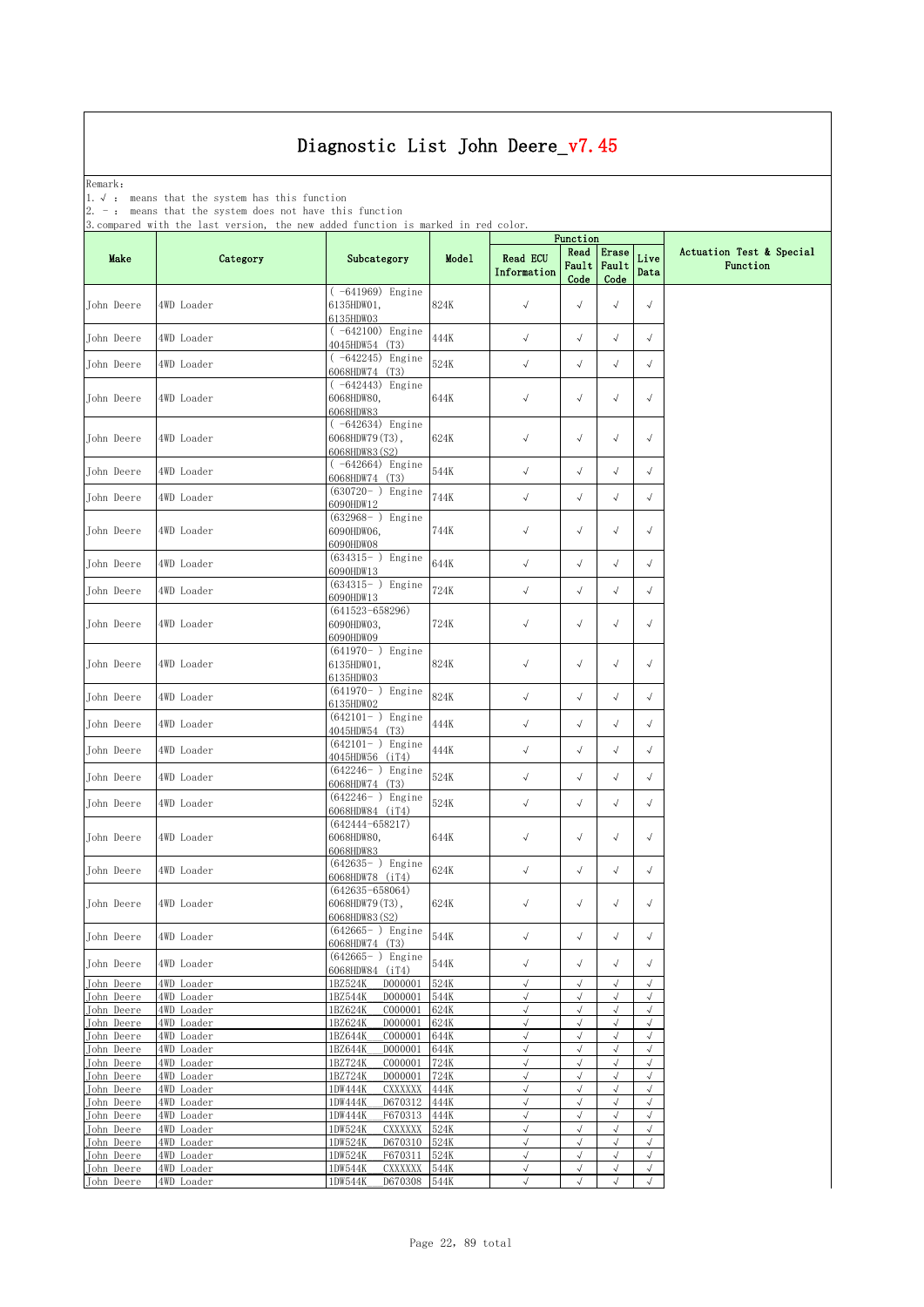Remark: The contract of the contract of  $\mathbb{R}$  and  $\mathbb{R}$  are contract of  $\mathbb{R}$  and  $\mathbb{R}$  are contract of  $\mathbb{R}$  and  $\mathbb{R}$  are contract of  $\mathbb{R}$  and  $\mathbb{R}$  are contract of  $\mathbb{R}$  and  $\mathbb{R}$  are cont

1.√ : means that the system has this function

2. - : means that the system does not have this function

| .                        |                          |                                                |                    |                                | Function                |                          |                          |                                      |
|--------------------------|--------------------------|------------------------------------------------|--------------------|--------------------------------|-------------------------|--------------------------|--------------------------|--------------------------------------|
| Make                     | Category                 | Subcategory                                    | Model              | <b>Read ECU</b><br>Information | Read<br>Fault<br>Code   | Erase<br>Fault<br>Code   | Live<br>Data             | Actuation Test & Special<br>Function |
| John Deere               | 4WD Loader               | 1DW544K<br>F670309                             | 544K               | $\sqrt{ }$                     | $\sqrt{ }$              | $\sqrt{ }$               | $\sqrt{ }$               |                                      |
| John Deere               | 4WD Loader               | 1DW624K<br>C658065                             | 624K               | $\sqrt{}$                      | $\sqrt{}$               | $\sqrt{ }$               | $\sqrt{ }$               |                                      |
| <b>John Deere</b>        | 4WD Loader               | 1DW624K<br>D658065<br>F658065<br>1DW624K       | 624K               | $\sqrt{ }$                     | $\sqrt{ }$              | $\sqrt{ }$               | $\sqrt{ }$               |                                      |
| John Deere               | 4WD Loader               |                                                | 624K               | $\sqrt{ }$                     | $\sqrt{ }$              | $\sqrt{}$                | $\sqrt{ }$               |                                      |
| John Deere               | 4WD Loader               | C658218<br>1DW644K                             | 644K               | $\sqrt{ }$                     | $\sqrt{}$               | $\sqrt{ }$               | $\sqrt{ }$               |                                      |
| John Deere               | 4WD Loader               | 1DW644K<br>D658218                             | 644K               | $\sqrt{ }$                     | $\sqrt{ }$              | $\sqrt{}$                | $\sqrt{ }$               |                                      |
| John Deere               | 4WD Loader               | E651322<br>1DW644K                             | 644K               | $\sqrt{ }$                     | $\sqrt{ }$              | $\sqrt{}$                | $\sqrt{ }$               |                                      |
|                          |                          | - (iT4/S3B)                                    | Hybrid             |                                |                         |                          |                          |                                      |
| <b>Tohn Deere</b>        | 4WD Loader               | F658218<br>1DW644K                             | 644K               | $\sqrt{ }$                     | $\sqrt{ }$              | $\sqrt{}$                | $\sqrt{ }$               |                                      |
| John Deere               | 4WD Loader               | 1DW724K<br>C658297                             | 724K               | $\sqrt{}$                      | $\sqrt{}$               | $\sqrt{}$                | $\sqrt{ }$               |                                      |
| John Deere               | 4WD Loader               | D658297<br>1DW724K                             | 724K               | $\sqrt{}$                      | $\sqrt{ }$              | $\sqrt{ }$               | $\sqrt{ }$               |                                      |
| John Deere               | 4WD Loader               | 1DW724K<br>F658297                             | 724K               | $\sqrt{ }$                     | $\sqrt{}$               | $\sqrt{}$                | $\sqrt{ }$               |                                      |
| John Deere               | 4WD Loader               | 1DW744K<br>C664101                             | 744K-II            | $\sqrt{ }$                     | $\sqrt{}$               | $\sqrt{ }$               | $\sqrt{ }$               |                                      |
| John Deere               | 4WD Loader               | 1DW744K<br>D664101                             | 744K-II            | $\sqrt{ }$                     | $\sqrt{ }$              | $\sqrt{ }$               | $\sqrt{ }$               |                                      |
| John Deere               | 4WD Loader               | F664578<br>1DW744K                             | 744K-II            | √                              | $\sqrt{}$               | $\sqrt{}$<br>$\sqrt{ }$  | $\sqrt{ }$               |                                      |
| John Deere<br>John Deere | 4WD Loader<br>4WD Loader | 1DW824K<br>C664100<br>D664100<br>1DW824K       | 824K-II<br>824K-II | $\sqrt{2}$<br>$\sqrt{ }$       | $\sqrt{}$<br>$\sqrt{}$  | $\sqrt{ }$               | $\sqrt{2}$<br>$\sqrt{ }$ |                                      |
| John Deere               | 4WD Loader               | 1DW824K<br>F664579                             | 824K-II            | $\sqrt{ }$                     | $\sqrt{}$               | $\sqrt{}$                | $\sqrt{ }$               |                                      |
| John Deere               | 4WD Loader               | C664096<br>1DW844K                             | 844K-II            | $\sqrt{ }$                     | $\sqrt{2}$              | $\sqrt{ }$               | $\sqrt{ }$               |                                      |
| John Deere               | 4WD Loader               | D664096<br>1DW844K                             | 844K-II            | $\sqrt{ }$                     | $\sqrt{}$               | $\sqrt{ }$               | $\sqrt{ }$               |                                      |
| John Deere               | 4WD Loader               | F664098<br>1DW844K                             | 844K-II            | $\sqrt{}$                      | $\sqrt{}$               | $\sqrt{}$                | $\sqrt{ }$               |                                      |
| John Deere               | 4WD Loader               | E669456<br>1DW944K                             | 944K               | √                              | √                       | $\sqrt{}$                | $\sqrt{ }$               |                                      |
| John Deere               | 4WD Loader               | <b>BXXXXXX</b><br>1LU344K<br>(iT4)             | 344K               | $\sqrt{}$                      | $\sqrt{}$               | $\sqrt{}$                | $\sqrt{ }$               |                                      |
| John Deere               | 4WD Loader               | 1YNWL53<br>D100008                             | WL53               | $\sqrt{}$                      | $\sqrt{}$               | $\sqrt{}$                | $\sqrt{ }$               |                                      |
| John Deere               | 4WD Loader               | 1YNWL56<br>C000010 (T2/S2)                     | WL56               | $\checkmark$                   | $\sqrt{ }$              | $\sqrt{}$                | $\sqrt{ }$               |                                      |
| John Deere               | 4WD Loader               | 1YNWL56<br>DXXXXXX                             | WL56               | $\sqrt{ }$                     | $\sqrt{2}$              | $\sqrt{}$                | $\sqrt{ }$               |                                      |
| John Deere               | 4WD Loader               | Engine 6135HDW01<br>$(T3)$ , 6135HDW03<br>(S2) | 844K-II            | $\sqrt{ }$                     | $\sqrt{}$               | $\sqrt{}$                | $\sqrt{ }$               |                                      |
| John Deere               | 4WD Loader               | Engine 6135HDW02<br>(iT4/S3b)                  | 844K-II            | $\sqrt{ }$                     | √                       | $\sqrt{}$                | $\sqrt{ }$               |                                      |
| John Deere               | 4WD Loader               | Log Loader                                     | 544ELL             | $\sqrt{}$                      | $\sqrt{ }$              | $\sqrt{}$                | $\sqrt{}$                |                                      |
| John Deere               | 4WD Loader               | Log Loader                                     | 544GL              | $\sqrt{}$                      | $\sqrt{}$               | $\sqrt{2}$               | $\sqrt{2}$               |                                      |
| John Deere               | 4WD Loader               | Material Handler                               | 644H MH            | $\sqrt{}$                      | $\sqrt{ }$              | $\sqrt{ }$               | $\sqrt{ }$               |                                      |
| John Deere               | 4WD Loader               | Material Handler                               | 744H MH            | $\sqrt{ }$                     | $\sqrt{}$               | $\sqrt{}$                | $\sqrt{ }$               |                                      |
| John Deere               | 4WD Loader               | None                                           | 344E               | $\sqrt{}$                      | $\sqrt{ }$              | $\sqrt{ }$               | $\sqrt{ }$               |                                      |
| John Deere<br>John Deere | 4WD Loader<br>4WD Loader | None<br>None                                   | 344G<br>344H       | $\sqrt{ }$<br>$\sqrt{}$        | $\sqrt{}$<br>$\sqrt{ }$ | $\sqrt{ }$<br>$\sqrt{ }$ | $\sqrt{ }$<br>$\sqrt{2}$ |                                      |
| John Deere               | 4WD Loader               | None                                           | 344.J              | $\sqrt{ }$                     | $\sqrt{}$               | $\sqrt{}$                | $\sqrt{2}$               |                                      |
| John Deere               | 4WD Loader               | None                                           | 444C               | $\sqrt{2}$                     | $\sqrt{}$               | $\sqrt{}$                | $\sqrt{2}$               |                                      |
| John Deere               | 4WD Loader               | None                                           | 444CH              | $\sqrt{ }$                     | $\sqrt{}$               | $\sqrt{ }$               | $\sqrt{}$                |                                      |
| John Deere               | 4WD Loader               | None                                           | 444D               | $\sqrt{}$                      | $\sqrt{}$               | $\sqrt{ }$               | $\sqrt{}$                |                                      |
| John Deere               | 4WD Loader               | None                                           | 444E               | $\sqrt{2}$                     | $\sqrt{2}$              | $\sqrt{ }$               | $\sqrt{}$                |                                      |
| John Deere               | 4WD Loader               | None                                           | 444G               | $\sqrt{ }$<br>$\sqrt{ }$       | √<br>$\sqrt{}$          | $\sqrt{}$                | $\sqrt{ }$               |                                      |
| John Deere<br>John Deere | 4WD Loader<br>4WD Loader | None<br>None                                   | 444H<br>444J       | $\sqrt{ }$                     | $\sqrt{}$               | $\sqrt{ }$<br>$\sqrt{ }$ | $\sqrt{ }$<br>$\sqrt{ }$ |                                      |
| John Deere               | 4WD Loader               | None                                           | 444JR              | $\sqrt{ }$                     | $\sqrt{ }$              | $\sqrt{ }$               | $\sqrt{2}$               |                                      |
| John Deere               | 4WD Loader               | None                                           | 524K               | $\sqrt{ }$                     | $\sqrt{}$               | $\sqrt{ }$               | $\sqrt{ }$               |                                      |
| John Deere               | 4WD Loader               | None                                           | 544E               | $\sqrt{ }$                     | √                       | $\sqrt{ }$               | $\sqrt{}$                |                                      |
| John Deere               | 4WD Loader               | None                                           | 544EH              | $\sqrt{ }$                     | $\sqrt{}$               | $\sqrt{ }$               | $\sqrt{ }$               |                                      |
| John Deere               | 4WD Loader               | None                                           | 544G               | $\sqrt{}$                      | $\sqrt{}$               | $\sqrt{ }$               | $\sqrt{2}$               |                                      |
| John Deere               | 4WD Loader               | None                                           | 544GH              | $\sqrt{2}$                     | $\sqrt{}$               | $\sqrt{}$                | $\sqrt{2}$               |                                      |
| John Deere<br>John Deere | 4WD Loader<br>4WD Loader | None<br>None                                   | 544H<br>544J       | $\sqrt{ }$<br>$\sqrt{ }$       | $\sqrt{ }$<br>$\sqrt{}$ | $\sqrt{ }$<br>$\sqrt{}$  | $\sqrt{}$<br>$\sqrt{}$   |                                      |
| John Deere               | 4WD Loader               | None                                           | 544K               | $\sqrt{ }$                     | $\sqrt{}$               | $\sqrt{ }$               | $\sqrt{}$                |                                      |
| John Deere               | 4WD Loader               | None                                           | 624EH              | $\sqrt{ }$                     | $\sqrt{}$               | $\sqrt{ }$               | $\sqrt{}$                |                                      |
| John Deere               | 4WD Loader               | None                                           | 624G               | $\sqrt{ }$                     | $\sqrt{2}$              | $\sqrt{ }$               | $\sqrt{ }$               |                                      |
| John Deere               | 4WD Loader               | None                                           | 624H               | $\sqrt{}$                      | $\sqrt{}$               | $\sqrt{ }$               | $\sqrt{ }$               |                                      |
| John Deere               | 4WD Loader               | None                                           | 624J               | $\sqrt{ }$                     | $\sqrt{2}$              | $\sqrt{ }$               | $\sqrt{2}$               |                                      |
| John Deere               | 4WD Loader               | None                                           | 624KR              | $\sqrt{ }$                     | $\sqrt{}$               | $\sqrt{ }$               | $\sqrt{}$                |                                      |
| John Deere               | 4WD Loader               | None                                           | 644D               | $\sqrt{ }$                     | $\sqrt{}$               | $\sqrt{}$                | $\sqrt{2}$               |                                      |
| John Deere               | 4WD Loader               | None                                           | 644E               | $\sqrt{ }$                     | $\sqrt{ }$              | $\sqrt{ }$               | $\sqrt{ }$               |                                      |
| John Deere               | 4WD Loader               | None                                           | 644EH              | $\sqrt{}$                      | $\sqrt{}$               | $\sqrt{}$                | $\sqrt{2}$               |                                      |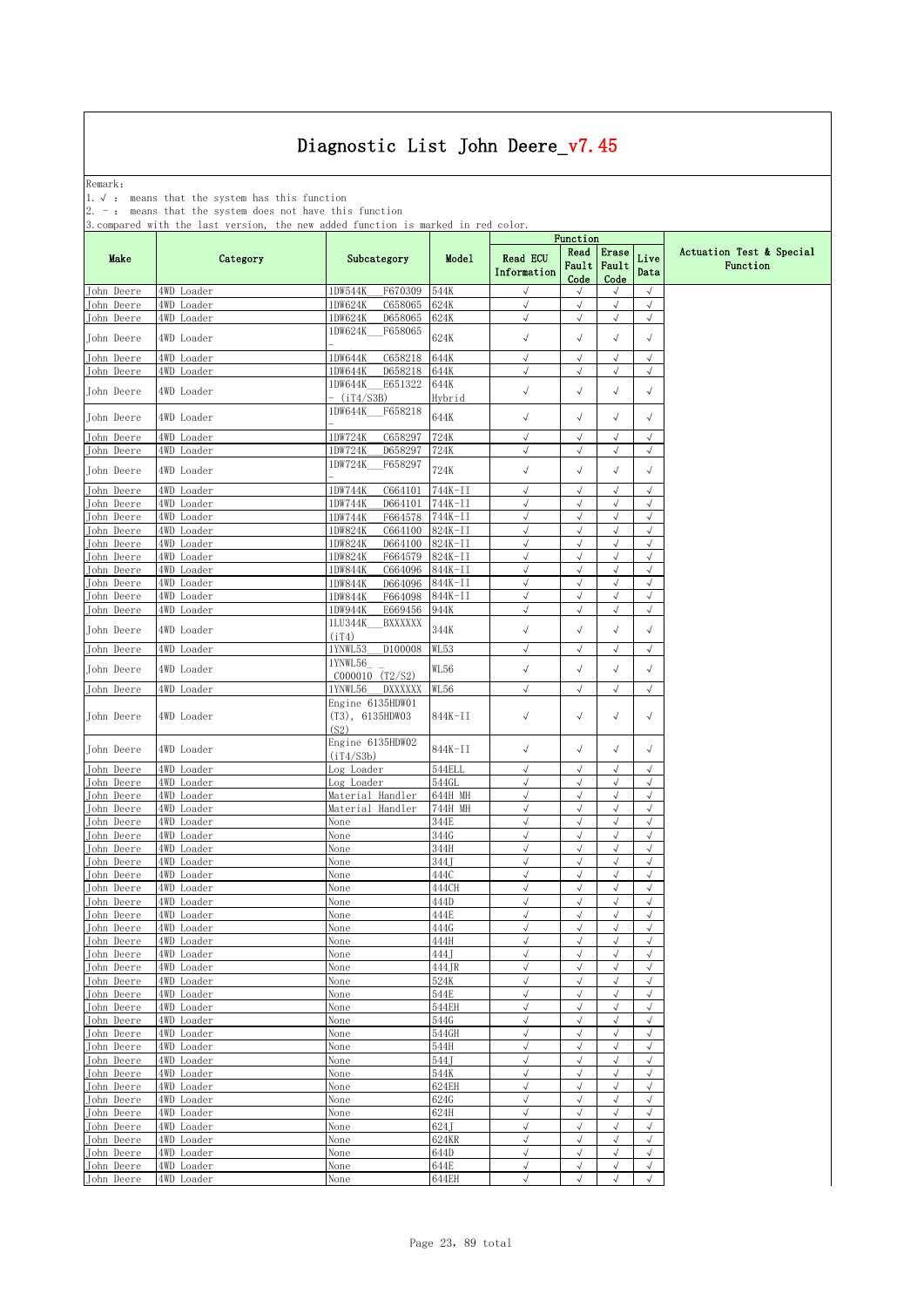Remark: The contract of the contract of  $\mathbb{R}$  and  $\mathbb{R}$  are contract of  $\mathbb{R}$  and  $\mathbb{R}$  are contract of  $\mathbb{R}$  and  $\mathbb{R}$  are contract of  $\mathbb{R}$  and  $\mathbb{R}$  are contract of  $\mathbb{R}$  and  $\mathbb{R}$  are cont

1.√ : means that the system has this function

2. - : means that the system does not have this function

| Actuation Test & Special<br>Read<br>Erase<br>Live<br>Make<br>Model<br><b>Read ECU</b><br>Category<br>Subcategory<br>Fault<br>Fault<br>Function<br>Information<br>Data<br>Code<br>Code<br>644ER<br>4WD Loader<br>None<br>$\sqrt{ }$<br>$\sqrt{ }$<br>$\sqrt{}$<br>$\sqrt{ }$<br>644G<br>4WD Loader<br>None<br>$\sqrt{ }$<br>$\sqrt{2}$<br>$\sqrt{ }$<br>$\sqrt{ }$<br>Deere<br>4WD Loader<br>644H<br>$\sqrt{ }$<br>$\sqrt{ }$<br>$\sqrt{}$<br>$\sqrt{2}$<br>None<br>John Deere<br>4WD Loader<br>644 J<br>$\sqrt{ }$<br>$\sqrt{ }$<br>$\sqrt{ }$<br>None<br>√<br>$\sqrt{2}$<br>John Deere<br>4WD<br>Loader<br>724J<br>$\sqrt{}$<br>$\sqrt{ }$<br>$\sqrt{}$<br>None<br>$\checkmark$<br>$\sqrt{2}$<br>$\sqrt{ }$<br>$\sqrt{2}$<br>John Deere<br>4WD Loader<br>744H<br>None<br>4WD Loader<br>744.J<br>$\sqrt{ }$<br>$\sqrt{2}$<br>$\sqrt{ }$<br>$\sqrt{2}$<br>John Deere<br>None<br>$\sqrt{}$<br>$\sqrt{ }$<br>Deere<br>4WD<br>Loader<br>None<br>824J<br>$\sqrt{ }$<br>$\sqrt{ }$<br>4WD Loader<br>844J<br>$\sqrt{ }$<br>John Deere<br>None<br>$\sqrt{ }$<br>$\sqrt{}$<br>$\sqrt{ }$<br>$\sqrt{}$<br>$\sqrt{ }$<br>$\sqrt{2}$<br>4WD.<br>Loader<br>844K<br>$\sqrt{ }$<br>None<br>4WD<br>Loader<br>Tool Carrier<br>544ETC<br>$\sqrt{}$<br>√<br>$\checkmark$<br>J<br>$\sqrt{ }$<br>$\sqrt{ }$<br>$\sqrt{ }$<br>$\sqrt{\phantom{a}}$<br>4WD Loader<br>Tool Carrier<br>544GT<br>$(-642000)$<br>250D<br>ADT<br>$\sqrt{\phantom{a}}$<br>$\sqrt{}$<br>$\sqrt{}$<br>$\sqrt{ }$<br>(T3/S3A)<br>Series II<br>$(-642000)$<br>300D<br>ADT<br>$\checkmark$<br>$\sqrt{ }$<br>$\sqrt{}$<br>$\sqrt{ }$<br>(T3/S3A)<br>Series II<br>1DW250D2 C642001<br>250D<br>ADT<br>$\sqrt{ }$<br>$\sqrt{}$<br>$\sqrt{}$<br>$\sqrt{}$<br>(T2/S2)<br>Series II<br>250D<br>1DW250D2 E642001<br>ADT<br>$\sqrt{ }$<br>$\sqrt{}$<br>$\sqrt{}$<br>$\sqrt{}$<br>(iT4/S3B)<br>Series II<br>300D<br>1DW300D2 C642001<br>ADT<br>$\sqrt{ }$<br>$\sqrt{}$<br>$\sqrt{}$<br>$\sqrt{}$<br>(T2/S2)<br>Series II<br>1DW300D2<br>E642001<br>300D<br>ADT<br>$\sqrt{ }$<br>$\sqrt{ }$<br>$\sqrt{}$<br>$\sqrt{}$<br>(iT4/S3B)<br>Series II<br>C634583<br>1DW370E<br>ADT<br>370E<br>$\sqrt{\phantom{a}}$<br>$\checkmark$<br>John Deere<br>$\sqrt{ }$<br>$\sqrt{ }$<br>-668586 (T2/S2)<br>ADT<br>370E<br>$\sqrt{ }$<br>$\sqrt{ }$<br>$\sqrt{ }$<br>$\sqrt{ }$<br>John Deere<br>1DW370E<br>C668588<br>1DW370E<br>D634583<br>370E<br>$\sqrt{ }$<br>$\sqrt{ }$<br>$\sqrt{}$<br>$\sqrt{}$<br>ADT<br>(T3/S3A)<br>-668586<br>John Deere<br>1DW370E<br>D668588<br>370E<br>ADT<br>$\sqrt{ }$<br>$\sqrt{}$<br>$\checkmark$<br>$\sqrt{}$<br>1DW370E<br>E634583<br>$\sqrt{ }$<br>ADT<br>370E<br>$\sqrt{ }$<br>√<br>$\sqrt{ }$<br>(iT4/S3B)<br>-668586<br>ADT<br>370E<br>$\sqrt{ }$<br>$\sqrt{}$<br>$\sqrt{ }$<br>$\sqrt{2}$<br>1DW370E<br>F668588<br>C634583<br>1DW410E<br>ADT<br>$\sqrt{ }$<br>$\sqrt{ }$<br>$\sqrt{ }$<br>John Deere<br>410E<br>$\sqrt{ }$<br>(T2/S2)<br>-668586<br>ADT<br>410E<br>$\sqrt{ }$<br>$\sqrt{ }$<br>1DW410E<br>C668589<br>$\sqrt{}$<br>$\sqrt{}$<br>1DW410E<br>D634583<br>410E<br>ADT<br>$\sqrt{ }$<br>$\sqrt{ }$<br>$\sqrt{ }$<br>$\sqrt{}$<br>John Deere<br>(T3/S3A)<br>-668586<br>John Deere<br>ADT<br>410E<br>$\sqrt{ }$<br>$\sqrt{ }$<br>$\sqrt{}$<br>1DW410E<br>D668589<br>√<br>1DW410E<br>E634583<br>$\sqrt{ }$<br>$\sqrt{ }$<br>$\sqrt{ }$<br>$\sqrt{}$<br>ADT<br>410E<br>-668586<br>(iT4/S3B)<br>John Deere<br>1DW410E<br>F668589<br>ADT<br>410E<br>$\sqrt{ }$<br>$\sqrt{ }$<br>$\sqrt{ }$<br>$\sqrt{2}$<br>1DW460E<br>C634583<br>460E<br>$\checkmark$<br>ADT<br>$\sqrt{ }$<br>$\sqrt{}$<br>$\sqrt{ }$<br>(T2/S2)<br>-668586<br>ADT<br>1DW460E<br>C668587<br>460E<br>$\sqrt{ }$<br>$\sqrt{}$<br>$\sqrt{}$<br>$\sqrt{}$<br>1DW460E<br>D634583<br>460E<br>$\sqrt{ }$<br>$\sqrt{ }$<br>$\checkmark$<br>$\sqrt{}$<br>John Deere<br>ADT<br>-668586<br>(T3/S3A)<br>ADT<br>460E<br>$\sqrt{ }$<br>$\sqrt{}$<br>$\sqrt{2}$<br>$\sqrt{2}$<br>1DW460E<br>D668587<br>1DW460E<br>E634583<br>John Deere<br>ADT<br>$\sqrt{ }$<br>460E<br>$\sqrt{ }$<br>$\sqrt{ }$<br>$\sqrt{ }$<br>-668586 (iT4/S3B)<br>John Deere<br>ADT<br>1DW460E<br>F668587<br>460E<br>$\sqrt{ }$<br>$\sqrt{ }$<br>$\sqrt{}$<br>$\sqrt{ }$<br>John Deere<br>Apollo Series<br>$\sqrt{2}$<br>$\sqrt{}$<br>$\sqrt{}$<br>$\sqrt{ }$<br>None<br>Transaxle<br>AR15MTL<br>$\sqrt{}$<br>John Deere<br>Axles<br>None<br>$\sqrt{ }$<br>$\sqrt{ }$<br>$\sqrt{ }$<br>John Deere<br>Axles<br>TM 3<br>1200<br>$\sqrt{ }$<br>$\sqrt{}$<br>$\checkmark$<br>$\sqrt{ }$<br>Axles<br>TM 3<br>1400<br>$\sqrt{ }$<br>$\sqrt{ }$<br>$\sqrt{ }$<br>$\sqrt{ }$<br>John Deere<br>John Deere<br>TM 4<br>1200<br>$\checkmark$<br>$\sqrt{}$<br>Axles<br>$\sqrt{ }$<br>√<br>John Deere<br>TM 4<br>1400<br>$\sqrt{ }$<br>$\sqrt{}$<br>$\checkmark$<br>$\sqrt{}$<br>Axles<br>TM 5<br>$\sqrt{}$<br>Axles<br>1400<br>$\sqrt{ }$<br>$\sqrt{ }$<br>$\sqrt{ }$<br>TM 5<br>$\sqrt{ }$<br>$\sqrt{ }$<br>1500<br>$\sqrt{ }$<br>$\sqrt{}$<br>Axles<br>TM 5<br>$\sqrt{ }$<br>1600<br>$\sqrt{ }$<br>$\sqrt{ }$<br>$\checkmark$<br>Axles<br>TM 5<br>1700<br>$\sqrt{ }$<br>$\checkmark$<br>$\sqrt{}$<br>Axles<br>√<br>1BZ310K<br>CXXXXXX<br>310K<br>$\sqrt{}$<br>$\sqrt{}$<br>$\sqrt{}$<br>John Deere<br>Backhoe<br>$\sqrt{ }$<br>(T2/S2)<br>1T0310EK G219607<br>John Deere<br>310K EP<br>$\checkmark$<br>Backhoe<br>$\sqrt{ }$<br>$\sqrt{}$<br>$\sqrt{ }$<br>$-$ (iT4/S3A)<br>Backhoe<br>1T0310EL<br>G273920<br>$\sqrt{2}$<br>310L EP<br>$\sqrt{ }$<br>√<br>$\sqrt{ }$<br>Backhoe<br>1T0310HL<br>F273920<br>310SL HL<br>$\sqrt{ }$<br>$\sqrt{2}$<br>$\sqrt{ }$<br>$\checkmark$ | ompare o   |  |  | Function |  |  |
|-----------------------------------------------------------------------------------------------------------------------------------------------------------------------------------------------------------------------------------------------------------------------------------------------------------------------------------------------------------------------------------------------------------------------------------------------------------------------------------------------------------------------------------------------------------------------------------------------------------------------------------------------------------------------------------------------------------------------------------------------------------------------------------------------------------------------------------------------------------------------------------------------------------------------------------------------------------------------------------------------------------------------------------------------------------------------------------------------------------------------------------------------------------------------------------------------------------------------------------------------------------------------------------------------------------------------------------------------------------------------------------------------------------------------------------------------------------------------------------------------------------------------------------------------------------------------------------------------------------------------------------------------------------------------------------------------------------------------------------------------------------------------------------------------------------------------------------------------------------------------------------------------------------------------------------------------------------------------------------------------------------------------------------------------------------------------------------------------------------------------------------------------------------------------------------------------------------------------------------------------------------------------------------------------------------------------------------------------------------------------------------------------------------------------------------------------------------------------------------------------------------------------------------------------------------------------------------------------------------------------------------------------------------------------------------------------------------------------------------------------------------------------------------------------------------------------------------------------------------------------------------------------------------------------------------------------------------------------------------------------------------------------------------------------------------------------------------------------------------------------------------------------------------------------------------------------------------------------------------------------------------------------------------------------------------------------------------------------------------------------------------------------------------------------------------------------------------------------------------------------------------------------------------------------------------------------------------------------------------------------------------------------------------------------------------------------------------------------------------------------------------------------------------------------------------------------------------------------------------------------------------------------------------------------------------------------------------------------------------------------------------------------------------------------------------------------------------------------------------------------------------------------------------------------------------------------------------------------------------------------------------------------------------------------------------------------------------------------------------------------------------------------------------------------------------------------------------------------------------------------------------------------------------------------------------------------------------------------------------------------------------------------------------------------------------------------------------------------------------------------------------------------------------------------------------------------------------------------------------------------------------------------------------------------------------------------------------------------------------------------------------------------------------------------------------------------------------------------------------------------------------------------------------------------------------------------------------------------------------------------------------------------------------------------------------------------------------------------------------------------------------------------------------------------------------------------------------------------------------------------------------------------------------------------------------|------------|--|--|----------|--|--|
|                                                                                                                                                                                                                                                                                                                                                                                                                                                                                                                                                                                                                                                                                                                                                                                                                                                                                                                                                                                                                                                                                                                                                                                                                                                                                                                                                                                                                                                                                                                                                                                                                                                                                                                                                                                                                                                                                                                                                                                                                                                                                                                                                                                                                                                                                                                                                                                                                                                                                                                                                                                                                                                                                                                                                                                                                                                                                                                                                                                                                                                                                                                                                                                                                                                                                                                                                                                                                                                                                                                                                                                                                                                                                                                                                                                                                                                                                                                                                                                                                                                                                                                                                                                                                                                                                                                                                                                                                                                                                                                                                                                                                                                                                                                                                                                                                                                                                                                                                                                                                                                                                                                                                                                                                                                                                                                                                                                                                                                                                                                                                           |            |  |  |          |  |  |
|                                                                                                                                                                                                                                                                                                                                                                                                                                                                                                                                                                                                                                                                                                                                                                                                                                                                                                                                                                                                                                                                                                                                                                                                                                                                                                                                                                                                                                                                                                                                                                                                                                                                                                                                                                                                                                                                                                                                                                                                                                                                                                                                                                                                                                                                                                                                                                                                                                                                                                                                                                                                                                                                                                                                                                                                                                                                                                                                                                                                                                                                                                                                                                                                                                                                                                                                                                                                                                                                                                                                                                                                                                                                                                                                                                                                                                                                                                                                                                                                                                                                                                                                                                                                                                                                                                                                                                                                                                                                                                                                                                                                                                                                                                                                                                                                                                                                                                                                                                                                                                                                                                                                                                                                                                                                                                                                                                                                                                                                                                                                                           | John Deere |  |  |          |  |  |
|                                                                                                                                                                                                                                                                                                                                                                                                                                                                                                                                                                                                                                                                                                                                                                                                                                                                                                                                                                                                                                                                                                                                                                                                                                                                                                                                                                                                                                                                                                                                                                                                                                                                                                                                                                                                                                                                                                                                                                                                                                                                                                                                                                                                                                                                                                                                                                                                                                                                                                                                                                                                                                                                                                                                                                                                                                                                                                                                                                                                                                                                                                                                                                                                                                                                                                                                                                                                                                                                                                                                                                                                                                                                                                                                                                                                                                                                                                                                                                                                                                                                                                                                                                                                                                                                                                                                                                                                                                                                                                                                                                                                                                                                                                                                                                                                                                                                                                                                                                                                                                                                                                                                                                                                                                                                                                                                                                                                                                                                                                                                                           | John Deere |  |  |          |  |  |
|                                                                                                                                                                                                                                                                                                                                                                                                                                                                                                                                                                                                                                                                                                                                                                                                                                                                                                                                                                                                                                                                                                                                                                                                                                                                                                                                                                                                                                                                                                                                                                                                                                                                                                                                                                                                                                                                                                                                                                                                                                                                                                                                                                                                                                                                                                                                                                                                                                                                                                                                                                                                                                                                                                                                                                                                                                                                                                                                                                                                                                                                                                                                                                                                                                                                                                                                                                                                                                                                                                                                                                                                                                                                                                                                                                                                                                                                                                                                                                                                                                                                                                                                                                                                                                                                                                                                                                                                                                                                                                                                                                                                                                                                                                                                                                                                                                                                                                                                                                                                                                                                                                                                                                                                                                                                                                                                                                                                                                                                                                                                                           | John       |  |  |          |  |  |
|                                                                                                                                                                                                                                                                                                                                                                                                                                                                                                                                                                                                                                                                                                                                                                                                                                                                                                                                                                                                                                                                                                                                                                                                                                                                                                                                                                                                                                                                                                                                                                                                                                                                                                                                                                                                                                                                                                                                                                                                                                                                                                                                                                                                                                                                                                                                                                                                                                                                                                                                                                                                                                                                                                                                                                                                                                                                                                                                                                                                                                                                                                                                                                                                                                                                                                                                                                                                                                                                                                                                                                                                                                                                                                                                                                                                                                                                                                                                                                                                                                                                                                                                                                                                                                                                                                                                                                                                                                                                                                                                                                                                                                                                                                                                                                                                                                                                                                                                                                                                                                                                                                                                                                                                                                                                                                                                                                                                                                                                                                                                                           |            |  |  |          |  |  |
|                                                                                                                                                                                                                                                                                                                                                                                                                                                                                                                                                                                                                                                                                                                                                                                                                                                                                                                                                                                                                                                                                                                                                                                                                                                                                                                                                                                                                                                                                                                                                                                                                                                                                                                                                                                                                                                                                                                                                                                                                                                                                                                                                                                                                                                                                                                                                                                                                                                                                                                                                                                                                                                                                                                                                                                                                                                                                                                                                                                                                                                                                                                                                                                                                                                                                                                                                                                                                                                                                                                                                                                                                                                                                                                                                                                                                                                                                                                                                                                                                                                                                                                                                                                                                                                                                                                                                                                                                                                                                                                                                                                                                                                                                                                                                                                                                                                                                                                                                                                                                                                                                                                                                                                                                                                                                                                                                                                                                                                                                                                                                           |            |  |  |          |  |  |
|                                                                                                                                                                                                                                                                                                                                                                                                                                                                                                                                                                                                                                                                                                                                                                                                                                                                                                                                                                                                                                                                                                                                                                                                                                                                                                                                                                                                                                                                                                                                                                                                                                                                                                                                                                                                                                                                                                                                                                                                                                                                                                                                                                                                                                                                                                                                                                                                                                                                                                                                                                                                                                                                                                                                                                                                                                                                                                                                                                                                                                                                                                                                                                                                                                                                                                                                                                                                                                                                                                                                                                                                                                                                                                                                                                                                                                                                                                                                                                                                                                                                                                                                                                                                                                                                                                                                                                                                                                                                                                                                                                                                                                                                                                                                                                                                                                                                                                                                                                                                                                                                                                                                                                                                                                                                                                                                                                                                                                                                                                                                                           |            |  |  |          |  |  |
|                                                                                                                                                                                                                                                                                                                                                                                                                                                                                                                                                                                                                                                                                                                                                                                                                                                                                                                                                                                                                                                                                                                                                                                                                                                                                                                                                                                                                                                                                                                                                                                                                                                                                                                                                                                                                                                                                                                                                                                                                                                                                                                                                                                                                                                                                                                                                                                                                                                                                                                                                                                                                                                                                                                                                                                                                                                                                                                                                                                                                                                                                                                                                                                                                                                                                                                                                                                                                                                                                                                                                                                                                                                                                                                                                                                                                                                                                                                                                                                                                                                                                                                                                                                                                                                                                                                                                                                                                                                                                                                                                                                                                                                                                                                                                                                                                                                                                                                                                                                                                                                                                                                                                                                                                                                                                                                                                                                                                                                                                                                                                           | John       |  |  |          |  |  |
|                                                                                                                                                                                                                                                                                                                                                                                                                                                                                                                                                                                                                                                                                                                                                                                                                                                                                                                                                                                                                                                                                                                                                                                                                                                                                                                                                                                                                                                                                                                                                                                                                                                                                                                                                                                                                                                                                                                                                                                                                                                                                                                                                                                                                                                                                                                                                                                                                                                                                                                                                                                                                                                                                                                                                                                                                                                                                                                                                                                                                                                                                                                                                                                                                                                                                                                                                                                                                                                                                                                                                                                                                                                                                                                                                                                                                                                                                                                                                                                                                                                                                                                                                                                                                                                                                                                                                                                                                                                                                                                                                                                                                                                                                                                                                                                                                                                                                                                                                                                                                                                                                                                                                                                                                                                                                                                                                                                                                                                                                                                                                           |            |  |  |          |  |  |
|                                                                                                                                                                                                                                                                                                                                                                                                                                                                                                                                                                                                                                                                                                                                                                                                                                                                                                                                                                                                                                                                                                                                                                                                                                                                                                                                                                                                                                                                                                                                                                                                                                                                                                                                                                                                                                                                                                                                                                                                                                                                                                                                                                                                                                                                                                                                                                                                                                                                                                                                                                                                                                                                                                                                                                                                                                                                                                                                                                                                                                                                                                                                                                                                                                                                                                                                                                                                                                                                                                                                                                                                                                                                                                                                                                                                                                                                                                                                                                                                                                                                                                                                                                                                                                                                                                                                                                                                                                                                                                                                                                                                                                                                                                                                                                                                                                                                                                                                                                                                                                                                                                                                                                                                                                                                                                                                                                                                                                                                                                                                                           | John Deere |  |  |          |  |  |
|                                                                                                                                                                                                                                                                                                                                                                                                                                                                                                                                                                                                                                                                                                                                                                                                                                                                                                                                                                                                                                                                                                                                                                                                                                                                                                                                                                                                                                                                                                                                                                                                                                                                                                                                                                                                                                                                                                                                                                                                                                                                                                                                                                                                                                                                                                                                                                                                                                                                                                                                                                                                                                                                                                                                                                                                                                                                                                                                                                                                                                                                                                                                                                                                                                                                                                                                                                                                                                                                                                                                                                                                                                                                                                                                                                                                                                                                                                                                                                                                                                                                                                                                                                                                                                                                                                                                                                                                                                                                                                                                                                                                                                                                                                                                                                                                                                                                                                                                                                                                                                                                                                                                                                                                                                                                                                                                                                                                                                                                                                                                                           | John Deere |  |  |          |  |  |
|                                                                                                                                                                                                                                                                                                                                                                                                                                                                                                                                                                                                                                                                                                                                                                                                                                                                                                                                                                                                                                                                                                                                                                                                                                                                                                                                                                                                                                                                                                                                                                                                                                                                                                                                                                                                                                                                                                                                                                                                                                                                                                                                                                                                                                                                                                                                                                                                                                                                                                                                                                                                                                                                                                                                                                                                                                                                                                                                                                                                                                                                                                                                                                                                                                                                                                                                                                                                                                                                                                                                                                                                                                                                                                                                                                                                                                                                                                                                                                                                                                                                                                                                                                                                                                                                                                                                                                                                                                                                                                                                                                                                                                                                                                                                                                                                                                                                                                                                                                                                                                                                                                                                                                                                                                                                                                                                                                                                                                                                                                                                                           | John Deere |  |  |          |  |  |
|                                                                                                                                                                                                                                                                                                                                                                                                                                                                                                                                                                                                                                                                                                                                                                                                                                                                                                                                                                                                                                                                                                                                                                                                                                                                                                                                                                                                                                                                                                                                                                                                                                                                                                                                                                                                                                                                                                                                                                                                                                                                                                                                                                                                                                                                                                                                                                                                                                                                                                                                                                                                                                                                                                                                                                                                                                                                                                                                                                                                                                                                                                                                                                                                                                                                                                                                                                                                                                                                                                                                                                                                                                                                                                                                                                                                                                                                                                                                                                                                                                                                                                                                                                                                                                                                                                                                                                                                                                                                                                                                                                                                                                                                                                                                                                                                                                                                                                                                                                                                                                                                                                                                                                                                                                                                                                                                                                                                                                                                                                                                                           | John Deere |  |  |          |  |  |
|                                                                                                                                                                                                                                                                                                                                                                                                                                                                                                                                                                                                                                                                                                                                                                                                                                                                                                                                                                                                                                                                                                                                                                                                                                                                                                                                                                                                                                                                                                                                                                                                                                                                                                                                                                                                                                                                                                                                                                                                                                                                                                                                                                                                                                                                                                                                                                                                                                                                                                                                                                                                                                                                                                                                                                                                                                                                                                                                                                                                                                                                                                                                                                                                                                                                                                                                                                                                                                                                                                                                                                                                                                                                                                                                                                                                                                                                                                                                                                                                                                                                                                                                                                                                                                                                                                                                                                                                                                                                                                                                                                                                                                                                                                                                                                                                                                                                                                                                                                                                                                                                                                                                                                                                                                                                                                                                                                                                                                                                                                                                                           | John Deere |  |  |          |  |  |
|                                                                                                                                                                                                                                                                                                                                                                                                                                                                                                                                                                                                                                                                                                                                                                                                                                                                                                                                                                                                                                                                                                                                                                                                                                                                                                                                                                                                                                                                                                                                                                                                                                                                                                                                                                                                                                                                                                                                                                                                                                                                                                                                                                                                                                                                                                                                                                                                                                                                                                                                                                                                                                                                                                                                                                                                                                                                                                                                                                                                                                                                                                                                                                                                                                                                                                                                                                                                                                                                                                                                                                                                                                                                                                                                                                                                                                                                                                                                                                                                                                                                                                                                                                                                                                                                                                                                                                                                                                                                                                                                                                                                                                                                                                                                                                                                                                                                                                                                                                                                                                                                                                                                                                                                                                                                                                                                                                                                                                                                                                                                                           | John Deere |  |  |          |  |  |
|                                                                                                                                                                                                                                                                                                                                                                                                                                                                                                                                                                                                                                                                                                                                                                                                                                                                                                                                                                                                                                                                                                                                                                                                                                                                                                                                                                                                                                                                                                                                                                                                                                                                                                                                                                                                                                                                                                                                                                                                                                                                                                                                                                                                                                                                                                                                                                                                                                                                                                                                                                                                                                                                                                                                                                                                                                                                                                                                                                                                                                                                                                                                                                                                                                                                                                                                                                                                                                                                                                                                                                                                                                                                                                                                                                                                                                                                                                                                                                                                                                                                                                                                                                                                                                                                                                                                                                                                                                                                                                                                                                                                                                                                                                                                                                                                                                                                                                                                                                                                                                                                                                                                                                                                                                                                                                                                                                                                                                                                                                                                                           | John Deere |  |  |          |  |  |
|                                                                                                                                                                                                                                                                                                                                                                                                                                                                                                                                                                                                                                                                                                                                                                                                                                                                                                                                                                                                                                                                                                                                                                                                                                                                                                                                                                                                                                                                                                                                                                                                                                                                                                                                                                                                                                                                                                                                                                                                                                                                                                                                                                                                                                                                                                                                                                                                                                                                                                                                                                                                                                                                                                                                                                                                                                                                                                                                                                                                                                                                                                                                                                                                                                                                                                                                                                                                                                                                                                                                                                                                                                                                                                                                                                                                                                                                                                                                                                                                                                                                                                                                                                                                                                                                                                                                                                                                                                                                                                                                                                                                                                                                                                                                                                                                                                                                                                                                                                                                                                                                                                                                                                                                                                                                                                                                                                                                                                                                                                                                                           | John Deere |  |  |          |  |  |
|                                                                                                                                                                                                                                                                                                                                                                                                                                                                                                                                                                                                                                                                                                                                                                                                                                                                                                                                                                                                                                                                                                                                                                                                                                                                                                                                                                                                                                                                                                                                                                                                                                                                                                                                                                                                                                                                                                                                                                                                                                                                                                                                                                                                                                                                                                                                                                                                                                                                                                                                                                                                                                                                                                                                                                                                                                                                                                                                                                                                                                                                                                                                                                                                                                                                                                                                                                                                                                                                                                                                                                                                                                                                                                                                                                                                                                                                                                                                                                                                                                                                                                                                                                                                                                                                                                                                                                                                                                                                                                                                                                                                                                                                                                                                                                                                                                                                                                                                                                                                                                                                                                                                                                                                                                                                                                                                                                                                                                                                                                                                                           | John Deere |  |  |          |  |  |
|                                                                                                                                                                                                                                                                                                                                                                                                                                                                                                                                                                                                                                                                                                                                                                                                                                                                                                                                                                                                                                                                                                                                                                                                                                                                                                                                                                                                                                                                                                                                                                                                                                                                                                                                                                                                                                                                                                                                                                                                                                                                                                                                                                                                                                                                                                                                                                                                                                                                                                                                                                                                                                                                                                                                                                                                                                                                                                                                                                                                                                                                                                                                                                                                                                                                                                                                                                                                                                                                                                                                                                                                                                                                                                                                                                                                                                                                                                                                                                                                                                                                                                                                                                                                                                                                                                                                                                                                                                                                                                                                                                                                                                                                                                                                                                                                                                                                                                                                                                                                                                                                                                                                                                                                                                                                                                                                                                                                                                                                                                                                                           |            |  |  |          |  |  |
|                                                                                                                                                                                                                                                                                                                                                                                                                                                                                                                                                                                                                                                                                                                                                                                                                                                                                                                                                                                                                                                                                                                                                                                                                                                                                                                                                                                                                                                                                                                                                                                                                                                                                                                                                                                                                                                                                                                                                                                                                                                                                                                                                                                                                                                                                                                                                                                                                                                                                                                                                                                                                                                                                                                                                                                                                                                                                                                                                                                                                                                                                                                                                                                                                                                                                                                                                                                                                                                                                                                                                                                                                                                                                                                                                                                                                                                                                                                                                                                                                                                                                                                                                                                                                                                                                                                                                                                                                                                                                                                                                                                                                                                                                                                                                                                                                                                                                                                                                                                                                                                                                                                                                                                                                                                                                                                                                                                                                                                                                                                                                           |            |  |  |          |  |  |
|                                                                                                                                                                                                                                                                                                                                                                                                                                                                                                                                                                                                                                                                                                                                                                                                                                                                                                                                                                                                                                                                                                                                                                                                                                                                                                                                                                                                                                                                                                                                                                                                                                                                                                                                                                                                                                                                                                                                                                                                                                                                                                                                                                                                                                                                                                                                                                                                                                                                                                                                                                                                                                                                                                                                                                                                                                                                                                                                                                                                                                                                                                                                                                                                                                                                                                                                                                                                                                                                                                                                                                                                                                                                                                                                                                                                                                                                                                                                                                                                                                                                                                                                                                                                                                                                                                                                                                                                                                                                                                                                                                                                                                                                                                                                                                                                                                                                                                                                                                                                                                                                                                                                                                                                                                                                                                                                                                                                                                                                                                                                                           |            |  |  |          |  |  |
|                                                                                                                                                                                                                                                                                                                                                                                                                                                                                                                                                                                                                                                                                                                                                                                                                                                                                                                                                                                                                                                                                                                                                                                                                                                                                                                                                                                                                                                                                                                                                                                                                                                                                                                                                                                                                                                                                                                                                                                                                                                                                                                                                                                                                                                                                                                                                                                                                                                                                                                                                                                                                                                                                                                                                                                                                                                                                                                                                                                                                                                                                                                                                                                                                                                                                                                                                                                                                                                                                                                                                                                                                                                                                                                                                                                                                                                                                                                                                                                                                                                                                                                                                                                                                                                                                                                                                                                                                                                                                                                                                                                                                                                                                                                                                                                                                                                                                                                                                                                                                                                                                                                                                                                                                                                                                                                                                                                                                                                                                                                                                           | John Deere |  |  |          |  |  |
|                                                                                                                                                                                                                                                                                                                                                                                                                                                                                                                                                                                                                                                                                                                                                                                                                                                                                                                                                                                                                                                                                                                                                                                                                                                                                                                                                                                                                                                                                                                                                                                                                                                                                                                                                                                                                                                                                                                                                                                                                                                                                                                                                                                                                                                                                                                                                                                                                                                                                                                                                                                                                                                                                                                                                                                                                                                                                                                                                                                                                                                                                                                                                                                                                                                                                                                                                                                                                                                                                                                                                                                                                                                                                                                                                                                                                                                                                                                                                                                                                                                                                                                                                                                                                                                                                                                                                                                                                                                                                                                                                                                                                                                                                                                                                                                                                                                                                                                                                                                                                                                                                                                                                                                                                                                                                                                                                                                                                                                                                                                                                           |            |  |  |          |  |  |
|                                                                                                                                                                                                                                                                                                                                                                                                                                                                                                                                                                                                                                                                                                                                                                                                                                                                                                                                                                                                                                                                                                                                                                                                                                                                                                                                                                                                                                                                                                                                                                                                                                                                                                                                                                                                                                                                                                                                                                                                                                                                                                                                                                                                                                                                                                                                                                                                                                                                                                                                                                                                                                                                                                                                                                                                                                                                                                                                                                                                                                                                                                                                                                                                                                                                                                                                                                                                                                                                                                                                                                                                                                                                                                                                                                                                                                                                                                                                                                                                                                                                                                                                                                                                                                                                                                                                                                                                                                                                                                                                                                                                                                                                                                                                                                                                                                                                                                                                                                                                                                                                                                                                                                                                                                                                                                                                                                                                                                                                                                                                                           |            |  |  |          |  |  |
|                                                                                                                                                                                                                                                                                                                                                                                                                                                                                                                                                                                                                                                                                                                                                                                                                                                                                                                                                                                                                                                                                                                                                                                                                                                                                                                                                                                                                                                                                                                                                                                                                                                                                                                                                                                                                                                                                                                                                                                                                                                                                                                                                                                                                                                                                                                                                                                                                                                                                                                                                                                                                                                                                                                                                                                                                                                                                                                                                                                                                                                                                                                                                                                                                                                                                                                                                                                                                                                                                                                                                                                                                                                                                                                                                                                                                                                                                                                                                                                                                                                                                                                                                                                                                                                                                                                                                                                                                                                                                                                                                                                                                                                                                                                                                                                                                                                                                                                                                                                                                                                                                                                                                                                                                                                                                                                                                                                                                                                                                                                                                           | John Deere |  |  |          |  |  |
|                                                                                                                                                                                                                                                                                                                                                                                                                                                                                                                                                                                                                                                                                                                                                                                                                                                                                                                                                                                                                                                                                                                                                                                                                                                                                                                                                                                                                                                                                                                                                                                                                                                                                                                                                                                                                                                                                                                                                                                                                                                                                                                                                                                                                                                                                                                                                                                                                                                                                                                                                                                                                                                                                                                                                                                                                                                                                                                                                                                                                                                                                                                                                                                                                                                                                                                                                                                                                                                                                                                                                                                                                                                                                                                                                                                                                                                                                                                                                                                                                                                                                                                                                                                                                                                                                                                                                                                                                                                                                                                                                                                                                                                                                                                                                                                                                                                                                                                                                                                                                                                                                                                                                                                                                                                                                                                                                                                                                                                                                                                                                           | John Deere |  |  |          |  |  |
|                                                                                                                                                                                                                                                                                                                                                                                                                                                                                                                                                                                                                                                                                                                                                                                                                                                                                                                                                                                                                                                                                                                                                                                                                                                                                                                                                                                                                                                                                                                                                                                                                                                                                                                                                                                                                                                                                                                                                                                                                                                                                                                                                                                                                                                                                                                                                                                                                                                                                                                                                                                                                                                                                                                                                                                                                                                                                                                                                                                                                                                                                                                                                                                                                                                                                                                                                                                                                                                                                                                                                                                                                                                                                                                                                                                                                                                                                                                                                                                                                                                                                                                                                                                                                                                                                                                                                                                                                                                                                                                                                                                                                                                                                                                                                                                                                                                                                                                                                                                                                                                                                                                                                                                                                                                                                                                                                                                                                                                                                                                                                           |            |  |  |          |  |  |
|                                                                                                                                                                                                                                                                                                                                                                                                                                                                                                                                                                                                                                                                                                                                                                                                                                                                                                                                                                                                                                                                                                                                                                                                                                                                                                                                                                                                                                                                                                                                                                                                                                                                                                                                                                                                                                                                                                                                                                                                                                                                                                                                                                                                                                                                                                                                                                                                                                                                                                                                                                                                                                                                                                                                                                                                                                                                                                                                                                                                                                                                                                                                                                                                                                                                                                                                                                                                                                                                                                                                                                                                                                                                                                                                                                                                                                                                                                                                                                                                                                                                                                                                                                                                                                                                                                                                                                                                                                                                                                                                                                                                                                                                                                                                                                                                                                                                                                                                                                                                                                                                                                                                                                                                                                                                                                                                                                                                                                                                                                                                                           |            |  |  |          |  |  |
|                                                                                                                                                                                                                                                                                                                                                                                                                                                                                                                                                                                                                                                                                                                                                                                                                                                                                                                                                                                                                                                                                                                                                                                                                                                                                                                                                                                                                                                                                                                                                                                                                                                                                                                                                                                                                                                                                                                                                                                                                                                                                                                                                                                                                                                                                                                                                                                                                                                                                                                                                                                                                                                                                                                                                                                                                                                                                                                                                                                                                                                                                                                                                                                                                                                                                                                                                                                                                                                                                                                                                                                                                                                                                                                                                                                                                                                                                                                                                                                                                                                                                                                                                                                                                                                                                                                                                                                                                                                                                                                                                                                                                                                                                                                                                                                                                                                                                                                                                                                                                                                                                                                                                                                                                                                                                                                                                                                                                                                                                                                                                           | John Deere |  |  |          |  |  |
|                                                                                                                                                                                                                                                                                                                                                                                                                                                                                                                                                                                                                                                                                                                                                                                                                                                                                                                                                                                                                                                                                                                                                                                                                                                                                                                                                                                                                                                                                                                                                                                                                                                                                                                                                                                                                                                                                                                                                                                                                                                                                                                                                                                                                                                                                                                                                                                                                                                                                                                                                                                                                                                                                                                                                                                                                                                                                                                                                                                                                                                                                                                                                                                                                                                                                                                                                                                                                                                                                                                                                                                                                                                                                                                                                                                                                                                                                                                                                                                                                                                                                                                                                                                                                                                                                                                                                                                                                                                                                                                                                                                                                                                                                                                                                                                                                                                                                                                                                                                                                                                                                                                                                                                                                                                                                                                                                                                                                                                                                                                                                           |            |  |  |          |  |  |
|                                                                                                                                                                                                                                                                                                                                                                                                                                                                                                                                                                                                                                                                                                                                                                                                                                                                                                                                                                                                                                                                                                                                                                                                                                                                                                                                                                                                                                                                                                                                                                                                                                                                                                                                                                                                                                                                                                                                                                                                                                                                                                                                                                                                                                                                                                                                                                                                                                                                                                                                                                                                                                                                                                                                                                                                                                                                                                                                                                                                                                                                                                                                                                                                                                                                                                                                                                                                                                                                                                                                                                                                                                                                                                                                                                                                                                                                                                                                                                                                                                                                                                                                                                                                                                                                                                                                                                                                                                                                                                                                                                                                                                                                                                                                                                                                                                                                                                                                                                                                                                                                                                                                                                                                                                                                                                                                                                                                                                                                                                                                                           |            |  |  |          |  |  |
|                                                                                                                                                                                                                                                                                                                                                                                                                                                                                                                                                                                                                                                                                                                                                                                                                                                                                                                                                                                                                                                                                                                                                                                                                                                                                                                                                                                                                                                                                                                                                                                                                                                                                                                                                                                                                                                                                                                                                                                                                                                                                                                                                                                                                                                                                                                                                                                                                                                                                                                                                                                                                                                                                                                                                                                                                                                                                                                                                                                                                                                                                                                                                                                                                                                                                                                                                                                                                                                                                                                                                                                                                                                                                                                                                                                                                                                                                                                                                                                                                                                                                                                                                                                                                                                                                                                                                                                                                                                                                                                                                                                                                                                                                                                                                                                                                                                                                                                                                                                                                                                                                                                                                                                                                                                                                                                                                                                                                                                                                                                                                           |            |  |  |          |  |  |
|                                                                                                                                                                                                                                                                                                                                                                                                                                                                                                                                                                                                                                                                                                                                                                                                                                                                                                                                                                                                                                                                                                                                                                                                                                                                                                                                                                                                                                                                                                                                                                                                                                                                                                                                                                                                                                                                                                                                                                                                                                                                                                                                                                                                                                                                                                                                                                                                                                                                                                                                                                                                                                                                                                                                                                                                                                                                                                                                                                                                                                                                                                                                                                                                                                                                                                                                                                                                                                                                                                                                                                                                                                                                                                                                                                                                                                                                                                                                                                                                                                                                                                                                                                                                                                                                                                                                                                                                                                                                                                                                                                                                                                                                                                                                                                                                                                                                                                                                                                                                                                                                                                                                                                                                                                                                                                                                                                                                                                                                                                                                                           | John Deere |  |  |          |  |  |
|                                                                                                                                                                                                                                                                                                                                                                                                                                                                                                                                                                                                                                                                                                                                                                                                                                                                                                                                                                                                                                                                                                                                                                                                                                                                                                                                                                                                                                                                                                                                                                                                                                                                                                                                                                                                                                                                                                                                                                                                                                                                                                                                                                                                                                                                                                                                                                                                                                                                                                                                                                                                                                                                                                                                                                                                                                                                                                                                                                                                                                                                                                                                                                                                                                                                                                                                                                                                                                                                                                                                                                                                                                                                                                                                                                                                                                                                                                                                                                                                                                                                                                                                                                                                                                                                                                                                                                                                                                                                                                                                                                                                                                                                                                                                                                                                                                                                                                                                                                                                                                                                                                                                                                                                                                                                                                                                                                                                                                                                                                                                                           |            |  |  |          |  |  |
|                                                                                                                                                                                                                                                                                                                                                                                                                                                                                                                                                                                                                                                                                                                                                                                                                                                                                                                                                                                                                                                                                                                                                                                                                                                                                                                                                                                                                                                                                                                                                                                                                                                                                                                                                                                                                                                                                                                                                                                                                                                                                                                                                                                                                                                                                                                                                                                                                                                                                                                                                                                                                                                                                                                                                                                                                                                                                                                                                                                                                                                                                                                                                                                                                                                                                                                                                                                                                                                                                                                                                                                                                                                                                                                                                                                                                                                                                                                                                                                                                                                                                                                                                                                                                                                                                                                                                                                                                                                                                                                                                                                                                                                                                                                                                                                                                                                                                                                                                                                                                                                                                                                                                                                                                                                                                                                                                                                                                                                                                                                                                           |            |  |  |          |  |  |
|                                                                                                                                                                                                                                                                                                                                                                                                                                                                                                                                                                                                                                                                                                                                                                                                                                                                                                                                                                                                                                                                                                                                                                                                                                                                                                                                                                                                                                                                                                                                                                                                                                                                                                                                                                                                                                                                                                                                                                                                                                                                                                                                                                                                                                                                                                                                                                                                                                                                                                                                                                                                                                                                                                                                                                                                                                                                                                                                                                                                                                                                                                                                                                                                                                                                                                                                                                                                                                                                                                                                                                                                                                                                                                                                                                                                                                                                                                                                                                                                                                                                                                                                                                                                                                                                                                                                                                                                                                                                                                                                                                                                                                                                                                                                                                                                                                                                                                                                                                                                                                                                                                                                                                                                                                                                                                                                                                                                                                                                                                                                                           | John Deere |  |  |          |  |  |
|                                                                                                                                                                                                                                                                                                                                                                                                                                                                                                                                                                                                                                                                                                                                                                                                                                                                                                                                                                                                                                                                                                                                                                                                                                                                                                                                                                                                                                                                                                                                                                                                                                                                                                                                                                                                                                                                                                                                                                                                                                                                                                                                                                                                                                                                                                                                                                                                                                                                                                                                                                                                                                                                                                                                                                                                                                                                                                                                                                                                                                                                                                                                                                                                                                                                                                                                                                                                                                                                                                                                                                                                                                                                                                                                                                                                                                                                                                                                                                                                                                                                                                                                                                                                                                                                                                                                                                                                                                                                                                                                                                                                                                                                                                                                                                                                                                                                                                                                                                                                                                                                                                                                                                                                                                                                                                                                                                                                                                                                                                                                                           | John Deere |  |  |          |  |  |
|                                                                                                                                                                                                                                                                                                                                                                                                                                                                                                                                                                                                                                                                                                                                                                                                                                                                                                                                                                                                                                                                                                                                                                                                                                                                                                                                                                                                                                                                                                                                                                                                                                                                                                                                                                                                                                                                                                                                                                                                                                                                                                                                                                                                                                                                                                                                                                                                                                                                                                                                                                                                                                                                                                                                                                                                                                                                                                                                                                                                                                                                                                                                                                                                                                                                                                                                                                                                                                                                                                                                                                                                                                                                                                                                                                                                                                                                                                                                                                                                                                                                                                                                                                                                                                                                                                                                                                                                                                                                                                                                                                                                                                                                                                                                                                                                                                                                                                                                                                                                                                                                                                                                                                                                                                                                                                                                                                                                                                                                                                                                                           |            |  |  |          |  |  |
|                                                                                                                                                                                                                                                                                                                                                                                                                                                                                                                                                                                                                                                                                                                                                                                                                                                                                                                                                                                                                                                                                                                                                                                                                                                                                                                                                                                                                                                                                                                                                                                                                                                                                                                                                                                                                                                                                                                                                                                                                                                                                                                                                                                                                                                                                                                                                                                                                                                                                                                                                                                                                                                                                                                                                                                                                                                                                                                                                                                                                                                                                                                                                                                                                                                                                                                                                                                                                                                                                                                                                                                                                                                                                                                                                                                                                                                                                                                                                                                                                                                                                                                                                                                                                                                                                                                                                                                                                                                                                                                                                                                                                                                                                                                                                                                                                                                                                                                                                                                                                                                                                                                                                                                                                                                                                                                                                                                                                                                                                                                                                           |            |  |  |          |  |  |
|                                                                                                                                                                                                                                                                                                                                                                                                                                                                                                                                                                                                                                                                                                                                                                                                                                                                                                                                                                                                                                                                                                                                                                                                                                                                                                                                                                                                                                                                                                                                                                                                                                                                                                                                                                                                                                                                                                                                                                                                                                                                                                                                                                                                                                                                                                                                                                                                                                                                                                                                                                                                                                                                                                                                                                                                                                                                                                                                                                                                                                                                                                                                                                                                                                                                                                                                                                                                                                                                                                                                                                                                                                                                                                                                                                                                                                                                                                                                                                                                                                                                                                                                                                                                                                                                                                                                                                                                                                                                                                                                                                                                                                                                                                                                                                                                                                                                                                                                                                                                                                                                                                                                                                                                                                                                                                                                                                                                                                                                                                                                                           | John Deere |  |  |          |  |  |
|                                                                                                                                                                                                                                                                                                                                                                                                                                                                                                                                                                                                                                                                                                                                                                                                                                                                                                                                                                                                                                                                                                                                                                                                                                                                                                                                                                                                                                                                                                                                                                                                                                                                                                                                                                                                                                                                                                                                                                                                                                                                                                                                                                                                                                                                                                                                                                                                                                                                                                                                                                                                                                                                                                                                                                                                                                                                                                                                                                                                                                                                                                                                                                                                                                                                                                                                                                                                                                                                                                                                                                                                                                                                                                                                                                                                                                                                                                                                                                                                                                                                                                                                                                                                                                                                                                                                                                                                                                                                                                                                                                                                                                                                                                                                                                                                                                                                                                                                                                                                                                                                                                                                                                                                                                                                                                                                                                                                                                                                                                                                                           |            |  |  |          |  |  |
|                                                                                                                                                                                                                                                                                                                                                                                                                                                                                                                                                                                                                                                                                                                                                                                                                                                                                                                                                                                                                                                                                                                                                                                                                                                                                                                                                                                                                                                                                                                                                                                                                                                                                                                                                                                                                                                                                                                                                                                                                                                                                                                                                                                                                                                                                                                                                                                                                                                                                                                                                                                                                                                                                                                                                                                                                                                                                                                                                                                                                                                                                                                                                                                                                                                                                                                                                                                                                                                                                                                                                                                                                                                                                                                                                                                                                                                                                                                                                                                                                                                                                                                                                                                                                                                                                                                                                                                                                                                                                                                                                                                                                                                                                                                                                                                                                                                                                                                                                                                                                                                                                                                                                                                                                                                                                                                                                                                                                                                                                                                                                           |            |  |  |          |  |  |
|                                                                                                                                                                                                                                                                                                                                                                                                                                                                                                                                                                                                                                                                                                                                                                                                                                                                                                                                                                                                                                                                                                                                                                                                                                                                                                                                                                                                                                                                                                                                                                                                                                                                                                                                                                                                                                                                                                                                                                                                                                                                                                                                                                                                                                                                                                                                                                                                                                                                                                                                                                                                                                                                                                                                                                                                                                                                                                                                                                                                                                                                                                                                                                                                                                                                                                                                                                                                                                                                                                                                                                                                                                                                                                                                                                                                                                                                                                                                                                                                                                                                                                                                                                                                                                                                                                                                                                                                                                                                                                                                                                                                                                                                                                                                                                                                                                                                                                                                                                                                                                                                                                                                                                                                                                                                                                                                                                                                                                                                                                                                                           |            |  |  |          |  |  |
|                                                                                                                                                                                                                                                                                                                                                                                                                                                                                                                                                                                                                                                                                                                                                                                                                                                                                                                                                                                                                                                                                                                                                                                                                                                                                                                                                                                                                                                                                                                                                                                                                                                                                                                                                                                                                                                                                                                                                                                                                                                                                                                                                                                                                                                                                                                                                                                                                                                                                                                                                                                                                                                                                                                                                                                                                                                                                                                                                                                                                                                                                                                                                                                                                                                                                                                                                                                                                                                                                                                                                                                                                                                                                                                                                                                                                                                                                                                                                                                                                                                                                                                                                                                                                                                                                                                                                                                                                                                                                                                                                                                                                                                                                                                                                                                                                                                                                                                                                                                                                                                                                                                                                                                                                                                                                                                                                                                                                                                                                                                                                           |            |  |  |          |  |  |
|                                                                                                                                                                                                                                                                                                                                                                                                                                                                                                                                                                                                                                                                                                                                                                                                                                                                                                                                                                                                                                                                                                                                                                                                                                                                                                                                                                                                                                                                                                                                                                                                                                                                                                                                                                                                                                                                                                                                                                                                                                                                                                                                                                                                                                                                                                                                                                                                                                                                                                                                                                                                                                                                                                                                                                                                                                                                                                                                                                                                                                                                                                                                                                                                                                                                                                                                                                                                                                                                                                                                                                                                                                                                                                                                                                                                                                                                                                                                                                                                                                                                                                                                                                                                                                                                                                                                                                                                                                                                                                                                                                                                                                                                                                                                                                                                                                                                                                                                                                                                                                                                                                                                                                                                                                                                                                                                                                                                                                                                                                                                                           |            |  |  |          |  |  |
|                                                                                                                                                                                                                                                                                                                                                                                                                                                                                                                                                                                                                                                                                                                                                                                                                                                                                                                                                                                                                                                                                                                                                                                                                                                                                                                                                                                                                                                                                                                                                                                                                                                                                                                                                                                                                                                                                                                                                                                                                                                                                                                                                                                                                                                                                                                                                                                                                                                                                                                                                                                                                                                                                                                                                                                                                                                                                                                                                                                                                                                                                                                                                                                                                                                                                                                                                                                                                                                                                                                                                                                                                                                                                                                                                                                                                                                                                                                                                                                                                                                                                                                                                                                                                                                                                                                                                                                                                                                                                                                                                                                                                                                                                                                                                                                                                                                                                                                                                                                                                                                                                                                                                                                                                                                                                                                                                                                                                                                                                                                                                           |            |  |  |          |  |  |
|                                                                                                                                                                                                                                                                                                                                                                                                                                                                                                                                                                                                                                                                                                                                                                                                                                                                                                                                                                                                                                                                                                                                                                                                                                                                                                                                                                                                                                                                                                                                                                                                                                                                                                                                                                                                                                                                                                                                                                                                                                                                                                                                                                                                                                                                                                                                                                                                                                                                                                                                                                                                                                                                                                                                                                                                                                                                                                                                                                                                                                                                                                                                                                                                                                                                                                                                                                                                                                                                                                                                                                                                                                                                                                                                                                                                                                                                                                                                                                                                                                                                                                                                                                                                                                                                                                                                                                                                                                                                                                                                                                                                                                                                                                                                                                                                                                                                                                                                                                                                                                                                                                                                                                                                                                                                                                                                                                                                                                                                                                                                                           |            |  |  |          |  |  |
|                                                                                                                                                                                                                                                                                                                                                                                                                                                                                                                                                                                                                                                                                                                                                                                                                                                                                                                                                                                                                                                                                                                                                                                                                                                                                                                                                                                                                                                                                                                                                                                                                                                                                                                                                                                                                                                                                                                                                                                                                                                                                                                                                                                                                                                                                                                                                                                                                                                                                                                                                                                                                                                                                                                                                                                                                                                                                                                                                                                                                                                                                                                                                                                                                                                                                                                                                                                                                                                                                                                                                                                                                                                                                                                                                                                                                                                                                                                                                                                                                                                                                                                                                                                                                                                                                                                                                                                                                                                                                                                                                                                                                                                                                                                                                                                                                                                                                                                                                                                                                                                                                                                                                                                                                                                                                                                                                                                                                                                                                                                                                           |            |  |  |          |  |  |
|                                                                                                                                                                                                                                                                                                                                                                                                                                                                                                                                                                                                                                                                                                                                                                                                                                                                                                                                                                                                                                                                                                                                                                                                                                                                                                                                                                                                                                                                                                                                                                                                                                                                                                                                                                                                                                                                                                                                                                                                                                                                                                                                                                                                                                                                                                                                                                                                                                                                                                                                                                                                                                                                                                                                                                                                                                                                                                                                                                                                                                                                                                                                                                                                                                                                                                                                                                                                                                                                                                                                                                                                                                                                                                                                                                                                                                                                                                                                                                                                                                                                                                                                                                                                                                                                                                                                                                                                                                                                                                                                                                                                                                                                                                                                                                                                                                                                                                                                                                                                                                                                                                                                                                                                                                                                                                                                                                                                                                                                                                                                                           | John Deere |  |  |          |  |  |
|                                                                                                                                                                                                                                                                                                                                                                                                                                                                                                                                                                                                                                                                                                                                                                                                                                                                                                                                                                                                                                                                                                                                                                                                                                                                                                                                                                                                                                                                                                                                                                                                                                                                                                                                                                                                                                                                                                                                                                                                                                                                                                                                                                                                                                                                                                                                                                                                                                                                                                                                                                                                                                                                                                                                                                                                                                                                                                                                                                                                                                                                                                                                                                                                                                                                                                                                                                                                                                                                                                                                                                                                                                                                                                                                                                                                                                                                                                                                                                                                                                                                                                                                                                                                                                                                                                                                                                                                                                                                                                                                                                                                                                                                                                                                                                                                                                                                                                                                                                                                                                                                                                                                                                                                                                                                                                                                                                                                                                                                                                                                                           | John Deere |  |  |          |  |  |
|                                                                                                                                                                                                                                                                                                                                                                                                                                                                                                                                                                                                                                                                                                                                                                                                                                                                                                                                                                                                                                                                                                                                                                                                                                                                                                                                                                                                                                                                                                                                                                                                                                                                                                                                                                                                                                                                                                                                                                                                                                                                                                                                                                                                                                                                                                                                                                                                                                                                                                                                                                                                                                                                                                                                                                                                                                                                                                                                                                                                                                                                                                                                                                                                                                                                                                                                                                                                                                                                                                                                                                                                                                                                                                                                                                                                                                                                                                                                                                                                                                                                                                                                                                                                                                                                                                                                                                                                                                                                                                                                                                                                                                                                                                                                                                                                                                                                                                                                                                                                                                                                                                                                                                                                                                                                                                                                                                                                                                                                                                                                                           | John Deere |  |  |          |  |  |
|                                                                                                                                                                                                                                                                                                                                                                                                                                                                                                                                                                                                                                                                                                                                                                                                                                                                                                                                                                                                                                                                                                                                                                                                                                                                                                                                                                                                                                                                                                                                                                                                                                                                                                                                                                                                                                                                                                                                                                                                                                                                                                                                                                                                                                                                                                                                                                                                                                                                                                                                                                                                                                                                                                                                                                                                                                                                                                                                                                                                                                                                                                                                                                                                                                                                                                                                                                                                                                                                                                                                                                                                                                                                                                                                                                                                                                                                                                                                                                                                                                                                                                                                                                                                                                                                                                                                                                                                                                                                                                                                                                                                                                                                                                                                                                                                                                                                                                                                                                                                                                                                                                                                                                                                                                                                                                                                                                                                                                                                                                                                                           | John Deere |  |  |          |  |  |
|                                                                                                                                                                                                                                                                                                                                                                                                                                                                                                                                                                                                                                                                                                                                                                                                                                                                                                                                                                                                                                                                                                                                                                                                                                                                                                                                                                                                                                                                                                                                                                                                                                                                                                                                                                                                                                                                                                                                                                                                                                                                                                                                                                                                                                                                                                                                                                                                                                                                                                                                                                                                                                                                                                                                                                                                                                                                                                                                                                                                                                                                                                                                                                                                                                                                                                                                                                                                                                                                                                                                                                                                                                                                                                                                                                                                                                                                                                                                                                                                                                                                                                                                                                                                                                                                                                                                                                                                                                                                                                                                                                                                                                                                                                                                                                                                                                                                                                                                                                                                                                                                                                                                                                                                                                                                                                                                                                                                                                                                                                                                                           |            |  |  |          |  |  |
|                                                                                                                                                                                                                                                                                                                                                                                                                                                                                                                                                                                                                                                                                                                                                                                                                                                                                                                                                                                                                                                                                                                                                                                                                                                                                                                                                                                                                                                                                                                                                                                                                                                                                                                                                                                                                                                                                                                                                                                                                                                                                                                                                                                                                                                                                                                                                                                                                                                                                                                                                                                                                                                                                                                                                                                                                                                                                                                                                                                                                                                                                                                                                                                                                                                                                                                                                                                                                                                                                                                                                                                                                                                                                                                                                                                                                                                                                                                                                                                                                                                                                                                                                                                                                                                                                                                                                                                                                                                                                                                                                                                                                                                                                                                                                                                                                                                                                                                                                                                                                                                                                                                                                                                                                                                                                                                                                                                                                                                                                                                                                           |            |  |  |          |  |  |
|                                                                                                                                                                                                                                                                                                                                                                                                                                                                                                                                                                                                                                                                                                                                                                                                                                                                                                                                                                                                                                                                                                                                                                                                                                                                                                                                                                                                                                                                                                                                                                                                                                                                                                                                                                                                                                                                                                                                                                                                                                                                                                                                                                                                                                                                                                                                                                                                                                                                                                                                                                                                                                                                                                                                                                                                                                                                                                                                                                                                                                                                                                                                                                                                                                                                                                                                                                                                                                                                                                                                                                                                                                                                                                                                                                                                                                                                                                                                                                                                                                                                                                                                                                                                                                                                                                                                                                                                                                                                                                                                                                                                                                                                                                                                                                                                                                                                                                                                                                                                                                                                                                                                                                                                                                                                                                                                                                                                                                                                                                                                                           | John Deere |  |  |          |  |  |
|                                                                                                                                                                                                                                                                                                                                                                                                                                                                                                                                                                                                                                                                                                                                                                                                                                                                                                                                                                                                                                                                                                                                                                                                                                                                                                                                                                                                                                                                                                                                                                                                                                                                                                                                                                                                                                                                                                                                                                                                                                                                                                                                                                                                                                                                                                                                                                                                                                                                                                                                                                                                                                                                                                                                                                                                                                                                                                                                                                                                                                                                                                                                                                                                                                                                                                                                                                                                                                                                                                                                                                                                                                                                                                                                                                                                                                                                                                                                                                                                                                                                                                                                                                                                                                                                                                                                                                                                                                                                                                                                                                                                                                                                                                                                                                                                                                                                                                                                                                                                                                                                                                                                                                                                                                                                                                                                                                                                                                                                                                                                                           | John Deere |  |  |          |  |  |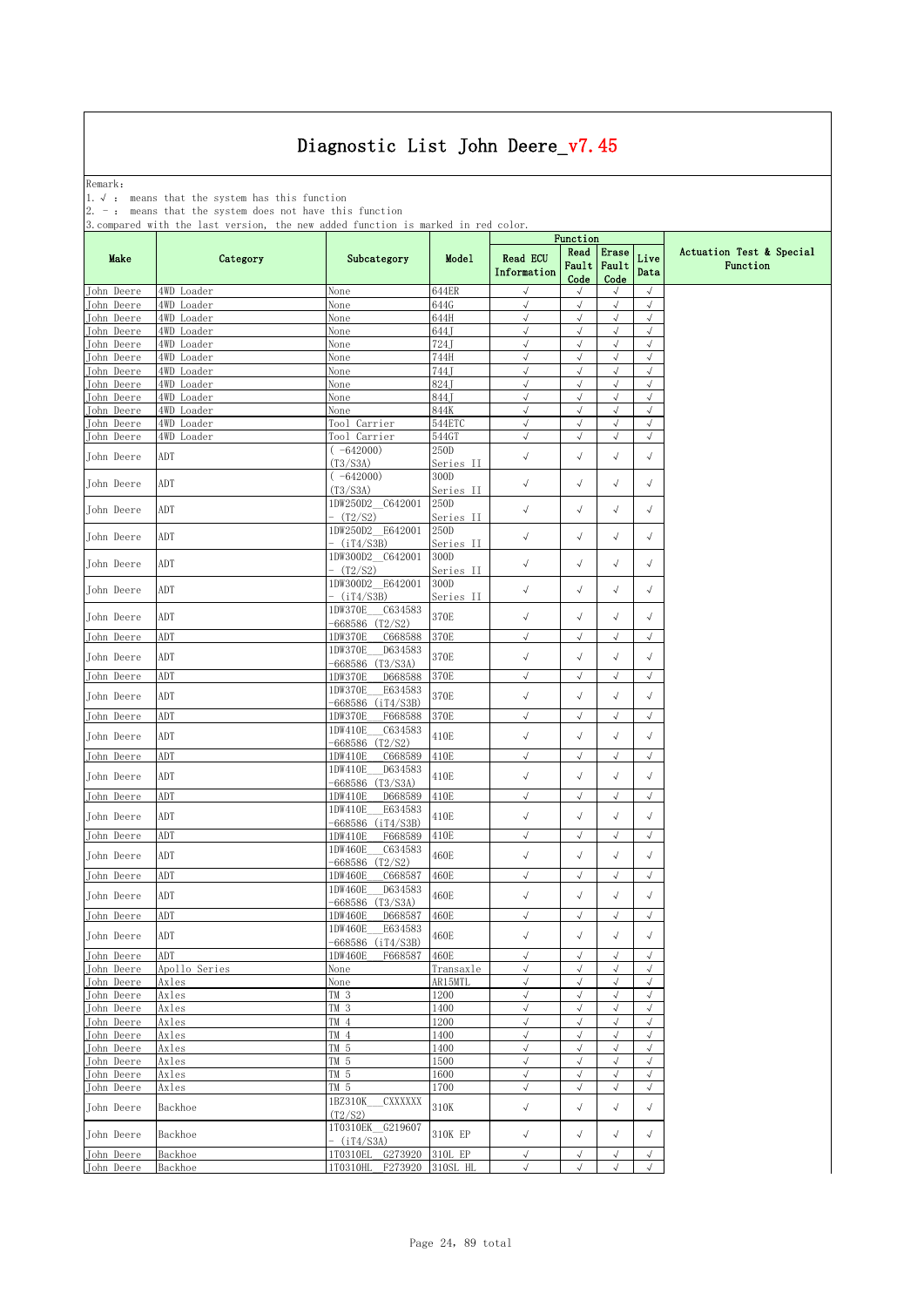Remark: The contract of the contract of  $\mathbb{R}$  and  $\mathbb{R}$  are contract of  $\mathbb{R}$  and  $\mathbb{R}$  are contract of  $\mathbb{R}$  and  $\mathbb{R}$  are contract of  $\mathbb{R}$  and  $\mathbb{R}$  are contract of  $\mathbb{R}$  and  $\mathbb{R}$  are cont

1.√ : means that the system has this function

2. - : means that the system does not have this function

|                          |                    |                                             |                | Function                       |                          |                              |                         |                                      |
|--------------------------|--------------------|---------------------------------------------|----------------|--------------------------------|--------------------------|------------------------------|-------------------------|--------------------------------------|
| Make                     | Category           | Subcategory                                 | Model          | <b>Read ECU</b><br>Information | Read<br>Code             | Erase<br>Fault Fault<br>Code | Live<br>Data            | Actuation Test & Special<br>Function |
| John Deere               | Backhoe            | 1T0310KX C219607<br>(T2/S2)                 | 310K           | $\sqrt{ }$                     | $\sqrt{}$                | $\sqrt{ }$                   | $\sqrt{ }$              |                                      |
| John Deere               | Backhoe            | 1T0310KX D219607<br>(T3/S3A)                | 310K           | $\sqrt{ }$                     | $\sqrt{}$                | $\sqrt{ }$                   | $\sqrt{ }$              |                                      |
| John Deere               | Backhoe            | 1T0310KX E219607<br>(iT4/S3B)               | 310K           | $\sqrt{ }$                     | $\sqrt{}$                | $\sqrt{}$                    | $\sqrt{}$               |                                      |
| John Deere               | Backhoe            | 1T0310LX C273920                            | 310L           | $\sqrt{ }$                     | $\sqrt{}$                | $\sqrt{}$                    | $\sqrt{}$               |                                      |
| John Deere               | Backhoe            | 1T0310LX<br>D273920                         | 310L           | $\sqrt{ }$                     | $\sqrt{}$                | $\sqrt{ }$                   | $\sqrt{}$               |                                      |
| John Deere               | Backhoe            | F273920<br>1T0310LX                         | 310L           | $\sqrt{ }$                     | $\sqrt{ }$               | $\sqrt{}$                    | $\sqrt{}$               |                                      |
| John Deere               | Backhoe            | 1T0310SK C219607<br>(T2/S2)                 | 310SK          | $\sqrt{ }$                     | $\sqrt{\phantom{a}}$     | $\sqrt{}$                    | $\sqrt{}$               |                                      |
| John Deere               | Backhoe            | 1T0310SK D219607<br>(T3/S3A)                | 310SK          | $\sqrt{ }$                     | $\sqrt{}$                | $\sqrt{}$                    | $\sqrt{ }$              |                                      |
| John Deere               | Backhoe            | 1T0310SK E219607<br>- (iT4/S3B)             | 310SK          | $\sqrt{ }$                     | $\sqrt{ }$               | $\sqrt{ }$                   | $\checkmark$            |                                      |
| John Deere               | Backhoe            | C273920<br>1T0310SL                         | 310SL          | $\sqrt{ }$                     | √                        | $\sqrt{ }$                   | $\sqrt{ }$              |                                      |
| John Deere               | Backhoe            | D273920<br>1T0310SL                         | 310SI          | $\sqrt{ }$                     | $\sqrt{}$                | $\sqrt{}$                    | $\sqrt{ }$              |                                      |
| John Deere               | Backhoe            | 1T0310SL<br>F273920                         | 310SL          | $\sqrt{ }$                     | $\sqrt{ }$               | $\sqrt{ }$                   | $\sqrt{ }$              |                                      |
| John Deere               | Backhoe            | 1T0310TK E219607<br>(iT4/S3B)               | 310SK TC       | $\sqrt{ }$                     | $\sqrt{\phantom{a}}$     | $\sqrt{ }$                   | $\sqrt{}$               |                                      |
| John Deere               | Backhoe            | 1T0315SK C219607<br>(T2/S2)                 | 315SK          | $\sqrt{ }$                     | $\sqrt{ }$               | $\sqrt{ }$                   | $\sqrt{}$               |                                      |
| John Deere               | Backhoe            | 1T0315SK D229820<br>(T3/S3A)                | 315SK          | $\sqrt{ }$                     | $\sqrt{}$                | $\sqrt{}$                    | $\sqrt{ }$              |                                      |
| John Deere               | Backhoe            | C273920<br>1T0315SL                         | 315SL          | $\sqrt{ }$                     | $\sqrt{ }$               | $\sqrt{ }$                   | $\sqrt{ }$              |                                      |
| John Deere               | Backhoe            | 1T0315SL<br>D273920                         | 315SL          | $\sqrt{ }$                     | $\sqrt{ }$               | $\sqrt{ }$                   | $\sqrt{ }$              |                                      |
| John Deere               | Backhoe            | 1T0315SL<br>F273920                         | 315SL          | $\sqrt{}$                      | $\sqrt{\phantom{a}}$     | $\sqrt{ }$                   | $\sqrt{}$               |                                      |
| John Deere               | Backhoe            | 1T0325KX<br>C219607<br>$-234969$<br>(T2/S2) | 325K           | $\sqrt{ }$                     | $\sqrt{\phantom{a}}$     | $\sqrt{ }$                   | $\sqrt{}$               |                                      |
| John Deere               | Backhoe            | 1T0325SK C235589<br>(T2/S2)                 | 325SK          | $\sqrt{ }$                     | $\sqrt{}$                | $\checkmark$                 | $\sqrt{ }$              |                                      |
| John Deere               | Backhoe            | C273920<br>1T0325SL                         | 325SL          | $\sqrt{ }$                     | $\sqrt{ }$               | $\sqrt{ }$                   | $\sqrt{ }$              |                                      |
| John Deere               | Backhoe            | 1T0410KX C219607<br>(T2/S2)                 | 410K           | $\sqrt{ }$                     | $\sqrt{ }$               | $\sqrt{}$                    | $\sqrt{}$               |                                      |
| John Deere               | Backhoe            | 1T0410KX D219607<br>(T3/S3A)                | 410K           | $\sqrt{ }$                     | $\sqrt{ }$               | $\sqrt{ }$                   | $\sqrt{ }$              |                                      |
| John Deere               | Backhoe            | 1T0410KX E219607<br>(iT4/S3B)               | 410K           | $\sqrt{ }$                     | $\sqrt{ }$               | $\checkmark$                 | $\sqrt{}$               |                                      |
| John Deere               | Backhoe            | C273920<br>1T0410LX                         | 410L           | $\sqrt{ }$                     | $\sqrt{ }$               | $\sqrt{ }$                   | $\sqrt{ }$              |                                      |
| John Deere               | Backhoe            | D273920<br>1T0410LX                         | 410L           | $\sqrt{ }$                     | $\sqrt{}$                | $\sqrt{ }$                   | $\sqrt{2}$              |                                      |
| John Deere               | Backhoe            | 1T0410LX F273920                            | 410L           | $\sqrt{ }$                     | $\sqrt{}$                | $\sqrt{}$                    | $\sqrt{ }$              |                                      |
| John Deere               | Backhoe            | 1T0410TK E219607<br>- (iT4/S3B)             | 410K TC        | $\sqrt{ }$                     | $\sqrt{ }$               | $\sqrt{}$                    | $\sqrt{}$               |                                      |
| John Deere               | Backhoe            | 1T0710KX D219607<br>(T3/S3A)                | 710K           | $\sqrt{ }$                     | $\sqrt{}$                | $\checkmark$                 | $\sqrt{ }$              |                                      |
| John Deere               | Backhoe            | 1T0710KX E219607<br>(iT4/S3B)               | 710K           | $\sqrt{ }$                     | $\sqrt{}$                | $\sqrt{}$                    | $\sqrt{}$               |                                      |
| John Deere               | Backhoe            | None                                        | 310            | $\sqrt{ }$                     | $\sqrt{}$                | $\sqrt{}$                    | $\sqrt{}$               |                                      |
| John Deere<br>John Deere | Backhoe<br>Backhoe | None<br>None                                | 310A<br>310B   | $\sqrt{ }$<br>$\sqrt{ }$       | $\sqrt{ }$<br>$\sqrt{2}$ | $\sqrt{ }$<br>$\sqrt{2}$     | $\sqrt{ }$<br>$\sqrt{}$ |                                      |
| John Deere               | Backhoe            | None                                        | 310C           | $\sqrt{ }$                     | $\sqrt{2}$               | $\sqrt{ }$                   | $\sqrt{}$               |                                      |
| John Deere               | Backhoe            | None                                        | 310D           | $\sqrt{ }$                     | $\sqrt{}$                | $\sqrt{ }$                   | $\sqrt{}$               |                                      |
| John Deere               | Backhoe            | None                                        | 310E           | $\sqrt{ }$                     | $\sqrt{ }$               | $\sqrt{ }$                   | $\sqrt{ }$              |                                      |
| John Deere               | Backhoe            | None                                        | 310G           | $\sqrt{ }$                     | $\sqrt{}$                | $\checkmark$                 | $\sqrt{}$               |                                      |
| John Deere               | Backhoe            | None                                        | 310J           | $\sqrt{ }$                     | $\sqrt{ }$               | $\sqrt{}$                    | $\sqrt{2}$              |                                      |
| John Deere               | Backhoe            | None                                        | 310SE          | $\sqrt{ }$                     | $\sqrt{ }$               | $\sqrt{}$                    | $\sqrt{}$               |                                      |
| John Deere<br>John Deere | Backhoe<br>Backhoe | None                                        | 310SG<br>310SJ | $\sqrt{ }$<br>$\sqrt{ }$       | $\sqrt{2}$<br>$\sqrt{2}$ | $\sqrt{}$<br>$\sqrt{ }$      | $\sqrt{2}$<br>$\sqrt{}$ |                                      |
| John Deere               | Backhoe            | None<br>None                                | 410D           | $\sqrt{ }$                     | $\sqrt{}$                | $\sqrt{ }$                   | $\sqrt{ }$              |                                      |
| John Deere               | Backhoe            | None                                        | 410E           | $\sqrt{ }$                     | $\sqrt{}$                | $\sqrt{ }$                   | $\sqrt{}$               |                                      |
| John Deere               | Backhoe            | None                                        | 410G           | $\sqrt{ }$                     | $\sqrt{}$                | $\checkmark$                 | $\sqrt{}$               |                                      |
| John Deere               | Backhoe            | None                                        | 410J           | $\sqrt{ }$                     | $\sqrt{}$                | $\sqrt{}$                    | $\sqrt{ }$              |                                      |
| John Deere               | Backhoe            | None                                        | 435E           | $\sqrt{ }$                     | $\sqrt{ }$               | $\sqrt{}$                    | $\sqrt{}$               |                                      |
| John Deere               | Backhoe            | None                                        | 510B           | $\sqrt{ }$                     | $\sqrt{\phantom{a}}$     | $\sqrt{ }$                   | $\sqrt{2}$              |                                      |
| John Deere               | Backhoe            | None                                        | 510C           | $\sqrt{ }$                     | $\sqrt{}$                | $\sqrt{ }$                   | $\sqrt{}$               |                                      |
| John Deere               | Backhoe            | None                                        | 510D           | $\sqrt{ }$                     | $\sqrt{}$                | $\sqrt{ }$                   | $\sqrt{2}$              |                                      |
| John Deere               | Backhoe            | None                                        | 710G           | $\sqrt{ }$                     | $\sqrt{}$                | $\sqrt{}$                    | $\sqrt{ }$              |                                      |
| John Deere               | Backhoe            | None                                        | 710J           | $\sqrt{ }$                     | $\sqrt{}$                | $\sqrt{}$                    | $\sqrt{ }$              |                                      |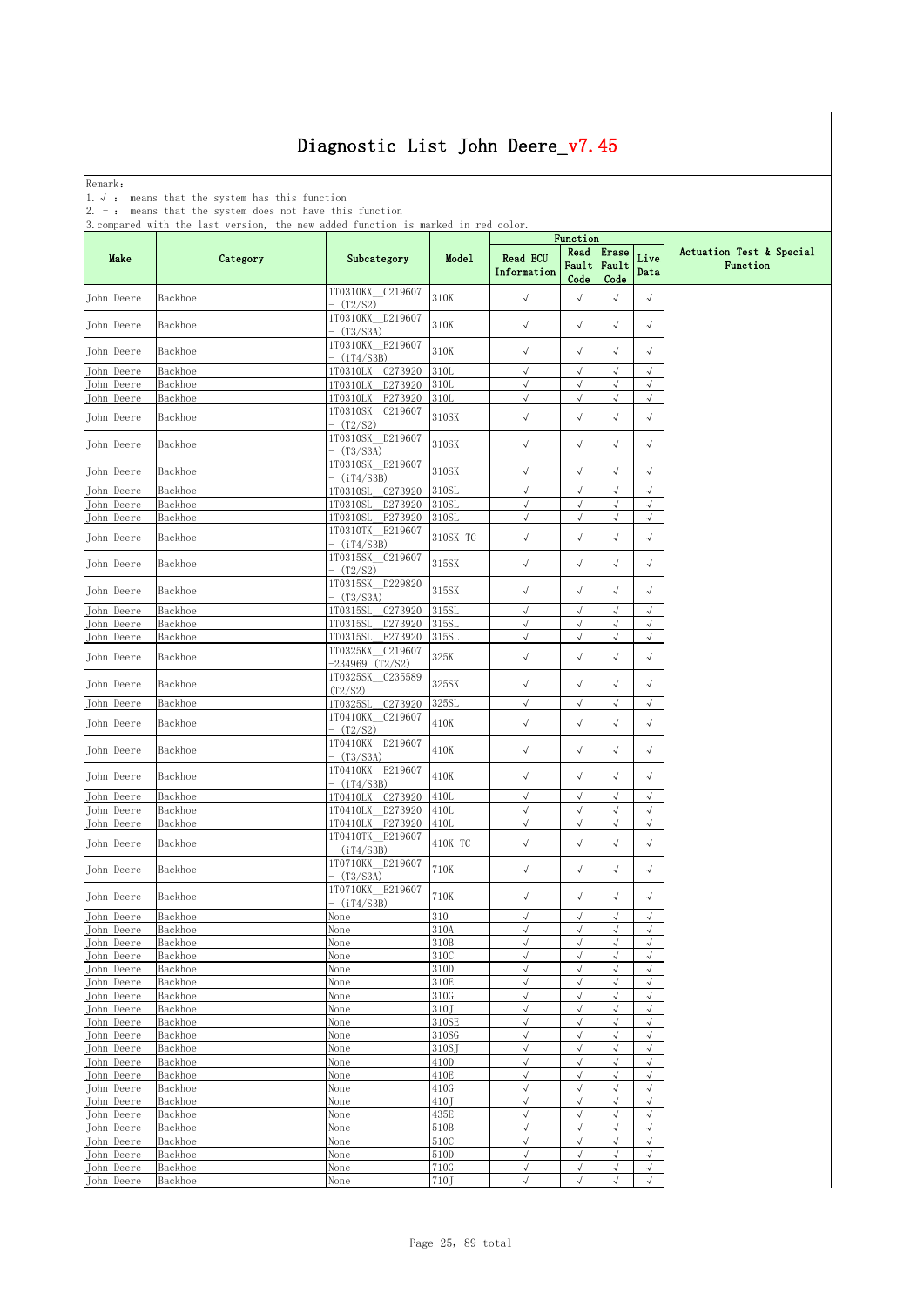Remark: The contract of the contract of  $\mathbb{R}$  and  $\mathbb{R}$  are contract of  $\mathbb{R}$  and  $\mathbb{R}$  are contract of  $\mathbb{R}$  and  $\mathbb{R}$  are contract of  $\mathbb{R}$  and  $\mathbb{R}$  are contract of  $\mathbb{R}$  and  $\mathbb{R}$  are cont

1.√ : means that the system has this function

2. - : means that the system does not have this function

|                          |                                              |                                 |                    |                                | Function                   |                          |                          |                                      |
|--------------------------|----------------------------------------------|---------------------------------|--------------------|--------------------------------|----------------------------|--------------------------|--------------------------|--------------------------------------|
| Make                     | Category                                     | Subcategory                     | Model              | <b>Read ECU</b><br>Information | Read<br>Fault<br>Code      | Erase<br>Fault<br>Code   | Live<br>Data             | Actuation Test & Special<br>Function |
| John Deere               | Backhoe                                      | Side Shift                      | 315C               | $\sqrt{}$                      | $\sqrt{}$                  | $\sqrt{}$                | $\sqrt{ }$               |                                      |
| John Deere               | Backhoe                                      | Side Shift                      | 315CH              | $\checkmark$                   | $\sqrt{ }$                 | $\sqrt{}$                | $\sqrt{ }$               |                                      |
| John Deere<br>John Deere | Backhoe<br>Backhoe                           | Side Shift<br>Side Shift        | 315D<br>315SE      | $\sqrt{ }$<br>√                | $\sqrt{ }$<br>$\checkmark$ | $\sqrt{ }$<br>$\sqrt{ }$ | $\sqrt{}$<br>$\sqrt{ }$  |                                      |
| John Deere               | Backhoe                                      | Side Shift                      | 315SG              | J                              | $\sqrt{}$                  | $\sqrt{ }$               | $\sqrt{}$                |                                      |
| John Deere               | Backhoe                                      | Side Shift                      | 315SJ              | J                              | $\sqrt{2}$                 | $\sqrt{ }$               | $\sqrt{}$                |                                      |
| Tohn Deere               | Backhoe                                      | Side Shift                      | $325$ J            | $\sqrt{ }$                     | $\sqrt{}$                  | $\sqrt{ }$               | $\sqrt{ }$               |                                      |
| John Deere               | Backhoe                                      | TMC                             | 310SJ              | $\sqrt{ }$                     | $\sqrt{}$                  | $\sqrt{ }$               | $\sqrt{ }$               |                                      |
| John Deere               | Backhoe                                      | TMC                             | 310SJ TC           | $\sqrt{}$                      | $\sqrt{}$                  | $\sqrt{}$                | $\sqrt{ }$               |                                      |
| John Deere               | Backhoe                                      | TMC                             | 410.T              | $\sqrt{ }$                     | $\sqrt{ }$                 | $\sqrt{ }$               | $\sqrt{}$                |                                      |
| John Deere               | Backhoe                                      | TMC                             | 410T TC            | J                              |                            |                          | $\sqrt{}$                |                                      |
| John Deere               | CF Management Solutions                      | Full Tree                       | TimberNavi         | $\sqrt{ }$                     | $\sqrt{}$                  | $\sqrt{ }$               | $\sqrt{ }$               |                                      |
| John Deere               | Combines and Headers                         | Combines                        | 1450               | $\sqrt{ }$                     | $\sqrt{}$                  | $\sqrt{ }$               | $\sqrt{ }$               |                                      |
| John Deere               | Combines and Headers                         | Combines                        | 1550               | $\sqrt{ }$                     | $\sqrt{ }$                 | $\sqrt{ }$               | $\sqrt{2}$               |                                      |
| John Deere               | Combines and Headers                         | Combines                        | 2054               | $\sqrt{ }$                     | $\sqrt{ }$                 | $\sqrt{ }$               | $\sqrt{2}$<br>$\sqrt{}$  |                                      |
| John Deere<br>John Deere | Combines and Headers<br>Combines and Headers | Combines<br>Combines            | 2056<br>2058       | $\sqrt{ }$<br>J                | $\sqrt{ }$<br>$\sqrt{}$    | $\sqrt{}$<br>$\sqrt{}$   | $\sqrt{2}$               |                                      |
| John Deere               | Combines and Headers                         | Combines                        | 2064               | √                              | $\sqrt{}$                  | $\sqrt{ }$               | $\sqrt{ }$               |                                      |
| John Deere               | Combines and Headers                         | Combines                        | 2066               | $\sqrt{2}$                     | $\sqrt{}$                  | $\sqrt{ }$               | $\sqrt{}$                |                                      |
| John Deere               | Combines and Headers                         | Combines                        | 2254               | $\sqrt{ }$                     | $\sqrt{ }$                 | $\sqrt{ }$               | $\sqrt{ }$               |                                      |
| John Deere               | Combines and Headers                         | Combines                        | 2256               | $\sqrt{ }$                     | $\sqrt{ }$                 | $\sqrt{ }$               | $\sqrt{ }$               |                                      |
| John Deere               | Combines and Headers                         | Combines                        | 2258               | $\sqrt{ }$                     | $\sqrt{ }$                 | $\sqrt{ }$               | $\sqrt{ }$               |                                      |
| John Deere               | Combines and Headers                         | Combines                        | 2264               | $\sqrt{ }$                     | $\sqrt{}$                  | $\sqrt{}$                | $\sqrt{ }$               |                                      |
| John Deere               | Combines and Headers                         | Combines                        | 2266               | J                              | $\sqrt{}$                  | $\sqrt{ }$               | $\sqrt{2}$               |                                      |
| John Deere               | Combines and Headers                         | Combines                        | 2266EXTRA          | $\sqrt{ }$                     | $\sqrt{ }$                 | $\sqrt{ }$               | $\sqrt{ }$               |                                      |
| John Deere               | Combines and Headers                         | Combines                        | 6620               | $\sqrt{ }$                     | $\sqrt{ }$                 | $\sqrt{ }$               | $\sqrt{ }$               |                                      |
| <b>Tohn Deere</b>        | Combines and Headers                         | Combines                        | 9410               | $\sqrt{ }$                     | $\sqrt{}$                  | $\sqrt{ }$               | $\sqrt{}$                |                                      |
| John Deere               | Combines and Headers                         | Combines                        | 9500               | $\sqrt{}$                      | √                          | $\sqrt{}$                | $\sqrt{ }$               |                                      |
| John Deere               | Combines and Headers                         | Combines                        | 9500SH             | J                              | $\sqrt{}$                  | $\sqrt{ }$               | $\sqrt{}$                |                                      |
| John Deere               | Combines and Headers                         | Combines                        | 9510               | √<br>$\sqrt{ }$                | √                          | $\sqrt{}$                | $\sqrt{ }$               |                                      |
| John Deere<br>John Deere | Combines and Headers<br>Combines and Headers | Combines<br>Combines            | 9560<br>9560SH     | $\sqrt{ }$                     | $\sqrt{}$<br>$\sqrt{ }$    | $\sqrt{ }$<br>$\sqrt{ }$ | $\sqrt{ }$<br>$\sqrt{2}$ |                                      |
| John Deere               | Combines and Headers                         | Combines                        | 9600               | $\sqrt{ }$                     | $\sqrt{ }$                 | $\sqrt{ }$               | $\sqrt{ }$               |                                      |
| John Deere               | Combines and Headers                         | Combines                        | 9610               | $\sqrt{ }$                     | $\sqrt{ }$                 | $\sqrt{ }$               | $\sqrt{}$                |                                      |
| John Deere               | Combines and Headers                         | Combines                        | 9660               | $\sqrt{}$                      | $\sqrt{}$                  | $\sqrt{}$                | $\sqrt{}$                |                                      |
| John Deere               | Combines and Headers                         | Combines                        | 9660CTS            |                                | $\sqrt{2}$                 | $\sqrt{2}$               | $\sqrt{}$                |                                      |
| John Deere               | Combines and Headers                         | Combines                        | 9660WTS            | $\sqrt{ }$                     | $\sqrt{ }$                 | $\sqrt{ }$               | $\sqrt{ }$               |                                      |
| John Deere               | Combines and Headers                         | Combines                        | 9780iCTS           | $\sqrt{ }$                     | $\sqrt{ }$                 | $\sqrt{ }$               | $\sqrt{2}$               |                                      |
| John Deere               | Combines and Headers                         | Combines                        | 9880iSTS           | $\sqrt{ }$                     | $\sqrt{ }$                 | $\sqrt{ }$               | $\sqrt{ }$               |                                      |
| John Deere               | Combines and Headers                         | Combines                        | 9880STS            | $\sqrt{}$                      | $\sqrt{}$                  | $\sqrt{}$                | $\sqrt{ }$               |                                      |
| John Deere               | Combines and Headers                         | Combines                        | C670               | $\sqrt{}$                      | $\sqrt{ }$                 | $\sqrt{}$                | $\sqrt{ }$               |                                      |
| John Deere               | Combines and Headers                         | Combines                        | CTS.               | √                              | $\sqrt{}$                  | $\sqrt{}$                | $\sqrt{2}$               |                                      |
| John Deere               | Combines and Headers                         | Combines                        | CTS II             | $\sqrt{ }$                     | $\sqrt{ }$                 | $\sqrt{}$                | $\sqrt{}$                |                                      |
| John Deere               | Combines and Headers                         | Combines                        | CTS Region<br>П    | $\sqrt{ }$                     | $\sqrt{}$                  | $\sqrt{2}$               | $\sqrt{ }$               |                                      |
| John Deere               | Combines and Headers                         | Combines                        | S560               | $\sqrt{ }$                     | $\sqrt{ }$                 | $\sqrt{ }$               | $\sqrt{ }$               |                                      |
| John Deere               | Combines and Headers                         | Combines                        | T550               | $\sqrt{}$                      | $\sqrt{}$                  | $\sqrt{}$                | $\sqrt{}$                |                                      |
| John Deere               | Combines and Headers                         | Combines                        | T560               | J                              | $\sqrt{2}$                 | $\sqrt{2}$               | $\sqrt{ }$               |                                      |
| John Deere               | Combines and Headers                         | Combines                        | T660               | √                              | √                          |                          | √                        |                                      |
| John Deere               | Combines and Headers                         | Combines                        | T670               | $\sqrt{ }$                     | $\sqrt{ }$                 | $\sqrt{ }$               | $\sqrt{}$                |                                      |
| John Deere               | Combines and Headers                         | Combines                        | W540               | $\sqrt{ }$                     | $\sqrt{ }$                 | $\sqrt{ }$               | $\sqrt{ }$               |                                      |
| John Deere               | Combines and Headers                         | Combines                        | W550               | $\checkmark$                   | $\sqrt{}$                  | $\sqrt{}$                | $\sqrt{ }$               |                                      |
| John Deere               | Combines and Headers                         | Combines                        | W650               | $\sqrt{ }$                     | $\sqrt{ }$                 | $\sqrt{ }$               | $\sqrt{ }$               |                                      |
| John Deere               | Combines and Headers                         | Combines<br>Combines 072800     | W660               | $\checkmark$                   | $\sqrt{ }$                 | $\sqrt{}$                | $\sqrt{ }$               |                                      |
| John Deere               | Combines and Headers                         | XXXXXX                          | 9780CTS            | $\sqrt{ }$                     | $\sqrt{}$                  | $\sqrt{}$                | $\sqrt{ }$               |                                      |
| John Deere               | Combines and Headers                         | Combines 1HO<br>745100-764999   | S550               | $\checkmark$                   | $\sqrt{}$                  | $\sqrt{}$                | $\sqrt{}$                |                                      |
| John Deere               | Combines and Headers                         | Combines 1HO<br>745100-764999   | S650               | $\sqrt{ }$                     | $\sqrt{}$                  | $\sqrt{}$                | $\sqrt{}$                |                                      |
| John Deere               | Combines and Headers                         | Combines 1HO<br>745100-764999   | S685               | $\checkmark$                   | $\sqrt{}$                  | $\sqrt{}$                | $\sqrt{}$                |                                      |
| John Deere               | Combines and Headers                         | Combines 1HO<br>745100-764999   | S690<br>Hillmaster | $\sqrt{ }$                     | $\sqrt{}$                  | $\sqrt{ }$               | $\sqrt{}$                |                                      |
| John Deere               | Combines and Headers                         | Combines 1HO<br>765000 - 784999 | S650               | $\sqrt{}$                      | $\sqrt{}$                  | $\sqrt{2}$               | $\sqrt{}$                |                                      |
| John Deere               | Combines and Headers                         | Combines 1HO<br>785000 - XXXXXX | S650               | $\sqrt{ }$                     | $\sqrt{}$                  | $\sqrt{}$                | $\sqrt{}$                |                                      |
|                          |                                              |                                 |                    |                                |                            |                          |                          |                                      |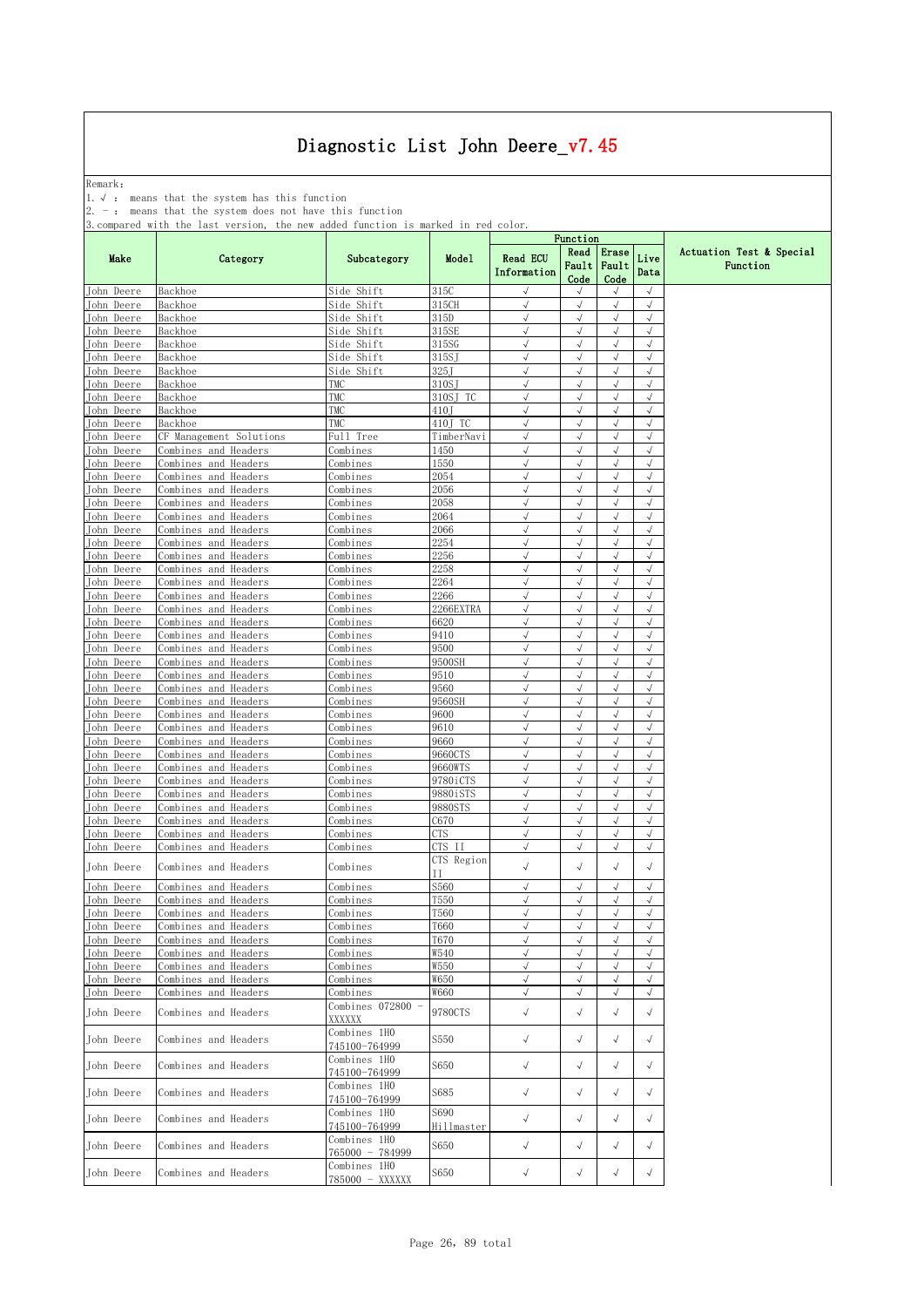Remark: The contract of the contract of  $\mathbb{R}$  and  $\mathbb{R}$  are contract of  $\mathbb{R}$  and  $\mathbb{R}$  are contract of  $\mathbb{R}$  and  $\mathbb{R}$  are contract of  $\mathbb{R}$  and  $\mathbb{R}$  are contract of  $\mathbb{R}$  and  $\mathbb{R}$  are cont

1.√ : means that the system has this function

2. - : means that the system does not have this function

|            | o, compared wrth the fast version, the new added runction is marked in rea coror. |                                     |             | Function                       |                       |                        |              |                                      |
|------------|-----------------------------------------------------------------------------------|-------------------------------------|-------------|--------------------------------|-----------------------|------------------------|--------------|--------------------------------------|
| Make       | Category                                                                          | Subcategory                         | Model       | <b>Read ECU</b><br>Information | Read<br>Fault<br>Code | Erase<br>Fault<br>Code | Live<br>Data | Actuation Test & Special<br>Function |
| John Deere | Combines and Headers                                                              | Combines 1HO<br>785000 - XXXXXX     | S660        | $\checkmark$                   | $\sqrt{ }$            | $\sqrt{ }$             | $\sqrt{}$    |                                      |
| John Deere | Combines and Headers                                                              | Combines 1HO<br>785000 - XXXXXX     | S670        | $\checkmark$                   | $\sqrt{ }$            | $\sqrt{}$              | $\sqrt{ }$   |                                      |
| John Deere | Combines and Headers                                                              | Combines 1HO<br>785000 - XXXXXX     | S680        | $\sqrt{ }$                     | $\sqrt{ }$            | $\sqrt{}$              | $\sqrt{ }$   |                                      |
| John Deere | Combines and Headers                                                              | Combines 1HO<br>785000 - XXXXXX     | S690        | $\sqrt{ }$                     | $\sqrt{ }$            | $\sqrt{}$              | $\sqrt{}$    |                                      |
| John Deere | Combines and Headers                                                              | Combines 1H0S660<br>745100 -765171  | S660        | $\checkmark$                   | $\sqrt{}$             | $\sqrt{}$              | $\sqrt{}$    |                                      |
| John Deere | Combines and Headers                                                              | Combines 1H0S660<br>765172 - 784999 | S660        | $\sqrt{ }$                     | $\sqrt{ }$            | $\sqrt{ }$             | $\sqrt{ }$   |                                      |
| John Deere | Combines and Headers                                                              | Combines 1H0S670<br>745100 - 765252 | S670        | $\checkmark$                   | $\sqrt{ }$            | $\sqrt{}$              | $\sqrt{}$    |                                      |
| John Deere | Combines and Headers                                                              | Combines 1H0S670<br>765253 - 784999 | S670        | $\sqrt{ }$                     | $\sqrt{ }$            | $\sqrt{}$              | $\sqrt{ }$   |                                      |
| John Deere | Combines and Headers                                                              | Combines 1H0S680<br>745100 - 766006 | S680        | $\checkmark$                   | $\sqrt{ }$            | $\sqrt{}$              | $\sqrt{}$    |                                      |
| John Deere | Combines and Headers                                                              | Combines 1H0S680<br>766007 - 784999 | S680        | $\checkmark$                   | $\sqrt{ }$            | $\sqrt{}$              | $\sqrt{ }$   |                                      |
| John Deere | Combines and Headers                                                              | Combines 1H0S690<br>745100 - 765249 | S690        | $\sqrt{ }$                     | $\sqrt{ }$            | $\sqrt{}$              | $\sqrt{}$    |                                      |
| John Deere | Combines and Headers                                                              | Combines 1H0S690<br>765250 - 784999 | S690        | $\checkmark$                   | $\sqrt{ }$            | $\sqrt{}$              | $\sqrt{ }$   |                                      |
| John Deere | Combines and Headers                                                              | Combines 1JZ<br>745100-XXXXXX       | S550        | $\sqrt{ }$                     | $\sqrt{ }$            | $\sqrt{ }$             | $\sqrt{ }$   |                                      |
| John Deere | Combines and Headers                                                              | Combines 1JZ<br>745100-XXXXXX       | S660        | $\checkmark$                   | $\sqrt{ }$            | $\sqrt{}$              | $\sqrt{ }$   |                                      |
| John Deere | Combines and Headers                                                              | Combines 1JZ<br>745100-XXXXXX       | S670        | $\sqrt{ }$                     | $\sqrt{ }$            | $\checkmark$           | $\sqrt{ }$   |                                      |
| John Deere | Combines and Headers                                                              | Combines 1JZ<br>745100-XXXXXX       | S680        | $\checkmark$                   | $\sqrt{}$             | $\sqrt{}$              | $\sqrt{}$    |                                      |
| John Deere | Combines and Headers                                                              | Combines 1JZ<br>745100-XXXXXX       | S690        | $\checkmark$                   | $\sqrt{ }$            | $\sqrt{}$              | $\sqrt{ }$   |                                      |
| John Deere | Combines and Headers                                                              | Combines 1YC<br>785000 - XXXXXX     | S660        | $\checkmark$                   | $\sqrt{ }$            | $\sqrt{}$              | $\sqrt{}$    |                                      |
| John Deere | Combines and Headers                                                              | Combines 1YH<br>745100-764999       | S550        | $\checkmark$                   | $\sqrt{ }$            | $\sqrt{}$              | $\sqrt{}$    |                                      |
| John Deere | Combines and Headers                                                              | Combines 1YH<br>745100-764999       | S660        | $\sqrt{ }$                     | $\sqrt{ }$            | $\sqrt{ }$             | $\sqrt{ }$   |                                      |
| John Deere | Combines and Headers                                                              | Combines 1YH<br>745100-764999       | S670        | $\checkmark$                   | $\sqrt{ }$            | $\sqrt{}$              | $\sqrt{ }$   |                                      |
| John Deere | Combines and Headers                                                              | Combines 1YH<br>745100-764999       | S680        | $\sqrt{ }$                     | $\sqrt{ }$            | $\sqrt{ }$             | $\sqrt{ }$   |                                      |
| John Deere | Combines and Headers                                                              | Combines 1YH<br>745100-764999       | S690        | $\checkmark$                   | $\sqrt{}$             | $\sqrt{}$              | $\sqrt{ }$   |                                      |
| John Deere | Combines and Headers                                                              | Combines 1YH<br>765000 - 784999     | S660        | $\sqrt{ }$                     | $\sqrt{ }$            | $\sqrt{}$              | $\sqrt{}$    |                                      |
| John Deere | Combines and Headers                                                              | Combines 1ZO<br>$100000 - 104999$   | S660        | $\sqrt{ }$                     | $\sqrt{ }$            | $\sqrt{ }$             | $\sqrt{ }$   |                                      |
| John Deere | Combines and Headers                                                              | Combines 1Z0<br>100000 - 104999     | S670        | $\checkmark$                   | $\sqrt{ }$            | $\sqrt{ }$             | $\sqrt{}$    |                                      |
| John Deere | Combines and Headers                                                              | Combines 1Z0<br>100000 - 104999     | S680        | $\sqrt{ }$                     | $\sqrt{ }$            | $\sqrt{}$              | $\sqrt{}$    |                                      |
| John Deere | Combines and Headers                                                              | Combines 1Z0<br>100000 - 104999     | S685        | $\checkmark$                   | $\sqrt{ }$            | $\sqrt{}$              | $\sqrt{ }$   |                                      |
| John Deere | Combines and Headers                                                              | Combines 1Z0<br>$100000 - 104999$   | S690        | $\checkmark$                   | $\sqrt{ }$            | $\sqrt{ }$             | $\sqrt{ }$   |                                      |
| John Deere | Combines and Headers                                                              | Combines 1Z0<br>102000 - XXXXXX     | <b>T550</b> | $\checkmark$                   | $\sqrt{}$             | $\sqrt{}$              | $\sqrt{ }$   |                                      |
| John Deere | Combines and Headers                                                              | Combines 1Z0<br>102000 - XXXXXX     | <b>T560</b> | $\checkmark$                   | $\sqrt{ }$            | $\sqrt{}$              | $\sqrt{}$    |                                      |
| John Deere | Combines and Headers                                                              | Combines 1ZO<br>102000 - XXXXXX     | <b>T660</b> | $\checkmark$                   | $\sqrt{}$             | $\sqrt{ }$             | $\sqrt{}$    |                                      |
| John Deere | Combines and Headers                                                              | Combines 1ZO<br>102000 - XXXXXX     | T670        | $\checkmark$                   | $\sqrt{ }$            | $\sqrt{ }$             | $\sqrt{ }$   |                                      |
| John Deere | Combines and Headers                                                              | Combines 1Z0<br>102000 - XXXXXX     | W540        | $\checkmark$                   | $\sqrt{ }$            | $\sqrt{}$              | $\sqrt{ }$   |                                      |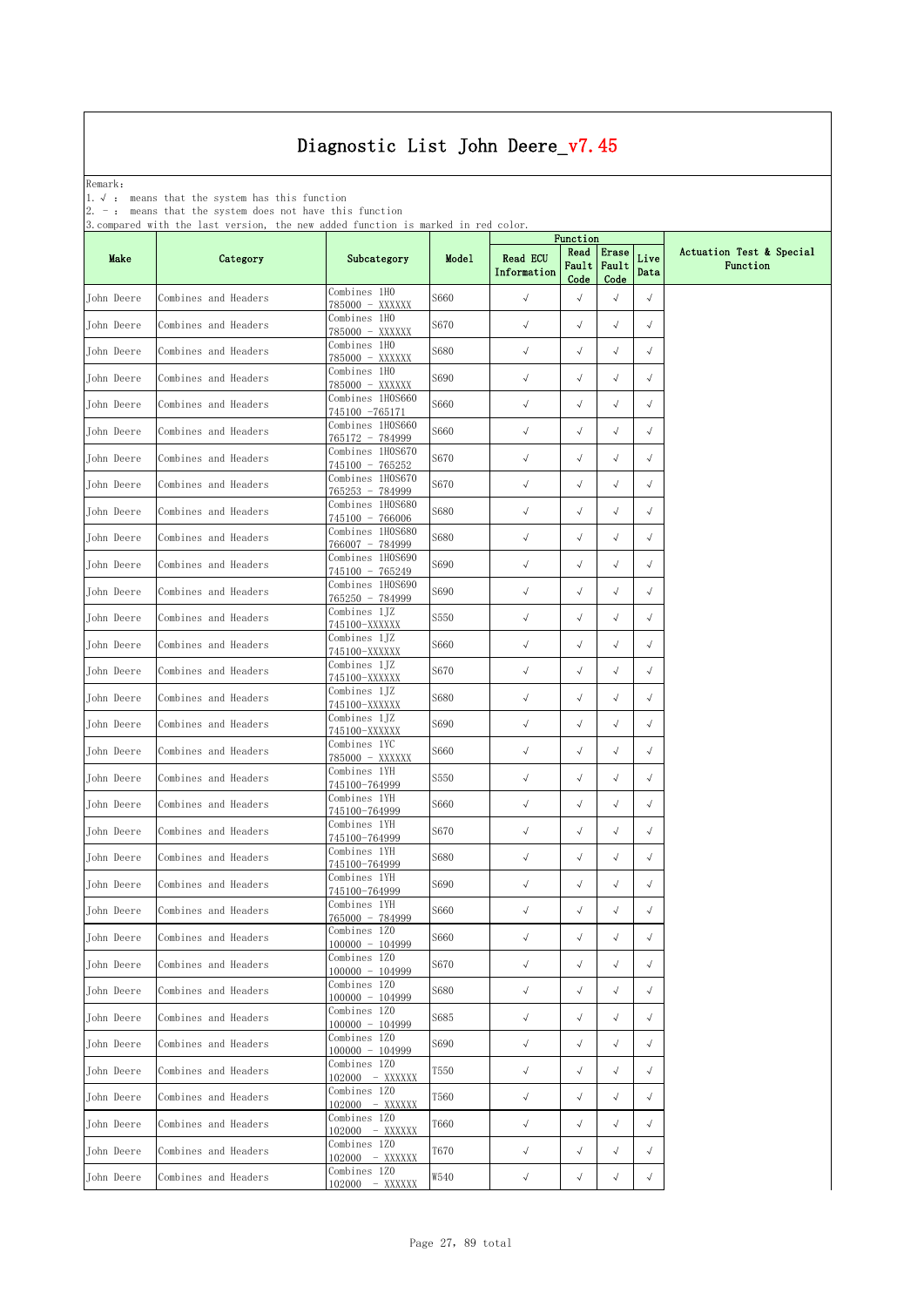Remark: The contract of the contract of  $\mathbb{R}$  and  $\mathbb{R}$  are contract of  $\mathbb{R}$  and  $\mathbb{R}$  are contract of  $\mathbb{R}$  and  $\mathbb{R}$  are contract of  $\mathbb{R}$  and  $\mathbb{R}$  are contract of  $\mathbb{R}$  and  $\mathbb{R}$  are cont

1.√ : means that the system has this function

2. - : means that the system does not have this function

|            |                      |                                                    |                    |                                | Function                    |               |              |                                      |  |
|------------|----------------------|----------------------------------------------------|--------------------|--------------------------------|-----------------------------|---------------|--------------|--------------------------------------|--|
| Make       | Category             | Subcategory                                        | Model              | <b>Read ECU</b><br>Information | Read<br>Fault Fault<br>Code | Erase<br>Code | Live<br>Data | Actuation Test & Special<br>Function |  |
| John Deere | Combines and Headers | Combines 1Z0<br>102000 - XXXXXX                    | W550               | $\sqrt{ }$                     | $\sqrt{ }$                  | $\sqrt{2}$    | $\sqrt{}$    |                                      |  |
| John Deere | Combines and Headers | Combines 1ZO<br>102000 - XXXXXX                    | W650               | $\sqrt{\phantom{a}}$           | $\sqrt{ }$                  | $\checkmark$  | $\sqrt{ }$   |                                      |  |
| John Deere | Combines and Headers | Combines 1ZO<br>102000 - XXXXXX                    | W660               | $\sqrt{ }$                     | $\sqrt{}$                   | $\checkmark$  | $\sqrt{}$    |                                      |  |
| John Deere | Combines and Headers | Combines 695101 -<br>XXXXXX                        | 9450               | $\sqrt{ }$                     | $\sqrt{ }$                  | $\sqrt{ }$    | $\sqrt{ }$   |                                      |  |
| John Deere | Combines and Headers | Combines 695101<br>XXXXXX                          | 9550               | $\sqrt{ }$                     | $\sqrt{}$                   | $\sqrt{ }$    | $\sqrt{}$    |                                      |  |
| John Deere | Combines and Headers | Combines 695101 -<br>XXXXXX                        | 9550SH             | $\sqrt{ }$                     | $\sqrt{}$                   | $\sqrt{}$     | $\sqrt{ }$   |                                      |  |
| John Deere | Combines and Headers | Combines 695101<br>XXXXXX                          | 9650               | $\checkmark$                   | $\sqrt{ }$                  | $\checkmark$  | $\sqrt{}$    |                                      |  |
| John Deere | Combines and Headers | Combines 695101 -<br>XXXXXX                        | 9650CTS            | $\sqrt{ }$                     | $\sqrt{}$                   | $\sqrt{}$     | $\sqrt{}$    |                                      |  |
| John Deere | Combines and Headers | Combines HO or<br>1HO XXXXXX-745099                | S690               | $\checkmark$                   | $\sqrt{}$                   | $\sqrt{ }$    | $\sqrt{ }$   |                                      |  |
| John Deere | Combines and Headers | Combines HO or<br>1HO XXXXXX-745099                | S690<br>Hillmaster | $\sqrt{ }$                     | $\sqrt{}$                   | $\sqrt{ }$    | $\sqrt{ }$   |                                      |  |
| John Deere | Combines and Headers | Combines MY12 and<br>13 Wide Cab PIN<br>Prefix 1Z0 | <b>T550</b>        | $\sqrt{ }$                     | $\sqrt{}$                   | $\sqrt{ }$    | $\sqrt{ }$   |                                      |  |
| John Deere | Combines and Headers | Combines MY12 and<br>13 Wide Cab PIN<br>Prefix 1ZO | T <sub>560</sub>   | $\sqrt{ }$                     | $\sqrt{}$                   | $\sqrt{ }$    | $\sqrt{ }$   |                                      |  |
| John Deere | Combines and Headers | Combines MY12 and<br>13 Wide Cab PIN<br>Prefix 1Z0 | T660               | $\sqrt{ }$                     | $\sqrt{ }$                  | $\sqrt{ }$    | $\sqrt{ }$   |                                      |  |
| John Deere | Combines and Headers | Combines MY12 and<br>13 Wide Cab PIN<br>Prefix 1ZO | <b>T670</b>        | $\sqrt{ }$                     | $\sqrt{}$                   | $\checkmark$  | $\sqrt{ }$   |                                      |  |
| John Deere | Combines and Headers | Combines MY12 and<br>13 Wide Cab PIN<br>Prefix 1ZO | W540               | $\sqrt{ }$                     | $\sqrt{}$                   | $\checkmark$  | $\sqrt{}$    |                                      |  |
| John Deere | Combines and Headers | Combines MY12 and<br>13 Wide Cab PIN<br>Prefix 1ZO | W550               | $\sqrt{ }$                     | $\sqrt{}$                   | $\sqrt{ }$    | $\sqrt{ }$   |                                      |  |
| John Deere | Combines and Headers | Combines MY12 and<br>13 Wide Cab PIN<br>Prefix 1ZO | W650               | $\sqrt{ }$                     | $\sqrt{ }$                  | $\sqrt{ }$    | $\sqrt{ }$   |                                      |  |
| John Deere | Combines and Headers | Combines MY12 and<br>13 Wide Cab PIN<br>Prefix 1ZO | W660               | $\sqrt{ }$                     | $\sqrt{}$                   | $\sqrt{ }$    | $\sqrt{ }$   |                                      |  |
| John Deere | Combines and Headers | Combines MY14 PIN<br>Prefix 1.TZ                   | S660               | $\checkmark$                   | $\sqrt{}$                   | $\sqrt{ }$    | $\sqrt{ }$   |                                      |  |
| John Deere | Combines and Headers | Combines MY14 PIN<br>Prefix 1JZ                    | S670               | $\sqrt{ }$                     | $\sqrt{}$                   | $\sqrt{2}$    | $\sqrt{}$    |                                      |  |
| John Deere | Combines and Headers | Combines MY14 PIN<br>Prefix 1ZO                    | S660               | $\sqrt{ }$                     | $\sqrt{ }$                  | $\sqrt{ }$    | $\sqrt{ }$   |                                      |  |
| John Deere | Combines and Headers | Combines MY14 PIN<br>Prefix 1ZO                    | S670               | $\sqrt{}$                      | $\sqrt{ }$                  | $\sqrt{}$     | $\sqrt{ }$   |                                      |  |
| John Deere | Combines and Headers | Combines MY14 PIN<br>Prefix 1ZO                    | S680               | $\sqrt{\phantom{a}}$           | $\sqrt{ }$                  | $\sqrt{ }$    | $\sqrt{ }$   |                                      |  |
| John Deere | Combines and Headers | Combines MY14 PIN<br>Prefix 1ZO                    | S685               | $\sqrt{\phantom{a}}$           | $\sqrt{}$                   | $\checkmark$  | $\sqrt{ }$   |                                      |  |
| John Deere | Combines and Headers | Combines MY14 PIN<br>Prefix 1Z0                    | S690               | $\sqrt{ }$                     | $\sqrt{}$                   | $\sqrt{ }$    | $\sqrt{ }$   |                                      |  |
| John Deere | Combines and Headers | Combines MY14<br>Wide Cab PIN                      | <b>T550</b>        | $\checkmark$                   | $\sqrt{ }$                  | $\checkmark$  | $\sqrt{ }$   |                                      |  |
| John Deere | Combines and Headers | Combines MY14<br>Wide Cab PIN                      | <b>T560</b>        | $\sqrt{ }$                     | $\sqrt{}$                   | $\sqrt{}$     | $\sqrt{ }$   |                                      |  |
| John Deere | Combines and Headers | Combines MY14<br>Wide Cab PIN                      | <b>T660</b>        | $\sqrt{ }$                     | $\sqrt{ }$                  | $\sqrt{ }$    | $\sqrt{ }$   |                                      |  |
| John Deere | Combines and Headers | Combines MY14<br>Wide Cab PIN                      | T670               | $\sqrt{ }$                     | $\sqrt{ }$                  | $\checkmark$  | $\sqrt{ }$   |                                      |  |
| John Deere | Combines and Headers | Combines MY14<br>Wide Cab PIN                      | W540               | $\sqrt{\phantom{a}}$           | $\sqrt{}$                   | $\sqrt{ }$    | $\sqrt{}$    |                                      |  |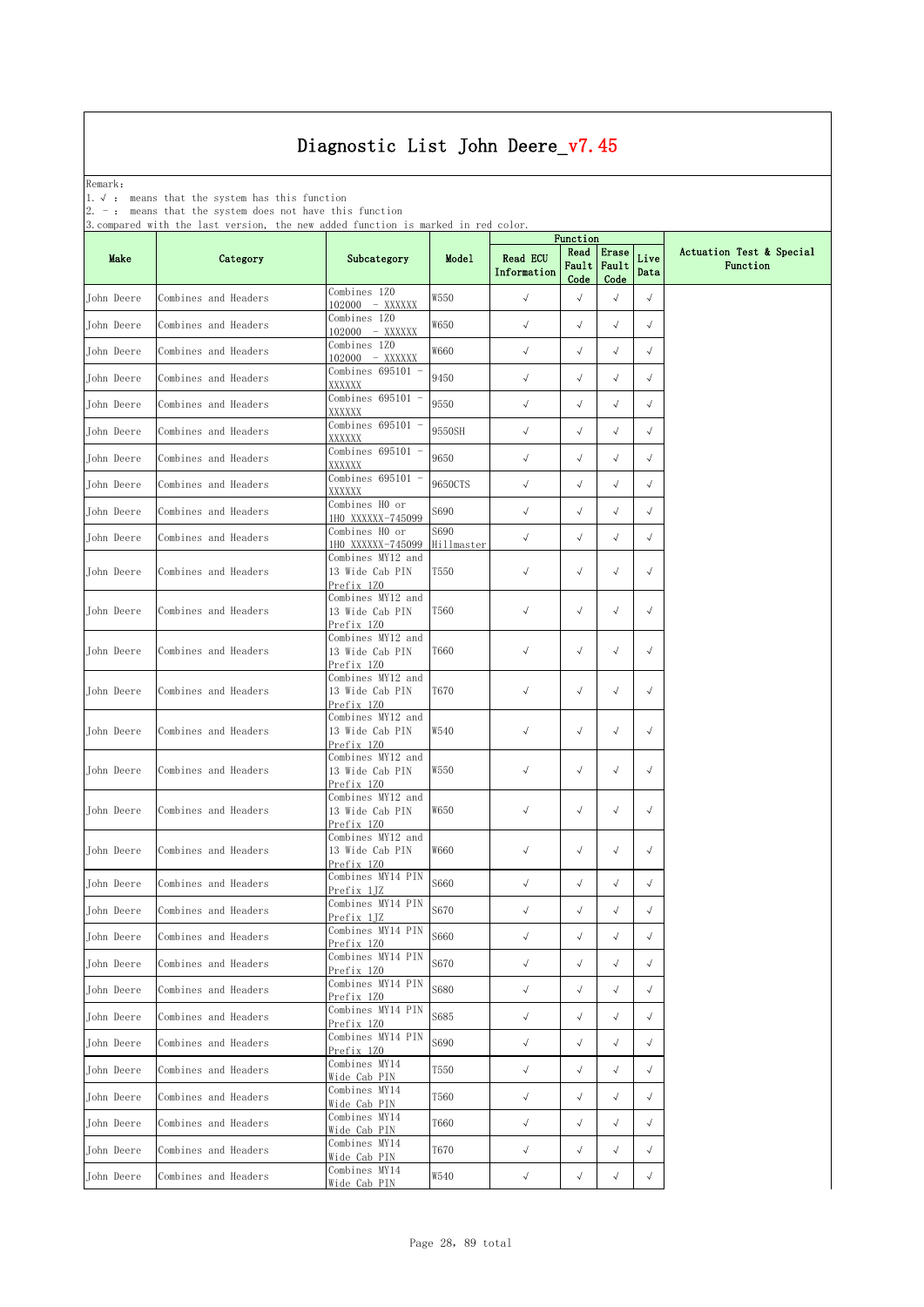Remark: The contract of the contract of  $\mathbb{R}$  and  $\mathbb{R}$  are contract of  $\mathbb{R}$  and  $\mathbb{R}$  are contract of  $\mathbb{R}$  and  $\mathbb{R}$  are contract of  $\mathbb{R}$  and  $\mathbb{R}$  are contract of  $\mathbb{R}$  and  $\mathbb{R}$  are cont

1.√ : means that the system has this function

2. - : means that the system does not have this function

| . comparea |                      |                                               |         |                                | Function              |                        |              |                                      |
|------------|----------------------|-----------------------------------------------|---------|--------------------------------|-----------------------|------------------------|--------------|--------------------------------------|
| Make       | Category             | Subcategory                                   | Model   | <b>Read ECU</b><br>Information | Read<br>Fault<br>Code | Erase<br>Fault<br>Code | Live<br>Data | Actuation Test & Special<br>Function |
| John Deere | Combines and Headers | Combines MY14<br>Wide Cab PIN                 | W550    | $\sqrt{ }$                     | $\sqrt{ }$            | $\sqrt{ }$             | $\sqrt{}$    |                                      |
| John Deere | Combines and Headers | Combines MY14<br>Wide Cab PIN                 | W650    | $\sqrt{ }$                     | $\sqrt{}$             | $\checkmark$           | $\sqrt{}$    |                                      |
| John Deere | Combines and Headers | Combines MY14<br>Wide Cab PIN                 | W660    | $\sqrt{ }$                     | $\sqrt{}$             | $\sqrt{}$              | $\sqrt{}$    |                                      |
| John Deere | Combines and Headers | Combines PIN<br>Prefix 1CQ -<br>Brazil        | 1175    | $\checkmark$                   | $\sqrt{ }$            | $\sqrt{ }$             | $\sqrt{ }$   |                                      |
| John Deere | Combines and Headers | Combines PIN<br>Prefix 1CQ -<br>Brazil        | 9470STS | $\checkmark$                   | $\sqrt{ }$            | $\checkmark$           | $\sqrt{ }$   |                                      |
| John Deere | Combines and Headers | Combines PIN<br>Prefix 1CQ -<br>Brazil        | 9570STS | $\sqrt{ }$                     | $\sqrt{}$             | $\sqrt{ }$             | $\sqrt{ }$   |                                      |
| John Deere | Combines and Headers | Combines PIN<br>Prefix 1CQ -<br>Brazil        | 9650STS | $\sqrt{ }$                     | $\sqrt{}$             | $\sqrt{}$              | $\sqrt{ }$   |                                      |
| John Deere | Combines and Headers | Combines PIN<br>Prefix 1CQ -<br><b>Brazil</b> | 9670STS | $\sqrt{ }$                     | $\sqrt{}$             | $\checkmark$           | $\sqrt{}$    |                                      |
| John Deere | Combines and Headers | Combines PIN<br>Prefix 1CQ -<br>Brazil        | 9750STS | $\checkmark$                   | $\sqrt{}$             | $\sqrt{}$              | $\sqrt{ }$   |                                      |
| John Deere | Combines and Headers | Combines PIN<br>Prefix 1CQ -<br>Brazil        | 9770STS | $\sqrt{ }$                     | $\sqrt{ }$            | $\sqrt{ }$             | $\sqrt{ }$   |                                      |
| John Deere | Combines and Headers | Combines PIN<br>Prefix 1CQ -<br>Brazil        | S540    | $\sqrt{ }$                     | $\sqrt{ }$            | $\sqrt{ }$             | $\sqrt{ }$   |                                      |
| John Deere | Combines and Headers | Combines PIN<br>Prefix 1CQ -<br>Brazil        | S550    | $\sqrt{\phantom{a}}$           | $\sqrt{}$             | $\checkmark$           | $\sqrt{ }$   |                                      |
| John Deere | Combines and Headers | Combines PIN<br>Prefix 1CQ -<br>Brazil        | S660    | $\checkmark$                   | $\sqrt{}$             | $\sqrt{ }$             | $\sqrt{ }$   |                                      |
| John Deere | Combines and Headers | Combines PIN<br>Prefix 1CQ -<br>Brazil        | S670    | $\sqrt{ }$                     | $\sqrt{}$             | $\checkmark$           | $\sqrt{ }$   |                                      |
| John Deere | Combines and Headers | Combines PIN<br>Prefix 1CQ -<br>Brazil        | S680    | $\sqrt{ }$                     | $\sqrt{}$             | $\checkmark$           | $\sqrt{ }$   |                                      |
| John Deere | Combines and Headers | Combines PIN<br>Prefix 1CQ 90000-<br>XXXXXX   | 1470    | $\checkmark$                   | $\sqrt{}$             | $\sqrt{}$              | $\sqrt{ }$   |                                      |
| John Deere | Combines and Headers | Combines PIN<br>Prefix 1CQ 90000-<br>XXXXXX   | S540    | $\sqrt{ }$                     | $\sqrt{}$             | $\sqrt{ }$             | $\sqrt{ }$   |                                      |
| John Deere | Combines and Headers | Combines PIN<br>Prefix 1CQ 90000-<br>XXXXXX   | S550    | $\sqrt{ }$                     | $\sqrt{ }$            | $\sqrt{ }$             | $\sqrt{}$    |                                      |
| John Deere | Combines and Headers | Combines PIN<br>Prefix 1CQ 90000-<br>XXXXXX   | S660    | $\sqrt{ }$                     | $\sqrt{ }$            | $\sqrt{ }$             | $\sqrt{ }$   |                                      |
| John Deere | Combines and Headers | Combines PIN<br>Prefix 1CQ 90000-<br>XXXXXX   | S670    | $\sqrt{\phantom{a}}$           | $\sqrt{}$             | $\sqrt{ }$             | $\sqrt{}$    |                                      |
| John Deere | Combines and Headers | Combines PIN<br>Prefix 1CQ 90000-<br>XXXXXX   | S680    | $\sqrt{ }$                     | $\sqrt{}$             | $\sqrt{ }$             | $\sqrt{}$    |                                      |
| John Deere | Combines and Headers | Combines PIN<br>Prefix 1J0                    | S540    | $\sqrt{ }$                     | $\sqrt{}$             | $\sqrt{}$              | $\sqrt{ }$   |                                      |
| John Deere | Combines and Headers | Combines PIN<br>Prefix 1J0                    | S550    | $\sqrt{ }$                     | $\sqrt{ }$            | $\sqrt{ }$             | $\sqrt{ }$   |                                      |
| John Deere | Combines and Headers | Combines PIN<br>Prefix 1J0                    | S660    | $\sqrt{ }$                     | $\sqrt{ }$            | $\checkmark$           | $\sqrt{}$    |                                      |
| John Deere | Combines and Headers | Combines PIN<br>Prefix 1J0                    | S670    | $\sqrt{ }$                     | √                     | $\sqrt{ }$             | $\sqrt{ }$   |                                      |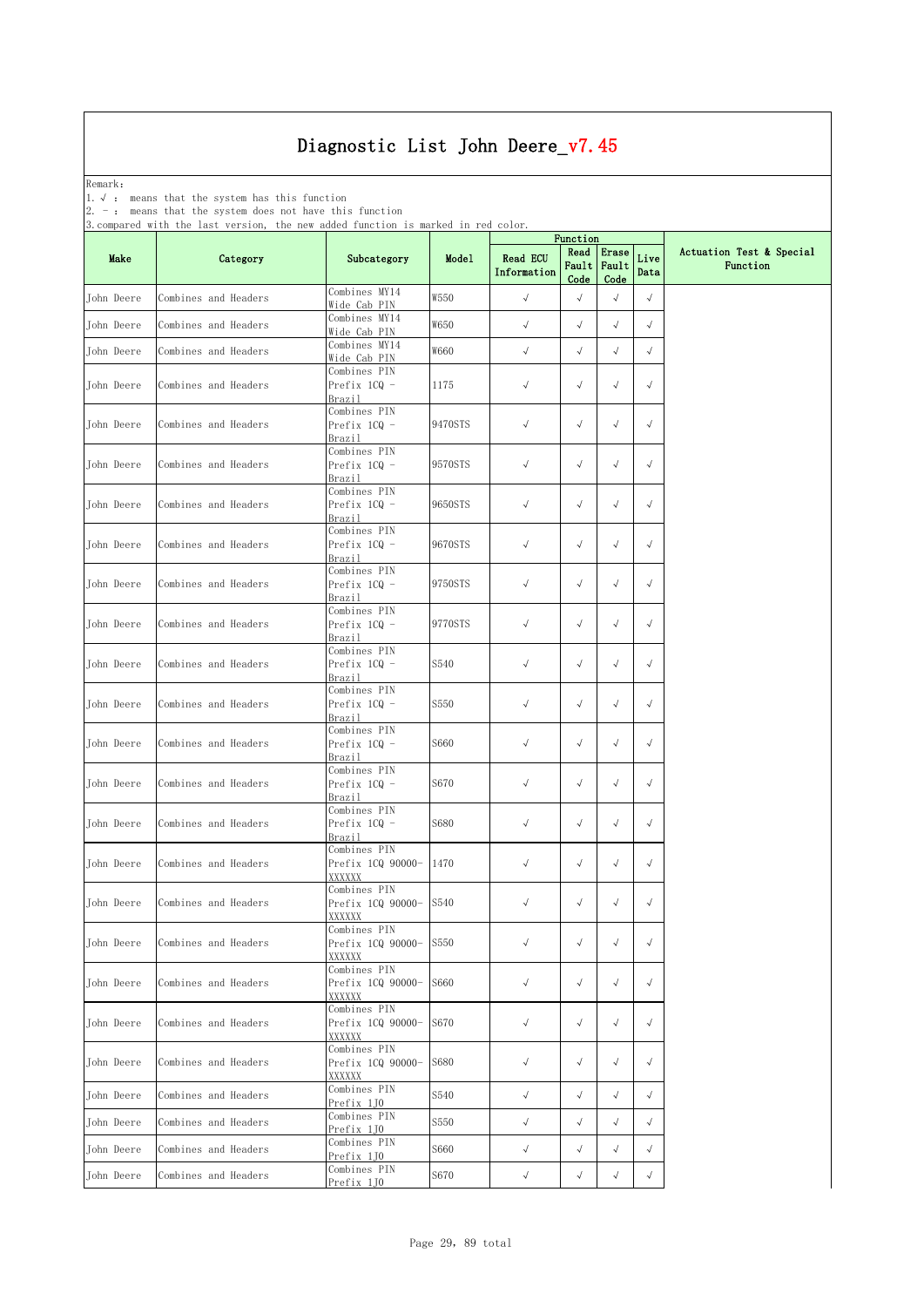Remark: The contract of the contract of  $\mathbb{R}$  and  $\mathbb{R}$  are contract of  $\mathbb{R}$  and  $\mathbb{R}$  are contract of  $\mathbb{R}$  and  $\mathbb{R}$  are contract of  $\mathbb{R}$  and  $\mathbb{R}$  are contract of  $\mathbb{R}$  and  $\mathbb{R}$  are cont

1.√ : means that the system has this function

2. - : means that the system does not have this function

| compared aren | 10101011             | now done ranceron                   | $10$ mulnow $11$ $10$ | Function                       |                       |                        |              |                                      |
|---------------|----------------------|-------------------------------------|-----------------------|--------------------------------|-----------------------|------------------------|--------------|--------------------------------------|
| Make          | Category             | Subcategory                         | Model                 | <b>Read ECU</b><br>Information | Read<br>Fault<br>Code | Erase<br>Fault<br>Code | Live<br>Data | Actuation Test & Special<br>Function |
| John Deere    | Combines and Headers | Combines PIN<br>Prefix 1J0          | S680                  | $\checkmark$                   | $\sqrt{ }$            | $\sqrt{ }$             | $\sqrt{ }$   |                                      |
| John Deere    | Combines and Headers | Combines Pin<br>Prefix 1JZ          | W330                  | $\checkmark$                   | $\sqrt{}$             | $\sqrt{}$              | $\sqrt{ }$   |                                      |
| John Deere    | Combines and Headers | Combines Pin<br>Prefix 1JZ          | W540                  | $\checkmark$                   | $\sqrt{}$             | $\sqrt{ }$             | $\sqrt{ }$   |                                      |
| John Deere    | Combines and Headers | Combines Pin                        | 109                   | $\checkmark$                   | $\sqrt{ }$            | $\sqrt{}$              | $\sqrt{ }$   |                                      |
| John Deere    | Combines and Headers | Prefix 1MY<br>Combines Pin          | 112                   | $\sqrt{ }$                     | $\sqrt{}$             | $\sqrt{}$              | $\sqrt{}$    |                                      |
| John Deere    | Combines and Headers | Prefix 1MY<br>Combines Pin          | W5O                   | $\checkmark$                   | $\sqrt{ }$            | $\sqrt{ }$             | $\sqrt{ }$   |                                      |
|               |                      | Prefix 1MY<br>Combines PIN          |                       |                                |                       |                        |              |                                      |
| John Deere    | Combines and Headers | Prefix 1XG<br>Combines PIN          | W330                  | $\checkmark$                   | $\sqrt{ }$            | $\sqrt{}$              | $\sqrt{ }$   |                                      |
| John Deere    | Combines and Headers | Prefix 1XG<br>Combines PIN          | W440                  | $\checkmark$                   | $\sqrt{ }$            | $\sqrt{ }$             | $\sqrt{ }$   |                                      |
| John Deere    | Combines and Headers | Prefix 1YC -                        | 3316                  | $\sqrt{ }$                     | $\sqrt{ }$            | $\sqrt{ }$             | $\sqrt{ }$   |                                      |
|               |                      | $000001 - 009999$<br>Combines PIN   |                       |                                |                       |                        |              |                                      |
| John Deere    | Combines and Headers | Prefix $1yc -$<br>$000001 - 009999$ | C110                  | $\sqrt{ }$                     | $\sqrt{ }$            | $\sqrt{ }$             | $\sqrt{}$    |                                      |
| John Deere    | Combines and Headers | Combines PIN<br>Prefix 1YC -        | C <sub>230</sub>      | $\sqrt{}$                      | $\sqrt{ }$            | $\sqrt{}$              | $\sqrt{ }$   |                                      |
|               |                      | $000001 - 009999$<br>Combines PIN   |                       |                                |                       |                        |              |                                      |
| John Deere    | Combines and Headers | Prefix 1YC -<br>$000001 - 009999$   | L70                   | $\sqrt{ }$                     | $\sqrt{ }$            | $\sqrt{}$              | $\sqrt{ }$   |                                      |
| John Deere    | Combines and Headers | Combines PIN<br>Prefix 1YC -        | W210                  | $\sqrt{ }$                     | $\sqrt{ }$            | $\sqrt{}$              | $\sqrt{ }$   |                                      |
|               |                      | $000001 - 009999$                   |                       |                                |                       |                        |              |                                      |
| John Deere    | Combines and Headers | Combines PIN<br>Prefix 1YC -        | Y215                  | $\checkmark$                   | $\sqrt{ }$            | $\sqrt{ }$             | $\sqrt{ }$   |                                      |
|               |                      | $000001 - 009999$<br>Combines PIN   |                       |                                |                       |                        |              |                                      |
| John Deere    | Combines and Headers | Prefix 1YC -<br>010000 - XXXXXX     | C100                  | $\checkmark$                   | $\sqrt{ }$            | $\sqrt{ }$             | $\sqrt{ }$   |                                      |
| John Deere    | Combines and Headers | Combines PIN<br>Prefix 1YC -        | C <sub>230</sub>      | $\sqrt{ }$                     | $\sqrt{ }$            | $\sqrt{}$              | $\sqrt{ }$   |                                      |
|               |                      | $010000 - XXXXXX$<br>Combines PIN   |                       |                                |                       |                        |              |                                      |
| John Deere    | Combines and Headers | Prefix 1YC -<br>$010000 - XXXXXX$   | L60                   | $\sqrt{ }$                     | $\sqrt{ }$            | $\sqrt{}$              | $\sqrt{ }$   |                                      |
| John Deere    | Combines and Headers | Combines PIN<br>Prefix 1YC -        | W210                  | $\sqrt{ }$                     | $\sqrt{ }$            | $\sqrt{}$              | $\sqrt{ }$   |                                      |
|               |                      | $010000 - XXXXXX$                   |                       |                                |                       |                        |              |                                      |
| John Deere    | Combines and Headers | Combines PIN<br>Prefix 1YC -        | W80                   | $\sqrt{ }$                     | $\sqrt{}$             | $\sqrt{ }$             | √            |                                      |
|               |                      | $010000 - XXXXXX$<br>Combines PIN   |                       |                                |                       |                        |              |                                      |
| John Deere    | Combines and Headers | Prefix 1YC -<br>$010000 - XXXXXX$   | Y110                  | $\sqrt{ }$                     | $\sqrt{ }$            | $\sqrt{}$              | $\sqrt{ }$   |                                      |
| John Deere    | Combines and Headers | Combines PIN<br>Prefix 1YC -        | Y115                  | $\sqrt{ }$                     | $\sqrt{ }$            | $\sqrt{ }$             | $\sqrt{ }$   |                                      |
|               |                      | $010000 - XXXXXX$<br>Combines PIN   |                       |                                |                       |                        |              |                                      |
| John Deere    | Combines and Headers | Prefix 1YC -<br>$010000 - XXXXXX$   | Y210                  | $\checkmark$                   | $\sqrt{ }$            | $\sqrt{}$              | $\sqrt{ }$   |                                      |
| John Deere    | Combines and Headers | Combines PIN<br>Prefix 1YC -        | Y215                  | $\sqrt{ }$                     | $\sqrt{ }$            | $\sqrt{}$              | $\sqrt{ }$   |                                      |
|               |                      | $010000 - XXXXXX$<br>Combines PIN   |                       |                                |                       |                        |              |                                      |
| John Deere    | Combines and Headers | Prefix 1YC 015000                   | C240                  | $\sqrt{ }$                     | $\checkmark$          | $\sqrt{}$              | $\sqrt{ }$   |                                      |
|               |                      | - XXXXXX<br>Combines PIN            |                       |                                |                       |                        |              |                                      |
| John Deere    | Combines and Headers | Prefix 1YC 015000<br>- XXXXXX       | R230                  | $\sqrt{ }$                     | $\sqrt{ }$            | $\sqrt{ }$             | $\sqrt{ }$   |                                      |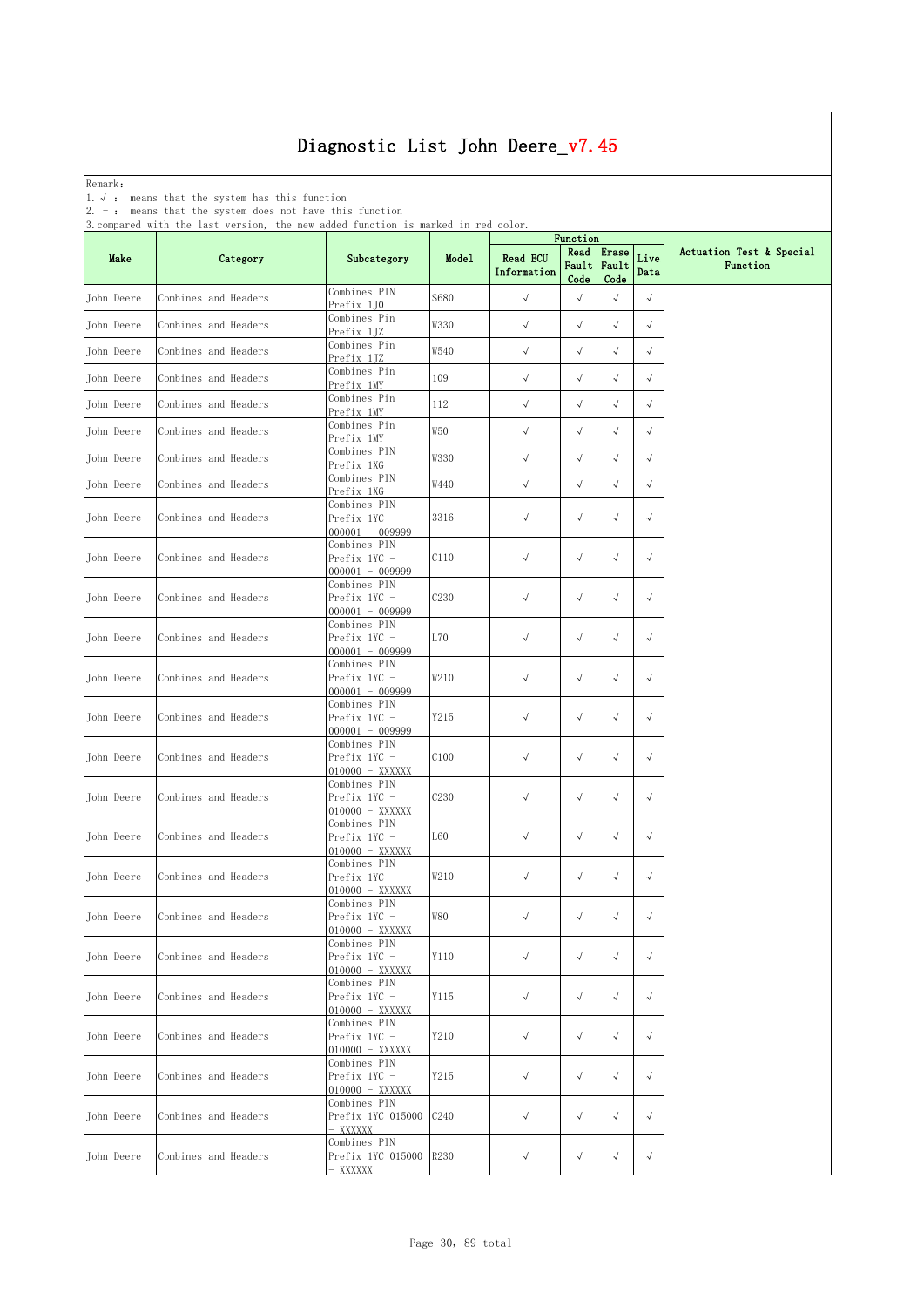Remark: The contract of the contract of  $\mathbb{R}$  and  $\mathbb{R}$  are contract of  $\mathbb{R}$  and  $\mathbb{R}$  are contract of  $\mathbb{R}$  and  $\mathbb{R}$  are contract of  $\mathbb{R}$  and  $\mathbb{R}$  are contract of  $\mathbb{R}$  and  $\mathbb{R}$  are cont

1.√ : means that the system has this function

2. - : means that the system does not have this function

|                   |                                              |                                                                          |                  | Function                       |                       |                        |              |                                      |  |
|-------------------|----------------------------------------------|--------------------------------------------------------------------------|------------------|--------------------------------|-----------------------|------------------------|--------------|--------------------------------------|--|
| Make              | Category                                     | Subcategory                                                              | Model            | <b>Read ECU</b><br>Information | Read<br>Fault<br>Code | Erase<br>Fault<br>Code | Live<br>Data | Actuation Test & Special<br>Function |  |
| John Deere        | Combines and Headers                         | Combines PIN<br>Prefix 1YC 015000<br>- XXXXXX                            | W230             | $\sqrt{ }$                     | $\sqrt{ }$            | $\sqrt{}$              | $\sqrt{}$    |                                      |  |
| John Deere        | Combines and Headers                         | Combines Pin<br>Prefix 1ZO                                               | S660             | $\checkmark$                   | $\sqrt{ }$            | $\sqrt{ }$             | $\sqrt{ }$   |                                      |  |
| John Deere        | Combines and Headers                         | Combines Pin<br>Prefix 1Z0                                               | S670             | $\checkmark$                   | $\sqrt{ }$            | $\sqrt{}$              | $\sqrt{ }$   |                                      |  |
| John Deere        | Combines and Headers                         | Combines Pin<br>Prefix 1Z0                                               | S680             | $\sqrt{ }$                     | $\sqrt{ }$            | $\sqrt{}$              | $\sqrt{}$    |                                      |  |
| John Deere        | Combines and Headers                         | Combines Pin<br>Prefix 1Z0                                               | S685             | $\checkmark$                   | $\sqrt{ }$            | $\sqrt{}$              | $\sqrt{ }$   |                                      |  |
| John Deere        | Combines and Headers                         | Combines Pin                                                             | S690             | $\checkmark$                   | $\sqrt{ }$            | $\sqrt{ }$             | $\sqrt{}$    |                                      |  |
| John Deere        | Combines and Headers                         | Prefix 1Z0<br>Combines Pin                                               | T <sub>560</sub> | $\sqrt{ }$                     | $\sqrt{}$             | $\sqrt{}$              | $\sqrt{ }$   |                                      |  |
| John Deere        | Combines and Headers                         | Prefix 1Z0<br>Combines Pin                                               | T660             | $\checkmark$                   | $\checkmark$          | $\sqrt{}$              | $\sqrt{ }$   |                                      |  |
| John Deere        | Combines and Headers                         | Prefix 1Z0<br>Combines Pin                                               | <b>T670</b>      | $\checkmark$                   | $\sqrt{ }$            | $\sqrt{ }$             | $\sqrt{ }$   |                                      |  |
| John Deere        | Combines and Headers                         | Prefix 1Z0<br>Combines Pin                                               | W540             | $\checkmark$                   | $\sqrt{}$             | $\sqrt{ }$             | $\sqrt{ }$   |                                      |  |
| John Deere        | Combines and Headers                         | Prefix 1Z0<br>Combines Pin                                               | W550             | $\checkmark$                   | $\sqrt{}$             | $\sqrt{}$              | $\sqrt{ }$   |                                      |  |
| John Deere        |                                              | Prefix 1Z0<br>Combines Pin                                               | W650             | $\checkmark$                   | $\sqrt{ }$            | $\sqrt{}$              | $\sqrt{ }$   |                                      |  |
|                   | Combines and Headers<br>Combines and Headers | Prefix 1Z0<br>Combines Pin                                               |                  |                                |                       |                        |              |                                      |  |
| John Deere        |                                              | Prefix 1Z0<br>Combines Pin                                               | W660             | $\sqrt{ }$                     | $\sqrt{ }$            | $\sqrt{}$              | $\sqrt{ }$   |                                      |  |
| <b>Tohn Deere</b> | Combines and Headers                         | Prefix 1ZO MY15<br>Combines Pin                                          | S660             | $\sqrt{ }$                     | $\sqrt{ }$            | $\sqrt{ }$             | $\sqrt{ }$   |                                      |  |
| John Deere        | Combines and Headers                         | Prefix 1ZO MY15<br>Combines Pin                                          | S670             | $\checkmark$                   | $\checkmark$          | $\checkmark$           | $\sqrt{ }$   |                                      |  |
| John Deere        | Combines and Headers                         | Prefix 1ZO MY15                                                          | S680             | $\checkmark$                   | $\sqrt{ }$            | $\sqrt{}$              | $\sqrt{ }$   |                                      |  |
| John Deere        | Combines and Headers                         | Combines Pin<br>Prefix 1ZO MY15                                          | S685             | $\sqrt{ }$                     | $\sqrt{ }$            | $\sqrt{}$              | $\sqrt{ }$   |                                      |  |
| John Deere        | Combines and Headers                         | Combines Pin<br>Prefix 1ZO MY15                                          | S690             | $\checkmark$                   | $\sqrt{ }$            | $\sqrt{}$              | $\sqrt{ }$   |                                      |  |
| John Deere        | Combines and Headers                         | Combines Pin<br>Prefix CQ -<br>Brasil - 000181 -                         | 9650STS          | $\sqrt{ }$                     | $\sqrt{ }$            | $\sqrt{}$              | $\sqrt{ }$   |                                      |  |
| John Deere        | Combines and Headers                         | Combines Pin<br>Prefix CQ -                                              | 9750STS          | $\checkmark$                   | $\sqrt{ }$            | $\sqrt{}$              | $\sqrt{ }$   |                                      |  |
|                   |                                              | <u> Brasil - 000181 -</u><br>Combines Pin                                |                  |                                |                       |                        |              |                                      |  |
| John Deere        | Combines and Headers                         | Prefix CQ -<br>Brasil - 048751 -                                         | 1450             | $\sqrt{ }$                     | $\sqrt{ }$            | $\sqrt{}$              | $\sqrt{ }$   |                                      |  |
| John Deere        | Combines and Headers                         | Combines Pin<br>Prefix CQ -<br>Brasil - 048751 -                         | 1450CWS          | $\sqrt{ }$                     | √                     | $\sqrt{ }$             | √            |                                      |  |
| John Deere        | Combines and Headers                         | Combines Pin<br>Prefix $CQ -$<br>Brasil - 048751 -                       | 1450WTS          | $\sqrt{ }$                     | $\sqrt{ }$            | $\sqrt{}$              | $\sqrt{ }$   |                                      |  |
| John Deere        | Combines and Headers                         | Combines Pin<br>Prefix $CO -$<br>Brasil - 048751 -                       | 1550             | $\sqrt{ }$                     | $\sqrt{ }$            | $\sqrt{ }$             | $\sqrt{ }$   |                                      |  |
| John Deere        | Combines and Headers                         | Combines Pin<br>Prefix CQ -<br>Brasil - 048751 -                         | 1550CWS          | $\checkmark$                   | $\sqrt{ }$            | $\sqrt{}$              | $\sqrt{ }$   |                                      |  |
| John Deere        | Combines and Headers                         | Combines Pin<br>Prefix CQ -<br>Brasil - 048751 -                         | 1550WTS          | $\sqrt{ }$                     | $\sqrt{ }$            | $\sqrt{}$              | $\sqrt{ }$   |                                      |  |
| John Deere        | Combines and Headers                         | Combines Pin<br>Prefix CQ -<br>Brasil - XXXX<br>$\overline{\phantom{a}}$ | 9650STS          | $\sqrt{ }$                     | $\checkmark$          | $\sqrt{}$              | $\sqrt{ }$   |                                      |  |
| John Deere        | Combines and Headers                         | Combines Pin<br>$Prefix CQ -$<br>Brasil - XXXX -                         | 9750STS          | $\sqrt{ }$                     | $\sqrt{ }$            | $\sqrt{}$              | $\sqrt{ }$   |                                      |  |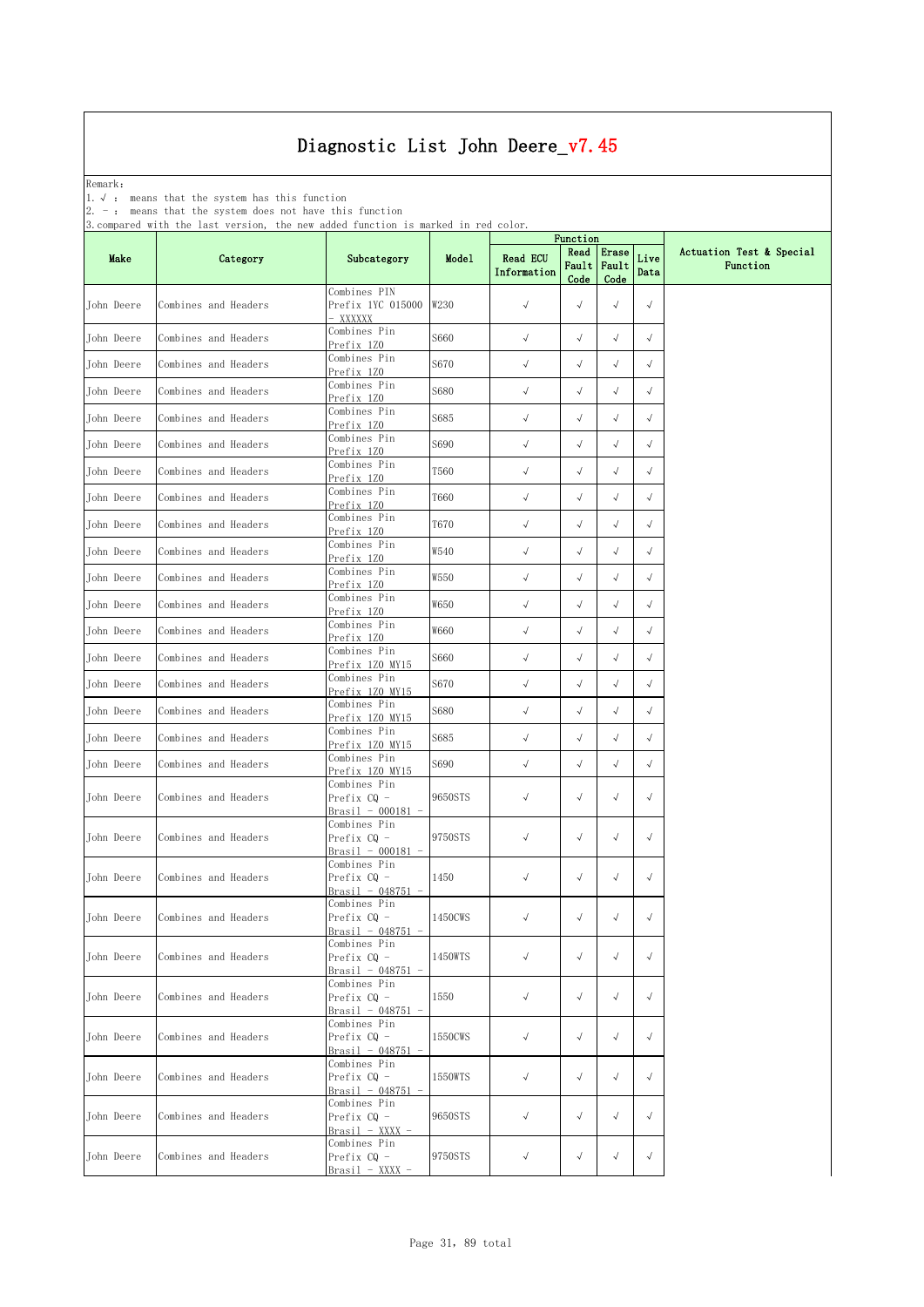Remark: The contract of the contract of  $\mathbb{R}$  and  $\mathbb{R}$  are contract of  $\mathbb{R}$  and  $\mathbb{R}$  are contract of  $\mathbb{R}$  and  $\mathbb{R}$  are contract of  $\mathbb{R}$  and  $\mathbb{R}$  are contract of  $\mathbb{R}$  and  $\mathbb{R}$  are cont

1.√ : means that the system has this function

2. - : means that the system does not have this function

| compared aren | 10111                | agger ranceron                                             |         |                                | Function              |                        |              |                                      |  |
|---------------|----------------------|------------------------------------------------------------|---------|--------------------------------|-----------------------|------------------------|--------------|--------------------------------------|--|
| Make          | Category             | Subcategory                                                | Model   | <b>Read ECU</b><br>Information | Read<br>Fault<br>Code | Erase<br>Fault<br>Code | Live<br>Data | Actuation Test & Special<br>Function |  |
| John Deere    | Combines and Headers | Combines PIN<br>Prefix CQ -                                | 1175    | $\checkmark$                   | $\sqrt{ }$            | $\sqrt{}$              | $\sqrt{ }$   |                                      |  |
| John Deere    | Combines and Headers | Combines PIN<br>Prefix CQ -                                | 1470    | $\checkmark$                   | $\sqrt{ }$            | $\sqrt{}$              | $\sqrt{ }$   |                                      |  |
| John Deere    | Combines and Headers | Combines PIN<br>Prefix CQ -                                | 1570    | $\checkmark$                   | $\sqrt{ }$            | $\sqrt{ }$             | $\sqrt{}$    |                                      |  |
| John Deere    | Combines and Headers | Combines PIN<br>Prefix CQ -                                | 1650CTS | $\checkmark$                   | $\sqrt{ }$            | $\sqrt{ }$             | $\sqrt{ }$   |                                      |  |
| John Deere    | Combines and Headers | Combines PIN<br>Prefix CQ -                                | 9470STS | $\checkmark$                   | $\sqrt{ }$            | $\sqrt{}$              | $\sqrt{}$    |                                      |  |
| John Deere    | Combines and Headers | Combines PIN<br>Prefix $CQ -$                              | 9570STS | $\checkmark$                   | $\sqrt{ }$            | $\sqrt{ }$             | $\sqrt{ }$   |                                      |  |
| John Deere    | Combines and Headers | Combines PIN<br>Prefix CQ -                                | 9670STS | $\checkmark$                   | $\sqrt{ }$            | $\sqrt{}$              | $\sqrt{ }$   |                                      |  |
| John Deere    | Combines and Headers | Combines PIN<br>Prefix CQ -                                | 9770STS | $\checkmark$                   | $\sqrt{ }$            | $\sqrt{}$              | $\sqrt{ }$   |                                      |  |
| John Deere    | Combines and Headers | Combines PIN<br>Prefix CQ -                                | S540    | $\checkmark$                   | $\sqrt{ }$            | $\sqrt{}$              | $\sqrt{ }$   |                                      |  |
| John Deere    | Combines and Headers | Combines PIN<br>Prefix CQ -                                | S690    | $\checkmark$                   | $\sqrt{ }$            | $\sqrt{}$              | $\sqrt{ }$   |                                      |  |
| John Deere    | Combines and Headers | Combines PIN<br>Prefix CQ -<br>Brazil - 047354 -           | 1450    | $\checkmark$                   | $\sqrt{ }$            | $\checkmark$           | $\sqrt{ }$   |                                      |  |
| John Deere    | Combines and Headers | Combines PIN<br>Prefix CQ -<br>Brazil - XXXXXX -           | 1450    | $\checkmark$                   | $\sqrt{ }$            | $\sqrt{ }$             | $\sqrt{ }$   |                                      |  |
| John Deere    | Combines and Headers | Combines PIN<br>Prefix $CQ -$<br><u> Brazil - XXXXXX -</u> | 1450CWS | $\sqrt{ }$                     | $\sqrt{ }$            | $\sqrt{ }$             | $\sqrt{}$    |                                      |  |
| John Deere    | Combines and Headers | Combines PIN<br>Prefix CQ -<br>Brazil - XXXXXX -           | 1550    | $\sqrt{ }$                     | $\sqrt{ }$            | $\sqrt{ }$             | $\sqrt{ }$   |                                      |  |
| John Deere    | Combines and Headers | Combines PIN<br>Prefix CQ -<br>Brazil - XXXXXX -           | 1550CWS | $\checkmark$                   | $\sqrt{ }$            | $\sqrt{}$              | $\sqrt{ }$   |                                      |  |
| John Deere    | Combines and Headers | Combines Pin<br>Prefix CQ Brasil<br>$-054551B -$           | 1450    | $\sqrt{ }$                     | $\sqrt{ }$            | $\sqrt{}$              | $\sqrt{ }$   |                                      |  |
| John Deere    | Combines and Headers | Combines Pin<br>Prefix CQ Brasil<br>$-054551B -$           | 1450CWS | $\checkmark$                   | $\sqrt{ }$            | $\sqrt{ }$             | $\sqrt{ }$   |                                      |  |
| John Deere    | Combines and Headers | Combines Pin<br>Prefix CQ Brasil<br>$-054551B -$           | 1450WTS | $\checkmark$                   | $\sqrt{ }$            | $\sqrt{}$              | $\sqrt{ }$   |                                      |  |
| John Deere    | Combines and Headers | Combines Pin<br>Prefix CQ Brasil<br>$-054551B -$           | 1550    | $\sqrt{ }$                     | $\sqrt{ }$            | $\sqrt{ }$             | $\sqrt{ }$   |                                      |  |
| John Deere    | Combines and Headers | Combines Pin<br>Prefix CQ Brasil<br>$054551B -$            | 1550CWS | $\sqrt{}$                      | $\sqrt{}$             | $\sqrt{ }$             | $\sqrt{ }$   |                                      |  |
| John Deere    | Combines and Headers | Combines Pin<br>Prefix CQ Brasil<br>$-054551B -$           | 1550WTS | $\checkmark$                   | $\sqrt{ }$            | $\sqrt{}$              | $\sqrt{ }$   |                                      |  |
| John Deere    | Combines and Headers | Combines Pin<br>Prefix CQ Brasil<br>- 070001 - XXXXXX      | 1450CWS | $\sqrt{ }$                     | $\sqrt{ }$            | $\sqrt{}$              | $\sqrt{ }$   |                                      |  |
| John Deere    | Combines and Headers | Combines Pin<br>Prefix CQ Brasil<br>$-070001 - XXXXXX$     | 1450WTS | $\sqrt{ }$                     | $\sqrt{ }$            | $\sqrt{ }$             | $\sqrt{ }$   |                                      |  |
| John Deere    | Combines and Headers | Combines Pin<br>Prefix CQ Brasil<br>- 070001 - XXXXXX      | 1550    | $\sqrt{ }$                     | $\sqrt{ }$            | $\sqrt{ }$             | $\sqrt{ }$   |                                      |  |
| John Deere    | Combines and Headers | Combines Pin<br>Prefix CQ Brasil<br>- 070001 - XXXXXX      | 1550CWS | $\sqrt{ }$                     | $\sqrt{ }$            | $\sqrt{ }$             | $\sqrt{ }$   |                                      |  |
| John Deere    | Combines and Headers | Combines Pin<br>Prefix CQ Brasil<br>- 070001 - XXXXXX      | 1550WTS | $\sqrt{ }$                     | $\sqrt{ }$            | $\sqrt{ }$             | $\sqrt{ }$   |                                      |  |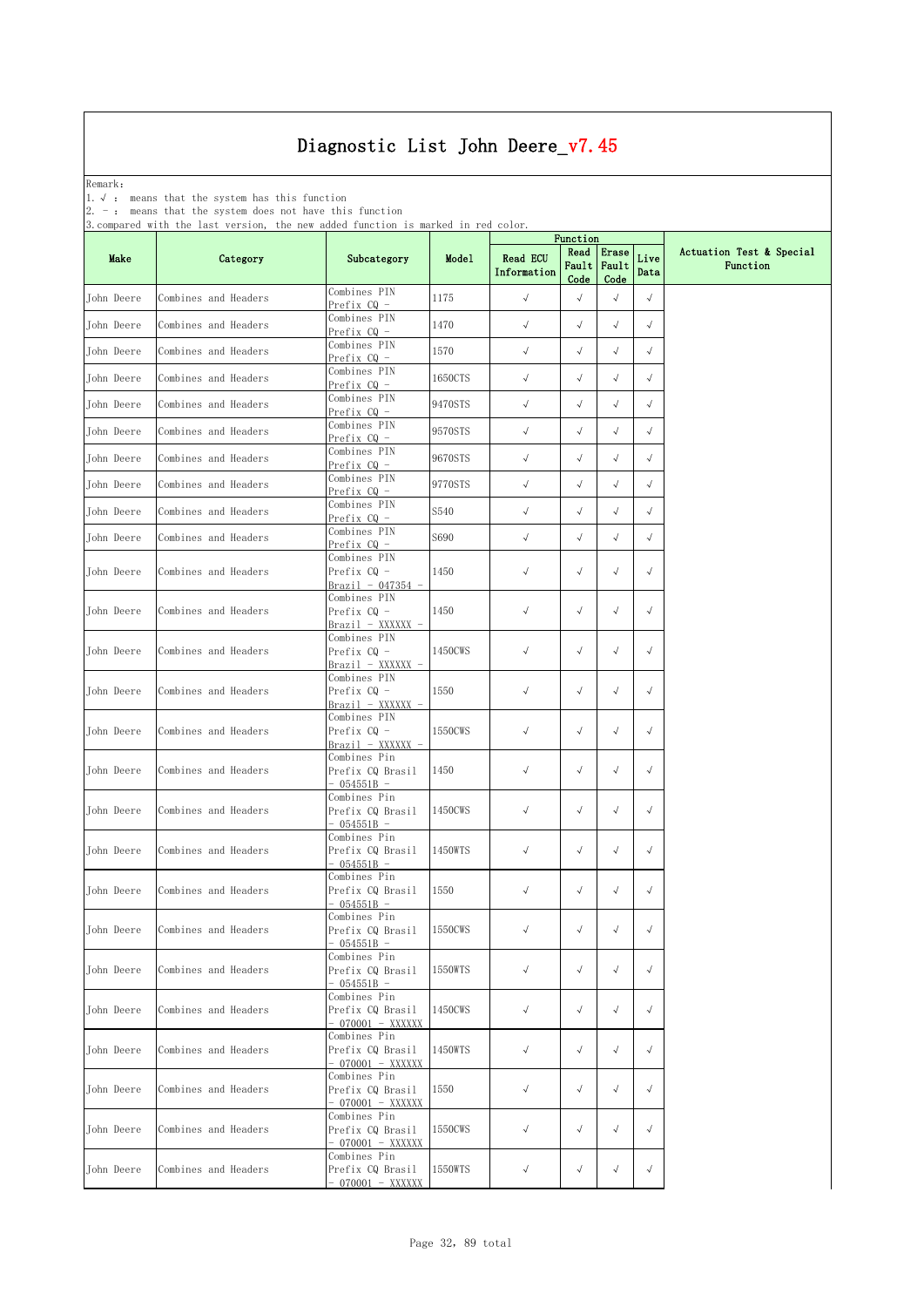Remark: The contract of the contract of  $\mathbb{R}$  and  $\mathbb{R}$  are contract of  $\mathbb{R}$  and  $\mathbb{R}$  are contract of  $\mathbb{R}$  and  $\mathbb{R}$  are contract of  $\mathbb{R}$  and  $\mathbb{R}$  are contract of  $\mathbb{R}$  and  $\mathbb{R}$  are cont

1.√ : means that the system has this function

2. - : means that the system does not have this function

| . comparea |                      | agaza ranceron                                 | maxmax  | Function                       |                       |                        |              |                                      |
|------------|----------------------|------------------------------------------------|---------|--------------------------------|-----------------------|------------------------|--------------|--------------------------------------|
| Make       | Category             | Subcategory                                    | Model   | <b>Read ECU</b><br>Information | Read<br>Fault<br>Code | Erase<br>Fault<br>Code | Live<br>Data | Actuation Test & Special<br>Function |
| John Deere | Combines and Headers | Combines PIN<br>Prefix HO -<br>695101 - XXXXXX | 9650STS | $\sqrt{}$                      | $\sqrt{}$             | $\sqrt{}$              | $\sqrt{}$    |                                      |
| John Deere | Combines and Headers | Combines PIN<br>Prefix HO -<br>695101 - XXXXXX | 9750STS | $\sqrt{}$                      | $\sqrt{ }$            | $\sqrt{}$              | $\sqrt{}$    |                                      |
| John Deere | Combines and Headers | Combines PIN<br>Prefix HO - North<br>American  | 9560STS | $\checkmark$                   | $\sqrt{ }$            | $\sqrt{}$              | $\sqrt{}$    |                                      |
| John Deere | Combines and Headers | Combines PIN<br>Prefix HO - North<br>American  | 9570STS | $\sqrt{ }$                     | $\sqrt{ }$            | $\sqrt{ }$             | $\sqrt{}$    |                                      |
| John Deere | Combines and Headers | Combines PIN<br>Prefix HO - North<br>American  | 9660STS | $\checkmark$                   | $\sqrt{ }$            | $\sqrt{ }$             | $\sqrt{}$    |                                      |
| John Deere | Combines and Headers | Combines PIN<br>Prefix HO - North<br>American  | 9670STS | $\sqrt{}$                      | $\sqrt{}$             | $\sqrt{ }$             | $\sqrt{}$    |                                      |
| John Deere | Combines and Headers | Combines PIN<br>Prefix HO - North<br>American  | 9760STS | $\sqrt{}$                      | $\sqrt{ }$            | $\sqrt{ }$             | $\sqrt{}$    |                                      |
| John Deere | Combines and Headers | Combines PIN<br>Prefix HO - North<br>American  | 9770STS | $\sqrt{}$                      | $\sqrt{ }$            | $\sqrt{}$              | $\sqrt{}$    |                                      |
| John Deere | Combines and Headers | Combines PIN<br>Prefix HO - North<br>American  | 9860STS | $\sqrt{}$                      | $\sqrt{}$             | $\sqrt{}$              | $\sqrt{}$    |                                      |
| John Deere | Combines and Headers | Combines PIN<br>Prefix HO - North<br>American  | 9870STS | $\checkmark$                   | $\sqrt{ }$            | $\sqrt{}$              | $\sqrt{}$    |                                      |
| John Deere | Combines and Headers | Combines PIN<br>Prefix HO -<br>XXXXXX - 695100 | 9650STS | $\sqrt{}$                      | $\sqrt{ }$            | $\sqrt{}$              | $\sqrt{ }$   |                                      |
| John Deere | Combines and Headers | Combines PIN<br>Prefix HO -<br>XXXXXX - 695100 | 9750STS | $\sqrt{ }$                     | $\sqrt{ }$            | $\sqrt{ }$             | $\sqrt{ }$   |                                      |
| John Deere | Combines and Headers | Combines PIN<br>Prefix MY - India              | W70     | $\sqrt{ }$                     | $\sqrt{ }$            | $\sqrt{ }$             | $\sqrt{}$    |                                      |
| John Deere | Combines and Headers | Combines PIN<br>Prefix N4                      | R40-STC | $\checkmark$                   | $\sqrt{}$             | $\sqrt{ }$             | $\sqrt{}$    |                                      |
| John Deere | Combines and Headers | Combines PIN<br>Prefix ZO -<br>European        | 9540    | $\sqrt{}$                      | $\sqrt{ }$            | $\sqrt{ }$             | $\sqrt{}$    |                                      |
| John Deere | Combines and Headers | Combines PIN<br>Prefix ZO -<br>European        | 9540i   | $\sqrt{}$                      | $\sqrt{ }$            | $\sqrt{ }$             | $\sqrt{ }$   |                                      |
| John Deere | Combines and Headers | Combines PIN<br>Prefix ZO -<br>European        | 9560    | $\sqrt{}$                      | $\sqrt{}$             | $\sqrt{ }$             | $\sqrt{ }$   |                                      |
| John Deere | Combines and Headers | Combines PIN<br>Prefix $Z0 -$<br>European      | 9560i   | $\sqrt{ }$                     | $\sqrt{ }$            | $\sqrt{ }$             | $\sqrt{ }$   |                                      |
| John Deere | Combines and Headers | Combines PIN<br>Prefix ZO -<br>European        | 9580    | $\sqrt{}$                      | $\sqrt{ }$            | $\sqrt{}$              | $\sqrt{ }$   |                                      |
| John Deere | Combines and Headers | Combines PIN<br>Prefix ZO -<br>European        | 9580i   | $\sqrt{}$                      | $\sqrt{ }$            | $\sqrt{}$              | $\sqrt{ }$   |                                      |
| John Deere | Combines and Headers | Combines PIN<br>Prefix ZO -<br>European        | 9640    | $\sqrt{ }$                     | $\sqrt{ }$            | $\sqrt{ }$             | $\sqrt{ }$   |                                      |
| John Deere | Combines and Headers | Combines PIN<br>Prefix ZO -<br>European        | 9640i   | $\sqrt{ }$                     | $\sqrt{ }$            | $\sqrt{}$              | $\sqrt{ }$   |                                      |
| John Deere | Combines and Headers | Combines PIN<br>Prefix Z0 -<br>European        | 9660    | $\checkmark$                   | $\sqrt{ }$            | $\checkmark$           | $\sqrt{ }$   |                                      |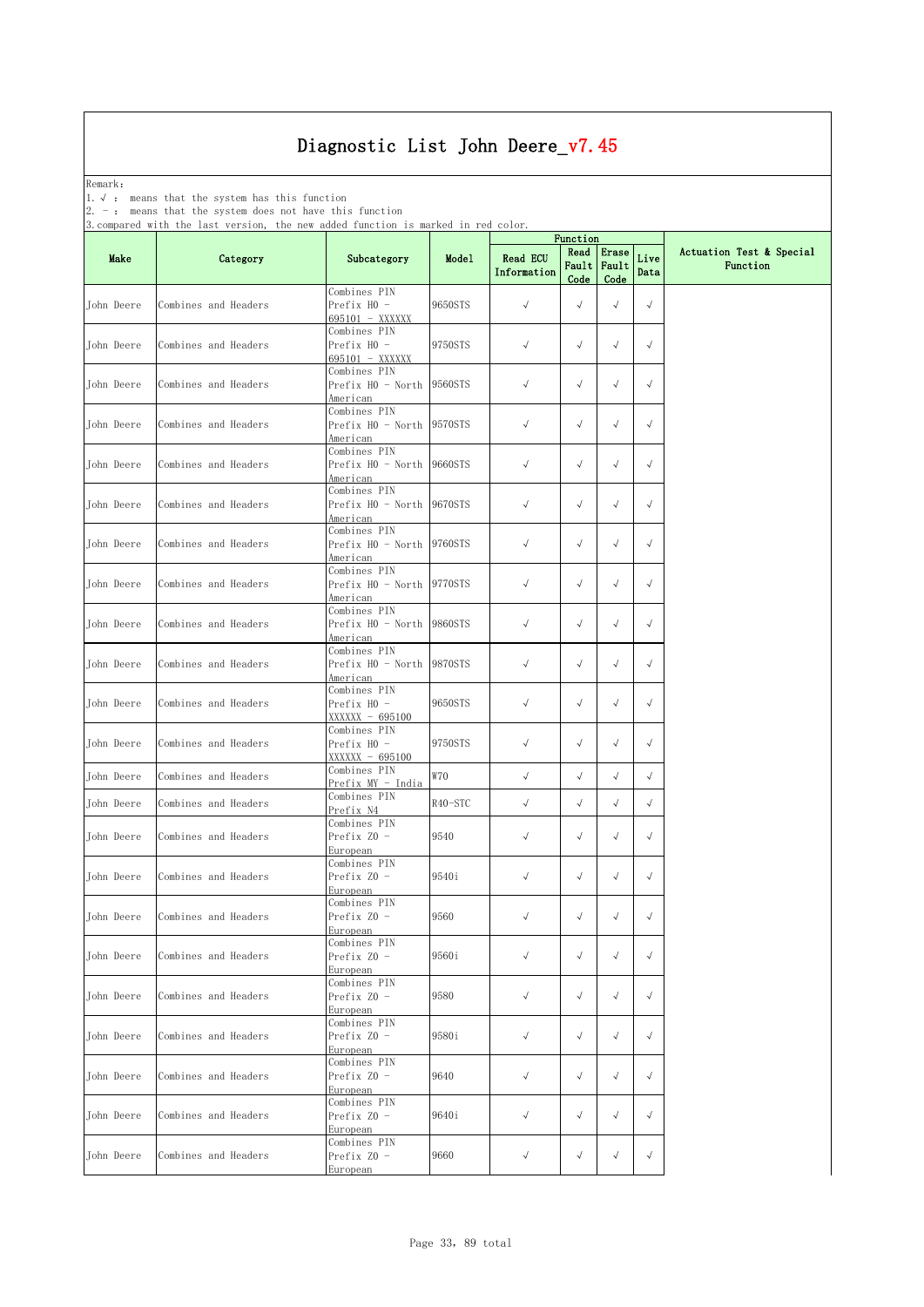Remark: The contract of the contract of  $\mathbb{R}$  and  $\mathbb{R}$  are contract of  $\mathbb{R}$  and  $\mathbb{R}$  are contract of  $\mathbb{R}$  and  $\mathbb{R}$  are contract of  $\mathbb{R}$  and  $\mathbb{R}$  are contract of  $\mathbb{R}$  and  $\mathbb{R}$  are cont

1.√ : means that the system has this function

2. - : means that the system does not have this function

|            | ), compared wrth the rast version, | the new added function is marked in fea color.        |             | Function                       |                       |                        |              |                                      |
|------------|------------------------------------|-------------------------------------------------------|-------------|--------------------------------|-----------------------|------------------------|--------------|--------------------------------------|
| Make       | Category                           | Subcategory                                           | Model       | <b>Read ECU</b><br>Information | Read<br>Fault<br>Code | Erase<br>Fault<br>Code | Live<br>Data | Actuation Test & Special<br>Function |
| John Deere | Combines and Headers               | Combines PIN<br>Prefix ZO -<br>European               | 9660i       | $\sqrt{ }$                     | $\sqrt{ }$            | $\sqrt{}$              | $\sqrt{ }$   |                                      |
| John Deere | Combines and Headers               | Combines PIN<br>Prefix ZO -<br><u>European</u>        | 9680        | $\sqrt{ }$                     | $\sqrt{ }$            | $\sqrt{ }$             | $\sqrt{}$    |                                      |
| John Deere | Combines and Headers               | Combines<br>w/Command Center<br>Pin-prefix 1JZ        | W650        | $\sqrt{ }$                     | $\sqrt{ }$            | $\sqrt{ }$             | $\sqrt{}$    |                                      |
| John Deere | Combines and Headers               | Combines<br>w/Command Center<br>Pin-prefix 1Z0        | <b>T550</b> | $\sqrt{}$                      | $\sqrt{}$             | $\sqrt{ }$             | $\sqrt{}$    |                                      |
| John Deere | Combines and Headers               | Combines<br>w/Command Center<br>Pin-prefix 1Z0        | T560        | $\sqrt{ }$                     | $\sqrt{}$             | $\sqrt{ }$             | $\sqrt{}$    |                                      |
| John Deere | Combines and Headers               | Combines<br>w/Command Center<br>Pin-prefix 1Z0        | T660        | $\sqrt{}$                      | $\sqrt{}$             | $\sqrt{ }$             | $\sqrt{}$    |                                      |
| John Deere | Combines and Headers               | Combines<br>w/Command Center<br>Pin-prefix 1Z0        | <b>T670</b> | $\sqrt{}$                      | $\sqrt{ }$            | $\sqrt{ }$             | $\sqrt{}$    |                                      |
| John Deere | Combines and Headers               | Combines<br>w/Command Center<br>Pin-prefix 1Z0        | W540        | $\sqrt{ }$                     | $\sqrt{ }$            | $\sqrt{}$              | $\sqrt{ }$   |                                      |
| John Deere | Combines and Headers               | Combines<br>w/Command Center<br><u>Pin-prefix 1Z0</u> | W550        | $\sqrt{ }$                     | $\sqrt{ }$            | $\sqrt{}$              | $\sqrt{}$    |                                      |
| John Deere | Combines and Headers               | Combines<br>w/Command Center<br>Pin-prefix 1Z0        | W660        | $\checkmark$                   | $\checkmark$          | $\sqrt{ }$             | $\sqrt{}$    |                                      |
| John Deere | Combines and Headers               | Combines<br>w/Command Center<br>Pin-Prefix ZO         | T550        | $\sqrt{}$                      | $\sqrt{ }$            | $\sqrt{ }$             | $\sqrt{}$    |                                      |
| John Deere | Combines and Headers               | Combines<br>w/Command Center<br>Pin-Prefix ZO         | T560        | $\sqrt{ }$                     | $\sqrt{}$             | $\sqrt{ }$             | $\sqrt{}$    |                                      |
| John Deere | Combines and Headers               | Combines<br>w/Command Center<br>Pin-Prefix ZO         | T660        | $\sqrt{}$                      | $\sqrt{}$             | $\sqrt{ }$             | $\sqrt{}$    |                                      |
| John Deere | Combines and Headers               | Combines<br>w/Command Center<br>Pin-Prefix ZO         | <b>T670</b> | $\sqrt{ }$                     | $\sqrt{ }$            | $\sqrt{ }$             | $\sqrt{}$    |                                      |
| John Deere | Combines and Headers               | Combines<br>w/Command Center<br>Pin-Prefix ZO         | W540        | $\sqrt{ }$                     | $\sqrt{ }$            | $\sqrt{}$              | $\sqrt{}$    |                                      |
| John Deere | Combines and Headers               | Combines<br>w/Command Center<br>Pin-Prefix ZO         | W550        | $\sqrt{ }$                     | $\sqrt{ }$            | $\sqrt{}$              | $\sqrt{ }$   |                                      |
| John Deere | Combines and Headers               | Combines<br>w/Command Center<br>Pin-Prefix ZO         | W650        | $\sqrt{ }$                     | $\checkmark$          | $\sqrt{ }$             | $\sqrt{ }$   |                                      |
| John Deere | Combines and Headers               | Combines<br>w/Command Center<br>Pin-Prefix ZO         | W660        | $\sqrt{ }$                     | $\sqrt{ }$            | $\sqrt{}$              | $\sqrt{ }$   |                                      |
| John Deere | Combines and Headers               | Combines With<br>Command Center                       | C670        | $\sqrt{}$                      | $\sqrt{ }$            | $\sqrt{}$              | $\sqrt{}$    |                                      |
| John Deere | Combines and Headers               | Combines With<br>Command Center<br>Combines With      | <b>T550</b> | $\checkmark$                   | $\sqrt{ }$            | $\sqrt{}$              | $\sqrt{}$    |                                      |
| John Deere | Combines and Headers               | Command Center                                        | T560        | $\sqrt{ }$                     | $\sqrt{ }$            | $\sqrt{ }$             | $\sqrt{}$    |                                      |
| John Deere | Combines and Headers               | Combines With<br>Command Center                       | <b>T660</b> | $\sqrt{}$                      | $\sqrt{}$             | $\sqrt{}$              | $\sqrt{ }$   |                                      |
| John Deere | Combines and Headers               | Combines With<br>Command Center                       | <b>T670</b> | $\sqrt{ }$                     | $\sqrt{ }$            | $\sqrt{}$              | $\sqrt{}$    |                                      |
| John Deere | Combines and Headers               | Combines With<br>Command Center                       | W540        | $\checkmark$                   | $\sqrt{}$             | $\sqrt{ }$             | $\sqrt{}$    |                                      |
| John Deere | Combines and Headers               | Combines With<br>Command Center                       | W550        | $\sqrt{ }$                     | $\sqrt{}$             | $\sqrt{}$              | $\sqrt{}$    |                                      |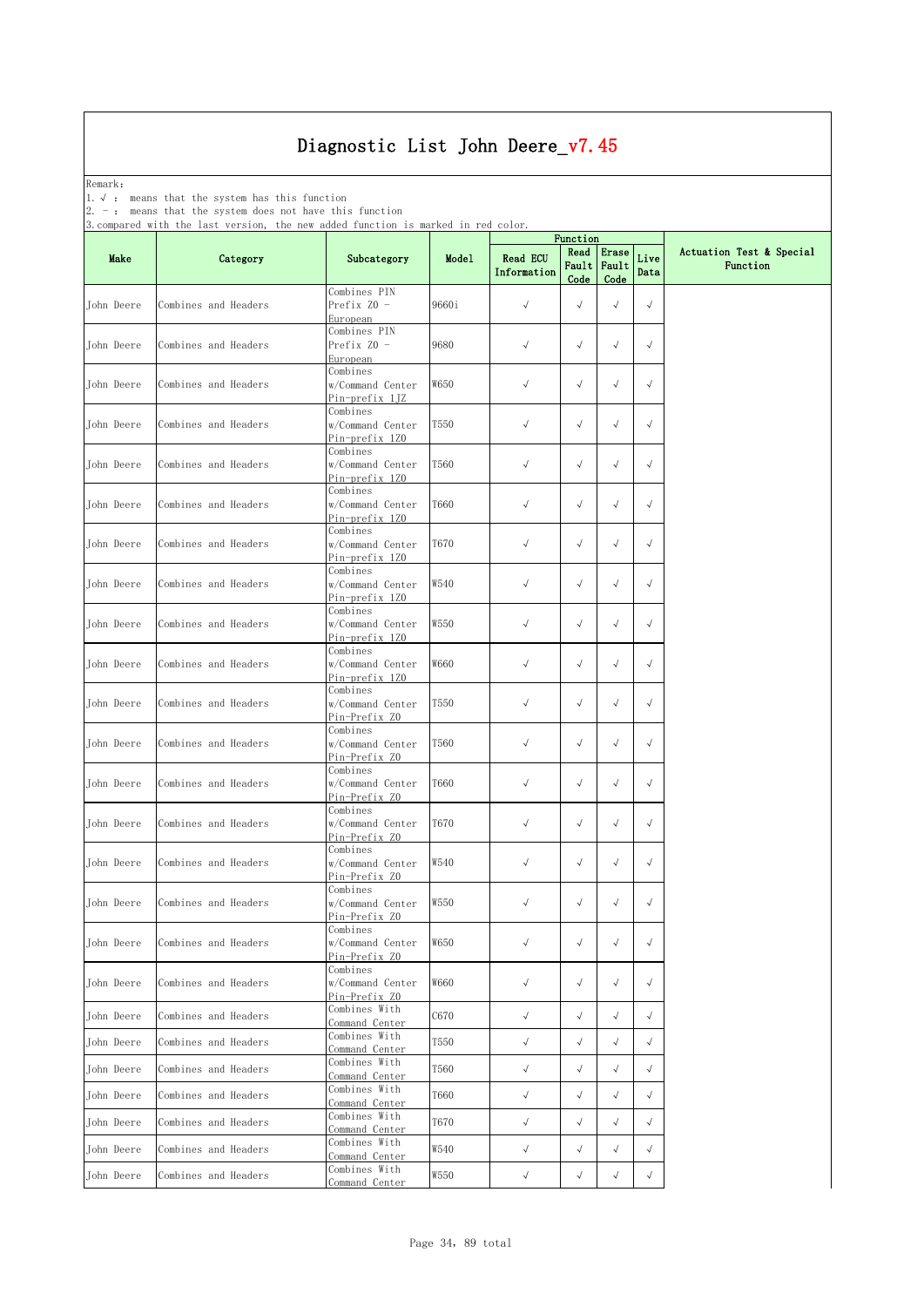Remark: The contract of the contract of  $\mathbb{R}$  and  $\mathbb{R}$  are contract of  $\mathbb{R}$  and  $\mathbb{R}$  are contract of  $\mathbb{R}$  and  $\mathbb{R}$  are contract of  $\mathbb{R}$  and  $\mathbb{R}$  are contract of  $\mathbb{R}$  and  $\mathbb{R}$  are cont

1.√ : means that the system has this function

2. - : means that the system does not have this function

| . compared sru | 100 U<br>10101011    | the new duded runceron to                | $maxmax$ $11$             |                                | Function              |                        |              |                                      |
|----------------|----------------------|------------------------------------------|---------------------------|--------------------------------|-----------------------|------------------------|--------------|--------------------------------------|
| Make           | Category             | Subcategory                              | Model                     | <b>Read ECU</b><br>Information | Read<br>Fault<br>Code | Erase<br>Fault<br>Code | Live<br>Data | Actuation Test & Special<br>Function |
| John Deere     | Combines and Headers | Combines With<br>Command Center          | W650                      | $\checkmark$                   | $\sqrt{ }$            | $\sqrt{ }$             | $\sqrt{}$    |                                      |
| John Deere     | Combines and Headers | Combines With<br>Command Center          | W660                      | $\checkmark$                   | $\sqrt{}$             | $\sqrt{ }$             | $\sqrt{}$    |                                      |
| John Deere     | Combines and Headers | Combines XXXXXX<br>072799                | 9780CTS                   | $\checkmark$                   | $\sqrt{}$             | $\sqrt{}$              | $\sqrt{}$    |                                      |
| John Deere     | Combines and Headers | Combines XXXXXX<br>695100                | 9450                      | $\checkmark$                   | $\sqrt{ }$            | $\sqrt{ }$             | $\sqrt{ }$   |                                      |
| John Deere     | Combines and Headers | Combines XXXXXX<br>695100                | 9550                      | $\sqrt{}$                      | $\sqrt{ }$            | $\sqrt{}$              | $\sqrt{ }$   |                                      |
| John Deere     | Combines and Headers | Combines XXXXXX<br>695100                | 9550SH                    | $\checkmark$                   | $\checkmark$          | $\sqrt{ }$             | $\sqrt{}$    |                                      |
| John Deere     | Combines and Headers | Combines XXXXXX<br>695100                | 9650                      | $\checkmark$                   | $\sqrt{ }$            | $\sqrt{ }$             | $\sqrt{}$    |                                      |
| John Deere     | Combines and Headers | Combines XXXXXX<br>695100                | 9650CTS                   | $\checkmark$                   | $\sqrt{ }$            | $\sqrt{}$              | $\sqrt{}$    |                                      |
| John Deere     | Combines and Headers | Corn Heads                               | 608C<br><b>STALKMASTE</b> | $\sqrt{ }$                     | $\sqrt{ }$            | $\sqrt{ }$             | $\sqrt{}$    |                                      |
| John Deere     | Combines and Headers | Corn Heads                               | 612C<br><b>STALKMASTE</b> | $\sqrt{ }$                     | $\sqrt{ }$            | $\sqrt{ }$             | $\sqrt{}$    |                                      |
| John Deere     | Combines and Headers | Corn Heads                               | 616C                      | $\sqrt{}$                      | $\sqrt{ }$            | $\sqrt{ }$             | $\sqrt{}$    |                                      |
| John Deere     | Combines and Headers | Corn Heads PIN<br>prefix 1CQ -<br>Brazil | 613C                      | $\sqrt{ }$                     | $\sqrt{ }$            | $\sqrt{}$              | $\sqrt{}$    |                                      |
| John Deere     | Combines and Headers | Corn Heads PIN<br>prefix 1CQ -<br>Brazil | 616C                      | $\sqrt{ }$                     | $\sqrt{ }$            | $\sqrt{ }$             | $\sqrt{}$    |                                      |
| John Deere     | Combines and Headers | Corn Heads PIN<br>Prefix 1H0             | 616C                      | $\checkmark$                   | $\sqrt{ }$            | $\sqrt{}$              | $\sqrt{ }$   |                                      |
| John Deere     | Combines and Headers | Corn Heads PIN<br>Prefix 1HO             | 616C<br>STALKMASTE        | $\sqrt{ }$                     | $\sqrt{ }$            | $\sqrt{}$              | $\sqrt{}$    |                                      |
| John Deere     | Combines and Headers | Corn Heads PIN<br>Prefix 1HO             | 618C                      | $\checkmark$                   | $\sqrt{ }$            | $\sqrt{}$              | $\sqrt{ }$   |                                      |
| John Deere     | Combines and Headers | Corn Heads PIN<br>Prefix 1HO             | 618C<br><b>STALKMASTE</b> | $\sqrt{ }$                     | $\sqrt{ }$            | $\sqrt{ }$             | $\sqrt{ }$   |                                      |
| John Deere     | Combines and Headers | Corn Heads PIN<br>Prefix 1YC             | 203C                      | $\sqrt{ }$                     | $\sqrt{ }$            | $\sqrt{}$              | $\sqrt{}$    |                                      |
| John Deere     | Combines and Headers | Corn Heads PIN<br>Prefix 1YC             | 204C                      | $\checkmark$                   | $\sqrt{ }$            | $\sqrt{ }$             | $\sqrt{ }$   |                                      |
| John Deere     | Combines and Headers | Corn Heads PIN<br>Prefix 1YC             | 205C                      | $\sqrt{}$                      | $\sqrt{ }$            | $\sqrt{ }$             | $\sqrt{ }$   |                                      |
| John Deere     | Combines and Headers | Corn Heads PIN<br>Prefix 1YC             | 206C                      | $\checkmark$                   | $\sqrt{ }$            | $\sqrt{ }$             | $\sqrt{ }$   |                                      |
| John Deere     | Combines and Headers | Corn Heads PIN<br>Prefix 1YC             | $207\mathrm{C}$           | $\sqrt{2}$                     | $\sqrt{2}$            |                        |              |                                      |
| John Deere     | Combines and Headers | Corn Heads PIN<br>Prefix 1YC             | 208C                      | $\sqrt{ }$                     | $\sqrt{ }$            | $\sqrt{ }$             | $\sqrt{}$    |                                      |
| John Deere     | Combines and Headers | Corn Heads PIN<br>prefix CQ -            | 204                       | $\checkmark$                   | $\sqrt{ }$            | $\checkmark$           | $\checkmark$ |                                      |
| John Deere     | Combines and Headers | Corn Heads PIN<br>prefix CQ -            | 604C                      | $\checkmark$                   | $\sqrt{}$             | $\sqrt{}$              | $\sqrt{}$    |                                      |
| John Deere     | Combines and Headers | Corn Heads PIN<br>prefix CQ -            | 606C                      | $\checkmark$                   | $\sqrt{ }$            | $\sqrt{ }$             | $\sqrt{ }$   |                                      |
| John Deere     | Combines and Headers | Corn Heads PIN<br>prefix CQ -            | 607C                      | $\sqrt{ }$                     | $\sqrt{ }$            | $\checkmark$           | $\sqrt{}$    |                                      |
| John Deere     | Combines and Headers | Corn Heads PIN<br>prefix CQ -            | 608C                      | $\checkmark$                   | $\sqrt{}$             | $\sqrt{ }$             | $\checkmark$ |                                      |
| John Deere     | Combines and Headers | Corn Heads PIN<br>$prefix CO -$          | 609C                      | $\checkmark$                   | $\sqrt{ }$            | $\sqrt{ }$             | $\sqrt{}$    |                                      |
| John Deere     | Combines and Headers | Corn Heads PIN<br>prefix CQ -            | 610C                      | $\checkmark$                   | $\sqrt{ }$            | $\sqrt{}$              | $\checkmark$ |                                      |
| John Deere     | Combines and Headers | Corn Heads PIN<br>prefix CQ -            | 611C                      | $\sqrt{ }$                     | $\sqrt{ }$            | $\sqrt{}$              | $\checkmark$ |                                      |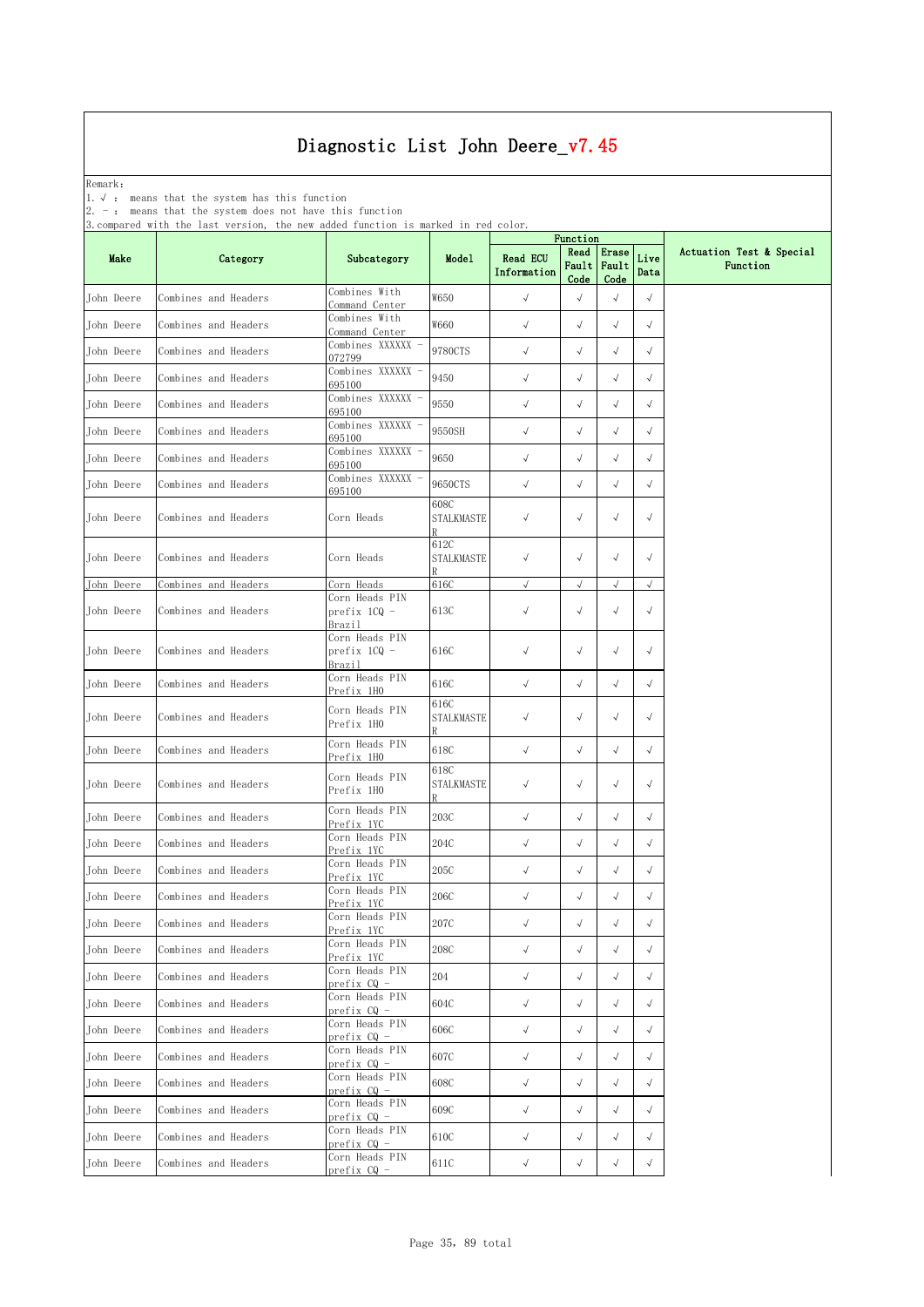Remark: The contract of the contract of  $\mathbb{R}$  and  $\mathbb{R}$  are contract of  $\mathbb{R}$  and  $\mathbb{R}$  are contract of  $\mathbb{R}$  and  $\mathbb{R}$  are contract of  $\mathbb{R}$  and  $\mathbb{R}$  are contract of  $\mathbb{R}$  and  $\mathbb{R}$  are cont

1.√ : means that the system has this function

2. - : means that the system does not have this function

| $\sim$ mpuz $\sim$ |                      |                                                |                    |                                | Function              |                        |              |                                      |
|--------------------|----------------------|------------------------------------------------|--------------------|--------------------------------|-----------------------|------------------------|--------------|--------------------------------------|
| Make               | Category             | Subcategory                                    | Model              | <b>Read ECU</b><br>Information | Read<br>Fault<br>Code | Erase<br>Fault<br>Code | Live<br>Data | Actuation Test & Special<br>Function |
| John Deere         | Combines and Headers | Corn Heads PIN<br>prefix CQ -                  | 612C               | $\checkmark$                   | $\sqrt{ }$            | $\sqrt{}$              | $\sqrt{ }$   |                                      |
| John Deere         | Combines and Headers | Corn Heads PIN<br>prefix CQ -                  | 613C               | $\checkmark$                   | $\sqrt{ }$            | $\sqrt{}$              | $\sqrt{ }$   |                                      |
| John Deere         | Combines and Headers | Corn Heads PIN<br>prefix CQ -                  | 614C               | $\sqrt{ }$                     | $\sqrt{ }$            | $\sqrt{ }$             | $\sqrt{}$    |                                      |
| John Deere         | Combines and Headers | Corn Heads PIN<br>prefix CQ -                  | 615C               | $\sqrt{ }$                     | $\sqrt{ }$            | $\sqrt{}$              | $\sqrt{ }$   |                                      |
| John Deere         | Combines and Headers | Corn Heads PIN<br>prefix CQ -                  | 616C               | $\sqrt{ }$                     | $\sqrt{}$             | $\sqrt{}$              | $\sqrt{}$    |                                      |
| <b>Tohn Deere</b>  | Combines and Headers | Corn Heads PIN<br>prefix CQ -                  | 617C               | $\sqrt{ }$                     | $\sqrt{ }$            | $\sqrt{}$              | $\sqrt{ }$   |                                      |
| John Deere         | Combines and Headers | Corn Heads PIN<br>Prefix HO or 1HO             | 606C<br>STALKMASTE | $\checkmark$                   | $\sqrt{ }$            | $\sqrt{ }$             | $\sqrt{ }$   |                                      |
| John Deere         | Combines and Headers | Corn Heads PIN<br>prefix KM                    | 606C<br>STALKMASTE | $\sqrt{ }$                     | $\sqrt{ }$            | $\sqrt{ }$             | $\sqrt{ }$   |                                      |
| John Deere         | Combines and Headers | Corn Heads PIN<br>prefix KM                    | 608C<br>STALKMASTE | $\sqrt{ }$                     | $\sqrt{}$             | $\sqrt{}$              | $\sqrt{ }$   |                                      |
| John Deere         | Combines and Headers | Draper Platforms                               | 640D               | $\sqrt{ }$                     | $\sqrt{ }$            | $\sqrt{}$              | $\sqrt{ }$   |                                      |
| John Deere         | Combines and Headers | Draper Platforms                               | 640FD              | $\sqrt{ }$                     | $\sqrt{}$             | $\sqrt{}$              | $\sqrt{ }$   |                                      |
| John Deere         | Combines and Headers | Draper Platforms                               | 645FD              | $\sqrt{ }$                     | $\sqrt{ }$            | $\sqrt{ }$             | $\sqrt{ }$   |                                      |
| John Deere         | Combines and Headers | Draper Platforms<br>PIN Prefix 1CQ             | 630FD              | $\checkmark$                   | $\sqrt{ }$            | $\sqrt{ }$             | $\sqrt{ }$   |                                      |
| John Deere         | Combines and Headers | Draper Platforms<br>PIN Prefix 1CQ             | 635D               | $\checkmark$                   | $\sqrt{ }$            | $\sqrt{ }$             | $\sqrt{ }$   |                                      |
| John Deere         | Combines and Headers | Draper Platforms<br>PIN Prefix 1CQ             | 635FD              | $\checkmark$                   | $\sqrt{ }$            | $\sqrt{}$              | $\sqrt{}$    |                                      |
| John Deere         | Combines and Headers | Draper Platforms<br>PIN Prefix 1CQ             | 640D               | $\checkmark$                   | $\sqrt{ }$            | $\sqrt{}$              | $\sqrt{ }$   |                                      |
| John Deere         | Combines and Headers | Draper Platforms<br>PIN Prefix 1CQ             | 640FD              | $\sqrt{ }$                     | $\sqrt{ }$            | $\sqrt{}$              | $\sqrt{}$    |                                      |
| John Deere         | Combines and Headers | Draper Platforms<br>PIN Prefix 1CQ             | 645FD              | $\sqrt{ }$                     | $\sqrt{ }$            | $\sqrt{}$              | $\sqrt{ }$   |                                      |
| John Deere         | Combines and Headers | Draper Platforms<br>PIN Prefix 1HO             | 630FD              | $\sqrt{ }$                     | $\sqrt{}$             | $\sqrt{}$              | $\sqrt{}$    |                                      |
| John Deere         | Combines and Headers | Draper Platforms<br>PIN Prefix 1HO             | 645FD              | $\checkmark$                   | $\sqrt{ }$            | $\sqrt{}$              | $\sqrt{ }$   |                                      |
| John Deere         | Combines and Headers | Draper Platforms<br>PIN Prefix 1JO             | 630FD              | $\checkmark$                   | $\sqrt{ }$            | $\sqrt{}$              | $\sqrt{ }$   |                                      |
| John Deere         | Combines and Headers | Draper Platforms<br>PIN Prefix 1J0             | 635FD              | $\checkmark$                   | $\sqrt{ }$            | $\sqrt{}$              | $\sqrt{}$    |                                      |
| John Deere         | Combines and Headers | Draper Platforms<br>PIN Prefix 1JO             | 640FD              | $\checkmark$                   | $\sqrt{ }$            | $\sqrt{}$              | $\sqrt{ }$   |                                      |
| John Deere         | Combines and Headers | Draper Platforms<br>PIN Prefix 1JZ or<br>1 X G | 930 <sub>D</sub>   | $\sqrt{ }$                     | $\sqrt{}$             | $\sqrt{ }$             | $\sqrt{}$    |                                      |
| John Deere         | Combines and Headers | Draper Platforms<br>PIN Prefix 1JZ or<br>1 X G | 936D               | $\sqrt{ }$                     | $\sqrt{ }$            | $\sqrt{}$              | $\sqrt{ }$   |                                      |
| John Deere         | Combines and Headers | Draper Platforms<br>PIN Prefix HO or<br>1H0    | 635FD              | $\sqrt{ }$                     | $\sqrt{ }$            | $\sqrt{ }$             | $\sqrt{ }$   |                                      |
| John Deere         | Combines and Headers | Flex Platform                                  | 213F               | $\sqrt{}$                      | √                     | $\sqrt{}$              | $\sqrt{ }$   |                                      |
| John Deere         | Combines and Headers | Flex Platform                                  | 222F               | $\sqrt{ }$                     | $\sqrt{ }$            | $\sqrt{ }$             | $\sqrt{ }$   |                                      |
| John Deere         | Combines and Headers | Flex Platform Pin<br>Prefix 1YH                | 635F               | $\sqrt{ }$                     | $\sqrt{ }$            | $\sqrt{}$              | $\sqrt{ }$   |                                      |
| John Deere         | Combines and Headers | Flex Platforms<br>PIN Prefix 1CQ -<br>Brazil   | 618F               | $\sqrt{ }$                     | $\sqrt{ }$            | $\sqrt{}$              | $\sqrt{ }$   |                                      |
| John Deere         | Combines and Headers | Flex Platforms<br>PIN Prefix 1CQ -<br>Brazil   | 620F               | $\sqrt{}$                      | $\sqrt{ }$            | $\sqrt{}$              | $\sqrt{ }$   |                                      |
| John Deere         | Combines and Headers | Flex Platforms<br>PIN Prefix 1CQ -<br>Brazil   | 622F               | $\sqrt{ }$                     | $\sqrt{ }$            | $\sqrt{ }$             | $\sqrt{ }$   |                                      |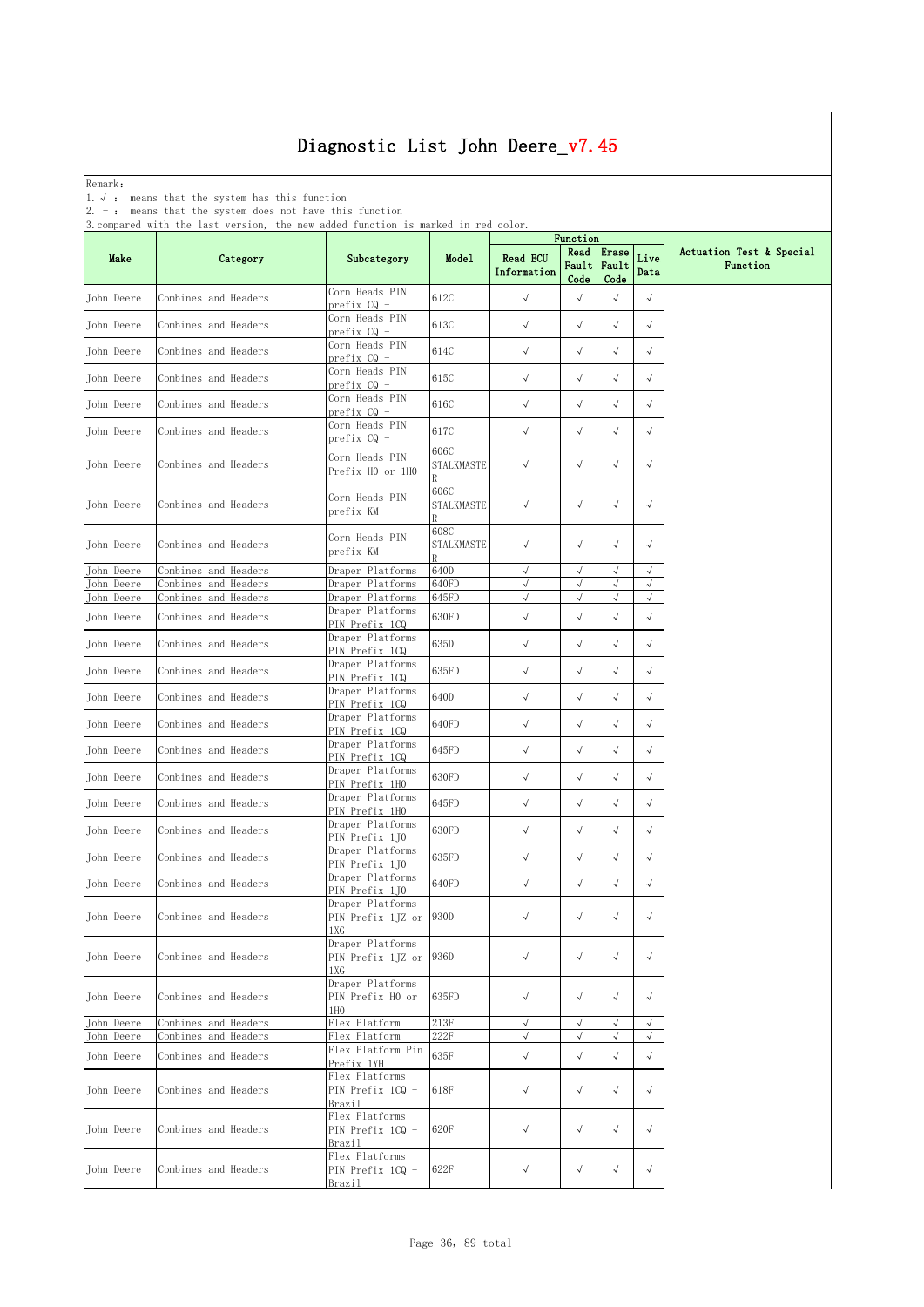Remark: The contract of the contract of  $\mathbb{R}$  and  $\mathbb{R}$  are contract of  $\mathbb{R}$  and  $\mathbb{R}$  are contract of  $\mathbb{R}$  and  $\mathbb{R}$  are contract of  $\mathbb{R}$  and  $\mathbb{R}$  are contract of  $\mathbb{R}$  and  $\mathbb{R}$  are cont

1.√ : means that the system has this function

2. - : means that the system does not have this function

| Actuation Test & Special<br>Read<br>Erase<br>Live<br><b>Read ECU</b><br>Make<br>Model<br>Category<br>Subcategory<br>Fault<br>Fault<br>Function<br>Information<br>Data<br>Code<br>Code<br>Flex Platforms<br>Combines and Headers<br>625F<br>$\sqrt{ }$<br>$\sqrt{}$<br>$\sqrt{ }$<br>PIN Prefix 1CQ -<br>$\sqrt{}$<br>Brazil<br>Flex Platforms<br>630F<br>$\sqrt{ }$<br>$\sqrt{}$<br>$\sqrt{ }$<br>$\sqrt{ }$<br>Combines and Headers<br>PIN Prefix 1CQ -<br>Brazil<br>Flex Platforms<br>$\sqrt{ }$<br>$\sqrt{ }$<br>Combines and Headers<br>635F<br>$\sqrt{}$<br>$\sqrt{ }$<br>PIN Prefix 1CQ -<br><b>Brazil</b><br>Flex Platforms<br>Combines and Headers<br>625F<br>$\sqrt{ }$<br>$\sqrt{}$<br>$\sqrt{}$<br>$\sqrt{ }$<br>PIN Prefix 1J0<br>Flex Platforms<br>$\sqrt{ }$<br>$\sqrt{}$<br>Combines and Headers<br>616F<br>$\sqrt{ }$<br>$\sqrt{ }$<br>PIN Prefix CQ -<br>Flex Platforms<br>$\sqrt{ }$<br>$\sqrt{ }$<br>Combines and Headers<br>618F<br>$\sqrt{}$<br>$\sqrt{}$<br>PIN Prefix CQ -<br>Flex Platforms<br>$\sqrt{ }$<br>$\sqrt{}$<br>$\sqrt{ }$<br>John Deere<br>Combines and Headers<br>620F<br>$\sqrt{ }$<br>PIN Prefix CQ -<br>Flex Platforms<br>$\sqrt{ }$<br>622F<br>$\sqrt{ }$<br>$\sqrt{}$<br>John Deere<br>Combines and Headers<br>$\sqrt{}$<br>PIN Prefix CQ -<br>Flex Platforms<br>625F<br>$\sqrt{ }$<br>John Deere<br>Combines and Headers<br>$\sqrt{}$<br>$\sqrt{}$<br>$\sqrt{}$<br>PIN Prefix CQ -<br>Flex Platforms<br>$\sqrt{ }$<br>John Deere<br>Combines and Headers<br>630F<br>$\sqrt{ }$<br>$\sqrt{}$<br>$\sqrt{ }$<br>PIN Prefix CQ -<br>$\sqrt{ }$<br>John Deere<br>Combines and Headers<br>GPCS<br>$\sqrt{ }$<br>$\sqrt{ }$<br>$\sqrt{ }$<br>None<br><b>John Deere</b><br>Combines and Headers<br>Platforms<br>313R<br>$\sqrt{ }$<br>$\sqrt{2}$<br>$\sqrt{}$<br>$\sqrt{2}$<br>$\sqrt{ }$<br>$\sqrt{}$<br>$\sqrt{ }$<br>$\sqrt{ }$<br>John Deere<br>Combines and Headers<br>314R<br>Platforms<br>John Deere<br>Combines and Headers<br>315R<br>$\sqrt{ }$<br>$\sqrt{}$<br>Platforms<br>$\sqrt{}$<br>√<br>John Deere<br>Combines and Headers<br>316R<br>$\sqrt{2}$<br>$\sqrt{}$<br>$\sqrt{2}$<br>Platforms<br>$\sqrt{2}$<br>$\sqrt{ }$<br>John Deere<br>Combines and Headers<br>Platforms<br>317R<br>$\sqrt{ }$<br>John Deere<br>Combines and Headers<br>Platforms<br>321R<br>$\sqrt{}$<br>$\sqrt{ }$<br>$\sqrt{}$<br>$\sqrt{2}$<br>$\sqrt{ }$<br>$\sqrt{ }$<br>$\sqrt{2}$<br>John Deere<br>Combines and Headers<br>Platforms<br>323R<br>$\sqrt{ }$<br>John Deere<br>Combines and Headers<br>618PF<br>$\sqrt{ }$<br>$\sqrt{2}$<br>Platforms<br>$\sqrt{ }$<br>$\sqrt{}$<br>$\sqrt{ }$<br>$\sqrt{ }$<br>$\sqrt{}$<br>$\sqrt{2}$<br>Combines and Headers<br>620PF<br>John Deere<br>Platforms<br>$\sqrt{ }$<br>Combines and Headers<br>622PF<br>$\sqrt{ }$<br>John Deere<br>Platforms<br>$\sqrt{}$<br>625PF<br>$\sqrt{ }$<br>$\sqrt{}$<br>$\sqrt{ }$<br>John Deere<br>Combines and Headers<br>Platforms<br>$\sqrt{2}$<br>Platforms<br>630PF<br>$\sqrt{ }$<br>$\sqrt{}$<br>$\sqrt{ }$<br>$\sqrt{2}$<br>John Deere<br>Combines and Headers<br>John Deere<br>Combines and Headers<br>635PF<br>$\sqrt{ }$<br>$\sqrt{}$<br>$\sqrt{ }$<br>$\sqrt{2}$<br>Platforms<br>John Deere<br>Combines and Headers<br>$\sqrt{ }$<br>$\sqrt{}$<br>$\sqrt{}$<br>$\sqrt{2}$<br>Platforms<br>PF618<br>John Deere<br>Combines and Headers<br>$\sqrt{ }$<br>$\sqrt{}$<br>$\sqrt{}$<br>Platforms<br>PF620<br>$\sqrt{ }$<br>$\sqrt{2}$<br>$\sqrt{2}$<br>$\sqrt{2}$<br>John Deere<br>Combines and Headers<br>Platforms<br>PF622<br>$\sqrt{}$<br>$\sqrt{ }$<br>$\sqrt{}$<br>Combines and Headers<br>$\sqrt{ }$<br>$\sqrt{}$<br>John Deere<br>Platforms<br>PF625<br>$\sqrt{ }$<br>$\sqrt{2}$<br>$\sqrt{2}$<br>John Deere<br>Platforms<br>PF630<br>$\sqrt{}$<br>Combines and Headers<br>$\sqrt{ }$<br>$\sqrt{}$<br>$\sqrt{2}$<br>John Deere<br>Combines and Headers<br>Platforms<br>PF635<br>$\sqrt{}$<br>Platforms PIN<br>$\sqrt{ }$<br>$\sqrt{ }$<br>$\sqrt{}$<br>208R<br>$\sqrt{ }$<br>John Deere<br>Combines and Headers<br>Prefix 1YC<br>Platforms PIN<br>$\sqrt{ }$<br>$\sqrt{2}$<br>John Deere<br>Combines and Headers<br>209F<br>$\sqrt{}$<br>$\sqrt{ }$<br>Prefix 1YC<br>Platforms PIN<br>$209{\rm R}$<br>John Deere<br>Combines and Headers<br>Prefix 1YC<br>Platforms PIN<br>210F<br>$\sqrt{}$<br>$\sqrt{}$<br>$\sqrt{}$<br>John Deere<br>Combines and Headers<br>$\sqrt{ }$<br>Prefix 1YC<br>Platforms PIN<br>John Deere<br>210R<br>$\sqrt{\phantom{a}}$<br>$\sqrt{ }$<br>Combines and Headers<br>$\sqrt{ }$<br>$\sqrt{ }$<br>Prefix 1YC<br>Platforms PIN<br>212P<br>$\sqrt{}$<br>$\sqrt{}$<br>John Deere<br>Combines and Headers<br>$\sqrt{ }$<br>$\sqrt{ }$<br>Prefix 1YC<br>Platforms PIN<br>John Deere<br>212R<br>$\sqrt{ }$<br>$\sqrt{ }$<br>Combines and Headers<br>$\sqrt{ }$<br>$\sqrt{ }$<br>Prefix 1YC<br>Platforms PIN<br>$\sqrt{ }$<br>213F<br>$\checkmark$<br>$\sqrt{}$<br>John Deere<br>Combines and Headers<br>$\sqrt{}$<br>Prefix 1YC<br>Platforms PIN<br>215F<br>$\checkmark$<br>$\sqrt{}$<br>$\checkmark$<br>John Deere<br>Combines and Headers<br>$\sqrt{ }$<br>Prefix 1YC<br>Platforms PIN<br>$\sqrt{\phantom{a}}$<br>$\sqrt{ }$<br>$\checkmark$<br>John Deere<br>Combines and Headers<br>215R<br>$\sqrt{ }$<br>Prefix 1YC<br>Platforms PIN<br>John Deere<br>Combines and Headers<br>218F<br>$\sqrt{ }$<br>$\sqrt{ }$<br>$\sqrt{}$<br>$\sqrt{ }$<br>Prefix 1YC<br>Platforms PIN<br>John Deere<br>Combines and Headers<br>218R<br>$\sqrt{\phantom{a}}$<br>$\sqrt{}$<br>$\sqrt{}$<br>$\sqrt{ }$<br>Prefix 1YC |            | o, compared write the fast version, the new added function is marked in rea coror. |  | Function |  |  |  |
|---------------------------------------------------------------------------------------------------------------------------------------------------------------------------------------------------------------------------------------------------------------------------------------------------------------------------------------------------------------------------------------------------------------------------------------------------------------------------------------------------------------------------------------------------------------------------------------------------------------------------------------------------------------------------------------------------------------------------------------------------------------------------------------------------------------------------------------------------------------------------------------------------------------------------------------------------------------------------------------------------------------------------------------------------------------------------------------------------------------------------------------------------------------------------------------------------------------------------------------------------------------------------------------------------------------------------------------------------------------------------------------------------------------------------------------------------------------------------------------------------------------------------------------------------------------------------------------------------------------------------------------------------------------------------------------------------------------------------------------------------------------------------------------------------------------------------------------------------------------------------------------------------------------------------------------------------------------------------------------------------------------------------------------------------------------------------------------------------------------------------------------------------------------------------------------------------------------------------------------------------------------------------------------------------------------------------------------------------------------------------------------------------------------------------------------------------------------------------------------------------------------------------------------------------------------------------------------------------------------------------------------------------------------------------------------------------------------------------------------------------------------------------------------------------------------------------------------------------------------------------------------------------------------------------------------------------------------------------------------------------------------------------------------------------------------------------------------------------------------------------------------------------------------------------------------------------------------------------------------------------------------------------------------------------------------------------------------------------------------------------------------------------------------------------------------------------------------------------------------------------------------------------------------------------------------------------------------------------------------------------------------------------------------------------------------------------------------------------------------------------------------------------------------------------------------------------------------------------------------------------------------------------------------------------------------------------------------------------------------------------------------------------------------------------------------------------------------------------------------------------------------------------------------------------------------------------------------------------------------------------------------------------------------------------------------------------------------------------------------------------------------------------------------------------------------------------------------------------------------------------------------------------------------------------------------------------------------------------------------------------------------------------------------------------------------------------------------------------------------------------------------------------------------------------------------------------------------------------------------------------------------------------------------------------------------------------------------------------------------------------------------------------------------------------------------------------------------------------------------------------------------------------------------------------------------------------------------------------------------------------------------------------------------------------------------------------------------------------------------------------------------------------------------------------------------------------------------------------------------------------------------------------------------------|------------|------------------------------------------------------------------------------------|--|----------|--|--|--|
|                                                                                                                                                                                                                                                                                                                                                                                                                                                                                                                                                                                                                                                                                                                                                                                                                                                                                                                                                                                                                                                                                                                                                                                                                                                                                                                                                                                                                                                                                                                                                                                                                                                                                                                                                                                                                                                                                                                                                                                                                                                                                                                                                                                                                                                                                                                                                                                                                                                                                                                                                                                                                                                                                                                                                                                                                                                                                                                                                                                                                                                                                                                                                                                                                                                                                                                                                                                                                                                                                                                                                                                                                                                                                                                                                                                                                                                                                                                                                                                                                                                                                                                                                                                                                                                                                                                                                                                                                                                                                                                                                                                                                                                                                                                                                                                                                                                                                                                                                                                                                                                                                                                                                                                                                                                                                                                                                                                                                                                                                                                                             |            |                                                                                    |  |          |  |  |  |
|                                                                                                                                                                                                                                                                                                                                                                                                                                                                                                                                                                                                                                                                                                                                                                                                                                                                                                                                                                                                                                                                                                                                                                                                                                                                                                                                                                                                                                                                                                                                                                                                                                                                                                                                                                                                                                                                                                                                                                                                                                                                                                                                                                                                                                                                                                                                                                                                                                                                                                                                                                                                                                                                                                                                                                                                                                                                                                                                                                                                                                                                                                                                                                                                                                                                                                                                                                                                                                                                                                                                                                                                                                                                                                                                                                                                                                                                                                                                                                                                                                                                                                                                                                                                                                                                                                                                                                                                                                                                                                                                                                                                                                                                                                                                                                                                                                                                                                                                                                                                                                                                                                                                                                                                                                                                                                                                                                                                                                                                                                                                             | John Deere |                                                                                    |  |          |  |  |  |
|                                                                                                                                                                                                                                                                                                                                                                                                                                                                                                                                                                                                                                                                                                                                                                                                                                                                                                                                                                                                                                                                                                                                                                                                                                                                                                                                                                                                                                                                                                                                                                                                                                                                                                                                                                                                                                                                                                                                                                                                                                                                                                                                                                                                                                                                                                                                                                                                                                                                                                                                                                                                                                                                                                                                                                                                                                                                                                                                                                                                                                                                                                                                                                                                                                                                                                                                                                                                                                                                                                                                                                                                                                                                                                                                                                                                                                                                                                                                                                                                                                                                                                                                                                                                                                                                                                                                                                                                                                                                                                                                                                                                                                                                                                                                                                                                                                                                                                                                                                                                                                                                                                                                                                                                                                                                                                                                                                                                                                                                                                                                             | John Deere |                                                                                    |  |          |  |  |  |
|                                                                                                                                                                                                                                                                                                                                                                                                                                                                                                                                                                                                                                                                                                                                                                                                                                                                                                                                                                                                                                                                                                                                                                                                                                                                                                                                                                                                                                                                                                                                                                                                                                                                                                                                                                                                                                                                                                                                                                                                                                                                                                                                                                                                                                                                                                                                                                                                                                                                                                                                                                                                                                                                                                                                                                                                                                                                                                                                                                                                                                                                                                                                                                                                                                                                                                                                                                                                                                                                                                                                                                                                                                                                                                                                                                                                                                                                                                                                                                                                                                                                                                                                                                                                                                                                                                                                                                                                                                                                                                                                                                                                                                                                                                                                                                                                                                                                                                                                                                                                                                                                                                                                                                                                                                                                                                                                                                                                                                                                                                                                             | John Deere |                                                                                    |  |          |  |  |  |
|                                                                                                                                                                                                                                                                                                                                                                                                                                                                                                                                                                                                                                                                                                                                                                                                                                                                                                                                                                                                                                                                                                                                                                                                                                                                                                                                                                                                                                                                                                                                                                                                                                                                                                                                                                                                                                                                                                                                                                                                                                                                                                                                                                                                                                                                                                                                                                                                                                                                                                                                                                                                                                                                                                                                                                                                                                                                                                                                                                                                                                                                                                                                                                                                                                                                                                                                                                                                                                                                                                                                                                                                                                                                                                                                                                                                                                                                                                                                                                                                                                                                                                                                                                                                                                                                                                                                                                                                                                                                                                                                                                                                                                                                                                                                                                                                                                                                                                                                                                                                                                                                                                                                                                                                                                                                                                                                                                                                                                                                                                                                             | John Deere |                                                                                    |  |          |  |  |  |
|                                                                                                                                                                                                                                                                                                                                                                                                                                                                                                                                                                                                                                                                                                                                                                                                                                                                                                                                                                                                                                                                                                                                                                                                                                                                                                                                                                                                                                                                                                                                                                                                                                                                                                                                                                                                                                                                                                                                                                                                                                                                                                                                                                                                                                                                                                                                                                                                                                                                                                                                                                                                                                                                                                                                                                                                                                                                                                                                                                                                                                                                                                                                                                                                                                                                                                                                                                                                                                                                                                                                                                                                                                                                                                                                                                                                                                                                                                                                                                                                                                                                                                                                                                                                                                                                                                                                                                                                                                                                                                                                                                                                                                                                                                                                                                                                                                                                                                                                                                                                                                                                                                                                                                                                                                                                                                                                                                                                                                                                                                                                             | John Deere |                                                                                    |  |          |  |  |  |
|                                                                                                                                                                                                                                                                                                                                                                                                                                                                                                                                                                                                                                                                                                                                                                                                                                                                                                                                                                                                                                                                                                                                                                                                                                                                                                                                                                                                                                                                                                                                                                                                                                                                                                                                                                                                                                                                                                                                                                                                                                                                                                                                                                                                                                                                                                                                                                                                                                                                                                                                                                                                                                                                                                                                                                                                                                                                                                                                                                                                                                                                                                                                                                                                                                                                                                                                                                                                                                                                                                                                                                                                                                                                                                                                                                                                                                                                                                                                                                                                                                                                                                                                                                                                                                                                                                                                                                                                                                                                                                                                                                                                                                                                                                                                                                                                                                                                                                                                                                                                                                                                                                                                                                                                                                                                                                                                                                                                                                                                                                                                             | John Deere |                                                                                    |  |          |  |  |  |
|                                                                                                                                                                                                                                                                                                                                                                                                                                                                                                                                                                                                                                                                                                                                                                                                                                                                                                                                                                                                                                                                                                                                                                                                                                                                                                                                                                                                                                                                                                                                                                                                                                                                                                                                                                                                                                                                                                                                                                                                                                                                                                                                                                                                                                                                                                                                                                                                                                                                                                                                                                                                                                                                                                                                                                                                                                                                                                                                                                                                                                                                                                                                                                                                                                                                                                                                                                                                                                                                                                                                                                                                                                                                                                                                                                                                                                                                                                                                                                                                                                                                                                                                                                                                                                                                                                                                                                                                                                                                                                                                                                                                                                                                                                                                                                                                                                                                                                                                                                                                                                                                                                                                                                                                                                                                                                                                                                                                                                                                                                                                             |            |                                                                                    |  |          |  |  |  |
|                                                                                                                                                                                                                                                                                                                                                                                                                                                                                                                                                                                                                                                                                                                                                                                                                                                                                                                                                                                                                                                                                                                                                                                                                                                                                                                                                                                                                                                                                                                                                                                                                                                                                                                                                                                                                                                                                                                                                                                                                                                                                                                                                                                                                                                                                                                                                                                                                                                                                                                                                                                                                                                                                                                                                                                                                                                                                                                                                                                                                                                                                                                                                                                                                                                                                                                                                                                                                                                                                                                                                                                                                                                                                                                                                                                                                                                                                                                                                                                                                                                                                                                                                                                                                                                                                                                                                                                                                                                                                                                                                                                                                                                                                                                                                                                                                                                                                                                                                                                                                                                                                                                                                                                                                                                                                                                                                                                                                                                                                                                                             |            |                                                                                    |  |          |  |  |  |
|                                                                                                                                                                                                                                                                                                                                                                                                                                                                                                                                                                                                                                                                                                                                                                                                                                                                                                                                                                                                                                                                                                                                                                                                                                                                                                                                                                                                                                                                                                                                                                                                                                                                                                                                                                                                                                                                                                                                                                                                                                                                                                                                                                                                                                                                                                                                                                                                                                                                                                                                                                                                                                                                                                                                                                                                                                                                                                                                                                                                                                                                                                                                                                                                                                                                                                                                                                                                                                                                                                                                                                                                                                                                                                                                                                                                                                                                                                                                                                                                                                                                                                                                                                                                                                                                                                                                                                                                                                                                                                                                                                                                                                                                                                                                                                                                                                                                                                                                                                                                                                                                                                                                                                                                                                                                                                                                                                                                                                                                                                                                             |            |                                                                                    |  |          |  |  |  |
|                                                                                                                                                                                                                                                                                                                                                                                                                                                                                                                                                                                                                                                                                                                                                                                                                                                                                                                                                                                                                                                                                                                                                                                                                                                                                                                                                                                                                                                                                                                                                                                                                                                                                                                                                                                                                                                                                                                                                                                                                                                                                                                                                                                                                                                                                                                                                                                                                                                                                                                                                                                                                                                                                                                                                                                                                                                                                                                                                                                                                                                                                                                                                                                                                                                                                                                                                                                                                                                                                                                                                                                                                                                                                                                                                                                                                                                                                                                                                                                                                                                                                                                                                                                                                                                                                                                                                                                                                                                                                                                                                                                                                                                                                                                                                                                                                                                                                                                                                                                                                                                                                                                                                                                                                                                                                                                                                                                                                                                                                                                                             |            |                                                                                    |  |          |  |  |  |
|                                                                                                                                                                                                                                                                                                                                                                                                                                                                                                                                                                                                                                                                                                                                                                                                                                                                                                                                                                                                                                                                                                                                                                                                                                                                                                                                                                                                                                                                                                                                                                                                                                                                                                                                                                                                                                                                                                                                                                                                                                                                                                                                                                                                                                                                                                                                                                                                                                                                                                                                                                                                                                                                                                                                                                                                                                                                                                                                                                                                                                                                                                                                                                                                                                                                                                                                                                                                                                                                                                                                                                                                                                                                                                                                                                                                                                                                                                                                                                                                                                                                                                                                                                                                                                                                                                                                                                                                                                                                                                                                                                                                                                                                                                                                                                                                                                                                                                                                                                                                                                                                                                                                                                                                                                                                                                                                                                                                                                                                                                                                             |            |                                                                                    |  |          |  |  |  |
|                                                                                                                                                                                                                                                                                                                                                                                                                                                                                                                                                                                                                                                                                                                                                                                                                                                                                                                                                                                                                                                                                                                                                                                                                                                                                                                                                                                                                                                                                                                                                                                                                                                                                                                                                                                                                                                                                                                                                                                                                                                                                                                                                                                                                                                                                                                                                                                                                                                                                                                                                                                                                                                                                                                                                                                                                                                                                                                                                                                                                                                                                                                                                                                                                                                                                                                                                                                                                                                                                                                                                                                                                                                                                                                                                                                                                                                                                                                                                                                                                                                                                                                                                                                                                                                                                                                                                                                                                                                                                                                                                                                                                                                                                                                                                                                                                                                                                                                                                                                                                                                                                                                                                                                                                                                                                                                                                                                                                                                                                                                                             |            |                                                                                    |  |          |  |  |  |
|                                                                                                                                                                                                                                                                                                                                                                                                                                                                                                                                                                                                                                                                                                                                                                                                                                                                                                                                                                                                                                                                                                                                                                                                                                                                                                                                                                                                                                                                                                                                                                                                                                                                                                                                                                                                                                                                                                                                                                                                                                                                                                                                                                                                                                                                                                                                                                                                                                                                                                                                                                                                                                                                                                                                                                                                                                                                                                                                                                                                                                                                                                                                                                                                                                                                                                                                                                                                                                                                                                                                                                                                                                                                                                                                                                                                                                                                                                                                                                                                                                                                                                                                                                                                                                                                                                                                                                                                                                                                                                                                                                                                                                                                                                                                                                                                                                                                                                                                                                                                                                                                                                                                                                                                                                                                                                                                                                                                                                                                                                                                             |            |                                                                                    |  |          |  |  |  |
|                                                                                                                                                                                                                                                                                                                                                                                                                                                                                                                                                                                                                                                                                                                                                                                                                                                                                                                                                                                                                                                                                                                                                                                                                                                                                                                                                                                                                                                                                                                                                                                                                                                                                                                                                                                                                                                                                                                                                                                                                                                                                                                                                                                                                                                                                                                                                                                                                                                                                                                                                                                                                                                                                                                                                                                                                                                                                                                                                                                                                                                                                                                                                                                                                                                                                                                                                                                                                                                                                                                                                                                                                                                                                                                                                                                                                                                                                                                                                                                                                                                                                                                                                                                                                                                                                                                                                                                                                                                                                                                                                                                                                                                                                                                                                                                                                                                                                                                                                                                                                                                                                                                                                                                                                                                                                                                                                                                                                                                                                                                                             |            |                                                                                    |  |          |  |  |  |
|                                                                                                                                                                                                                                                                                                                                                                                                                                                                                                                                                                                                                                                                                                                                                                                                                                                                                                                                                                                                                                                                                                                                                                                                                                                                                                                                                                                                                                                                                                                                                                                                                                                                                                                                                                                                                                                                                                                                                                                                                                                                                                                                                                                                                                                                                                                                                                                                                                                                                                                                                                                                                                                                                                                                                                                                                                                                                                                                                                                                                                                                                                                                                                                                                                                                                                                                                                                                                                                                                                                                                                                                                                                                                                                                                                                                                                                                                                                                                                                                                                                                                                                                                                                                                                                                                                                                                                                                                                                                                                                                                                                                                                                                                                                                                                                                                                                                                                                                                                                                                                                                                                                                                                                                                                                                                                                                                                                                                                                                                                                                             |            |                                                                                    |  |          |  |  |  |
|                                                                                                                                                                                                                                                                                                                                                                                                                                                                                                                                                                                                                                                                                                                                                                                                                                                                                                                                                                                                                                                                                                                                                                                                                                                                                                                                                                                                                                                                                                                                                                                                                                                                                                                                                                                                                                                                                                                                                                                                                                                                                                                                                                                                                                                                                                                                                                                                                                                                                                                                                                                                                                                                                                                                                                                                                                                                                                                                                                                                                                                                                                                                                                                                                                                                                                                                                                                                                                                                                                                                                                                                                                                                                                                                                                                                                                                                                                                                                                                                                                                                                                                                                                                                                                                                                                                                                                                                                                                                                                                                                                                                                                                                                                                                                                                                                                                                                                                                                                                                                                                                                                                                                                                                                                                                                                                                                                                                                                                                                                                                             |            |                                                                                    |  |          |  |  |  |
|                                                                                                                                                                                                                                                                                                                                                                                                                                                                                                                                                                                                                                                                                                                                                                                                                                                                                                                                                                                                                                                                                                                                                                                                                                                                                                                                                                                                                                                                                                                                                                                                                                                                                                                                                                                                                                                                                                                                                                                                                                                                                                                                                                                                                                                                                                                                                                                                                                                                                                                                                                                                                                                                                                                                                                                                                                                                                                                                                                                                                                                                                                                                                                                                                                                                                                                                                                                                                                                                                                                                                                                                                                                                                                                                                                                                                                                                                                                                                                                                                                                                                                                                                                                                                                                                                                                                                                                                                                                                                                                                                                                                                                                                                                                                                                                                                                                                                                                                                                                                                                                                                                                                                                                                                                                                                                                                                                                                                                                                                                                                             |            |                                                                                    |  |          |  |  |  |
|                                                                                                                                                                                                                                                                                                                                                                                                                                                                                                                                                                                                                                                                                                                                                                                                                                                                                                                                                                                                                                                                                                                                                                                                                                                                                                                                                                                                                                                                                                                                                                                                                                                                                                                                                                                                                                                                                                                                                                                                                                                                                                                                                                                                                                                                                                                                                                                                                                                                                                                                                                                                                                                                                                                                                                                                                                                                                                                                                                                                                                                                                                                                                                                                                                                                                                                                                                                                                                                                                                                                                                                                                                                                                                                                                                                                                                                                                                                                                                                                                                                                                                                                                                                                                                                                                                                                                                                                                                                                                                                                                                                                                                                                                                                                                                                                                                                                                                                                                                                                                                                                                                                                                                                                                                                                                                                                                                                                                                                                                                                                             |            |                                                                                    |  |          |  |  |  |
|                                                                                                                                                                                                                                                                                                                                                                                                                                                                                                                                                                                                                                                                                                                                                                                                                                                                                                                                                                                                                                                                                                                                                                                                                                                                                                                                                                                                                                                                                                                                                                                                                                                                                                                                                                                                                                                                                                                                                                                                                                                                                                                                                                                                                                                                                                                                                                                                                                                                                                                                                                                                                                                                                                                                                                                                                                                                                                                                                                                                                                                                                                                                                                                                                                                                                                                                                                                                                                                                                                                                                                                                                                                                                                                                                                                                                                                                                                                                                                                                                                                                                                                                                                                                                                                                                                                                                                                                                                                                                                                                                                                                                                                                                                                                                                                                                                                                                                                                                                                                                                                                                                                                                                                                                                                                                                                                                                                                                                                                                                                                             |            |                                                                                    |  |          |  |  |  |
|                                                                                                                                                                                                                                                                                                                                                                                                                                                                                                                                                                                                                                                                                                                                                                                                                                                                                                                                                                                                                                                                                                                                                                                                                                                                                                                                                                                                                                                                                                                                                                                                                                                                                                                                                                                                                                                                                                                                                                                                                                                                                                                                                                                                                                                                                                                                                                                                                                                                                                                                                                                                                                                                                                                                                                                                                                                                                                                                                                                                                                                                                                                                                                                                                                                                                                                                                                                                                                                                                                                                                                                                                                                                                                                                                                                                                                                                                                                                                                                                                                                                                                                                                                                                                                                                                                                                                                                                                                                                                                                                                                                                                                                                                                                                                                                                                                                                                                                                                                                                                                                                                                                                                                                                                                                                                                                                                                                                                                                                                                                                             |            |                                                                                    |  |          |  |  |  |
|                                                                                                                                                                                                                                                                                                                                                                                                                                                                                                                                                                                                                                                                                                                                                                                                                                                                                                                                                                                                                                                                                                                                                                                                                                                                                                                                                                                                                                                                                                                                                                                                                                                                                                                                                                                                                                                                                                                                                                                                                                                                                                                                                                                                                                                                                                                                                                                                                                                                                                                                                                                                                                                                                                                                                                                                                                                                                                                                                                                                                                                                                                                                                                                                                                                                                                                                                                                                                                                                                                                                                                                                                                                                                                                                                                                                                                                                                                                                                                                                                                                                                                                                                                                                                                                                                                                                                                                                                                                                                                                                                                                                                                                                                                                                                                                                                                                                                                                                                                                                                                                                                                                                                                                                                                                                                                                                                                                                                                                                                                                                             |            |                                                                                    |  |          |  |  |  |
|                                                                                                                                                                                                                                                                                                                                                                                                                                                                                                                                                                                                                                                                                                                                                                                                                                                                                                                                                                                                                                                                                                                                                                                                                                                                                                                                                                                                                                                                                                                                                                                                                                                                                                                                                                                                                                                                                                                                                                                                                                                                                                                                                                                                                                                                                                                                                                                                                                                                                                                                                                                                                                                                                                                                                                                                                                                                                                                                                                                                                                                                                                                                                                                                                                                                                                                                                                                                                                                                                                                                                                                                                                                                                                                                                                                                                                                                                                                                                                                                                                                                                                                                                                                                                                                                                                                                                                                                                                                                                                                                                                                                                                                                                                                                                                                                                                                                                                                                                                                                                                                                                                                                                                                                                                                                                                                                                                                                                                                                                                                                             |            |                                                                                    |  |          |  |  |  |
|                                                                                                                                                                                                                                                                                                                                                                                                                                                                                                                                                                                                                                                                                                                                                                                                                                                                                                                                                                                                                                                                                                                                                                                                                                                                                                                                                                                                                                                                                                                                                                                                                                                                                                                                                                                                                                                                                                                                                                                                                                                                                                                                                                                                                                                                                                                                                                                                                                                                                                                                                                                                                                                                                                                                                                                                                                                                                                                                                                                                                                                                                                                                                                                                                                                                                                                                                                                                                                                                                                                                                                                                                                                                                                                                                                                                                                                                                                                                                                                                                                                                                                                                                                                                                                                                                                                                                                                                                                                                                                                                                                                                                                                                                                                                                                                                                                                                                                                                                                                                                                                                                                                                                                                                                                                                                                                                                                                                                                                                                                                                             |            |                                                                                    |  |          |  |  |  |
|                                                                                                                                                                                                                                                                                                                                                                                                                                                                                                                                                                                                                                                                                                                                                                                                                                                                                                                                                                                                                                                                                                                                                                                                                                                                                                                                                                                                                                                                                                                                                                                                                                                                                                                                                                                                                                                                                                                                                                                                                                                                                                                                                                                                                                                                                                                                                                                                                                                                                                                                                                                                                                                                                                                                                                                                                                                                                                                                                                                                                                                                                                                                                                                                                                                                                                                                                                                                                                                                                                                                                                                                                                                                                                                                                                                                                                                                                                                                                                                                                                                                                                                                                                                                                                                                                                                                                                                                                                                                                                                                                                                                                                                                                                                                                                                                                                                                                                                                                                                                                                                                                                                                                                                                                                                                                                                                                                                                                                                                                                                                             |            |                                                                                    |  |          |  |  |  |
|                                                                                                                                                                                                                                                                                                                                                                                                                                                                                                                                                                                                                                                                                                                                                                                                                                                                                                                                                                                                                                                                                                                                                                                                                                                                                                                                                                                                                                                                                                                                                                                                                                                                                                                                                                                                                                                                                                                                                                                                                                                                                                                                                                                                                                                                                                                                                                                                                                                                                                                                                                                                                                                                                                                                                                                                                                                                                                                                                                                                                                                                                                                                                                                                                                                                                                                                                                                                                                                                                                                                                                                                                                                                                                                                                                                                                                                                                                                                                                                                                                                                                                                                                                                                                                                                                                                                                                                                                                                                                                                                                                                                                                                                                                                                                                                                                                                                                                                                                                                                                                                                                                                                                                                                                                                                                                                                                                                                                                                                                                                                             |            |                                                                                    |  |          |  |  |  |
|                                                                                                                                                                                                                                                                                                                                                                                                                                                                                                                                                                                                                                                                                                                                                                                                                                                                                                                                                                                                                                                                                                                                                                                                                                                                                                                                                                                                                                                                                                                                                                                                                                                                                                                                                                                                                                                                                                                                                                                                                                                                                                                                                                                                                                                                                                                                                                                                                                                                                                                                                                                                                                                                                                                                                                                                                                                                                                                                                                                                                                                                                                                                                                                                                                                                                                                                                                                                                                                                                                                                                                                                                                                                                                                                                                                                                                                                                                                                                                                                                                                                                                                                                                                                                                                                                                                                                                                                                                                                                                                                                                                                                                                                                                                                                                                                                                                                                                                                                                                                                                                                                                                                                                                                                                                                                                                                                                                                                                                                                                                                             |            |                                                                                    |  |          |  |  |  |
|                                                                                                                                                                                                                                                                                                                                                                                                                                                                                                                                                                                                                                                                                                                                                                                                                                                                                                                                                                                                                                                                                                                                                                                                                                                                                                                                                                                                                                                                                                                                                                                                                                                                                                                                                                                                                                                                                                                                                                                                                                                                                                                                                                                                                                                                                                                                                                                                                                                                                                                                                                                                                                                                                                                                                                                                                                                                                                                                                                                                                                                                                                                                                                                                                                                                                                                                                                                                                                                                                                                                                                                                                                                                                                                                                                                                                                                                                                                                                                                                                                                                                                                                                                                                                                                                                                                                                                                                                                                                                                                                                                                                                                                                                                                                                                                                                                                                                                                                                                                                                                                                                                                                                                                                                                                                                                                                                                                                                                                                                                                                             |            |                                                                                    |  |          |  |  |  |
|                                                                                                                                                                                                                                                                                                                                                                                                                                                                                                                                                                                                                                                                                                                                                                                                                                                                                                                                                                                                                                                                                                                                                                                                                                                                                                                                                                                                                                                                                                                                                                                                                                                                                                                                                                                                                                                                                                                                                                                                                                                                                                                                                                                                                                                                                                                                                                                                                                                                                                                                                                                                                                                                                                                                                                                                                                                                                                                                                                                                                                                                                                                                                                                                                                                                                                                                                                                                                                                                                                                                                                                                                                                                                                                                                                                                                                                                                                                                                                                                                                                                                                                                                                                                                                                                                                                                                                                                                                                                                                                                                                                                                                                                                                                                                                                                                                                                                                                                                                                                                                                                                                                                                                                                                                                                                                                                                                                                                                                                                                                                             |            |                                                                                    |  |          |  |  |  |
|                                                                                                                                                                                                                                                                                                                                                                                                                                                                                                                                                                                                                                                                                                                                                                                                                                                                                                                                                                                                                                                                                                                                                                                                                                                                                                                                                                                                                                                                                                                                                                                                                                                                                                                                                                                                                                                                                                                                                                                                                                                                                                                                                                                                                                                                                                                                                                                                                                                                                                                                                                                                                                                                                                                                                                                                                                                                                                                                                                                                                                                                                                                                                                                                                                                                                                                                                                                                                                                                                                                                                                                                                                                                                                                                                                                                                                                                                                                                                                                                                                                                                                                                                                                                                                                                                                                                                                                                                                                                                                                                                                                                                                                                                                                                                                                                                                                                                                                                                                                                                                                                                                                                                                                                                                                                                                                                                                                                                                                                                                                                             |            |                                                                                    |  |          |  |  |  |
|                                                                                                                                                                                                                                                                                                                                                                                                                                                                                                                                                                                                                                                                                                                                                                                                                                                                                                                                                                                                                                                                                                                                                                                                                                                                                                                                                                                                                                                                                                                                                                                                                                                                                                                                                                                                                                                                                                                                                                                                                                                                                                                                                                                                                                                                                                                                                                                                                                                                                                                                                                                                                                                                                                                                                                                                                                                                                                                                                                                                                                                                                                                                                                                                                                                                                                                                                                                                                                                                                                                                                                                                                                                                                                                                                                                                                                                                                                                                                                                                                                                                                                                                                                                                                                                                                                                                                                                                                                                                                                                                                                                                                                                                                                                                                                                                                                                                                                                                                                                                                                                                                                                                                                                                                                                                                                                                                                                                                                                                                                                                             |            |                                                                                    |  |          |  |  |  |
|                                                                                                                                                                                                                                                                                                                                                                                                                                                                                                                                                                                                                                                                                                                                                                                                                                                                                                                                                                                                                                                                                                                                                                                                                                                                                                                                                                                                                                                                                                                                                                                                                                                                                                                                                                                                                                                                                                                                                                                                                                                                                                                                                                                                                                                                                                                                                                                                                                                                                                                                                                                                                                                                                                                                                                                                                                                                                                                                                                                                                                                                                                                                                                                                                                                                                                                                                                                                                                                                                                                                                                                                                                                                                                                                                                                                                                                                                                                                                                                                                                                                                                                                                                                                                                                                                                                                                                                                                                                                                                                                                                                                                                                                                                                                                                                                                                                                                                                                                                                                                                                                                                                                                                                                                                                                                                                                                                                                                                                                                                                                             |            |                                                                                    |  |          |  |  |  |
|                                                                                                                                                                                                                                                                                                                                                                                                                                                                                                                                                                                                                                                                                                                                                                                                                                                                                                                                                                                                                                                                                                                                                                                                                                                                                                                                                                                                                                                                                                                                                                                                                                                                                                                                                                                                                                                                                                                                                                                                                                                                                                                                                                                                                                                                                                                                                                                                                                                                                                                                                                                                                                                                                                                                                                                                                                                                                                                                                                                                                                                                                                                                                                                                                                                                                                                                                                                                                                                                                                                                                                                                                                                                                                                                                                                                                                                                                                                                                                                                                                                                                                                                                                                                                                                                                                                                                                                                                                                                                                                                                                                                                                                                                                                                                                                                                                                                                                                                                                                                                                                                                                                                                                                                                                                                                                                                                                                                                                                                                                                                             |            |                                                                                    |  |          |  |  |  |
|                                                                                                                                                                                                                                                                                                                                                                                                                                                                                                                                                                                                                                                                                                                                                                                                                                                                                                                                                                                                                                                                                                                                                                                                                                                                                                                                                                                                                                                                                                                                                                                                                                                                                                                                                                                                                                                                                                                                                                                                                                                                                                                                                                                                                                                                                                                                                                                                                                                                                                                                                                                                                                                                                                                                                                                                                                                                                                                                                                                                                                                                                                                                                                                                                                                                                                                                                                                                                                                                                                                                                                                                                                                                                                                                                                                                                                                                                                                                                                                                                                                                                                                                                                                                                                                                                                                                                                                                                                                                                                                                                                                                                                                                                                                                                                                                                                                                                                                                                                                                                                                                                                                                                                                                                                                                                                                                                                                                                                                                                                                                             |            |                                                                                    |  |          |  |  |  |
|                                                                                                                                                                                                                                                                                                                                                                                                                                                                                                                                                                                                                                                                                                                                                                                                                                                                                                                                                                                                                                                                                                                                                                                                                                                                                                                                                                                                                                                                                                                                                                                                                                                                                                                                                                                                                                                                                                                                                                                                                                                                                                                                                                                                                                                                                                                                                                                                                                                                                                                                                                                                                                                                                                                                                                                                                                                                                                                                                                                                                                                                                                                                                                                                                                                                                                                                                                                                                                                                                                                                                                                                                                                                                                                                                                                                                                                                                                                                                                                                                                                                                                                                                                                                                                                                                                                                                                                                                                                                                                                                                                                                                                                                                                                                                                                                                                                                                                                                                                                                                                                                                                                                                                                                                                                                                                                                                                                                                                                                                                                                             |            |                                                                                    |  |          |  |  |  |
|                                                                                                                                                                                                                                                                                                                                                                                                                                                                                                                                                                                                                                                                                                                                                                                                                                                                                                                                                                                                                                                                                                                                                                                                                                                                                                                                                                                                                                                                                                                                                                                                                                                                                                                                                                                                                                                                                                                                                                                                                                                                                                                                                                                                                                                                                                                                                                                                                                                                                                                                                                                                                                                                                                                                                                                                                                                                                                                                                                                                                                                                                                                                                                                                                                                                                                                                                                                                                                                                                                                                                                                                                                                                                                                                                                                                                                                                                                                                                                                                                                                                                                                                                                                                                                                                                                                                                                                                                                                                                                                                                                                                                                                                                                                                                                                                                                                                                                                                                                                                                                                                                                                                                                                                                                                                                                                                                                                                                                                                                                                                             |            |                                                                                    |  |          |  |  |  |
|                                                                                                                                                                                                                                                                                                                                                                                                                                                                                                                                                                                                                                                                                                                                                                                                                                                                                                                                                                                                                                                                                                                                                                                                                                                                                                                                                                                                                                                                                                                                                                                                                                                                                                                                                                                                                                                                                                                                                                                                                                                                                                                                                                                                                                                                                                                                                                                                                                                                                                                                                                                                                                                                                                                                                                                                                                                                                                                                                                                                                                                                                                                                                                                                                                                                                                                                                                                                                                                                                                                                                                                                                                                                                                                                                                                                                                                                                                                                                                                                                                                                                                                                                                                                                                                                                                                                                                                                                                                                                                                                                                                                                                                                                                                                                                                                                                                                                                                                                                                                                                                                                                                                                                                                                                                                                                                                                                                                                                                                                                                                             |            |                                                                                    |  |          |  |  |  |
|                                                                                                                                                                                                                                                                                                                                                                                                                                                                                                                                                                                                                                                                                                                                                                                                                                                                                                                                                                                                                                                                                                                                                                                                                                                                                                                                                                                                                                                                                                                                                                                                                                                                                                                                                                                                                                                                                                                                                                                                                                                                                                                                                                                                                                                                                                                                                                                                                                                                                                                                                                                                                                                                                                                                                                                                                                                                                                                                                                                                                                                                                                                                                                                                                                                                                                                                                                                                                                                                                                                                                                                                                                                                                                                                                                                                                                                                                                                                                                                                                                                                                                                                                                                                                                                                                                                                                                                                                                                                                                                                                                                                                                                                                                                                                                                                                                                                                                                                                                                                                                                                                                                                                                                                                                                                                                                                                                                                                                                                                                                                             |            |                                                                                    |  |          |  |  |  |
|                                                                                                                                                                                                                                                                                                                                                                                                                                                                                                                                                                                                                                                                                                                                                                                                                                                                                                                                                                                                                                                                                                                                                                                                                                                                                                                                                                                                                                                                                                                                                                                                                                                                                                                                                                                                                                                                                                                                                                                                                                                                                                                                                                                                                                                                                                                                                                                                                                                                                                                                                                                                                                                                                                                                                                                                                                                                                                                                                                                                                                                                                                                                                                                                                                                                                                                                                                                                                                                                                                                                                                                                                                                                                                                                                                                                                                                                                                                                                                                                                                                                                                                                                                                                                                                                                                                                                                                                                                                                                                                                                                                                                                                                                                                                                                                                                                                                                                                                                                                                                                                                                                                                                                                                                                                                                                                                                                                                                                                                                                                                             |            |                                                                                    |  |          |  |  |  |
|                                                                                                                                                                                                                                                                                                                                                                                                                                                                                                                                                                                                                                                                                                                                                                                                                                                                                                                                                                                                                                                                                                                                                                                                                                                                                                                                                                                                                                                                                                                                                                                                                                                                                                                                                                                                                                                                                                                                                                                                                                                                                                                                                                                                                                                                                                                                                                                                                                                                                                                                                                                                                                                                                                                                                                                                                                                                                                                                                                                                                                                                                                                                                                                                                                                                                                                                                                                                                                                                                                                                                                                                                                                                                                                                                                                                                                                                                                                                                                                                                                                                                                                                                                                                                                                                                                                                                                                                                                                                                                                                                                                                                                                                                                                                                                                                                                                                                                                                                                                                                                                                                                                                                                                                                                                                                                                                                                                                                                                                                                                                             |            |                                                                                    |  |          |  |  |  |
|                                                                                                                                                                                                                                                                                                                                                                                                                                                                                                                                                                                                                                                                                                                                                                                                                                                                                                                                                                                                                                                                                                                                                                                                                                                                                                                                                                                                                                                                                                                                                                                                                                                                                                                                                                                                                                                                                                                                                                                                                                                                                                                                                                                                                                                                                                                                                                                                                                                                                                                                                                                                                                                                                                                                                                                                                                                                                                                                                                                                                                                                                                                                                                                                                                                                                                                                                                                                                                                                                                                                                                                                                                                                                                                                                                                                                                                                                                                                                                                                                                                                                                                                                                                                                                                                                                                                                                                                                                                                                                                                                                                                                                                                                                                                                                                                                                                                                                                                                                                                                                                                                                                                                                                                                                                                                                                                                                                                                                                                                                                                             |            |                                                                                    |  |          |  |  |  |
|                                                                                                                                                                                                                                                                                                                                                                                                                                                                                                                                                                                                                                                                                                                                                                                                                                                                                                                                                                                                                                                                                                                                                                                                                                                                                                                                                                                                                                                                                                                                                                                                                                                                                                                                                                                                                                                                                                                                                                                                                                                                                                                                                                                                                                                                                                                                                                                                                                                                                                                                                                                                                                                                                                                                                                                                                                                                                                                                                                                                                                                                                                                                                                                                                                                                                                                                                                                                                                                                                                                                                                                                                                                                                                                                                                                                                                                                                                                                                                                                                                                                                                                                                                                                                                                                                                                                                                                                                                                                                                                                                                                                                                                                                                                                                                                                                                                                                                                                                                                                                                                                                                                                                                                                                                                                                                                                                                                                                                                                                                                                             |            |                                                                                    |  |          |  |  |  |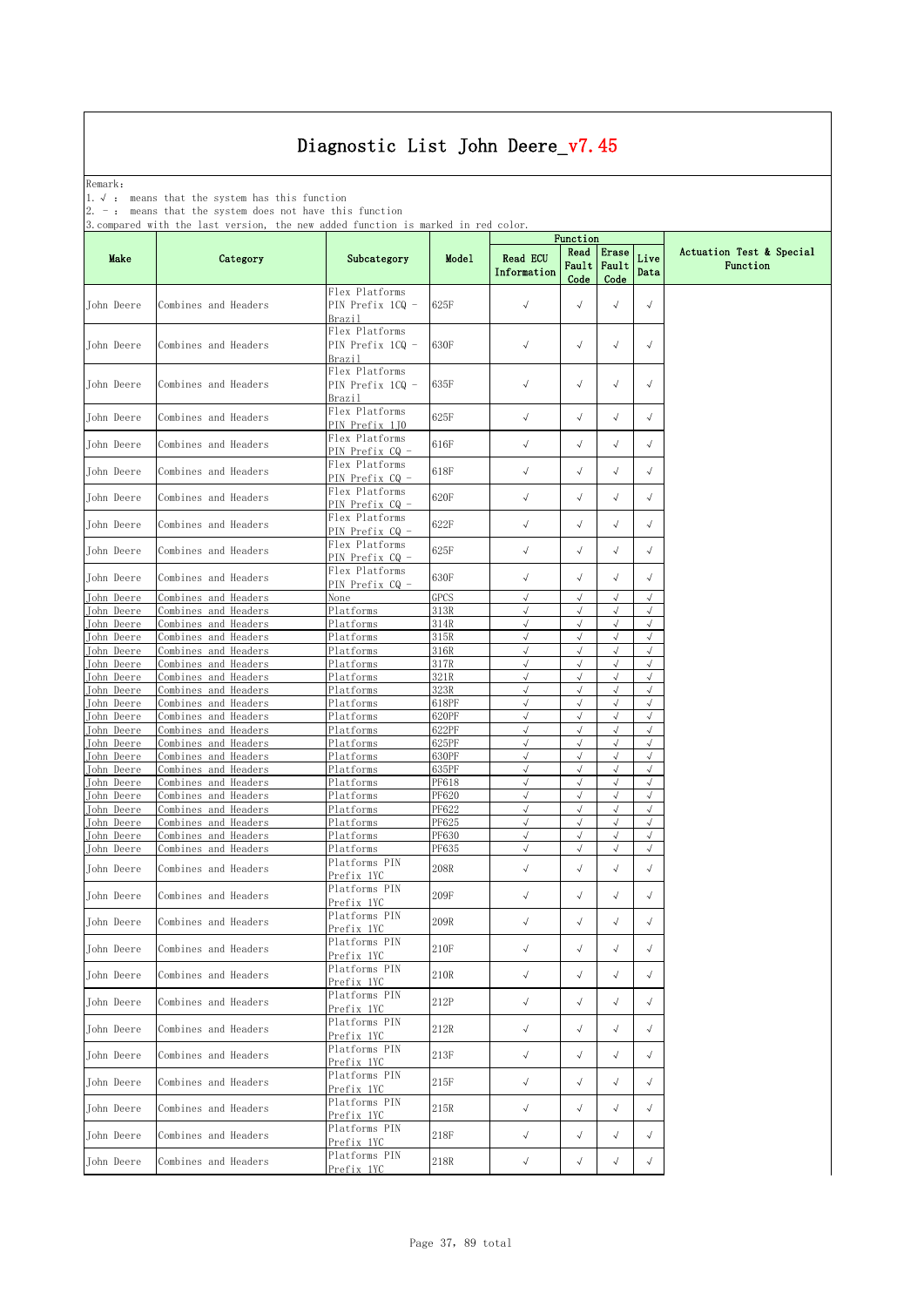Remark: The contract of the contract of  $\mathbb{R}$  and  $\mathbb{R}$  are contract of  $\mathbb{R}$  and  $\mathbb{R}$  are contract of  $\mathbb{R}$  and  $\mathbb{R}$  are contract of  $\mathbb{R}$  and  $\mathbb{R}$  are contract of  $\mathbb{R}$  and  $\mathbb{R}$  are cont

1.√ : means that the system has this function

2. - : means that the system does not have this function

| $\sim$ mpaa $\sim$ |                      |                                                                   |                               | Function                       |                       |                        |              |                                      |
|--------------------|----------------------|-------------------------------------------------------------------|-------------------------------|--------------------------------|-----------------------|------------------------|--------------|--------------------------------------|
| Make               | Category             | Subcategory                                                       | Model                         | <b>Read ECU</b><br>Information | Read<br>Fault<br>Code | Erase<br>Fault<br>Code | Live<br>Data | Actuation Test & Special<br>Function |
| John Deere         | Combines and Headers | Platforms PIN<br>Prefix 1YC                                       | 220F                          | $\checkmark$                   | $\sqrt{ }$            | $\sqrt{}$              | $\sqrt{ }$   |                                      |
| John Deere         | Combines and Headers | Platforms PIN<br>Prefix 1YC                                       | 220R                          | $\checkmark$                   | $\sqrt{ }$            | $\sqrt{}$              | $\sqrt{ }$   |                                      |
| John Deere         | Combines and Headers | Platforms PIN<br>Prefix MY                                        | 314                           | $\sqrt{ }$                     | $\sqrt{}$             | $\sqrt{ }$             | $\sqrt{}$    |                                      |
| John Deere         | Combines and Headers | Rigid Platform                                                    | 618R                          | $\sqrt{ }$                     | $\sqrt{}$             | $\sqrt{ }$             | $\sqrt{2}$   |                                      |
| John Deere         | Combines and Headers | Rigid Platform                                                    | 620R                          | $\sqrt{ }$                     | $\sqrt{ }$            | $\sqrt{ }$             | $\sqrt{ }$   |                                      |
| John Deere         | Combines and Headers | Rigid Platform                                                    | 622R                          | $\sqrt{}$                      | $\sqrt{}$             | $\sqrt{}$              | $\sqrt{2}$   |                                      |
| John Deere         | Combines and Headers | Rigid Platform                                                    | 625R                          | $\sqrt{ }$                     | $\sqrt{ }$            | $\sqrt{ }$             | $\sqrt{ }$   |                                      |
| John Deere         | Combines and Headers | Rigid Platform 13<br>digit PIN                                    | 630R                          | $\checkmark$                   | $\sqrt{ }$            | $\sqrt{}$              | $\sqrt{ }$   |                                      |
| John Deere         | Combines and Headers | Rigid Platform 17<br>Digit PIN                                    | 630R                          | $\sqrt{ }$                     | $\sqrt{ }$            | $\sqrt{}$              | $\sqrt{ }$   |                                      |
| John Deere         | Combines and Headers | Rigid Platform<br>PIN prefix CQ -                                 | 616R                          | $\sqrt{ }$                     | $\sqrt{ }$            | $\sqrt{}$              | $\sqrt{ }$   |                                      |
| John Deere         | Combines and Headers | Rigid Platform<br>PIN prefix CQ -                                 | 618R                          | $\checkmark$                   | $\sqrt{ }$            | $\sqrt{}$              | $\sqrt{ }$   |                                      |
| John Deere         | Combines and Headers | Rigid Platform<br>PIN prefix CQ -                                 | 620R                          | $\sqrt{ }$                     | $\sqrt{}$             | $\sqrt{}$              | $\sqrt{}$    |                                      |
| John Deere         | Combines and Headers | Rigid Platforms                                                   | 222R                          | $\sqrt{ }$                     | $\sqrt{}$             | $\sqrt{ }$             | $\sqrt{2}$   |                                      |
| John Deere         | Combines and Headers | Rigid Platforms                                                   | 630R                          | $\sqrt{ }$                     | $\sqrt{2}$            | $\sqrt{}$              | $\sqrt{}$    |                                      |
| John Deere         | Combines and Headers | Pin Prefix 1HO<br>Rigid Platforms<br>PIN Prefix 1Z0 -<br>European | 622X                          | $\checkmark$                   | $\sqrt{ }$            | $\sqrt{ }$             | $\sqrt{ }$   |                                      |
| John Deere         | Combines and Headers | Rigid Platforms<br>PIN Prefix 1Z0 -<br>European                   | 625X                          | $\checkmark$                   | $\sqrt{ }$            | $\sqrt{ }$             | $\sqrt{ }$   |                                      |
| John Deere         | Combines and Headers | Rigid Platforms<br>PIN Prefix 1Z0 -<br>European                   | 630X                          | $\checkmark$                   | $\sqrt{ }$            | $\sqrt{}$              | $\sqrt{ }$   |                                      |
| John Deere         | Combines and Headers | Rigid Platforms<br>PIN Prefix 1ZO -<br>European                   | 635R                          | $\checkmark$                   | $\sqrt{ }$            | $\checkmark$           | $\sqrt{ }$   |                                      |
| John Deere         | Combines and Headers | Rigid Platforms<br>PIN Prefix 1Z0 -<br>European                   | 635X                          | $\checkmark$                   | $\sqrt{ }$            | $\sqrt{}$              | $\sqrt{ }$   |                                      |
| John Deere         | Combines and Headers | Rigid Platforms<br>PIN Prefix 1Z0 -<br>European                   | 640X                          | $\sqrt{ }$                     | $\sqrt{}$             | $\sqrt{ }$             | $\sqrt{}$    |                                      |
| John Deere         | Combines and Headers | Rigid Platforms<br>PIN Prefix ZO or<br>17.0                       | 616R                          | $\sqrt{ }$                     | $\sqrt{ }$            | $\sqrt{ }$             | $\sqrt{ }$   |                                      |
| John Deere         | Combines and Headers | Rigid Platforms<br>PIN Prefix ZO or<br>1Z0                        | 618R                          | $\sqrt{ }$                     | $\sqrt{ }$            | $\sqrt{ }$             | $\sqrt{ }$   |                                      |
| John Deere         | Combines and Headers | Rigid Platforms<br>PIN Prefix Z0 or<br>1Z0                        | 620R                          |                                | $\sqrt{ }$            | $\sqrt{ }$             | $\sqrt{ }$   |                                      |
| John Deere         | Combines and Headers | Rigid Platforms<br>PIN Prefix ZO or<br>17.0                       | 622R                          | $\checkmark$                   | $\sqrt{ }$            | $\sqrt{ }$             | $\sqrt{ }$   |                                      |
| John Deere         | Combines and Headers | Rigid Platforms<br>PIN Prefix ZO or<br>1Z0                        | 625R                          | $\checkmark$                   | $\checkmark$          | $\sqrt{ }$             | $\sqrt{ }$   |                                      |
| John Deere         | Commercial Mowing    | Front Mowers and<br>Equipment                                     | F912                          | $\checkmark$                   | $\sqrt{ }$            | $\sqrt{}$              | $\sqrt{ }$   |                                      |
| John Deere         | Communication        | 450 MHz Radio                                                     | AMS<br>StarFire<br><b>RTK</b> | $\sqrt{ }$                     | $\sqrt{ }$            | $\sqrt{ }$             | $\sqrt{ }$   |                                      |
| John Deere         | Communication        | 869 MHz Radio                                                     | AMS<br>StarFire<br>RTK        | $\checkmark$                   | $\sqrt{ }$            | $\sqrt{ }$             | $\sqrt{ }$   |                                      |
| John Deere         | Communication        | 900 MHz Radio                                                     | AMS<br>StarFire<br><b>RTK</b> | $\sqrt{ }$                     | $\sqrt{ }$            | $\sqrt{}$              | $\sqrt{}$    |                                      |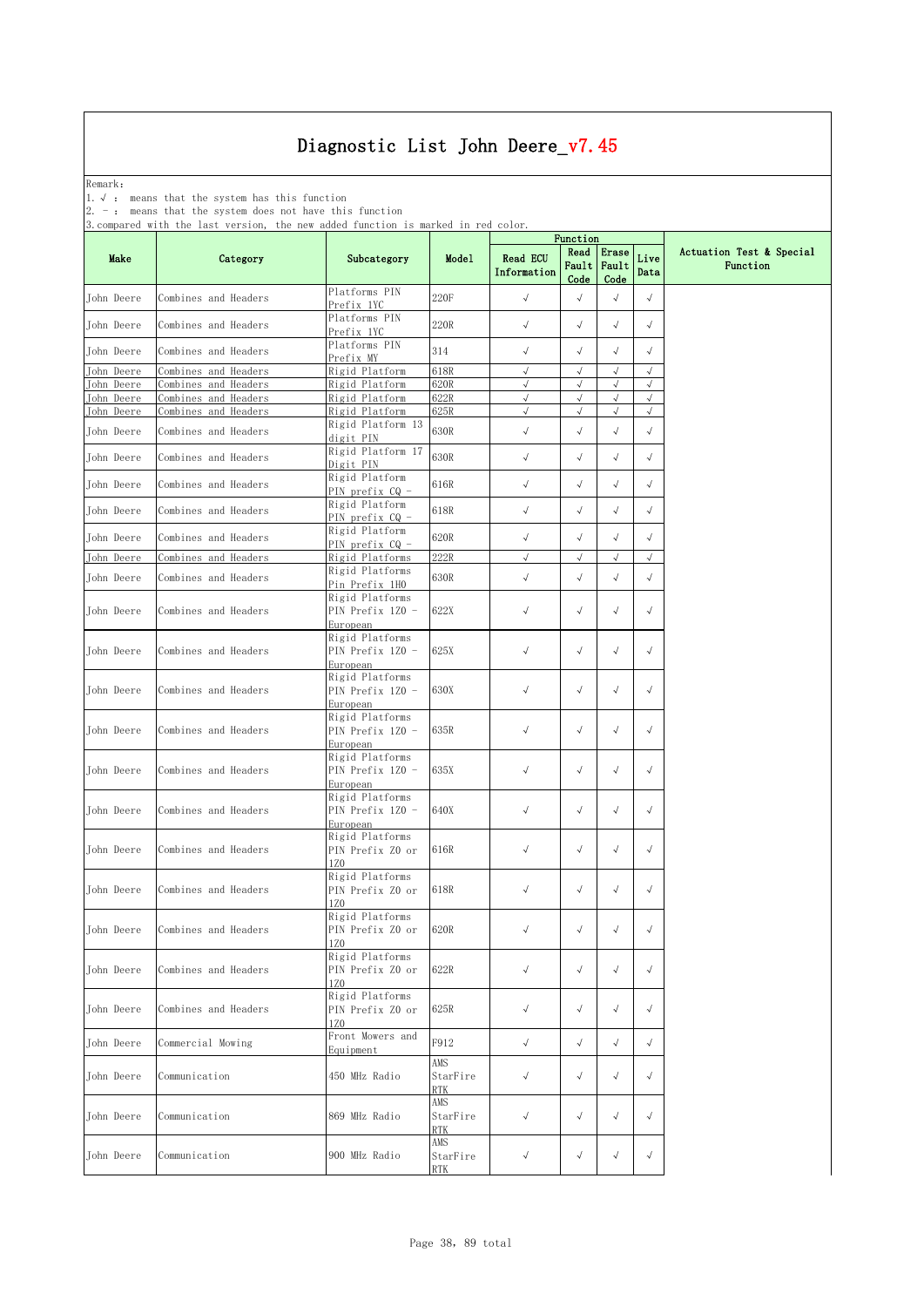Remark: The contract of the contract of  $\mathbb{R}$  and  $\mathbb{R}$  are contract of  $\mathbb{R}$  and  $\mathbb{R}$  are contract of  $\mathbb{R}$  and  $\mathbb{R}$  are contract of  $\mathbb{R}$  and  $\mathbb{R}$  are contract of  $\mathbb{R}$  and  $\mathbb{R}$  are cont

1.√ : means that the system has this function

2. - : means that the system does not have this function

|                          |                                        |                                                 |                      |                                | Function                 |                              |                           |                                      |
|--------------------------|----------------------------------------|-------------------------------------------------|----------------------|--------------------------------|--------------------------|------------------------------|---------------------------|--------------------------------------|
| Make                     | Category                               | Subcategory                                     | Model                | <b>Read ECU</b><br>Information | Read<br>Code             | Erase<br>Fault Fault<br>Code | Live<br>Data              | Actuation Test & Special<br>Function |
| John Deere               | Communication                          | Gateway and In-<br>Field Hardware<br>System     | AMS Field<br>Connect | $\checkmark$                   | $\sqrt{ }$               | $\sqrt{ }$                   | $\sqrt{}$                 |                                      |
| John Deere               | Communication                          | MTG 2G/3G                                       | JDLink               | $\sqrt{ }$                     | $\sqrt{}$                | $\sqrt{}$                    | $\sqrt{}$                 |                                      |
| John Deere               | Communication                          | UTG LMU-3000                                    | JDLink               | $\checkmark$                   | $\sqrt{ }$               | $\sqrt{}$                    | $\sqrt{}$                 |                                      |
|                          |                                        | CalAmp                                          |                      |                                |                          |                              |                           |                                      |
| John Deere               | Communication                          | UTG MC-3 Morey                                  | JDLink               | $\sqrt{ }$                     | $\checkmark$             | $\sqrt{ }$                   | $\sqrt{}$                 |                                      |
| John Deere               | Communication                          | UTG TTU-720                                     | JDLink               | $\sqrt{ }$                     | $\sqrt{ }$               | $\sqrt{ }$                   | $\sqrt{ }$                |                                      |
| John Deere<br>John Deere | Compact Excavator<br>Compact Excavator | 1FF017GX<br>K225001<br>1FF026GX<br>K260001      | 17G<br>26G           | $\sqrt{ }$<br>$\sqrt{ }$       | $\sqrt{2}$<br>$\sqrt{}$  | $\sqrt{}$<br>$\sqrt{}$       | $\sqrt{}$<br>$\sqrt{}$    |                                      |
| John Deere               | Compact Excavator                      | 1FF035GX K270001<br>- (FT4)                     | 35G                  | $\sqrt{ }$                     | $\sqrt{ }$               | $\sqrt{ }$                   | $\sqrt{}$                 |                                      |
| John Deere               | Compact Excavator                      | 1FF050GX H280001<br>- (FT4)                     | 50G                  | $\checkmark$                   | $\sqrt{ }$               | $\sqrt{ }$                   | $\sqrt{}$                 |                                      |
| John Deere               | Compact Excavator                      | 1FF060GX J285001<br>- (FT4)                     | 60G                  | $\sqrt{ }$                     | $\sqrt{ }$               | $\sqrt{ }$                   | $\sqrt{}$                 |                                      |
| John Deere               | Compact Excavator                      | None                                            | 17D                  | $\sqrt{ }$                     | $\sqrt{ }$               | $\sqrt{}$                    | $\sqrt{ }$                |                                      |
| John Deere               | Compact Excavator                      | None                                            | 60D                  | $\sqrt{ }$                     | √                        | √                            | $\sqrt{}$                 |                                      |
| John Deere               | Compact Loader                         | 1LU204K<br>B030899<br>(iT4)                     | 204K                 | $\checkmark$                   | $\sqrt{ }$               | $\sqrt{}$                    | $\sqrt{}$                 |                                      |
| John Deere               | Compact Loader                         | 1LU244KX<br>B034088-                            | 244K                 | $\checkmark$                   | $\sqrt{ }$               | $\sqrt{ }$                   | $\sqrt{}$                 |                                      |
| John Deere               | Compact Loader                         | 1LU304K<br>B030847<br>(iT4)                     | 304K                 | $\checkmark$                   | $\sqrt{ }$               | $\sqrt{ }$                   | $\sqrt{ }$                |                                      |
| John Deere               | Compact Loader                         | 1LU324KX<br>B034182-                            | 324K                 | $\sqrt{ }$                     | $\sqrt{ }$               | $\sqrt{ }$                   | $\sqrt{}$                 |                                      |
| John Deere               | Compact Loader                         | None                                            | 244J                 | $\sqrt{ }$                     | $\sqrt{ }$               | $\sqrt{ }$                   | $\sqrt{ }$                |                                      |
| John Deere               | Compact Loader                         | None                                            | 304J                 | $\sqrt{}$                      | $\sqrt{ }$               | $\sqrt{ }$                   | $\sqrt{2}$                |                                      |
| John Deere               | Compact Loader                         | None                                            | 324H                 | $\sqrt{ }$                     | $\sqrt{ }$               | $\sqrt{ }$                   | $\sqrt{ }$                |                                      |
| John Deere<br>John Deere | Compact Loader<br>Cotton Harvesting    | None<br>Cotton Picker PIN                       | 324J<br>9970         | $\sqrt{ }$<br>$\checkmark$     | $\sqrt{ }$<br>$\sqrt{ }$ | $\sqrt{}$<br>$\sqrt{ }$      | $\sqrt{}$<br>$\sqrt{}$    |                                      |
| John Deere               | Cotton Harvesting                      | Prefix YC<br>Cotton Pickers<br>PIN Prefix NO or | 7660                 | $\sqrt{ }$                     | $\sqrt{ }$               | $\sqrt{}$                    | $\sqrt{}$                 |                                      |
| John Deere               | Cotton Harvesting                      | Cotton Pickers<br>PIN Prefix NO or              | 7760                 | $\checkmark$                   | $\sqrt{ }$               | $\sqrt{ }$                   | $\sqrt{}$                 |                                      |
| John Deere               | Cotton Harvesting                      | Cotton Pickers<br>PIN Prefix NO or              | 9965                 | $\checkmark$                   | $\sqrt{ }$               | $\sqrt{ }$                   | $\sqrt{}$                 |                                      |
| John Deere               | Cotton Harvesting                      | Cotton Pickers<br>PIN Prefix NO or              | 9970                 | $\checkmark$                   | $\sqrt{ }$               | $\sqrt{ }$                   | $\sqrt{}$                 |                                      |
| John Deere               | Cotton Harvesting                      | Cotton Pickers<br>PIN Prefix NO or              | 9976                 | $\checkmark$                   | $\sqrt{ }$               | $\sqrt{}$                    | $\sqrt{ }$                |                                      |
| John Deere               | Cotton Harvesting                      | Cotton Pickers<br>PIN Prefix NO or              | 9986                 | $\sqrt{ }$                     | $\sqrt{ }$               | $\sqrt{}$                    | $\sqrt{}$                 |                                      |
| John Deere               | Cotton Harvesting                      | Cotton Pickers<br>PIN Prefix NO or              | 9996                 | $\sqrt{}$                      | $\sqrt{}$                | $\sqrt{}$                    | $\sqrt{}$                 |                                      |
| John Deere               | Cotton Harvesting                      | Cotton Pickers<br>PIN Prefix NO or              | CP20                 | $\sqrt{ }$                     | $\sqrt{ }$               | $\sqrt{ }$                   | $\sqrt{ }$                |                                      |
| John Deere               | Cotton Harvesting                      | Cotton Pickers<br>PIN Prefix NO or              | CP690                | $\sqrt{ }$                     | $\sqrt{ }$               | $\sqrt{ }$                   | $\sqrt{ }$                |                                      |
| John Deere               | Cotton Harvesting                      | Cotton Strippers                                | 7460                 | $\sqrt{ }$                     | $\sqrt{ }$               | $\sqrt{2}$                   | $\sqrt{ }$                |                                      |
| John Deere<br>John Deere | Cotton Harvesting<br>Cotton Harvesting | Cotton Strippers<br>$Pull - Type Two$           | CS690<br>7260        | $\sqrt{ }$<br>$\checkmark$     | $\sqrt{ }$<br>$\sqrt{}$  | $\sqrt{2}$<br>$\sqrt{}$      | $\sqrt{}$<br>$\checkmark$ |                                      |
|                          |                                        | Row                                             |                      |                                |                          |                              |                           |                                      |
| John Deere<br>John Deere | Crawler<br>Crawler                     | 1T01050K C287054<br>1T01050K F268234            | 1050K<br>1050K       | $\sqrt{ }$<br>$\sqrt{}$        | $\sqrt{ }$<br>$\sqrt{ }$ | $\sqrt{ }$<br>$\sqrt{}$      | $\sqrt{ }$<br>$\sqrt{}$   |                                      |
|                          |                                        | 1T0550KX F275977                                |                      |                                |                          |                              |                           |                                      |
| John Deere               | Crawler                                | 1T0650KX F275978                                | 550K                 | $\sqrt{ }$                     | $\sqrt{ }$               | $\sqrt{ }$                   | $\checkmark$              |                                      |
| John Deere               | Crawler                                | 1T0700KX F275598                                | 650K                 | $\checkmark$                   | $\sqrt{ }$               | $\sqrt{ }$                   | $\sqrt{}$                 |                                      |
| John Deere<br>John Deere | Crawler<br>Crawler                     | 1T0750KX F271593                                | 700K<br>750K         | $\sqrt{ }$<br>$\sqrt{}$        | $\sqrt{ }$<br>$\sqrt{ }$ | $\sqrt{}$<br>$\sqrt{}$       | $\sqrt{}$<br>$\sqrt{ }$   |                                      |
| John Deere               | Crawler                                | F271510<br>1T0850KX                             | 850K                 | $\sqrt{ }$                     | $\sqrt{ }$               | $\sqrt{ }$                   | $\sqrt{}$                 |                                      |
| John Deere               | Crawler                                | Dozer                                           | 1050]                | $\sqrt{ }$                     | $\sqrt{2}$               | $\sqrt{ }$                   | $\sqrt{}$                 |                                      |
| John Deere               | Crawler                                | Dozer                                           | 350B                 | $\sqrt{ }$                     | $\sqrt{}$                | $\sqrt{}$                    | $\sqrt{ }$                |                                      |
| John Deere               | Crawler                                | Dozer                                           | 350C                 | $\sqrt{ }$                     | $\sqrt{ }$               | $\sqrt{ }$                   | $\sqrt{ }$                |                                      |
| John Deere               | Crawler                                | Dozer                                           | 350D                 | $\sqrt{ }$                     | $\sqrt{ }$               | $\sqrt{ }$                   | $\sqrt{ }$                |                                      |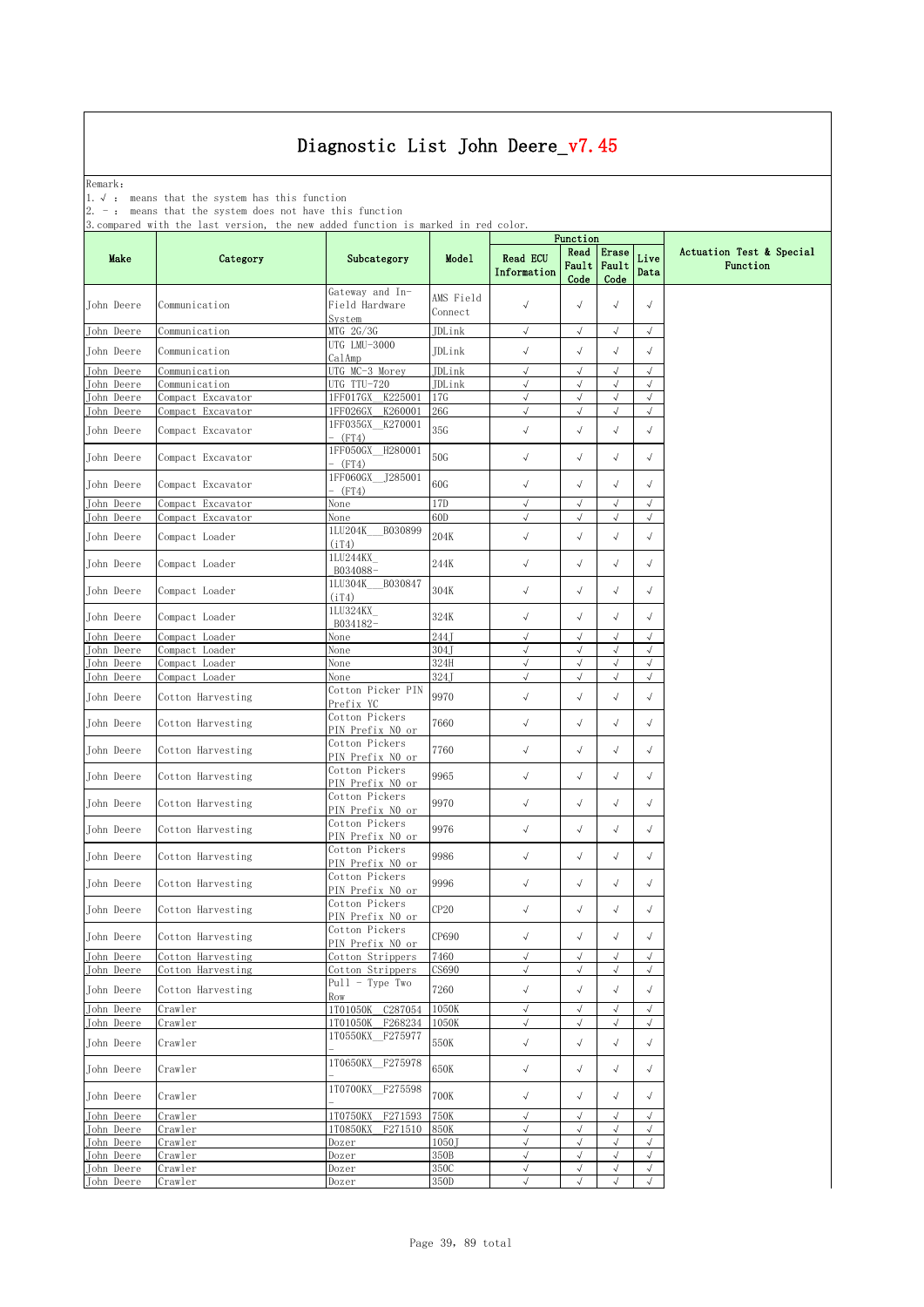Remark: The contract of the contract of  $\mathbb{R}$  and  $\mathbb{R}$  are contract of  $\mathbb{R}$  and  $\mathbb{R}$  are contract of  $\mathbb{R}$  and  $\mathbb{R}$  are contract of  $\mathbb{R}$  and  $\mathbb{R}$  are contract of  $\mathbb{R}$  and  $\mathbb{R}$  are cont

1.√ : means that the system has this function

2. - : means that the system does not have this function

|                          |                    |                              |                      |                                | Function               |                         |                         |                                      |
|--------------------------|--------------------|------------------------------|----------------------|--------------------------------|------------------------|-------------------------|-------------------------|--------------------------------------|
| Make                     | Category           | Subcategory                  | Model                | <b>Read ECU</b><br>Information | Read<br>Fault<br>Code  | Erase<br>Fault<br>Code  | Live<br>Data            | Actuation Test & Special<br>Function |
| John Deere               | Crawler            | Dozer                        | 450D                 | $\sqrt{ }$                     | $\sqrt{ }$             | $\sqrt{}$               | $\sqrt{ }$              |                                      |
| John Deere               | Crawler            | Dozer                        | 450E                 | $\sqrt{ }$                     | $\sqrt{2}$             | $\sqrt{ }$              | $\sqrt{ }$              |                                      |
| John Deere               | Crawler            | Dozer                        | 450EL1               | $\sqrt{2}$                     | $\sqrt{2}$             | $\sqrt{}$               | $\sqrt{2}$              |                                      |
| John Deere               | Crawler            | Dozer                        | 450G                 | $\sqrt{}$                      | $\sqrt{ }$             | $\sqrt{ }$              | $\sqrt{}$               |                                      |
| John Deere               | Crawler            | Dozer                        | 450H                 | $\sqrt{ }$                     | $\sqrt{}$              | $\sqrt{ }$              | $\sqrt{}$               |                                      |
| John Deere               | Crawler            | Dozer                        | 550G                 | $\sqrt{ }$                     | $\sqrt{}$              | $\sqrt{ }$              | $\sqrt{}$               |                                      |
| John Deere               | Crawler            | Dozer                        | 550H                 | $\sqrt{}$<br>$\sqrt{ }$        | $\sqrt{}$<br>$\sqrt{}$ | $\sqrt{}$<br>$\sqrt{ }$ | $\sqrt{}$<br>$\sqrt{ }$ |                                      |
| John Deere               | Crawler<br>Crawler | Dozer                        | 550K<br>650G         | √                              | $\sqrt{}$              | $\sqrt{}$               | $\sqrt{}$               |                                      |
| John Deere<br>John Deere | Crawler            | Dozer<br>Dozer               | 650H                 | $\sqrt{2}$                     | $\sqrt{}$              | $\sqrt{}$               | $\sqrt{ }$              |                                      |
| John Deere               | Crawler            | Dozer                        | 650K                 | $\sqrt{ }$                     | $\sqrt{2}$             | $\sqrt{}$               | $\sqrt{}$               |                                      |
| John Deere               | Crawler            | Dozer                        | <b>700H</b>          | $\sqrt{ }$                     | $\sqrt{}$              | $\sqrt{}$               | $\sqrt{ }$              |                                      |
| John Deere               | Crawler            | Dozer                        | <b>700K</b>          | $\sqrt{ }$                     | $\sqrt{}$              | $\sqrt{ }$              | $\sqrt{ }$              |                                      |
| John Deere               | Crawler            | Dozer                        | 750C                 | $\sqrt{}$                      | $\sqrt{}$              | $\sqrt{}$               | $\sqrt{}$               |                                      |
| John Deere               | Crawler            | Dozer                        | 750J                 | $\sqrt{ }$                     | $\sqrt{}$              | $\sqrt{}$               | $\sqrt{ }$              |                                      |
| John Deere               | Crawler            | Dozer                        | 750K                 | √                              | √                      | $\sqrt{ }$              | $\sqrt{}$               |                                      |
| John Deere               | Crawler            | Dozer                        | 850C                 | $\sqrt{2}$                     | $\sqrt{}$              | $\sqrt{}$               | $\sqrt{}$               |                                      |
| John Deere               | Crawler            | Dozer                        | 850JR                | $\sqrt{ }$                     | $\sqrt{}$              | $\sqrt{ }$              | $\sqrt{}$               |                                      |
| John Deere               | Crawler            | Dozer                        | 850K                 | $\sqrt{}$                      | $\sqrt{}$              | $\sqrt{ }$              | $\sqrt{ }$              |                                      |
| John Deere               | Crawler            | Dozer                        | 950C                 | $\sqrt{ }$                     | $\sqrt{ }$             | $\sqrt{ }$              | $\sqrt{ }$              |                                      |
| John Deere               | Crawler            | Dozer                        | 950J                 | $\sqrt{}$                      | $\sqrt{}$              | $\sqrt{}$               | $\sqrt{}$               |                                      |
| John Deere               | Crawler            | Dozer 139436-                | 700J                 | $\sqrt{2}$                     | √                      | $\sqrt{ }$              | $\sqrt{}$               |                                      |
| John Deere               | Crawler            | Dozer 159987-<br>XXXXXX      | 450J                 | $\sqrt{ }$                     | $\sqrt{}$              | $\sqrt{}$               | $\sqrt{ }$              |                                      |
| John Deere               | Crawler            | Dozer 159987-<br>XXXXXX      | 550J                 | $\sqrt{ }$                     | $\sqrt{}$              | $\sqrt{}$               | $\sqrt{}$               |                                      |
| John Deere               | Crawler            | Dozer 159987-<br>XXXXXX      | 650J                 | $\sqrt{ }$                     | $\sqrt{}$              | $\sqrt{}$               | $\sqrt{}$               |                                      |
| John Deere               | Crawler            | Dozer XXXXXX-<br>139435      | 700J                 | $\sqrt{}$                      | $\sqrt{ }$             | $\sqrt{}$               | $\sqrt{}$               |                                      |
| John Deere               | Crawler            | Dozer XXXXXX-<br>159986      | 450J                 | $\sqrt{ }$                     | $\sqrt{ }$             | $\sqrt{}$               | $\sqrt{ }$              |                                      |
| John Deere               | Crawler            | Dozer XXXXXX-<br>159986      | 550J                 | $\sqrt{ }$                     | $\sqrt{ }$             | $\sqrt{ }$              | $\sqrt{ }$              |                                      |
| John Deere               | Crawler            | Dozer XXXXXX-<br>159986      | 650J                 | $\checkmark$                   | $\sqrt{ }$             | $\sqrt{}$               | $\sqrt{ }$              |                                      |
| John Deere               | Crawler            | Engine 6068HT090             | 850J                 | $\sqrt{ }$                     | $\sqrt{}$              | $\sqrt{ }$              | $\sqrt{}$               |                                      |
| John Deere               | Crawler            | Engine 6081HT006             | 850J                 | $\sqrt{ }$                     | $\sqrt{}$              | $\sqrt{}$               | $\sqrt{ }$              |                                      |
| John Deere               | Crawler            | Engine 6090HT001             | 850J                 | $\sqrt{ }$                     | $\sqrt{}$              | $\sqrt{}$               | $\sqrt{ }$              |                                      |
| John Deere               | Crawler            | High Speed Dozer             | 764                  | $\sqrt{ }$                     | $\sqrt{}$              | $\sqrt{}$               | $\sqrt{ }$              |                                      |
| John Deere               | Crawler            | Loader                       | 355D                 | $\sqrt{}$                      | $\sqrt{}$              | $\sqrt{}$               | $\sqrt{ }$              |                                      |
| John Deere               | Crawler            | Loader                       | 455D                 | √                              | $\sqrt{}$              | $\sqrt{ }$              | $\sqrt{ }$              |                                      |
| <b>John Deere</b>        | Crawler            | Loader                       | 455E                 | $\sqrt{}$                      | $\sqrt{2}$             | $\sqrt{ }$              | $\sqrt{ }$              |                                      |
| John Deere               | Crawler            | Loader                       | 455G                 | $\sqrt{ }$                     | $\sqrt{}$              | $\sqrt{ }$              | $\sqrt{2}$              |                                      |
| John Deere               | Crawler            | Loader                       | 555G                 | $\sqrt{}$                      | $\sqrt{}$              | $\sqrt{}$               | $\sqrt{}$               |                                      |
| John Deere               | Crawler            | Loader                       | 605C                 | $\sqrt{ }$                     | $\sqrt{}$              | $\sqrt{ }$              | $\sqrt{}$               |                                      |
| John Deere               | Crawler            | Loader                       | 605K                 | $\sqrt{}$                      | $\sqrt{}$              | $\sqrt{}$               | $\sqrt{ }$              |                                      |
| John Deere               | Crawler            | Loader                       | 655K                 | $\sqrt{}$                      | $\sqrt{}$              | $\sqrt{}$               | $\sqrt{ }$              |                                      |
| John Deere               | Crawler            | Loader                       | 755D                 | √                              | √                      |                         | √                       |                                      |
| John Deere               | Crawler            | Loader                       | 755K                 | $\sqrt{ }$                     | $\checkmark$           | $\sqrt{ }$              | $\sqrt{ }$              |                                      |
| John Deere               | Display            | GreenStar                    | AMS<br>Lightbar      | $\sqrt{ }$                     | $\sqrt{ }$             | $\sqrt{}$               | $\sqrt{}$               |                                      |
| John Deere               | Display            | GreenStar 2                  | AMS 1800             | $\sqrt{ }$                     | $\sqrt{ }$             | $\sqrt{ }$              | $\sqrt{ }$              |                                      |
| John Deere               | Display            | GreenStar 2                  | AMS 2100             | $\sqrt{ }$                     | $\sqrt{2}$             | $\sqrt{ }$              | $\sqrt{ }$              |                                      |
| John Deere               | Display            | GreenStar 2                  | AMS 2600             | $\sqrt{}$                      | $\sqrt{2}$             | $\sqrt{}$               | $\sqrt{ }$              |                                      |
| John Deere               | Display            | GreenStar 3                  | AMS 2630             | $\sqrt{ }$                     | $\sqrt{}$              | $\sqrt{}$               | $\sqrt{ }$              |                                      |
| John Deere               | Display            | Original Display<br>& Mobile | AMS Orig.<br>Display | $\sqrt{ }$                     | $\sqrt{ }$             | $\sqrt{ }$              | $\checkmark$            |                                      |
| John Deere               | Engine             | None                         | 4045TFM85            | $\checkmark$                   | √                      | $\sqrt{ }$              | $\sqrt{ }$              |                                      |
| John Deere               | Excavators         | 1F9160GX<br>D055001          | 160GLC               | $\sqrt{ }$                     | $\sqrt{ }$             | $\sqrt{}$               | $\sqrt{ }$              |                                      |
| John Deere               | Excavators         | D020001<br>1F9180GX          | 180GLC               | $\sqrt{}$                      | $\sqrt{}$              | $\sqrt{}$               | $\sqrt{ }$              |                                      |
|                          |                    | 1F9210GX C520001             |                      |                                |                        |                         |                         |                                      |
| John Deere               | Excavators         | (T2/S2)<br>1F9210GX D520001  | $210$ GLC            | $\checkmark$                   | $\sqrt{ }$             | $\sqrt{}$               | $\sqrt{ }$              |                                      |
| John Deere               | Excavators         | (T3/S3A)                     | $210$ GLC            | $\checkmark$                   | $\sqrt{ }$             | $\sqrt{}$               | $\sqrt{ }$              |                                      |
| John Deere               | Excavators         | 1F9250GX C608001<br>(T2/S2)  | $250 {\rm GLC}$      | $\checkmark$                   | $\sqrt{ }$             | $\sqrt{}$               | $\sqrt{ }$              |                                      |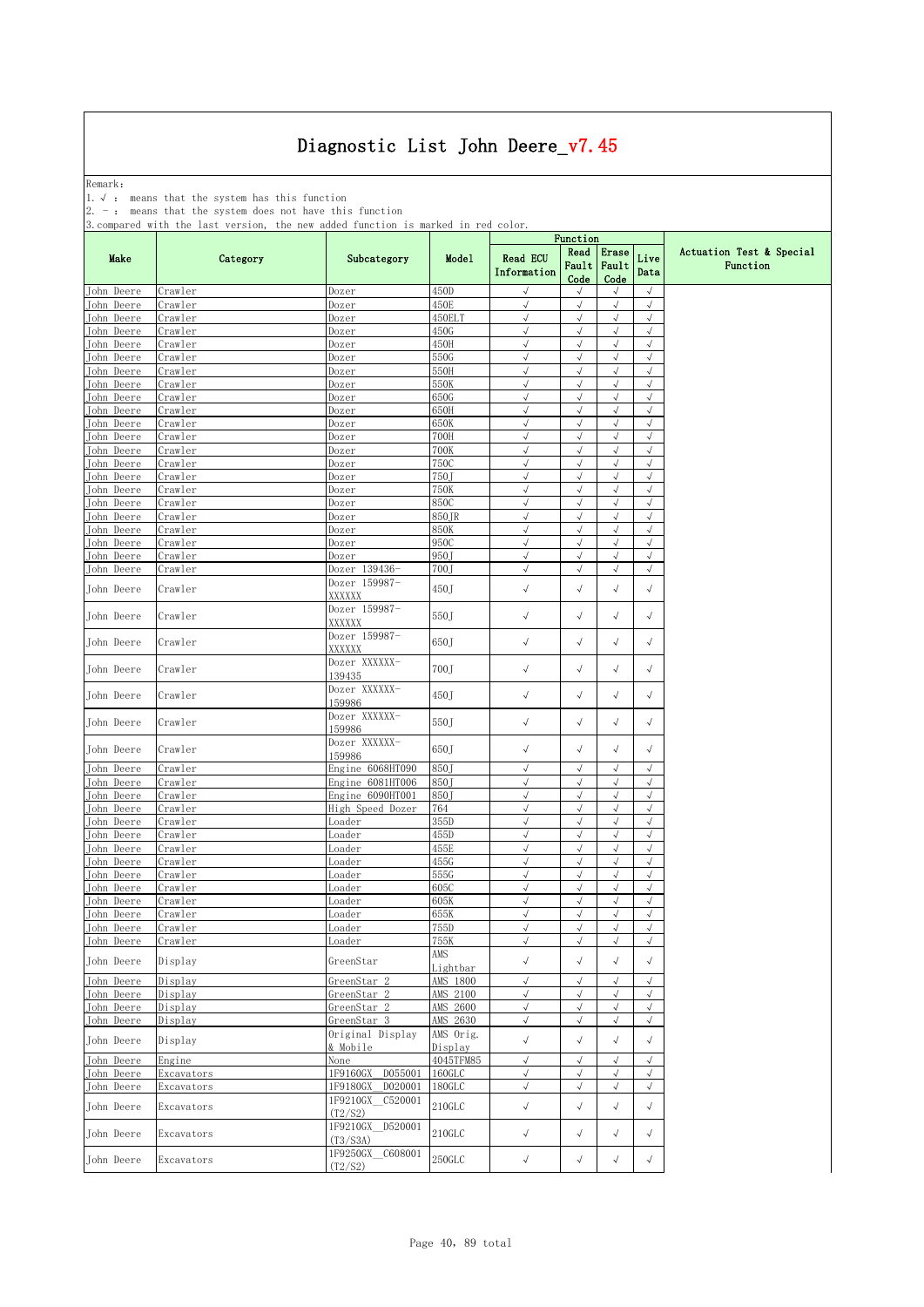Remark: The contract of the contract of  $\mathbb{R}$  and  $\mathbb{R}$  are contract of  $\mathbb{R}$  and  $\mathbb{R}$  are contract of  $\mathbb{R}$  and  $\mathbb{R}$  are contract of  $\mathbb{R}$  and  $\mathbb{R}$  are contract of  $\mathbb{R}$  and  $\mathbb{R}$  are cont

1.√ : means that the system has this function

2. - : means that the system does not have this function

|                          |                          |                                            |                  |                         | Function                 |                          |                          |                                      |
|--------------------------|--------------------------|--------------------------------------------|------------------|-------------------------|--------------------------|--------------------------|--------------------------|--------------------------------------|
| Make                     | Category                 | Subcategory                                | Model            | Read ECU<br>Information | Read<br>Fault<br>Code    | Erase<br>Fault<br>Code   | Live<br>Data             | Actuation Test & Special<br>Function |
| John Deere               | Excavators               | 1F9250GX D608001<br>(T3/S3A)               | $250$ GLC        | $\sqrt{ }$              | √                        | $\sqrt{}$                | $\sqrt{}$                |                                      |
| John Deere               | Excavators               | 1F9350GX<br>C808001                        | 350GLC           | $\checkmark$            | $\sqrt{ }$               | $\sqrt{}$                | $\sqrt{ }$               |                                      |
| John Deere               | Excavators               | 1F9350GX<br>D808001                        | 350GLC           | $\sqrt{ }$              | $\sqrt{2}$               | $\sqrt{ }$               | $\sqrt{2}$               |                                      |
| John Deere               | Excavators               | 1FF075GX<br>_J015001<br>(FT4)              | 75G              | $\sqrt{ }$              | $\sqrt{ }$               | $\sqrt{}$                | $\sqrt{}$                |                                      |
| John Deere               | Excavators               | 1FF085GX_J017001<br>(FT4)                  | 85G              | $\sqrt{ }$              | $\sqrt{ }$               | $\sqrt{}$                | $\sqrt{}$                |                                      |
| John Deere               | Excavators               | 1FF130G<br>E040001<br>(iT4/S3B)/           | 130G             | $\checkmark$            | $\sqrt{ }$               | √                        | $\sqrt{}$                |                                      |
| John Deere               | Excavators               | 1FF130GX D040001<br>- (T3/S3a)             | 130G             | $\sqrt{ }$              | $\sqrt{}$                | $\sqrt{}$                | $\sqrt{}$                |                                      |
| John Deere               | Excavators               | 1FF130GX F040608                           | 130G             | $\sqrt{ }$              | $\sqrt{}$                | $\sqrt{ }$               | $\sqrt{ }$               |                                      |
| John Deere               | Excavators               | 1FF135GX_E400001<br>(iT4)                  | 135G             | $\sqrt{ }$              | $\sqrt{ }$               | $\sqrt{}$                | $\sqrt{}$                |                                      |
| John Deere               | Excavators               | 1FF160GX D055001<br>(T3/S3A)               | 160GLC           | $\checkmark$            | $\sqrt{ }$               | √                        | $\sqrt{ }$               |                                      |
| John Deere               | Excavators               | 1FF160GX E055001<br>(iT4/S3B)              | 160GLC           | $\sqrt{ }$              | $\sqrt{}$                | $\sqrt{}$                | $\sqrt{}$                |                                      |
| John Deere               | Excavators               | 1FF160GX<br>F055671                        | 160GLC           | $\sqrt{ }$              | $\sqrt{}$                | $\sqrt{ }$               | $\sqrt{ }$               |                                      |
| John Deere               | Excavators               | 1FF180GX D020001<br>(T3/S3A)               | 180GLC           | $\sqrt{ }$              | $\sqrt{}$                | $\sqrt{}$                | $\sqrt{}$                |                                      |
| John Deere               | Excavators               | 1FF180GX_E020001<br>(iT4/S3B)              | 180GLC           | $\checkmark$            | $\sqrt{}$                | √                        | $\sqrt{ }$               |                                      |
| John Deere               | Excavators               | F020331<br>1FF180GX                        | 180GLC           | $\sqrt{ }$              | $\sqrt{}$                | $\sqrt{ }$               | $\sqrt{}$                |                                      |
| John Deere               | Excavators               | 1FF190GW<br>E051001                        | 190GW            | $\sqrt{ }$              | $\sqrt{}$                | $\sqrt{}$                | $\sqrt{2}$               |                                      |
| John Deere               | Excavators               | 1FF210GX_C520001<br>(T2/S2)                | 210GLC           | $\checkmark$            | $\sqrt{2}$               | $\sqrt{}$                | $\sqrt{ }$               |                                      |
| John Deere               | Excavators               | 1FF210GX D520001<br>(T3/S3a)               | 210GLC           | $\sqrt{ }$              | $\sqrt{}$                | $\sqrt{}$                | $\sqrt{}$                |                                      |
| John Deere               | Excavators               | E520001<br>1FF210GX<br>(iT4/S3B)           | $210$ GLC        | $\sqrt{ }$              | $\sqrt{ }$               | $\sqrt{}$                | $\sqrt{ }$               |                                      |
| John Deere               | Excavators               | 1FF210GX<br>F521988                        | $210$ GLC        | $\sqrt{}$               | $\sqrt{}$                | $\sqrt{}$                | $\sqrt{}$                |                                      |
| John Deere               | Excavators               | 1FF230GW<br>E061001                        | 230GW            | $\sqrt{ }$              | $\sqrt{}$                | $\sqrt{ }$               | $\sqrt{}$                |                                      |
| John Deere               | Excavators               | 1FF245G E600001<br>(iT4)                   | 245GLC           | $\sqrt{ }$              | $\sqrt{}$                | $\sqrt{ }$               | $\sqrt{ }$               |                                      |
| John Deere               | Excavators               | F608713<br>1FF250GX                        | 250GLC           | $\sqrt{}$               | $\sqrt{2}$               | $\sqrt{}$                | $\sqrt{}$                |                                      |
| John Deere               | Excavators               | F710002<br>1FF300GX                        | 300GLC           | $\sqrt{}$               | $\sqrt{}$                | $\sqrt{}$                | $\sqrt{ }$               |                                      |
| John Deere<br>John Deere | Excavators<br>Excavators | 1FF350GX<br>F809192<br>1FF380GX_D900001    | 350GLC<br>380GLC | √<br>$\checkmark$       | √<br>$\sqrt{ }$          | $\sqrt{}$<br>$\sqrt{}$   | $\sqrt{}$<br>$\sqrt{ }$  |                                      |
| John Deere               |                          | (T3/S3A)<br>1FF380GX E900001               | 380GLC           | $\sqrt{ }$              | $\sqrt{}$                | $\sqrt{}$                | $\sqrt{}$                |                                      |
|                          | Excavators               | (iT4/S3B)                                  |                  |                         |                          |                          |                          |                                      |
| John Deere<br>John Deere | Excavators<br>Excavators | 1FF380GX<br>F900006<br>1FF470GX<br>C047001 | 380GLC<br>470GLC | $\sqrt{ }$<br>$\sqrt{}$ | $\sqrt{}$<br>$\sqrt{2}$  | $\sqrt{ }$<br>$\sqrt{}$  | $\sqrt{2}$<br>$\sqrt{ }$ |                                      |
| John Deere               | Excavators               | 1FF470GX E470001<br>- (iT4/S3B)            | 470GLC           | $\sqrt{\phantom{a}}$    | $\sqrt{}$                | $\sqrt{ }$               | $\sqrt{}$                |                                      |
| John Deere               | Excavators               | 1YNE21AL_C400021<br>-400200 (T2/S2)        | E210LC           | $\sqrt{ }$              | $\sqrt{2}$               | $\sqrt{2}$               |                          |                                      |
| John Deere               | Excavators               | 1YNE21AL C400201                           | E210LC           | $\sqrt{ }$              | $\sqrt{ }$               | $\sqrt{ }$               | $\sqrt{ }$               |                                      |
| John Deere               | Excavators               | DXXXXXX<br>1YNE21AL                        | E210LC           | $\sqrt{ }$              | $\sqrt{2}$               | $\sqrt{ }$               | $\sqrt{ }$               |                                      |
| <b>Tohn Deere</b>        | Excavators               | 1YNE23AL C400201                           | E230LC           | $\sqrt{}$               | $\sqrt{2}$               | $\sqrt{ }$               | $\sqrt{ }$               |                                      |
| John Deere               | Excavators               | 1YNE24AL C500021<br>$-500200$ $(T2/S2)$    | E240LC           | $\sqrt{\phantom{a}}$    | $\sqrt{ }$               | $\sqrt{}$                | $\sqrt{ }$               |                                      |
| John Deere               | Excavators               | 1YNE24AL<br>C500201                        | E240LC           | $\sqrt{}$               | $\sqrt{}$                | $\sqrt{ }$               | $\sqrt{ }$               |                                      |
| John Deere               | Excavators               | 1YNE24AL<br>D500201                        | E240LC           | $\sqrt{ }$              | $\sqrt{}$                | $\sqrt{ }$               | $\sqrt{ }$               |                                      |
| John Deere               | Excavators               | 1YNE24AL<br>D500201<br>1YNE26AL<br>C500201 | E240LC<br>E260LC | $\sqrt{ }$<br>√         | $\sqrt{ }$<br>$\sqrt{2}$ | $\sqrt{ }$<br>$\sqrt{ }$ | $\sqrt{ }$<br>$\sqrt{ }$ |                                      |
| John Deere<br>John Deere | Excavators<br>Excavators | 1YNE30AL C600002                           | E300LC           | $\sqrt{ }$              | $\sqrt{}$                | $\sqrt{}$                | $\sqrt{ }$               |                                      |
| John Deere               | Excavators               | (T2/S2)<br>1YNE30AL<br>D600014             | E300LC           | $\sqrt{ }$              | $\sqrt{}$                | $\sqrt{}$                | $\sqrt{ }$               |                                      |
| John Deere               | Excavators               | C600002<br>1YNE33AL                        | E330LC           | $\sqrt{}$               | $\sqrt{ }$               | $\sqrt{ }$               | $\sqrt{ }$               |                                      |
| John Deere               | Excavators               | 1YNE33AL<br>D600025                        | E330LC           | $\sqrt{ }$              | $\sqrt{ }$               | $\sqrt{ }$               | $\sqrt{ }$               |                                      |
| John Deere               | Excavators               | 1YNE36AL<br>C600002                        | E360LC           | $\sqrt{ }$              | $\sqrt{ }$               | $\sqrt{ }$               | $\sqrt{ }$               |                                      |
| John Deere               | Excavators               | D600069<br>1YNE36AL                        | E360LC           | √                       | $\sqrt{2}$               | $\sqrt{}$                | $\sqrt{ }$               |                                      |
| John Deere               | Excavators               | Army                                       | 250GLCR          | $\sqrt{ }$              | $\sqrt{2}$               | $\sqrt{2}$               | $\sqrt{ }$               |                                      |
| John Deere               | Excavators               | Engine 6WG1XZSA-                           | 870GLC           | $\sqrt{ }$              | $\sqrt{ }$               | $\sqrt{ }$               | $\sqrt{ }$               |                                      |
| John Deere               | Excavators               | Engine 6WG1XZSA-                           | 670GLC           | $\sqrt{ }$              | $\sqrt{}$                | $\sqrt{}$                | $\sqrt{ }$               |                                      |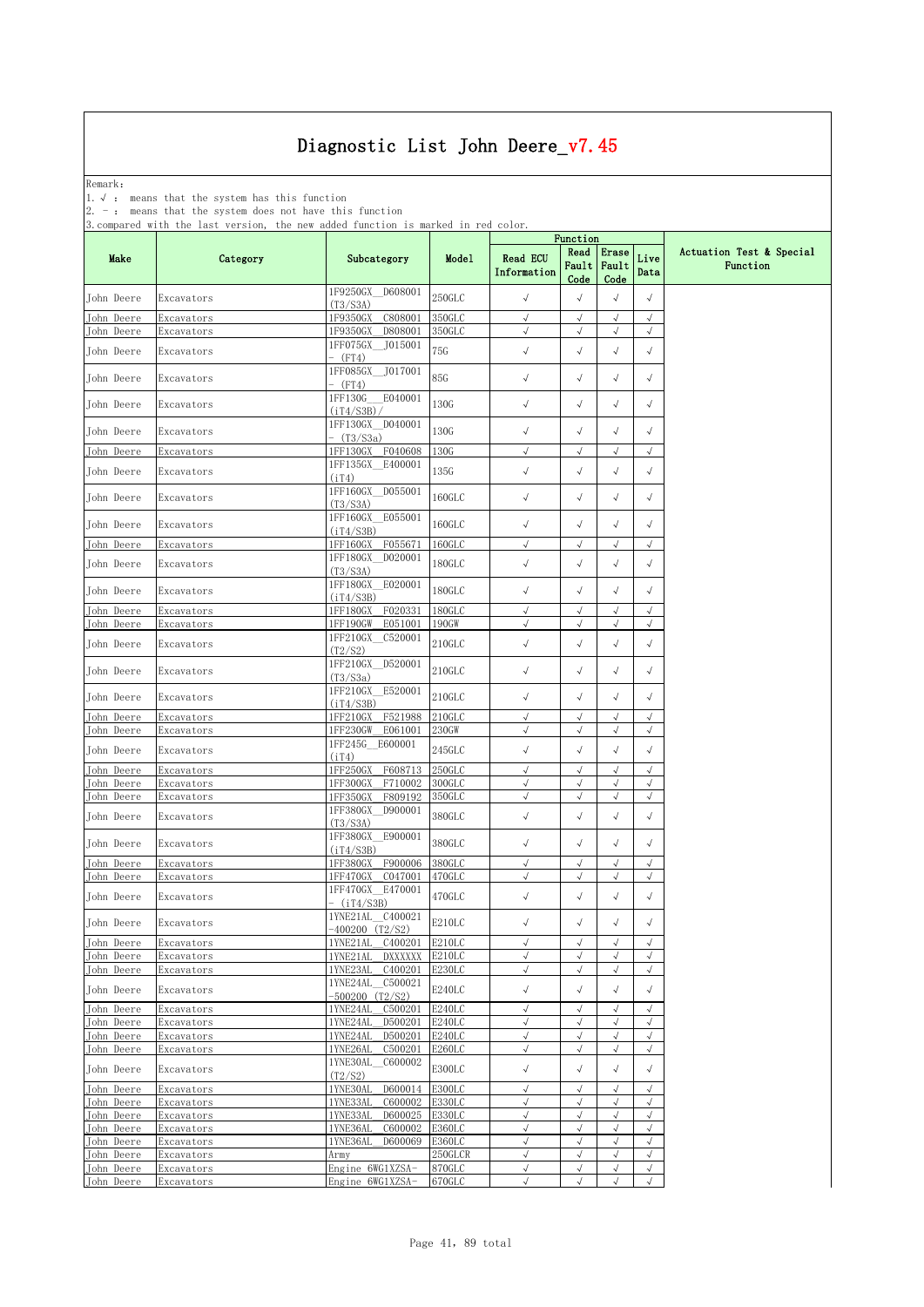Remark: The contract of the contract of  $\mathbb{R}$  and  $\mathbb{R}$  are contract of  $\mathbb{R}$  and  $\mathbb{R}$  are contract of  $\mathbb{R}$  and  $\mathbb{R}$  are contract of  $\mathbb{R}$  and  $\mathbb{R}$  are contract of  $\mathbb{R}$  and  $\mathbb{R}$  are cont

1.√ : means that the system has this function

2. - : means that the system does not have this function

|                          |                                  |                                          |                  |                          | Function                |                          |                          |                                      |
|--------------------------|----------------------------------|------------------------------------------|------------------|--------------------------|-------------------------|--------------------------|--------------------------|--------------------------------------|
| Make                     | Category                         | Subcategory                              | Model            | Read ECU<br>Information  | Read<br>Fault<br>Code   | Erase<br>Fault<br>Code   | Live<br>Data             | Actuation Test & Special<br>Function |
| John Deere               | Excavators                       | Marines                                  | 250GLCR          | $\sqrt{}$                | $\sqrt{}$               | $\sqrt{}$                | $\sqrt{ }$               |                                      |
| John Deere               | Excavators                       | Military                                 | 240DLCR          | $\sqrt{ }$               | $\sqrt{}$               | $\sqrt{ }$               | $\sqrt{}$                |                                      |
| John Deere               | Excavators                       | Military                                 | 250GLCR          | $\sqrt{ }$<br>√          | $\sqrt{ }$<br>$\sqrt{}$ | $\sqrt{ }$<br>$\sqrt{ }$ | $\sqrt{2}$<br>$\sqrt{}$  |                                      |
| John Deere<br>John Deere | Excavators<br>Excavators         | None<br>None                             | 110<br>120       | $\sqrt{2}$               | $\sqrt{}$               | $\sqrt{ }$               | $\sqrt{}$                |                                      |
| John Deere               | Excavators                       | None                                     | 120C             | $\sqrt{ }$               | $\sqrt{2}$              | $\sqrt{ }$               | $\sqrt{}$                |                                      |
| John Deere               | Excavators                       | None                                     | 120D             | $\sqrt{2}$               | $\sqrt{}$               | $\sqrt{ }$               | $\sqrt{}$                |                                      |
| John Deere               | Excavators                       | None                                     | 160CLC           | $\sqrt{ }$               | $\sqrt{}$               | $\sqrt{}$                | $\sqrt{}$                |                                      |
| John Deere               | Excavators                       | None                                     | 160DLC           | $\sqrt{}$                | $\sqrt{}$               | $\sqrt{ }$               | $\sqrt{ }$               |                                      |
| <b>John Deere</b>        | Excavators                       | None                                     | 160LC            | $\sqrt{2}$               | $\sqrt{}$               | $\sqrt{}$                | $\sqrt{ }$               |                                      |
| John Deere               | Excavators                       | None                                     | 190E             | √                        | J                       |                          | $\sqrt{}$                |                                      |
| John Deere               | Excavators                       | None                                     | 200CLC           | $\sqrt{2}$<br>$\sqrt{ }$ | $\sqrt{}$<br>$\sqrt{}$  | $\sqrt{ }$<br>$\sqrt{ }$ | $\sqrt{ }$<br>$\sqrt{}$  |                                      |
| John Deere<br>John Deere | Excavators<br>Excavators         | None<br>None                             | 200D<br>200DLC   | $\sqrt{ }$               | $\sqrt{}$               | $\sqrt{}$                | $\sqrt{}$                |                                      |
| John Deere               | Excavators                       | None                                     | 200LC            | $\sqrt{}$                | $\sqrt{ }$              | $\sqrt{ }$               | $\sqrt{ }$               |                                      |
| John Deere               | Excavators                       | None                                     | 225DLC           | $\sqrt{}$                | $\sqrt{}$               | $\sqrt{}$                | $\sqrt{}$                |                                      |
| John Deere               | Excavators                       | None                                     | 230CLC           | $\sqrt{ }$               | $\sqrt{}$               | $\sqrt{}$                | $\sqrt{ }$               |                                      |
| John Deere               | Excavators                       | None                                     | 230LC            | √                        | √                       | $\sqrt{ }$               | $\sqrt{}$                |                                      |
| John Deere               | Excavators                       | None                                     | 240DLC           | $\sqrt{2}$               | $\sqrt{}$               | $\sqrt{ }$               | $\sqrt{}$                |                                      |
| John Deere               | Excavators                       | None                                     | 240DLCR          | $\sqrt{ }$               | $\sqrt{}$               | $\sqrt{ }$               | $\sqrt{}$                |                                      |
| John<br>Deere            | Excavators                       | None                                     | 250GLC           | $\sqrt{ }$               | $\sqrt{}$               | $\sqrt{}$                | $\sqrt{}$                |                                      |
| John Deere<br>John Deere | Excavators                       | None                                     | 270CLC<br>270DLC | $\sqrt{}$<br>√           | $\sqrt{}$<br>$\sqrt{}$  | $\sqrt{}$<br>$\sqrt{ }$  | $\sqrt{ }$<br>$\sqrt{}$  |                                      |
| John Deere               | Excavators<br>Excavators         | None<br>None                             | 270LC            | $\sqrt{ }$               | $\sqrt{}$               | $\sqrt{}$                | $\sqrt{2}$               |                                      |
| John Deere               | Excavators                       | None                                     | 290GLC           | $\sqrt{ }$               | $\sqrt{2}$              | $\sqrt{ }$               | $\sqrt{2}$               |                                      |
| John Deere               | Excavators                       | None                                     | 330CLC           | $\sqrt{ }$               | $\sqrt{}$               | $\sqrt{}$                | $\sqrt{}$                |                                      |
| John Deere               | Excavators                       | None                                     | 330LC            | $\sqrt{ }$               | $\sqrt{}$               | $\sqrt{ }$               | $\sqrt{ }$               |                                      |
| John Deere               | Excavators                       | None                                     | 350DLC           | $\sqrt{}$                | $\sqrt{}$               | $\sqrt{}$                | $\sqrt{}$                |                                      |
| John Deere               | Excavators                       | None                                     | 350GLC           | $\sqrt{2}$               | $\sqrt{}$               | $\sqrt{ }$               | $\sqrt{ }$               |                                      |
| John Deere               | Excavators                       | None                                     | 370              | √                        | √                       | $\sqrt{}$                | $\sqrt{}$                |                                      |
| John Deere               | Excavators                       | None                                     | 370C<br>450CLC   | $\sqrt{ }$<br>$\sqrt{ }$ | $\sqrt{}$<br>$\sqrt{2}$ | $\sqrt{ }$<br>$\sqrt{ }$ | $\sqrt{ }$<br>$\sqrt{2}$ |                                      |
| John Deere<br>John Deere | Excavators<br>Excavators         | None<br>None                             | 450DLC           | $\sqrt{ }$               | $\sqrt{}$               | $\sqrt{}$                | $\sqrt{}$                |                                      |
| John Deere               | Excavators                       | None                                     | 450LC            | $\sqrt{ }$               | $\sqrt{ }$              | $\sqrt{ }$               | $\sqrt{ }$               |                                      |
| John Deere               | Excavators                       | None                                     | 490E             | √                        | $\sqrt{}$               | $\sqrt{ }$               | $\sqrt{}$                |                                      |
| John Deere               | Excavators                       | None                                     | 550LC            | J                        | $\sqrt{}$               | $\sqrt{2}$               | $\sqrt{2}$               |                                      |
| John Deere               | Excavators                       | None                                     | 600CLC           | $\sqrt{}$                | $\sqrt{2}$              | $\sqrt{ }$               | $\sqrt{}$                |                                      |
| John Deere               | Excavators                       | None                                     | 650DLC           | $\sqrt{2}$               | $\sqrt{}$               | $\sqrt{ }$               | $\sqrt{}$                |                                      |
| John Deere               | Excavators                       | None                                     | 750              | $\sqrt{2}$               | $\sqrt{}$               | $\sqrt{ }$               | $\sqrt{}$                |                                      |
| John Deere<br>John Deere | Excavators<br>Excavators         | None<br>None                             | 75D<br>790ELC    | $\sqrt{}$<br>$\sqrt{}$   | $\sqrt{}$<br>$\sqrt{}$  | $\sqrt{ }$<br>$\sqrt{}$  | $\sqrt{ }$<br>$\sqrt{ }$ |                                      |
| John Deere               | Excavators                       | None                                     | 80               | √                        | $\checkmark$            | $\sqrt{ }$               | $\sqrt{ }$               |                                      |
| <b>John Deere</b>        | Excavators                       | None                                     | 800C             | $\sqrt{2}$               | $\sqrt{}$               | $\sqrt{}$                | $\sqrt{ }$               |                                      |
| John Deere               | Excavators                       | None                                     | <b>80C</b>       | $\sqrt{ }$               | $\sqrt{}$               | $\sqrt{ }$               | $\sqrt{ }$               |                                      |
| John Deere               | Excavators                       | None                                     | 850DLC           | $\sqrt{ }$               | $\sqrt{}$               | $\sqrt{ }$               | $\sqrt{}$                |                                      |
| John Deere               | Excavators                       | None                                     | 85D              | $\sqrt{}$                | $\sqrt{}$               | $\sqrt{ }$               | $\sqrt{}$                |                                      |
| John Deere               | Excavators                       | None                                     | 892ELC           | $\sqrt{}$                | $\sqrt{}$               | $\sqrt{}$                | $\sqrt{}$                |                                      |
| John Deere               | Excavators                       | None                                     | 992ELC           | $\sqrt{}$                | $\sqrt{2}$              | $\sqrt{2}$               | $\sqrt{ }$               |                                      |
| John Deere<br>John Deere | Excavators<br>Excavators         | <b>RTS</b><br><b>RTS</b>                 | 135C RTS<br>135D | √<br>$\sqrt{ }$          | √<br>$\sqrt{ }$         | $\sqrt{ }$               | √<br>$\sqrt{ }$          |                                      |
| John Deere               | Excavators                       | <b>RTS</b>                               | 225CLC RTS       | $\sqrt{}$                | $\sqrt{}$               | $\sqrt{ }$               | $\sqrt{ }$               |                                      |
| John Deere               | Excavators                       | <b>RTS</b>                               | 225DLC           | $\sqrt{ }$               | √                       | $\sqrt{ }$               | $\sqrt{}$                |                                      |
| John Deere               | Excavators                       | <b>RTS</b>                               | 75C              | $\sqrt{ }$               | $\sqrt{ }$              | $\sqrt{}$                | $\sqrt{ }$               |                                      |
| John Deere               | Excavators                       | Wheeled                                  | 180CW            | $\sqrt{}$                | $\checkmark$            | $\sqrt{ }$               | $\sqrt{ }$               |                                      |
| John Deere               | Excavators                       | Wheeled                                  | 190DW            | $\sqrt{2}$               | $\sqrt{}$               | $\sqrt{}$                | $\sqrt{ }$               |                                      |
| John Deere               | Excavators                       | Wheeled                                  | 210CW            | $\sqrt{ }$               | $\sqrt{}$               | $\sqrt{ }$               | $\sqrt{}$                |                                      |
| John Deere               | Excavators                       | Wheeled                                  | 220DW            | $\sqrt{ }$               | $\sqrt{}$               | $\sqrt{}$                | $\sqrt{ }$               |                                      |
| John Deere<br>John Deere | Feller Buncher<br>Feller Buncher | 1DW643L<br>C666898<br>F666898<br>1DW643L | 643L<br>643L     | $\sqrt{ }$<br>$\sqrt{ }$ | $\sqrt{ }$<br>$\sqrt{}$ | $\sqrt{ }$<br>$\sqrt{}$  | $\sqrt{ }$<br>$\sqrt{ }$ |                                      |
| John Deere               | Feller Buncher                   | F666898<br>1DW843LX                      | 843L             | $\sqrt{ }$               | $\sqrt{ }$              | $\sqrt{}$                | $\sqrt{ }$               |                                      |
| John Deere               | Feller Buncher                   | 1T0803MX C270423<br>(T2/S2)              | 803M             | $\sqrt{ }$               | $\sqrt{ }$              | $\sqrt{}$                | $\checkmark$             |                                      |
| John Deere               | Feller Buncher                   | 1T0803MX D270423<br>(T3/S3a)             | 803M             | $\checkmark$             | $\sqrt{ }$              | $\sqrt{}$                | $\sqrt{ }$               |                                      |
| John Deere               | Feller Buncher                   | 1T0803MX FXXXXXX                         | 803M             | $\checkmark$             | $\sqrt{ }$              | $\sqrt{}$                | $\sqrt{ }$               |                                      |
| John Deere               | Feller Buncher                   | 1T0853MX C270423<br>(T2/S2)              | 853M             | $\checkmark$             | $\sqrt{ }$              | $\sqrt{}$                | $\sqrt{ }$               |                                      |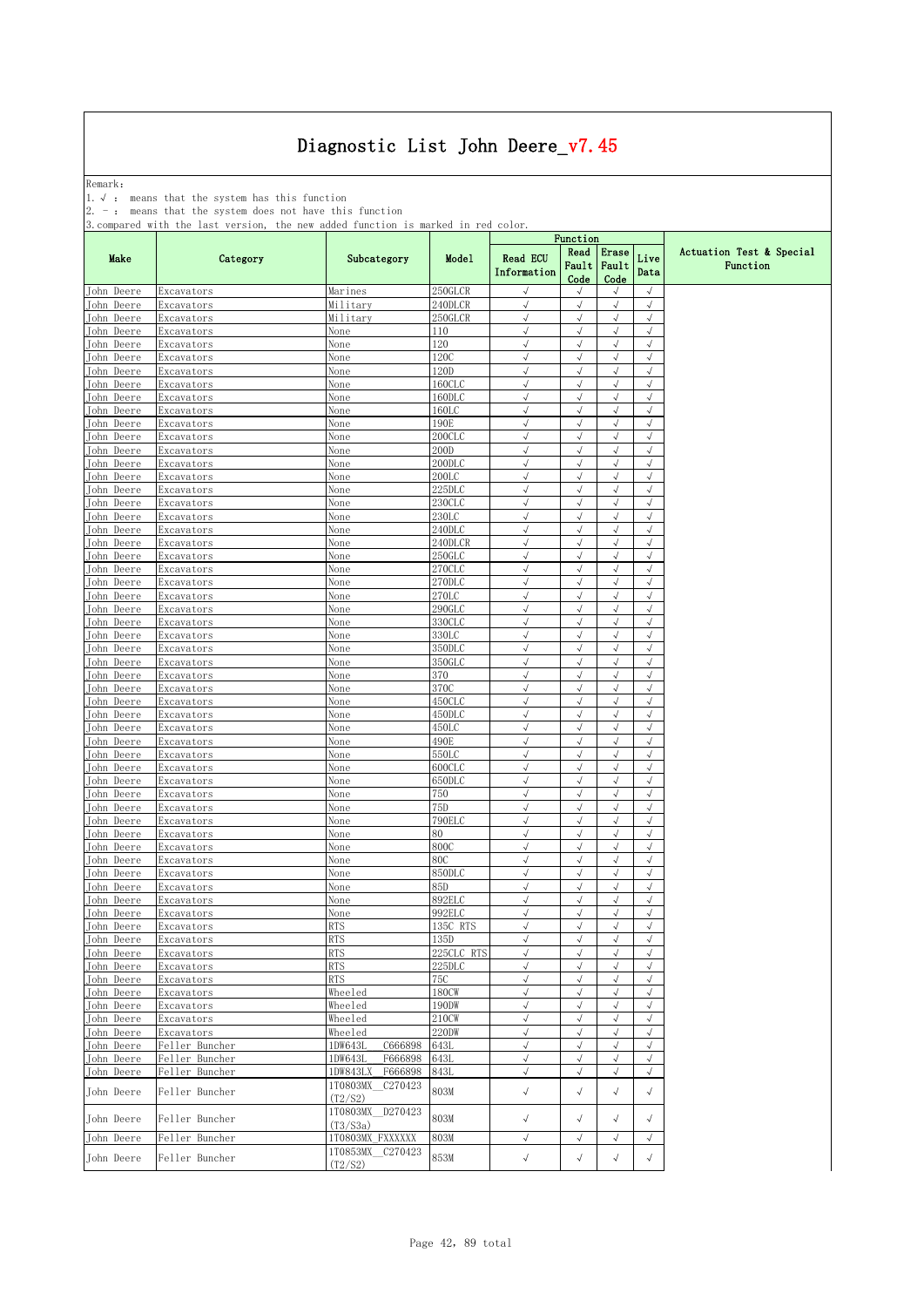Remark: The contract of the contract of  $\mathbb{R}$  and  $\mathbb{R}$  are contract of  $\mathbb{R}$  and  $\mathbb{R}$  are contract of  $\mathbb{R}$  and  $\mathbb{R}$  are contract of  $\mathbb{R}$  and  $\mathbb{R}$  are contract of  $\mathbb{R}$  and  $\mathbb{R}$  are cont

1.√ : means that the system has this function

2. - : means that the system does not have this function

| .                        |                                  |                              |                        |                          | Function                |                          |                         |                                      |
|--------------------------|----------------------------------|------------------------------|------------------------|--------------------------|-------------------------|--------------------------|-------------------------|--------------------------------------|
| Make                     | Category                         | Subcategory                  | Model                  | Read ECU<br>Information  | Read<br>Fault<br>Code   | Erase<br>Fault<br>Code   | Live<br>Data            | Actuation Test & Special<br>Function |
| John Deere               | Feller Buncher                   | 1T0853MX D270423<br>(T3/S3a) | 853M                   | $\sqrt{ }$               | $\sqrt{ }$              | $\sqrt{}$                | $\sqrt{ }$              |                                      |
| John Deere               | Feller Buncher                   | 1T0853MX FXXXXXX             | 853M                   | $\sqrt{ }$               | $\sqrt{ }$              | $\sqrt{ }$               | $\sqrt{ }$              |                                      |
| John Deere               | Feller Buncher                   | 1T0859MX C270423<br>(T2/S2)  | 859M                   | $\sqrt{ }$               | $\sqrt{ }$              | $\sqrt{}$                | $\sqrt{ }$              |                                      |
| John Deere               | Feller Buncher                   | 1T0859MX D270423<br>(T3/S3a) | 859M                   | $\sqrt{ }$               | $\sqrt{}$               | $\sqrt{}$                | $\sqrt{ }$              |                                      |
| John Deere               | Feller Buncher                   | 1T0859MX FXXXXXX             | 859M                   | $\sqrt{ }$               | $\sqrt{ }$              | $\sqrt{}$                | $\sqrt{ }$              |                                      |
| John Deere               | Feller Buncher                   | 1T0903MX C271505<br>(T2/S2)  | 903M                   | $\sqrt{ }$               | $\sqrt{}$               | $\sqrt{ }$               | $\sqrt{}$               |                                      |
| John Deere               | Feller Buncher                   | 1T0903MX D271505<br>(T3/S3a) | 903M                   | $\checkmark$             | $\sqrt{\phantom{a}}$    | $\sqrt{ }$               | $\sqrt{ }$              |                                      |
| John Deere               | Feller Buncher                   | 1T0909MX C271505<br>(T2/S2)  | 909M                   | $\sqrt{ }$               | $\sqrt{}$               | $\sqrt{}$                | $\sqrt{ }$              |                                      |
| John Deere               | Feller Buncher                   | 1T0909MX D271505<br>(T3/S3a) | 909M                   | $\sqrt{ }$               | $\sqrt{}$               | $\sqrt{}$                | $\sqrt{}$               |                                      |
| John Deere               | Feller Buncher                   | 1T0953MX C271505<br>(T2/S2)  | 953M                   | $\sqrt{ }$               | $\sqrt{}$               | $\sqrt{}$                | $\sqrt{}$               |                                      |
| John Deere               | Feller Buncher                   | 1T0953MX D271505             | 953M                   | $\sqrt{ }$               | $\sqrt{}$               | $\sqrt{}$                | $\sqrt{}$               |                                      |
| John Deere               | Feller Buncher                   | (T3/S3a)<br>1T0959MX C271505 | 959M                   | $\sqrt{}$                | $\sqrt{ }$              | $\sqrt{}$                | $\sqrt{}$               |                                      |
| John Deere               | Feller Buncher                   | (T2/S2)<br>1T0959MX D271505  | 959M                   | $\sqrt{ }$               | $\sqrt{}$               | $\sqrt{}$                | $\sqrt{}$               |                                      |
| John Deere               |                                  | (T3/S3a)                     | 653E                   | $\sqrt{ }$               | $\sqrt{ }$              | $\sqrt{}$                | $\sqrt{ }$              |                                      |
| <b>Tohn Deere</b>        | Feller Buncher<br>Feller Buncher | Track<br>Track               | 653G                   | $\checkmark$             | $\sqrt{}$               | $\sqrt{}$                | $\sqrt{ }$              |                                      |
| John Deere               | Feller Buncher                   | Track                        | 703G                   | $\sqrt{ }$               | $\sqrt{}$               | $\sqrt{}$                | $\sqrt{ }$              |                                      |
| John Deere               | Feller Buncher                   | Track                        | 753G                   | $\sqrt{ }$               | $\sqrt{}$               | $\sqrt{ }$               | $\sqrt{ }$              |                                      |
| John Deere               | Feller Buncher                   | Track                        | 753GL                  | $\sqrt{ }$               | $\sqrt{2}$              | $\sqrt{ }$               | $\sqrt{ }$              |                                      |
| John Deere               | Feller Buncher                   | Track                        | 753 J                  | $\sqrt{ }$               | $\sqrt{2}$              | $\sqrt{}$                | $\sqrt{ }$              |                                      |
| John Deere               | Feller Buncher                   | Track                        | 759G                   | $\sqrt{}$                | $\sqrt{}$               | $\sqrt{ }$               | $\sqrt{ }$              |                                      |
| John Deere               | Feller Buncher                   | Track                        | 759 J                  | $\sqrt{ }$               | $\sqrt{ }$              | $\sqrt{}$                | $\sqrt{ }$              |                                      |
| John Deere               | Feller Buncher                   | Track                        | 853G                   | $\checkmark$             | $\sqrt{}$               | $\sqrt{}$                | $\sqrt{}$               |                                      |
| John Deere               | Feller Buncher                   | Track                        | 853J                   | $\sqrt{ }$               | $\sqrt{ }$              | $\sqrt{ }$               | $\sqrt{ }$              |                                      |
| John Deere<br>John Deere | Feller Buncher<br>Feller Buncher | Track                        | 903G<br>903 J          | $\sqrt{ }$<br>$\sqrt{ }$ | $\sqrt{}$<br>$\sqrt{ }$ | $\sqrt{ }$<br>$\sqrt{ }$ | $\sqrt{}$<br>$\sqrt{ }$ |                                      |
| John Deere               | Feller Buncher                   | Track<br>Track               | 903K                   | $\sqrt{}$                | $\sqrt{}$               | $\sqrt{}$                | $\sqrt{ }$              |                                      |
| John Deere               | Feller Buncher                   | Track                        | 909.T                  | $\sqrt{ }$               | $\sqrt{ }$              | $\sqrt{}$                | $\sqrt{}$               |                                      |
| John Deere               | Feller Buncher                   | Track                        | 909K                   | √                        | √                       | $\sqrt{}$                | $\sqrt{ }$              |                                      |
| John Deere               | Feller Buncher                   | Track                        | 953G                   | $\sqrt{ }$               | $\sqrt{ }$              | $\sqrt{ }$               | $\sqrt{}$               |                                      |
| John Deere               | Feller Buncher                   | Track                        | 953J                   | $\sqrt{ }$               | $\sqrt{ }$              | $\sqrt{ }$               | $\sqrt{ }$              |                                      |
| John Deere               | Feller Buncher                   | Track                        | 953K                   | $\sqrt{ }$               | $\sqrt{}$               | $\sqrt{}$                | $\sqrt{ }$              |                                      |
| John Deere               | Feller Buncher                   | Track                        | 959 J                  | $\sqrt{ }$               | $\sqrt{ }$              | $\sqrt{ }$               | $\sqrt{ }$              |                                      |
| John Deere               | Feller Buncher                   | Track                        | 959K                   | $\sqrt{}$                | $\sqrt{ }$              | $\sqrt{}$                | $\sqrt{ }$              |                                      |
| <b>Tohn Deere</b>        | Feller Buncher                   | Wheeled                      | 643J                   | J<br>$\sqrt{ }$          | $\sqrt{}$<br>$\sqrt{ }$ | $\sqrt{}$<br>$\sqrt{ }$  | $\sqrt{}$<br>$\sqrt{ }$ |                                      |
| John Deere<br>John Deere | Feller Buncher<br>Feller Buncher | Wheeled<br>Wheeled           | 643K<br>843J           | $\sqrt{ }$               | $\sqrt{ }$              | $\sqrt{ }$               | $\sqrt{}$               |                                      |
| John Deere               | Feller Buncher                   | Wheeled                      | 843K                   | $\sqrt{ }$               | $\sqrt{ }$              | $\sqrt{ }$               | $\sqrt{}$               |                                      |
| John Deere               | Felling Head                     | Disc Saw                     | FD45                   | $\sqrt{}$                | $\sqrt{ }$              | √                        | $\sqrt{ }$              |                                      |
| John Deere               | Felling Head                     | Disc Saw                     | FD55                   | $\checkmark$             | $\sqrt{}$               | $\sqrt{ }$               | $\sqrt{ }$              |                                      |
| John Deere               | Felling Head                     | Disc Saw                     | FR21B                  | √                        | $\sqrt{2}$              |                          | $\sqrt{}$               |                                      |
| John Deere               | Field and Crop Solutions         | GreenStar                    | AMS Harv<br>ID, Cotton | $\checkmark$             | $\sqrt{}$               | $\checkmark$             | $\sqrt{}$               |                                      |
| John Deere               | Field and Crop Solutions         | GreenStar                    | AMS iGrade             | $\sqrt{ }$               | $\sqrt{}$               | $\sqrt{ }$               | $\sqrt{ }$              |                                      |
| John Deere               | Field and Crop Solutions         | GreenStar                    | AMS Mobile<br>Weather  | $\checkmark$             | $\sqrt{}$               | $\checkmark$             | $\sqrt{}$               |                                      |
| John Deere               | Field and Crop Solutions         | Raven Accuflow               | AMS Raven<br>Accuflow  | $\checkmark$             | $\sqrt{}$               | $\sqrt{}$                | $\sqrt{}$               |                                      |
| John Deere               | Field and Crop Solutions         | Raven AutoBoom               | AMS Raven<br>AutoBoom  | $\checkmark$             | $\sqrt{ }$              | $\sqrt{}$                | $\sqrt{}$               |                                      |
| John Deere               | Field and Crop Solutions         | Raven SCS 450                | AMS Raven<br>SCS 450   | $\checkmark$             | $\sqrt{}$               | $\sqrt{}$                | $\sqrt{}$               |                                      |
| John Deere               | Field and Crop Solutions         | Raven SCS 660M               | AMS Raven<br>SCS 660M  | $\sqrt{ }$               | $\sqrt{}$               | $\sqrt{ }$               | $\sqrt{}$               |                                      |
| John Deere               | Field and Crop Solutions         | Raven Sidekick               | AMS Raven<br>Sidekick  | $\checkmark$             | $\sqrt{\phantom{a}}$    | $\sqrt{ }$               | $\sqrt{}$               |                                      |
|                          |                                  |                              |                        |                          |                         |                          |                         |                                      |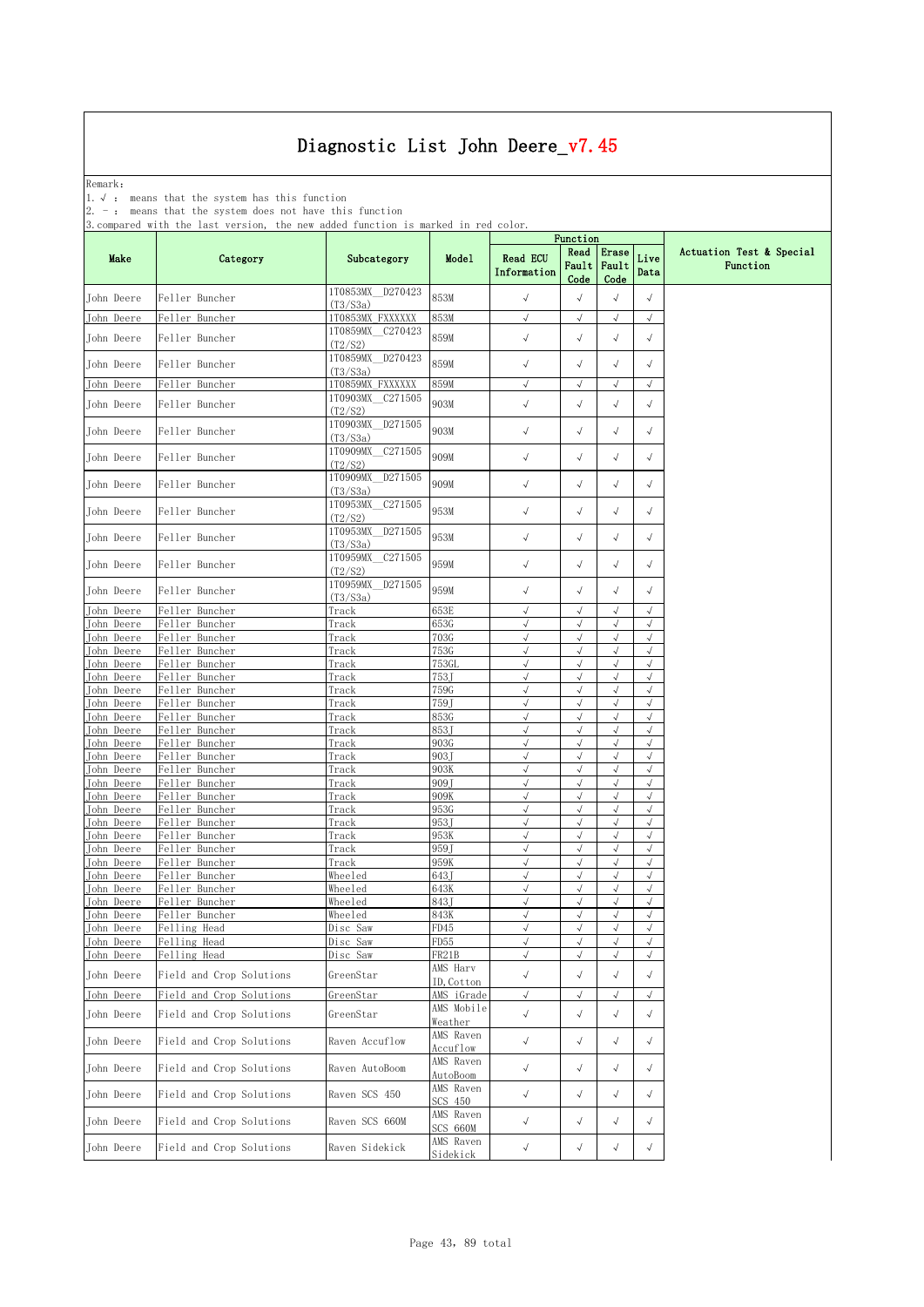Remark: The contract of the contract of  $\mathbb{R}$  and  $\mathbb{R}$  are contract of  $\mathbb{R}$  and  $\mathbb{R}$  are contract of  $\mathbb{R}$  and  $\mathbb{R}$  are contract of  $\mathbb{R}$  and  $\mathbb{R}$  are contract of  $\mathbb{R}$  and  $\mathbb{R}$  are cont

1.√ : means that the system has this function

2. - : means that the system does not have this function

| Read Erase<br>Live<br>Make<br><b>Read ECU</b><br>Category<br>Subcategory<br>Model<br>Fault<br>Fault<br>Function<br>Information<br>Data<br>Code<br>Code<br>AMS<br>Field and Crop Solutions<br>$\sqrt{ }$<br>$\sqrt{ }$<br>$\sqrt{ }$<br>$\sqrt{}$<br>Raven SmartBoom<br>RavenSmart<br>Boom<br>AMS<br>Surface Water Pro<br>Field and Crop Solutions<br>$\sqrt{ }$<br>$\sqrt{ }$<br>$\sqrt{}$<br>$\sqrt{}$<br>John Deere<br>Surface<br>& SWP Plus<br>Water<br>Swath Control<br>AMS Swath<br>John Deere<br>Field and Crop Solutions<br>$\sqrt{}$<br>$\sqrt{}$<br>$\sqrt{}$<br>$\sqrt{}$<br>Control<br>Pro, Sprayer Pro<br>John Deere<br>Forestry Swing Machine<br>Delimber<br>2154D<br>$\sqrt{ }$<br>$\sqrt{ }$<br>$\sqrt{}$<br>$\sqrt{ }$<br>$\sqrt{}$<br>John Deere<br>Forestry Swing Machine<br>Delimber<br>2454D<br>$\sqrt{ }$<br>$\sqrt{ }$<br>J<br>2954D<br>$\sqrt{ }$<br>$\sqrt{2}$<br>$\sqrt{}$<br>Forestry Swing Machine<br>Delimber<br>$\sqrt{}$<br>John Deere<br>$\sqrt{ }$<br>$\sqrt{}$<br>John Deere<br>Forestry Swing Machine<br>2154D<br>$\sqrt{ }$<br>$\sqrt{}$<br>Log Loader<br>$\sqrt{ }$<br>$\sqrt{ }$<br>John Deere<br>Forestry Swing Machine<br>Log Loader<br>2454D<br>$\sqrt{ }$<br>$\sqrt{}$<br>$\sqrt{}$<br>John Deere<br>2954D<br>$\sqrt{ }$<br>$\sqrt{ }$<br>$\sqrt{}$<br>Forestry Swing Machine<br>Log Loader<br>$\sqrt{}$<br>Forestry Swing Machine<br>$\sqrt{}$<br>John Deere<br>Log Loader<br>3754D<br>$\sqrt{ }$<br>√<br>$\sqrt{2}$<br>$\sqrt{2}$<br>$\sqrt{ }$<br>John Deere<br>Forestry Swing Machine<br>2154D<br>$\sqrt{}$<br>Processor<br>2454D<br>$\sqrt{ }$<br>$\sqrt{ }$<br>$\sqrt{ }$<br>Forestry Swing Machine<br>J<br>John Deere<br>Processor<br>2954D<br>$\sqrt{ }$<br>$\sqrt{ }$<br>$\sqrt{ }$<br>John Deere<br>Forestry Swing Machine<br>Processor<br>$\sqrt{}$<br>$\sqrt{}$<br>$\sqrt{}$<br>John Deere<br>2154D<br>$\sqrt{ }$<br>$\sqrt{ }$<br>Forestry Swing Machine<br>Road Builder<br>$\sqrt{}$<br>$\sqrt{}$<br>John Deere<br>Swing Machine<br>Road Builder<br>2454D<br>$\sqrt{ }$<br>$\sqrt{2}$<br>Forestry<br>2954D<br>$\sqrt{}$<br>$\sqrt{}$<br>John Deere<br>Forestry Swing Machine<br>Road Builder<br>$\sqrt{ }$<br>$\sqrt{}$<br>John Deere<br>Forestry Swing Machine<br>Road Builder<br>3754D<br>$\sqrt{ }$<br>$\sqrt{}$<br>√<br>$\checkmark$<br>1010D<br>$\sqrt{ }$<br>$\sqrt{}$<br>$\sqrt{2}$<br>Wheeled<br>$\sqrt{ }$<br>John Deere<br>Forwarder<br>1010E<br>$\sqrt{ }$<br>$\sqrt{ }$<br>$\sqrt{}$<br>$\sqrt{}$<br>Forwarder<br>Wheeled<br>John Deere<br>$\sqrt{}$<br>$\sqrt{2}$<br>John Deere<br>Forwarder<br>Wheeled<br>1110D<br>$\sqrt{ }$<br>$\sqrt{}$<br>$\checkmark$<br>$\sqrt{}$<br>John Deere<br>Wheeled<br>$\sqrt{ }$<br>$\sqrt{ }$<br>Forwarder<br>1110E<br>$\sqrt{}$<br>Wheeled<br>1210E<br>$\sqrt{ }$<br>$\sqrt{ }$<br>$\sqrt{}$<br>John Deere<br>Forwarder<br>$\sqrt{2}$<br>$\sqrt{ }$<br>John Deere<br>Forwarder<br>Wheeled<br>1410D<br>J<br>$\sqrt{}$<br>$\sqrt{}$<br>1510E<br>$\sqrt{ }$<br>$\sqrt{2}$<br>$\sqrt{}$<br>John Deere<br>Forwarder<br>Wheeled<br>1710D<br>$\sqrt{ }$<br>$\sqrt{ }$<br>$\sqrt{2}$<br>Wheeled<br>$\sqrt{}$<br>John Deere<br>Forwarder<br>1710E<br>$\sqrt{ }$<br>$\sqrt{ }$<br>$\sqrt{}$<br>$\sqrt{}$<br>John Deere<br>Forwarder<br>Wheeled<br>John Deere<br>Forwarder<br>Wheeled<br>1711D<br>$\sqrt{ }$<br>$\sqrt{ }$<br>$\sqrt{}$<br>$\sqrt{}$<br>$\sqrt{ }$<br>$\sqrt{}$<br>$\checkmark$<br>$\sqrt{ }$<br>Wheeled<br>1758<br>John Deere<br>Forwarder<br>$\sqrt{}$<br>Wheeled<br>1910E<br>$\sqrt{ }$<br>$\sqrt{}$<br>John Deere<br>Forwarder<br>$\sqrt{}$<br>$\sqrt{2}$<br>$\sqrt{}$<br>$\sqrt{ }$<br>John Deere<br>Forwarder<br>Wheeled<br>1910G<br>$\sqrt{}$<br>810D<br>$\sqrt{ }$<br>$\sqrt{ }$<br>$\sqrt{}$<br>$\sqrt{}$<br>John Deere<br>Forwarder<br>Wheeled<br>$\sqrt{ }$<br>$\sqrt{}$<br>John Deere<br>Wheeled<br>810E<br>$\sqrt{ }$<br>$\sqrt{2}$<br>Forwarder<br>AMS<br>$\sqrt{ }$<br>$\checkmark$<br>$\sqrt{}$<br>$\sqrt{}$<br>John Deere<br>GPS Receiver<br>RTK<br>StarFire<br>RTK<br>AMS<br>$\sqrt{ }$<br>$\sqrt{ }$<br>$\sqrt{ }$<br>$\sqrt{}$<br>John Deere<br>GPS Receiver<br>StarFire<br>StarFire<br>300<br>AMS<br>John Deere<br>GPS Receiver<br>StarFire<br>$\sqrt{ }$<br>$\sqrt{ }$<br>$\sqrt{}$<br>$\sqrt{}$<br>StarFire<br>3000<br>AMS<br>John Deere<br>GPS Receiver<br>StarFire<br>$\sqrt{ }$<br>$\sqrt{}$<br>$\sqrt{ }$<br>StarFire<br>$\sqrt{ }$<br>6000<br>AMS<br>John Deere<br>GPS Receiver<br>StarFire<br>StarFire<br>$\sqrt{ }$<br>$\sqrt{ }$<br>$\sqrt{ }$<br>$\sqrt{}$<br>iTC<br>AMS<br>John Deere<br>GPS Receiver<br>StarFire<br>StarFire<br>$\sqrt{ }$<br>$\sqrt{ }$<br>$\sqrt{ }$<br>$\sqrt{}$<br>Orig.<br>AMS<br>StarFire Mobile<br>GPS Receiver<br>StarFire<br>$\checkmark$<br>$\sqrt{ }$<br>John Deere<br>$\sqrt{ }$<br>$\sqrt{}$<br>RTK<br>Mobil<br>AMS<br>Active Implement<br>John Deere<br>Guidance<br>$\sqrt{ }$<br>$\sqrt{ }$<br>$\sqrt{}$<br>$\checkmark$<br>ActImpGuid<br>Guidance<br>ance<br>AMS<br>John Deere<br>Guidance<br>Automation - MCR<br>Machine<br>$\sqrt{ }$<br>$\sqrt{ }$<br>$\sqrt{ }$<br>$\sqrt{}$<br>Sync<br>AutoTrac<br>AMS AT<br>$\checkmark$<br>$\sqrt{}$<br>Guidance<br>$\sqrt{ }$<br>$\sqrt{ }$<br>Controller<br>Controller<br>AMS AT<br>$\sqrt{}$<br>$\sqrt{}$<br>John Deere<br>Guidance<br>Integrated<br>$\sqrt{ }$<br>$\sqrt{ }$ |            | 5. Compared with the last version, the new added function is marked in red color. |            | Function |  |                          |
|-----------------------------------------------------------------------------------------------------------------------------------------------------------------------------------------------------------------------------------------------------------------------------------------------------------------------------------------------------------------------------------------------------------------------------------------------------------------------------------------------------------------------------------------------------------------------------------------------------------------------------------------------------------------------------------------------------------------------------------------------------------------------------------------------------------------------------------------------------------------------------------------------------------------------------------------------------------------------------------------------------------------------------------------------------------------------------------------------------------------------------------------------------------------------------------------------------------------------------------------------------------------------------------------------------------------------------------------------------------------------------------------------------------------------------------------------------------------------------------------------------------------------------------------------------------------------------------------------------------------------------------------------------------------------------------------------------------------------------------------------------------------------------------------------------------------------------------------------------------------------------------------------------------------------------------------------------------------------------------------------------------------------------------------------------------------------------------------------------------------------------------------------------------------------------------------------------------------------------------------------------------------------------------------------------------------------------------------------------------------------------------------------------------------------------------------------------------------------------------------------------------------------------------------------------------------------------------------------------------------------------------------------------------------------------------------------------------------------------------------------------------------------------------------------------------------------------------------------------------------------------------------------------------------------------------------------------------------------------------------------------------------------------------------------------------------------------------------------------------------------------------------------------------------------------------------------------------------------------------------------------------------------------------------------------------------------------------------------------------------------------------------------------------------------------------------------------------------------------------------------------------------------------------------------------------------------------------------------------------------------------------------------------------------------------------------------------------------------------------------------------------------------------------------------------------------------------------------------------------------------------------------------------------------------------------------------------------------------------------------------------------------------------------------------------------------------------------------------------------------------------------------------------------------------------------------------------------------------------------------------------------------------------------------------------------------------------------------------------------------------------------------------------------------------------------------------------------------------------------------------------------------------------------------------------------------------------------------------------------------------------------------------------------------------------------------------------------------------------------------------------------------------------------------------------------------------------------------------------------------------------------------------------------------------------------------------------------------------------------------------------------------------------------------------------------------------------------------------------------------------------------------------------------------------------------------------------------------------------------------------------------------------------------------------------|------------|-----------------------------------------------------------------------------------|------------|----------|--|--------------------------|
|                                                                                                                                                                                                                                                                                                                                                                                                                                                                                                                                                                                                                                                                                                                                                                                                                                                                                                                                                                                                                                                                                                                                                                                                                                                                                                                                                                                                                                                                                                                                                                                                                                                                                                                                                                                                                                                                                                                                                                                                                                                                                                                                                                                                                                                                                                                                                                                                                                                                                                                                                                                                                                                                                                                                                                                                                                                                                                                                                                                                                                                                                                                                                                                                                                                                                                                                                                                                                                                                                                                                                                                                                                                                                                                                                                                                                                                                                                                                                                                                                                                                                                                                                                                                                                                                                                                                                                                                                                                                                                                                                                                                                                                                                                                                                                                                                                                                                                                                                                                                                                                                                                                                                                                                                                                                                                     |            |                                                                                   |            |          |  | Actuation Test & Special |
|                                                                                                                                                                                                                                                                                                                                                                                                                                                                                                                                                                                                                                                                                                                                                                                                                                                                                                                                                                                                                                                                                                                                                                                                                                                                                                                                                                                                                                                                                                                                                                                                                                                                                                                                                                                                                                                                                                                                                                                                                                                                                                                                                                                                                                                                                                                                                                                                                                                                                                                                                                                                                                                                                                                                                                                                                                                                                                                                                                                                                                                                                                                                                                                                                                                                                                                                                                                                                                                                                                                                                                                                                                                                                                                                                                                                                                                                                                                                                                                                                                                                                                                                                                                                                                                                                                                                                                                                                                                                                                                                                                                                                                                                                                                                                                                                                                                                                                                                                                                                                                                                                                                                                                                                                                                                                                     | John Deere |                                                                                   |            |          |  |                          |
|                                                                                                                                                                                                                                                                                                                                                                                                                                                                                                                                                                                                                                                                                                                                                                                                                                                                                                                                                                                                                                                                                                                                                                                                                                                                                                                                                                                                                                                                                                                                                                                                                                                                                                                                                                                                                                                                                                                                                                                                                                                                                                                                                                                                                                                                                                                                                                                                                                                                                                                                                                                                                                                                                                                                                                                                                                                                                                                                                                                                                                                                                                                                                                                                                                                                                                                                                                                                                                                                                                                                                                                                                                                                                                                                                                                                                                                                                                                                                                                                                                                                                                                                                                                                                                                                                                                                                                                                                                                                                                                                                                                                                                                                                                                                                                                                                                                                                                                                                                                                                                                                                                                                                                                                                                                                                                     |            |                                                                                   |            |          |  |                          |
|                                                                                                                                                                                                                                                                                                                                                                                                                                                                                                                                                                                                                                                                                                                                                                                                                                                                                                                                                                                                                                                                                                                                                                                                                                                                                                                                                                                                                                                                                                                                                                                                                                                                                                                                                                                                                                                                                                                                                                                                                                                                                                                                                                                                                                                                                                                                                                                                                                                                                                                                                                                                                                                                                                                                                                                                                                                                                                                                                                                                                                                                                                                                                                                                                                                                                                                                                                                                                                                                                                                                                                                                                                                                                                                                                                                                                                                                                                                                                                                                                                                                                                                                                                                                                                                                                                                                                                                                                                                                                                                                                                                                                                                                                                                                                                                                                                                                                                                                                                                                                                                                                                                                                                                                                                                                                                     |            |                                                                                   |            |          |  |                          |
|                                                                                                                                                                                                                                                                                                                                                                                                                                                                                                                                                                                                                                                                                                                                                                                                                                                                                                                                                                                                                                                                                                                                                                                                                                                                                                                                                                                                                                                                                                                                                                                                                                                                                                                                                                                                                                                                                                                                                                                                                                                                                                                                                                                                                                                                                                                                                                                                                                                                                                                                                                                                                                                                                                                                                                                                                                                                                                                                                                                                                                                                                                                                                                                                                                                                                                                                                                                                                                                                                                                                                                                                                                                                                                                                                                                                                                                                                                                                                                                                                                                                                                                                                                                                                                                                                                                                                                                                                                                                                                                                                                                                                                                                                                                                                                                                                                                                                                                                                                                                                                                                                                                                                                                                                                                                                                     |            |                                                                                   |            |          |  |                          |
|                                                                                                                                                                                                                                                                                                                                                                                                                                                                                                                                                                                                                                                                                                                                                                                                                                                                                                                                                                                                                                                                                                                                                                                                                                                                                                                                                                                                                                                                                                                                                                                                                                                                                                                                                                                                                                                                                                                                                                                                                                                                                                                                                                                                                                                                                                                                                                                                                                                                                                                                                                                                                                                                                                                                                                                                                                                                                                                                                                                                                                                                                                                                                                                                                                                                                                                                                                                                                                                                                                                                                                                                                                                                                                                                                                                                                                                                                                                                                                                                                                                                                                                                                                                                                                                                                                                                                                                                                                                                                                                                                                                                                                                                                                                                                                                                                                                                                                                                                                                                                                                                                                                                                                                                                                                                                                     |            |                                                                                   |            |          |  |                          |
|                                                                                                                                                                                                                                                                                                                                                                                                                                                                                                                                                                                                                                                                                                                                                                                                                                                                                                                                                                                                                                                                                                                                                                                                                                                                                                                                                                                                                                                                                                                                                                                                                                                                                                                                                                                                                                                                                                                                                                                                                                                                                                                                                                                                                                                                                                                                                                                                                                                                                                                                                                                                                                                                                                                                                                                                                                                                                                                                                                                                                                                                                                                                                                                                                                                                                                                                                                                                                                                                                                                                                                                                                                                                                                                                                                                                                                                                                                                                                                                                                                                                                                                                                                                                                                                                                                                                                                                                                                                                                                                                                                                                                                                                                                                                                                                                                                                                                                                                                                                                                                                                                                                                                                                                                                                                                                     |            |                                                                                   |            |          |  |                          |
|                                                                                                                                                                                                                                                                                                                                                                                                                                                                                                                                                                                                                                                                                                                                                                                                                                                                                                                                                                                                                                                                                                                                                                                                                                                                                                                                                                                                                                                                                                                                                                                                                                                                                                                                                                                                                                                                                                                                                                                                                                                                                                                                                                                                                                                                                                                                                                                                                                                                                                                                                                                                                                                                                                                                                                                                                                                                                                                                                                                                                                                                                                                                                                                                                                                                                                                                                                                                                                                                                                                                                                                                                                                                                                                                                                                                                                                                                                                                                                                                                                                                                                                                                                                                                                                                                                                                                                                                                                                                                                                                                                                                                                                                                                                                                                                                                                                                                                                                                                                                                                                                                                                                                                                                                                                                                                     |            |                                                                                   |            |          |  |                          |
|                                                                                                                                                                                                                                                                                                                                                                                                                                                                                                                                                                                                                                                                                                                                                                                                                                                                                                                                                                                                                                                                                                                                                                                                                                                                                                                                                                                                                                                                                                                                                                                                                                                                                                                                                                                                                                                                                                                                                                                                                                                                                                                                                                                                                                                                                                                                                                                                                                                                                                                                                                                                                                                                                                                                                                                                                                                                                                                                                                                                                                                                                                                                                                                                                                                                                                                                                                                                                                                                                                                                                                                                                                                                                                                                                                                                                                                                                                                                                                                                                                                                                                                                                                                                                                                                                                                                                                                                                                                                                                                                                                                                                                                                                                                                                                                                                                                                                                                                                                                                                                                                                                                                                                                                                                                                                                     |            |                                                                                   |            |          |  |                          |
|                                                                                                                                                                                                                                                                                                                                                                                                                                                                                                                                                                                                                                                                                                                                                                                                                                                                                                                                                                                                                                                                                                                                                                                                                                                                                                                                                                                                                                                                                                                                                                                                                                                                                                                                                                                                                                                                                                                                                                                                                                                                                                                                                                                                                                                                                                                                                                                                                                                                                                                                                                                                                                                                                                                                                                                                                                                                                                                                                                                                                                                                                                                                                                                                                                                                                                                                                                                                                                                                                                                                                                                                                                                                                                                                                                                                                                                                                                                                                                                                                                                                                                                                                                                                                                                                                                                                                                                                                                                                                                                                                                                                                                                                                                                                                                                                                                                                                                                                                                                                                                                                                                                                                                                                                                                                                                     |            |                                                                                   |            |          |  |                          |
|                                                                                                                                                                                                                                                                                                                                                                                                                                                                                                                                                                                                                                                                                                                                                                                                                                                                                                                                                                                                                                                                                                                                                                                                                                                                                                                                                                                                                                                                                                                                                                                                                                                                                                                                                                                                                                                                                                                                                                                                                                                                                                                                                                                                                                                                                                                                                                                                                                                                                                                                                                                                                                                                                                                                                                                                                                                                                                                                                                                                                                                                                                                                                                                                                                                                                                                                                                                                                                                                                                                                                                                                                                                                                                                                                                                                                                                                                                                                                                                                                                                                                                                                                                                                                                                                                                                                                                                                                                                                                                                                                                                                                                                                                                                                                                                                                                                                                                                                                                                                                                                                                                                                                                                                                                                                                                     |            |                                                                                   |            |          |  |                          |
|                                                                                                                                                                                                                                                                                                                                                                                                                                                                                                                                                                                                                                                                                                                                                                                                                                                                                                                                                                                                                                                                                                                                                                                                                                                                                                                                                                                                                                                                                                                                                                                                                                                                                                                                                                                                                                                                                                                                                                                                                                                                                                                                                                                                                                                                                                                                                                                                                                                                                                                                                                                                                                                                                                                                                                                                                                                                                                                                                                                                                                                                                                                                                                                                                                                                                                                                                                                                                                                                                                                                                                                                                                                                                                                                                                                                                                                                                                                                                                                                                                                                                                                                                                                                                                                                                                                                                                                                                                                                                                                                                                                                                                                                                                                                                                                                                                                                                                                                                                                                                                                                                                                                                                                                                                                                                                     |            |                                                                                   |            |          |  |                          |
|                                                                                                                                                                                                                                                                                                                                                                                                                                                                                                                                                                                                                                                                                                                                                                                                                                                                                                                                                                                                                                                                                                                                                                                                                                                                                                                                                                                                                                                                                                                                                                                                                                                                                                                                                                                                                                                                                                                                                                                                                                                                                                                                                                                                                                                                                                                                                                                                                                                                                                                                                                                                                                                                                                                                                                                                                                                                                                                                                                                                                                                                                                                                                                                                                                                                                                                                                                                                                                                                                                                                                                                                                                                                                                                                                                                                                                                                                                                                                                                                                                                                                                                                                                                                                                                                                                                                                                                                                                                                                                                                                                                                                                                                                                                                                                                                                                                                                                                                                                                                                                                                                                                                                                                                                                                                                                     |            |                                                                                   |            |          |  |                          |
|                                                                                                                                                                                                                                                                                                                                                                                                                                                                                                                                                                                                                                                                                                                                                                                                                                                                                                                                                                                                                                                                                                                                                                                                                                                                                                                                                                                                                                                                                                                                                                                                                                                                                                                                                                                                                                                                                                                                                                                                                                                                                                                                                                                                                                                                                                                                                                                                                                                                                                                                                                                                                                                                                                                                                                                                                                                                                                                                                                                                                                                                                                                                                                                                                                                                                                                                                                                                                                                                                                                                                                                                                                                                                                                                                                                                                                                                                                                                                                                                                                                                                                                                                                                                                                                                                                                                                                                                                                                                                                                                                                                                                                                                                                                                                                                                                                                                                                                                                                                                                                                                                                                                                                                                                                                                                                     |            |                                                                                   |            |          |  |                          |
|                                                                                                                                                                                                                                                                                                                                                                                                                                                                                                                                                                                                                                                                                                                                                                                                                                                                                                                                                                                                                                                                                                                                                                                                                                                                                                                                                                                                                                                                                                                                                                                                                                                                                                                                                                                                                                                                                                                                                                                                                                                                                                                                                                                                                                                                                                                                                                                                                                                                                                                                                                                                                                                                                                                                                                                                                                                                                                                                                                                                                                                                                                                                                                                                                                                                                                                                                                                                                                                                                                                                                                                                                                                                                                                                                                                                                                                                                                                                                                                                                                                                                                                                                                                                                                                                                                                                                                                                                                                                                                                                                                                                                                                                                                                                                                                                                                                                                                                                                                                                                                                                                                                                                                                                                                                                                                     |            |                                                                                   |            |          |  |                          |
|                                                                                                                                                                                                                                                                                                                                                                                                                                                                                                                                                                                                                                                                                                                                                                                                                                                                                                                                                                                                                                                                                                                                                                                                                                                                                                                                                                                                                                                                                                                                                                                                                                                                                                                                                                                                                                                                                                                                                                                                                                                                                                                                                                                                                                                                                                                                                                                                                                                                                                                                                                                                                                                                                                                                                                                                                                                                                                                                                                                                                                                                                                                                                                                                                                                                                                                                                                                                                                                                                                                                                                                                                                                                                                                                                                                                                                                                                                                                                                                                                                                                                                                                                                                                                                                                                                                                                                                                                                                                                                                                                                                                                                                                                                                                                                                                                                                                                                                                                                                                                                                                                                                                                                                                                                                                                                     |            |                                                                                   |            |          |  |                          |
|                                                                                                                                                                                                                                                                                                                                                                                                                                                                                                                                                                                                                                                                                                                                                                                                                                                                                                                                                                                                                                                                                                                                                                                                                                                                                                                                                                                                                                                                                                                                                                                                                                                                                                                                                                                                                                                                                                                                                                                                                                                                                                                                                                                                                                                                                                                                                                                                                                                                                                                                                                                                                                                                                                                                                                                                                                                                                                                                                                                                                                                                                                                                                                                                                                                                                                                                                                                                                                                                                                                                                                                                                                                                                                                                                                                                                                                                                                                                                                                                                                                                                                                                                                                                                                                                                                                                                                                                                                                                                                                                                                                                                                                                                                                                                                                                                                                                                                                                                                                                                                                                                                                                                                                                                                                                                                     |            |                                                                                   |            |          |  |                          |
|                                                                                                                                                                                                                                                                                                                                                                                                                                                                                                                                                                                                                                                                                                                                                                                                                                                                                                                                                                                                                                                                                                                                                                                                                                                                                                                                                                                                                                                                                                                                                                                                                                                                                                                                                                                                                                                                                                                                                                                                                                                                                                                                                                                                                                                                                                                                                                                                                                                                                                                                                                                                                                                                                                                                                                                                                                                                                                                                                                                                                                                                                                                                                                                                                                                                                                                                                                                                                                                                                                                                                                                                                                                                                                                                                                                                                                                                                                                                                                                                                                                                                                                                                                                                                                                                                                                                                                                                                                                                                                                                                                                                                                                                                                                                                                                                                                                                                                                                                                                                                                                                                                                                                                                                                                                                                                     |            |                                                                                   |            |          |  |                          |
|                                                                                                                                                                                                                                                                                                                                                                                                                                                                                                                                                                                                                                                                                                                                                                                                                                                                                                                                                                                                                                                                                                                                                                                                                                                                                                                                                                                                                                                                                                                                                                                                                                                                                                                                                                                                                                                                                                                                                                                                                                                                                                                                                                                                                                                                                                                                                                                                                                                                                                                                                                                                                                                                                                                                                                                                                                                                                                                                                                                                                                                                                                                                                                                                                                                                                                                                                                                                                                                                                                                                                                                                                                                                                                                                                                                                                                                                                                                                                                                                                                                                                                                                                                                                                                                                                                                                                                                                                                                                                                                                                                                                                                                                                                                                                                                                                                                                                                                                                                                                                                                                                                                                                                                                                                                                                                     |            |                                                                                   |            |          |  |                          |
|                                                                                                                                                                                                                                                                                                                                                                                                                                                                                                                                                                                                                                                                                                                                                                                                                                                                                                                                                                                                                                                                                                                                                                                                                                                                                                                                                                                                                                                                                                                                                                                                                                                                                                                                                                                                                                                                                                                                                                                                                                                                                                                                                                                                                                                                                                                                                                                                                                                                                                                                                                                                                                                                                                                                                                                                                                                                                                                                                                                                                                                                                                                                                                                                                                                                                                                                                                                                                                                                                                                                                                                                                                                                                                                                                                                                                                                                                                                                                                                                                                                                                                                                                                                                                                                                                                                                                                                                                                                                                                                                                                                                                                                                                                                                                                                                                                                                                                                                                                                                                                                                                                                                                                                                                                                                                                     |            |                                                                                   |            |          |  |                          |
|                                                                                                                                                                                                                                                                                                                                                                                                                                                                                                                                                                                                                                                                                                                                                                                                                                                                                                                                                                                                                                                                                                                                                                                                                                                                                                                                                                                                                                                                                                                                                                                                                                                                                                                                                                                                                                                                                                                                                                                                                                                                                                                                                                                                                                                                                                                                                                                                                                                                                                                                                                                                                                                                                                                                                                                                                                                                                                                                                                                                                                                                                                                                                                                                                                                                                                                                                                                                                                                                                                                                                                                                                                                                                                                                                                                                                                                                                                                                                                                                                                                                                                                                                                                                                                                                                                                                                                                                                                                                                                                                                                                                                                                                                                                                                                                                                                                                                                                                                                                                                                                                                                                                                                                                                                                                                                     |            |                                                                                   |            |          |  |                          |
|                                                                                                                                                                                                                                                                                                                                                                                                                                                                                                                                                                                                                                                                                                                                                                                                                                                                                                                                                                                                                                                                                                                                                                                                                                                                                                                                                                                                                                                                                                                                                                                                                                                                                                                                                                                                                                                                                                                                                                                                                                                                                                                                                                                                                                                                                                                                                                                                                                                                                                                                                                                                                                                                                                                                                                                                                                                                                                                                                                                                                                                                                                                                                                                                                                                                                                                                                                                                                                                                                                                                                                                                                                                                                                                                                                                                                                                                                                                                                                                                                                                                                                                                                                                                                                                                                                                                                                                                                                                                                                                                                                                                                                                                                                                                                                                                                                                                                                                                                                                                                                                                                                                                                                                                                                                                                                     |            |                                                                                   |            |          |  |                          |
|                                                                                                                                                                                                                                                                                                                                                                                                                                                                                                                                                                                                                                                                                                                                                                                                                                                                                                                                                                                                                                                                                                                                                                                                                                                                                                                                                                                                                                                                                                                                                                                                                                                                                                                                                                                                                                                                                                                                                                                                                                                                                                                                                                                                                                                                                                                                                                                                                                                                                                                                                                                                                                                                                                                                                                                                                                                                                                                                                                                                                                                                                                                                                                                                                                                                                                                                                                                                                                                                                                                                                                                                                                                                                                                                                                                                                                                                                                                                                                                                                                                                                                                                                                                                                                                                                                                                                                                                                                                                                                                                                                                                                                                                                                                                                                                                                                                                                                                                                                                                                                                                                                                                                                                                                                                                                                     |            |                                                                                   |            |          |  |                          |
|                                                                                                                                                                                                                                                                                                                                                                                                                                                                                                                                                                                                                                                                                                                                                                                                                                                                                                                                                                                                                                                                                                                                                                                                                                                                                                                                                                                                                                                                                                                                                                                                                                                                                                                                                                                                                                                                                                                                                                                                                                                                                                                                                                                                                                                                                                                                                                                                                                                                                                                                                                                                                                                                                                                                                                                                                                                                                                                                                                                                                                                                                                                                                                                                                                                                                                                                                                                                                                                                                                                                                                                                                                                                                                                                                                                                                                                                                                                                                                                                                                                                                                                                                                                                                                                                                                                                                                                                                                                                                                                                                                                                                                                                                                                                                                                                                                                                                                                                                                                                                                                                                                                                                                                                                                                                                                     |            |                                                                                   |            |          |  |                          |
|                                                                                                                                                                                                                                                                                                                                                                                                                                                                                                                                                                                                                                                                                                                                                                                                                                                                                                                                                                                                                                                                                                                                                                                                                                                                                                                                                                                                                                                                                                                                                                                                                                                                                                                                                                                                                                                                                                                                                                                                                                                                                                                                                                                                                                                                                                                                                                                                                                                                                                                                                                                                                                                                                                                                                                                                                                                                                                                                                                                                                                                                                                                                                                                                                                                                                                                                                                                                                                                                                                                                                                                                                                                                                                                                                                                                                                                                                                                                                                                                                                                                                                                                                                                                                                                                                                                                                                                                                                                                                                                                                                                                                                                                                                                                                                                                                                                                                                                                                                                                                                                                                                                                                                                                                                                                                                     |            |                                                                                   |            |          |  |                          |
|                                                                                                                                                                                                                                                                                                                                                                                                                                                                                                                                                                                                                                                                                                                                                                                                                                                                                                                                                                                                                                                                                                                                                                                                                                                                                                                                                                                                                                                                                                                                                                                                                                                                                                                                                                                                                                                                                                                                                                                                                                                                                                                                                                                                                                                                                                                                                                                                                                                                                                                                                                                                                                                                                                                                                                                                                                                                                                                                                                                                                                                                                                                                                                                                                                                                                                                                                                                                                                                                                                                                                                                                                                                                                                                                                                                                                                                                                                                                                                                                                                                                                                                                                                                                                                                                                                                                                                                                                                                                                                                                                                                                                                                                                                                                                                                                                                                                                                                                                                                                                                                                                                                                                                                                                                                                                                     |            |                                                                                   |            |          |  |                          |
|                                                                                                                                                                                                                                                                                                                                                                                                                                                                                                                                                                                                                                                                                                                                                                                                                                                                                                                                                                                                                                                                                                                                                                                                                                                                                                                                                                                                                                                                                                                                                                                                                                                                                                                                                                                                                                                                                                                                                                                                                                                                                                                                                                                                                                                                                                                                                                                                                                                                                                                                                                                                                                                                                                                                                                                                                                                                                                                                                                                                                                                                                                                                                                                                                                                                                                                                                                                                                                                                                                                                                                                                                                                                                                                                                                                                                                                                                                                                                                                                                                                                                                                                                                                                                                                                                                                                                                                                                                                                                                                                                                                                                                                                                                                                                                                                                                                                                                                                                                                                                                                                                                                                                                                                                                                                                                     |            |                                                                                   |            |          |  |                          |
|                                                                                                                                                                                                                                                                                                                                                                                                                                                                                                                                                                                                                                                                                                                                                                                                                                                                                                                                                                                                                                                                                                                                                                                                                                                                                                                                                                                                                                                                                                                                                                                                                                                                                                                                                                                                                                                                                                                                                                                                                                                                                                                                                                                                                                                                                                                                                                                                                                                                                                                                                                                                                                                                                                                                                                                                                                                                                                                                                                                                                                                                                                                                                                                                                                                                                                                                                                                                                                                                                                                                                                                                                                                                                                                                                                                                                                                                                                                                                                                                                                                                                                                                                                                                                                                                                                                                                                                                                                                                                                                                                                                                                                                                                                                                                                                                                                                                                                                                                                                                                                                                                                                                                                                                                                                                                                     |            |                                                                                   |            |          |  |                          |
|                                                                                                                                                                                                                                                                                                                                                                                                                                                                                                                                                                                                                                                                                                                                                                                                                                                                                                                                                                                                                                                                                                                                                                                                                                                                                                                                                                                                                                                                                                                                                                                                                                                                                                                                                                                                                                                                                                                                                                                                                                                                                                                                                                                                                                                                                                                                                                                                                                                                                                                                                                                                                                                                                                                                                                                                                                                                                                                                                                                                                                                                                                                                                                                                                                                                                                                                                                                                                                                                                                                                                                                                                                                                                                                                                                                                                                                                                                                                                                                                                                                                                                                                                                                                                                                                                                                                                                                                                                                                                                                                                                                                                                                                                                                                                                                                                                                                                                                                                                                                                                                                                                                                                                                                                                                                                                     |            |                                                                                   |            |          |  |                          |
|                                                                                                                                                                                                                                                                                                                                                                                                                                                                                                                                                                                                                                                                                                                                                                                                                                                                                                                                                                                                                                                                                                                                                                                                                                                                                                                                                                                                                                                                                                                                                                                                                                                                                                                                                                                                                                                                                                                                                                                                                                                                                                                                                                                                                                                                                                                                                                                                                                                                                                                                                                                                                                                                                                                                                                                                                                                                                                                                                                                                                                                                                                                                                                                                                                                                                                                                                                                                                                                                                                                                                                                                                                                                                                                                                                                                                                                                                                                                                                                                                                                                                                                                                                                                                                                                                                                                                                                                                                                                                                                                                                                                                                                                                                                                                                                                                                                                                                                                                                                                                                                                                                                                                                                                                                                                                                     |            |                                                                                   |            |          |  |                          |
|                                                                                                                                                                                                                                                                                                                                                                                                                                                                                                                                                                                                                                                                                                                                                                                                                                                                                                                                                                                                                                                                                                                                                                                                                                                                                                                                                                                                                                                                                                                                                                                                                                                                                                                                                                                                                                                                                                                                                                                                                                                                                                                                                                                                                                                                                                                                                                                                                                                                                                                                                                                                                                                                                                                                                                                                                                                                                                                                                                                                                                                                                                                                                                                                                                                                                                                                                                                                                                                                                                                                                                                                                                                                                                                                                                                                                                                                                                                                                                                                                                                                                                                                                                                                                                                                                                                                                                                                                                                                                                                                                                                                                                                                                                                                                                                                                                                                                                                                                                                                                                                                                                                                                                                                                                                                                                     |            |                                                                                   |            |          |  |                          |
|                                                                                                                                                                                                                                                                                                                                                                                                                                                                                                                                                                                                                                                                                                                                                                                                                                                                                                                                                                                                                                                                                                                                                                                                                                                                                                                                                                                                                                                                                                                                                                                                                                                                                                                                                                                                                                                                                                                                                                                                                                                                                                                                                                                                                                                                                                                                                                                                                                                                                                                                                                                                                                                                                                                                                                                                                                                                                                                                                                                                                                                                                                                                                                                                                                                                                                                                                                                                                                                                                                                                                                                                                                                                                                                                                                                                                                                                                                                                                                                                                                                                                                                                                                                                                                                                                                                                                                                                                                                                                                                                                                                                                                                                                                                                                                                                                                                                                                                                                                                                                                                                                                                                                                                                                                                                                                     |            |                                                                                   |            |          |  |                          |
|                                                                                                                                                                                                                                                                                                                                                                                                                                                                                                                                                                                                                                                                                                                                                                                                                                                                                                                                                                                                                                                                                                                                                                                                                                                                                                                                                                                                                                                                                                                                                                                                                                                                                                                                                                                                                                                                                                                                                                                                                                                                                                                                                                                                                                                                                                                                                                                                                                                                                                                                                                                                                                                                                                                                                                                                                                                                                                                                                                                                                                                                                                                                                                                                                                                                                                                                                                                                                                                                                                                                                                                                                                                                                                                                                                                                                                                                                                                                                                                                                                                                                                                                                                                                                                                                                                                                                                                                                                                                                                                                                                                                                                                                                                                                                                                                                                                                                                                                                                                                                                                                                                                                                                                                                                                                                                     |            |                                                                                   |            |          |  |                          |
|                                                                                                                                                                                                                                                                                                                                                                                                                                                                                                                                                                                                                                                                                                                                                                                                                                                                                                                                                                                                                                                                                                                                                                                                                                                                                                                                                                                                                                                                                                                                                                                                                                                                                                                                                                                                                                                                                                                                                                                                                                                                                                                                                                                                                                                                                                                                                                                                                                                                                                                                                                                                                                                                                                                                                                                                                                                                                                                                                                                                                                                                                                                                                                                                                                                                                                                                                                                                                                                                                                                                                                                                                                                                                                                                                                                                                                                                                                                                                                                                                                                                                                                                                                                                                                                                                                                                                                                                                                                                                                                                                                                                                                                                                                                                                                                                                                                                                                                                                                                                                                                                                                                                                                                                                                                                                                     |            |                                                                                   |            |          |  |                          |
|                                                                                                                                                                                                                                                                                                                                                                                                                                                                                                                                                                                                                                                                                                                                                                                                                                                                                                                                                                                                                                                                                                                                                                                                                                                                                                                                                                                                                                                                                                                                                                                                                                                                                                                                                                                                                                                                                                                                                                                                                                                                                                                                                                                                                                                                                                                                                                                                                                                                                                                                                                                                                                                                                                                                                                                                                                                                                                                                                                                                                                                                                                                                                                                                                                                                                                                                                                                                                                                                                                                                                                                                                                                                                                                                                                                                                                                                                                                                                                                                                                                                                                                                                                                                                                                                                                                                                                                                                                                                                                                                                                                                                                                                                                                                                                                                                                                                                                                                                                                                                                                                                                                                                                                                                                                                                                     |            |                                                                                   |            |          |  |                          |
|                                                                                                                                                                                                                                                                                                                                                                                                                                                                                                                                                                                                                                                                                                                                                                                                                                                                                                                                                                                                                                                                                                                                                                                                                                                                                                                                                                                                                                                                                                                                                                                                                                                                                                                                                                                                                                                                                                                                                                                                                                                                                                                                                                                                                                                                                                                                                                                                                                                                                                                                                                                                                                                                                                                                                                                                                                                                                                                                                                                                                                                                                                                                                                                                                                                                                                                                                                                                                                                                                                                                                                                                                                                                                                                                                                                                                                                                                                                                                                                                                                                                                                                                                                                                                                                                                                                                                                                                                                                                                                                                                                                                                                                                                                                                                                                                                                                                                                                                                                                                                                                                                                                                                                                                                                                                                                     |            |                                                                                   |            |          |  |                          |
|                                                                                                                                                                                                                                                                                                                                                                                                                                                                                                                                                                                                                                                                                                                                                                                                                                                                                                                                                                                                                                                                                                                                                                                                                                                                                                                                                                                                                                                                                                                                                                                                                                                                                                                                                                                                                                                                                                                                                                                                                                                                                                                                                                                                                                                                                                                                                                                                                                                                                                                                                                                                                                                                                                                                                                                                                                                                                                                                                                                                                                                                                                                                                                                                                                                                                                                                                                                                                                                                                                                                                                                                                                                                                                                                                                                                                                                                                                                                                                                                                                                                                                                                                                                                                                                                                                                                                                                                                                                                                                                                                                                                                                                                                                                                                                                                                                                                                                                                                                                                                                                                                                                                                                                                                                                                                                     |            |                                                                                   |            |          |  |                          |
|                                                                                                                                                                                                                                                                                                                                                                                                                                                                                                                                                                                                                                                                                                                                                                                                                                                                                                                                                                                                                                                                                                                                                                                                                                                                                                                                                                                                                                                                                                                                                                                                                                                                                                                                                                                                                                                                                                                                                                                                                                                                                                                                                                                                                                                                                                                                                                                                                                                                                                                                                                                                                                                                                                                                                                                                                                                                                                                                                                                                                                                                                                                                                                                                                                                                                                                                                                                                                                                                                                                                                                                                                                                                                                                                                                                                                                                                                                                                                                                                                                                                                                                                                                                                                                                                                                                                                                                                                                                                                                                                                                                                                                                                                                                                                                                                                                                                                                                                                                                                                                                                                                                                                                                                                                                                                                     |            |                                                                                   |            |          |  |                          |
|                                                                                                                                                                                                                                                                                                                                                                                                                                                                                                                                                                                                                                                                                                                                                                                                                                                                                                                                                                                                                                                                                                                                                                                                                                                                                                                                                                                                                                                                                                                                                                                                                                                                                                                                                                                                                                                                                                                                                                                                                                                                                                                                                                                                                                                                                                                                                                                                                                                                                                                                                                                                                                                                                                                                                                                                                                                                                                                                                                                                                                                                                                                                                                                                                                                                                                                                                                                                                                                                                                                                                                                                                                                                                                                                                                                                                                                                                                                                                                                                                                                                                                                                                                                                                                                                                                                                                                                                                                                                                                                                                                                                                                                                                                                                                                                                                                                                                                                                                                                                                                                                                                                                                                                                                                                                                                     |            |                                                                                   |            |          |  |                          |
|                                                                                                                                                                                                                                                                                                                                                                                                                                                                                                                                                                                                                                                                                                                                                                                                                                                                                                                                                                                                                                                                                                                                                                                                                                                                                                                                                                                                                                                                                                                                                                                                                                                                                                                                                                                                                                                                                                                                                                                                                                                                                                                                                                                                                                                                                                                                                                                                                                                                                                                                                                                                                                                                                                                                                                                                                                                                                                                                                                                                                                                                                                                                                                                                                                                                                                                                                                                                                                                                                                                                                                                                                                                                                                                                                                                                                                                                                                                                                                                                                                                                                                                                                                                                                                                                                                                                                                                                                                                                                                                                                                                                                                                                                                                                                                                                                                                                                                                                                                                                                                                                                                                                                                                                                                                                                                     | John Deere |                                                                                   |            |          |  |                          |
|                                                                                                                                                                                                                                                                                                                                                                                                                                                                                                                                                                                                                                                                                                                                                                                                                                                                                                                                                                                                                                                                                                                                                                                                                                                                                                                                                                                                                                                                                                                                                                                                                                                                                                                                                                                                                                                                                                                                                                                                                                                                                                                                                                                                                                                                                                                                                                                                                                                                                                                                                                                                                                                                                                                                                                                                                                                                                                                                                                                                                                                                                                                                                                                                                                                                                                                                                                                                                                                                                                                                                                                                                                                                                                                                                                                                                                                                                                                                                                                                                                                                                                                                                                                                                                                                                                                                                                                                                                                                                                                                                                                                                                                                                                                                                                                                                                                                                                                                                                                                                                                                                                                                                                                                                                                                                                     |            |                                                                                   | Integrated |          |  |                          |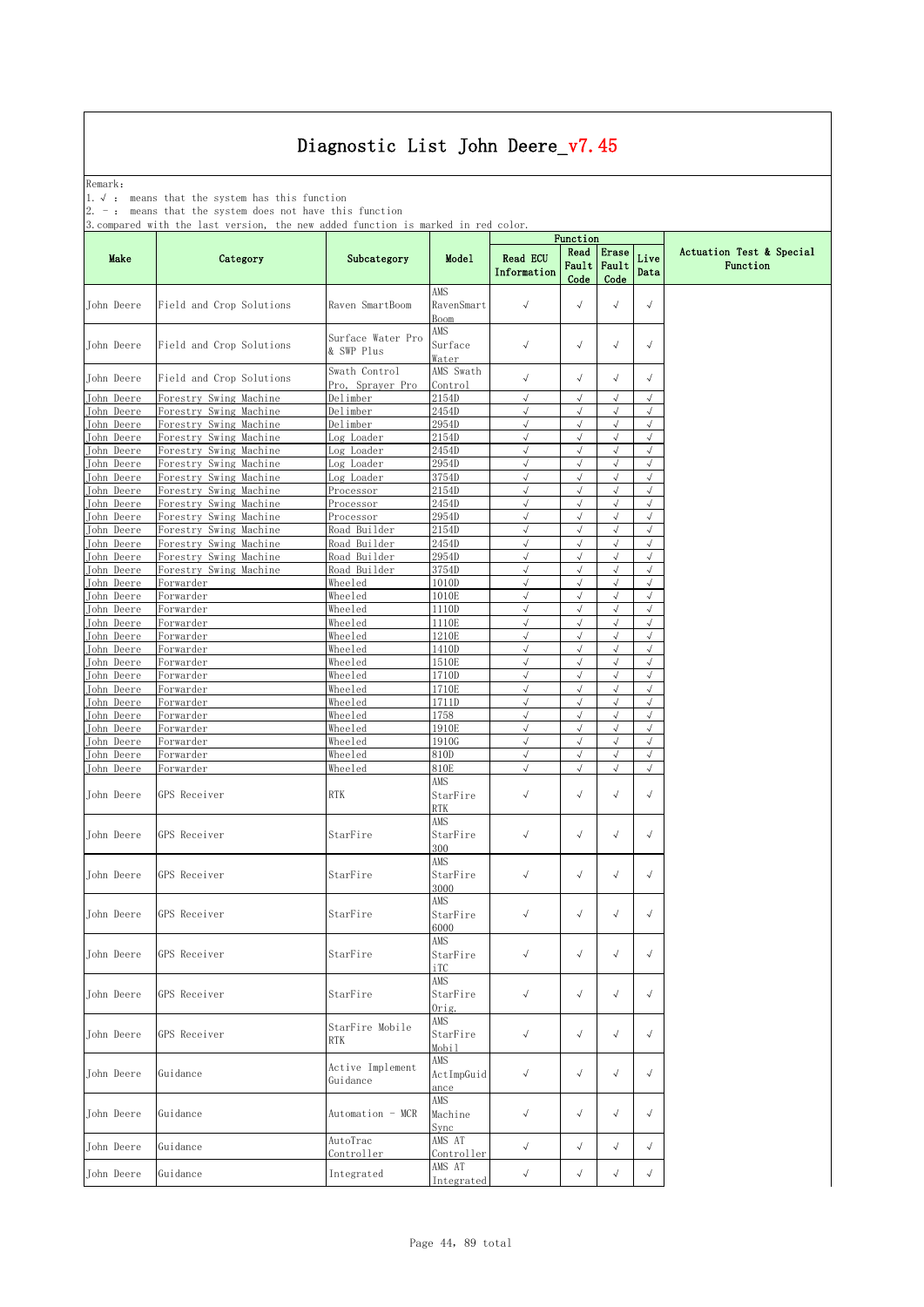Remark: The contract of the contract of  $\mathbb{R}$  and  $\mathbb{R}$  are contract of  $\mathbb{R}$  and  $\mathbb{R}$  are contract of  $\mathbb{R}$  and  $\mathbb{R}$  are contract of  $\mathbb{R}$  and  $\mathbb{R}$  are contract of  $\mathbb{R}$  and  $\mathbb{R}$  are cont

1.√ : means that the system has this function

2. - : means that the system does not have this function

| ompaz o                  |                                  |                              |                      |                                | Function                 |                          |                          |                                      |
|--------------------------|----------------------------------|------------------------------|----------------------|--------------------------------|--------------------------|--------------------------|--------------------------|--------------------------------------|
| Make                     | Category                         | Subcategory                  | Model                | <b>Read ECU</b><br>Information | Read<br>Fault<br>Code    | Erase<br>Fault<br>Code   | Live<br>Data             | Actuation Test & Special<br>Function |
| John Deere               | Guidance                         | iTEC Pro                     | AMS iTEC<br>Pro      | $\sqrt{ }$                     | $\sqrt{\phantom{a}}$     | $\checkmark$             | $\sqrt{}$                |                                      |
| John Deere               | Guidance                         | Reichart                     | AMS AT<br>Controller | $\sqrt{ }$                     | $\sqrt{ }$               | $\sqrt{}$                | $\sqrt{}$                |                                      |
| John Deere               | Guidance                         | RowSense & RS<br>Universal   | AMS AT<br>RowSense   | $\sqrt{}$                      | $\sqrt{}$                | $\sqrt{}$                | $\sqrt{ }$               |                                      |
|                          |                                  |                              | AMS                  |                                |                          |                          |                          |                                      |
| John Deere               | Guidance                         | Shared Data - MCR            | Machine<br>Sync      | $\sqrt{ }$                     | $\sqrt{ }$               | $\sqrt{ }$               | $\sqrt{ }$               |                                      |
| John Deere               | Guidance                         | Universal                    | AMS AT<br>RowSense   | $\checkmark$                   | $\sqrt{ }$               | $\sqrt{}$                | $\sqrt{ }$               |                                      |
| John Deere               | Guidance                         | Universal                    | AMS ATU<br>100       | $\sqrt{ }$                     | $\sqrt{}$                | $\sqrt{}$                | $\checkmark$             |                                      |
| John Deere               | Guidance                         | Universal                    | AMS ATU<br>200       | $\sqrt{ }$                     | $\sqrt{ }$               | $\sqrt{ }$               | $\sqrt{}$                |                                      |
| John Deere               | Harvester                        | 1T0803MH C270423<br>(T2/S2)  | 803MH                | $\sqrt{}$                      | $\sqrt{}$                | $\sqrt{}$                | $\sqrt{ }$               |                                      |
| John Deere               | Harvester                        | 1T0803MH D270423             | 803MH                | $\sqrt{ }$                     | $\sqrt{}$                | $\sqrt{ }$               | $\sqrt{}$                |                                      |
| John Deere               | Harvester                        | (T3/S3a)<br>1TO8O3MH FXXXXXX | 803MH                | $\sqrt{ }$                     | √                        | $\sqrt{ }$               | $\sqrt{ }$               |                                      |
| John Deere               | Harvester                        | 1T0853MH C270423<br>(T2/S2)  | 853MH                | $\sqrt{ }$                     | $\sqrt{ }$               | $\sqrt{ }$               | $\sqrt{ }$               |                                      |
| John Deere               | Harvester                        | 1T0853MH D270423<br>(T3/S3a) | 853MH                | $\sqrt{ }$                     | $\sqrt{}$                | $\sqrt{}$                | $\sqrt{ }$               |                                      |
| John Deere               | Harvester                        | 1T0853MH FXXXXXX             | 853MH                | $\sqrt{ }$                     | $\sqrt{}$                | $\sqrt{ }$               | $\sqrt{}$                |                                      |
| John Deere               | Harvester                        | 1T0859MH C270423<br>(T2/S2)  | 859MH                | $\sqrt{ }$                     | $\sqrt{\phantom{a}}$     | $\sqrt{}$                | $\sqrt{ }$               |                                      |
| John Deere               | Harvester                        | 1T0859MH D270423<br>(T3/S3a) | 859MH                | $\sqrt{ }$                     | $\sqrt{ }$               | $\sqrt{ }$               | $\sqrt{ }$               |                                      |
| John Deere               | Harvester                        | 1T0859MH FXXXXXX             | 859MH                | $\sqrt{ }$                     | $\sqrt{}$                | $\sqrt{ }$               | $\sqrt{ }$               |                                      |
| John Deere               | Harvester                        | 1T0903MH C271505<br>(T2/S2)  | 903MH                | $\checkmark$                   | $\sqrt{}$                | $\sqrt{}$                | $\sqrt{}$                |                                      |
| John Deere               | Harvester                        | 1T0903MH D271505<br>(T3/S3a) | 903MH                | $\sqrt{ }$                     | $\sqrt{}$                | $\sqrt{}$                | $\sqrt{ }$               |                                      |
| John Deere               | Harvester                        | 1T0909MH C271505<br>(T2/S2)  | 909MH                | $\sqrt{ }$                     | $\sqrt{ }$               | $\sqrt{ }$               | $\sqrt{}$                |                                      |
| John Deere               | Harvester                        | 1T0909MH D271505<br>(T3/S3a) | 909MH                | $\sqrt{ }$                     | $\sqrt{}$                | $\sqrt{}$                | $\sqrt{ }$               |                                      |
| John Deere               | Harvester                        | Harvester                    | 1270G                | $\sqrt{ }$                     | $\sqrt{ }$               | $\sqrt{ }$               | $\sqrt{ }$               |                                      |
| John Deere               | Harvester                        | Harvester                    | 1470G                | $\sqrt{ }$                     | $\sqrt{2}$               | $\sqrt{}$                | $\sqrt{ }$               |                                      |
| John Deere<br>John Deere | Harvester<br>Harvester           | Track<br>Track               | 703GH<br>703JH       | $\sqrt{ }$<br>$\sqrt{ }$       | $\sqrt{2}$<br>$\sqrt{}$  | $\sqrt{}$<br>$\sqrt{ }$  | $\sqrt{2}$<br>$\sqrt{}$  |                                      |
| John Deere               | Harvester                        | Track                        | 753G                 | $\sqrt{ }$                     | $\sqrt{ }$               | $\sqrt{ }$               | $\sqrt{}$                |                                      |
| <b>John Deere</b>        | Harvester                        | Track                        | 753GL                | $\sqrt{}$                      | $\sqrt{}$                | $\sqrt{ }$               | $\sqrt{ }$               |                                      |
| John Deere               | Harvester                        | Track                        | 753JH                | $\sqrt{ }$                     | $\sqrt{ }$               | $\sqrt{}$                | $\sqrt{ }$               |                                      |
| John Deere               | Harvester                        | Track                        | 759GH                | $\sqrt{}$                      | √                        | √                        | $\sqrt{}$                |                                      |
| John Deere               | Harvester                        | Track                        | 759JH                | $\sqrt{}$                      | $\sqrt{}$                | $\sqrt{}$                | $\sqrt{2}$               |                                      |
| John Deere<br>John Deere | Harvester<br>Harvester           | Track<br>Track               | 853JH<br>903 JH      | $\sqrt{ }$<br>$\sqrt{ }$       | $\sqrt{2}$<br>$\sqrt{ }$ | $\sqrt{2}$<br>$\sqrt{}$  | $\sqrt{}$<br>$\sqrt{ }$  |                                      |
| John Deere               | Harvester                        | Track                        | 903KH                | $\sqrt{ }$                     | $\sqrt{ }$               | $\sqrt{ }$               | $\sqrt{}$                |                                      |
| John Deere               | Harvester                        | Track                        | 909JH                | $\sqrt{ }$                     | $\sqrt{}$                | $\sqrt{ }$               | $\sqrt{2}$               |                                      |
| John Deere               | Harvester                        | Track                        | 909KH                | $\sqrt{ }$                     | $\sqrt{}$                | $\sqrt{}$                | $\sqrt{2}$               |                                      |
| John Deere               | Harvester                        | Wheeled                      | 1070D                | $\sqrt{ }$                     | $\sqrt{ }$               | $\sqrt{}$                | $\sqrt{}$                |                                      |
| John Deere               | Harvester                        | Wheeled                      | 1070E                | $\sqrt{ }$                     | $\sqrt{\phantom{a}}$     | $\sqrt{ }$               | $\sqrt{2}$               |                                      |
| John Deere<br>John Deere | Harvester<br>Harvester           | Wheeled<br>Wheeled           | 1170E<br>1270D       | $\sqrt{ }$<br>$\sqrt{ }$       | $\sqrt{}$<br>$\sqrt{}$   | $\sqrt{ }$<br>$\sqrt{ }$ | $\sqrt{ }$<br>$\sqrt{}$  |                                      |
| John Deere               | Harvester                        | Wheeled                      | 1270E                | $\sqrt{ }$                     | $\sqrt{}$                | $\sqrt{ }$               | $\sqrt{2}$               |                                      |
| John Deere               | Harvester                        | Wheeled                      | 1470D                | $\sqrt{ }$                     | $\sqrt{}$                | $\sqrt{}$                | $\sqrt{}$                |                                      |
| John Deere               | Harvester                        | Wheeled                      | 1470E                | $\sqrt{ }$                     | $\sqrt{}$                | $\sqrt{}$                | $\sqrt{2}$               |                                      |
| John Deere               | Harvester                        | Wheeled                      | 770D                 | $\sqrt{ }$                     | $\sqrt{}$                | $\sqrt{ }$               | $\sqrt{}$                |                                      |
| John Deere               | Harvester                        | Wheeled                      | 970D                 | $\sqrt{ }$                     | $\sqrt{}$                | $\sqrt{ }$               | $\sqrt{}$                |                                      |
| John Deere               | Harvester Head                   | Bar Saw                      | H215                 | $\sqrt{ }$                     | $\sqrt{}$                | $\sqrt{ }$               | $\sqrt{ }$               |                                      |
| John Deere               | Harvester Head                   | Bar Saw                      | H270E                | $\sqrt{ }$                     | $\sqrt{}$                | $\sqrt{}$                | $\sqrt{2}$               |                                      |
| John Deere               | Harvester Head                   | Bar Saw                      | H412                 | $\sqrt{ }$                     | $\sqrt{}$                | $\sqrt{ }$               | $\sqrt{ }$               |                                      |
| John Deere               | Harvester Head                   | Bar Saw                      | H413                 | $\sqrt{ }$<br>$\sqrt{ }$       | $\sqrt{}$<br>$\sqrt{ }$  | $\sqrt{ }$<br>$\sqrt{2}$ | $\sqrt{ }$<br>$\sqrt{2}$ |                                      |
| John Deere<br>John Deere | Harvester Head<br>Harvester Head | Bar Saw<br>Bar Saw           | H414<br>H415         | $\sqrt{ }$                     | $\sqrt{\phantom{a}}$     | $\checkmark$             | $\sqrt{ }$               |                                      |
| John Deere               | Harvester Head                   | Bar Saw                      | H480C                | $\sqrt{2}$                     | $\sqrt{}$                | $\sqrt{}$                | $\sqrt{ }$               |                                      |
|                          |                                  |                              |                      |                                |                          |                          |                          |                                      |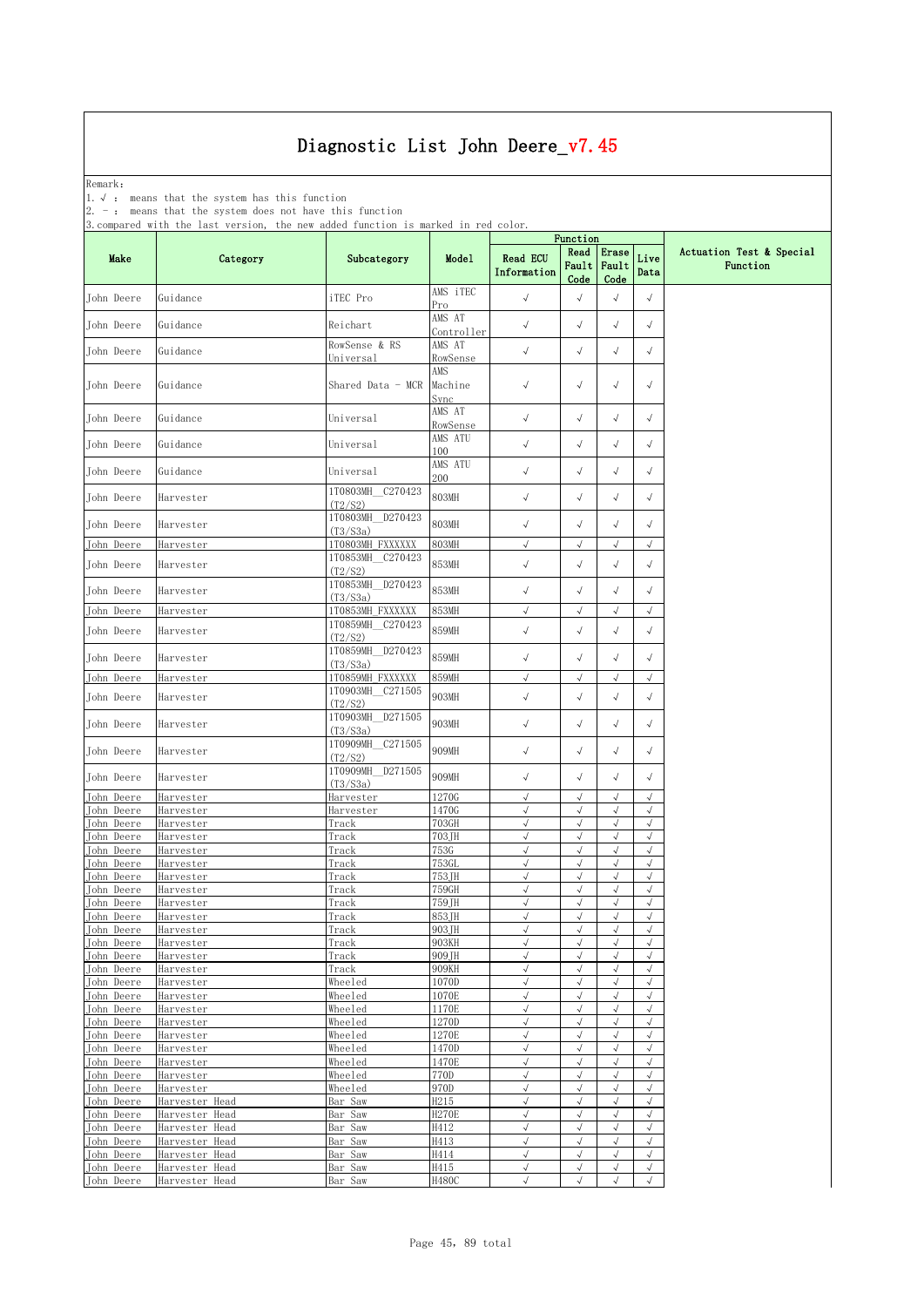Remark: The contract of the contract of  $\mathbb{R}$  and  $\mathbb{R}$  are contract of  $\mathbb{R}$  and  $\mathbb{R}$  are contract of  $\mathbb{R}$  and  $\mathbb{R}$  are contract of  $\mathbb{R}$  and  $\mathbb{R}$  are contract of  $\mathbb{R}$  and  $\mathbb{R}$  are cont

1.√ : means that the system has this function

2. - : means that the system does not have this function

|                          |                                  |                                               |              | Function                       |                        |                          |                          |                                      |
|--------------------------|----------------------------------|-----------------------------------------------|--------------|--------------------------------|------------------------|--------------------------|--------------------------|--------------------------------------|
| Make                     | Category                         | Subcategory                                   | Model        | <b>Read ECU</b><br>Information | Read<br>Fault<br>Code  | Erase<br>Fault<br>Code   | Live<br>Data             | Actuation Test & Special<br>Function |
| John Deere               | Harvester Head                   | Corn Heads PIN<br>Prefix 1YH                  | 606C         | $\checkmark$                   | $\sqrt{ }$             | $\sqrt{}$                | $\sqrt{ }$               |                                      |
| John Deere               | Harvester Head                   | Corn Heads PIN<br>Prefix 1YH                  | 608C         | $\checkmark$                   | $\sqrt{ }$             | $\sqrt{ }$               | $\sqrt{ }$               |                                      |
| John Deere               | Harvester Head                   | Corn Heads PIN<br>Prefix 1YH                  | 612C         | $\sqrt{ }$                     | $\sqrt{ }$             | $\sqrt{}$                | $\sqrt{}$                |                                      |
| John Deere               | Harvester Head                   | Corn Heads PIN<br>Prefix 1YH                  | 618C         | $\sqrt{ }$                     | $\sqrt{ }$             | $\sqrt{}$                | $\sqrt{ }$               |                                      |
| John Deere               | Harvester Head                   | Flex Platform Pin<br>Prefix 1YH               | 625F         | $\sqrt{ }$                     | $\sqrt{}$              | $\sqrt{}$                | $\sqrt{ }$               |                                      |
| John Deere               | Harvester Head                   | Flex Platform Pin<br>Prefix 1YH               | 630F         | $\sqrt{ }$                     | $\sqrt{ }$             | $\sqrt{}$                | $\sqrt{ }$               |                                      |
| John Deere               | Harvester Head                   | Pickup Platforms<br>PIN Prefix 1YH            | 615P         | $\sqrt{ }$                     | $\sqrt{ }$             | $\sqrt{}$                | $\sqrt{ }$               |                                      |
| John Deere               | Harvester Head                   | Rigid Platforms<br>PIN Prefix 1YH             | 622R         | $\checkmark$                   | $\sqrt{ }$             | $\sqrt{2}$               | $\sqrt{ }$               |                                      |
| John Deere               | Harvester Head                   | Rigid Platforms<br>PIN Prefix 1YH             | $625{\rm R}$ | $\checkmark$                   | $\sqrt{}$              | $\sqrt{}$                | $\sqrt{ }$               |                                      |
| John Deere               | Harvester Head                   | Rigid Platforms<br>PIN Prefix 1YH             | 630R         | $\sqrt{ }$                     | $\sqrt{ }$             | $\sqrt{}$                | $\sqrt{ }$               |                                      |
| John Deere               | Hav and Forage                   | 3 Meter Pickups                               | 630C         | $\sqrt{ }$                     | $\sqrt{}$              | $\sqrt{}$                | $\sqrt{}$                |                                      |
| John Deere               | Hay and Forage                   | 3 Meter Pickups                               | 639          | $\sqrt{ }$                     | $\sqrt{ }$             | $\sqrt{ }$               | $\sqrt{ }$               |                                      |
| John Deere               | Hay and Forage                   | 4 Meter Pickups                               | 640C         | $\sqrt{}$                      | $\sqrt{}$              | $\sqrt{ }$               | $\sqrt{ }$               |                                      |
| John Deere               | Hay and Forage                   | 4 Meter Pickups                               | 649          | $\sqrt{ }$                     | $\sqrt{ }$             | $\sqrt{}$                | $\sqrt{ }$               |                                      |
| John Deere               | Hay and Forage                   | 4.5 Meter Pickups                             | 645C         | $\sqrt{}$                      | $\sqrt{}$              | $\sqrt{}$                | $\sqrt{ }$               |                                      |
| <b>John Deere</b>        | Hay and Forage                   | 4.5 Meter Pickups                             | 659          | $\sqrt{2}$                     | $\sqrt{}$              | $\sqrt{}$                | $\sqrt{ }$               |                                      |
| John Deere               | Hay and Forage                   | Auger Platforms                               | 140A         | $\sqrt{ }$                     | $\sqrt{ }$             | $\sqrt{ }$               | $\sqrt{ }$               |                                      |
| John Deere               | Hay and Forage                   | Auger Platforms                               | 160A         | $\sqrt{ }$                     | $\sqrt{}$              | $\sqrt{ }$               | $\sqrt{ }$               |                                      |
| John Deere               | Hay and Forage                   | Auger Platforms                               | 180A         | $\sqrt{ }$                     | $\sqrt{}$              | $\sqrt{}$                | $\sqrt{ }$               |                                      |
| John Deere               | Hay and Forage                   | Draper Platforms                              | 415D         | $\sqrt{}$                      | $\sqrt{}$              | $\sqrt{ }$               | $\sqrt{ }$               |                                      |
| John Deere               | Hay and Forage                   | Draper Platforms                              | 420D         | $\sqrt{ }$                     | $\sqrt{ }$             | $\sqrt{ }$               | $\sqrt{ }$               |                                      |
| John Deere               | Hay and Forage                   | Draper Platforms                              | 425D         | $\sqrt{ }$                     | $\sqrt{}$              | $\sqrt{}$                | $\sqrt{ }$               |                                      |
| John Deere               | Hay and Forage<br>Hay and Forage | Draper Platforms                              | 430D         | $\sqrt{2}$<br>$\sqrt{ }$       | $\sqrt{}$<br>$\sqrt{}$ | $\sqrt{ }$<br>$\sqrt{ }$ | $\sqrt{2}$<br>$\sqrt{ }$ |                                      |
| John Deere<br>John Deere | Hay and Forage                   | Draper Platforms<br>Draper Platforms          | 435D<br>440D | $\sqrt{ }$                     | √                      | $\sqrt{}$                | $\sqrt{ }$               |                                      |
| John Deere               | Hay and Forage                   | Draper Platforms                              | 525D         | $\sqrt{ }$                     | $\sqrt{ }$             | $\sqrt{ }$               | $\sqrt{ }$               |                                      |
| John Deere               | Hay and Forage                   | Large Square<br>Balers                        | L1533        | $\checkmark$                   | $\sqrt{ }$             | $\sqrt{}$                | $\sqrt{ }$               |                                      |
| John Deere               | Hay and Forage                   | Large Square                                  | L1534        | $\sqrt{ }$                     | $\sqrt{}$              | $\sqrt{}$                | $\sqrt{ }$               |                                      |
| John Deere               | Hay and Forage                   | Balers<br>Large Square<br>Balers              | L330         | $\checkmark$                   | $\sqrt{ }$             | $\sqrt{}$                | $\sqrt{ }$               |                                      |
| John Deere               | Hay and Forage                   | Large Square                                  | L330C        | $\checkmark$                   | $\sqrt{ }$             | $\sqrt{}$                | $\sqrt{ }$               |                                      |
| John Deere               | Hay and Forage                   | Balers<br>Large Square                        | L340         | $\checkmark$                   | √                      | $\sqrt{}$                | $\sqrt{}$                |                                      |
| John Deere               | Hay and Forage                   | Balers<br>Large Square                        | L340C        | $\sqrt{ }$                     | $\sqrt{}$              | $\sqrt{}$                | $\sqrt{}$                |                                      |
|                          |                                  | Balers                                        |              |                                |                        |                          |                          |                                      |
| John Deere               | Hay and Forage                   | Mower<br>Conditioners PIN<br>Prefix CC or 1CC | 530          | $\sqrt{ }$                     | $\sqrt{ }$             | $\sqrt{}$                | $\sqrt{}$                |                                      |
| John Deere               | Hay and Forage                   | Mower<br>Conditioners PIN<br>Prefix CC or 1CC | 535          | $\sqrt{ }$                     | $\sqrt{ }$             | $\sqrt{}$                | $\sqrt{ }$               |                                      |
| John Deere               | Hay and Forage                   | Mower<br>Conditioners PIN<br>Prefix CC or 1CC | 630          | $\checkmark$                   | $\sqrt{ }$             | $\sqrt{}$                | $\sqrt{ }$               |                                      |
| John Deere               | Hay and Forage                   | Mower<br>Conditioners PIN<br>Prefix CC or 1CC | 635          | $\sqrt{ }$                     | $\sqrt{ }$             | $\sqrt{ }$               | $\sqrt{ }$               |                                      |
| John Deere               | Hay and Forage                   | Mower<br>Conditioners PIN<br>Prefix CC or 1CC | 730          | $\sqrt{ }$                     | $\sqrt{ }$             | $\sqrt{}$                | $\sqrt{ }$               |                                      |
| John Deere               | Hay and Forage                   | Mower<br>Conditioners PIN<br>Prefix CC or 1CC | 735          | $\checkmark$                   | $\sqrt{ }$             | $\sqrt{}$                | $\sqrt{}$                |                                      |
|                          |                                  |                                               |              |                                |                        |                          |                          |                                      |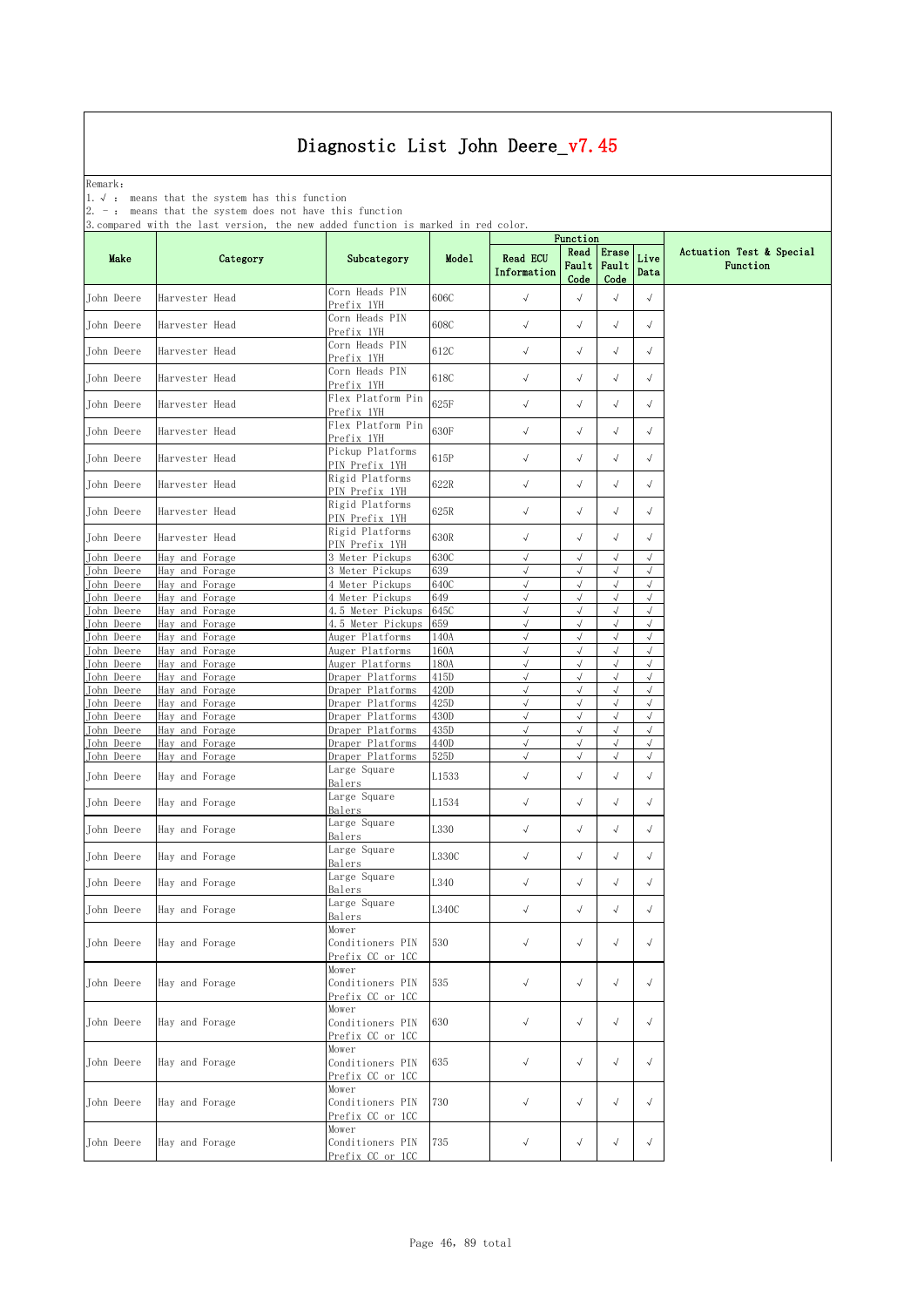Remark: The contract of the contract of  $\mathbb{R}$  and  $\mathbb{R}$  are contract of  $\mathbb{R}$  and  $\mathbb{R}$  are contract of  $\mathbb{R}$  and  $\mathbb{R}$  are contract of  $\mathbb{R}$  and  $\mathbb{R}$  are contract of  $\mathbb{R}$  and  $\mathbb{R}$  are cont

1.√ : means that the system has this function

2. - : means that the system does not have this function

| $\ldots$                 |                                  |                                               |                      | Function                       |                        |                         |                          |                                      |
|--------------------------|----------------------------------|-----------------------------------------------|----------------------|--------------------------------|------------------------|-------------------------|--------------------------|--------------------------------------|
| Make                     | Category                         | Subcategory                                   | Model                | <b>Read ECU</b><br>Information | Read<br>Fault<br>Code  | Erase<br>Fault<br>Code  | Live<br>Data             | Actuation Test & Special<br>Function |
| John Deere               | Hay and Forage                   | Mower<br>Conditioners PIN<br>Prefix CC or 1CC | 830                  | $\checkmark$                   | $\sqrt{ }$             | $\sqrt{ }$              | $\sqrt{}$                |                                      |
| John Deere               | Hay and Forage                   | Mower<br>Conditioners PIN<br>Prefix CC or 1CC | 835                  | $\sqrt{ }$                     | $\sqrt{}$              | $\sqrt{ }$              | $\sqrt{}$                |                                      |
| John Deere               | Hay and Forage                   | Mower<br>Conditioners PIN<br>Prefix EO or 1EO | 535                  | $\sqrt{ }$                     | $\sqrt{}$              | $\sqrt{ }$              | $\sqrt{}$                |                                      |
| John Deere               | Hay and Forage                   | None                                          | <b>F350R</b>         | $\sqrt{ }$                     | $\sqrt{ }$             | $\sqrt{ }$              | $\sqrt{}$                |                                      |
| John Deere               | Hay and Forage                   | None                                          | <b>R950R</b>         | $\sqrt{ }$<br>$\sqrt{ }$       | $\sqrt{}$<br>$\sqrt{}$ | $\sqrt{ }$<br>$\sqrt{}$ | $\sqrt{}$<br>$\sqrt{ }$  |                                      |
| John Deere<br>John Deere | Hay and Forage<br>Hay and Forage | None<br>Rotary Harvesting<br>Units            | <b>R990R</b><br>300F | $\sqrt{ }$                     | $\sqrt{}$              | $\sqrt{ }$              | $\checkmark$             |                                      |
| John Deere               | Hay and Forage                   | Rotary Harvesting<br>Units                    | $345$ plus           | $\sqrt{ }$                     | $\sqrt{}$              | $\sqrt{}$               | $\sqrt{}$                |                                      |
| John Deere               | Hay and Forage                   | Rotary Harvesting<br>Units                    | $360 \rm{plus}$      | $\checkmark$                   | $\sqrt{}$              | $\sqrt{ }$              | $\sqrt{}$                |                                      |
| John Deere               | Hay and Forage                   | Rotary Harvesting<br>Units                    | $375p1us$            | $\sqrt{ }$                     | $\sqrt{}$              | $\sqrt{}$               | $\sqrt{ }$               |                                      |
| John Deere               | Hay and Forage                   | Rotary Harvesting<br>Units                    | 390plus              | $\sqrt{ }$                     | $\sqrt{}$              | $\sqrt{ }$              | $\sqrt{}$                |                                      |
| John Deere               | Hay and Forage                   | Rotary Harvesting<br>Units                    | 400F                 | $\sqrt{ }$                     | $\sqrt{ }$             | $\checkmark$            | $\sqrt{}$                |                                      |
| John Deere               | Hay and Forage                   | Rotary Harvesting<br>Units                    | $460$ plus           | $\sqrt{ }$                     | $\sqrt{ }$             | $\sqrt{ }$              | $\sqrt{}$                |                                      |
| John Deere               | Hay and Forage                   | Rotary Harvesting<br>Units                    | 475                  | $\sqrt{}$                      | $\sqrt{\phantom{a}}$   | $\checkmark$            | $\sqrt{}$                |                                      |
| John Deere               | Hay and Forage                   | Rotary Harvesting<br>Units                    | $475 \mathrm{plus}$  | $\sqrt{ }$                     | $\sqrt{ }$             | $\sqrt{ }$              | $\sqrt{}$                |                                      |
| John Deere               | Hay and Forage                   | Rotary Harvesting<br>Units                    | 690                  | $\sqrt{\phantom{a}}$           | $\sqrt{}$              | $\checkmark$            | $\sqrt{}$                |                                      |
| John Deere               | Hay and Forage                   | Rotary Harvesting<br>Units                    | 692                  | $\sqrt{ }$                     | $\sqrt{}$              | $\sqrt{}$               | $\sqrt{}$                |                                      |
| John Deere               | Hay and Forage                   | Rotary Harvesting<br>Units                    | 696                  | $\sqrt{ }$                     | $\sqrt{}$              | $\checkmark$            | $\sqrt{ }$               |                                      |
| John Deere               | Hay and Forage                   | Rotary Harvesting<br>Units                    | 698                  | $\sqrt{ }$                     | $\sqrt{}$              | $\checkmark$            | $\sqrt{ }$               |                                      |
| John Deere               | Hay and Forage                   | Rotary Harvesting<br>Units                    | 770                  | $\sqrt{ }$                     | $\sqrt{}$              | $\sqrt{ }$              | $\sqrt{}$                |                                      |
| John Deere               | Hay and Forage                   | Rotary Harvesting<br>Units                    | 778                  | $\sqrt{ }$                     | $\sqrt{\phantom{a}}$   | $\checkmark$            | $\sqrt{ }$               |                                      |
| John Deere               | Hay and Forage                   | Rotary Harvesting<br>Units                    | M4500 or<br>445      | $\sqrt{ }$                     | $\sqrt{}$              | $\sqrt{ }$              | $\sqrt{ }$               |                                      |
| John Deere               | Hay and Forage                   | Rotary Mower                                  | R160                 | $\sqrt{ }$                     | $\sqrt{}$              | $\sqrt{}$               | $\sqrt{ }$               |                                      |
| John Deere               | Hay and<br>Forage                | Rotary Mower                                  | R200<br>R240         | $\sqrt{ }$<br>$\sqrt{ }$       | √<br>$\sqrt{}$         | √<br>$\sqrt{}$          | $\sqrt{2}$<br>$\sqrt{2}$ |                                      |
| John Deere<br>John Deere | Hay and Forage<br>Hay and Forage | Rotary Mower<br>Rotary Mower                  | R280                 | $\sqrt{}$                      |                        |                         | $\sqrt{}$                |                                      |
| John Deere               | Hay and Forage                   | Rotary Mower                                  | R310                 | $\sqrt{ }$                     | $\sqrt{ }$             | $\sqrt{ }$              | $\sqrt{}$                |                                      |
| John Deere               | Hay and Forage                   | Rotary Platforms                              | 500R                 | $\sqrt{ }$                     | $\sqrt{}$              | $\sqrt{ }$              | $\sqrt{}$                |                                      |
| John Deere               | Hay and Forage                   | Rotary Platforms                              | 994                  | $\sqrt{ }$                     | $\sqrt{2}$             | $\sqrt{ }$              | $\sqrt{2}$               |                                      |
| John Deere               | Hay and Forage                   | Round Balers PIN<br>Prefix 1CC                | C440R                | $\sqrt{}$                      | $\sqrt{ }$             | $\checkmark$            | $\sqrt{}$                |                                      |
| John Deere               | Hay and Forage                   | Round Balers PIN<br>Prefix 1CC                | F440M                | $\sqrt{ }$                     | $\sqrt{}$              | $\sqrt{}$               | $\sqrt{ }$               |                                      |
| John Deere               | Hay and Forage                   | Round Balers PIN<br>Prefix 1CC                | F440R                | $\sqrt{ }$                     | $\sqrt{ }$             | $\sqrt{ }$              | $\sqrt{}$                |                                      |
| John Deere               | Hay and Forage                   | Round Balers PIN<br>Prefix CC                 | 623                  | $\sqrt{ }$                     | $\sqrt{\phantom{a}}$   | $\sqrt{}$               | $\sqrt{}$                |                                      |
| John Deere               | Hay and Forage                   | Round Balers PIN<br>Prefix CC                 | 842                  | $\sqrt{\phantom{a}}$           | $\sqrt{ }$             | $\sqrt{ }$              | $\sqrt{}$                |                                      |
| John Deere               | Hay and Forage                   | Round Balers PIN<br>Prefix CC                 | 852                  | $\sqrt{ }$                     | $\sqrt{ }$             | $\sqrt{ }$              | $\sqrt{}$                |                                      |
| John Deere               | Hay and Forage                   | Round Balers PIN<br>Prefix CC                 | 862                  | $\sqrt{\phantom{a}}$           | $\sqrt{}$              | $\sqrt{}$               | $\sqrt{}$                |                                      |
| John Deere               | Hay and Forage                   | Round Balers PIN<br>Prefix CC                 | ${\rm F440E}$        | $\sqrt{ }$                     | $\sqrt{ }$             | $\sqrt{ }$              | $\sqrt{}$                |                                      |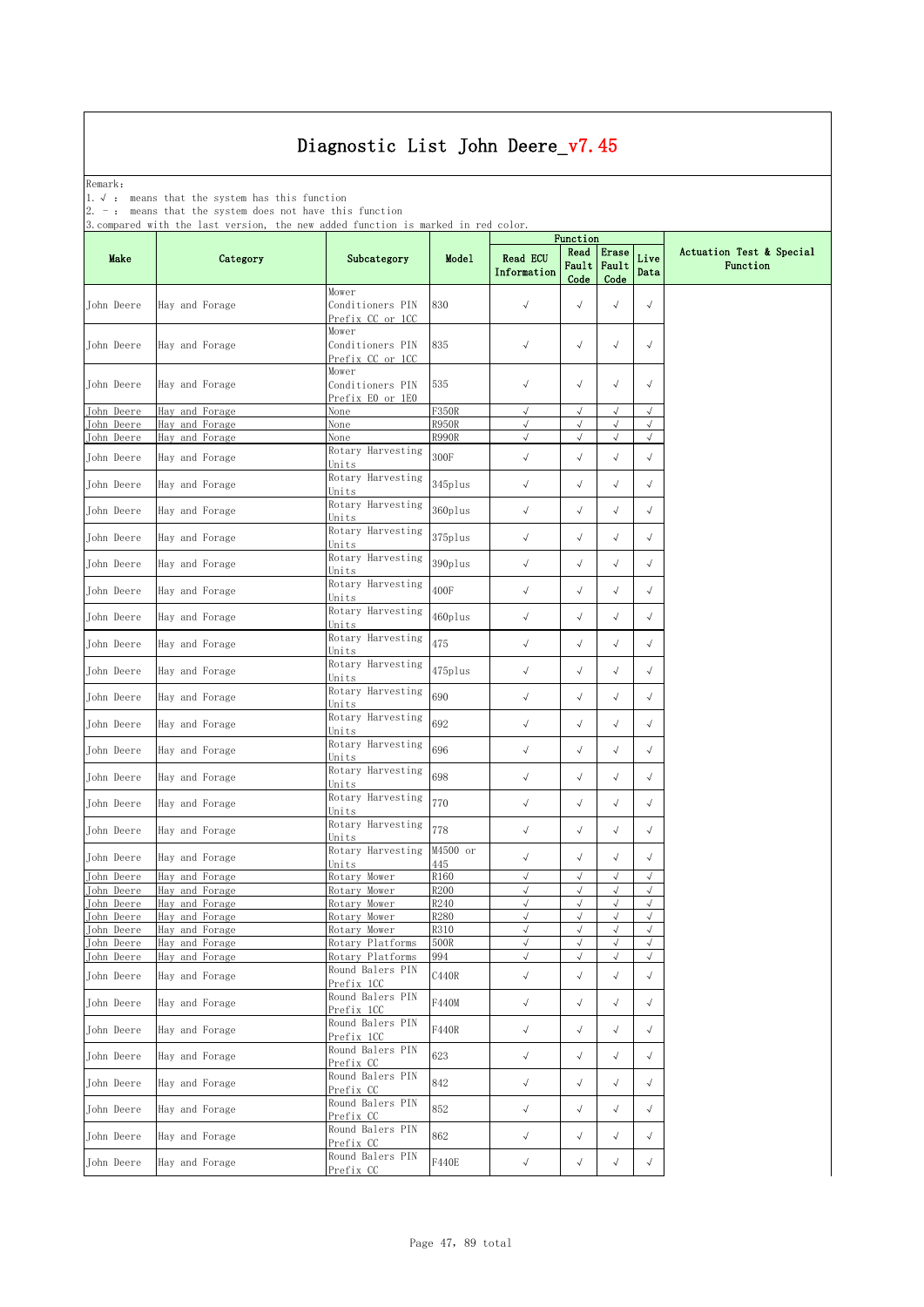Remark: The contract of the contract of  $\mathbb{R}$  and  $\mathbb{R}$  are contract of  $\mathbb{R}$  and  $\mathbb{R}$  are contract of  $\mathbb{R}$  and  $\mathbb{R}$  are contract of  $\mathbb{R}$  and  $\mathbb{R}$  are contract of  $\mathbb{R}$  and  $\mathbb{R}$  are cont

1.√ : means that the system has this function

2. - : means that the system does not have this function

| . compared "reur |                | $a$ ado $a$ ranceron                                     |                       |                                | Function              |                        |              |                                      |
|------------------|----------------|----------------------------------------------------------|-----------------------|--------------------------------|-----------------------|------------------------|--------------|--------------------------------------|
| Make             | Category       | Subcategory                                              | Model                 | <b>Read ECU</b><br>Information | Read<br>Fault<br>Code | Erase<br>Fault<br>Code | Live<br>Data | Actuation Test & Special<br>Function |
| John Deere       | Hay and Forage | Round Balers PIN<br>Prefix CC                            | <b>F450E</b>          | $\checkmark$                   | $\sqrt{ }$            | $\sqrt{}$              | $\sqrt{}$    |                                      |
| John Deere       | Hay and Forage | Round Balers PIN<br>Prefix EO or 1EO                     | 449                   | $\checkmark$                   | $\sqrt{}$             | $\sqrt{ }$             | $\sqrt{}$    |                                      |
| John Deere       | Hay and Forage | Round Balers PIN<br>Prefix EO or 1EO                     | 458STD                | $\checkmark$                   | $\sqrt{}$             | $\sqrt{}$              | $\sqrt{ }$   |                                      |
| John Deere       | Hay and Forage | Round Balers PIN<br>Prefix EO or 1EO                     | 459                   | $\sqrt{ }$                     | $\sqrt{ }$            | $\sqrt{ }$             | $\sqrt{}$    |                                      |
| John Deere       | Hay and Forage | Round Balers PIN<br>Prefix E0 or 1E0                     | 459 Silage            | $\checkmark$                   | $\sqrt{}$             | $\sqrt{ }$             | $\sqrt{}$    |                                      |
| John Deere       | Hay and Forage | Round Balers PIN<br>Prefix EO or 1EO                     | 459<br>Standard       | $\checkmark$                   | $\sqrt{ }$            | $\sqrt{ }$             | $\sqrt{}$    |                                      |
| John Deere       | Hay and Forage | Round Balers PIN<br>Prefix EO or 1EO                     | 459E                  | $\sqrt{ }$                     | $\sqrt{ }$            | $\sqrt{ }$             | $\sqrt{}$    |                                      |
| John Deere       | Hay and Forage | Round Balers PIN<br>Prefix EO or 1EO                     | 469                   | $\sqrt{ }$                     | $\sqrt{ }$            | $\sqrt{ }$             | $\sqrt{}$    |                                      |
| John Deere       | Hay and Forage | Round Balers PIN<br>Prefix EO or 1EO                     | 469<br>Premium        | $\checkmark$                   | $\sqrt{}$             | $\sqrt{ }$             | $\checkmark$ |                                      |
| John Deere       | Hay and Forage | Round Balers PIN                                         | 469 Silage            | $\checkmark$                   | $\sqrt{ }$            | $\sqrt{ }$             | $\sqrt{}$    |                                      |
| John Deere       | Hay and Forage | Prefix EO or 1EO<br>Round Balers PIN                     | 559                   | $\checkmark$                   | $\sqrt{ }$            | $\sqrt{ }$             | $\sqrt{}$    |                                      |
| John Deere       | Hay and Forage | Prefix EO or 1EO<br>Round Balers PIN<br>Prefix EO or 1EO | 559 Silage            | $\sqrt{ }$                     | $\sqrt{}$             | $\sqrt{ }$             | $\sqrt{}$    |                                      |
| John Deere       | Hay and Forage | Round Balers PIN                                         | 559S                  | $\checkmark$                   | $\sqrt{ }$            | $\sqrt{ }$             | $\sqrt{}$    |                                      |
| John Deere       | Hav and Forage | Prefix EO or 1EO<br>Round Balers PIN<br>Prefix EO or 1EO | 569                   | $\checkmark$                   | $\sqrt{ }$            | $\sqrt{ }$             | $\sqrt{ }$   |                                      |
| John Deere       | Hay and Forage | Round Balers PIN                                         | 569                   | $\checkmark$                   | $\checkmark$          | $\sqrt{ }$             | $\sqrt{}$    |                                      |
| John Deere       | Hay and Forage | Prefix EO or 1EO<br>Round Balers PIN<br>Prefix EO or 1EO | Premium<br>569 Silage | $\checkmark$                   | $\sqrt{}$             | $\sqrt{ }$             | $\checkmark$ |                                      |
| John Deere       | Hay and Forage | Self-Propelled<br>Forage Harvester<br>508100-XXXXXX      | 7200                  | $\checkmark$                   | $\sqrt{ }$            | $\sqrt{ }$             | $\sqrt{}$    |                                      |
| John Deere       | Hay and Forage | Self-Propelled<br>Forage Harvester<br>508100-XXXXXX      | 7300                  | $\checkmark$                   | $\sqrt{ }$            | $\sqrt{}$              | $\sqrt{}$    |                                      |
| John Deere       | Hay and Forage | Self-Propelled<br>Forage Harvester<br>508100-XXXXXX      | 7400                  | $\checkmark$                   | $\checkmark$          | $\sqrt{ }$             | $\sqrt{}$    |                                      |
| John Deere       | Hay and Forage | Self-Propelled<br>Forage Harvester<br>508100-XXXXXX      | 7500                  | $\checkmark$                   | $\sqrt{ }$            | $\sqrt{ }$             | $\sqrt{}$    |                                      |
| John Deere       | Hay and Forage | Self-Propelled<br>Forage Harvester<br>508100-XXXXXX      | 7700                  | $\checkmark$                   | $\sqrt{ }$            | $\sqrt{ }$             | $\checkmark$ |                                      |
| John Deere       | Hay and Forage | Self-Propelled<br>Forage Harvester<br>508100-XXXXXX      | 7800                  | $\sqrt{ }$                     | $\sqrt{}$             | √                      | $\sqrt{}$    |                                      |
| John Deere       | Hay and Forage | Self-Propelled<br>Forage Harvesters                      | 6650                  | $\checkmark$                   | $\sqrt{}$             | $\sqrt{}$              | $\sqrt{}$    |                                      |
| John Deere       | Hay and Forage | Self-Propelled<br>Forage Harvesters                      | 6750                  | $\checkmark$                   | $\checkmark$          | $\sqrt{ }$             | $\sqrt{}$    |                                      |
| John Deere       | Hay and Forage | Self-Propelled<br>Forage Harvesters                      | 6810                  | $\checkmark$                   | $\sqrt{ }$            | $\sqrt{ }$             | $\sqrt{}$    |                                      |
| John Deere       | Hay and Forage | Self-Propelled<br>Forage Harvesters                      | 6850                  | $\sqrt{ }$                     | $\sqrt{ }$            | $\sqrt{}$              | $\sqrt{}$    |                                      |
| John Deere       | Hay and Forage | Self-Propelled<br>Forage Harvesters                      | 6950                  | $\checkmark$                   | $\sqrt{}$             | $\sqrt{}$              | $\sqrt{}$    |                                      |
| John Deere       | Hay and Forage | Self-Propelled<br>Forage Harvesters                      | 7200                  | $\checkmark$                   | $\sqrt{ }$            | $\sqrt{2}$             | $\sqrt{}$    |                                      |
| John Deere       | Hay and Forage | Self-Propelled<br>Forage Harvesters                      | 7300                  | $\checkmark$                   | $\sqrt{ }$            | $\sqrt{}$              | $\checkmark$ |                                      |
| John Deere       | Hay and Forage | Self-Propelled<br>Forage Harvesters                      | 7400                  | $\checkmark$                   | $\sqrt{}$             | $\checkmark$           | $\checkmark$ |                                      |
| John Deere       | Hay and Forage | Self-Propelled<br>Forage Harvesters                      | 7500                  | $\sqrt{ }$                     | $\checkmark$          | $\sqrt{ }$             | $\checkmark$ |                                      |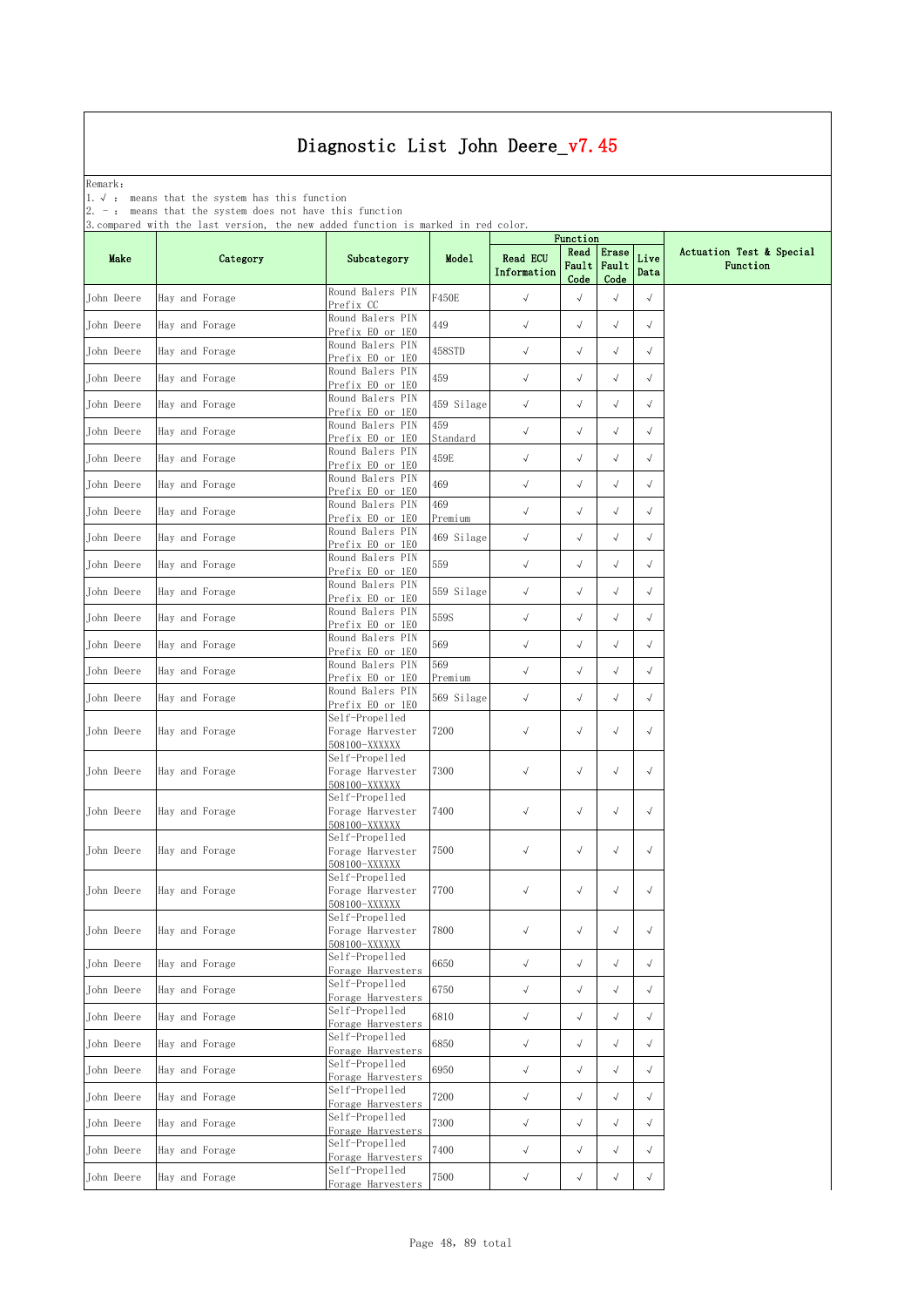Remark: The contract of the contract of  $\mathbb{R}$  and  $\mathbb{R}$  are contract of  $\mathbb{R}$  and  $\mathbb{R}$  are contract of  $\mathbb{R}$  and  $\mathbb{R}$  are contract of  $\mathbb{R}$  and  $\mathbb{R}$  are contract of  $\mathbb{R}$  and  $\mathbb{R}$  are cont

1.√ : means that the system has this function

2. - : means that the system does not have this function

|            |                |                                                      |       |                                | Function                    |               |              |                                      |
|------------|----------------|------------------------------------------------------|-------|--------------------------------|-----------------------------|---------------|--------------|--------------------------------------|
| Make       | Category       | Subcategory                                          | Model | <b>Read ECU</b><br>Information | Read<br>Fault Fault<br>Code | Erase<br>Code | Live<br>Data | Actuation Test & Special<br>Function |
| John Deere | Hay and Forage | Self-Propelled<br>Forage Harvesters                  | 7700  | $\checkmark$                   | $\sqrt{ }$                  | $\sqrt{}$     | $\sqrt{}$    |                                      |
| John Deere | Hay and Forage | Self-Propelled<br>Forage Harvesters                  | 7800  | $\sqrt{ }$                     | $\sqrt{ }$                  | $\sqrt{ }$    | $\sqrt{}$    |                                      |
| John Deere | Hay and Forage | Self-Propelled<br>Forage Harvesters                  | 7250  | $\checkmark$                   | $\sqrt{ }$                  | $\checkmark$  | $\sqrt{ }$   |                                      |
|            |                | PIN Z0 or 1Z0<br>Self-Propelled                      |       |                                |                             |               |              |                                      |
| John Deere | Hay and Forage | Forage Harvesters<br>PIN Z0 or 1Z0                   | 7350  | $\checkmark$                   | $\sqrt{ }$                  | $\sqrt{ }$    | $\sqrt{}$    |                                      |
| John Deere | Hay and Forage | Self-Propelled<br>Forage Harvesters<br>PIN Z0 or 1Z0 | 7450  | $\checkmark$                   | $\sqrt{ }$                  | $\sqrt{}$     | $\sqrt{}$    |                                      |
|            |                | Self-Propelled                                       |       |                                |                             |               |              |                                      |
| John Deere | Hay and Forage | Forage Harvesters<br>PIN ZO or 1ZO                   | 7550  | $\checkmark$                   | $\sqrt{ }$                  | $\sqrt{ }$    | $\sqrt{}$    |                                      |
| John Deere | Hay and Forage | Self-Propelled<br>Forage Harvesters                  | 7750  | $\checkmark$                   | $\sqrt{ }$                  | $\sqrt{ }$    | $\sqrt{}$    |                                      |
|            |                | PIN Z0 or 1Z0<br>Self-Propelled                      |       |                                |                             |               |              |                                      |
| John Deere | Hay and Forage | Forage Harvesters<br>PIN Z0 or 1Z0                   | 7850  | $\checkmark$                   | $\sqrt{ }$                  | $\sqrt{ }$    | $\sqrt{ }$   |                                      |
|            |                | Self-Propelled                                       |       |                                |                             |               |              |                                      |
| John Deere | Hay and Forage | Forage Harvesters<br>PIN Z0 or 1Z0                   | 7950  | $\checkmark$                   | $\sqrt{ }$                  | $\sqrt{ }$    | $\sqrt{}$    |                                      |
| John Deere | Hay and Forage | Self-Propelled<br>Forage Harvesters                  | 7180  | $\sqrt{ }$                     | $\sqrt{ }$                  | $\sqrt{ }$    | $\sqrt{}$    |                                      |
|            |                | PIN-Prefix 1Z0                                       |       |                                |                             |               |              |                                      |
| John Deere | Hay and Forage | Self-Propelled<br>Forage Harvesters                  | 7280  | $\checkmark$                   | $\sqrt{ }$                  | $\sqrt{ }$    | $\sqrt{}$    |                                      |
|            |                | PIN-Prefix 1Z0                                       |       |                                |                             |               |              |                                      |
| John Deere | Hay and Forage | Self-Propelled<br>Forage Harvesters                  | 7380  | $\checkmark$                   | $\sqrt{ }$                  | $\sqrt{}$     | $\sqrt{}$    |                                      |
|            |                | PIN-Prefix 1Z0<br>Self-Propelled                     |       |                                |                             |               |              |                                      |
| John Deere | Hay and Forage | Forage Harvesters                                    | 7480  | $\checkmark$                   | $\sqrt{ }$                  | $\sqrt{ }$    | $\sqrt{}$    |                                      |
|            |                | PIN-Prefix 1Z0<br>Self-Propelled                     |       |                                |                             |               |              |                                      |
| John Deere | Hay and Forage | Forage Harvesters                                    | 7580  | $\checkmark$                   | $\sqrt{ }$                  | $\sqrt{}$     | $\sqrt{}$    |                                      |
|            |                | PIN-Prefix 1Z0<br>Self-Propelled                     |       |                                |                             |               |              |                                      |
| John Deere | Hay and Forage | Forage Harvesters                                    | 7780  | $\checkmark$                   | $\sqrt{ }$                  | $\sqrt{ }$    | $\sqrt{}$    |                                      |
|            |                | PIN-Prefix 1Z0<br>Self-Propelled                     |       |                                |                             |               |              |                                      |
| John Deere | Hay and Forage | Forage Harvesters                                    | 7980  | $\checkmark$                   | $\sqrt{ }$                  | $\sqrt{ }$    | $\sqrt{}$    |                                      |
|            |                | PIN-Prefix 1Z0<br>Self-Propelled                     |       |                                |                             |               |              |                                      |
| John Deere | Hay and Forage | Forage Harvesters<br>PIN-Prefix 1Z0                  | 8100  | $\sqrt{}$                      | $\sqrt{}$                   | $\sqrt{ }$    | $\sqrt{ }$   |                                      |
|            |                | Self-Propelled                                       |       |                                |                             |               |              |                                      |
| John Deere | Hay and Forage | Forage Harvesters<br>PIN-Prefix 1Z0                  | 8200  | $\sqrt{ }$                     | $\checkmark$                | $\sqrt{ }$    | $\sqrt{}$    |                                      |
|            |                | Self-Propelled                                       |       |                                |                             |               |              |                                      |
| John Deere | Hay and Forage | Forage Harvesters<br>PIN-Prefix 1Z0                  | 8300  | $\checkmark$                   | $\sqrt{ }$                  | $\sqrt{}$     | $\sqrt{ }$   |                                      |
|            |                | Self-Propelled                                       |       |                                |                             | $\sqrt{}$     |              |                                      |
| John Deere | Hay and Forage | Forage Harvesters<br>PIN-Prefix 1Z0                  | 8400  | $\sqrt{ }$                     | $\sqrt{ }$                  |               | $\sqrt{}$    |                                      |
| John Deere | Hay and Forage | Self-Propelled<br>Forage Harvesters                  | 8500  | $\checkmark$                   | $\sqrt{ }$                  | $\checkmark$  | $\sqrt{}$    |                                      |
|            |                | PIN-Prefix 1Z0                                       |       |                                |                             |               |              |                                      |
| John Deere | Hay and Forage | Self-Propelled<br>Forage Harvesters                  | 8600  | $\checkmark$                   | $\sqrt{ }$                  | $\sqrt{ }$    | $\sqrt{}$    |                                      |
|            |                | PIN-Prefix 1Z0                                       |       |                                |                             |               |              |                                      |
| John Deere | Hay and Forage | Self-Propelled<br>Forage Harvesters                  | 8700  | $\sqrt{ }$                     | $\sqrt{ }$                  | $\sqrt{}$     | $\sqrt{}$    |                                      |
|            |                | PIN-Prefix 1Z0                                       |       |                                |                             |               |              |                                      |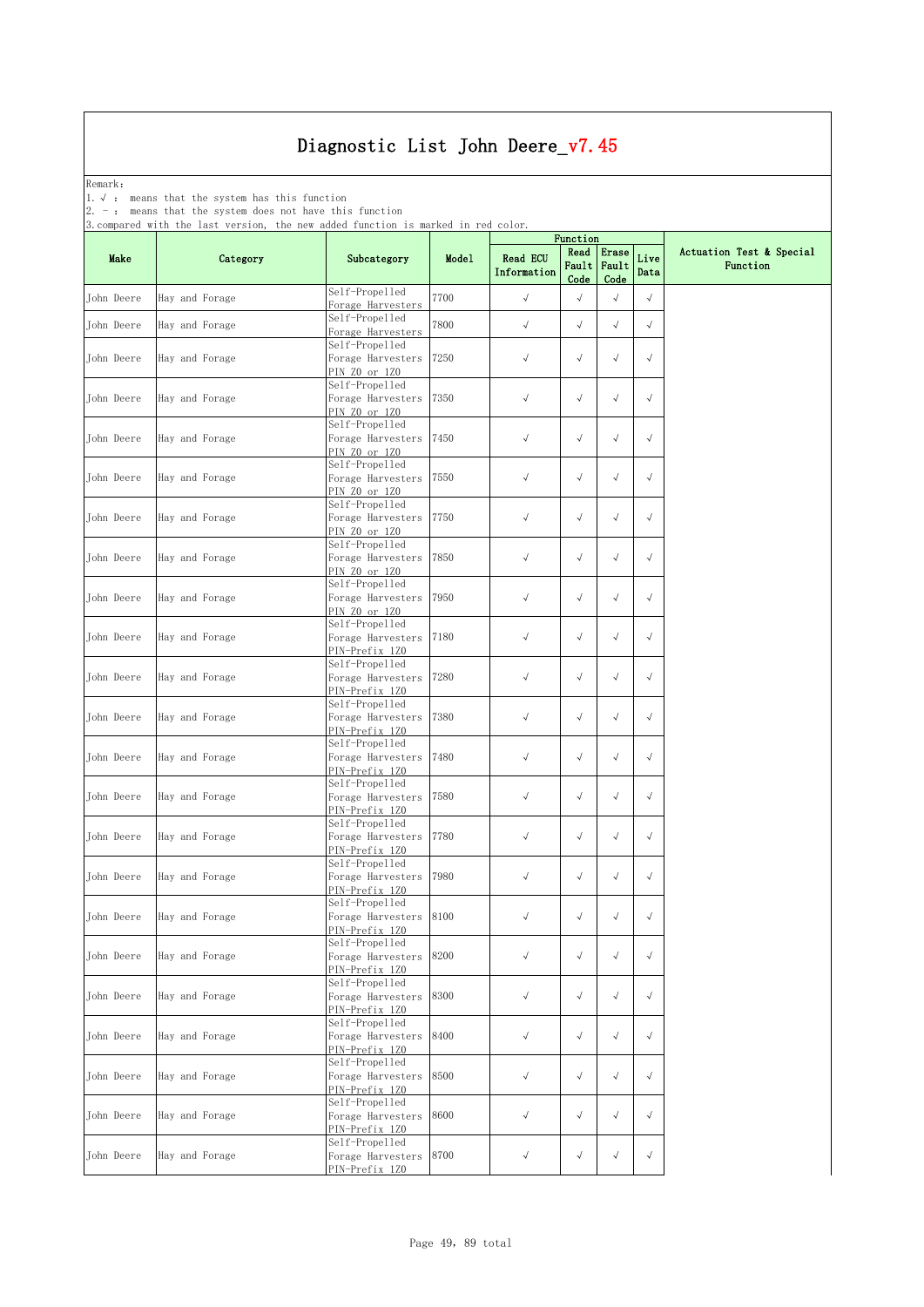Remark: The contract of the contract of  $\mathbb{R}$  and  $\mathbb{R}$  are contract of  $\mathbb{R}$  and  $\mathbb{R}$  are contract of  $\mathbb{R}$  and  $\mathbb{R}$  are contract of  $\mathbb{R}$  and  $\mathbb{R}$  are contract of  $\mathbb{R}$  and  $\mathbb{R}$  are cont

1.√ : means that the system has this function

2. - : means that the system does not have this function

|                          |                                            |                                                       |                         |                                | Function                     |                         |                          |                                      |
|--------------------------|--------------------------------------------|-------------------------------------------------------|-------------------------|--------------------------------|------------------------------|-------------------------|--------------------------|--------------------------------------|
| Make                     | Category                                   | Subcategory                                           | Model                   | <b>Read ECU</b><br>Information | Read<br><b>Fault</b><br>Code | Erase<br>Fault<br>Code  | Live<br>Data             | Actuation Test & Special<br>Function |
| John Deere               | Hay and Forage                             | Self-Propelled<br>Forage Harvesters<br>PIN-Prefix 1ZO | 8800                    | $\sqrt{ }$                     | $\sqrt{ }$                   | $\checkmark$            | $\sqrt{ }$               |                                      |
| John Deere               | Hay and Forage                             | Self-Propelled<br>Forage Harvesters<br>PIN-Prefix 1Z0 | ZX15SPFH                | $\sqrt{ }$                     | $\sqrt{ }$                   | $\sqrt{ }$              | $\sqrt{}$                |                                      |
| John Deere               | Hay and Forage                             | Self-Propelled<br>Windrowers 180001<br>XXXXXX         | 4890                    | $\sqrt{}$                      | $\sqrt{ }$                   | $\sqrt{}$               | $\sqrt{}$                |                                      |
| John Deere               | Hay and Forage                             | Self-Propelled<br>Windrowers 180001<br>- XXXXXX       | 4990                    | $\checkmark$                   | $\sqrt{ }$                   | $\sqrt{ }$              | $\sqrt{}$                |                                      |
| John Deere               | Hay and Forage                             | Self-Propelled<br>Windrowers 180001<br>XXXXXX         | 4995                    | $\sqrt{}$                      | $\sqrt{ }$                   | $\sqrt{ }$              | $\sqrt{}$                |                                      |
| John Deere               | Hay and Forage                             | Self-Propelled<br>Windrowers 180001<br>XXXXXX         | A400                    | $\sqrt{ }$                     | $\sqrt{ }$                   | $\sqrt{ }$              | $\sqrt{}$                |                                      |
| John Deere               | Hay and Forage                             | Self-Propelled<br>Windrowers 180001<br>- XXXXXX       | D400                    | $\sqrt{}$                      | $\sqrt{ }$                   | $\checkmark$            | $\sqrt{}$                |                                      |
| John Deere               | Hay and Forage                             | Self-Propelled<br>Windrowers 180001<br>XXXXXX         | D450                    | $\checkmark$                   | $\sqrt{ }$                   | $\checkmark$            | $\sqrt{}$                |                                      |
| John Deere               | Hay and Forage                             | Self-Propelled<br>Windrowers 180001<br>XXXXXX         | R450                    | $\sqrt{ }$                     | $\sqrt{ }$                   | $\sqrt{ }$              | $\sqrt{}$                |                                      |
| John Deere               | Hay and Forage                             | Self-Propelled<br>Windrowers 180001<br>XXXXXX         | W110                    | $\checkmark$                   | $\sqrt{ }$                   | $\sqrt{}$               | $\sqrt{}$                |                                      |
| John Deere               | Hay and Forage                             | Self-Propelled<br>Windrowers 180001<br>- XXXXXX       | W150                    | $\checkmark$                   | $\sqrt{}$                    | $\checkmark$            | $\sqrt{}$                |                                      |
| John Deere               | Hay and Forage                             | Self-Propelled<br>Windrowers 320001<br>XXXXXX         | 4895                    | $\sqrt{}$                      | $\sqrt{ }$                   | $\sqrt{}$               | $\sqrt{}$                |                                      |
| John Deere               | Hay and Forage                             | Self-Propelled<br>Windrowers PIN<br>Prefix EO or 1EO  | W155                    | $\sqrt{}$                      | $\sqrt{ }$                   | $\sqrt{}$               | $\sqrt{}$                |                                      |
| John Deere               | Hay and Forage                             | Self-Propelled<br>Windrowers PIN<br>Prefix EO or 1EO  | W235<br>Draper          | $\sqrt{}$                      | $\sqrt{ }$                   | $\checkmark$            | $\sqrt{}$                |                                      |
| John Deere               | Hay and Forage                             | Self-Propelled<br>Windrowers PIN<br>Prefix EO or 1EO  | W235<br>Rotary          | $\checkmark$                   | $\sqrt{ }$                   | $\checkmark$            | $\sqrt{}$                |                                      |
| John Deere               | Hay and Forage                             | Self-Propelled<br>Windrowers PIN<br>Prefix EO or 1EO  | W260                    | $\sqrt{ }$                     | $\sqrt{2}$                   | √                       | $\sqrt{}$                |                                      |
| John Deere               | Hay and Forage                             | Square Balers                                         | 1424                    | $\sqrt{ }$<br>$\sqrt{ }$       | $\sqrt{ }$<br>$\sqrt{ }$     | $\sqrt{ }$              | $\sqrt{ }$               |                                      |
| John Deere<br>John Deere | Hay and Forage<br>Hay and Forage           | Square Balers<br>Square Balers                        | 1424C<br>1433           | √                              | $\sqrt{ }$                   | $\sqrt{}$<br>$\sqrt{2}$ | $\sqrt{2}$<br>$\sqrt{2}$ |                                      |
| John Deere               | Hay and Forage                             | Square Balers                                         | 1433C                   | $\sqrt{ }$                     | $\sqrt{}$                    | $\sqrt{ }$              | $\sqrt{2}$               |                                      |
| <u>John Deere</u>        | Hay and Forage                             | Square Balers                                         | 1434                    | $\sqrt{ }$                     | $\sqrt{ }$                   | $\sqrt{}$               | $\sqrt{ }$               |                                      |
| John Deere               | Hay and Forage                             | Square Balers                                         | 1434C                   | $\sqrt{ }$                     | $\sqrt{ }$                   | $\sqrt{}$               | $\sqrt{ }$               |                                      |
| John Deere               | Information Management                     | Agriculture -<br>Website                              | AMS<br>AgLogic          | $\sqrt{ }$                     | $\sqrt{}$                    | $\sqrt{}$               | $\sqrt{}$                |                                      |
| John Deere<br>John Deere | Information Management<br>Landscape Loader | Documentation<br>Printer<br>None                      | AMS<br>Printer<br>210LE | $\sqrt{}$<br>$\sqrt{ }$        | $\sqrt{ }$                   | $\sqrt{}$               | $\sqrt{}$<br>$\sqrt{}$   |                                      |
| John Deere               | Landscape Loader                           | None                                                  | 210LJ                   | $\sqrt{ }$                     | $\sqrt{ }$                   | $\sqrt{}$               | $\sqrt{2}$               |                                      |
| John Deere               | LG Attachments<br>Log Loader               | Sprayer<br>1T0437E_ _                                 | 15<br>437E              | $\sqrt{ }$<br>$\sqrt{ }$       | $\sqrt{}$<br>$\sqrt{ }$      | $\sqrt{}$<br>$\sqrt{}$  | $\sqrt{}$<br>$\sqrt{}$   |                                      |
| John Deere<br>John Deere | Log Loader                                 | $F291461-$<br>Trailer Mount                           | 335C                    | $\sqrt{ }$                     | $\checkmark$                 | $\sqrt{}$               | $\sqrt{2}$               |                                      |
| John Deere               | Log Loader                                 | Trailer Mount                                         | 335D                    | $\sqrt{ }$                     | √                            | $\sqrt{}$               | $\sqrt{ }$               |                                      |
| John Deere               | Log Loader                                 | Trailer Mount                                         | 437D                    | $\sqrt{ }$                     | $\sqrt{ }$                   | $\sqrt{}$               | $\sqrt{2}$               |                                      |
| John Deere               | Logger                                     | Delimber                                              | 2054                    | $\sqrt{}$                      | $\sqrt{ }$                   | $\sqrt{}$               | $\sqrt{2}$               |                                      |
| John Deere               | Logger                                     | Delimber                                              | 2554                    | $\sqrt{2}$                     | $\sqrt{2}$                   | $\sqrt{}$               | $\sqrt{ }$               |                                      |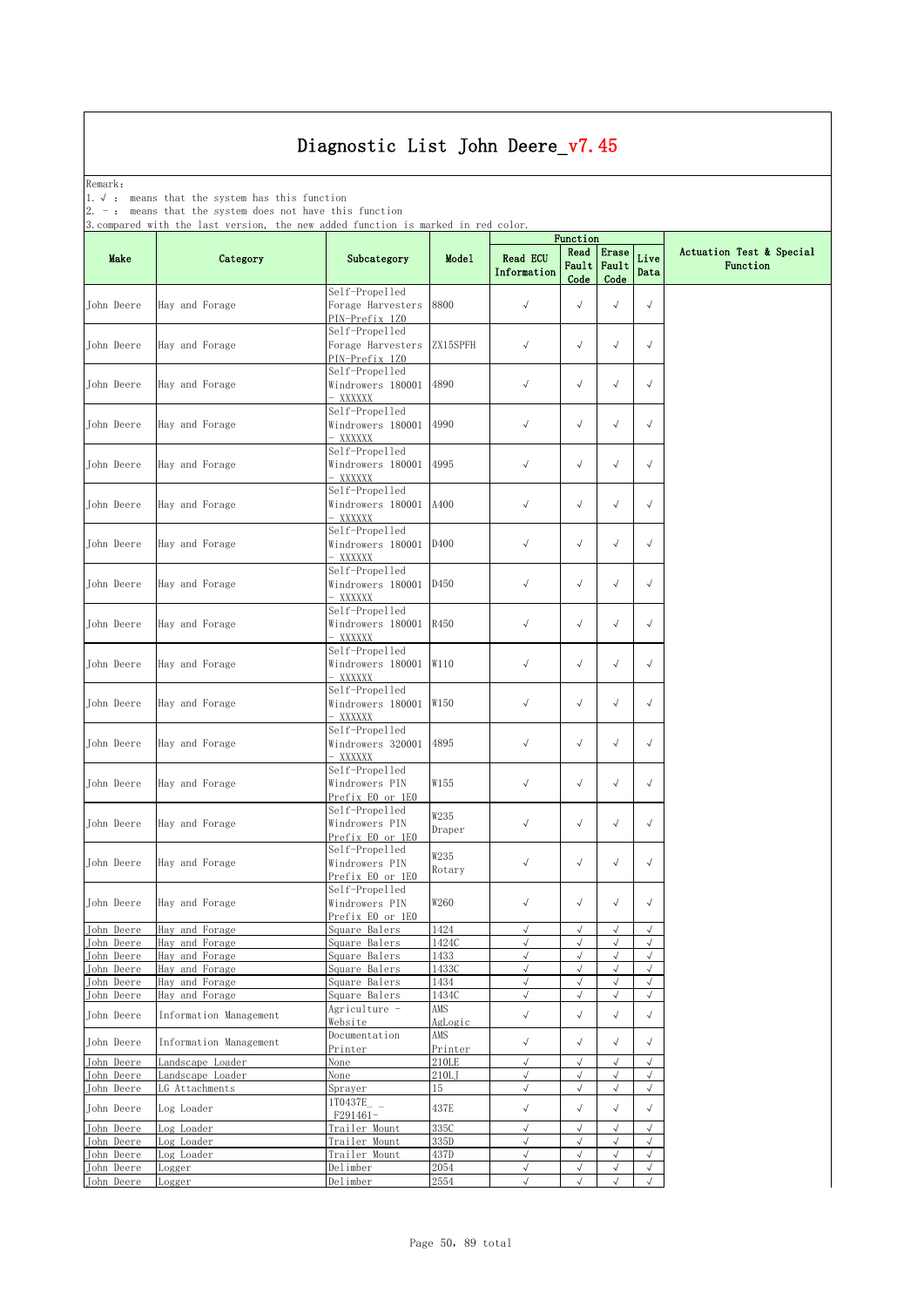Remark: The contract of the contract of  $\mathbb{R}$  and  $\mathbb{R}$  are contract of  $\mathbb{R}$  and  $\mathbb{R}$  are contract of  $\mathbb{R}$  and  $\mathbb{R}$  are contract of  $\mathbb{R}$  and  $\mathbb{R}$  are contract of  $\mathbb{R}$  and  $\mathbb{R}$  are cont

1.√ : means that the system has this function

2. - : means that the system does not have this function

| Read<br>Erase<br>Actuation Test & Special<br><b>Read ECU</b><br>Make<br>Subcategory<br>Model<br>Live<br>Category<br>Fault<br>Fault<br>Function<br>Data<br>Information<br>Code<br>Code<br>3554<br>Delimber<br>√<br>$\sqrt{}$<br>$\sqrt{ }$<br>$\sqrt{}$<br>Logger<br>2054<br>$\sqrt{}$<br>Log Loader<br>$\sqrt{ }$<br>$\sqrt{}$<br>$\sqrt{ }$<br>ogger<br>2554<br>$\sqrt{ }$<br>$\sqrt{}$<br>$\sqrt{ }$<br>$\sqrt{2}$<br>Log Loader<br>Logger<br>$\sqrt{ }$<br>$\sqrt{}$<br>$\sqrt{ }$<br>$\sqrt{ }$<br>John Deere<br>3554<br>Logger<br>Log Loader<br>$\sqrt{ }$<br>$\sqrt{ }$<br>John Deere<br>None<br>200LC<br>$\sqrt{}$<br>$\sqrt{}$<br>Logger<br>$\sqrt{ }$<br>$\sqrt{}$<br>$\sqrt{}$<br>$\sqrt{ }$<br>330LC<br>John Deere<br>None<br>Logger<br>$\sqrt{2}$<br>John Deere<br>370<br>$\sqrt{ }$<br>√<br>Logger<br>None<br>$\sqrt{2}$<br>$\sqrt{}$<br>$\sqrt{ }$<br>$\sqrt{ }$<br>Road Builder<br>2054<br>John Deere<br>Logger<br>2554<br>$\sqrt{ }$<br>$\sqrt{}$<br>$\sqrt{ }$<br>$\sqrt{}$<br>Road Builder<br>John Deere<br>Logger<br>Road Builder<br>$\sqrt{}$<br>$\sqrt{2}$<br>John Deere<br>3554<br>$\sqrt{ }$<br>$\sqrt{}$<br>Logger<br><b>John Deere</b><br>Wheeled<br>2054<br>$\sqrt{}$<br>$\sqrt{}$<br>$\sqrt{ }$<br>$\sqrt{ }$<br>ogger<br>$\sqrt{ }$<br>2554<br>$\sqrt{}$<br>$\sqrt{}$<br>John Deere<br>Wheeled<br>$\sqrt{ }$<br>Logger<br>$\sqrt{}$<br>$\sqrt{}$<br>$\sqrt{ }$<br>Wheeled<br>3554<br>$\sqrt{ }$<br>John Deere<br>Logger<br>AMS<br>$\sqrt{ }$<br>$\sqrt{ }$<br>$\sqrt{}$<br>John Deere<br>Machine and Implement Control<br>GreenStar<br>RateContro<br>$\sqrt{ }$<br>1 <sub>Dry</sub><br>AMS<br>Machine and Implement Control<br>$\sqrt{ }$<br>$\sqrt{}$<br>John Deere<br>GreenStar<br>$\sqrt{ }$<br>$\sqrt{ }$<br>RateContro<br>ller<br>AMS<br>John Deere<br>Machine and Implement Control GreenStar 3<br>$\sqrt{ }$<br>√<br>$\sqrt{ }$<br>ActiveFill<br>$\sqrt{}$<br>Cont<br>John Deere<br>AMS Impl<br>Machine and Implement Control<br>$\sqrt{ }$<br>$\sqrt{ }$<br>$\sqrt{}$<br>John Deere<br>$\sqrt{}$<br>Implement<br>Detection<br>Detection<br>and Shredders<br>$\sqrt{}$<br>John Deere<br>Hand<br>Cut.<br>ATRB<br><b>BROOM</b><br>60HD<br>$\sqrt{}$<br>J<br>J<br>Mate.<br>John Deere<br>Hand Cut.<br>and Shredders<br>Flail Shredders<br>520<br>$\sqrt{}$<br>$\sqrt{}$<br>$\sqrt{ }$<br>$\sqrt{}$<br>Mate.<br>$\sqrt{ }$<br>$\sqrt{}$<br>and Shredders<br>$\sqrt{ }$<br>$\sqrt{ }$<br>John Deere<br>Mate.<br>Hand Cut.<br>Loader<br>D120<br>Hand Cut.<br>and Shredders<br>H120<br>$\sqrt{2}$<br>$\sqrt{}$<br>$\sqrt{ }$<br>$\sqrt{2}$<br><b>John Deere</b><br>Mate.<br>Loader<br>$\sqrt{ }$<br>$\sqrt{}$<br>$\checkmark$<br>$\sqrt{ }$<br>John Deere<br>Hand Cut.<br>and Shredders<br>H480<br>Mate.<br>Loader<br>John Deere<br>Hand Cut.<br>and Shredders<br>$\sqrt{ }$<br>$\sqrt{}$<br>Mate.<br>Loaders<br>110<br>$\sqrt{}$<br>$\sqrt{}$<br>$\sqrt{}$<br>$\sqrt{ }$<br>$\sqrt{}$<br>$\sqrt{2}$<br>John Deere<br>and Shredders<br>400X<br>Mate.<br>Hand Cut.<br>Loaders<br>$\sqrt{ }$<br>John Deere<br>Hand Cut. and Shredders<br>H420<br>$\sqrt{}$<br>Mate.<br>Loaders<br>√<br>$\checkmark$<br>Loaders - PIN<br>$\sqrt{ }$<br>$\sqrt{ }$<br>John Deere<br>Mate. Hand Cut. and Shredders<br>603R<br>$\sqrt{}$<br>$\sqrt{}$<br>Prefix 1CC<br>Loaders - PIN<br>$\sqrt{ }$<br>Mate. Hand Cut. and Shredders<br>623R<br>$\sqrt{ }$<br>$\sqrt{}$<br>John Deere<br>$\sqrt{}$<br>Prefix 1CC<br>Loaders - PIN<br>$\checkmark$<br>$\sqrt{ }$<br>John Deere<br>Mate. Hand Cut. and Shredders<br>643R<br>$\sqrt{ }$<br>$\sqrt{ }$<br>Prefix 1CC<br>Loaders - PIN<br>$\sqrt{ }$<br>$\sqrt{ }$<br>Mate. Hand Cut. and Shredders<br>663R<br>$\sqrt{}$<br>$\sqrt{}$<br>John Deere<br>Prefix 1CC<br>Loaders - PIN<br>$\checkmark$<br>$\sqrt{ }$<br>John Deere<br>Mate. Hand Cut. and Shredders<br>683R<br>$\sqrt{}$<br>$\sqrt{ }$<br>Prefix 1CC<br>Loaders - PIN<br>$\sqrt{ }$<br>John Deere<br>Mate. Hand Cut. and Shredders<br>H <sub>240</sub><br>$\sqrt{ }$<br>$\sqrt{}$<br>$\sqrt{}$<br>Prefix 1CC<br>Loaders - PIN<br>$\sqrt{ }$<br>John Deere<br>Mate. Hand Cut. and Shredders<br>H <sub>260</sub><br>$\sqrt{ }$<br>$\sqrt{}$<br>$\sqrt{}$<br>Prefix 1CC<br>Loaders - PIN<br>H310<br>$\sqrt{}$<br>$\sqrt{}$<br>$\sqrt{}$<br>John Deere<br>Mate. Hand Cut. and Shredders<br>$\sqrt{ }$<br>Prefix 1CC<br>Loaders - PIN<br>$\sqrt{ }$<br>$\sqrt{ }$<br>$\sqrt{}$<br>Mate. Hand Cut. and Shredders<br>H340<br>John Deere<br>$\sqrt{}$<br>Prefix 1CC<br>Loaders - PIN<br>H360<br>$\checkmark$<br>$\checkmark$<br>Mate. Hand Cut. and Shredders<br>$\sqrt{}$<br>John Deere<br>$\sqrt{}$<br>Prefix 1CC<br>Loaders - PIN<br>$\checkmark$<br>$\sqrt{ }$<br>$\sqrt{ }$<br>John Deere<br>Mate. Hand Cut. and Shredders<br>H380<br>$\sqrt{ }$<br>Prefix 1CC<br>Loaders - PIN<br>$\checkmark$<br>$\sqrt{ }$<br>$\sqrt{ }$<br>Mate. Hand Cut. and Shredders<br>562<br>$\sqrt{ }$<br>John Deere<br>Prefix 1PO<br>Loaders - PIN<br>John Deere<br>Mate. Hand Cut. and Shredders<br>640R<br>$\sqrt{ }$<br>$\sqrt{ }$<br>$\sqrt{}$<br>$\sqrt{ }$<br>Prefix 1PO<br>Loaders - PIN<br>$\sqrt{ }$<br>$\sqrt{}$<br>John Deere<br>Mate. Hand Cut. and Shredders<br>D160<br>$\sqrt{ }$<br>$\sqrt{ }$<br>Prefix 1PO<br>Loaders - PIN<br>$\sqrt{ }$<br>John Deere<br>Mate. Hand Cut. and Shredders<br>D170<br>$\sqrt{}$<br>$\sqrt{}$<br>$\sqrt{ }$<br>Prefix 1PO<br>Loaders - PIN<br>$\checkmark$<br>$\sqrt{ }$<br>$\sqrt{ }$<br>John Deere<br>Mate. Hand Cut. and Shredders<br>H130<br>$\sqrt{ }$<br>Prefix 1PO<br>Loaders - PIN<br>Mate. Hand Cut. and Shredders<br>H160<br>$\sqrt{ }$<br>$\sqrt{}$<br>John Deere<br>√<br>$\sqrt{ }$<br>Prefix 1PO |            |  |  | Function |  |  |
|--------------------------------------------------------------------------------------------------------------------------------------------------------------------------------------------------------------------------------------------------------------------------------------------------------------------------------------------------------------------------------------------------------------------------------------------------------------------------------------------------------------------------------------------------------------------------------------------------------------------------------------------------------------------------------------------------------------------------------------------------------------------------------------------------------------------------------------------------------------------------------------------------------------------------------------------------------------------------------------------------------------------------------------------------------------------------------------------------------------------------------------------------------------------------------------------------------------------------------------------------------------------------------------------------------------------------------------------------------------------------------------------------------------------------------------------------------------------------------------------------------------------------------------------------------------------------------------------------------------------------------------------------------------------------------------------------------------------------------------------------------------------------------------------------------------------------------------------------------------------------------------------------------------------------------------------------------------------------------------------------------------------------------------------------------------------------------------------------------------------------------------------------------------------------------------------------------------------------------------------------------------------------------------------------------------------------------------------------------------------------------------------------------------------------------------------------------------------------------------------------------------------------------------------------------------------------------------------------------------------------------------------------------------------------------------------------------------------------------------------------------------------------------------------------------------------------------------------------------------------------------------------------------------------------------------------------------------------------------------------------------------------------------------------------------------------------------------------------------------------------------------------------------------------------------------------------------------------------------------------------------------------------------------------------------------------------------------------------------------------------------------------------------------------------------------------------------------------------------------------------------------------------------------------------------------------------------------------------------------------------------------------------------------------------------------------------------------------------------------------------------------------------------------------------------------------------------------------------------------------------------------------------------------------------------------------------------------------------------------------------------------------------------------------------------------------------------------------------------------------------------------------------------------------------------------------------------------------------------------------------------------------------------------------------------------------------------------------------------------------------------------------------------------------------------------------------------------------------------------------------------------------------------------------------------------------------------------------------------------------------------------------------------------------------------------------------------------------------------------------------------------------------------------------------------------------------------------------------------------------------------------------------------------------------------------------------------------------------------------------------------------------------------------------------------------------------------------------------------------------------------------------------------------------------------------------------------------------------------------------------------------------------------------------------------------------------------------------------------------------------------------------------------------------------------------------------------------------------------------------------------------------------------------------------------------------------------------------------------------------------------------------------|------------|--|--|----------|--|--|
|                                                                                                                                                                                                                                                                                                                                                                                                                                                                                                                                                                                                                                                                                                                                                                                                                                                                                                                                                                                                                                                                                                                                                                                                                                                                                                                                                                                                                                                                                                                                                                                                                                                                                                                                                                                                                                                                                                                                                                                                                                                                                                                                                                                                                                                                                                                                                                                                                                                                                                                                                                                                                                                                                                                                                                                                                                                                                                                                                                                                                                                                                                                                                                                                                                                                                                                                                                                                                                                                                                                                                                                                                                                                                                                                                                                                                                                                                                                                                                                                                                                                                                                                                                                                                                                                                                                                                                                                                                                                                                                                                                                                                                                                                                                                                                                                                                                                                                                                                                                                                                                                                                                                                                                                                                                                                                                                                                                                                                                                                                                                                                                                                                                  |            |  |  |          |  |  |
|                                                                                                                                                                                                                                                                                                                                                                                                                                                                                                                                                                                                                                                                                                                                                                                                                                                                                                                                                                                                                                                                                                                                                                                                                                                                                                                                                                                                                                                                                                                                                                                                                                                                                                                                                                                                                                                                                                                                                                                                                                                                                                                                                                                                                                                                                                                                                                                                                                                                                                                                                                                                                                                                                                                                                                                                                                                                                                                                                                                                                                                                                                                                                                                                                                                                                                                                                                                                                                                                                                                                                                                                                                                                                                                                                                                                                                                                                                                                                                                                                                                                                                                                                                                                                                                                                                                                                                                                                                                                                                                                                                                                                                                                                                                                                                                                                                                                                                                                                                                                                                                                                                                                                                                                                                                                                                                                                                                                                                                                                                                                                                                                                                                  | John Deere |  |  |          |  |  |
|                                                                                                                                                                                                                                                                                                                                                                                                                                                                                                                                                                                                                                                                                                                                                                                                                                                                                                                                                                                                                                                                                                                                                                                                                                                                                                                                                                                                                                                                                                                                                                                                                                                                                                                                                                                                                                                                                                                                                                                                                                                                                                                                                                                                                                                                                                                                                                                                                                                                                                                                                                                                                                                                                                                                                                                                                                                                                                                                                                                                                                                                                                                                                                                                                                                                                                                                                                                                                                                                                                                                                                                                                                                                                                                                                                                                                                                                                                                                                                                                                                                                                                                                                                                                                                                                                                                                                                                                                                                                                                                                                                                                                                                                                                                                                                                                                                                                                                                                                                                                                                                                                                                                                                                                                                                                                                                                                                                                                                                                                                                                                                                                                                                  | John Deere |  |  |          |  |  |
|                                                                                                                                                                                                                                                                                                                                                                                                                                                                                                                                                                                                                                                                                                                                                                                                                                                                                                                                                                                                                                                                                                                                                                                                                                                                                                                                                                                                                                                                                                                                                                                                                                                                                                                                                                                                                                                                                                                                                                                                                                                                                                                                                                                                                                                                                                                                                                                                                                                                                                                                                                                                                                                                                                                                                                                                                                                                                                                                                                                                                                                                                                                                                                                                                                                                                                                                                                                                                                                                                                                                                                                                                                                                                                                                                                                                                                                                                                                                                                                                                                                                                                                                                                                                                                                                                                                                                                                                                                                                                                                                                                                                                                                                                                                                                                                                                                                                                                                                                                                                                                                                                                                                                                                                                                                                                                                                                                                                                                                                                                                                                                                                                                                  | John Deere |  |  |          |  |  |
|                                                                                                                                                                                                                                                                                                                                                                                                                                                                                                                                                                                                                                                                                                                                                                                                                                                                                                                                                                                                                                                                                                                                                                                                                                                                                                                                                                                                                                                                                                                                                                                                                                                                                                                                                                                                                                                                                                                                                                                                                                                                                                                                                                                                                                                                                                                                                                                                                                                                                                                                                                                                                                                                                                                                                                                                                                                                                                                                                                                                                                                                                                                                                                                                                                                                                                                                                                                                                                                                                                                                                                                                                                                                                                                                                                                                                                                                                                                                                                                                                                                                                                                                                                                                                                                                                                                                                                                                                                                                                                                                                                                                                                                                                                                                                                                                                                                                                                                                                                                                                                                                                                                                                                                                                                                                                                                                                                                                                                                                                                                                                                                                                                                  |            |  |  |          |  |  |
|                                                                                                                                                                                                                                                                                                                                                                                                                                                                                                                                                                                                                                                                                                                                                                                                                                                                                                                                                                                                                                                                                                                                                                                                                                                                                                                                                                                                                                                                                                                                                                                                                                                                                                                                                                                                                                                                                                                                                                                                                                                                                                                                                                                                                                                                                                                                                                                                                                                                                                                                                                                                                                                                                                                                                                                                                                                                                                                                                                                                                                                                                                                                                                                                                                                                                                                                                                                                                                                                                                                                                                                                                                                                                                                                                                                                                                                                                                                                                                                                                                                                                                                                                                                                                                                                                                                                                                                                                                                                                                                                                                                                                                                                                                                                                                                                                                                                                                                                                                                                                                                                                                                                                                                                                                                                                                                                                                                                                                                                                                                                                                                                                                                  |            |  |  |          |  |  |
|                                                                                                                                                                                                                                                                                                                                                                                                                                                                                                                                                                                                                                                                                                                                                                                                                                                                                                                                                                                                                                                                                                                                                                                                                                                                                                                                                                                                                                                                                                                                                                                                                                                                                                                                                                                                                                                                                                                                                                                                                                                                                                                                                                                                                                                                                                                                                                                                                                                                                                                                                                                                                                                                                                                                                                                                                                                                                                                                                                                                                                                                                                                                                                                                                                                                                                                                                                                                                                                                                                                                                                                                                                                                                                                                                                                                                                                                                                                                                                                                                                                                                                                                                                                                                                                                                                                                                                                                                                                                                                                                                                                                                                                                                                                                                                                                                                                                                                                                                                                                                                                                                                                                                                                                                                                                                                                                                                                                                                                                                                                                                                                                                                                  |            |  |  |          |  |  |
|                                                                                                                                                                                                                                                                                                                                                                                                                                                                                                                                                                                                                                                                                                                                                                                                                                                                                                                                                                                                                                                                                                                                                                                                                                                                                                                                                                                                                                                                                                                                                                                                                                                                                                                                                                                                                                                                                                                                                                                                                                                                                                                                                                                                                                                                                                                                                                                                                                                                                                                                                                                                                                                                                                                                                                                                                                                                                                                                                                                                                                                                                                                                                                                                                                                                                                                                                                                                                                                                                                                                                                                                                                                                                                                                                                                                                                                                                                                                                                                                                                                                                                                                                                                                                                                                                                                                                                                                                                                                                                                                                                                                                                                                                                                                                                                                                                                                                                                                                                                                                                                                                                                                                                                                                                                                                                                                                                                                                                                                                                                                                                                                                                                  |            |  |  |          |  |  |
|                                                                                                                                                                                                                                                                                                                                                                                                                                                                                                                                                                                                                                                                                                                                                                                                                                                                                                                                                                                                                                                                                                                                                                                                                                                                                                                                                                                                                                                                                                                                                                                                                                                                                                                                                                                                                                                                                                                                                                                                                                                                                                                                                                                                                                                                                                                                                                                                                                                                                                                                                                                                                                                                                                                                                                                                                                                                                                                                                                                                                                                                                                                                                                                                                                                                                                                                                                                                                                                                                                                                                                                                                                                                                                                                                                                                                                                                                                                                                                                                                                                                                                                                                                                                                                                                                                                                                                                                                                                                                                                                                                                                                                                                                                                                                                                                                                                                                                                                                                                                                                                                                                                                                                                                                                                                                                                                                                                                                                                                                                                                                                                                                                                  |            |  |  |          |  |  |
|                                                                                                                                                                                                                                                                                                                                                                                                                                                                                                                                                                                                                                                                                                                                                                                                                                                                                                                                                                                                                                                                                                                                                                                                                                                                                                                                                                                                                                                                                                                                                                                                                                                                                                                                                                                                                                                                                                                                                                                                                                                                                                                                                                                                                                                                                                                                                                                                                                                                                                                                                                                                                                                                                                                                                                                                                                                                                                                                                                                                                                                                                                                                                                                                                                                                                                                                                                                                                                                                                                                                                                                                                                                                                                                                                                                                                                                                                                                                                                                                                                                                                                                                                                                                                                                                                                                                                                                                                                                                                                                                                                                                                                                                                                                                                                                                                                                                                                                                                                                                                                                                                                                                                                                                                                                                                                                                                                                                                                                                                                                                                                                                                                                  |            |  |  |          |  |  |
|                                                                                                                                                                                                                                                                                                                                                                                                                                                                                                                                                                                                                                                                                                                                                                                                                                                                                                                                                                                                                                                                                                                                                                                                                                                                                                                                                                                                                                                                                                                                                                                                                                                                                                                                                                                                                                                                                                                                                                                                                                                                                                                                                                                                                                                                                                                                                                                                                                                                                                                                                                                                                                                                                                                                                                                                                                                                                                                                                                                                                                                                                                                                                                                                                                                                                                                                                                                                                                                                                                                                                                                                                                                                                                                                                                                                                                                                                                                                                                                                                                                                                                                                                                                                                                                                                                                                                                                                                                                                                                                                                                                                                                                                                                                                                                                                                                                                                                                                                                                                                                                                                                                                                                                                                                                                                                                                                                                                                                                                                                                                                                                                                                                  |            |  |  |          |  |  |
|                                                                                                                                                                                                                                                                                                                                                                                                                                                                                                                                                                                                                                                                                                                                                                                                                                                                                                                                                                                                                                                                                                                                                                                                                                                                                                                                                                                                                                                                                                                                                                                                                                                                                                                                                                                                                                                                                                                                                                                                                                                                                                                                                                                                                                                                                                                                                                                                                                                                                                                                                                                                                                                                                                                                                                                                                                                                                                                                                                                                                                                                                                                                                                                                                                                                                                                                                                                                                                                                                                                                                                                                                                                                                                                                                                                                                                                                                                                                                                                                                                                                                                                                                                                                                                                                                                                                                                                                                                                                                                                                                                                                                                                                                                                                                                                                                                                                                                                                                                                                                                                                                                                                                                                                                                                                                                                                                                                                                                                                                                                                                                                                                                                  |            |  |  |          |  |  |
|                                                                                                                                                                                                                                                                                                                                                                                                                                                                                                                                                                                                                                                                                                                                                                                                                                                                                                                                                                                                                                                                                                                                                                                                                                                                                                                                                                                                                                                                                                                                                                                                                                                                                                                                                                                                                                                                                                                                                                                                                                                                                                                                                                                                                                                                                                                                                                                                                                                                                                                                                                                                                                                                                                                                                                                                                                                                                                                                                                                                                                                                                                                                                                                                                                                                                                                                                                                                                                                                                                                                                                                                                                                                                                                                                                                                                                                                                                                                                                                                                                                                                                                                                                                                                                                                                                                                                                                                                                                                                                                                                                                                                                                                                                                                                                                                                                                                                                                                                                                                                                                                                                                                                                                                                                                                                                                                                                                                                                                                                                                                                                                                                                                  |            |  |  |          |  |  |
|                                                                                                                                                                                                                                                                                                                                                                                                                                                                                                                                                                                                                                                                                                                                                                                                                                                                                                                                                                                                                                                                                                                                                                                                                                                                                                                                                                                                                                                                                                                                                                                                                                                                                                                                                                                                                                                                                                                                                                                                                                                                                                                                                                                                                                                                                                                                                                                                                                                                                                                                                                                                                                                                                                                                                                                                                                                                                                                                                                                                                                                                                                                                                                                                                                                                                                                                                                                                                                                                                                                                                                                                                                                                                                                                                                                                                                                                                                                                                                                                                                                                                                                                                                                                                                                                                                                                                                                                                                                                                                                                                                                                                                                                                                                                                                                                                                                                                                                                                                                                                                                                                                                                                                                                                                                                                                                                                                                                                                                                                                                                                                                                                                                  |            |  |  |          |  |  |
|                                                                                                                                                                                                                                                                                                                                                                                                                                                                                                                                                                                                                                                                                                                                                                                                                                                                                                                                                                                                                                                                                                                                                                                                                                                                                                                                                                                                                                                                                                                                                                                                                                                                                                                                                                                                                                                                                                                                                                                                                                                                                                                                                                                                                                                                                                                                                                                                                                                                                                                                                                                                                                                                                                                                                                                                                                                                                                                                                                                                                                                                                                                                                                                                                                                                                                                                                                                                                                                                                                                                                                                                                                                                                                                                                                                                                                                                                                                                                                                                                                                                                                                                                                                                                                                                                                                                                                                                                                                                                                                                                                                                                                                                                                                                                                                                                                                                                                                                                                                                                                                                                                                                                                                                                                                                                                                                                                                                                                                                                                                                                                                                                                                  |            |  |  |          |  |  |
|                                                                                                                                                                                                                                                                                                                                                                                                                                                                                                                                                                                                                                                                                                                                                                                                                                                                                                                                                                                                                                                                                                                                                                                                                                                                                                                                                                                                                                                                                                                                                                                                                                                                                                                                                                                                                                                                                                                                                                                                                                                                                                                                                                                                                                                                                                                                                                                                                                                                                                                                                                                                                                                                                                                                                                                                                                                                                                                                                                                                                                                                                                                                                                                                                                                                                                                                                                                                                                                                                                                                                                                                                                                                                                                                                                                                                                                                                                                                                                                                                                                                                                                                                                                                                                                                                                                                                                                                                                                                                                                                                                                                                                                                                                                                                                                                                                                                                                                                                                                                                                                                                                                                                                                                                                                                                                                                                                                                                                                                                                                                                                                                                                                  |            |  |  |          |  |  |
|                                                                                                                                                                                                                                                                                                                                                                                                                                                                                                                                                                                                                                                                                                                                                                                                                                                                                                                                                                                                                                                                                                                                                                                                                                                                                                                                                                                                                                                                                                                                                                                                                                                                                                                                                                                                                                                                                                                                                                                                                                                                                                                                                                                                                                                                                                                                                                                                                                                                                                                                                                                                                                                                                                                                                                                                                                                                                                                                                                                                                                                                                                                                                                                                                                                                                                                                                                                                                                                                                                                                                                                                                                                                                                                                                                                                                                                                                                                                                                                                                                                                                                                                                                                                                                                                                                                                                                                                                                                                                                                                                                                                                                                                                                                                                                                                                                                                                                                                                                                                                                                                                                                                                                                                                                                                                                                                                                                                                                                                                                                                                                                                                                                  |            |  |  |          |  |  |
|                                                                                                                                                                                                                                                                                                                                                                                                                                                                                                                                                                                                                                                                                                                                                                                                                                                                                                                                                                                                                                                                                                                                                                                                                                                                                                                                                                                                                                                                                                                                                                                                                                                                                                                                                                                                                                                                                                                                                                                                                                                                                                                                                                                                                                                                                                                                                                                                                                                                                                                                                                                                                                                                                                                                                                                                                                                                                                                                                                                                                                                                                                                                                                                                                                                                                                                                                                                                                                                                                                                                                                                                                                                                                                                                                                                                                                                                                                                                                                                                                                                                                                                                                                                                                                                                                                                                                                                                                                                                                                                                                                                                                                                                                                                                                                                                                                                                                                                                                                                                                                                                                                                                                                                                                                                                                                                                                                                                                                                                                                                                                                                                                                                  |            |  |  |          |  |  |
|                                                                                                                                                                                                                                                                                                                                                                                                                                                                                                                                                                                                                                                                                                                                                                                                                                                                                                                                                                                                                                                                                                                                                                                                                                                                                                                                                                                                                                                                                                                                                                                                                                                                                                                                                                                                                                                                                                                                                                                                                                                                                                                                                                                                                                                                                                                                                                                                                                                                                                                                                                                                                                                                                                                                                                                                                                                                                                                                                                                                                                                                                                                                                                                                                                                                                                                                                                                                                                                                                                                                                                                                                                                                                                                                                                                                                                                                                                                                                                                                                                                                                                                                                                                                                                                                                                                                                                                                                                                                                                                                                                                                                                                                                                                                                                                                                                                                                                                                                                                                                                                                                                                                                                                                                                                                                                                                                                                                                                                                                                                                                                                                                                                  |            |  |  |          |  |  |
|                                                                                                                                                                                                                                                                                                                                                                                                                                                                                                                                                                                                                                                                                                                                                                                                                                                                                                                                                                                                                                                                                                                                                                                                                                                                                                                                                                                                                                                                                                                                                                                                                                                                                                                                                                                                                                                                                                                                                                                                                                                                                                                                                                                                                                                                                                                                                                                                                                                                                                                                                                                                                                                                                                                                                                                                                                                                                                                                                                                                                                                                                                                                                                                                                                                                                                                                                                                                                                                                                                                                                                                                                                                                                                                                                                                                                                                                                                                                                                                                                                                                                                                                                                                                                                                                                                                                                                                                                                                                                                                                                                                                                                                                                                                                                                                                                                                                                                                                                                                                                                                                                                                                                                                                                                                                                                                                                                                                                                                                                                                                                                                                                                                  |            |  |  |          |  |  |
|                                                                                                                                                                                                                                                                                                                                                                                                                                                                                                                                                                                                                                                                                                                                                                                                                                                                                                                                                                                                                                                                                                                                                                                                                                                                                                                                                                                                                                                                                                                                                                                                                                                                                                                                                                                                                                                                                                                                                                                                                                                                                                                                                                                                                                                                                                                                                                                                                                                                                                                                                                                                                                                                                                                                                                                                                                                                                                                                                                                                                                                                                                                                                                                                                                                                                                                                                                                                                                                                                                                                                                                                                                                                                                                                                                                                                                                                                                                                                                                                                                                                                                                                                                                                                                                                                                                                                                                                                                                                                                                                                                                                                                                                                                                                                                                                                                                                                                                                                                                                                                                                                                                                                                                                                                                                                                                                                                                                                                                                                                                                                                                                                                                  |            |  |  |          |  |  |
|                                                                                                                                                                                                                                                                                                                                                                                                                                                                                                                                                                                                                                                                                                                                                                                                                                                                                                                                                                                                                                                                                                                                                                                                                                                                                                                                                                                                                                                                                                                                                                                                                                                                                                                                                                                                                                                                                                                                                                                                                                                                                                                                                                                                                                                                                                                                                                                                                                                                                                                                                                                                                                                                                                                                                                                                                                                                                                                                                                                                                                                                                                                                                                                                                                                                                                                                                                                                                                                                                                                                                                                                                                                                                                                                                                                                                                                                                                                                                                                                                                                                                                                                                                                                                                                                                                                                                                                                                                                                                                                                                                                                                                                                                                                                                                                                                                                                                                                                                                                                                                                                                                                                                                                                                                                                                                                                                                                                                                                                                                                                                                                                                                                  |            |  |  |          |  |  |
|                                                                                                                                                                                                                                                                                                                                                                                                                                                                                                                                                                                                                                                                                                                                                                                                                                                                                                                                                                                                                                                                                                                                                                                                                                                                                                                                                                                                                                                                                                                                                                                                                                                                                                                                                                                                                                                                                                                                                                                                                                                                                                                                                                                                                                                                                                                                                                                                                                                                                                                                                                                                                                                                                                                                                                                                                                                                                                                                                                                                                                                                                                                                                                                                                                                                                                                                                                                                                                                                                                                                                                                                                                                                                                                                                                                                                                                                                                                                                                                                                                                                                                                                                                                                                                                                                                                                                                                                                                                                                                                                                                                                                                                                                                                                                                                                                                                                                                                                                                                                                                                                                                                                                                                                                                                                                                                                                                                                                                                                                                                                                                                                                                                  |            |  |  |          |  |  |
|                                                                                                                                                                                                                                                                                                                                                                                                                                                                                                                                                                                                                                                                                                                                                                                                                                                                                                                                                                                                                                                                                                                                                                                                                                                                                                                                                                                                                                                                                                                                                                                                                                                                                                                                                                                                                                                                                                                                                                                                                                                                                                                                                                                                                                                                                                                                                                                                                                                                                                                                                                                                                                                                                                                                                                                                                                                                                                                                                                                                                                                                                                                                                                                                                                                                                                                                                                                                                                                                                                                                                                                                                                                                                                                                                                                                                                                                                                                                                                                                                                                                                                                                                                                                                                                                                                                                                                                                                                                                                                                                                                                                                                                                                                                                                                                                                                                                                                                                                                                                                                                                                                                                                                                                                                                                                                                                                                                                                                                                                                                                                                                                                                                  |            |  |  |          |  |  |
|                                                                                                                                                                                                                                                                                                                                                                                                                                                                                                                                                                                                                                                                                                                                                                                                                                                                                                                                                                                                                                                                                                                                                                                                                                                                                                                                                                                                                                                                                                                                                                                                                                                                                                                                                                                                                                                                                                                                                                                                                                                                                                                                                                                                                                                                                                                                                                                                                                                                                                                                                                                                                                                                                                                                                                                                                                                                                                                                                                                                                                                                                                                                                                                                                                                                                                                                                                                                                                                                                                                                                                                                                                                                                                                                                                                                                                                                                                                                                                                                                                                                                                                                                                                                                                                                                                                                                                                                                                                                                                                                                                                                                                                                                                                                                                                                                                                                                                                                                                                                                                                                                                                                                                                                                                                                                                                                                                                                                                                                                                                                                                                                                                                  |            |  |  |          |  |  |
|                                                                                                                                                                                                                                                                                                                                                                                                                                                                                                                                                                                                                                                                                                                                                                                                                                                                                                                                                                                                                                                                                                                                                                                                                                                                                                                                                                                                                                                                                                                                                                                                                                                                                                                                                                                                                                                                                                                                                                                                                                                                                                                                                                                                                                                                                                                                                                                                                                                                                                                                                                                                                                                                                                                                                                                                                                                                                                                                                                                                                                                                                                                                                                                                                                                                                                                                                                                                                                                                                                                                                                                                                                                                                                                                                                                                                                                                                                                                                                                                                                                                                                                                                                                                                                                                                                                                                                                                                                                                                                                                                                                                                                                                                                                                                                                                                                                                                                                                                                                                                                                                                                                                                                                                                                                                                                                                                                                                                                                                                                                                                                                                                                                  |            |  |  |          |  |  |
|                                                                                                                                                                                                                                                                                                                                                                                                                                                                                                                                                                                                                                                                                                                                                                                                                                                                                                                                                                                                                                                                                                                                                                                                                                                                                                                                                                                                                                                                                                                                                                                                                                                                                                                                                                                                                                                                                                                                                                                                                                                                                                                                                                                                                                                                                                                                                                                                                                                                                                                                                                                                                                                                                                                                                                                                                                                                                                                                                                                                                                                                                                                                                                                                                                                                                                                                                                                                                                                                                                                                                                                                                                                                                                                                                                                                                                                                                                                                                                                                                                                                                                                                                                                                                                                                                                                                                                                                                                                                                                                                                                                                                                                                                                                                                                                                                                                                                                                                                                                                                                                                                                                                                                                                                                                                                                                                                                                                                                                                                                                                                                                                                                                  |            |  |  |          |  |  |
|                                                                                                                                                                                                                                                                                                                                                                                                                                                                                                                                                                                                                                                                                                                                                                                                                                                                                                                                                                                                                                                                                                                                                                                                                                                                                                                                                                                                                                                                                                                                                                                                                                                                                                                                                                                                                                                                                                                                                                                                                                                                                                                                                                                                                                                                                                                                                                                                                                                                                                                                                                                                                                                                                                                                                                                                                                                                                                                                                                                                                                                                                                                                                                                                                                                                                                                                                                                                                                                                                                                                                                                                                                                                                                                                                                                                                                                                                                                                                                                                                                                                                                                                                                                                                                                                                                                                                                                                                                                                                                                                                                                                                                                                                                                                                                                                                                                                                                                                                                                                                                                                                                                                                                                                                                                                                                                                                                                                                                                                                                                                                                                                                                                  |            |  |  |          |  |  |
|                                                                                                                                                                                                                                                                                                                                                                                                                                                                                                                                                                                                                                                                                                                                                                                                                                                                                                                                                                                                                                                                                                                                                                                                                                                                                                                                                                                                                                                                                                                                                                                                                                                                                                                                                                                                                                                                                                                                                                                                                                                                                                                                                                                                                                                                                                                                                                                                                                                                                                                                                                                                                                                                                                                                                                                                                                                                                                                                                                                                                                                                                                                                                                                                                                                                                                                                                                                                                                                                                                                                                                                                                                                                                                                                                                                                                                                                                                                                                                                                                                                                                                                                                                                                                                                                                                                                                                                                                                                                                                                                                                                                                                                                                                                                                                                                                                                                                                                                                                                                                                                                                                                                                                                                                                                                                                                                                                                                                                                                                                                                                                                                                                                  |            |  |  |          |  |  |
|                                                                                                                                                                                                                                                                                                                                                                                                                                                                                                                                                                                                                                                                                                                                                                                                                                                                                                                                                                                                                                                                                                                                                                                                                                                                                                                                                                                                                                                                                                                                                                                                                                                                                                                                                                                                                                                                                                                                                                                                                                                                                                                                                                                                                                                                                                                                                                                                                                                                                                                                                                                                                                                                                                                                                                                                                                                                                                                                                                                                                                                                                                                                                                                                                                                                                                                                                                                                                                                                                                                                                                                                                                                                                                                                                                                                                                                                                                                                                                                                                                                                                                                                                                                                                                                                                                                                                                                                                                                                                                                                                                                                                                                                                                                                                                                                                                                                                                                                                                                                                                                                                                                                                                                                                                                                                                                                                                                                                                                                                                                                                                                                                                                  |            |  |  |          |  |  |
|                                                                                                                                                                                                                                                                                                                                                                                                                                                                                                                                                                                                                                                                                                                                                                                                                                                                                                                                                                                                                                                                                                                                                                                                                                                                                                                                                                                                                                                                                                                                                                                                                                                                                                                                                                                                                                                                                                                                                                                                                                                                                                                                                                                                                                                                                                                                                                                                                                                                                                                                                                                                                                                                                                                                                                                                                                                                                                                                                                                                                                                                                                                                                                                                                                                                                                                                                                                                                                                                                                                                                                                                                                                                                                                                                                                                                                                                                                                                                                                                                                                                                                                                                                                                                                                                                                                                                                                                                                                                                                                                                                                                                                                                                                                                                                                                                                                                                                                                                                                                                                                                                                                                                                                                                                                                                                                                                                                                                                                                                                                                                                                                                                                  |            |  |  |          |  |  |
|                                                                                                                                                                                                                                                                                                                                                                                                                                                                                                                                                                                                                                                                                                                                                                                                                                                                                                                                                                                                                                                                                                                                                                                                                                                                                                                                                                                                                                                                                                                                                                                                                                                                                                                                                                                                                                                                                                                                                                                                                                                                                                                                                                                                                                                                                                                                                                                                                                                                                                                                                                                                                                                                                                                                                                                                                                                                                                                                                                                                                                                                                                                                                                                                                                                                                                                                                                                                                                                                                                                                                                                                                                                                                                                                                                                                                                                                                                                                                                                                                                                                                                                                                                                                                                                                                                                                                                                                                                                                                                                                                                                                                                                                                                                                                                                                                                                                                                                                                                                                                                                                                                                                                                                                                                                                                                                                                                                                                                                                                                                                                                                                                                                  |            |  |  |          |  |  |
|                                                                                                                                                                                                                                                                                                                                                                                                                                                                                                                                                                                                                                                                                                                                                                                                                                                                                                                                                                                                                                                                                                                                                                                                                                                                                                                                                                                                                                                                                                                                                                                                                                                                                                                                                                                                                                                                                                                                                                                                                                                                                                                                                                                                                                                                                                                                                                                                                                                                                                                                                                                                                                                                                                                                                                                                                                                                                                                                                                                                                                                                                                                                                                                                                                                                                                                                                                                                                                                                                                                                                                                                                                                                                                                                                                                                                                                                                                                                                                                                                                                                                                                                                                                                                                                                                                                                                                                                                                                                                                                                                                                                                                                                                                                                                                                                                                                                                                                                                                                                                                                                                                                                                                                                                                                                                                                                                                                                                                                                                                                                                                                                                                                  |            |  |  |          |  |  |
|                                                                                                                                                                                                                                                                                                                                                                                                                                                                                                                                                                                                                                                                                                                                                                                                                                                                                                                                                                                                                                                                                                                                                                                                                                                                                                                                                                                                                                                                                                                                                                                                                                                                                                                                                                                                                                                                                                                                                                                                                                                                                                                                                                                                                                                                                                                                                                                                                                                                                                                                                                                                                                                                                                                                                                                                                                                                                                                                                                                                                                                                                                                                                                                                                                                                                                                                                                                                                                                                                                                                                                                                                                                                                                                                                                                                                                                                                                                                                                                                                                                                                                                                                                                                                                                                                                                                                                                                                                                                                                                                                                                                                                                                                                                                                                                                                                                                                                                                                                                                                                                                                                                                                                                                                                                                                                                                                                                                                                                                                                                                                                                                                                                  |            |  |  |          |  |  |
|                                                                                                                                                                                                                                                                                                                                                                                                                                                                                                                                                                                                                                                                                                                                                                                                                                                                                                                                                                                                                                                                                                                                                                                                                                                                                                                                                                                                                                                                                                                                                                                                                                                                                                                                                                                                                                                                                                                                                                                                                                                                                                                                                                                                                                                                                                                                                                                                                                                                                                                                                                                                                                                                                                                                                                                                                                                                                                                                                                                                                                                                                                                                                                                                                                                                                                                                                                                                                                                                                                                                                                                                                                                                                                                                                                                                                                                                                                                                                                                                                                                                                                                                                                                                                                                                                                                                                                                                                                                                                                                                                                                                                                                                                                                                                                                                                                                                                                                                                                                                                                                                                                                                                                                                                                                                                                                                                                                                                                                                                                                                                                                                                                                  |            |  |  |          |  |  |
|                                                                                                                                                                                                                                                                                                                                                                                                                                                                                                                                                                                                                                                                                                                                                                                                                                                                                                                                                                                                                                                                                                                                                                                                                                                                                                                                                                                                                                                                                                                                                                                                                                                                                                                                                                                                                                                                                                                                                                                                                                                                                                                                                                                                                                                                                                                                                                                                                                                                                                                                                                                                                                                                                                                                                                                                                                                                                                                                                                                                                                                                                                                                                                                                                                                                                                                                                                                                                                                                                                                                                                                                                                                                                                                                                                                                                                                                                                                                                                                                                                                                                                                                                                                                                                                                                                                                                                                                                                                                                                                                                                                                                                                                                                                                                                                                                                                                                                                                                                                                                                                                                                                                                                                                                                                                                                                                                                                                                                                                                                                                                                                                                                                  |            |  |  |          |  |  |
|                                                                                                                                                                                                                                                                                                                                                                                                                                                                                                                                                                                                                                                                                                                                                                                                                                                                                                                                                                                                                                                                                                                                                                                                                                                                                                                                                                                                                                                                                                                                                                                                                                                                                                                                                                                                                                                                                                                                                                                                                                                                                                                                                                                                                                                                                                                                                                                                                                                                                                                                                                                                                                                                                                                                                                                                                                                                                                                                                                                                                                                                                                                                                                                                                                                                                                                                                                                                                                                                                                                                                                                                                                                                                                                                                                                                                                                                                                                                                                                                                                                                                                                                                                                                                                                                                                                                                                                                                                                                                                                                                                                                                                                                                                                                                                                                                                                                                                                                                                                                                                                                                                                                                                                                                                                                                                                                                                                                                                                                                                                                                                                                                                                  |            |  |  |          |  |  |
|                                                                                                                                                                                                                                                                                                                                                                                                                                                                                                                                                                                                                                                                                                                                                                                                                                                                                                                                                                                                                                                                                                                                                                                                                                                                                                                                                                                                                                                                                                                                                                                                                                                                                                                                                                                                                                                                                                                                                                                                                                                                                                                                                                                                                                                                                                                                                                                                                                                                                                                                                                                                                                                                                                                                                                                                                                                                                                                                                                                                                                                                                                                                                                                                                                                                                                                                                                                                                                                                                                                                                                                                                                                                                                                                                                                                                                                                                                                                                                                                                                                                                                                                                                                                                                                                                                                                                                                                                                                                                                                                                                                                                                                                                                                                                                                                                                                                                                                                                                                                                                                                                                                                                                                                                                                                                                                                                                                                                                                                                                                                                                                                                                                  |            |  |  |          |  |  |
|                                                                                                                                                                                                                                                                                                                                                                                                                                                                                                                                                                                                                                                                                                                                                                                                                                                                                                                                                                                                                                                                                                                                                                                                                                                                                                                                                                                                                                                                                                                                                                                                                                                                                                                                                                                                                                                                                                                                                                                                                                                                                                                                                                                                                                                                                                                                                                                                                                                                                                                                                                                                                                                                                                                                                                                                                                                                                                                                                                                                                                                                                                                                                                                                                                                                                                                                                                                                                                                                                                                                                                                                                                                                                                                                                                                                                                                                                                                                                                                                                                                                                                                                                                                                                                                                                                                                                                                                                                                                                                                                                                                                                                                                                                                                                                                                                                                                                                                                                                                                                                                                                                                                                                                                                                                                                                                                                                                                                                                                                                                                                                                                                                                  |            |  |  |          |  |  |
|                                                                                                                                                                                                                                                                                                                                                                                                                                                                                                                                                                                                                                                                                                                                                                                                                                                                                                                                                                                                                                                                                                                                                                                                                                                                                                                                                                                                                                                                                                                                                                                                                                                                                                                                                                                                                                                                                                                                                                                                                                                                                                                                                                                                                                                                                                                                                                                                                                                                                                                                                                                                                                                                                                                                                                                                                                                                                                                                                                                                                                                                                                                                                                                                                                                                                                                                                                                                                                                                                                                                                                                                                                                                                                                                                                                                                                                                                                                                                                                                                                                                                                                                                                                                                                                                                                                                                                                                                                                                                                                                                                                                                                                                                                                                                                                                                                                                                                                                                                                                                                                                                                                                                                                                                                                                                                                                                                                                                                                                                                                                                                                                                                                  |            |  |  |          |  |  |
|                                                                                                                                                                                                                                                                                                                                                                                                                                                                                                                                                                                                                                                                                                                                                                                                                                                                                                                                                                                                                                                                                                                                                                                                                                                                                                                                                                                                                                                                                                                                                                                                                                                                                                                                                                                                                                                                                                                                                                                                                                                                                                                                                                                                                                                                                                                                                                                                                                                                                                                                                                                                                                                                                                                                                                                                                                                                                                                                                                                                                                                                                                                                                                                                                                                                                                                                                                                                                                                                                                                                                                                                                                                                                                                                                                                                                                                                                                                                                                                                                                                                                                                                                                                                                                                                                                                                                                                                                                                                                                                                                                                                                                                                                                                                                                                                                                                                                                                                                                                                                                                                                                                                                                                                                                                                                                                                                                                                                                                                                                                                                                                                                                                  |            |  |  |          |  |  |
|                                                                                                                                                                                                                                                                                                                                                                                                                                                                                                                                                                                                                                                                                                                                                                                                                                                                                                                                                                                                                                                                                                                                                                                                                                                                                                                                                                                                                                                                                                                                                                                                                                                                                                                                                                                                                                                                                                                                                                                                                                                                                                                                                                                                                                                                                                                                                                                                                                                                                                                                                                                                                                                                                                                                                                                                                                                                                                                                                                                                                                                                                                                                                                                                                                                                                                                                                                                                                                                                                                                                                                                                                                                                                                                                                                                                                                                                                                                                                                                                                                                                                                                                                                                                                                                                                                                                                                                                                                                                                                                                                                                                                                                                                                                                                                                                                                                                                                                                                                                                                                                                                                                                                                                                                                                                                                                                                                                                                                                                                                                                                                                                                                                  |            |  |  |          |  |  |
|                                                                                                                                                                                                                                                                                                                                                                                                                                                                                                                                                                                                                                                                                                                                                                                                                                                                                                                                                                                                                                                                                                                                                                                                                                                                                                                                                                                                                                                                                                                                                                                                                                                                                                                                                                                                                                                                                                                                                                                                                                                                                                                                                                                                                                                                                                                                                                                                                                                                                                                                                                                                                                                                                                                                                                                                                                                                                                                                                                                                                                                                                                                                                                                                                                                                                                                                                                                                                                                                                                                                                                                                                                                                                                                                                                                                                                                                                                                                                                                                                                                                                                                                                                                                                                                                                                                                                                                                                                                                                                                                                                                                                                                                                                                                                                                                                                                                                                                                                                                                                                                                                                                                                                                                                                                                                                                                                                                                                                                                                                                                                                                                                                                  |            |  |  |          |  |  |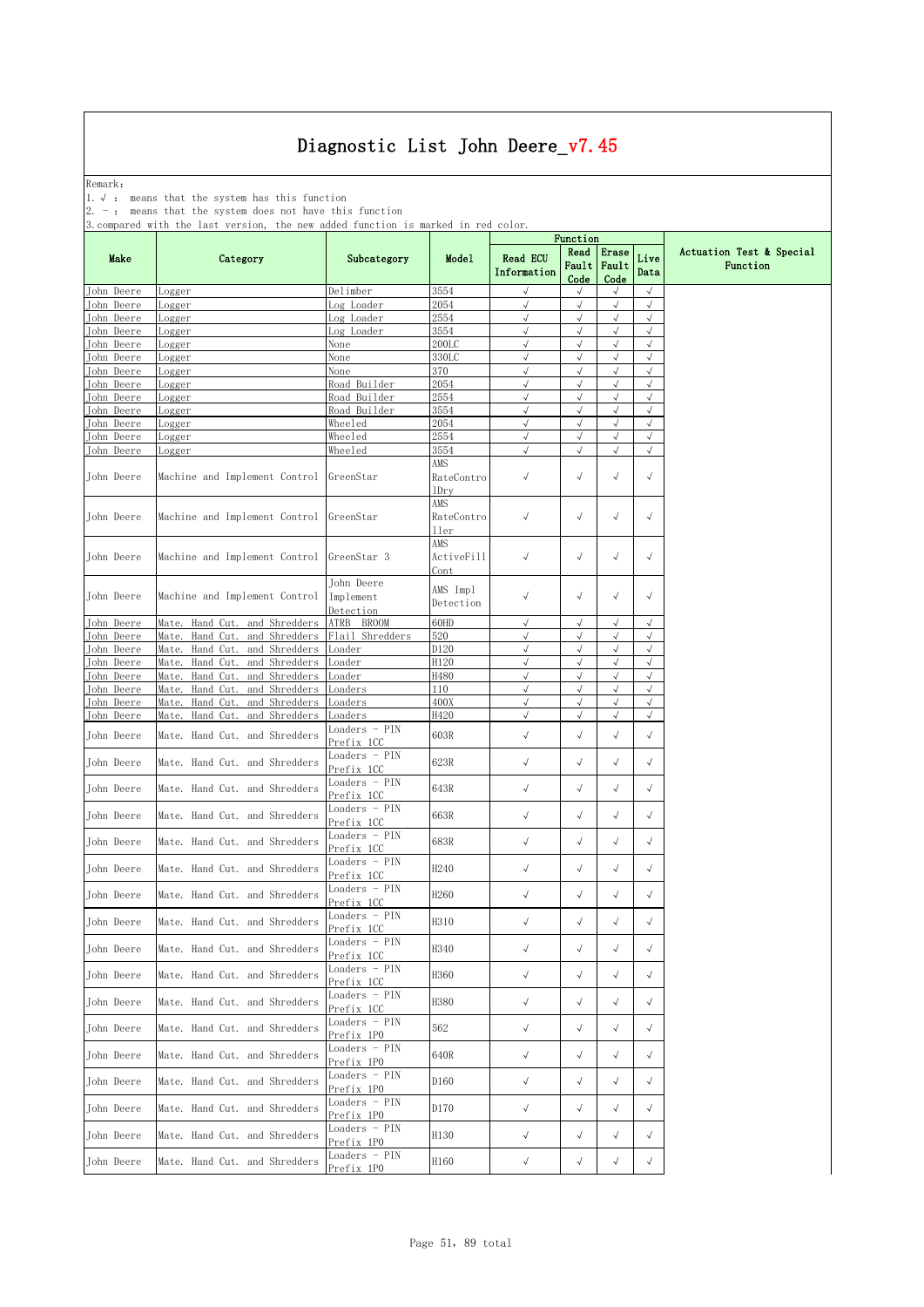Remark: The contract of the contract of  $\mathbb{R}$  and  $\mathbb{R}$  are contract of  $\mathbb{R}$  and  $\mathbb{R}$  are contract of  $\mathbb{R}$  and  $\mathbb{R}$  are contract of  $\mathbb{R}$  and  $\mathbb{R}$  are contract of  $\mathbb{R}$  and  $\mathbb{R}$  are cont

1.√ : means that the system has this function

2. - : means that the system does not have this function

| Read<br>Erase<br>Actuation Test & Special<br>Live<br><b>Read ECU</b><br>Make<br>Category<br>Subcategory<br>Model<br>Fault   Fault<br>Function<br>Data<br>Information<br>Code<br>Code<br>Loaders - PIN<br>$\sqrt{}$<br>$\sqrt{ }$<br>Mate. Hand Cut. and Shredders<br>H165<br>$\sqrt{}$<br>$\sqrt{ }$<br>Prefix 1PO<br>Loaders - PIN<br>$\sqrt{ }$<br>$\sqrt{}$<br>$\sqrt{}$<br>Mate. Hand Cut. and Shredders<br>H180<br>$\sqrt{ }$<br>Prefix 1PO<br>Loaders - PIN<br>$\sqrt{ }$<br>$\sqrt{ }$<br>$\sqrt{ }$<br>Mate. Hand Cut. and Shredders<br>H240<br>$\sqrt{ }$<br>Prefix 1PO<br>Loaders - PIN<br>$\sqrt{ }$<br>$\checkmark$<br>$\sqrt{ }$<br>Mate. Hand Cut. and Shredders<br>H260<br>$\sqrt{}$<br>Prefix 1PO<br>Loaders - PIN<br>$\sqrt{\phantom{a}}$<br>Mate. Hand Cut. and Shredders<br>H310<br>$\sqrt{ }$<br>$\sqrt{ }$<br>$\sqrt{ }$<br>Prefix 1PO<br>Loaders - PIN<br>$\sqrt{ }$<br>$\sqrt{\phantom{a}}$<br>$\checkmark$<br>$\sqrt{ }$<br>Mate. Hand Cut. and Shredders<br>H340<br>Prefix 1PO<br>Loaders - PIN<br>$\sqrt{ }$<br>$\sqrt{ }$<br>$\sqrt{ }$<br>$\sqrt{}$<br>Mate. Hand Cut. and Shredders<br>H360<br>Prefix 1PO<br>Loaders - PIN<br>Mate. Hand Cut. and Shredders<br>H380<br>$\sqrt{ }$<br>$\sqrt{}$<br>$\sqrt{}$<br>$\sqrt{}$<br>Prefix 1PO<br>$\sqrt{ }$<br>$\sqrt{}$<br>$\sqrt{ }$<br>$\sqrt{}$<br>Hand Cut.<br>and Shredders<br>HX6<br>Mate.<br>Rotary Cutters<br>John Deere<br>Hand Cut.<br>and Shredders<br>HX7<br>$\sqrt{ }$<br>$\sqrt{}$<br>$\sqrt{ }$<br>Mate.<br>Rotary Cutters<br>√<br>$\sqrt{}$<br>$\sqrt{2}$<br><b>John Deere</b><br>Mate.<br>Hand Cut.<br>and Shredders<br>1510D C<br>$\sqrt{ }$<br>$\sqrt{}$<br>Scrapers<br>$\sqrt{ }$<br>$\sqrt{ }$<br>$\sqrt{2}$<br>John Deere<br>Hand Cut.<br>and Shredders<br>1612D E<br>$\sqrt{2}$<br>Mate.<br>Scrapers<br>$\sqrt{ }$<br>$\sqrt{2}$<br>John Deere<br>Hand Cut.<br>and Shredders<br>1810D C<br>$\sqrt{ }$<br>$\sqrt{ }$<br>Mate.<br>Scrapers<br>$\sqrt{ }$<br>$\sqrt{}$<br>$\sqrt{ }$<br>$\sqrt{2}$<br>John Deere<br>Mate.<br>Hand Cut.<br>and Shredders<br>1812D C<br>Scrapers<br>John Deere<br>Hand<br>Cut.<br>and Shredders<br>$\sqrt{ }$<br>$\sqrt{2}$<br>Mate.<br>Scrapers<br>1814D C<br>$\sqrt{ }$<br>√<br>$\sqrt{}$<br>$\sqrt{ }$<br>John Deere<br>and Shredders<br>2010D E<br>$\sqrt{ }$<br>$\sqrt{}$<br>Mate.<br>Hand Cut.<br>Scrapers<br>$\sqrt{2}$<br>John Deere<br>Hand Cut.<br>and Shredders<br>2014D E<br>$\sqrt{ }$<br>Mate.<br>$\sqrt{}$<br>Scrapers<br>2112D C<br>$\sqrt{ }$<br>$\sqrt{2}$<br>$\sqrt{2}$<br>$\sqrt{2}$<br>John Deere<br>Hand Cut.<br>and Shredders<br>Mate.<br>Scrapers<br>$\sqrt{ }$<br>$\sqrt{ }$<br>$\sqrt{2}$<br>Hand Cut.<br>and Shredders<br>2412D E<br>$\sqrt{2}$<br>John Deere<br>Mate.<br>Scrapers<br>$\sqrt{}$<br>John Deere<br>Hand Cut.<br>and Shredders<br>1800<br>$\sqrt{}$<br>$\sqrt{ }$<br>$\sqrt{}$<br>Mate.<br>Sugar Cane<br>John Deere<br>and Shredders<br>1850<br>$\sqrt{ }$<br>$\sqrt{2}$<br>$\sqrt{}$<br>$\sqrt{2}$<br>Mate.<br>Hand Cut.<br>Sugar Cane<br>2254<br>John Deere<br>Hand<br>Cut.<br>and Shredders<br>$\sqrt{2}$<br>Mate.<br>Sugar Cane<br>$\sqrt{}$<br>J<br>$\checkmark$<br>3200<br>$\sqrt{2}$<br>J<br>$\sqrt{2}$<br>John Deere<br>Mate.<br>Hand Cut.<br>and Shredders<br>Telehandlers<br>$\sqrt{ }$<br>$\sqrt{}$<br>Hand Cut.<br>and Shredders<br>3215<br>$\sqrt{ }$<br>$\sqrt{ }$<br>John Deere<br>Mate.<br>Telehandlers<br>3220<br>$\sqrt{ }$<br>$\sqrt{2}$<br>$\sqrt{2}$<br>Hand Cut.<br>and Shredders<br>$\sqrt{}$<br>John Deere<br>Mate.<br>Telehandlers<br>$\sqrt{ }$<br>$\sqrt{}$<br>$\sqrt{ }$<br>$\sqrt{2}$<br>John Deere<br>Mate.<br>Hand Cut.<br>and Shredders<br>Telehandlers<br>3400<br>John Deere<br>and Shredders<br>$\sqrt{ }$<br>$\sqrt{2}$<br>Mate.<br>Hand Cut.<br>Telehandlers<br>3415<br>$\sqrt{ }$<br>$\sqrt{}$<br>$\sqrt{ }$<br>$\sqrt{}$<br>$\sqrt{}$<br>$\sqrt{}$<br>John Deere<br>Hand Cut.<br>and Shredders<br>3420<br>Mate.<br>Telehandlers<br>$\sqrt{ }$<br>John Deere<br>Hand Cut. and Shredders<br>Telehandlers<br>3800<br>$\sqrt{}$<br>Mate.<br>$\sqrt{}$<br>J<br>TimberMati<br>$\sqrt{ }$<br>$\sqrt{ }$<br>$\checkmark$<br>$\sqrt{ }$<br>John Deere<br>Measuring System<br>Automatic Control<br>сF<br>TimberMati<br>$\sqrt{ }$<br>$\sqrt{ }$<br>$\sqrt{}$<br>$\sqrt{}$<br>John Deere<br>Automatic Control<br>Measuring System<br>сH<br>AMS<br>$\sqrt{ }$<br>$\sqrt{}$<br>$\sqrt{ }$<br>$\sqrt{ }$<br>John Deere<br>Mobile Application<br>Connected<br>Harvest<br>Mobile<br>AMS<br>$\sqrt{ }$<br>John Deere<br>Mobile Application<br>$\sqrt{}$<br>$\sqrt{ }$<br>$\sqrt{ }$<br>Connected<br>SeedStar<br>Mobil<br>AMS Mobile<br>√<br>$\sqrt{}$<br>Mobile Application<br>Non-Connected<br>$\sqrt{ }$<br>Data Tr<br>( -634753) Engine<br>6090HDW01,<br>670G<br>$\sqrt{ }$<br>$\sqrt{}$<br>$\sqrt{}$<br>$\sqrt{ }$<br>Motor Grader<br>6068HDW75<br>$(-634753)$ Engine<br>John Deere<br>Motor Grader<br>670GP<br>$\sqrt{ }$<br>$\sqrt{ }$<br>$\sqrt{ }$<br>6090HDW01,<br>$\sqrt{ }$<br>6068HDW75<br>$(-634753)$ Engine<br>6090HDW01,<br>672G<br>$\sqrt{ }$<br>$\sqrt{}$<br>$\sqrt{ }$<br>$\sqrt{ }$<br>Motor Grader<br>6068HDW75<br>$(-634753)$ Engine<br>672GP<br>$\sqrt{ }$<br>John Deere<br>Motor Grader<br>$\sqrt{ }$<br>$\sqrt{}$<br>$\sqrt{ }$<br>6090HDW01,<br>6068HDW75<br>$(-634753)$ Engine<br>6090HDW01,<br>$\checkmark$<br>$\sqrt{}$<br>$\sqrt{}$<br>Motor Grader<br>770G<br>$\sqrt{ }$<br>6090HDW04<br>$(-634753)$ Engine<br>770GP<br>$\sqrt{ }$<br>Motor Grader<br>6090HDW01,<br>$\sqrt{ }$<br>$\sqrt{}$<br>$\sqrt{ }$ |            |           |  | Function |  |  |
|-------------------------------------------------------------------------------------------------------------------------------------------------------------------------------------------------------------------------------------------------------------------------------------------------------------------------------------------------------------------------------------------------------------------------------------------------------------------------------------------------------------------------------------------------------------------------------------------------------------------------------------------------------------------------------------------------------------------------------------------------------------------------------------------------------------------------------------------------------------------------------------------------------------------------------------------------------------------------------------------------------------------------------------------------------------------------------------------------------------------------------------------------------------------------------------------------------------------------------------------------------------------------------------------------------------------------------------------------------------------------------------------------------------------------------------------------------------------------------------------------------------------------------------------------------------------------------------------------------------------------------------------------------------------------------------------------------------------------------------------------------------------------------------------------------------------------------------------------------------------------------------------------------------------------------------------------------------------------------------------------------------------------------------------------------------------------------------------------------------------------------------------------------------------------------------------------------------------------------------------------------------------------------------------------------------------------------------------------------------------------------------------------------------------------------------------------------------------------------------------------------------------------------------------------------------------------------------------------------------------------------------------------------------------------------------------------------------------------------------------------------------------------------------------------------------------------------------------------------------------------------------------------------------------------------------------------------------------------------------------------------------------------------------------------------------------------------------------------------------------------------------------------------------------------------------------------------------------------------------------------------------------------------------------------------------------------------------------------------------------------------------------------------------------------------------------------------------------------------------------------------------------------------------------------------------------------------------------------------------------------------------------------------------------------------------------------------------------------------------------------------------------------------------------------------------------------------------------------------------------------------------------------------------------------------------------------------------------------------------------------------------------------------------------------------------------------------------------------------------------------------------------------------------------------------------------------------------------------------------------------------------------------------------------------------------------------------------------------------------------------------------------------------------------------------------------------------------------------------------------------------------------------------------------------------------------------------------------------------------------------------------------------------------------------------------------------------------------------------------------------------------------------------------------------------------------------------------------------------------------------------------------------------------------------------------------------------------------------------------------------------------------------------------------------------------------------------------------------------------------------------------------------------------------------------------------------------------------------------------------------------------------------------------------------------------------------------------------------------------------------------------------------------------------------------------------------------------------------------------------------------------------------------|------------|-----------|--|----------|--|--|
|                                                                                                                                                                                                                                                                                                                                                                                                                                                                                                                                                                                                                                                                                                                                                                                                                                                                                                                                                                                                                                                                                                                                                                                                                                                                                                                                                                                                                                                                                                                                                                                                                                                                                                                                                                                                                                                                                                                                                                                                                                                                                                                                                                                                                                                                                                                                                                                                                                                                                                                                                                                                                                                                                                                                                                                                                                                                                                                                                                                                                                                                                                                                                                                                                                                                                                                                                                                                                                                                                                                                                                                                                                                                                                                                                                                                                                                                                                                                                                                                                                                                                                                                                                                                                                                                                                                                                                                                                                                                                                                                                                                                                                                                                                                                                                                                                                                                                                                                                                                                                                                                                                                                                                                                                                                                                                                                                                                                                                                                                                                               |            |           |  |          |  |  |
|                                                                                                                                                                                                                                                                                                                                                                                                                                                                                                                                                                                                                                                                                                                                                                                                                                                                                                                                                                                                                                                                                                                                                                                                                                                                                                                                                                                                                                                                                                                                                                                                                                                                                                                                                                                                                                                                                                                                                                                                                                                                                                                                                                                                                                                                                                                                                                                                                                                                                                                                                                                                                                                                                                                                                                                                                                                                                                                                                                                                                                                                                                                                                                                                                                                                                                                                                                                                                                                                                                                                                                                                                                                                                                                                                                                                                                                                                                                                                                                                                                                                                                                                                                                                                                                                                                                                                                                                                                                                                                                                                                                                                                                                                                                                                                                                                                                                                                                                                                                                                                                                                                                                                                                                                                                                                                                                                                                                                                                                                                                               | John Deere |           |  |          |  |  |
|                                                                                                                                                                                                                                                                                                                                                                                                                                                                                                                                                                                                                                                                                                                                                                                                                                                                                                                                                                                                                                                                                                                                                                                                                                                                                                                                                                                                                                                                                                                                                                                                                                                                                                                                                                                                                                                                                                                                                                                                                                                                                                                                                                                                                                                                                                                                                                                                                                                                                                                                                                                                                                                                                                                                                                                                                                                                                                                                                                                                                                                                                                                                                                                                                                                                                                                                                                                                                                                                                                                                                                                                                                                                                                                                                                                                                                                                                                                                                                                                                                                                                                                                                                                                                                                                                                                                                                                                                                                                                                                                                                                                                                                                                                                                                                                                                                                                                                                                                                                                                                                                                                                                                                                                                                                                                                                                                                                                                                                                                                                               | John Deere |           |  |          |  |  |
|                                                                                                                                                                                                                                                                                                                                                                                                                                                                                                                                                                                                                                                                                                                                                                                                                                                                                                                                                                                                                                                                                                                                                                                                                                                                                                                                                                                                                                                                                                                                                                                                                                                                                                                                                                                                                                                                                                                                                                                                                                                                                                                                                                                                                                                                                                                                                                                                                                                                                                                                                                                                                                                                                                                                                                                                                                                                                                                                                                                                                                                                                                                                                                                                                                                                                                                                                                                                                                                                                                                                                                                                                                                                                                                                                                                                                                                                                                                                                                                                                                                                                                                                                                                                                                                                                                                                                                                                                                                                                                                                                                                                                                                                                                                                                                                                                                                                                                                                                                                                                                                                                                                                                                                                                                                                                                                                                                                                                                                                                                                               | John Deere |           |  |          |  |  |
|                                                                                                                                                                                                                                                                                                                                                                                                                                                                                                                                                                                                                                                                                                                                                                                                                                                                                                                                                                                                                                                                                                                                                                                                                                                                                                                                                                                                                                                                                                                                                                                                                                                                                                                                                                                                                                                                                                                                                                                                                                                                                                                                                                                                                                                                                                                                                                                                                                                                                                                                                                                                                                                                                                                                                                                                                                                                                                                                                                                                                                                                                                                                                                                                                                                                                                                                                                                                                                                                                                                                                                                                                                                                                                                                                                                                                                                                                                                                                                                                                                                                                                                                                                                                                                                                                                                                                                                                                                                                                                                                                                                                                                                                                                                                                                                                                                                                                                                                                                                                                                                                                                                                                                                                                                                                                                                                                                                                                                                                                                                               | John Deere |           |  |          |  |  |
|                                                                                                                                                                                                                                                                                                                                                                                                                                                                                                                                                                                                                                                                                                                                                                                                                                                                                                                                                                                                                                                                                                                                                                                                                                                                                                                                                                                                                                                                                                                                                                                                                                                                                                                                                                                                                                                                                                                                                                                                                                                                                                                                                                                                                                                                                                                                                                                                                                                                                                                                                                                                                                                                                                                                                                                                                                                                                                                                                                                                                                                                                                                                                                                                                                                                                                                                                                                                                                                                                                                                                                                                                                                                                                                                                                                                                                                                                                                                                                                                                                                                                                                                                                                                                                                                                                                                                                                                                                                                                                                                                                                                                                                                                                                                                                                                                                                                                                                                                                                                                                                                                                                                                                                                                                                                                                                                                                                                                                                                                                                               | John Deere |           |  |          |  |  |
|                                                                                                                                                                                                                                                                                                                                                                                                                                                                                                                                                                                                                                                                                                                                                                                                                                                                                                                                                                                                                                                                                                                                                                                                                                                                                                                                                                                                                                                                                                                                                                                                                                                                                                                                                                                                                                                                                                                                                                                                                                                                                                                                                                                                                                                                                                                                                                                                                                                                                                                                                                                                                                                                                                                                                                                                                                                                                                                                                                                                                                                                                                                                                                                                                                                                                                                                                                                                                                                                                                                                                                                                                                                                                                                                                                                                                                                                                                                                                                                                                                                                                                                                                                                                                                                                                                                                                                                                                                                                                                                                                                                                                                                                                                                                                                                                                                                                                                                                                                                                                                                                                                                                                                                                                                                                                                                                                                                                                                                                                                                               | John Deere |           |  |          |  |  |
|                                                                                                                                                                                                                                                                                                                                                                                                                                                                                                                                                                                                                                                                                                                                                                                                                                                                                                                                                                                                                                                                                                                                                                                                                                                                                                                                                                                                                                                                                                                                                                                                                                                                                                                                                                                                                                                                                                                                                                                                                                                                                                                                                                                                                                                                                                                                                                                                                                                                                                                                                                                                                                                                                                                                                                                                                                                                                                                                                                                                                                                                                                                                                                                                                                                                                                                                                                                                                                                                                                                                                                                                                                                                                                                                                                                                                                                                                                                                                                                                                                                                                                                                                                                                                                                                                                                                                                                                                                                                                                                                                                                                                                                                                                                                                                                                                                                                                                                                                                                                                                                                                                                                                                                                                                                                                                                                                                                                                                                                                                                               | John Deere |           |  |          |  |  |
|                                                                                                                                                                                                                                                                                                                                                                                                                                                                                                                                                                                                                                                                                                                                                                                                                                                                                                                                                                                                                                                                                                                                                                                                                                                                                                                                                                                                                                                                                                                                                                                                                                                                                                                                                                                                                                                                                                                                                                                                                                                                                                                                                                                                                                                                                                                                                                                                                                                                                                                                                                                                                                                                                                                                                                                                                                                                                                                                                                                                                                                                                                                                                                                                                                                                                                                                                                                                                                                                                                                                                                                                                                                                                                                                                                                                                                                                                                                                                                                                                                                                                                                                                                                                                                                                                                                                                                                                                                                                                                                                                                                                                                                                                                                                                                                                                                                                                                                                                                                                                                                                                                                                                                                                                                                                                                                                                                                                                                                                                                                               | John Deere |           |  |          |  |  |
|                                                                                                                                                                                                                                                                                                                                                                                                                                                                                                                                                                                                                                                                                                                                                                                                                                                                                                                                                                                                                                                                                                                                                                                                                                                                                                                                                                                                                                                                                                                                                                                                                                                                                                                                                                                                                                                                                                                                                                                                                                                                                                                                                                                                                                                                                                                                                                                                                                                                                                                                                                                                                                                                                                                                                                                                                                                                                                                                                                                                                                                                                                                                                                                                                                                                                                                                                                                                                                                                                                                                                                                                                                                                                                                                                                                                                                                                                                                                                                                                                                                                                                                                                                                                                                                                                                                                                                                                                                                                                                                                                                                                                                                                                                                                                                                                                                                                                                                                                                                                                                                                                                                                                                                                                                                                                                                                                                                                                                                                                                                               | John Deere |           |  |          |  |  |
|                                                                                                                                                                                                                                                                                                                                                                                                                                                                                                                                                                                                                                                                                                                                                                                                                                                                                                                                                                                                                                                                                                                                                                                                                                                                                                                                                                                                                                                                                                                                                                                                                                                                                                                                                                                                                                                                                                                                                                                                                                                                                                                                                                                                                                                                                                                                                                                                                                                                                                                                                                                                                                                                                                                                                                                                                                                                                                                                                                                                                                                                                                                                                                                                                                                                                                                                                                                                                                                                                                                                                                                                                                                                                                                                                                                                                                                                                                                                                                                                                                                                                                                                                                                                                                                                                                                                                                                                                                                                                                                                                                                                                                                                                                                                                                                                                                                                                                                                                                                                                                                                                                                                                                                                                                                                                                                                                                                                                                                                                                                               |            |           |  |          |  |  |
|                                                                                                                                                                                                                                                                                                                                                                                                                                                                                                                                                                                                                                                                                                                                                                                                                                                                                                                                                                                                                                                                                                                                                                                                                                                                                                                                                                                                                                                                                                                                                                                                                                                                                                                                                                                                                                                                                                                                                                                                                                                                                                                                                                                                                                                                                                                                                                                                                                                                                                                                                                                                                                                                                                                                                                                                                                                                                                                                                                                                                                                                                                                                                                                                                                                                                                                                                                                                                                                                                                                                                                                                                                                                                                                                                                                                                                                                                                                                                                                                                                                                                                                                                                                                                                                                                                                                                                                                                                                                                                                                                                                                                                                                                                                                                                                                                                                                                                                                                                                                                                                                                                                                                                                                                                                                                                                                                                                                                                                                                                                               |            |           |  |          |  |  |
|                                                                                                                                                                                                                                                                                                                                                                                                                                                                                                                                                                                                                                                                                                                                                                                                                                                                                                                                                                                                                                                                                                                                                                                                                                                                                                                                                                                                                                                                                                                                                                                                                                                                                                                                                                                                                                                                                                                                                                                                                                                                                                                                                                                                                                                                                                                                                                                                                                                                                                                                                                                                                                                                                                                                                                                                                                                                                                                                                                                                                                                                                                                                                                                                                                                                                                                                                                                                                                                                                                                                                                                                                                                                                                                                                                                                                                                                                                                                                                                                                                                                                                                                                                                                                                                                                                                                                                                                                                                                                                                                                                                                                                                                                                                                                                                                                                                                                                                                                                                                                                                                                                                                                                                                                                                                                                                                                                                                                                                                                                                               |            |           |  |          |  |  |
|                                                                                                                                                                                                                                                                                                                                                                                                                                                                                                                                                                                                                                                                                                                                                                                                                                                                                                                                                                                                                                                                                                                                                                                                                                                                                                                                                                                                                                                                                                                                                                                                                                                                                                                                                                                                                                                                                                                                                                                                                                                                                                                                                                                                                                                                                                                                                                                                                                                                                                                                                                                                                                                                                                                                                                                                                                                                                                                                                                                                                                                                                                                                                                                                                                                                                                                                                                                                                                                                                                                                                                                                                                                                                                                                                                                                                                                                                                                                                                                                                                                                                                                                                                                                                                                                                                                                                                                                                                                                                                                                                                                                                                                                                                                                                                                                                                                                                                                                                                                                                                                                                                                                                                                                                                                                                                                                                                                                                                                                                                                               |            |           |  |          |  |  |
|                                                                                                                                                                                                                                                                                                                                                                                                                                                                                                                                                                                                                                                                                                                                                                                                                                                                                                                                                                                                                                                                                                                                                                                                                                                                                                                                                                                                                                                                                                                                                                                                                                                                                                                                                                                                                                                                                                                                                                                                                                                                                                                                                                                                                                                                                                                                                                                                                                                                                                                                                                                                                                                                                                                                                                                                                                                                                                                                                                                                                                                                                                                                                                                                                                                                                                                                                                                                                                                                                                                                                                                                                                                                                                                                                                                                                                                                                                                                                                                                                                                                                                                                                                                                                                                                                                                                                                                                                                                                                                                                                                                                                                                                                                                                                                                                                                                                                                                                                                                                                                                                                                                                                                                                                                                                                                                                                                                                                                                                                                                               |            |           |  |          |  |  |
|                                                                                                                                                                                                                                                                                                                                                                                                                                                                                                                                                                                                                                                                                                                                                                                                                                                                                                                                                                                                                                                                                                                                                                                                                                                                                                                                                                                                                                                                                                                                                                                                                                                                                                                                                                                                                                                                                                                                                                                                                                                                                                                                                                                                                                                                                                                                                                                                                                                                                                                                                                                                                                                                                                                                                                                                                                                                                                                                                                                                                                                                                                                                                                                                                                                                                                                                                                                                                                                                                                                                                                                                                                                                                                                                                                                                                                                                                                                                                                                                                                                                                                                                                                                                                                                                                                                                                                                                                                                                                                                                                                                                                                                                                                                                                                                                                                                                                                                                                                                                                                                                                                                                                                                                                                                                                                                                                                                                                                                                                                                               |            |           |  |          |  |  |
|                                                                                                                                                                                                                                                                                                                                                                                                                                                                                                                                                                                                                                                                                                                                                                                                                                                                                                                                                                                                                                                                                                                                                                                                                                                                                                                                                                                                                                                                                                                                                                                                                                                                                                                                                                                                                                                                                                                                                                                                                                                                                                                                                                                                                                                                                                                                                                                                                                                                                                                                                                                                                                                                                                                                                                                                                                                                                                                                                                                                                                                                                                                                                                                                                                                                                                                                                                                                                                                                                                                                                                                                                                                                                                                                                                                                                                                                                                                                                                                                                                                                                                                                                                                                                                                                                                                                                                                                                                                                                                                                                                                                                                                                                                                                                                                                                                                                                                                                                                                                                                                                                                                                                                                                                                                                                                                                                                                                                                                                                                                               |            |           |  |          |  |  |
|                                                                                                                                                                                                                                                                                                                                                                                                                                                                                                                                                                                                                                                                                                                                                                                                                                                                                                                                                                                                                                                                                                                                                                                                                                                                                                                                                                                                                                                                                                                                                                                                                                                                                                                                                                                                                                                                                                                                                                                                                                                                                                                                                                                                                                                                                                                                                                                                                                                                                                                                                                                                                                                                                                                                                                                                                                                                                                                                                                                                                                                                                                                                                                                                                                                                                                                                                                                                                                                                                                                                                                                                                                                                                                                                                                                                                                                                                                                                                                                                                                                                                                                                                                                                                                                                                                                                                                                                                                                                                                                                                                                                                                                                                                                                                                                                                                                                                                                                                                                                                                                                                                                                                                                                                                                                                                                                                                                                                                                                                                                               |            |           |  |          |  |  |
|                                                                                                                                                                                                                                                                                                                                                                                                                                                                                                                                                                                                                                                                                                                                                                                                                                                                                                                                                                                                                                                                                                                                                                                                                                                                                                                                                                                                                                                                                                                                                                                                                                                                                                                                                                                                                                                                                                                                                                                                                                                                                                                                                                                                                                                                                                                                                                                                                                                                                                                                                                                                                                                                                                                                                                                                                                                                                                                                                                                                                                                                                                                                                                                                                                                                                                                                                                                                                                                                                                                                                                                                                                                                                                                                                                                                                                                                                                                                                                                                                                                                                                                                                                                                                                                                                                                                                                                                                                                                                                                                                                                                                                                                                                                                                                                                                                                                                                                                                                                                                                                                                                                                                                                                                                                                                                                                                                                                                                                                                                                               |            |           |  |          |  |  |
|                                                                                                                                                                                                                                                                                                                                                                                                                                                                                                                                                                                                                                                                                                                                                                                                                                                                                                                                                                                                                                                                                                                                                                                                                                                                                                                                                                                                                                                                                                                                                                                                                                                                                                                                                                                                                                                                                                                                                                                                                                                                                                                                                                                                                                                                                                                                                                                                                                                                                                                                                                                                                                                                                                                                                                                                                                                                                                                                                                                                                                                                                                                                                                                                                                                                                                                                                                                                                                                                                                                                                                                                                                                                                                                                                                                                                                                                                                                                                                                                                                                                                                                                                                                                                                                                                                                                                                                                                                                                                                                                                                                                                                                                                                                                                                                                                                                                                                                                                                                                                                                                                                                                                                                                                                                                                                                                                                                                                                                                                                                               |            |           |  |          |  |  |
|                                                                                                                                                                                                                                                                                                                                                                                                                                                                                                                                                                                                                                                                                                                                                                                                                                                                                                                                                                                                                                                                                                                                                                                                                                                                                                                                                                                                                                                                                                                                                                                                                                                                                                                                                                                                                                                                                                                                                                                                                                                                                                                                                                                                                                                                                                                                                                                                                                                                                                                                                                                                                                                                                                                                                                                                                                                                                                                                                                                                                                                                                                                                                                                                                                                                                                                                                                                                                                                                                                                                                                                                                                                                                                                                                                                                                                                                                                                                                                                                                                                                                                                                                                                                                                                                                                                                                                                                                                                                                                                                                                                                                                                                                                                                                                                                                                                                                                                                                                                                                                                                                                                                                                                                                                                                                                                                                                                                                                                                                                                               |            |           |  |          |  |  |
|                                                                                                                                                                                                                                                                                                                                                                                                                                                                                                                                                                                                                                                                                                                                                                                                                                                                                                                                                                                                                                                                                                                                                                                                                                                                                                                                                                                                                                                                                                                                                                                                                                                                                                                                                                                                                                                                                                                                                                                                                                                                                                                                                                                                                                                                                                                                                                                                                                                                                                                                                                                                                                                                                                                                                                                                                                                                                                                                                                                                                                                                                                                                                                                                                                                                                                                                                                                                                                                                                                                                                                                                                                                                                                                                                                                                                                                                                                                                                                                                                                                                                                                                                                                                                                                                                                                                                                                                                                                                                                                                                                                                                                                                                                                                                                                                                                                                                                                                                                                                                                                                                                                                                                                                                                                                                                                                                                                                                                                                                                                               |            |           |  |          |  |  |
|                                                                                                                                                                                                                                                                                                                                                                                                                                                                                                                                                                                                                                                                                                                                                                                                                                                                                                                                                                                                                                                                                                                                                                                                                                                                                                                                                                                                                                                                                                                                                                                                                                                                                                                                                                                                                                                                                                                                                                                                                                                                                                                                                                                                                                                                                                                                                                                                                                                                                                                                                                                                                                                                                                                                                                                                                                                                                                                                                                                                                                                                                                                                                                                                                                                                                                                                                                                                                                                                                                                                                                                                                                                                                                                                                                                                                                                                                                                                                                                                                                                                                                                                                                                                                                                                                                                                                                                                                                                                                                                                                                                                                                                                                                                                                                                                                                                                                                                                                                                                                                                                                                                                                                                                                                                                                                                                                                                                                                                                                                                               |            |           |  |          |  |  |
|                                                                                                                                                                                                                                                                                                                                                                                                                                                                                                                                                                                                                                                                                                                                                                                                                                                                                                                                                                                                                                                                                                                                                                                                                                                                                                                                                                                                                                                                                                                                                                                                                                                                                                                                                                                                                                                                                                                                                                                                                                                                                                                                                                                                                                                                                                                                                                                                                                                                                                                                                                                                                                                                                                                                                                                                                                                                                                                                                                                                                                                                                                                                                                                                                                                                                                                                                                                                                                                                                                                                                                                                                                                                                                                                                                                                                                                                                                                                                                                                                                                                                                                                                                                                                                                                                                                                                                                                                                                                                                                                                                                                                                                                                                                                                                                                                                                                                                                                                                                                                                                                                                                                                                                                                                                                                                                                                                                                                                                                                                                               |            |           |  |          |  |  |
|                                                                                                                                                                                                                                                                                                                                                                                                                                                                                                                                                                                                                                                                                                                                                                                                                                                                                                                                                                                                                                                                                                                                                                                                                                                                                                                                                                                                                                                                                                                                                                                                                                                                                                                                                                                                                                                                                                                                                                                                                                                                                                                                                                                                                                                                                                                                                                                                                                                                                                                                                                                                                                                                                                                                                                                                                                                                                                                                                                                                                                                                                                                                                                                                                                                                                                                                                                                                                                                                                                                                                                                                                                                                                                                                                                                                                                                                                                                                                                                                                                                                                                                                                                                                                                                                                                                                                                                                                                                                                                                                                                                                                                                                                                                                                                                                                                                                                                                                                                                                                                                                                                                                                                                                                                                                                                                                                                                                                                                                                                                               |            |           |  |          |  |  |
|                                                                                                                                                                                                                                                                                                                                                                                                                                                                                                                                                                                                                                                                                                                                                                                                                                                                                                                                                                                                                                                                                                                                                                                                                                                                                                                                                                                                                                                                                                                                                                                                                                                                                                                                                                                                                                                                                                                                                                                                                                                                                                                                                                                                                                                                                                                                                                                                                                                                                                                                                                                                                                                                                                                                                                                                                                                                                                                                                                                                                                                                                                                                                                                                                                                                                                                                                                                                                                                                                                                                                                                                                                                                                                                                                                                                                                                                                                                                                                                                                                                                                                                                                                                                                                                                                                                                                                                                                                                                                                                                                                                                                                                                                                                                                                                                                                                                                                                                                                                                                                                                                                                                                                                                                                                                                                                                                                                                                                                                                                                               |            |           |  |          |  |  |
|                                                                                                                                                                                                                                                                                                                                                                                                                                                                                                                                                                                                                                                                                                                                                                                                                                                                                                                                                                                                                                                                                                                                                                                                                                                                                                                                                                                                                                                                                                                                                                                                                                                                                                                                                                                                                                                                                                                                                                                                                                                                                                                                                                                                                                                                                                                                                                                                                                                                                                                                                                                                                                                                                                                                                                                                                                                                                                                                                                                                                                                                                                                                                                                                                                                                                                                                                                                                                                                                                                                                                                                                                                                                                                                                                                                                                                                                                                                                                                                                                                                                                                                                                                                                                                                                                                                                                                                                                                                                                                                                                                                                                                                                                                                                                                                                                                                                                                                                                                                                                                                                                                                                                                                                                                                                                                                                                                                                                                                                                                                               |            |           |  |          |  |  |
|                                                                                                                                                                                                                                                                                                                                                                                                                                                                                                                                                                                                                                                                                                                                                                                                                                                                                                                                                                                                                                                                                                                                                                                                                                                                                                                                                                                                                                                                                                                                                                                                                                                                                                                                                                                                                                                                                                                                                                                                                                                                                                                                                                                                                                                                                                                                                                                                                                                                                                                                                                                                                                                                                                                                                                                                                                                                                                                                                                                                                                                                                                                                                                                                                                                                                                                                                                                                                                                                                                                                                                                                                                                                                                                                                                                                                                                                                                                                                                                                                                                                                                                                                                                                                                                                                                                                                                                                                                                                                                                                                                                                                                                                                                                                                                                                                                                                                                                                                                                                                                                                                                                                                                                                                                                                                                                                                                                                                                                                                                                               |            |           |  |          |  |  |
|                                                                                                                                                                                                                                                                                                                                                                                                                                                                                                                                                                                                                                                                                                                                                                                                                                                                                                                                                                                                                                                                                                                                                                                                                                                                                                                                                                                                                                                                                                                                                                                                                                                                                                                                                                                                                                                                                                                                                                                                                                                                                                                                                                                                                                                                                                                                                                                                                                                                                                                                                                                                                                                                                                                                                                                                                                                                                                                                                                                                                                                                                                                                                                                                                                                                                                                                                                                                                                                                                                                                                                                                                                                                                                                                                                                                                                                                                                                                                                                                                                                                                                                                                                                                                                                                                                                                                                                                                                                                                                                                                                                                                                                                                                                                                                                                                                                                                                                                                                                                                                                                                                                                                                                                                                                                                                                                                                                                                                                                                                                               |            |           |  |          |  |  |
|                                                                                                                                                                                                                                                                                                                                                                                                                                                                                                                                                                                                                                                                                                                                                                                                                                                                                                                                                                                                                                                                                                                                                                                                                                                                                                                                                                                                                                                                                                                                                                                                                                                                                                                                                                                                                                                                                                                                                                                                                                                                                                                                                                                                                                                                                                                                                                                                                                                                                                                                                                                                                                                                                                                                                                                                                                                                                                                                                                                                                                                                                                                                                                                                                                                                                                                                                                                                                                                                                                                                                                                                                                                                                                                                                                                                                                                                                                                                                                                                                                                                                                                                                                                                                                                                                                                                                                                                                                                                                                                                                                                                                                                                                                                                                                                                                                                                                                                                                                                                                                                                                                                                                                                                                                                                                                                                                                                                                                                                                                                               |            |           |  |          |  |  |
|                                                                                                                                                                                                                                                                                                                                                                                                                                                                                                                                                                                                                                                                                                                                                                                                                                                                                                                                                                                                                                                                                                                                                                                                                                                                                                                                                                                                                                                                                                                                                                                                                                                                                                                                                                                                                                                                                                                                                                                                                                                                                                                                                                                                                                                                                                                                                                                                                                                                                                                                                                                                                                                                                                                                                                                                                                                                                                                                                                                                                                                                                                                                                                                                                                                                                                                                                                                                                                                                                                                                                                                                                                                                                                                                                                                                                                                                                                                                                                                                                                                                                                                                                                                                                                                                                                                                                                                                                                                                                                                                                                                                                                                                                                                                                                                                                                                                                                                                                                                                                                                                                                                                                                                                                                                                                                                                                                                                                                                                                                                               |            |           |  |          |  |  |
|                                                                                                                                                                                                                                                                                                                                                                                                                                                                                                                                                                                                                                                                                                                                                                                                                                                                                                                                                                                                                                                                                                                                                                                                                                                                                                                                                                                                                                                                                                                                                                                                                                                                                                                                                                                                                                                                                                                                                                                                                                                                                                                                                                                                                                                                                                                                                                                                                                                                                                                                                                                                                                                                                                                                                                                                                                                                                                                                                                                                                                                                                                                                                                                                                                                                                                                                                                                                                                                                                                                                                                                                                                                                                                                                                                                                                                                                                                                                                                                                                                                                                                                                                                                                                                                                                                                                                                                                                                                                                                                                                                                                                                                                                                                                                                                                                                                                                                                                                                                                                                                                                                                                                                                                                                                                                                                                                                                                                                                                                                                               |            |           |  |          |  |  |
|                                                                                                                                                                                                                                                                                                                                                                                                                                                                                                                                                                                                                                                                                                                                                                                                                                                                                                                                                                                                                                                                                                                                                                                                                                                                                                                                                                                                                                                                                                                                                                                                                                                                                                                                                                                                                                                                                                                                                                                                                                                                                                                                                                                                                                                                                                                                                                                                                                                                                                                                                                                                                                                                                                                                                                                                                                                                                                                                                                                                                                                                                                                                                                                                                                                                                                                                                                                                                                                                                                                                                                                                                                                                                                                                                                                                                                                                                                                                                                                                                                                                                                                                                                                                                                                                                                                                                                                                                                                                                                                                                                                                                                                                                                                                                                                                                                                                                                                                                                                                                                                                                                                                                                                                                                                                                                                                                                                                                                                                                                                               |            |           |  |          |  |  |
|                                                                                                                                                                                                                                                                                                                                                                                                                                                                                                                                                                                                                                                                                                                                                                                                                                                                                                                                                                                                                                                                                                                                                                                                                                                                                                                                                                                                                                                                                                                                                                                                                                                                                                                                                                                                                                                                                                                                                                                                                                                                                                                                                                                                                                                                                                                                                                                                                                                                                                                                                                                                                                                                                                                                                                                                                                                                                                                                                                                                                                                                                                                                                                                                                                                                                                                                                                                                                                                                                                                                                                                                                                                                                                                                                                                                                                                                                                                                                                                                                                                                                                                                                                                                                                                                                                                                                                                                                                                                                                                                                                                                                                                                                                                                                                                                                                                                                                                                                                                                                                                                                                                                                                                                                                                                                                                                                                                                                                                                                                                               |            |           |  |          |  |  |
|                                                                                                                                                                                                                                                                                                                                                                                                                                                                                                                                                                                                                                                                                                                                                                                                                                                                                                                                                                                                                                                                                                                                                                                                                                                                                                                                                                                                                                                                                                                                                                                                                                                                                                                                                                                                                                                                                                                                                                                                                                                                                                                                                                                                                                                                                                                                                                                                                                                                                                                                                                                                                                                                                                                                                                                                                                                                                                                                                                                                                                                                                                                                                                                                                                                                                                                                                                                                                                                                                                                                                                                                                                                                                                                                                                                                                                                                                                                                                                                                                                                                                                                                                                                                                                                                                                                                                                                                                                                                                                                                                                                                                                                                                                                                                                                                                                                                                                                                                                                                                                                                                                                                                                                                                                                                                                                                                                                                                                                                                                                               |            |           |  |          |  |  |
|                                                                                                                                                                                                                                                                                                                                                                                                                                                                                                                                                                                                                                                                                                                                                                                                                                                                                                                                                                                                                                                                                                                                                                                                                                                                                                                                                                                                                                                                                                                                                                                                                                                                                                                                                                                                                                                                                                                                                                                                                                                                                                                                                                                                                                                                                                                                                                                                                                                                                                                                                                                                                                                                                                                                                                                                                                                                                                                                                                                                                                                                                                                                                                                                                                                                                                                                                                                                                                                                                                                                                                                                                                                                                                                                                                                                                                                                                                                                                                                                                                                                                                                                                                                                                                                                                                                                                                                                                                                                                                                                                                                                                                                                                                                                                                                                                                                                                                                                                                                                                                                                                                                                                                                                                                                                                                                                                                                                                                                                                                                               |            |           |  |          |  |  |
|                                                                                                                                                                                                                                                                                                                                                                                                                                                                                                                                                                                                                                                                                                                                                                                                                                                                                                                                                                                                                                                                                                                                                                                                                                                                                                                                                                                                                                                                                                                                                                                                                                                                                                                                                                                                                                                                                                                                                                                                                                                                                                                                                                                                                                                                                                                                                                                                                                                                                                                                                                                                                                                                                                                                                                                                                                                                                                                                                                                                                                                                                                                                                                                                                                                                                                                                                                                                                                                                                                                                                                                                                                                                                                                                                                                                                                                                                                                                                                                                                                                                                                                                                                                                                                                                                                                                                                                                                                                                                                                                                                                                                                                                                                                                                                                                                                                                                                                                                                                                                                                                                                                                                                                                                                                                                                                                                                                                                                                                                                                               |            |           |  |          |  |  |
|                                                                                                                                                                                                                                                                                                                                                                                                                                                                                                                                                                                                                                                                                                                                                                                                                                                                                                                                                                                                                                                                                                                                                                                                                                                                                                                                                                                                                                                                                                                                                                                                                                                                                                                                                                                                                                                                                                                                                                                                                                                                                                                                                                                                                                                                                                                                                                                                                                                                                                                                                                                                                                                                                                                                                                                                                                                                                                                                                                                                                                                                                                                                                                                                                                                                                                                                                                                                                                                                                                                                                                                                                                                                                                                                                                                                                                                                                                                                                                                                                                                                                                                                                                                                                                                                                                                                                                                                                                                                                                                                                                                                                                                                                                                                                                                                                                                                                                                                                                                                                                                                                                                                                                                                                                                                                                                                                                                                                                                                                                                               | John Deere |           |  |          |  |  |
|                                                                                                                                                                                                                                                                                                                                                                                                                                                                                                                                                                                                                                                                                                                                                                                                                                                                                                                                                                                                                                                                                                                                                                                                                                                                                                                                                                                                                                                                                                                                                                                                                                                                                                                                                                                                                                                                                                                                                                                                                                                                                                                                                                                                                                                                                                                                                                                                                                                                                                                                                                                                                                                                                                                                                                                                                                                                                                                                                                                                                                                                                                                                                                                                                                                                                                                                                                                                                                                                                                                                                                                                                                                                                                                                                                                                                                                                                                                                                                                                                                                                                                                                                                                                                                                                                                                                                                                                                                                                                                                                                                                                                                                                                                                                                                                                                                                                                                                                                                                                                                                                                                                                                                                                                                                                                                                                                                                                                                                                                                                               | John Deere |           |  |          |  |  |
|                                                                                                                                                                                                                                                                                                                                                                                                                                                                                                                                                                                                                                                                                                                                                                                                                                                                                                                                                                                                                                                                                                                                                                                                                                                                                                                                                                                                                                                                                                                                                                                                                                                                                                                                                                                                                                                                                                                                                                                                                                                                                                                                                                                                                                                                                                                                                                                                                                                                                                                                                                                                                                                                                                                                                                                                                                                                                                                                                                                                                                                                                                                                                                                                                                                                                                                                                                                                                                                                                                                                                                                                                                                                                                                                                                                                                                                                                                                                                                                                                                                                                                                                                                                                                                                                                                                                                                                                                                                                                                                                                                                                                                                                                                                                                                                                                                                                                                                                                                                                                                                                                                                                                                                                                                                                                                                                                                                                                                                                                                                               |            |           |  |          |  |  |
|                                                                                                                                                                                                                                                                                                                                                                                                                                                                                                                                                                                                                                                                                                                                                                                                                                                                                                                                                                                                                                                                                                                                                                                                                                                                                                                                                                                                                                                                                                                                                                                                                                                                                                                                                                                                                                                                                                                                                                                                                                                                                                                                                                                                                                                                                                                                                                                                                                                                                                                                                                                                                                                                                                                                                                                                                                                                                                                                                                                                                                                                                                                                                                                                                                                                                                                                                                                                                                                                                                                                                                                                                                                                                                                                                                                                                                                                                                                                                                                                                                                                                                                                                                                                                                                                                                                                                                                                                                                                                                                                                                                                                                                                                                                                                                                                                                                                                                                                                                                                                                                                                                                                                                                                                                                                                                                                                                                                                                                                                                                               | John Deere |           |  |          |  |  |
|                                                                                                                                                                                                                                                                                                                                                                                                                                                                                                                                                                                                                                                                                                                                                                                                                                                                                                                                                                                                                                                                                                                                                                                                                                                                                                                                                                                                                                                                                                                                                                                                                                                                                                                                                                                                                                                                                                                                                                                                                                                                                                                                                                                                                                                                                                                                                                                                                                                                                                                                                                                                                                                                                                                                                                                                                                                                                                                                                                                                                                                                                                                                                                                                                                                                                                                                                                                                                                                                                                                                                                                                                                                                                                                                                                                                                                                                                                                                                                                                                                                                                                                                                                                                                                                                                                                                                                                                                                                                                                                                                                                                                                                                                                                                                                                                                                                                                                                                                                                                                                                                                                                                                                                                                                                                                                                                                                                                                                                                                                                               |            |           |  |          |  |  |
|                                                                                                                                                                                                                                                                                                                                                                                                                                                                                                                                                                                                                                                                                                                                                                                                                                                                                                                                                                                                                                                                                                                                                                                                                                                                                                                                                                                                                                                                                                                                                                                                                                                                                                                                                                                                                                                                                                                                                                                                                                                                                                                                                                                                                                                                                                                                                                                                                                                                                                                                                                                                                                                                                                                                                                                                                                                                                                                                                                                                                                                                                                                                                                                                                                                                                                                                                                                                                                                                                                                                                                                                                                                                                                                                                                                                                                                                                                                                                                                                                                                                                                                                                                                                                                                                                                                                                                                                                                                                                                                                                                                                                                                                                                                                                                                                                                                                                                                                                                                                                                                                                                                                                                                                                                                                                                                                                                                                                                                                                                                               | John Deere |           |  |          |  |  |
|                                                                                                                                                                                                                                                                                                                                                                                                                                                                                                                                                                                                                                                                                                                                                                                                                                                                                                                                                                                                                                                                                                                                                                                                                                                                                                                                                                                                                                                                                                                                                                                                                                                                                                                                                                                                                                                                                                                                                                                                                                                                                                                                                                                                                                                                                                                                                                                                                                                                                                                                                                                                                                                                                                                                                                                                                                                                                                                                                                                                                                                                                                                                                                                                                                                                                                                                                                                                                                                                                                                                                                                                                                                                                                                                                                                                                                                                                                                                                                                                                                                                                                                                                                                                                                                                                                                                                                                                                                                                                                                                                                                                                                                                                                                                                                                                                                                                                                                                                                                                                                                                                                                                                                                                                                                                                                                                                                                                                                                                                                                               | John Deere | 6090HDW04 |  |          |  |  |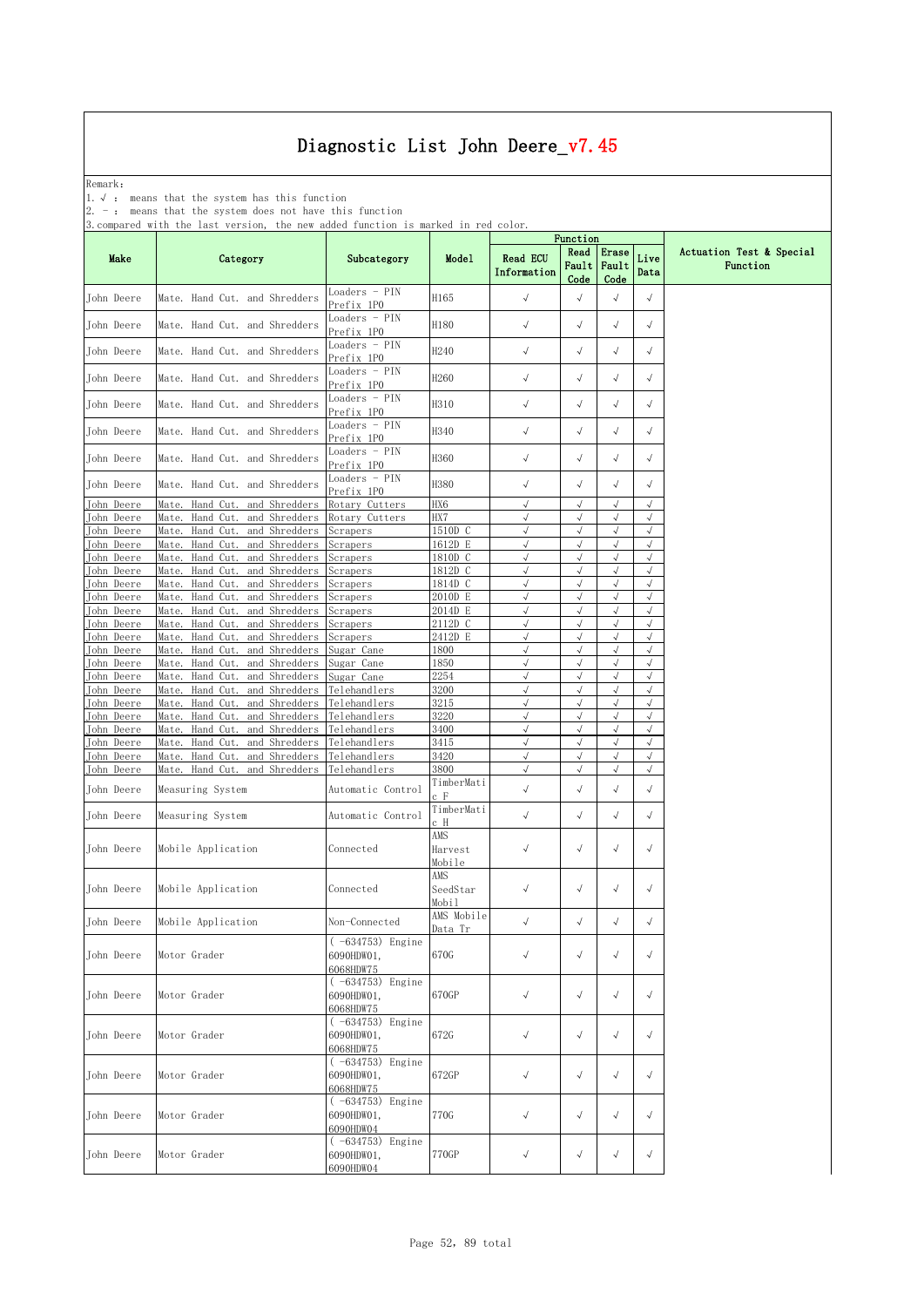Remark: The contract of the contract of  $\mathbb{R}$  and  $\mathbb{R}$  are contract of  $\mathbb{R}$  and  $\mathbb{R}$  are contract of  $\mathbb{R}$  and  $\mathbb{R}$  are contract of  $\mathbb{R}$  and  $\mathbb{R}$  are contract of  $\mathbb{R}$  and  $\mathbb{R}$  are cont

1.√ : means that the system has this function

2. - : means that the system does not have this function

| compared "ru |              |                                                          |       |                                | Function              |                        |              |                                      |
|--------------|--------------|----------------------------------------------------------|-------|--------------------------------|-----------------------|------------------------|--------------|--------------------------------------|
| Make         | Category     | Subcategory                                              | Model | <b>Read ECU</b><br>Information | Read<br>Fault<br>Code | Erase<br>Fault<br>Code | Live<br>Data | Actuation Test & Special<br>Function |
| John Deere   | Motor Grader | ( -634753) Engine<br>6090HDW01,<br>6090HDW04             | 772G  | $\sqrt{ }$                     | $\sqrt{ }$            | $\sqrt{}$              | $\sqrt{ }$   |                                      |
| John Deere   | Motor Grader | ( -634753) Engine<br>6090HDW01,<br>6090HDW04             | 772GP | $\sqrt{ }$                     | $\sqrt{ }$            | $\sqrt{}$              | $\sqrt{ }$   |                                      |
| John Deere   | Motor Grader | $(-634753)$ Engine<br>6090HDW01,<br>6090HDW04            | 870G  | $\sqrt{ }$                     | $\sqrt{ }$            | $\sqrt{}$              | $\sqrt{ }$   |                                      |
| John Deere   | Motor Grader | ( -634753) Engine<br>6090HDW01,<br>6090HDW04             | 870GP | $\sqrt{ }$                     | $\sqrt{ }$            | $\sqrt{}$              | $\sqrt{}$    |                                      |
| John Deere   | Motor Grader | ( -634753) Engine<br>6090HDW01,<br>6090HDW04             | 872G  | $\sqrt{ }$                     | $\sqrt{ }$            | $\sqrt{}$              | $\sqrt{}$    |                                      |
| John Deere   | Motor Grader | ( -634753) Engine<br>6090HDW01,<br>6090HDW04             | 872GP | $\sqrt{}$                      | $\sqrt{ }$            | $\sqrt{}$              | $\sqrt{}$    |                                      |
| John Deere   | Motor Grader | $(634380 - 656507)$<br>Engine 6090HDW11<br>(iT4/S3b)     | 772G  | $\sqrt{}$                      | $\sqrt{ }$            | $\sqrt{ }$             | $\sqrt{}$    |                                      |
| John Deere   | Motor Grader | $(634380 - 656507)$<br>Engine 6090HDW11<br>(iT4/S3b)     | 772GP | $\sqrt{ }$                     | $\sqrt{ }$            | $\sqrt{}$              | $\sqrt{ }$   |                                      |
| John Deere   | Motor Grader | $(634380 - 656507)$<br>Engine 6090HDW11<br>(iT4/S3b)     | 870G  | $\sqrt{ }$                     | $\sqrt{ }$            | $\sqrt{}$              | $\sqrt{}$    |                                      |
| John Deere   | Motor Grader | $(634380 - 656507)$<br>Engine 6090HDW11<br>(iT4/S3b)     | 870GP | $\sqrt{ }$                     | $\sqrt{ }$            | $\checkmark$           | $\sqrt{ }$   |                                      |
| John Deere   | Motor Grader | $(634380 - 656507)$<br>Engine 6090HDW11<br>(iT4/S3b)     | 872G  | $\sqrt{ }$                     | $\sqrt{ }$            | $\sqrt{}$              | $\sqrt{ }$   |                                      |
| John Deere   | Motor Grader | $(634380 - 656507)$<br>Engine 6090HDW11<br>(iT4/S3b)     | 872GP | $\sqrt{ }$                     | $\sqrt{ }$            | $\sqrt{ }$             | $\sqrt{}$    |                                      |
| John Deere   | Motor Grader | $(634380 - 656507)$<br>Engine 6090HDW16<br>(iT4/S3b)     | 670G  | $\sqrt{ }$                     | $\sqrt{ }$            | $\sqrt{ }$             | $\sqrt{}$    |                                      |
| John Deere   | Motor Grader | $(634380 - 656507)$<br>Engine 6090HDW16<br>(iT4/S3b)     | 670GP | $\sqrt{ }$                     | $\sqrt{ }$            | $\checkmark$           | $\sqrt{}$    |                                      |
| John Deere   | Motor Grader | $(634380 - 656507)$<br>Engine 6090HDW16<br>(iT4/S3b)     | 672G  | $\sqrt{ }$                     | $\sqrt{ }$            | $\sqrt{ }$             | $\sqrt{}$    |                                      |
| John Deere   | Motor Grader | $(634380 - 656507)$<br>Engine 6090HDW16<br>(iT4/S3b)     | 672GP | $\sqrt{ }$                     | $\sqrt{ }$            | √                      | $\sqrt{}$    |                                      |
| John Deere   | Motor Grader | $(634380 - 656507)$<br>Engine 6090HDW16<br>(iT4/S3b)     | 770G  | $\sqrt{ }$                     | $\sqrt{ }$            | $\sqrt{ }$             | $\sqrt{}$    |                                      |
| John Deere   | Motor Grader | $(634380 - 656507)$<br>Engine 6090HDW16<br>(iT4/S3b)     | 770GP | $\sqrt{ }$                     | $\sqrt{ }$            | $\sqrt{ }$             | $\sqrt{ }$   |                                      |
| John Deere   | Motor Grader | $(634754 - 656508)$<br>6090HDW01 (S3a)<br>6068HDW75 (S2) | 670G  | $\sqrt{ }$                     | $\sqrt{ }$            | $\sqrt{ }$             | $\sqrt{ }$   |                                      |
| John Deere   | Motor Grader | $(634754 - 656508)$<br>6090HDW01 (S3a)<br>6068HDW75 (S2) | 670GP | $\sqrt{ }$                     | $\sqrt{ }$            | $\sqrt{ }$             | $\sqrt{}$    |                                      |
| John Deere   | Motor Grader | $(634754 - 656508)$<br>6090HDW01 (S3a)<br>6068HDW75 (S2) | 672G  | $\sqrt{ }$                     | $\sqrt{ }$            | $\sqrt{}$              | $\sqrt{}$    |                                      |
| John Deere   | Motor Grader | $(634754 - 656508)$<br>6090HDW01 (S3a)<br>6068HDW75 (S2) | 672GP | $\checkmark$                   | $\sqrt{ }$            | $\sqrt{ }$             | $\sqrt{}$    |                                      |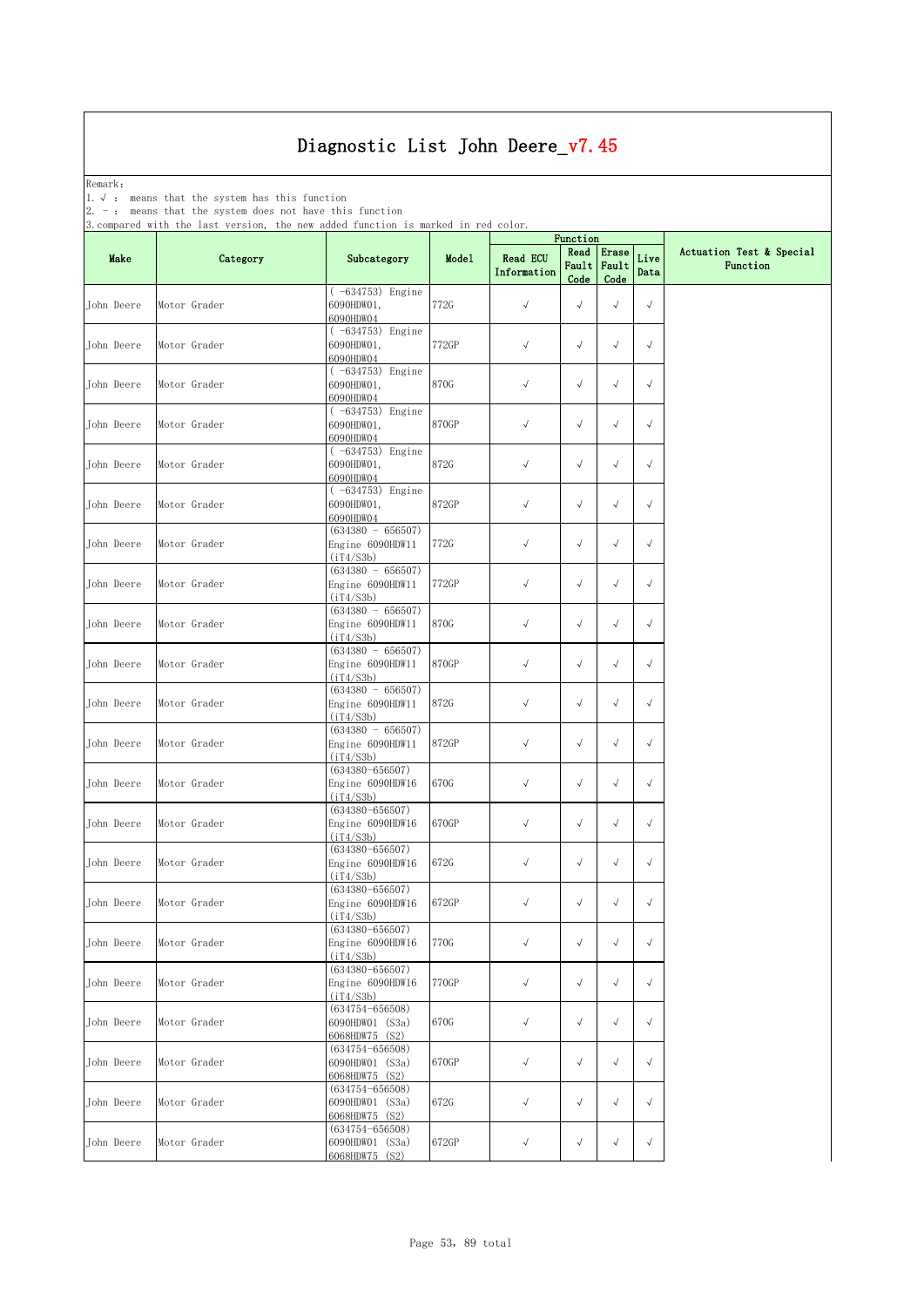Remark: The contract of the contract of  $\mathbb{R}$  and  $\mathbb{R}$  are contract of  $\mathbb{R}$  and  $\mathbb{R}$  are contract of  $\mathbb{R}$  and  $\mathbb{R}$  are contract of  $\mathbb{R}$  and  $\mathbb{R}$  are contract of  $\mathbb{R}$  and  $\mathbb{R}$  are cont

1.√ : means that the system has this function

2. - : means that the system does not have this function

|            |              |                                                          |       |                                | Function     |                              |              |                                      |
|------------|--------------|----------------------------------------------------------|-------|--------------------------------|--------------|------------------------------|--------------|--------------------------------------|
| Make       | Category     | Subcategory                                              | Model | <b>Read ECU</b><br>Information | Read<br>Code | Erase<br>Fault Fault<br>Code | Live<br>Data | Actuation Test & Special<br>Function |
| John Deere | Motor Grader | $(634754 - 656508)$<br>6090HDW01 (S3a)<br>6090HDW04 (S2) | 770G  | $\checkmark$                   | $\sqrt{ }$   | $\sqrt{ }$                   | $\sqrt{}$    |                                      |
| John Deere | Motor Grader | $(634754 - 656508)$<br>6090HDW01 (S3a)<br>6090HDW04 (S2) | 770GP | $\sqrt{ }$                     | $\sqrt{ }$   | $\sqrt{ }$                   | $\sqrt{}$    |                                      |
| John Deere | Motor Grader | $(634754 - 656508)$<br>6090HDW01 (S3a)<br>6090HDW04 (S2) | 772G  | $\sqrt{ }$                     | $\sqrt{ }$   | $\sqrt{ }$                   | $\sqrt{ }$   |                                      |
| John Deere | Motor Grader | $(634754 - 656508)$<br>6090HDW01 (S3a)<br>6090HDW04 (S2) | 772GP | $\sqrt{ }$                     | $\sqrt{ }$   | $\sqrt{ }$                   | $\sqrt{}$    |                                      |
| John Deere | Motor Grader | $(634754 - 656508)$<br>6090HDW01 (S3a)<br>6090HDW04 (S2) | 870G  | $\sqrt{ }$                     | $\sqrt{ }$   | $\sqrt{}$                    | $\sqrt{}$    |                                      |
| John Deere | Motor Grader | $(634754 - 656508)$<br>6090HDW01 (S3a)<br>6090HDW04 (S2) | 870GP | $\sqrt{ }$                     | $\sqrt{ }$   | $\sqrt{}$                    | $\sqrt{ }$   |                                      |
| John Deere | Motor Grader | $(634754 - 656508)$<br>6090HDW01 (S3a)<br>6090HDW04 (S2) | 872G  | $\sqrt{ }$                     | $\sqrt{ }$   | $\sqrt{ }$                   | $\sqrt{ }$   |                                      |
| John Deere | Motor Grader | $(634754 - 656508)$<br>6090HDW01 (S3a)<br>6090HDW04 (S2) | 872GP | $\sqrt{ }$                     | $\sqrt{ }$   | $\sqrt{}$                    | $\sqrt{ }$   |                                      |
| John Deere | Motor Grader | 1DW670G C656729<br>(T2/S2)                               | 670G  | $\checkmark$                   | $\sqrt{ }$   | $\sqrt{ }$                   | $\sqrt{}$    |                                      |
| John Deere | Motor Grader | 1DW670G_C656729<br>(T2/S2)                               | 670GP | $\checkmark$                   | $\sqrt{ }$   | $\sqrt{}$                    | $\checkmark$ |                                      |
| John Deere | Motor Grader | 1DW670G D656729<br>(T3/S3a)                              | 670G  | $\checkmark$                   | $\sqrt{ }$   | $\sqrt{ }$                   | $\sqrt{}$    |                                      |
| John Deere | Motor Grader | 1DW670G___D656729<br>(T3/S3a)                            | 670GP | $\checkmark$                   | $\sqrt{ }$   | $\sqrt{}$                    | $\sqrt{}$    |                                      |
| John Deere | Motor Grader | 1DW670GP F656526                                         | 670GP | $\checkmark$                   | $\sqrt{ }$   | $\sqrt{ }$                   | $\sqrt{}$    |                                      |
| John Deere | Motor Grader | 1DW670GX F656526                                         | 670G  | $\checkmark$                   | $\checkmark$ | $\sqrt{ }$                   | $\sqrt{}$    |                                      |
| John Deere | Motor Grader | 1DW672G<br>C656729<br>(T2/S2)                            | 672G  | $\checkmark$                   | $\sqrt{ }$   | $\sqrt{ }$                   | $\sqrt{}$    |                                      |
| John Deere | Motor Grader | 1DW672G<br>C656729<br>(T2/S2)<br>1DW672G D656729         | 672GP | $\checkmark$                   | $\checkmark$ | $\sqrt{ }$                   | $\sqrt{}$    |                                      |
| John Deere | Motor Grader | - (T3/S3a)                                               | 672G  | $\checkmark$                   | $\sqrt{ }$   | $\sqrt{}$                    | $\sqrt{ }$   |                                      |
| John Deere | Motor Grader | 1DW672G D656729<br>- (T3/S3a)                            | 672GP | $\sqrt{ }$                     | $\checkmark$ | $\sqrt{}$                    | $\sqrt{}$    |                                      |
| John Deere | Motor Grader | 1DW672GP F656526                                         | 672GP | $\sqrt{ }$                     | $\sqrt{}$    | $\sqrt{ }$                   | $\sqrt{}$    |                                      |
| John Deere | Motor Grader | 1DW672GX F656526                                         | 672G  | $\sqrt{ }$                     | $\sqrt{ }$   | $\sqrt{}$                    | $\sqrt{}$    |                                      |
| John Deere | Motor Grader | 1DW770G C656729<br>(T2/S2)                               | 770G  | $\checkmark$                   | $\sqrt{}$    | $\sqrt{ }$                   | $\sqrt{ }$   |                                      |
| John Deere | Motor Grader | 1DW770G C656729<br>(T2/S2)                               | 770GP | $\checkmark$                   | $\sqrt{ }$   | $\sqrt{}$                    | $\sqrt{}$    |                                      |
| John Deere | Motor Grader | 1DW770G D656729<br>(T3/S3a)                              | 770G  | $\checkmark$                   | $\sqrt{ }$   | $\sqrt{ }$                   | $\sqrt{}$    |                                      |
| John Deere | Motor Grader | 1DW770G D656729<br>(T3/S3a)                              | 770GP | $\checkmark$                   | $\sqrt{}$    | $\checkmark$                 | $\sqrt{}$    |                                      |
| John Deere | Motor Grader | 1DW770GP_F656526                                         | 770GP | $\sqrt{ }$                     | $\sqrt{ }$   | $\sqrt{}$                    | $\checkmark$ |                                      |
| John Deere | Motor Grader | 1DW770GX F656526                                         | 770G  | $\sqrt{ }$                     | $\sqrt{ }$   | $\sqrt{}$                    | $\sqrt{ }$   |                                      |
| John Deere | Motor Grader | 1DW772G<br>C656729<br>(T2/S2)                            | 772G  | $\checkmark$                   | $\sqrt{ }$   | $\sqrt{}$                    | $\sqrt{}$    |                                      |
| John Deere | Motor Grader | 1DW772G C656729<br>(T2/S2)                               | 772GP | $\checkmark$                   | $\sqrt{ }$   | $\sqrt{ }$                   | $\sqrt{}$    |                                      |
| John Deere | Motor Grader | 1DW772G D656729<br>(T3/S3a)                              | 772G  | $\checkmark$                   | $\sqrt{ }$   | $\sqrt{}$                    | $\sqrt{}$    |                                      |
| John Deere | Motor Grader | 1DW772G D656729<br>(T3/S3a)                              | 772GP | $\sqrt{ }$                     | $\sqrt{}$    | $\sqrt{ }$                   | $\sqrt{}$    |                                      |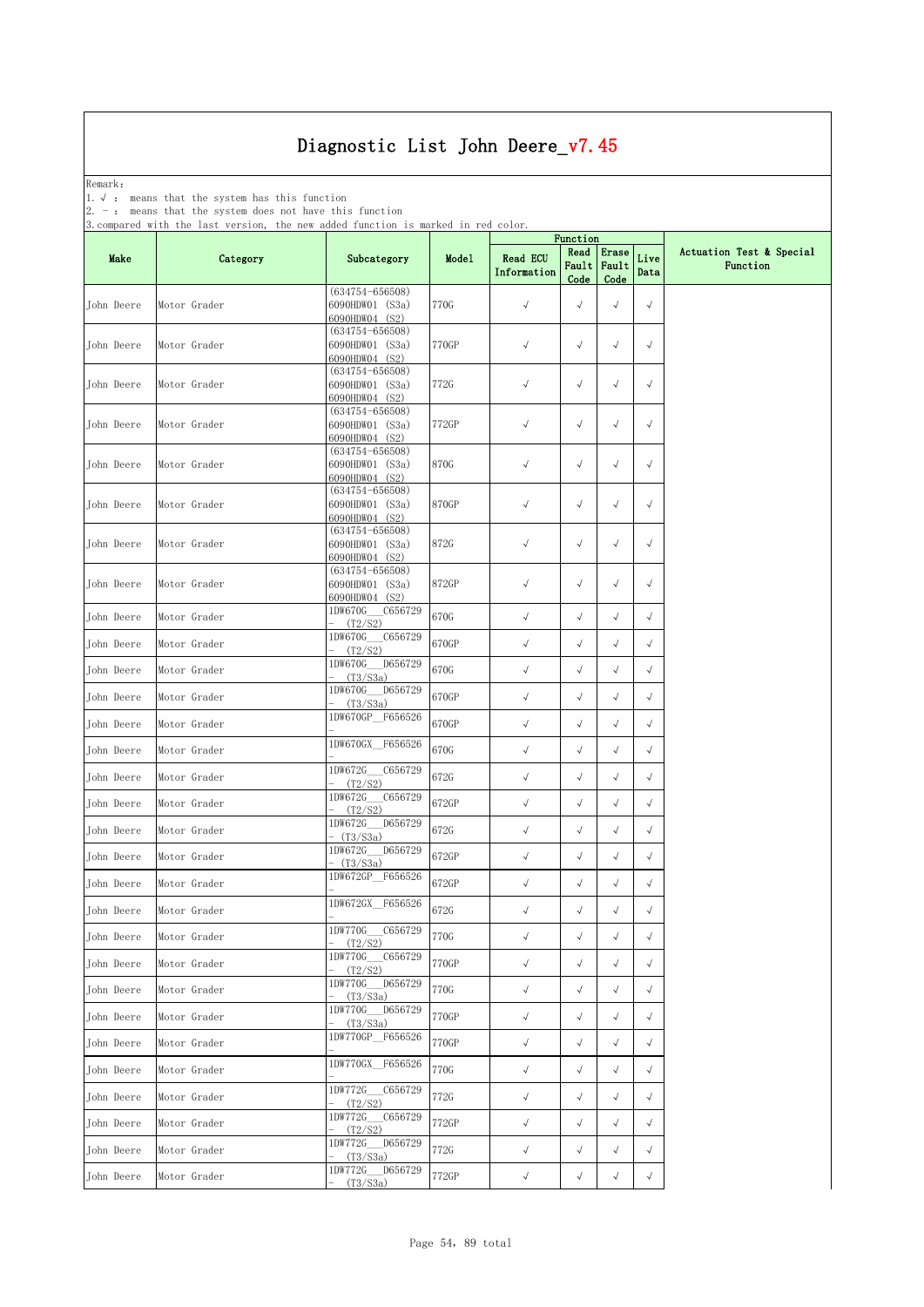Remark: The contract of the contract of  $\mathbb{R}$  and  $\mathbb{R}$  are contract of  $\mathbb{R}$  and  $\mathbb{R}$  are contract of  $\mathbb{R}$  and  $\mathbb{R}$  are contract of  $\mathbb{R}$  and  $\mathbb{R}$  are contract of  $\mathbb{R}$  and  $\mathbb{R}$  are cont

1.√ : means that the system has this function

2. - : means that the system does not have this function

|                          |                                |                                |                           |                                | Function                 |                          |                          |                                      |
|--------------------------|--------------------------------|--------------------------------|---------------------------|--------------------------------|--------------------------|--------------------------|--------------------------|--------------------------------------|
| Make                     | Category                       | Subcategory                    | Model                     | <b>Read ECU</b><br>Information | Read<br>Fault<br>Code    | Erase<br>Fault<br>Code   | Live<br>Data             | Actuation Test & Special<br>Function |
| John Deere               | Motor Grader                   | 1DW772GP_F656526               | 772GP                     | $\sqrt{ }$                     | √                        | $\sqrt{}$                | $\sqrt{ }$               |                                      |
| John Deere               | Motor Grader                   | 1DW772GX F656526               | 772G                      | $\checkmark$                   | $\sqrt{ }$               | $\sqrt{}$                | $\sqrt{ }$               |                                      |
| John Deere               | Motor Grader                   | 1DW870G<br>C656729<br>(T2/S2)  | 870G                      | $\checkmark$                   | $\sqrt{ }$               | $\sqrt{}$                | $\sqrt{ }$               |                                      |
| John Deere               | Motor Grader                   | 1DW870G C656729<br>(T2/S2)     | 870GP                     | $\sqrt{ }$                     | $\sqrt{}$                | $\sqrt{}$                | $\sqrt{}$                |                                      |
| John Deere               | Motor Grader                   | 1DW870G D656729<br>(T3/S3a)    | 870G                      | $\checkmark$                   | $\sqrt{ }$               | $\sqrt{}$                | $\sqrt{}$                |                                      |
| John Deere               | Motor Grader                   | 1DW870G<br>D656729<br>(T3/S3a) | 870GP                     | $\checkmark$                   | $\sqrt{}$                | $\sqrt{ }$               | $\sqrt{}$                |                                      |
| John Deere               | Motor Grader                   | 1DW870GP F656526               | 870GP                     | $\checkmark$                   | $\sqrt{ }$               | $\sqrt{ }$               | $\sqrt{ }$               |                                      |
| John Deere               | Motor Grader                   | 1DW870GX F656526               | 870G                      | $\sqrt{ }$                     | $\sqrt{}$                | $\sqrt{}$                | $\sqrt{ }$               |                                      |
| John Deere               | Motor Grader                   | 1DW872G C656729<br>(T2/S2)     | 872G                      | $\sqrt{ }$                     | $\sqrt{ }$               | $\sqrt{}$                | $\sqrt{ }$               |                                      |
| John Deere               | Motor Grader                   | C656729<br>1DW872G<br>(T2/S2)  | 872GP                     | $\sqrt{ }$                     | $\sqrt{ }$               | $\sqrt{}$                | $\sqrt{ }$               |                                      |
| John Deere               | Motor Grader                   | 1DW872G D656729<br>(T3/S3a)    | 872G                      | $\checkmark$                   | $\sqrt{}$                | $\sqrt{}$                | $\sqrt{ }$               |                                      |
| John Deere               | Motor Grader                   | 1DW872G<br>D656729<br>(T3/S3a) | 872GP                     | $\checkmark$                   | $\sqrt{ }$               | $\sqrt{}$                | $\sqrt{ }$               |                                      |
| John Deere               | Motor Grader                   | 1DW872GP F656526               | 872GP                     | $\sqrt{ }$                     | $\sqrt{}$                | $\sqrt{ }$               | $\sqrt{}$                |                                      |
| John Deere               | Motor Grader                   | 1DW872GX F656526               | 872G                      | $\sqrt{ }$                     | $\sqrt{}$                | $\sqrt{ }$               | $\sqrt{ }$               |                                      |
| John Deere               | Motor Grader                   | <b>HFWD</b>                    | 672CH                     | $\sqrt{ }$                     | $\sqrt{}$                | $\sqrt{ }$               | $\sqrt{ }$               |                                      |
| John Deere               | Motor Grader                   | HFWD                           | 672CH<br>Series II        | $\checkmark$                   | $\checkmark$             | $\sqrt{ }$               | $\sqrt{ }$               |                                      |
| John Deere               | Motor Grader                   | <b>HFWD</b>                    | 672D                      | $\sqrt{}$                      | √                        | $\sqrt{ }$               | $\sqrt{}$                |                                      |
| John Deere               | Motor Grader                   | HFWD                           | 772CH                     | $\sqrt{}$                      | $\sqrt{}$                | $\sqrt{}$                | $\sqrt{}$                |                                      |
| John Deere               | Motor Grader                   | <b>HFWD</b>                    | 772CH<br>Series II        | $\sqrt{ }$                     | $\sqrt{}$                | $\sqrt{}$                | $\sqrt{ }$               |                                      |
| John Deere               | Motor Grader                   | <b>HFWD</b>                    | 772D                      | $\sqrt{}$                      | $\sqrt{}$                | $\sqrt{ }$               | $\sqrt{ }$               |                                      |
| John Deere               | Motor Grader                   | HFWD                           | 872D<br>670C              | $\sqrt{}$                      | $\sqrt{}$                | $\sqrt{ }$               | $\sqrt{ }$               |                                      |
| John Deere               | Motor Grader                   | None                           | Series II                 | $\sqrt{ }$                     | $\sqrt{ }$               | $\sqrt{}$                | $\sqrt{ }$               |                                      |
| John Deere               | Motor Grader                   | None                           | 670CH                     | $\sqrt{ }$                     | $\sqrt{}$                | $\sqrt{}$                | $\sqrt{2}$               |                                      |
| John Deere               | Motor Grader                   | None                           | 670CH<br>Series II        | $\sqrt{ }$                     | $\sqrt{}$                | $\sqrt{}$                | $\sqrt{ }$               |                                      |
| John Deere               | Motor Grader                   | None                           | 670D                      | $\checkmark$                   | $\sqrt{ }$               | $\sqrt{}$                | $\sqrt{ }$               |                                      |
| John Deere               | Motor Grader                   | None                           | 770C                      | $\sqrt{}$                      | $\sqrt{}$                | $\sqrt{ }$               | $\sqrt{}$                |                                      |
| John Deere               | Motor Grader                   | None                           | 770C<br>Series II         | $\sqrt{ }$                     | $\sqrt{}$                | $\sqrt{}$                | $\sqrt{ }$               |                                      |
| John Deere               | Motor Grader                   | None                           | <b>770CH</b>              | $\sqrt{}$                      | $\sqrt{}$                | $\sqrt{}$                | $\sqrt{}$                |                                      |
| John Deere               | Motor Grader                   | None                           | <b>770CH</b><br>Series II | √                              | $\sqrt{2}$               | $\sqrt{2}$               |                          |                                      |
| John Deere               | Motor Grader                   | None                           | 770D                      | $\sqrt{ }$                     | $\sqrt{ }$               | $\sqrt{ }$               | $\sqrt{}$                |                                      |
| John Deere<br>John Deere | Motor Grader<br>Motor Inverter | None                           | 870D<br>300s              | $\sqrt{ }$<br>$\sqrt{}$        | $\sqrt{ }$<br>$\sqrt{ }$ | $\sqrt{ }$<br>$\sqrt{ }$ | $\sqrt{ }$<br>$\sqrt{ }$ |                                      |
| John Deere               | Motor Inverter                 | None<br>None                   | 550d                      | $\sqrt{}$                      | $\checkmark$             | $\sqrt{ }$               | $\sqrt{ }$               |                                      |
| John Deere               | Motor Inverter                 | None                           | 550s                      | $\sqrt{ }$                     | $\sqrt{2}$               | $\sqrt{}$                | $\sqrt{ }$               |                                      |
| John Deere               | OEM Engines                    | CNG LNG                        | 6068                      | $\sqrt{ }$                     | $\sqrt{ }$               | $\sqrt{ }$               | $\sqrt{ }$               |                                      |
| John Deere               | OEM Engines                    | CNG LNG                        | 6081                      | $\sqrt{ }$                     | $\sqrt{ }$               | $\sqrt{ }$               | $\sqrt{ }$               |                                      |
| John Deere               | OEM Engines                    | Diesel                         | 3009                      | $\sqrt{ }$                     | $\sqrt{ }$               | $\sqrt{ }$               | $\sqrt{ }$               |                                      |
| John Deere               | OEM Engines                    | Diesel                         | 3011                      | $\sqrt{}$                      | $\sqrt{2}$               | $\sqrt{ }$               | $\sqrt{ }$               |                                      |
| John Deere               | OEM Engines                    | Diesel                         | 3029                      | $\sqrt{2}$                     | $\sqrt{2}$               | $\sqrt{2}$               | $\sqrt{ }$               |                                      |
| John Deere               | OEM Engines                    | Diesel                         | 3029 FT4                  | $\sqrt{ }$                     | $\sqrt{}$                | $\sqrt{ }$               | $\sqrt{ }$               |                                      |
| John Deere               | OEM Engines                    | Diesel                         | 3152                      | $\sqrt{ }$                     | $\sqrt{2}$               | $\sqrt{}$                | $\sqrt{ }$               |                                      |
| John Deere               | OEM Engines                    | Diesel                         | 3164                      | $\sqrt{}$                      | $\sqrt{ }$               | $\sqrt{ }$               | $\sqrt{ }$               |                                      |
| John Deere               | OEM Engines                    | Diesel                         | 3179                      | $\sqrt{ }$                     | $\sqrt{ }$               | $\sqrt{ }$               | $\sqrt{ }$               |                                      |
| John Deere<br>John Deere | OEM Engines                    | Diesel                         | 3TNV86<br>3TNV88          | $\sqrt{ }$<br>$\sqrt{ }$       | $\sqrt{ }$<br>$\sqrt{2}$ | $\sqrt{ }$<br>$\sqrt{ }$ | $\sqrt{ }$<br>$\sqrt{ }$ |                                      |
| John Deere               | OEM Engines<br>OEM Engines     | Diesel<br>Diesel               | 4024                      | $\sqrt{ }$                     | $\sqrt{2}$               | $\sqrt{ }$               | $\sqrt{ }$               |                                      |
| John Deere               | OEM Engines                    | Diesel                         | 4045                      | $\checkmark$                   | $\sqrt{ }$               | $\sqrt{}$                | $\sqrt{ }$               |                                      |
| John Deere               | OEM Engines                    | Diesel                         | 4219                      | $\sqrt{2}$                     | $\sqrt{}$                | $\sqrt{}$                | $\sqrt{ }$               |                                      |
|                          |                                |                                |                           |                                |                          |                          |                          |                                      |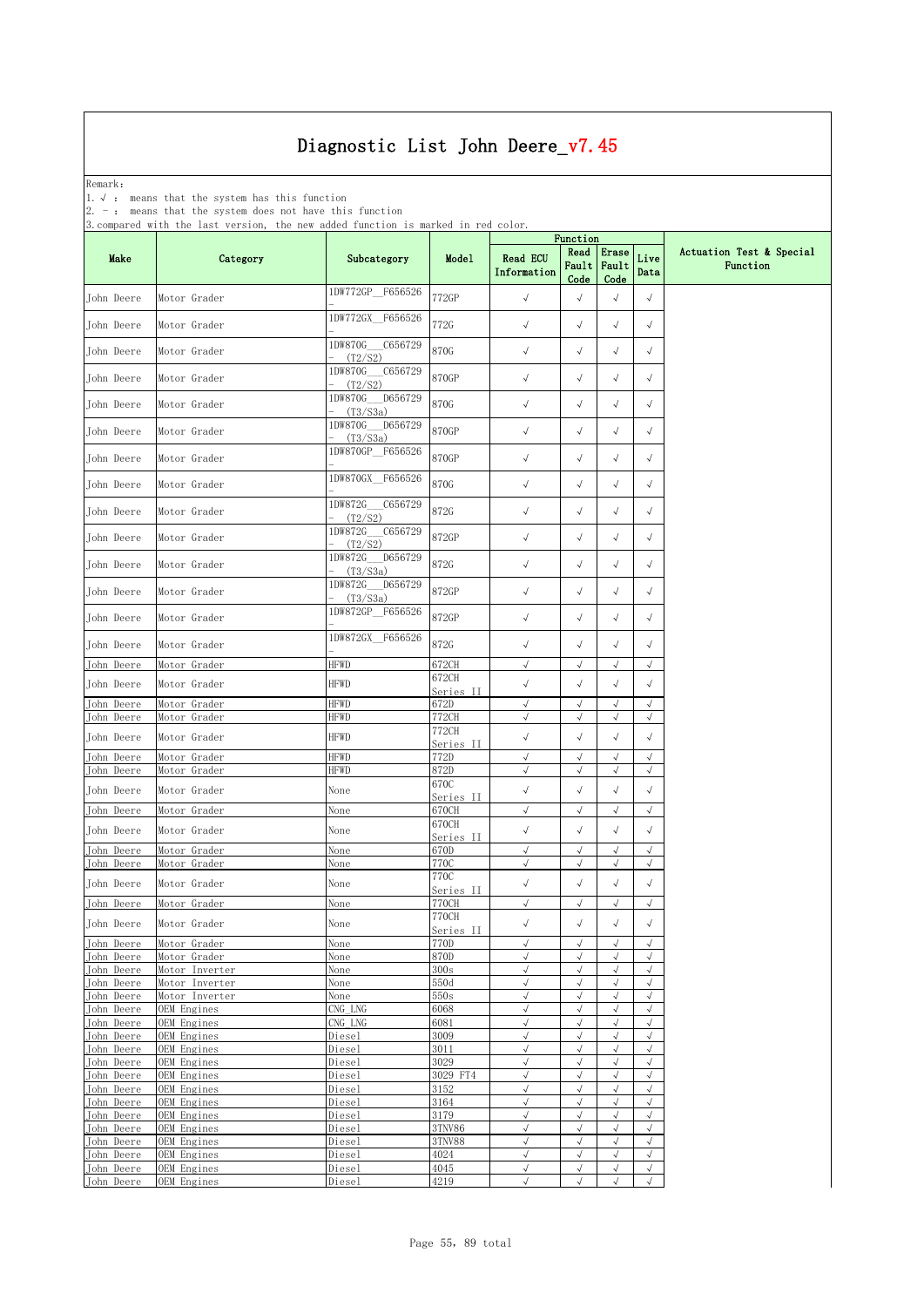Remark: The contract of the contract of  $\mathbb{R}$  and  $\mathbb{R}$  are contract of  $\mathbb{R}$  and  $\mathbb{R}$  are contract of  $\mathbb{R}$  and  $\mathbb{R}$  are contract of  $\mathbb{R}$  and  $\mathbb{R}$  are contract of  $\mathbb{R}$  and  $\mathbb{R}$  are cont

1.√ : means that the system has this function

2. - : means that the system does not have this function

| Actuation Test & Special<br>Read<br>Erase<br>Live<br>Make<br><b>Read ECU</b><br>Category<br>Subcategory<br>Model<br>Fault<br>Fault<br>Function<br>Information<br>Data<br>Code<br>Code<br>4TNV86<br>$\sqrt{ }$<br>OEM Engines<br>Diesel<br>$\sqrt{ }$<br>$\sqrt{ }$<br>$\sqrt{ }$<br>4TNV88<br>$\sqrt{ }$<br>$\sqrt{}$<br>$\sqrt{}$<br>$\sqrt{2}$<br>John Deere<br>Diesel<br><b>DEM Engines</b><br>$\sqrt{ }$<br>$\sqrt{}$<br>$\sqrt{ }$<br>$\sqrt{2}$<br>John Deere<br>OEM Engines<br>Diesel<br>4TNV94<br>John Deere<br>OEM Engines<br>Diesel<br>4TNV98<br>$\sqrt{ }$<br>$\sqrt{}$<br>$\sqrt{ }$<br>$\sqrt{ }$<br>$\sqrt{ }$<br>$\sqrt{}$<br>$\sqrt{}$<br>$\sqrt{ }$<br>John Deere<br>5030<br>OEM Engines<br>Diesel<br>$\sqrt{2}$<br>John Deere<br>6068<br>$\sqrt{ }$<br>$\sqrt{}$<br>DEM Engines<br>Diesel<br>$\sqrt{}$<br>$\sqrt{2}$<br>$\sqrt{ }$<br>$\sqrt{}$<br>$\sqrt{}$<br>John Deere<br>6081<br>OEM Engines<br>Diesel<br>$\sqrt{ }$<br>$\sqrt{2}$<br>$\sqrt{ }$<br>$\sqrt{}$<br>Diesel<br>6090<br>John Deere<br>OEM Engines<br>$\sqrt{}$<br>$\sqrt{}$<br>6105<br>$\sqrt{}$<br>$\sqrt{}$<br>OEM Engines<br>Diesel<br>$\sqrt{ }$<br>$\sqrt{ }$<br>$\sqrt{ }$<br>$\sqrt{}$<br>Diesel<br>6125<br>OEM Engines<br>6135<br>$\sqrt{ }$<br>$\sqrt{2}$<br>OEM Engines<br>Diesel<br>$\sqrt{ }$<br>$\sqrt{}$<br>$\sqrt{}$<br>$\sqrt{ }$<br>6329<br>$\sqrt{ }$<br>$\sqrt{}$<br><b>DEM Engines</b><br>Diesel<br>6531<br>$\sqrt{ }$<br>$\sqrt{}$<br>DEM Engines<br>Diesel<br>$\sqrt{}$<br>√<br>8955<br>$\sqrt{ }$<br>$\sqrt{2}$<br>$\sqrt{2}$<br>$\sqrt{2}$<br>John Deere<br>Diesel<br>DEM Engines<br>$\sqrt{ }$<br>$\sqrt{}$<br>QSX15<br>$\sqrt{ }$<br>$\sqrt{}$<br>John Deere<br>OEM Engines<br>Diesel<br>John Deere<br>$\sqrt{}$<br>$\sqrt{}$<br>$\sqrt{ }$<br>$\sqrt{2}$<br>OEM Engines<br>Marine PowerTech<br>4045<br>$\sqrt{}$<br>$\sqrt{2}$<br>John Deere<br>$\sqrt{ }$<br>$\sqrt{2}$<br>OEM Engines<br>Marine PowerTech<br>6068<br>$\sqrt{}$<br>$\sqrt{ }$<br>$\sqrt{2}$<br>$\sqrt{}$<br>John Deere<br>DEM Engines<br>Marine PowerTech<br>6090<br>$\sqrt{}$<br>$\sqrt{2}$<br>John Deere<br>Marine PowerTech<br>6125<br>$\sqrt{}$<br>$\sqrt{}$<br>DEM Engines<br>$\sqrt{ }$<br>$\sqrt{ }$<br>6135<br>$\sqrt{ }$<br>$\sqrt{ }$<br>John Deere<br>DEM Engines<br>Marine PowerTech<br>$\sqrt{ }$<br>$\sqrt{}$<br>$\sqrt{}$<br>$\sqrt{2}$<br>John Deere<br>Marine PowerTech<br>Sea Trial<br>OEM Engines<br>Machine<br>$\sqrt{}$<br>$\sqrt{ }$<br>$\sqrt{}$<br>John Deere<br>ICF<br>$\sqrt{ }$<br>0ther<br>Information<br>Machine<br>ICX<br>$\sqrt{ }$<br>$\sqrt{}$<br>$\sqrt{}$<br>$\sqrt{ }$<br>0ther<br>Information<br>John Deere<br>oCONN1<br>$\sqrt{ }$<br>√<br>$\sqrt{ }$<br>$\sqrt{}$<br>0ther<br>Other<br>Planetary Wheel<br>WD098<br>$\sqrt{ }$<br>$\sqrt{}$<br>$\sqrt{}$<br>$\sqrt{ }$<br>Planetary Drive<br>Drive<br>$\sqrt{ }$<br>$\sqrt{}$<br>John Deere<br>Planting and Seeding<br>Air Seeders<br>1690CCS<br>$\sqrt{ }$<br>$\sqrt{}$<br>Planting and Seeding<br>$\sqrt{}$<br>John Deere<br>Air Seeders<br>1890CCS<br>$\sqrt{ }$<br>$\sqrt{}$<br>$\sqrt{ }$<br>$\sqrt{ }$<br>$\sqrt{}$<br>$\sqrt{ }$<br>John Deere<br>Planting and Seeding<br>Air Seeders<br>$\sqrt{}$<br>740A<br>John Deere<br>Planting and Seeding<br>Air Seeders<br>750A<br>$\sqrt{2}$<br>√<br>$\checkmark$<br>Air Seeders PIN<br>$\sqrt{ }$<br>$\checkmark$<br>$\sqrt{}$<br>1830<br>$\sqrt{ }$<br>Planting and Seeding<br>Prefix 1EK<br>Air Seeders PIN<br>1890<br>$\sqrt{ }$<br>$\sqrt{}$<br>$\sqrt{}$<br>$\sqrt{ }$<br>Planting and Seeding<br>Prefix 1EK<br>Air Seeders PIN<br>730<br>$\sqrt{ }$<br>Planting and Seeding<br>$\sqrt{}$<br>$\sqrt{ }$<br>$\sqrt{ }$<br>Prefix 1EK<br>John Deere<br>Planting and Seeding<br>BD1108<br>$\sqrt{}$<br>$\sqrt{}$<br>$\sqrt{ }$<br>Drills<br>J<br>$\sqrt{ }$<br>$\sqrt{ }$<br>$\sqrt{}$<br>John Deere<br>Planting and Seeding<br>Drills<br>BD1110<br>$\sqrt{}$<br>$\sqrt{ }$<br>$\sqrt{}$<br>Planting and Seeding<br>Drills<br>BD1113<br>$\sqrt{}$<br>$\sqrt{ }$<br>John Deere<br>Drills PIN Prefix<br>455<br>$\sqrt{}$<br>$\checkmark$<br>$\sqrt{ }$<br>$\sqrt{\phantom{a}}$<br>John Deere<br>Planting and Seeding<br>1 EK<br>Planting and Seeding<br>ExactEmerge<br>1725<br>$\sqrt{ }$<br>$\sqrt{}$<br>$\sqrt{}$<br>$\sqrt{2}$<br>1775NT<br>John Deere<br>Planting and Seeding<br>$\sqrt{ }$<br>$\sqrt{}$<br>$\sqrt{}$<br>ExactEmerge<br>$\sqrt{}$<br>12ROW<br>1775NT<br>$\sqrt{ }$<br>$\sqrt{}$<br>$\sqrt{}$<br>$\sqrt{ }$<br>John Deere<br>Planting and Seeding<br>ExactEmerge<br>16ROW<br>1775NT<br>John Deere<br>Planting and Seeding<br>ExactEmerge<br>$\sqrt{ }$<br>$\sqrt{ }$<br>$\sqrt{ }$<br>$\sqrt{ }$<br>24ROW<br>John Deere<br>1795<br>$\sqrt{}$<br>$\sqrt{}$<br>Planting and Seeding<br>ExactEmerge<br>$\sqrt{}$<br>$\sqrt{2}$<br>DB60 24<br>$\sqrt{ }$<br>$\sqrt{ }$<br>Planting and Seeding<br>ExactEmerge<br>$\sqrt{ }$<br>$\sqrt{}$<br>Row<br>DB60 36<br>$\sqrt{\phantom{a}}$<br>$\sqrt{}$<br>Planting and Seeding<br>$\sqrt{ }$<br>$\sqrt{ }$<br>ExactEmerge<br>Row<br>DB60 47<br>$\sqrt{ }$<br>$\checkmark$<br>$\sqrt{}$<br>Planting and Seeding<br>$\sqrt{ }$<br>ExactEmerge<br>Row<br>DB60 48<br>$\sqrt{}$<br>$\sqrt{\phantom{a}}$<br>$\sqrt{}$<br>Planting and Seeding<br>ExactEmerge<br>$\sqrt{ }$<br>Row<br>DB80 32<br>$\sqrt{\phantom{a}}$<br>$\sqrt{ }$<br>$\checkmark$<br>Planting and Seeding<br>ExactEmerge<br>$\sqrt{ }$<br>Row<br>DB80 48<br>$\sqrt{\phantom{a}}$<br>$\sqrt{}$<br>Planting and Seeding<br>ExactEmerge<br>$\sqrt{ }$<br>$\sqrt{ }$<br>Row<br>Planting and Seeding<br>ExactEmerge<br>$\sqrt{ }$<br>$\sqrt{}$<br>$\sqrt{}$<br>DB90<br>$\sqrt{ }$<br>Ground Drive PIN<br>1910<br>$\sqrt{\phantom{a}}$<br>$\sqrt{\phantom{a}}$<br>$\checkmark$<br>$\sqrt{}$<br>Planting and Seeding<br>Prefix 1EK<br>Hydraulic Drive<br>1910<br>$\sqrt{ }$<br>$\sqrt{}$<br>$\sqrt{}$<br>Planting and Seeding<br>$\sqrt{}$<br>PIN Prefix 1EK |            | o, compared write the fast version, the new added function is marked in rea coron. |  | Function |  |  |
|-----------------------------------------------------------------------------------------------------------------------------------------------------------------------------------------------------------------------------------------------------------------------------------------------------------------------------------------------------------------------------------------------------------------------------------------------------------------------------------------------------------------------------------------------------------------------------------------------------------------------------------------------------------------------------------------------------------------------------------------------------------------------------------------------------------------------------------------------------------------------------------------------------------------------------------------------------------------------------------------------------------------------------------------------------------------------------------------------------------------------------------------------------------------------------------------------------------------------------------------------------------------------------------------------------------------------------------------------------------------------------------------------------------------------------------------------------------------------------------------------------------------------------------------------------------------------------------------------------------------------------------------------------------------------------------------------------------------------------------------------------------------------------------------------------------------------------------------------------------------------------------------------------------------------------------------------------------------------------------------------------------------------------------------------------------------------------------------------------------------------------------------------------------------------------------------------------------------------------------------------------------------------------------------------------------------------------------------------------------------------------------------------------------------------------------------------------------------------------------------------------------------------------------------------------------------------------------------------------------------------------------------------------------------------------------------------------------------------------------------------------------------------------------------------------------------------------------------------------------------------------------------------------------------------------------------------------------------------------------------------------------------------------------------------------------------------------------------------------------------------------------------------------------------------------------------------------------------------------------------------------------------------------------------------------------------------------------------------------------------------------------------------------------------------------------------------------------------------------------------------------------------------------------------------------------------------------------------------------------------------------------------------------------------------------------------------------------------------------------------------------------------------------------------------------------------------------------------------------------------------------------------------------------------------------------------------------------------------------------------------------------------------------------------------------------------------------------------------------------------------------------------------------------------------------------------------------------------------------------------------------------------------------------------------------------------------------------------------------------------------------------------------------------------------------------------------------------------------------------------------------------------------------------------------------------------------------------------------------------------------------------------------------------------------------------------------------------------------------------------------------------------------------------------------------------------------------------------------------------------------------------------------------------------------------------------------------------------------------------------------------------------------------------------------------------------------------------------------------------------------------------------------------------------------------------------------------------------------------------------------------------------------------------------------------------------------------------------------------------------------------------------------------------------------------------------------------------------------------------------------------------------------------------------------------------------------------------------------------------------------------------------------------------------------------------------------------------------------------------------------------------------------------------------------------------------------------------------------------------------------------------------------|------------|------------------------------------------------------------------------------------|--|----------|--|--|
|                                                                                                                                                                                                                                                                                                                                                                                                                                                                                                                                                                                                                                                                                                                                                                                                                                                                                                                                                                                                                                                                                                                                                                                                                                                                                                                                                                                                                                                                                                                                                                                                                                                                                                                                                                                                                                                                                                                                                                                                                                                                                                                                                                                                                                                                                                                                                                                                                                                                                                                                                                                                                                                                                                                                                                                                                                                                                                                                                                                                                                                                                                                                                                                                                                                                                                                                                                                                                                                                                                                                                                                                                                                                                                                                                                                                                                                                                                                                                                                                                                                                                                                                                                                                                                                                                                                                                                                                                                                                                                                                                                                                                                                                                                                                                                                                                                                                                                                                                                                                                                                                                                                                                                                                                                                                                                                                                                                                                                                                                                                                                                                                                                                                                                                                                                                                                                                                                               |            |                                                                                    |  |          |  |  |
|                                                                                                                                                                                                                                                                                                                                                                                                                                                                                                                                                                                                                                                                                                                                                                                                                                                                                                                                                                                                                                                                                                                                                                                                                                                                                                                                                                                                                                                                                                                                                                                                                                                                                                                                                                                                                                                                                                                                                                                                                                                                                                                                                                                                                                                                                                                                                                                                                                                                                                                                                                                                                                                                                                                                                                                                                                                                                                                                                                                                                                                                                                                                                                                                                                                                                                                                                                                                                                                                                                                                                                                                                                                                                                                                                                                                                                                                                                                                                                                                                                                                                                                                                                                                                                                                                                                                                                                                                                                                                                                                                                                                                                                                                                                                                                                                                                                                                                                                                                                                                                                                                                                                                                                                                                                                                                                                                                                                                                                                                                                                                                                                                                                                                                                                                                                                                                                                                               | John Deere |                                                                                    |  |          |  |  |
|                                                                                                                                                                                                                                                                                                                                                                                                                                                                                                                                                                                                                                                                                                                                                                                                                                                                                                                                                                                                                                                                                                                                                                                                                                                                                                                                                                                                                                                                                                                                                                                                                                                                                                                                                                                                                                                                                                                                                                                                                                                                                                                                                                                                                                                                                                                                                                                                                                                                                                                                                                                                                                                                                                                                                                                                                                                                                                                                                                                                                                                                                                                                                                                                                                                                                                                                                                                                                                                                                                                                                                                                                                                                                                                                                                                                                                                                                                                                                                                                                                                                                                                                                                                                                                                                                                                                                                                                                                                                                                                                                                                                                                                                                                                                                                                                                                                                                                                                                                                                                                                                                                                                                                                                                                                                                                                                                                                                                                                                                                                                                                                                                                                                                                                                                                                                                                                                                               |            |                                                                                    |  |          |  |  |
|                                                                                                                                                                                                                                                                                                                                                                                                                                                                                                                                                                                                                                                                                                                                                                                                                                                                                                                                                                                                                                                                                                                                                                                                                                                                                                                                                                                                                                                                                                                                                                                                                                                                                                                                                                                                                                                                                                                                                                                                                                                                                                                                                                                                                                                                                                                                                                                                                                                                                                                                                                                                                                                                                                                                                                                                                                                                                                                                                                                                                                                                                                                                                                                                                                                                                                                                                                                                                                                                                                                                                                                                                                                                                                                                                                                                                                                                                                                                                                                                                                                                                                                                                                                                                                                                                                                                                                                                                                                                                                                                                                                                                                                                                                                                                                                                                                                                                                                                                                                                                                                                                                                                                                                                                                                                                                                                                                                                                                                                                                                                                                                                                                                                                                                                                                                                                                                                                               |            |                                                                                    |  |          |  |  |
|                                                                                                                                                                                                                                                                                                                                                                                                                                                                                                                                                                                                                                                                                                                                                                                                                                                                                                                                                                                                                                                                                                                                                                                                                                                                                                                                                                                                                                                                                                                                                                                                                                                                                                                                                                                                                                                                                                                                                                                                                                                                                                                                                                                                                                                                                                                                                                                                                                                                                                                                                                                                                                                                                                                                                                                                                                                                                                                                                                                                                                                                                                                                                                                                                                                                                                                                                                                                                                                                                                                                                                                                                                                                                                                                                                                                                                                                                                                                                                                                                                                                                                                                                                                                                                                                                                                                                                                                                                                                                                                                                                                                                                                                                                                                                                                                                                                                                                                                                                                                                                                                                                                                                                                                                                                                                                                                                                                                                                                                                                                                                                                                                                                                                                                                                                                                                                                                                               |            |                                                                                    |  |          |  |  |
|                                                                                                                                                                                                                                                                                                                                                                                                                                                                                                                                                                                                                                                                                                                                                                                                                                                                                                                                                                                                                                                                                                                                                                                                                                                                                                                                                                                                                                                                                                                                                                                                                                                                                                                                                                                                                                                                                                                                                                                                                                                                                                                                                                                                                                                                                                                                                                                                                                                                                                                                                                                                                                                                                                                                                                                                                                                                                                                                                                                                                                                                                                                                                                                                                                                                                                                                                                                                                                                                                                                                                                                                                                                                                                                                                                                                                                                                                                                                                                                                                                                                                                                                                                                                                                                                                                                                                                                                                                                                                                                                                                                                                                                                                                                                                                                                                                                                                                                                                                                                                                                                                                                                                                                                                                                                                                                                                                                                                                                                                                                                                                                                                                                                                                                                                                                                                                                                                               |            |                                                                                    |  |          |  |  |
|                                                                                                                                                                                                                                                                                                                                                                                                                                                                                                                                                                                                                                                                                                                                                                                                                                                                                                                                                                                                                                                                                                                                                                                                                                                                                                                                                                                                                                                                                                                                                                                                                                                                                                                                                                                                                                                                                                                                                                                                                                                                                                                                                                                                                                                                                                                                                                                                                                                                                                                                                                                                                                                                                                                                                                                                                                                                                                                                                                                                                                                                                                                                                                                                                                                                                                                                                                                                                                                                                                                                                                                                                                                                                                                                                                                                                                                                                                                                                                                                                                                                                                                                                                                                                                                                                                                                                                                                                                                                                                                                                                                                                                                                                                                                                                                                                                                                                                                                                                                                                                                                                                                                                                                                                                                                                                                                                                                                                                                                                                                                                                                                                                                                                                                                                                                                                                                                                               |            |                                                                                    |  |          |  |  |
|                                                                                                                                                                                                                                                                                                                                                                                                                                                                                                                                                                                                                                                                                                                                                                                                                                                                                                                                                                                                                                                                                                                                                                                                                                                                                                                                                                                                                                                                                                                                                                                                                                                                                                                                                                                                                                                                                                                                                                                                                                                                                                                                                                                                                                                                                                                                                                                                                                                                                                                                                                                                                                                                                                                                                                                                                                                                                                                                                                                                                                                                                                                                                                                                                                                                                                                                                                                                                                                                                                                                                                                                                                                                                                                                                                                                                                                                                                                                                                                                                                                                                                                                                                                                                                                                                                                                                                                                                                                                                                                                                                                                                                                                                                                                                                                                                                                                                                                                                                                                                                                                                                                                                                                                                                                                                                                                                                                                                                                                                                                                                                                                                                                                                                                                                                                                                                                                                               |            |                                                                                    |  |          |  |  |
|                                                                                                                                                                                                                                                                                                                                                                                                                                                                                                                                                                                                                                                                                                                                                                                                                                                                                                                                                                                                                                                                                                                                                                                                                                                                                                                                                                                                                                                                                                                                                                                                                                                                                                                                                                                                                                                                                                                                                                                                                                                                                                                                                                                                                                                                                                                                                                                                                                                                                                                                                                                                                                                                                                                                                                                                                                                                                                                                                                                                                                                                                                                                                                                                                                                                                                                                                                                                                                                                                                                                                                                                                                                                                                                                                                                                                                                                                                                                                                                                                                                                                                                                                                                                                                                                                                                                                                                                                                                                                                                                                                                                                                                                                                                                                                                                                                                                                                                                                                                                                                                                                                                                                                                                                                                                                                                                                                                                                                                                                                                                                                                                                                                                                                                                                                                                                                                                                               | John Deere |                                                                                    |  |          |  |  |
|                                                                                                                                                                                                                                                                                                                                                                                                                                                                                                                                                                                                                                                                                                                                                                                                                                                                                                                                                                                                                                                                                                                                                                                                                                                                                                                                                                                                                                                                                                                                                                                                                                                                                                                                                                                                                                                                                                                                                                                                                                                                                                                                                                                                                                                                                                                                                                                                                                                                                                                                                                                                                                                                                                                                                                                                                                                                                                                                                                                                                                                                                                                                                                                                                                                                                                                                                                                                                                                                                                                                                                                                                                                                                                                                                                                                                                                                                                                                                                                                                                                                                                                                                                                                                                                                                                                                                                                                                                                                                                                                                                                                                                                                                                                                                                                                                                                                                                                                                                                                                                                                                                                                                                                                                                                                                                                                                                                                                                                                                                                                                                                                                                                                                                                                                                                                                                                                                               | John Deere |                                                                                    |  |          |  |  |
|                                                                                                                                                                                                                                                                                                                                                                                                                                                                                                                                                                                                                                                                                                                                                                                                                                                                                                                                                                                                                                                                                                                                                                                                                                                                                                                                                                                                                                                                                                                                                                                                                                                                                                                                                                                                                                                                                                                                                                                                                                                                                                                                                                                                                                                                                                                                                                                                                                                                                                                                                                                                                                                                                                                                                                                                                                                                                                                                                                                                                                                                                                                                                                                                                                                                                                                                                                                                                                                                                                                                                                                                                                                                                                                                                                                                                                                                                                                                                                                                                                                                                                                                                                                                                                                                                                                                                                                                                                                                                                                                                                                                                                                                                                                                                                                                                                                                                                                                                                                                                                                                                                                                                                                                                                                                                                                                                                                                                                                                                                                                                                                                                                                                                                                                                                                                                                                                                               | John Deere |                                                                                    |  |          |  |  |
|                                                                                                                                                                                                                                                                                                                                                                                                                                                                                                                                                                                                                                                                                                                                                                                                                                                                                                                                                                                                                                                                                                                                                                                                                                                                                                                                                                                                                                                                                                                                                                                                                                                                                                                                                                                                                                                                                                                                                                                                                                                                                                                                                                                                                                                                                                                                                                                                                                                                                                                                                                                                                                                                                                                                                                                                                                                                                                                                                                                                                                                                                                                                                                                                                                                                                                                                                                                                                                                                                                                                                                                                                                                                                                                                                                                                                                                                                                                                                                                                                                                                                                                                                                                                                                                                                                                                                                                                                                                                                                                                                                                                                                                                                                                                                                                                                                                                                                                                                                                                                                                                                                                                                                                                                                                                                                                                                                                                                                                                                                                                                                                                                                                                                                                                                                                                                                                                                               | John Deere |                                                                                    |  |          |  |  |
|                                                                                                                                                                                                                                                                                                                                                                                                                                                                                                                                                                                                                                                                                                                                                                                                                                                                                                                                                                                                                                                                                                                                                                                                                                                                                                                                                                                                                                                                                                                                                                                                                                                                                                                                                                                                                                                                                                                                                                                                                                                                                                                                                                                                                                                                                                                                                                                                                                                                                                                                                                                                                                                                                                                                                                                                                                                                                                                                                                                                                                                                                                                                                                                                                                                                                                                                                                                                                                                                                                                                                                                                                                                                                                                                                                                                                                                                                                                                                                                                                                                                                                                                                                                                                                                                                                                                                                                                                                                                                                                                                                                                                                                                                                                                                                                                                                                                                                                                                                                                                                                                                                                                                                                                                                                                                                                                                                                                                                                                                                                                                                                                                                                                                                                                                                                                                                                                                               | John Deere |                                                                                    |  |          |  |  |
|                                                                                                                                                                                                                                                                                                                                                                                                                                                                                                                                                                                                                                                                                                                                                                                                                                                                                                                                                                                                                                                                                                                                                                                                                                                                                                                                                                                                                                                                                                                                                                                                                                                                                                                                                                                                                                                                                                                                                                                                                                                                                                                                                                                                                                                                                                                                                                                                                                                                                                                                                                                                                                                                                                                                                                                                                                                                                                                                                                                                                                                                                                                                                                                                                                                                                                                                                                                                                                                                                                                                                                                                                                                                                                                                                                                                                                                                                                                                                                                                                                                                                                                                                                                                                                                                                                                                                                                                                                                                                                                                                                                                                                                                                                                                                                                                                                                                                                                                                                                                                                                                                                                                                                                                                                                                                                                                                                                                                                                                                                                                                                                                                                                                                                                                                                                                                                                                                               |            |                                                                                    |  |          |  |  |
|                                                                                                                                                                                                                                                                                                                                                                                                                                                                                                                                                                                                                                                                                                                                                                                                                                                                                                                                                                                                                                                                                                                                                                                                                                                                                                                                                                                                                                                                                                                                                                                                                                                                                                                                                                                                                                                                                                                                                                                                                                                                                                                                                                                                                                                                                                                                                                                                                                                                                                                                                                                                                                                                                                                                                                                                                                                                                                                                                                                                                                                                                                                                                                                                                                                                                                                                                                                                                                                                                                                                                                                                                                                                                                                                                                                                                                                                                                                                                                                                                                                                                                                                                                                                                                                                                                                                                                                                                                                                                                                                                                                                                                                                                                                                                                                                                                                                                                                                                                                                                                                                                                                                                                                                                                                                                                                                                                                                                                                                                                                                                                                                                                                                                                                                                                                                                                                                                               |            |                                                                                    |  |          |  |  |
|                                                                                                                                                                                                                                                                                                                                                                                                                                                                                                                                                                                                                                                                                                                                                                                                                                                                                                                                                                                                                                                                                                                                                                                                                                                                                                                                                                                                                                                                                                                                                                                                                                                                                                                                                                                                                                                                                                                                                                                                                                                                                                                                                                                                                                                                                                                                                                                                                                                                                                                                                                                                                                                                                                                                                                                                                                                                                                                                                                                                                                                                                                                                                                                                                                                                                                                                                                                                                                                                                                                                                                                                                                                                                                                                                                                                                                                                                                                                                                                                                                                                                                                                                                                                                                                                                                                                                                                                                                                                                                                                                                                                                                                                                                                                                                                                                                                                                                                                                                                                                                                                                                                                                                                                                                                                                                                                                                                                                                                                                                                                                                                                                                                                                                                                                                                                                                                                                               |            |                                                                                    |  |          |  |  |
|                                                                                                                                                                                                                                                                                                                                                                                                                                                                                                                                                                                                                                                                                                                                                                                                                                                                                                                                                                                                                                                                                                                                                                                                                                                                                                                                                                                                                                                                                                                                                                                                                                                                                                                                                                                                                                                                                                                                                                                                                                                                                                                                                                                                                                                                                                                                                                                                                                                                                                                                                                                                                                                                                                                                                                                                                                                                                                                                                                                                                                                                                                                                                                                                                                                                                                                                                                                                                                                                                                                                                                                                                                                                                                                                                                                                                                                                                                                                                                                                                                                                                                                                                                                                                                                                                                                                                                                                                                                                                                                                                                                                                                                                                                                                                                                                                                                                                                                                                                                                                                                                                                                                                                                                                                                                                                                                                                                                                                                                                                                                                                                                                                                                                                                                                                                                                                                                                               |            |                                                                                    |  |          |  |  |
|                                                                                                                                                                                                                                                                                                                                                                                                                                                                                                                                                                                                                                                                                                                                                                                                                                                                                                                                                                                                                                                                                                                                                                                                                                                                                                                                                                                                                                                                                                                                                                                                                                                                                                                                                                                                                                                                                                                                                                                                                                                                                                                                                                                                                                                                                                                                                                                                                                                                                                                                                                                                                                                                                                                                                                                                                                                                                                                                                                                                                                                                                                                                                                                                                                                                                                                                                                                                                                                                                                                                                                                                                                                                                                                                                                                                                                                                                                                                                                                                                                                                                                                                                                                                                                                                                                                                                                                                                                                                                                                                                                                                                                                                                                                                                                                                                                                                                                                                                                                                                                                                                                                                                                                                                                                                                                                                                                                                                                                                                                                                                                                                                                                                                                                                                                                                                                                                                               |            |                                                                                    |  |          |  |  |
|                                                                                                                                                                                                                                                                                                                                                                                                                                                                                                                                                                                                                                                                                                                                                                                                                                                                                                                                                                                                                                                                                                                                                                                                                                                                                                                                                                                                                                                                                                                                                                                                                                                                                                                                                                                                                                                                                                                                                                                                                                                                                                                                                                                                                                                                                                                                                                                                                                                                                                                                                                                                                                                                                                                                                                                                                                                                                                                                                                                                                                                                                                                                                                                                                                                                                                                                                                                                                                                                                                                                                                                                                                                                                                                                                                                                                                                                                                                                                                                                                                                                                                                                                                                                                                                                                                                                                                                                                                                                                                                                                                                                                                                                                                                                                                                                                                                                                                                                                                                                                                                                                                                                                                                                                                                                                                                                                                                                                                                                                                                                                                                                                                                                                                                                                                                                                                                                                               |            |                                                                                    |  |          |  |  |
|                                                                                                                                                                                                                                                                                                                                                                                                                                                                                                                                                                                                                                                                                                                                                                                                                                                                                                                                                                                                                                                                                                                                                                                                                                                                                                                                                                                                                                                                                                                                                                                                                                                                                                                                                                                                                                                                                                                                                                                                                                                                                                                                                                                                                                                                                                                                                                                                                                                                                                                                                                                                                                                                                                                                                                                                                                                                                                                                                                                                                                                                                                                                                                                                                                                                                                                                                                                                                                                                                                                                                                                                                                                                                                                                                                                                                                                                                                                                                                                                                                                                                                                                                                                                                                                                                                                                                                                                                                                                                                                                                                                                                                                                                                                                                                                                                                                                                                                                                                                                                                                                                                                                                                                                                                                                                                                                                                                                                                                                                                                                                                                                                                                                                                                                                                                                                                                                                               |            |                                                                                    |  |          |  |  |
|                                                                                                                                                                                                                                                                                                                                                                                                                                                                                                                                                                                                                                                                                                                                                                                                                                                                                                                                                                                                                                                                                                                                                                                                                                                                                                                                                                                                                                                                                                                                                                                                                                                                                                                                                                                                                                                                                                                                                                                                                                                                                                                                                                                                                                                                                                                                                                                                                                                                                                                                                                                                                                                                                                                                                                                                                                                                                                                                                                                                                                                                                                                                                                                                                                                                                                                                                                                                                                                                                                                                                                                                                                                                                                                                                                                                                                                                                                                                                                                                                                                                                                                                                                                                                                                                                                                                                                                                                                                                                                                                                                                                                                                                                                                                                                                                                                                                                                                                                                                                                                                                                                                                                                                                                                                                                                                                                                                                                                                                                                                                                                                                                                                                                                                                                                                                                                                                                               |            |                                                                                    |  |          |  |  |
|                                                                                                                                                                                                                                                                                                                                                                                                                                                                                                                                                                                                                                                                                                                                                                                                                                                                                                                                                                                                                                                                                                                                                                                                                                                                                                                                                                                                                                                                                                                                                                                                                                                                                                                                                                                                                                                                                                                                                                                                                                                                                                                                                                                                                                                                                                                                                                                                                                                                                                                                                                                                                                                                                                                                                                                                                                                                                                                                                                                                                                                                                                                                                                                                                                                                                                                                                                                                                                                                                                                                                                                                                                                                                                                                                                                                                                                                                                                                                                                                                                                                                                                                                                                                                                                                                                                                                                                                                                                                                                                                                                                                                                                                                                                                                                                                                                                                                                                                                                                                                                                                                                                                                                                                                                                                                                                                                                                                                                                                                                                                                                                                                                                                                                                                                                                                                                                                                               |            |                                                                                    |  |          |  |  |
|                                                                                                                                                                                                                                                                                                                                                                                                                                                                                                                                                                                                                                                                                                                                                                                                                                                                                                                                                                                                                                                                                                                                                                                                                                                                                                                                                                                                                                                                                                                                                                                                                                                                                                                                                                                                                                                                                                                                                                                                                                                                                                                                                                                                                                                                                                                                                                                                                                                                                                                                                                                                                                                                                                                                                                                                                                                                                                                                                                                                                                                                                                                                                                                                                                                                                                                                                                                                                                                                                                                                                                                                                                                                                                                                                                                                                                                                                                                                                                                                                                                                                                                                                                                                                                                                                                                                                                                                                                                                                                                                                                                                                                                                                                                                                                                                                                                                                                                                                                                                                                                                                                                                                                                                                                                                                                                                                                                                                                                                                                                                                                                                                                                                                                                                                                                                                                                                                               | John Deere |                                                                                    |  |          |  |  |
|                                                                                                                                                                                                                                                                                                                                                                                                                                                                                                                                                                                                                                                                                                                                                                                                                                                                                                                                                                                                                                                                                                                                                                                                                                                                                                                                                                                                                                                                                                                                                                                                                                                                                                                                                                                                                                                                                                                                                                                                                                                                                                                                                                                                                                                                                                                                                                                                                                                                                                                                                                                                                                                                                                                                                                                                                                                                                                                                                                                                                                                                                                                                                                                                                                                                                                                                                                                                                                                                                                                                                                                                                                                                                                                                                                                                                                                                                                                                                                                                                                                                                                                                                                                                                                                                                                                                                                                                                                                                                                                                                                                                                                                                                                                                                                                                                                                                                                                                                                                                                                                                                                                                                                                                                                                                                                                                                                                                                                                                                                                                                                                                                                                                                                                                                                                                                                                                                               |            |                                                                                    |  |          |  |  |
|                                                                                                                                                                                                                                                                                                                                                                                                                                                                                                                                                                                                                                                                                                                                                                                                                                                                                                                                                                                                                                                                                                                                                                                                                                                                                                                                                                                                                                                                                                                                                                                                                                                                                                                                                                                                                                                                                                                                                                                                                                                                                                                                                                                                                                                                                                                                                                                                                                                                                                                                                                                                                                                                                                                                                                                                                                                                                                                                                                                                                                                                                                                                                                                                                                                                                                                                                                                                                                                                                                                                                                                                                                                                                                                                                                                                                                                                                                                                                                                                                                                                                                                                                                                                                                                                                                                                                                                                                                                                                                                                                                                                                                                                                                                                                                                                                                                                                                                                                                                                                                                                                                                                                                                                                                                                                                                                                                                                                                                                                                                                                                                                                                                                                                                                                                                                                                                                                               | John Deere |                                                                                    |  |          |  |  |
|                                                                                                                                                                                                                                                                                                                                                                                                                                                                                                                                                                                                                                                                                                                                                                                                                                                                                                                                                                                                                                                                                                                                                                                                                                                                                                                                                                                                                                                                                                                                                                                                                                                                                                                                                                                                                                                                                                                                                                                                                                                                                                                                                                                                                                                                                                                                                                                                                                                                                                                                                                                                                                                                                                                                                                                                                                                                                                                                                                                                                                                                                                                                                                                                                                                                                                                                                                                                                                                                                                                                                                                                                                                                                                                                                                                                                                                                                                                                                                                                                                                                                                                                                                                                                                                                                                                                                                                                                                                                                                                                                                                                                                                                                                                                                                                                                                                                                                                                                                                                                                                                                                                                                                                                                                                                                                                                                                                                                                                                                                                                                                                                                                                                                                                                                                                                                                                                                               |            |                                                                                    |  |          |  |  |
|                                                                                                                                                                                                                                                                                                                                                                                                                                                                                                                                                                                                                                                                                                                                                                                                                                                                                                                                                                                                                                                                                                                                                                                                                                                                                                                                                                                                                                                                                                                                                                                                                                                                                                                                                                                                                                                                                                                                                                                                                                                                                                                                                                                                                                                                                                                                                                                                                                                                                                                                                                                                                                                                                                                                                                                                                                                                                                                                                                                                                                                                                                                                                                                                                                                                                                                                                                                                                                                                                                                                                                                                                                                                                                                                                                                                                                                                                                                                                                                                                                                                                                                                                                                                                                                                                                                                                                                                                                                                                                                                                                                                                                                                                                                                                                                                                                                                                                                                                                                                                                                                                                                                                                                                                                                                                                                                                                                                                                                                                                                                                                                                                                                                                                                                                                                                                                                                                               |            |                                                                                    |  |          |  |  |
|                                                                                                                                                                                                                                                                                                                                                                                                                                                                                                                                                                                                                                                                                                                                                                                                                                                                                                                                                                                                                                                                                                                                                                                                                                                                                                                                                                                                                                                                                                                                                                                                                                                                                                                                                                                                                                                                                                                                                                                                                                                                                                                                                                                                                                                                                                                                                                                                                                                                                                                                                                                                                                                                                                                                                                                                                                                                                                                                                                                                                                                                                                                                                                                                                                                                                                                                                                                                                                                                                                                                                                                                                                                                                                                                                                                                                                                                                                                                                                                                                                                                                                                                                                                                                                                                                                                                                                                                                                                                                                                                                                                                                                                                                                                                                                                                                                                                                                                                                                                                                                                                                                                                                                                                                                                                                                                                                                                                                                                                                                                                                                                                                                                                                                                                                                                                                                                                                               |            |                                                                                    |  |          |  |  |
|                                                                                                                                                                                                                                                                                                                                                                                                                                                                                                                                                                                                                                                                                                                                                                                                                                                                                                                                                                                                                                                                                                                                                                                                                                                                                                                                                                                                                                                                                                                                                                                                                                                                                                                                                                                                                                                                                                                                                                                                                                                                                                                                                                                                                                                                                                                                                                                                                                                                                                                                                                                                                                                                                                                                                                                                                                                                                                                                                                                                                                                                                                                                                                                                                                                                                                                                                                                                                                                                                                                                                                                                                                                                                                                                                                                                                                                                                                                                                                                                                                                                                                                                                                                                                                                                                                                                                                                                                                                                                                                                                                                                                                                                                                                                                                                                                                                                                                                                                                                                                                                                                                                                                                                                                                                                                                                                                                                                                                                                                                                                                                                                                                                                                                                                                                                                                                                                                               | John Deere |                                                                                    |  |          |  |  |
|                                                                                                                                                                                                                                                                                                                                                                                                                                                                                                                                                                                                                                                                                                                                                                                                                                                                                                                                                                                                                                                                                                                                                                                                                                                                                                                                                                                                                                                                                                                                                                                                                                                                                                                                                                                                                                                                                                                                                                                                                                                                                                                                                                                                                                                                                                                                                                                                                                                                                                                                                                                                                                                                                                                                                                                                                                                                                                                                                                                                                                                                                                                                                                                                                                                                                                                                                                                                                                                                                                                                                                                                                                                                                                                                                                                                                                                                                                                                                                                                                                                                                                                                                                                                                                                                                                                                                                                                                                                                                                                                                                                                                                                                                                                                                                                                                                                                                                                                                                                                                                                                                                                                                                                                                                                                                                                                                                                                                                                                                                                                                                                                                                                                                                                                                                                                                                                                                               | John Deere |                                                                                    |  |          |  |  |
|                                                                                                                                                                                                                                                                                                                                                                                                                                                                                                                                                                                                                                                                                                                                                                                                                                                                                                                                                                                                                                                                                                                                                                                                                                                                                                                                                                                                                                                                                                                                                                                                                                                                                                                                                                                                                                                                                                                                                                                                                                                                                                                                                                                                                                                                                                                                                                                                                                                                                                                                                                                                                                                                                                                                                                                                                                                                                                                                                                                                                                                                                                                                                                                                                                                                                                                                                                                                                                                                                                                                                                                                                                                                                                                                                                                                                                                                                                                                                                                                                                                                                                                                                                                                                                                                                                                                                                                                                                                                                                                                                                                                                                                                                                                                                                                                                                                                                                                                                                                                                                                                                                                                                                                                                                                                                                                                                                                                                                                                                                                                                                                                                                                                                                                                                                                                                                                                                               | John Deere |                                                                                    |  |          |  |  |
|                                                                                                                                                                                                                                                                                                                                                                                                                                                                                                                                                                                                                                                                                                                                                                                                                                                                                                                                                                                                                                                                                                                                                                                                                                                                                                                                                                                                                                                                                                                                                                                                                                                                                                                                                                                                                                                                                                                                                                                                                                                                                                                                                                                                                                                                                                                                                                                                                                                                                                                                                                                                                                                                                                                                                                                                                                                                                                                                                                                                                                                                                                                                                                                                                                                                                                                                                                                                                                                                                                                                                                                                                                                                                                                                                                                                                                                                                                                                                                                                                                                                                                                                                                                                                                                                                                                                                                                                                                                                                                                                                                                                                                                                                                                                                                                                                                                                                                                                                                                                                                                                                                                                                                                                                                                                                                                                                                                                                                                                                                                                                                                                                                                                                                                                                                                                                                                                                               |            |                                                                                    |  |          |  |  |
|                                                                                                                                                                                                                                                                                                                                                                                                                                                                                                                                                                                                                                                                                                                                                                                                                                                                                                                                                                                                                                                                                                                                                                                                                                                                                                                                                                                                                                                                                                                                                                                                                                                                                                                                                                                                                                                                                                                                                                                                                                                                                                                                                                                                                                                                                                                                                                                                                                                                                                                                                                                                                                                                                                                                                                                                                                                                                                                                                                                                                                                                                                                                                                                                                                                                                                                                                                                                                                                                                                                                                                                                                                                                                                                                                                                                                                                                                                                                                                                                                                                                                                                                                                                                                                                                                                                                                                                                                                                                                                                                                                                                                                                                                                                                                                                                                                                                                                                                                                                                                                                                                                                                                                                                                                                                                                                                                                                                                                                                                                                                                                                                                                                                                                                                                                                                                                                                                               |            |                                                                                    |  |          |  |  |
|                                                                                                                                                                                                                                                                                                                                                                                                                                                                                                                                                                                                                                                                                                                                                                                                                                                                                                                                                                                                                                                                                                                                                                                                                                                                                                                                                                                                                                                                                                                                                                                                                                                                                                                                                                                                                                                                                                                                                                                                                                                                                                                                                                                                                                                                                                                                                                                                                                                                                                                                                                                                                                                                                                                                                                                                                                                                                                                                                                                                                                                                                                                                                                                                                                                                                                                                                                                                                                                                                                                                                                                                                                                                                                                                                                                                                                                                                                                                                                                                                                                                                                                                                                                                                                                                                                                                                                                                                                                                                                                                                                                                                                                                                                                                                                                                                                                                                                                                                                                                                                                                                                                                                                                                                                                                                                                                                                                                                                                                                                                                                                                                                                                                                                                                                                                                                                                                                               |            |                                                                                    |  |          |  |  |
|                                                                                                                                                                                                                                                                                                                                                                                                                                                                                                                                                                                                                                                                                                                                                                                                                                                                                                                                                                                                                                                                                                                                                                                                                                                                                                                                                                                                                                                                                                                                                                                                                                                                                                                                                                                                                                                                                                                                                                                                                                                                                                                                                                                                                                                                                                                                                                                                                                                                                                                                                                                                                                                                                                                                                                                                                                                                                                                                                                                                                                                                                                                                                                                                                                                                                                                                                                                                                                                                                                                                                                                                                                                                                                                                                                                                                                                                                                                                                                                                                                                                                                                                                                                                                                                                                                                                                                                                                                                                                                                                                                                                                                                                                                                                                                                                                                                                                                                                                                                                                                                                                                                                                                                                                                                                                                                                                                                                                                                                                                                                                                                                                                                                                                                                                                                                                                                                                               |            |                                                                                    |  |          |  |  |
|                                                                                                                                                                                                                                                                                                                                                                                                                                                                                                                                                                                                                                                                                                                                                                                                                                                                                                                                                                                                                                                                                                                                                                                                                                                                                                                                                                                                                                                                                                                                                                                                                                                                                                                                                                                                                                                                                                                                                                                                                                                                                                                                                                                                                                                                                                                                                                                                                                                                                                                                                                                                                                                                                                                                                                                                                                                                                                                                                                                                                                                                                                                                                                                                                                                                                                                                                                                                                                                                                                                                                                                                                                                                                                                                                                                                                                                                                                                                                                                                                                                                                                                                                                                                                                                                                                                                                                                                                                                                                                                                                                                                                                                                                                                                                                                                                                                                                                                                                                                                                                                                                                                                                                                                                                                                                                                                                                                                                                                                                                                                                                                                                                                                                                                                                                                                                                                                                               |            |                                                                                    |  |          |  |  |
|                                                                                                                                                                                                                                                                                                                                                                                                                                                                                                                                                                                                                                                                                                                                                                                                                                                                                                                                                                                                                                                                                                                                                                                                                                                                                                                                                                                                                                                                                                                                                                                                                                                                                                                                                                                                                                                                                                                                                                                                                                                                                                                                                                                                                                                                                                                                                                                                                                                                                                                                                                                                                                                                                                                                                                                                                                                                                                                                                                                                                                                                                                                                                                                                                                                                                                                                                                                                                                                                                                                                                                                                                                                                                                                                                                                                                                                                                                                                                                                                                                                                                                                                                                                                                                                                                                                                                                                                                                                                                                                                                                                                                                                                                                                                                                                                                                                                                                                                                                                                                                                                                                                                                                                                                                                                                                                                                                                                                                                                                                                                                                                                                                                                                                                                                                                                                                                                                               | John Deere |                                                                                    |  |          |  |  |
|                                                                                                                                                                                                                                                                                                                                                                                                                                                                                                                                                                                                                                                                                                                                                                                                                                                                                                                                                                                                                                                                                                                                                                                                                                                                                                                                                                                                                                                                                                                                                                                                                                                                                                                                                                                                                                                                                                                                                                                                                                                                                                                                                                                                                                                                                                                                                                                                                                                                                                                                                                                                                                                                                                                                                                                                                                                                                                                                                                                                                                                                                                                                                                                                                                                                                                                                                                                                                                                                                                                                                                                                                                                                                                                                                                                                                                                                                                                                                                                                                                                                                                                                                                                                                                                                                                                                                                                                                                                                                                                                                                                                                                                                                                                                                                                                                                                                                                                                                                                                                                                                                                                                                                                                                                                                                                                                                                                                                                                                                                                                                                                                                                                                                                                                                                                                                                                                                               |            |                                                                                    |  |          |  |  |
|                                                                                                                                                                                                                                                                                                                                                                                                                                                                                                                                                                                                                                                                                                                                                                                                                                                                                                                                                                                                                                                                                                                                                                                                                                                                                                                                                                                                                                                                                                                                                                                                                                                                                                                                                                                                                                                                                                                                                                                                                                                                                                                                                                                                                                                                                                                                                                                                                                                                                                                                                                                                                                                                                                                                                                                                                                                                                                                                                                                                                                                                                                                                                                                                                                                                                                                                                                                                                                                                                                                                                                                                                                                                                                                                                                                                                                                                                                                                                                                                                                                                                                                                                                                                                                                                                                                                                                                                                                                                                                                                                                                                                                                                                                                                                                                                                                                                                                                                                                                                                                                                                                                                                                                                                                                                                                                                                                                                                                                                                                                                                                                                                                                                                                                                                                                                                                                                                               |            |                                                                                    |  |          |  |  |
|                                                                                                                                                                                                                                                                                                                                                                                                                                                                                                                                                                                                                                                                                                                                                                                                                                                                                                                                                                                                                                                                                                                                                                                                                                                                                                                                                                                                                                                                                                                                                                                                                                                                                                                                                                                                                                                                                                                                                                                                                                                                                                                                                                                                                                                                                                                                                                                                                                                                                                                                                                                                                                                                                                                                                                                                                                                                                                                                                                                                                                                                                                                                                                                                                                                                                                                                                                                                                                                                                                                                                                                                                                                                                                                                                                                                                                                                                                                                                                                                                                                                                                                                                                                                                                                                                                                                                                                                                                                                                                                                                                                                                                                                                                                                                                                                                                                                                                                                                                                                                                                                                                                                                                                                                                                                                                                                                                                                                                                                                                                                                                                                                                                                                                                                                                                                                                                                                               |            |                                                                                    |  |          |  |  |
|                                                                                                                                                                                                                                                                                                                                                                                                                                                                                                                                                                                                                                                                                                                                                                                                                                                                                                                                                                                                                                                                                                                                                                                                                                                                                                                                                                                                                                                                                                                                                                                                                                                                                                                                                                                                                                                                                                                                                                                                                                                                                                                                                                                                                                                                                                                                                                                                                                                                                                                                                                                                                                                                                                                                                                                                                                                                                                                                                                                                                                                                                                                                                                                                                                                                                                                                                                                                                                                                                                                                                                                                                                                                                                                                                                                                                                                                                                                                                                                                                                                                                                                                                                                                                                                                                                                                                                                                                                                                                                                                                                                                                                                                                                                                                                                                                                                                                                                                                                                                                                                                                                                                                                                                                                                                                                                                                                                                                                                                                                                                                                                                                                                                                                                                                                                                                                                                                               |            |                                                                                    |  |          |  |  |
|                                                                                                                                                                                                                                                                                                                                                                                                                                                                                                                                                                                                                                                                                                                                                                                                                                                                                                                                                                                                                                                                                                                                                                                                                                                                                                                                                                                                                                                                                                                                                                                                                                                                                                                                                                                                                                                                                                                                                                                                                                                                                                                                                                                                                                                                                                                                                                                                                                                                                                                                                                                                                                                                                                                                                                                                                                                                                                                                                                                                                                                                                                                                                                                                                                                                                                                                                                                                                                                                                                                                                                                                                                                                                                                                                                                                                                                                                                                                                                                                                                                                                                                                                                                                                                                                                                                                                                                                                                                                                                                                                                                                                                                                                                                                                                                                                                                                                                                                                                                                                                                                                                                                                                                                                                                                                                                                                                                                                                                                                                                                                                                                                                                                                                                                                                                                                                                                                               |            |                                                                                    |  |          |  |  |
|                                                                                                                                                                                                                                                                                                                                                                                                                                                                                                                                                                                                                                                                                                                                                                                                                                                                                                                                                                                                                                                                                                                                                                                                                                                                                                                                                                                                                                                                                                                                                                                                                                                                                                                                                                                                                                                                                                                                                                                                                                                                                                                                                                                                                                                                                                                                                                                                                                                                                                                                                                                                                                                                                                                                                                                                                                                                                                                                                                                                                                                                                                                                                                                                                                                                                                                                                                                                                                                                                                                                                                                                                                                                                                                                                                                                                                                                                                                                                                                                                                                                                                                                                                                                                                                                                                                                                                                                                                                                                                                                                                                                                                                                                                                                                                                                                                                                                                                                                                                                                                                                                                                                                                                                                                                                                                                                                                                                                                                                                                                                                                                                                                                                                                                                                                                                                                                                                               | John Deere |                                                                                    |  |          |  |  |
|                                                                                                                                                                                                                                                                                                                                                                                                                                                                                                                                                                                                                                                                                                                                                                                                                                                                                                                                                                                                                                                                                                                                                                                                                                                                                                                                                                                                                                                                                                                                                                                                                                                                                                                                                                                                                                                                                                                                                                                                                                                                                                                                                                                                                                                                                                                                                                                                                                                                                                                                                                                                                                                                                                                                                                                                                                                                                                                                                                                                                                                                                                                                                                                                                                                                                                                                                                                                                                                                                                                                                                                                                                                                                                                                                                                                                                                                                                                                                                                                                                                                                                                                                                                                                                                                                                                                                                                                                                                                                                                                                                                                                                                                                                                                                                                                                                                                                                                                                                                                                                                                                                                                                                                                                                                                                                                                                                                                                                                                                                                                                                                                                                                                                                                                                                                                                                                                                               | John Deere |                                                                                    |  |          |  |  |
|                                                                                                                                                                                                                                                                                                                                                                                                                                                                                                                                                                                                                                                                                                                                                                                                                                                                                                                                                                                                                                                                                                                                                                                                                                                                                                                                                                                                                                                                                                                                                                                                                                                                                                                                                                                                                                                                                                                                                                                                                                                                                                                                                                                                                                                                                                                                                                                                                                                                                                                                                                                                                                                                                                                                                                                                                                                                                                                                                                                                                                                                                                                                                                                                                                                                                                                                                                                                                                                                                                                                                                                                                                                                                                                                                                                                                                                                                                                                                                                                                                                                                                                                                                                                                                                                                                                                                                                                                                                                                                                                                                                                                                                                                                                                                                                                                                                                                                                                                                                                                                                                                                                                                                                                                                                                                                                                                                                                                                                                                                                                                                                                                                                                                                                                                                                                                                                                                               | John Deere |                                                                                    |  |          |  |  |
|                                                                                                                                                                                                                                                                                                                                                                                                                                                                                                                                                                                                                                                                                                                                                                                                                                                                                                                                                                                                                                                                                                                                                                                                                                                                                                                                                                                                                                                                                                                                                                                                                                                                                                                                                                                                                                                                                                                                                                                                                                                                                                                                                                                                                                                                                                                                                                                                                                                                                                                                                                                                                                                                                                                                                                                                                                                                                                                                                                                                                                                                                                                                                                                                                                                                                                                                                                                                                                                                                                                                                                                                                                                                                                                                                                                                                                                                                                                                                                                                                                                                                                                                                                                                                                                                                                                                                                                                                                                                                                                                                                                                                                                                                                                                                                                                                                                                                                                                                                                                                                                                                                                                                                                                                                                                                                                                                                                                                                                                                                                                                                                                                                                                                                                                                                                                                                                                                               | John Deere |                                                                                    |  |          |  |  |
|                                                                                                                                                                                                                                                                                                                                                                                                                                                                                                                                                                                                                                                                                                                                                                                                                                                                                                                                                                                                                                                                                                                                                                                                                                                                                                                                                                                                                                                                                                                                                                                                                                                                                                                                                                                                                                                                                                                                                                                                                                                                                                                                                                                                                                                                                                                                                                                                                                                                                                                                                                                                                                                                                                                                                                                                                                                                                                                                                                                                                                                                                                                                                                                                                                                                                                                                                                                                                                                                                                                                                                                                                                                                                                                                                                                                                                                                                                                                                                                                                                                                                                                                                                                                                                                                                                                                                                                                                                                                                                                                                                                                                                                                                                                                                                                                                                                                                                                                                                                                                                                                                                                                                                                                                                                                                                                                                                                                                                                                                                                                                                                                                                                                                                                                                                                                                                                                                               | John Deere |                                                                                    |  |          |  |  |
|                                                                                                                                                                                                                                                                                                                                                                                                                                                                                                                                                                                                                                                                                                                                                                                                                                                                                                                                                                                                                                                                                                                                                                                                                                                                                                                                                                                                                                                                                                                                                                                                                                                                                                                                                                                                                                                                                                                                                                                                                                                                                                                                                                                                                                                                                                                                                                                                                                                                                                                                                                                                                                                                                                                                                                                                                                                                                                                                                                                                                                                                                                                                                                                                                                                                                                                                                                                                                                                                                                                                                                                                                                                                                                                                                                                                                                                                                                                                                                                                                                                                                                                                                                                                                                                                                                                                                                                                                                                                                                                                                                                                                                                                                                                                                                                                                                                                                                                                                                                                                                                                                                                                                                                                                                                                                                                                                                                                                                                                                                                                                                                                                                                                                                                                                                                                                                                                                               | John Deere |                                                                                    |  |          |  |  |
|                                                                                                                                                                                                                                                                                                                                                                                                                                                                                                                                                                                                                                                                                                                                                                                                                                                                                                                                                                                                                                                                                                                                                                                                                                                                                                                                                                                                                                                                                                                                                                                                                                                                                                                                                                                                                                                                                                                                                                                                                                                                                                                                                                                                                                                                                                                                                                                                                                                                                                                                                                                                                                                                                                                                                                                                                                                                                                                                                                                                                                                                                                                                                                                                                                                                                                                                                                                                                                                                                                                                                                                                                                                                                                                                                                                                                                                                                                                                                                                                                                                                                                                                                                                                                                                                                                                                                                                                                                                                                                                                                                                                                                                                                                                                                                                                                                                                                                                                                                                                                                                                                                                                                                                                                                                                                                                                                                                                                                                                                                                                                                                                                                                                                                                                                                                                                                                                                               | John Deere |                                                                                    |  |          |  |  |
|                                                                                                                                                                                                                                                                                                                                                                                                                                                                                                                                                                                                                                                                                                                                                                                                                                                                                                                                                                                                                                                                                                                                                                                                                                                                                                                                                                                                                                                                                                                                                                                                                                                                                                                                                                                                                                                                                                                                                                                                                                                                                                                                                                                                                                                                                                                                                                                                                                                                                                                                                                                                                                                                                                                                                                                                                                                                                                                                                                                                                                                                                                                                                                                                                                                                                                                                                                                                                                                                                                                                                                                                                                                                                                                                                                                                                                                                                                                                                                                                                                                                                                                                                                                                                                                                                                                                                                                                                                                                                                                                                                                                                                                                                                                                                                                                                                                                                                                                                                                                                                                                                                                                                                                                                                                                                                                                                                                                                                                                                                                                                                                                                                                                                                                                                                                                                                                                                               | John Deere |                                                                                    |  |          |  |  |
|                                                                                                                                                                                                                                                                                                                                                                                                                                                                                                                                                                                                                                                                                                                                                                                                                                                                                                                                                                                                                                                                                                                                                                                                                                                                                                                                                                                                                                                                                                                                                                                                                                                                                                                                                                                                                                                                                                                                                                                                                                                                                                                                                                                                                                                                                                                                                                                                                                                                                                                                                                                                                                                                                                                                                                                                                                                                                                                                                                                                                                                                                                                                                                                                                                                                                                                                                                                                                                                                                                                                                                                                                                                                                                                                                                                                                                                                                                                                                                                                                                                                                                                                                                                                                                                                                                                                                                                                                                                                                                                                                                                                                                                                                                                                                                                                                                                                                                                                                                                                                                                                                                                                                                                                                                                                                                                                                                                                                                                                                                                                                                                                                                                                                                                                                                                                                                                                                               | John Deere |                                                                                    |  |          |  |  |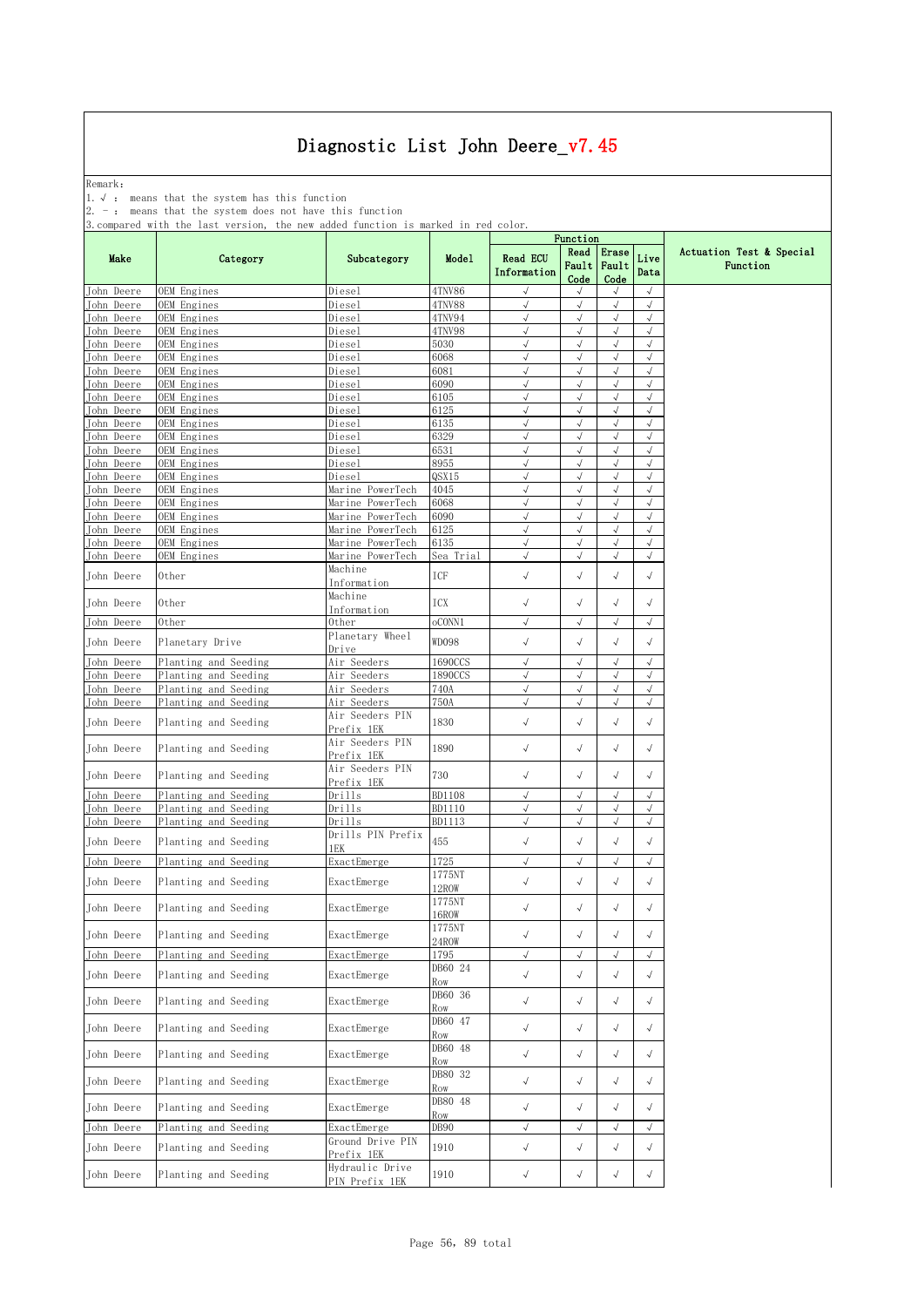Remark: The contract of the contract of  $\mathbb{R}$  and  $\mathbb{R}$  are contract of  $\mathbb{R}$  and  $\mathbb{R}$  are contract of  $\mathbb{R}$  and  $\mathbb{R}$  are contract of  $\mathbb{R}$  and  $\mathbb{R}$  are contract of  $\mathbb{R}$  and  $\mathbb{R}$  are cont

1.√ : means that the system has this function

2. - : means that the system does not have this function

|                          |                                              |                                             |                     |                          | Function                   |                          |                         |                                      |
|--------------------------|----------------------------------------------|---------------------------------------------|---------------------|--------------------------|----------------------------|--------------------------|-------------------------|--------------------------------------|
| Make                     | Category                                     | Subcategory                                 | Model               | Read ECU<br>Information  | Read<br>Fault<br>Code      | Erase<br>Fault<br>Code   | Live<br>Data            | Actuation Test & Special<br>Function |
| John Deere               | Planting and Seeding                         | Hydraulic Drive<br>PIN Prefix AO and<br>1A8 | 1910                | $\sqrt{ }$               | $\sqrt{ }$                 | $\sqrt{ }$               | $\sqrt{}$               |                                      |
| John Deere               | Planting and Seeding                         | MaxEmerge 5                                 | 1705                | $\sqrt{ }$               | $\checkmark$               | √                        | $\sqrt{}$               |                                      |
| John Deere               | Planting and Seeding                         | MaxEmerge 5                                 | 1715                | $\sqrt{2}$               | $\sqrt{}$                  | $\sqrt{}$                | $\sqrt{2}$              |                                      |
| John Deere               | Planting and Seeding                         | MaxEmerge 5                                 | 1725                | $\sqrt{ }$               | $\sqrt{ }$                 | $\sqrt{}$                | $\sqrt{ }$              |                                      |
| John Deere<br>John Deere | Planting and Seeding<br>Planting and Seeding | MaxEmerge 5<br>MaxEmerge 5                  | 1735<br>1755        | $\sqrt{ }$<br>$\sqrt{ }$ | $\sqrt{}$<br>$\sqrt{}$     | $\sqrt{2}$<br>$\sqrt{ }$ | $\sqrt{}$<br>$\sqrt{2}$ |                                      |
| John Deere               | Planting and Seeding                         | MaxEmerge 5                                 | 1765                | $\sqrt{ }$               | $\sqrt{2}$                 | $\sqrt{}$                | $\sqrt{ }$              |                                      |
| John Deere               | Planting and Seeding                         | MaxEmerge 5                                 | 1765NT              | $\sqrt{ }$               | $\sqrt{ }$                 | $\sqrt{2}$               | $\sqrt{}$               |                                      |
| John Deere               | Planting and Seeding                         | MaxEmerge 5                                 | 1775                | √                        | $\checkmark$               | $\sqrt{}$                | $\sqrt{}$               |                                      |
| John Deere               | Planting and Seeding                         | MaxEmerge 5                                 | 1775NT<br>12ROW     | $\checkmark$             | $\sqrt{ }$                 | $\sqrt{ }$               | $\sqrt{}$               |                                      |
| John Deere               | Planting and Seeding                         | MaxEmerge 5                                 | 1775NT<br>16ROW     | $\checkmark$             | $\sqrt{ }$                 | $\sqrt{}$                | $\sqrt{}$               |                                      |
| John Deere               | Planting and Seeding                         | MaxEmerge 5                                 | 1775NT<br>24ROW     | $\sqrt{ }$               | $\sqrt{}$                  | $\sqrt{ }$               | $\sqrt{}$               |                                      |
| John Deere               | Planting and Seeding                         | MaxEmerge 5                                 | 1785                | $\sqrt{ }$               | $\checkmark$               | $\sqrt{}$                | $\checkmark$            |                                      |
| John Deere               | Planting and Seeding                         | MaxEmerge 5                                 | 1795                | $\sqrt{ }$               | $\sqrt{ }$                 | $\sqrt{2}$               | $\sqrt{2}$              |                                      |
| John Deere               | Planting and Seeding                         | MaxEmerge 5                                 | DB120               | $\sqrt{ }$               | $\sqrt{ }$                 | $\sqrt{}$                | $\sqrt{ }$              |                                      |
| John Deere               | Planting and Seeding                         | MaxEmerge 5                                 | DB44                | $\sqrt{}$                | $\sqrt{}$                  | $\sqrt{}$                | $\sqrt{ }$              |                                      |
| John Deere               | Planting and Seeding                         | MaxEmerge 5                                 | DB60 24<br>Row      | $\checkmark$             | $\sqrt{}$                  | $\checkmark$             | $\sqrt{}$               |                                      |
| John Deere               | Planting and Seeding                         | MaxEmerge 5                                 | DB60 36<br>Row      | $\sqrt{}$                | $\sqrt{}$                  | $\sqrt{}$                | $\sqrt{}$               |                                      |
| John Deere               | Planting and Seeding                         | MaxEmerge 5                                 | DB60 47<br>Row      | $\checkmark$             | $\sqrt{ }$                 | $\sqrt{ }$               | $\sqrt{}$               |                                      |
| John Deere               | Planting and Seeding                         | MaxEmerge 5                                 | DB66                | $\sqrt{}$                | $\sqrt{}$                  | $\sqrt{ }$               | $\sqrt{}$               |                                      |
| John Deere               | Planting and Seeding                         | MaxEmerge 5                                 | DB80 32<br>Row      | $\checkmark$             | $\sqrt{}$                  | $\checkmark$             | $\sqrt{}$               |                                      |
| John Deere               | Planting and Seeding                         | MaxEmerge 5                                 | DB80 48<br>Row      | $\checkmark$             | $\sqrt{ }$                 | $\sqrt{}$                | $\sqrt{ }$              |                                      |
| John Deere               | Planting and Seeding                         | MaxEmerge 5                                 | DB88                | $\sqrt{ }$               | $\sqrt{}$                  | $\sqrt{ }$               | $\sqrt{}$               |                                      |
| John Deere               | Planting and Seeding                         | MaxEmerge 5                                 | DB90                | $\sqrt{ }$               | $\sqrt{ }$                 | $\sqrt{ }$               | $\sqrt{ }$              |                                      |
| John Deere               | Planting and Seeding                         | MaxEmerge 5                                 | DB90 54<br>row      | $\sqrt{ }$               | $\sqrt{ }$                 | $\sqrt{ }$               | $\sqrt{}$               |                                      |
| John Deere               | Planting and Seeding                         | MaxEmerge 5 Twin<br>Row                     | 1705                | $\checkmark$             | $\sqrt{ }$                 | $\sqrt{ }$               | $\sqrt{}$               |                                      |
| John Deere               | Planting and Seeding                         | MaxEmerge 5 Twin<br>Row                     | 1725                | $\checkmark$             | $\sqrt{ }$                 | $\sqrt{ }$               | $\sqrt{}$               |                                      |
| John Deere               | Planting and Seeding                         | MaxEmerge 5 Twin<br>Row                     | DB60T               | $\checkmark$             | $\sqrt{ }$                 | $\sqrt{}$                | $\sqrt{ }$              |                                      |
| Tohn Deere               | Planting and Seeding                         | None                                        | 2115                | $\sqrt{ }$               | $\sqrt{ }$                 | $\sqrt{}$                | $\sqrt{ }$              |                                      |
| John Deere               | Planting and Seeding                         | Planters                                    | 1740                | $\sqrt{ }$               | $\sqrt{2}$                 | $\sqrt{}$                | $\sqrt{ }$              |                                      |
| John Deere               | Planting and Seeding                         | Planters                                    | DR16                | $\sqrt{ }$               | $\sqrt{}$                  | $\sqrt{}$                | $\sqrt{2}$              |                                      |
| John Deere               | Planting and Seeding                         | Planters                                    | DR18<br><b>DR24</b> | $\sqrt{ }$<br>$\sqrt{ }$ | $\checkmark$<br>$\sqrt{ }$ | $\sqrt{ }$<br>$\sqrt{2}$ | $\sqrt{}$<br>$\sqrt{2}$ |                                      |
| John Deere<br>John Deere | Planting and Seeding<br>Planting and Seeding | Planters<br>Planters                        | DR8T                | $\sqrt{}$                | $\sqrt{}$                  | $\sqrt{}$                | $\sqrt{ }$              |                                      |
| John Deere               | Planting and Seeding                         | Planters - Pin<br>Prefix PO                 | 1010                | $\checkmark$             | $\sqrt{}$                  | $\sqrt{ }$               | $\sqrt{ }$              |                                      |
| John Deere               | Planting and Seeding                         | Planters - Pin<br>Prefix PO                 | 1015                | $\sqrt{ }$               | $\checkmark$               | $\sqrt{ }$               | $\sqrt{ }$              |                                      |
| John Deere               | Planting and Seeding                         | Planters - Pin<br>Prefix PO                 | 1025                | $\checkmark$             | $\sqrt{ }$                 | $\sqrt{ }$               | $\sqrt{}$               |                                      |
| John Deere               | Planting and Seeding                         | Planters - Pin<br>Prefix PO                 | 1030                | $\checkmark$             | $\sqrt{}$                  | $\sqrt{}$                | $\sqrt{}$               |                                      |
| John Deere               | Planting and Seeding                         | Planters - Pin<br>Prefix PO                 | 1035                | $\checkmark$             | $\sqrt{ }$                 | $\sqrt{}$                | $\checkmark$            |                                      |
| John Deere               | Planting and Seeding                         | Planters - Pin<br>Prefix PO                 | 1745                | $\sqrt{ }$               | $\sqrt{ }$                 | $\sqrt{}$                | $\sqrt{ }$              |                                      |
| John Deere               | Planting and Seeding                         | Planters - Pin<br>Prefix PO                 | 1745 12ROW          | $\sqrt{ }$               | $\sqrt{ }$                 | $\sqrt{}$                | $\sqrt{}$               |                                      |
| John Deere               | Planting and Seeding                         | Planters - Pin<br>Prefix PO                 | 1745 14ROW          | $\checkmark$             | $\sqrt{ }$                 | $\sqrt{ }$               | $\sqrt{}$               |                                      |
| John Deere               | Planting and Seeding                         | Planters - Pin<br>Prefix PO                 | 1745 16ROW          | $\checkmark$             | $\sqrt{ }$                 | $\sqrt{}$                | $\sqrt{}$               |                                      |
| John Deere               | Planting and Seeding                         | Planters - Pin<br>Prefix PO                 | 1745 18ROW          | $\checkmark$             | $\sqrt{}$                  | $\sqrt{ }$               | $\checkmark$            |                                      |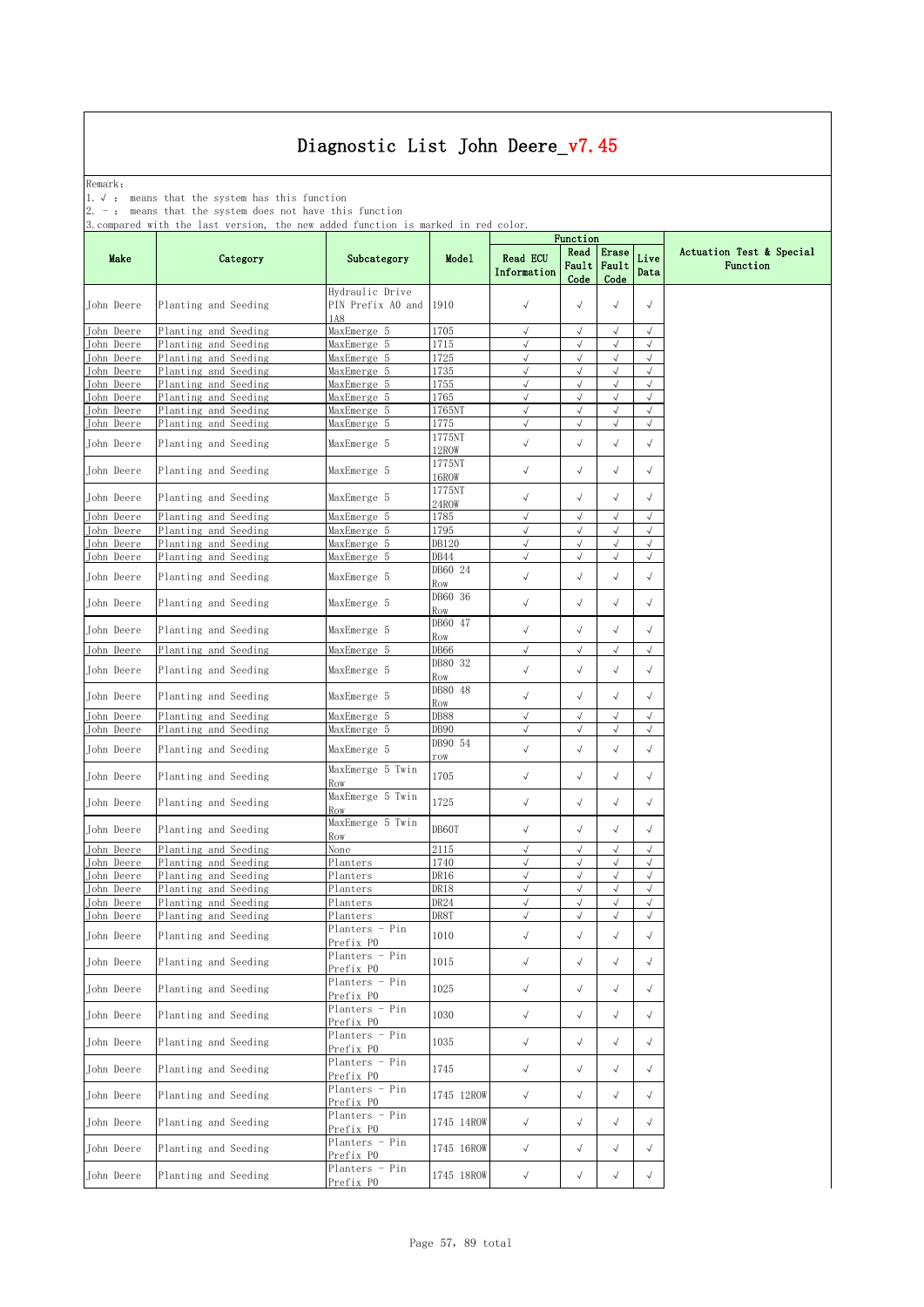Remark: The contract of the contract of  $\mathbb{R}$  and  $\mathbb{R}$  are contract of  $\mathbb{R}$  and  $\mathbb{R}$  are contract of  $\mathbb{R}$  and  $\mathbb{R}$  are contract of  $\mathbb{R}$  and  $\mathbb{R}$  are contract of  $\mathbb{R}$  and  $\mathbb{R}$  are cont

1.√ : means that the system has this function

2. - : means that the system does not have this function

| $\sim$ mp $\sim$ |                      |                             |                  |                                | Function              |                        |              |                                      |
|------------------|----------------------|-----------------------------|------------------|--------------------------------|-----------------------|------------------------|--------------|--------------------------------------|
| Make             | Category             | Subcategory                 | Model            | <b>Read ECU</b><br>Information | Read<br>Fault<br>Code | Erase<br>Fault<br>Code | Live<br>Data | Actuation Test & Special<br>Function |
| John Deere       | Planting and Seeding | Planters - Pin<br>Prefix PO | 1745 20ROW       | $\sqrt{ }$                     | $\sqrt{ }$            | $\sqrt{}$              | $\sqrt{}$    |                                      |
| John Deere       | Planting and Seeding | Planters - Pin<br>Prefix PO | 1745 24ROW       | $\checkmark$                   | $\sqrt{ }$            | $\sqrt{}$              | $\sqrt{ }$   |                                      |
| John Deere       | Planting and Seeding | Planters - Pin<br>Prefix PO | 1755             | $\sqrt{ }$                     | $\sqrt{ }$            | $\sqrt{}$              | $\sqrt{}$    |                                      |
| John Deere       | Planting and Seeding | Planters - Pin<br>Prefix PO | DO6R             | $\checkmark$                   | $\sqrt{ }$            | $\sqrt{}$              | $\sqrt{ }$   |                                      |
| John Deere       | Planting and Seeding | Planters - Pin<br>Prefix PO | DO8R             | $\checkmark$                   | $\sqrt{}$             | $\sqrt{}$              | $\sqrt{}$    |                                      |
| John Deere       | Planting and Seeding | Planters 740101-<br>745000  | 1770NT<br>12ROW  | $\checkmark$                   | $\sqrt{ }$            | $\sqrt{}$              | $\sqrt{ }$   |                                      |
| John Deere       | Planting and Seeding | Planters 740101-<br>745000  | 1770NT<br>16ROW  | $\checkmark$                   | $\sqrt{ }$            | $\sqrt{}$              | $\sqrt{ }$   |                                      |
| John Deere       | Planting and Seeding | Planters 740101-<br>745000  | 1770NT<br>24ROW  | $\checkmark$                   | $\sqrt{ }$            | $\sqrt{}$              | $\sqrt{ }$   |                                      |
| John Deere       | Planting and Seeding | Planters 740101-<br>745000  | 1790             | $\sqrt{\phantom{a}}$           | $\sqrt{}$             | $\sqrt{}$              | $\sqrt{ }$   |                                      |
| John Deere       | Planting and Seeding | Planters 740101-<br>745000  | DB120            | $\sqrt{ }$                     | $\sqrt{ }$            | $\sqrt{}$              | $\sqrt{}$    |                                      |
| John Deere       | Planting and Seeding | Planters 740101-<br>745000  | DB37             | $\sqrt{ }$                     | $\sqrt{ }$            | $\sqrt{}$              | $\sqrt{ }$   |                                      |
| John Deere       | Planting and Seeding | Planters 740101-<br>745000  | DB44             | $\checkmark$                   | $\checkmark$          | $\sqrt{}$              | $\sqrt{}$    |                                      |
| John Deere       | Planting and Seeding | Planters 740101-<br>745000  | DB <sub>50</sub> | $\checkmark$                   | $\sqrt{ }$            | $\sqrt{}$              | $\sqrt{ }$   |                                      |
| John Deere       | Planting and Seeding | Planters 740101-<br>745000  | DB55             | $\checkmark$                   | $\sqrt{ }$            | $\checkmark$           | $\sqrt{ }$   |                                      |
| John Deere       | Planting and Seeding | Planters 740101-<br>745000  | <b>DB58</b>      | $\checkmark$                   | $\sqrt{ }$            | $\sqrt{}$              | $\sqrt{ }$   |                                      |
| John Deere       | Planting and Seeding | Planters 740101-<br>745000  | DB60 36ROW       | $\checkmark$                   | $\sqrt{ }$            | $\sqrt{}$              | $\sqrt{ }$   |                                      |
| John Deere       | Planting and Seeding | Planters 740101-<br>745000  | DB60 47ROW       | $\sqrt{ }$                     | $\sqrt{ }$            | $\sqrt{}$              | $\sqrt{}$    |                                      |
| John Deere       | Planting and Seeding | Planters 740101-<br>745000  | DB66             | $\checkmark$                   | $\sqrt{}$             | $\sqrt{}$              | $\sqrt{ }$   |                                      |
| John Deere       | Planting and Seeding | Planters 740101-<br>745000  | DB74             | $\checkmark$                   | $\sqrt{ }$            | $\sqrt{}$              | $\sqrt{}$    |                                      |
| John Deere       | Planting and Seeding | Planters 740101-<br>745000  | DB80 48<br>Row   | $\checkmark$                   | $\sqrt{}$             | $\sqrt{ }$             | $\sqrt{ }$   |                                      |
| John Deere       | Planting and Seeding | Planters 740101-<br>745000  | DB83 36<br>Row   | $\checkmark$                   | $\sqrt{ }$            | $\sqrt{}$              | $\sqrt{ }$   |                                      |
| John Deere       | Planting and Seeding | Planters 740101-<br>745000  | <b>DB88</b>      | $\checkmark$                   | $\sqrt{ }$            | $\sqrt{}$              | $\sqrt{ }$   |                                      |
| John Deere       | Planting and Seeding | Planters 740101-<br>745000  | DB90             | $\checkmark$                   | $\sqrt{}$             | $\sqrt{}$              | $\sqrt{}$    |                                      |
| John Deere       | Planting and Seeding | Planters 745101-<br>XXXXXX  | 1770NT<br>12ROW  | $\sqrt{ }$                     | $\sqrt{}$             | $\sqrt{}$              |              |                                      |
| John Deere       | Planting and Seeding | Planters 745101-<br>XXXXXX  | 1770NT<br>16ROW  | $\checkmark$                   | $\sqrt{ }$            | $\sqrt{ }$             | $\sqrt{}$    |                                      |
| John Deere       | Planting and Seeding | Planters 745101-<br>XXXXXX  | 1770NT<br>24ROW  | $\checkmark$                   | $\sqrt{}$             | $\sqrt{}$              | $\sqrt{}$    |                                      |
| John Deere       | Planting and Seeding | Planters 745101-<br>XXXXXX  | 1790             | $\checkmark$                   | $\checkmark$          | $\sqrt{}$              | $\sqrt{ }$   |                                      |
| John Deere       | Planting and Seeding | Planters 745101-<br>XXXXXX  | DB120            | $\checkmark$                   | $\sqrt{ }$            | $\sqrt{}$              | $\sqrt{ }$   |                                      |
| John Deere       | Planting and Seeding | Planters 745101-<br>XXXXXX  | DB37             | $\checkmark$                   | $\sqrt{}$             | $\sqrt{}$              | $\sqrt{ }$   |                                      |
| John Deere       | Planting and Seeding | Planters 745101-<br>XXXXXX  | DB44             | $\checkmark$                   | $\sqrt{ }$            | $\sqrt{}$              | $\sqrt{}$    |                                      |
| John Deere       | Planting and Seeding | Planters 745101-<br>XXXXXX  | DB50             | $\checkmark$                   | $\sqrt{ }$            | $\sqrt{}$              | $\sqrt{ }$   |                                      |
| John Deere       | Planting and Seeding | Planters 745101-<br>XXXXXX  | DB55             | $\sqrt{ }$                     | $\sqrt{ }$            | $\sqrt{ }$             | $\sqrt{ }$   |                                      |
| John Deere       | Planting and Seeding | Planters 745101-<br>XXXXXX  | DB58             | $\checkmark$                   | $\sqrt{ }$            | $\sqrt{}$              | $\sqrt{ }$   |                                      |
| John Deere       | Planting and Seeding | Planters 745101-<br>XXXXXX  | DB60 24<br>Row   | $\checkmark$                   | $\sqrt{ }$            | $\sqrt{ }$             | $\sqrt{ }$   |                                      |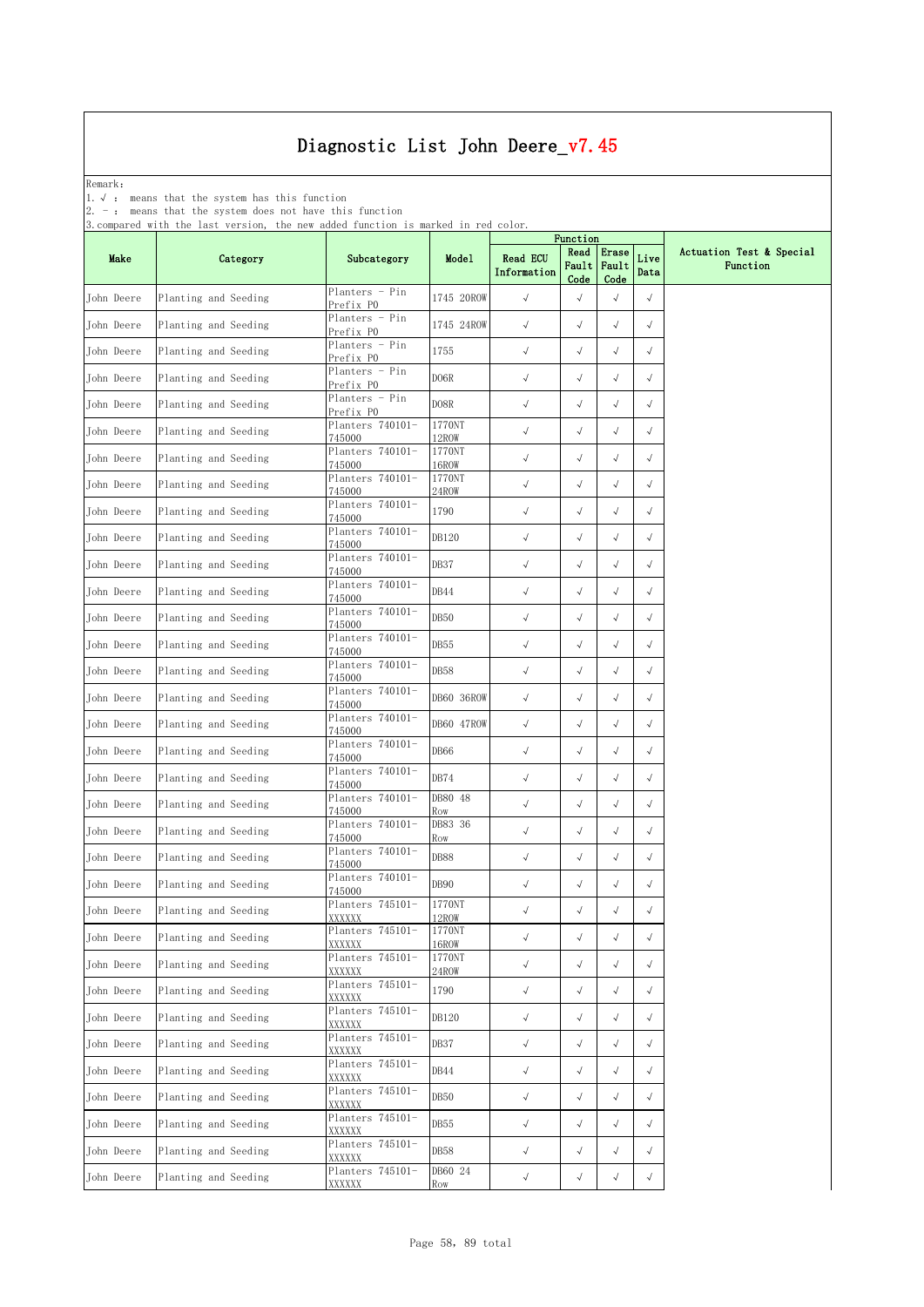Remark: The contract of the contract of  $\mathbb{R}$  and  $\mathbb{R}$  are contract of  $\mathbb{R}$  and  $\mathbb{R}$  are contract of  $\mathbb{R}$  and  $\mathbb{R}$  are contract of  $\mathbb{R}$  and  $\mathbb{R}$  are contract of  $\mathbb{R}$  and  $\mathbb{R}$  are cont

1.√ : means that the system has this function

2. - : means that the system does not have this function

|            |                      |                                                    |                |                                | Function              |                        |              |                                      |  |
|------------|----------------------|----------------------------------------------------|----------------|--------------------------------|-----------------------|------------------------|--------------|--------------------------------------|--|
| Make       | Category             | Subcategory                                        | Model          | <b>Read ECU</b><br>Information | Read<br>Fault<br>Code | Erase<br>Fault<br>Code | Live<br>Data | Actuation Test & Special<br>Function |  |
| John Deere | Planting and Seeding | Planters 745101-<br>XXXXXX                         | DB60 36<br>Row | $\sqrt{ }$                     | √                     | $\sqrt{}$              | $\sqrt{}$    |                                      |  |
| John Deere | Planting and Seeding | Planters 745101-<br>XXXXXX                         | DB60 47<br>Row | $\checkmark$                   | $\sqrt{ }$            | $\sqrt{}$              | $\sqrt{ }$   |                                      |  |
| John Deere | Planting and Seeding | Planters 745101-<br>XXXXXX                         | DB66           | $\checkmark$                   | $\checkmark$          | $\sqrt{ }$             | $\sqrt{ }$   |                                      |  |
| John Deere | Planting and Seeding | Planters 745101-<br>XXXXXX                         | DB74           | $\checkmark$                   | $\sqrt{ }$            | $\sqrt{}$              | $\sqrt{}$    |                                      |  |
| John Deere | Planting and Seeding | Planters 745101-<br>XXXXXX                         | DB80 32<br>Row | $\checkmark$                   | $\sqrt{ }$            | $\sqrt{ }$             | $\sqrt{}$    |                                      |  |
| John Deere | Planting and Seeding | Planters 745101-<br>XXXXXX                         | DB80 48<br>Row | $\checkmark$                   | $\sqrt{}$             | $\sqrt{}$              | $\sqrt{ }$   |                                      |  |
| John Deere | Planting and Seeding | Planters 745101-<br>XXXXXX                         | DB83 36<br>Row | $\checkmark$                   | $\sqrt{ }$            | $\sqrt{}$              | $\sqrt{ }$   |                                      |  |
| John Deere | Planting and Seeding | Planters 745101-<br>XXXXXX                         | <b>DB88</b>    | $\sqrt{ }$                     | $\sqrt{ }$            | $\sqrt{}$              | $\sqrt{}$    |                                      |  |
| John Deere | Planting and Seeding | Planters 745101-<br>XXXXXX                         | DB90           | $\sqrt{ }$                     | $\sqrt{ }$            | $\sqrt{}$              | $\sqrt{ }$   |                                      |  |
| John Deere | Planting and Seeding | Planters PIN<br>Prefix 1CQ                         | 2109           | $\sqrt{ }$                     | $\sqrt{ }$            | $\sqrt{}$              | $\sqrt{}$    |                                      |  |
| John Deere | Planting and Seeding | Planters PIN<br>Prefix 1CQ                         | 2111           | $\checkmark$                   | $\sqrt{ }$            | $\sqrt{ }$             | $\sqrt{}$    |                                      |  |
| John Deere | Planting and Seeding | Planters PIN<br>Prefix 1CQ 000248<br>- 099999      | 2130           | $\sqrt{ }$                     | $\sqrt{}$             | $\sqrt{}$              | $\sqrt{ }$   |                                      |  |
| John Deere | Planting and Seeding | Planters PIN<br>Prefix 1CQ 090087<br>099999        | 1107           | $\checkmark$                   | $\sqrt{\phantom{a}}$  | $\sqrt{ }$             | $\sqrt{ }$   |                                      |  |
| John Deere | Planting and Seeding | Planters PIN<br>Prefix 1CQ 090225<br>- 099999      | 2122           | $\checkmark$                   | $\sqrt{ }$            | $\sqrt{}$              | $\sqrt{}$    |                                      |  |
| John Deere | Planting and Seeding | Planters PIN<br>Prefix 1CQ 090394<br>099999        | 2126           | $\sqrt{ }$                     | $\sqrt{}$             | $\sqrt{ }$             | $\sqrt{}$    |                                      |  |
| John Deere | Planting and Seeding | Planters PIN<br>Prefix 1CQ 090431<br>- 099999      | 2113           | $\sqrt{ }$                     | $\sqrt{}$             | $\sqrt{}$              | $\sqrt{ }$   |                                      |  |
| John Deere | Planting and Seeding | Planters PIN<br>Prefix 1CQ 090455<br>- XXXXXX      | 1109           | $\sqrt{ }$                     | $\sqrt{ }$            | $\sqrt{}$              | $\sqrt{ }$   |                                      |  |
| John Deere | Planting and Seeding | Planters PIN<br>Prefix 1CQ 090569<br>- 099999      | 1113           | $\checkmark$                   | $\sqrt{ }$            | $\sqrt{}$              | $\sqrt{}$    |                                      |  |
| John Deere | Planting and Seeding | Planters PIN<br>Prefix 1CQ 090605<br>099999        | 1111           | $\sqrt{ }$                     | $\sqrt{}$             | $\sqrt{}$              | $\sqrt{}$    |                                      |  |
| John Deere | Planting and Seeding | Planters PIN<br>Prefix 1CQ 090740 2117<br>- 099999 |                | $\checkmark$                   | $\sqrt{}$             | $\sqrt{ }$             | √            |                                      |  |
| John Deere | Planting and Seeding | Planters PIN<br>Prefix 1CQ 100000<br>- XXXXXX      | 1107           | $\checkmark$                   | $\sqrt{ }$            | $\sqrt{}$              | $\sqrt{ }$   |                                      |  |
| John Deere | Planting and Seeding | Planters PIN<br>Prefix 1CQ 100000<br>- XXXXXX      | 1109           | $\sqrt{ }$                     | $\sqrt{}$             | $\sqrt{ }$             | $\sqrt{}$    |                                      |  |
| John Deere | Planting and Seeding | Planters PIN<br>Prefix 1CQ 100000<br>- XXXXXX      | 1111           | $\sqrt{ }$                     | $\sqrt{ }$            | $\sqrt{}$              | $\sqrt{ }$   |                                      |  |
| John Deere | Planting and Seeding | Planters PIN<br>Prefix 1CQ 100000<br>- XXXXXX      | 1113           | $\sqrt{ }$                     | $\sqrt{ }$            | $\sqrt{}$              | $\sqrt{ }$   |                                      |  |
| John Deere | Planting and Seeding | Planters PIN<br>Prefix 1CQ 100000<br>- XXXXXX      | 2109           | $\checkmark$                   | $\sqrt{ }$            | $\sqrt{}$              | $\sqrt{ }$   |                                      |  |
| John Deere | Planting and Seeding | Planters PIN<br>Prefix 1CQ 100000<br>- XXXXXX      | 2111           | $\sqrt{ }$                     | $\sqrt{ }$            | $\sqrt{}$              | $\sqrt{ }$   |                                      |  |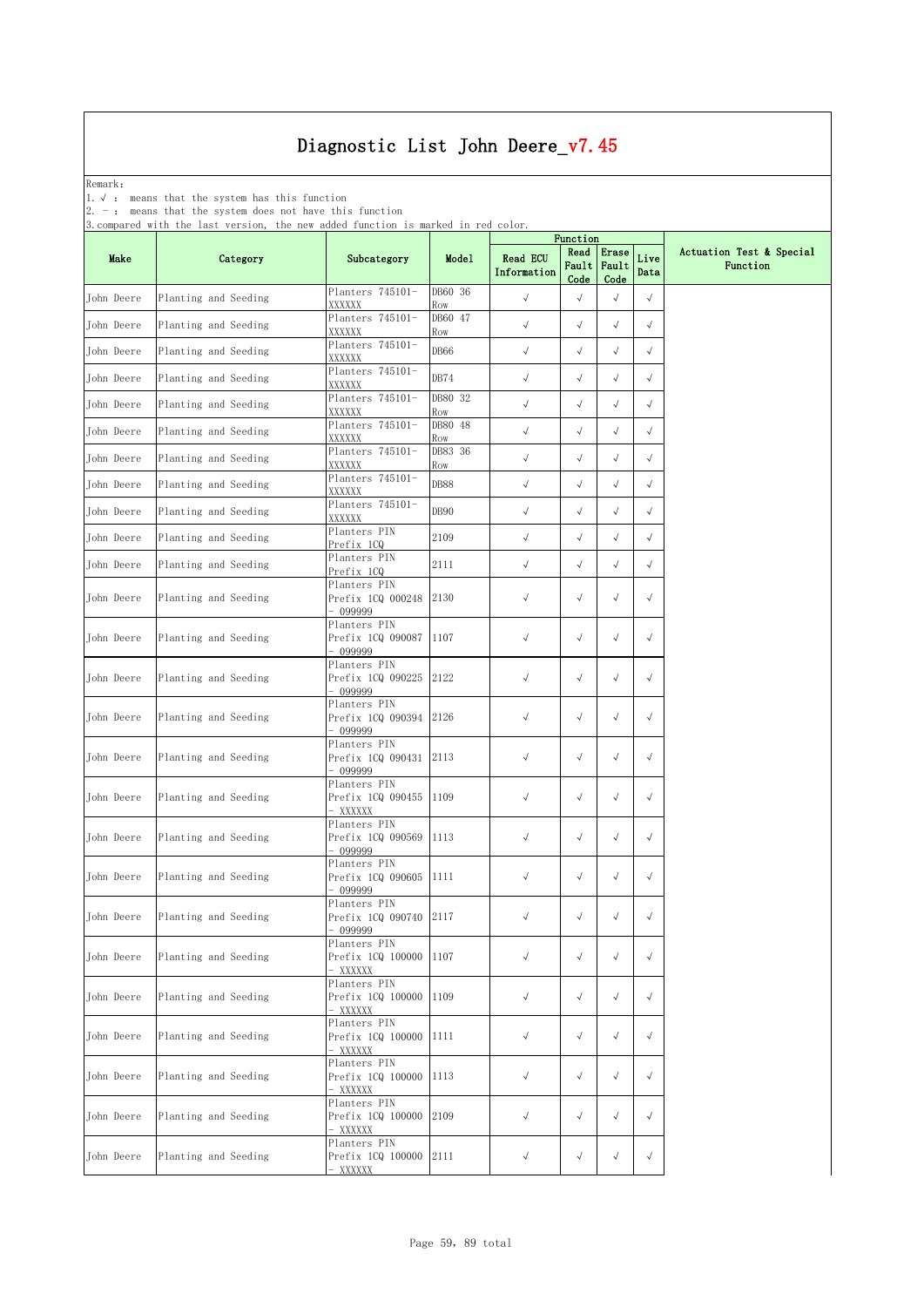Remark: The contract of the contract of  $\mathbb{R}$  and  $\mathbb{R}$  are contract of  $\mathbb{R}$  and  $\mathbb{R}$  are contract of  $\mathbb{R}$  and  $\mathbb{R}$  are contract of  $\mathbb{R}$  and  $\mathbb{R}$  are contract of  $\mathbb{R}$  and  $\mathbb{R}$  are cont

1.√ : means that the system has this function

2. - : means that the system does not have this function

|            |                      |                                                |                  |                                | Function              |                        |              |                                      |
|------------|----------------------|------------------------------------------------|------------------|--------------------------------|-----------------------|------------------------|--------------|--------------------------------------|
| Make       | Category             | Subcategory                                    | Model            | <b>Read ECU</b><br>Information | Read<br>Fault<br>Code | Erase<br>Fault<br>Code | Live<br>Data | Actuation Test & Special<br>Function |
| John Deere | Planting and Seeding | Planters PIN<br>Prefix 1CQ 100000<br>XXXXXX    | 2113             | $\sqrt{ }$                     | $\sqrt{ }$            | $\sqrt{}$              | $\sqrt{}$    |                                      |
| John Deere | Planting and Seeding | Planters PIN<br>Prefix 1CQ 100000<br>XXXXXX    | 2115             | $\sqrt{ }$                     | $\sqrt{ }$            | $\sqrt{}$              | $\sqrt{}$    |                                      |
| John Deere | Planting and Seeding | Planters PIN<br>Prefix 1CQ 100000<br>· XXXXXX  | 2117             | $\sqrt{}$                      | $\sqrt{ }$            | $\sqrt{}$              | $\sqrt{}$    |                                      |
| John Deere | Planting and Seeding | Planters PIN<br>Prefix 1CQ 100000<br>XXXXXX    | 2122             | $\sqrt{ }$                     | $\sqrt{ }$            | $\sqrt{}$              | $\sqrt{ }$   |                                      |
| John Deere | Planting and Seeding | Planters PIN<br>Prefix 1CQ 100000<br>XXXXXX    | 2126             | $\sqrt{ }$                     | $\sqrt{ }$            | $\sqrt{ }$             | $\sqrt{}$    |                                      |
| John Deere | Planting and Seeding | Planters PIN<br>Prefix 1CQ 100000<br>XXXXXX    | 2130             | $\sqrt{}$                      | $\sqrt{ }$            | $\checkmark$           | $\sqrt{}$    |                                      |
| John Deere | Planting and Seeding | Planters PIN<br>Prefix 1CQ 100000<br>· XXXXXX  | 2134             | $\sqrt{ }$                     | $\sqrt{}$             | $\checkmark$           | $\sqrt{}$    |                                      |
| John Deere | Planting and Seeding | Planters PIN<br>Prefix 1CQ 100000<br>XXXXXX    | DB40             | $\sqrt{ }$                     | $\sqrt{ }$            | $\sqrt{}$              | $\sqrt{}$    |                                      |
| John Deere | Planting and Seeding | Planters PIN<br>Prefix 1CQ 100000<br>XXXXXX    | DB <sub>50</sub> | $\sqrt{ }$                     | $\sqrt{ }$            | √                      | $\sqrt{}$    |                                      |
| John Deere | Planting and Seeding | Planters PIN<br>Prefix 1CQ 100000<br>XXXXXX    | DB74             | $\sqrt{}$                      | $\sqrt{ }$            | $\sqrt{}$              | $\sqrt{}$    |                                      |
| John Deere | Planting and Seeding | Planters PIN<br>Prefix 1CQ 100000<br>- XXXXXX  | DB90             | $\sqrt{ }$                     | $\sqrt{ }$            | $\sqrt{}$              | $\sqrt{}$    |                                      |
| John Deere | Planting and Seeding | Planters PIN<br>Prefix 1CQ XXXXXX<br>000247    | 2130             | $\sqrt{ }$                     | $\sqrt{ }$            | $\sqrt{}$              | $\sqrt{}$    |                                      |
| John Deere | Planting and Seeding | Planters PIN<br>Prefix 1CQ XXXXXX<br>090086    | 1107             | $\sqrt{ }$                     | $\sqrt{ }$            | $\sqrt{}$              | $\sqrt{}$    |                                      |
| John Deere | Planting and Seeding | Planters PIN<br>Prefix 1CQ XXXXXX<br>090086    | 1113             | $\sqrt{ }$                     | $\sqrt{}$             | $\sqrt{ }$             | $\sqrt{}$    |                                      |
| John Deere | Planting and Seeding | Planters PIN<br>Prefix 1CQ XXXXXX<br>090224    | 2122             | $\sqrt{ }$                     | $\sqrt{ }$            | $\sqrt{ }$             | $\sqrt{}$    |                                      |
| John Deere | Planting and Seeding | Planters PIN<br>Prefix 1CQ XXXXXX<br>090243    | 2115             | $\sqrt{ }$                     | $\sqrt{ }$            | √                      | $\sqrt{}$    |                                      |
| John Deere | Planting and Seeding | Planters PIN<br>Prefix 1CQ XXXXXX<br>090393    | 2126             | $\sqrt{}$                      | $\sqrt{}$             | $\sqrt{ }$             | $\sqrt{ }$   |                                      |
| John Deere | Planting and Seeding | Planters PIN<br>Prefix 1CQ XXXXXX<br>$-090430$ | 2113             | $\sqrt{}$                      | $\sqrt{ }$            | $\sqrt{ }$             | $\sqrt{}$    |                                      |
| John Deere | Planting and Seeding | Planters PIN<br>Prefix 1CQ XXXXXX<br>090454    | 1109             | $\sqrt{ }$                     | $\sqrt{ }$            | $\sqrt{}$              | $\sqrt{}$    |                                      |
| John Deere | Planting and Seeding | Planters PIN<br>Prefix 1CQ XXXXXX<br>090604    | 1111             | $\sqrt{ }$                     | $\sqrt{ }$            | $\sqrt{ }$             | $\sqrt{}$    |                                      |
| John Deere | Planting and Seeding | Planters PIN<br>Prefix 1CQ XXXXXX<br>090739    | 2117             | $\sqrt{ }$                     | $\sqrt{}$             | $\sqrt{}$              | $\sqrt{}$    |                                      |
| John Deere | Planting and Seeding | Planters PIN<br>Prefix 1CQ XXXXXX<br>099999    | 2134             | $\sqrt{ }$                     | $\sqrt{}$             | $\sqrt{ }$             | $\sqrt{}$    |                                      |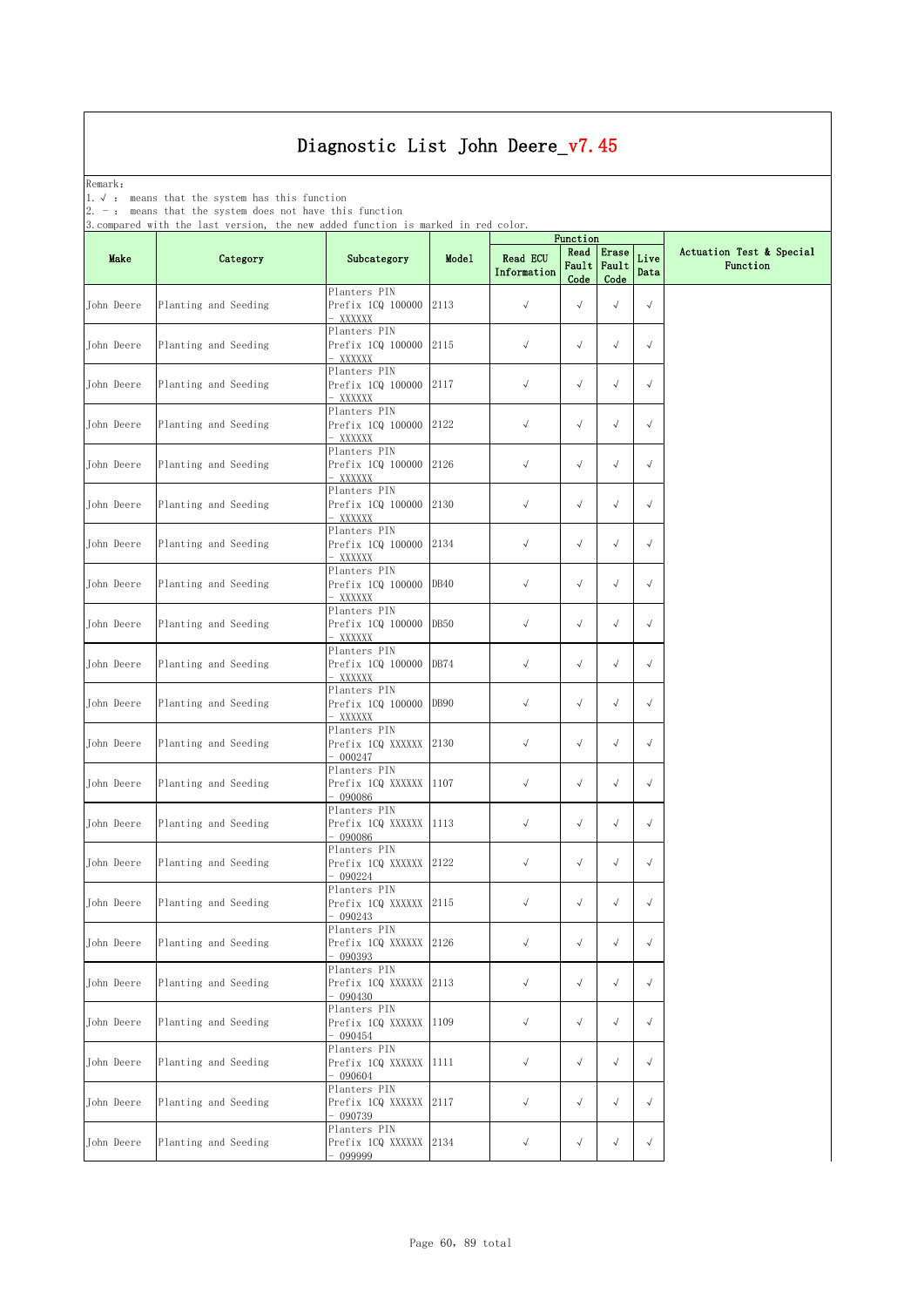Remark: The contract of the contract of  $\mathbb{R}$  and  $\mathbb{R}$  are contract of  $\mathbb{R}$  and  $\mathbb{R}$  are contract of  $\mathbb{R}$  and  $\mathbb{R}$  are contract of  $\mathbb{R}$  and  $\mathbb{R}$  are contract of  $\mathbb{R}$  and  $\mathbb{R}$  are cont

1.√ : means that the system has this function

2. - : means that the system does not have this function

| . computeu sten          |                          | GOOD LANCEDII                                 |                    | Function                       |                            |                          |                           |                                      |
|--------------------------|--------------------------|-----------------------------------------------|--------------------|--------------------------------|----------------------------|--------------------------|---------------------------|--------------------------------------|
| Make                     | Category                 | Subcategory                                   | Model              | <b>Read ECU</b><br>Information | Read<br>Fault<br>Code      | Erase<br>Fault<br>Code   | Live<br>Data              | Actuation Test & Special<br>Function |
| John Deere               | Planting and Seeding     | Planters PIN<br>Prefix 1CQ XXXXXX<br>- 099999 | DB <sub>50</sub>   | $\sqrt{ }$                     | $\sqrt{ }$                 | $\sqrt{ }$               | $\sqrt{}$                 |                                      |
| John Deere               | Planting and Seeding     | Planters PIN<br>Prefix 1CQ XXXXXX<br>- 099999 | DB74               | $\sqrt{ }$                     | $\sqrt{ }$                 | $\sqrt{}$                | $\sqrt{}$                 |                                      |
| John Deere               | Planting and Seeding     | Planters PIN<br>Prefix 1CQ XXXXXX<br>- 099999 | DB90               | $\checkmark$                   | $\sqrt{ }$                 | $\sqrt{ }$               | $\sqrt{}$                 |                                      |
| John Deere               | Planting and Seeding     | Planters PIN<br>Prefix CQ                     | 2117               | $\checkmark$                   | $\sqrt{ }$                 | $\sqrt{}$                | $\sqrt{}$                 |                                      |
| John Deere               | Planting and Seeding     | Planters PIN<br>Prefix CQ                     | 2126               | $\sqrt{ }$                     | $\sqrt{ }$                 | $\sqrt{}$                | $\sqrt{}$                 |                                      |
| John Deere               | Planting and Seeding     | Planters PIN<br>Prefix CQ                     | 2130               | $\checkmark$                   | $\sqrt{ }$                 | $\sqrt{ }$               | $\sqrt{}$                 |                                      |
| John Deere               | Planting and Seeding     | Planters XXXXXX<br>740100                     | DB120              | $\checkmark$                   | $\sqrt{ }$                 | $\sqrt{}$                | $\sqrt{}$                 |                                      |
| John Deere               | Planting and Seeding     | Planters XXXXXX<br>740100                     | DB37               | $\checkmark$                   | $\sqrt{ }$                 | $\sqrt{ }$               | $\sqrt{}$                 |                                      |
| John Deere               | Planting and Seeding     | Planters XXXXXX<br>740100                     | DB <sub>50</sub>   | $\checkmark$                   | $\sqrt{ }$                 | $\sqrt{ }$               | $\sqrt{}$                 |                                      |
| John Deere               | Planting and Seeding     | Planters XXXXXX -<br>740100                   | DB55               | $\checkmark$                   | $\sqrt{ }$                 | $\sqrt{}$                | $\sqrt{}$                 |                                      |
| John Deere               | Planting and Seeding     | Planters XXXXXX -<br>740100                   | DB60 36<br>Row     | $\checkmark$                   | $\sqrt{}$                  | $\sqrt{ }$               | $\sqrt{}$                 |                                      |
| John Deere               | Planting and Seeding     | Planters XXXXXX<br>740100                     | DB60 47<br>Row     | $\checkmark$                   | $\sqrt{ }$                 | $\sqrt{}$                | $\sqrt{}$                 |                                      |
| John Deere               | Planting and Seeding     | Planters XXXXXX<br>740100                     | DB60 47ROW         | $\checkmark$                   | $\sqrt{ }$                 | $\sqrt{ }$               | $\sqrt{}$                 |                                      |
| John Deere               | Planting and Seeding     | Planters XXXXXX<br>740100                     | DB74               | $\sqrt{ }$                     | $\sqrt{ }$                 | $\sqrt{}$                | $\sqrt{}$                 |                                      |
| John Deere               | Planting and Seeding     | Planters XXXXXX<br>740100                     | DB80 32<br>Row     | $\checkmark$                   | $\sqrt{ }$                 | $\sqrt{ }$               | $\sqrt{}$                 |                                      |
| John Deere               | Planting and Seeding     | Planters XXXXXX<br>740100                     | DB80 48<br>Row     | $\sqrt{ }$                     | $\sqrt{ }$                 | $\sqrt{ }$               | $\sqrt{}$                 |                                      |
| John Deere               | Planting and Seeding     | Planters XXXXXX -<br>740100                   | DB83 36<br>Row     | $\checkmark$                   | $\sqrt{ }$                 | $\sqrt{}$                | $\sqrt{}$                 |                                      |
| John Deere               | Planting and Seeding     | Planters XXXXXX<br>740100                     | DB88               | $\checkmark$                   | $\sqrt{}$                  | $\sqrt{ }$               | $\sqrt{ }$                |                                      |
| John Deere               | Planting and Seeding     | seeders                                       | 1512FX             | $\sqrt{ }$                     | $\sqrt{ }$                 | $\sqrt{2}$               | $\sqrt{}$                 |                                      |
| John Deere               | Planting and Seeding     | seeders                                       | 1516FX             | √                              | √                          | $\sqrt{}$                | $\sqrt{2}$                |                                      |
| John Deere               | Planting and Seeding     | seeders                                       | 1524FX             | $\sqrt{ }$                     | $\sqrt{}$                  | $\sqrt{}$                | $\sqrt{ }$                |                                      |
| John Deere               | Planting and Seeding     | Twin Row Planter                              | 1700               | $\sqrt{ }$                     | $\sqrt{ }$                 | $\sqrt{ }$               | $\sqrt{}$                 |                                      |
| John Deere               | PT0                      | Series                                        | F30                | $\sqrt{ }$                     | $\sqrt{}$                  | $\sqrt{}$                | $\sqrt{}$                 |                                      |
| John Deere<br>John Deere | Pump Drive               | GPD<br>GPD                                    | GPD1511<br>GPD2224 | $\sqrt{ }$<br>$\sqrt{ }$       | $\sqrt{ }$<br>$\sqrt{ }$   | $\sqrt{ }$<br>$\sqrt{ }$ | $\sqrt{ }$<br>$\sqrt{}$   |                                      |
| John Deere               | Pump Drive<br>Pump Drive | Series                                        | 28000              | $\sqrt{ }$                     | $\sqrt{ }$                 | $\sqrt{}$                | $\sqrt{2}$                |                                      |
| John Deere               | Pump Drive               | Series                                        | 56000              | $\sqrt{ }$                     |                            |                          |                           |                                      |
| John Deere               | Pump Drive               | Series                                        | 57000              | $\sqrt{ }$                     | $\sqrt{ }$                 | √                        | $\sqrt{ }$                |                                      |
| John Deere               | Pump Drive               | Series                                        | 59000              | $\sqrt{ }$                     | $\sqrt{ }$                 | $\sqrt{}$                | $\sqrt{}$                 |                                      |
| John Deere               | Pump Drive               | Series                                        | 61000              | $\sqrt{}$                      | $\sqrt{ }$                 | $\sqrt{}$                | $\sqrt{}$                 |                                      |
| John Deere               | Riding Lawn Equipment    | JD Lawn and<br>Garden Tractors                | GX255              | $\checkmark$                   | $\checkmark$               | $\sqrt{ }$               | $\sqrt{}$                 |                                      |
| John Deere               | Scraper                  | Scrapers                                      | 1810c              | $\sqrt{ }$                     | $\sqrt{}$                  | $\sqrt{}$                | $\sqrt{2}$                |                                      |
| John Deere               | Skid Steer               | 1T0312G<br>J288093                            | 312GR              | $\sqrt{ }$                     | $\sqrt{ }$                 | $\sqrt{}$                | $\sqrt{}$                 |                                      |
| John Deere               | Skid Steer               | 1T0314G<br>J288093                            | 314G               | $\sqrt{ }$                     | $\sqrt{ }$                 | $\sqrt{}$                | $\sqrt{}$                 |                                      |
| John Deere<br>John Deere | Skid Steer<br>Skid Steer | 1T0316G<br>J288093<br>1T0317E<br>J999999      | 316GR<br>317E      | $\sqrt{ }$<br>$\checkmark$     | $\sqrt{ }$<br>$\checkmark$ | $\sqrt{ }$<br>$\sqrt{ }$ | $\sqrt{}$<br>$\checkmark$ |                                      |
|                          | Skid Steer               | (FT4/S4)<br>1T0317G<br>J288093                | 317G               | $\sqrt{ }$                     | $\sqrt{ }$                 | $\sqrt{ }$               | $\sqrt{ }$                |                                      |
| John Deere<br>John Deere | Skid Steer               | 1T0318E<br>G253889<br>(TT4/S3A)               | 318E               | $\sqrt{ }$                     | $\sqrt{ }$                 | $\sqrt{2}$               | $\sqrt{}$                 |                                      |
| John Deere               | Skid Steer               | 1T0318E<br>J249323<br>(FT4/S4)                | 318E               | $\checkmark$                   | $\sqrt{ }$                 | $\sqrt{}$                | $\sqrt{}$                 |                                      |
| John Deere               | Skid Steer               | 1T0318G<br>J288093                            | 318G               | $\sqrt{ }$                     | $\sqrt{ }$                 | $\sqrt{}$                | $\sqrt{ }$                |                                      |
| John Deere               | Skid Steer               | 1T0319E<br>G254929                            | $319\mathrm{E}$    | $\checkmark$                   | $\sqrt{ }$                 | $\sqrt{ }$               | $\checkmark$              |                                      |
|                          |                          | (TT4/S3A)                                     |                    |                                |                            |                          |                           |                                      |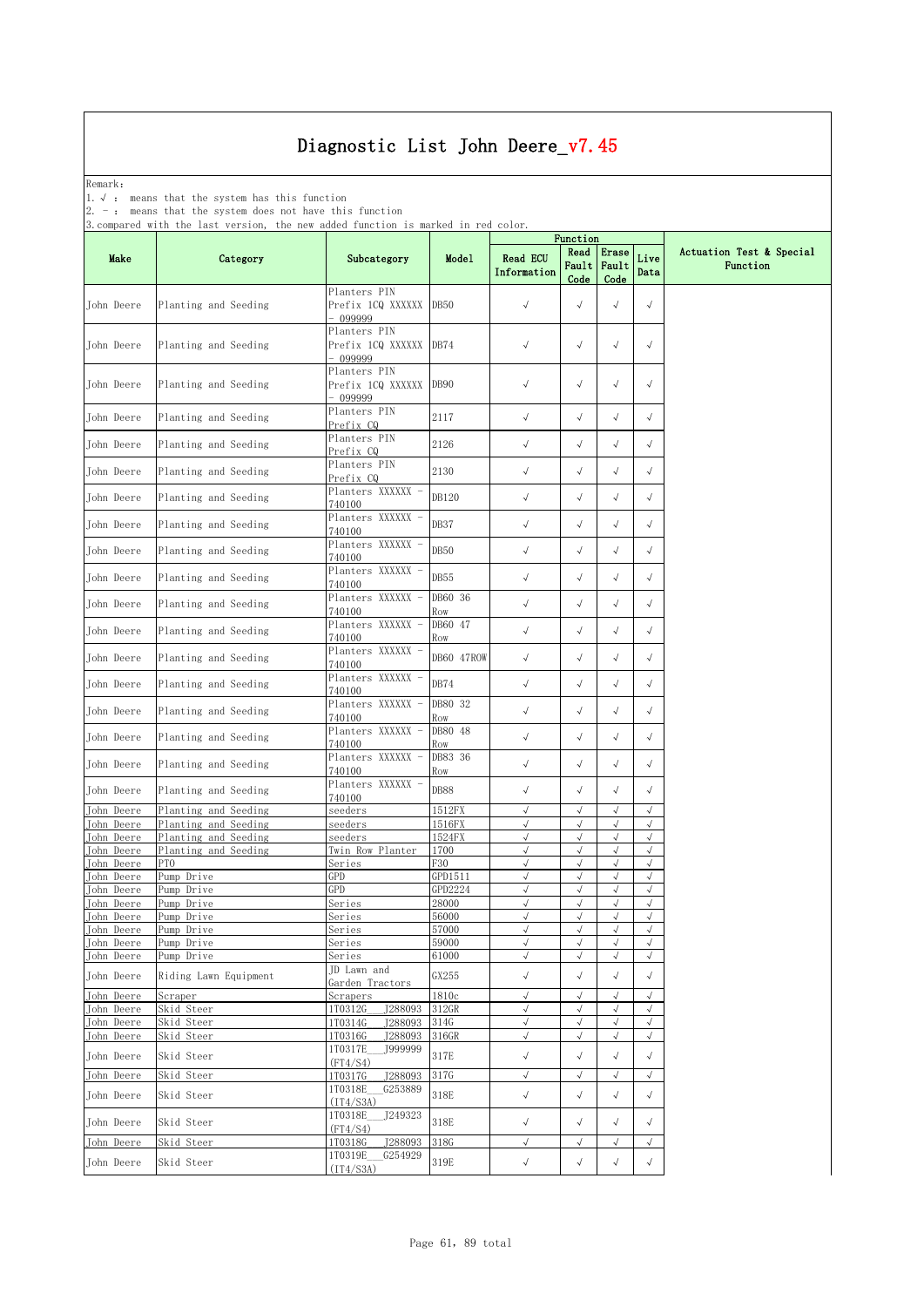Remark: The contract of the contract of  $\mathbb{R}$  and  $\mathbb{R}$  are contract of  $\mathbb{R}$  and  $\mathbb{R}$  are contract of  $\mathbb{R}$  and  $\mathbb{R}$  are contract of  $\mathbb{R}$  and  $\mathbb{R}$  are contract of  $\mathbb{R}$  and  $\mathbb{R}$  are cont

1.√ : means that the system has this function

2. - : means that the system does not have this function

|                          |                          |                                   |             |                                | Function                |                         |                         |                                      |
|--------------------------|--------------------------|-----------------------------------|-------------|--------------------------------|-------------------------|-------------------------|-------------------------|--------------------------------------|
| Make                     | Category                 | Subcategory                       | Model       | <b>Read ECU</b><br>Information | Read<br>Fault<br>Code   | Erase<br>Fault<br>Code  | Live<br>Data            | Actuation Test & Special<br>Function |
| John Deere               | Skid Steer               | 1T0319E<br>J249321<br>(FT4/S4)    | 319E        | $\sqrt{ }$                     | $\sqrt{ }$              | $\checkmark$            | $\sqrt{}$               |                                      |
| John Deere               | Skid Steer               | 1T0320E<br>G254913<br>(TT4/S3A)   | 320E        | $\sqrt{\phantom{a}}$           | $\sqrt{}$               | $\checkmark$            | $\sqrt{}$               |                                      |
| John Deere               | Skid Steer               | J249291<br>1T0320E<br>(FT4/S4)    | 320E        | $\sqrt{ }$                     | $\sqrt{}$               | $\sqrt{}$               | $\sqrt{ }$              |                                      |
| John Deere               | Skid Steer               | 1T0323E<br>G254917<br>(TT4/S3A)   | 323E        | $\sqrt{ }$                     | $\sqrt{}$               | $\sqrt{ }$              | $\sqrt{}$               |                                      |
| John Deere               | Skid Steer               | 1T0323E<br>J249322<br>(FT4/S4)    | 323E        | $\sqrt{ }$                     | $\sqrt{ }$              | $\checkmark$            | $\sqrt{}$               |                                      |
| John Deere               | Skid Steer               | G254998<br>1T0326E<br>(TT4/S3A)   | 326E        | $\sqrt{ }$                     | $\sqrt{}$               | $\sqrt{ }$              | $\sqrt{}$               |                                      |
| John Deere               | Skid Steer               | 1T0326E<br>J247388                | 326E        | $\checkmark$                   | $\sqrt{}$               | $\checkmark$            | $\sqrt{}$               |                                      |
| John Deere               | Skid Steer               | - (FT4/S4)<br>E236673<br>1T0328E  | 328E        | $\sqrt{ }$                     | $\sqrt{}$               | $\sqrt{}$               | $\sqrt{}$               |                                      |
| John Deere               | Skid Steer               | (iT4/S3B)<br>1T0329E<br>E236704   | 329E        | $\sqrt{\phantom{a}}$           | $\sqrt{ }$              | $\sqrt{}$               | $\checkmark$            |                                      |
| John Deere               | Skid Steer               | (iT4/S3B)<br>E236670<br>1T0332E   | 332E        | $\sqrt{ }$                     | $\sqrt{}$               | $\sqrt{}$               | $\sqrt{}$               |                                      |
| John Deere               | Skid Steer               | (iT4/S3B)<br>E236690<br>1T0333E   | 333E        | $\sqrt{ }$                     | $\sqrt{}$               | $\sqrt{ }$              | $\sqrt{}$               |                                      |
| John Deere               | Skid Steer               | (iT4/S3B)<br>Electrohydraulic     | 318D        | $\sqrt{ }$                     | $\sqrt{ }$              | $\checkmark$            | $\sqrt{}$               |                                      |
| John Deere               | Skid Steer               | Controls - EH<br>Electrohydraulic | 319D        | $\sqrt{ }$                     | $\sqrt{ }$              | $\sqrt{ }$              | $\sqrt{}$               |                                      |
| John Deere               | Skid Steer               | Controls - EH<br>Electrohydraulic | 320D        | $\checkmark$                   | $\sqrt{\phantom{a}}$    | $\checkmark$            | $\sqrt{}$               |                                      |
|                          |                          | Controls - EH<br>Electrohydraulic | 323D        | $\sqrt{ }$                     | $\sqrt{}$               | $\sqrt{ }$              | $\sqrt{}$               |                                      |
| John Deere               | Skid Steer               | Controls - EH<br>Electrohydraulic |             |                                |                         |                         |                         |                                      |
| John Deere               | Skid Steer               | Controls - EH<br>Electrohydraulic | 326D        | $\checkmark$                   | $\sqrt{}$               | $\sqrt{}$               | $\sqrt{}$               |                                      |
| John Deere               | Skid Steer               | Controls - EH<br>Electrohydraulic | 328D        | $\sqrt{ }$                     | $\sqrt{}$               | $\sqrt{ }$              | $\sqrt{}$               |                                      |
| John Deere               | Skid Steer               | Controls - EH<br>Electrohydraulic | 329D        | $\sqrt{ }$                     | $\sqrt{}$               | $\checkmark$            | $\sqrt{}$               |                                      |
| John Deere               | Skid Steer               | Controls - EH<br>Electrohydraulic | 332D        | $\sqrt{ }$                     | $\sqrt{}$               | $\checkmark$            | $\sqrt{}$               |                                      |
| John Deere               | Skid Steer               | Controls - EH                     | 333D        | $\sqrt{ }$                     | $\sqrt{ }$              | $\sqrt{ }$<br>$\sqrt{}$ | $\sqrt{}$<br>$\sqrt{2}$ |                                      |
| John Deere<br>John Deere | Skid Steer<br>Skid Steer | Loader<br>Loader                  | 125<br>325  | $\sqrt{}$<br>$\sqrt{ }$        | $\sqrt{}$<br>$\sqrt{ }$ | $\sqrt{ }$              | $\sqrt{ }$              |                                      |
| John Deere               | Skid Steer               | Loader                            | 328         | $\sqrt{ }$                     | $\sqrt{ }$              | $\sqrt{ }$              | $\sqrt{}$               |                                      |
| John Deere               | Skid Steer               | Loader                            | 332         | $\sqrt{ }$                     | $\sqrt{}$               | $\sqrt{ }$              | $\sqrt{ }$              |                                      |
| John Deere               | Skid Steer               | Loader                            | CT315       | $\sqrt{ }$                     | $\sqrt{ }$              | $\sqrt{ }$              | $\sqrt{ }$              |                                      |
| John Deere               | Skid Steer               | Loader                            | CT332       | $\sqrt{ }$                     | $\sqrt{ }$              | $\sqrt{ }$              | $\sqrt{}$               |                                      |
| John Deere               | Skid Steer               | Manual Controls                   | 318D        | $\sqrt{2}$                     | $\sqrt{}$               | $\sqrt{}$               | $\sqrt{ }$              |                                      |
| John Deere               | Skid Steer               | Manual Controls                   | 319D        | $\sqrt{}$                      | $\sqrt{ }$              | $\sqrt{2}$              | $\sqrt{2}$              |                                      |
| John Deere               | Skid Steer               | Manual Controls                   | 320D        | $\sqrt{}$                      | $\sqrt{}$               | $\sqrt{ }$              | $\sqrt{}$               |                                      |
| John Deere               | Skid Steer               | Manual Controls                   | 323D        | $\sqrt{ }$                     | $\sqrt{ }$              | $\sqrt{ }$              | $\sqrt{}$               |                                      |
| John Deere               | Skid Steer               | Manual Controls                   | 326D        | $\sqrt{ }$                     | $\sqrt{ }$              | $\sqrt{ }$              | $\sqrt{}$               |                                      |
| John Deere               | Skid Steer               | Manual Controls                   | 328D        | $\sqrt{ }$                     | $\sqrt{}$               | $\sqrt{ }$              | $\sqrt{}$               |                                      |
| John Deere               | Skid Steer               | Manual Controls                   | 329D        | $\sqrt{ }$                     | $\sqrt{}$               | $\sqrt{ }$              | $\sqrt{}$               |                                      |
| John Deere               | Skid Steer               | Manual Controls                   | 332D        | $\sqrt{}$                      | $\sqrt{}$               | $\sqrt{}$               | $\sqrt{ }$              |                                      |
| John Deere               | Skid Steer               | Manual Controls                   | 333D        | $\sqrt{ }$                     | $\sqrt{ }$              | $\sqrt{ }$              | $\sqrt{ }$              |                                      |
| John Deere               | Skidder                  | 1DW640L<br>C666893                | 640L        | $\sqrt{ }$                     | $\sqrt{}$               | $\sqrt{ }$              | $\sqrt{}$               |                                      |
| John Deere               | Skidder                  | 1DW640L<br>F666893                | 640L        | $\sqrt{ }$                     | $\sqrt{}$               | $\sqrt{ }$              | $\sqrt{ }$              |                                      |
| John Deere               | Skidder                  | 1DW648L<br>C666893                | 648I        | $\sqrt{ }$                     | $\sqrt{}$               | $\sqrt{ }$              | $\sqrt{ }$              |                                      |
| John Deere               | Skidder                  | 1DW648L<br>F666893                | 648I        | $\sqrt{ }$                     | $\sqrt{}$               | $\sqrt{ }$              | $\sqrt{ }$              |                                      |
| John Deere               | Skidder                  | C666893<br>1DW748L                | 748I        | $\sqrt{ }$                     | $\sqrt{ }$              | $\sqrt{}$               | $\sqrt{2}$              |                                      |
| John Deere               | Skidder                  | 1DW748L<br>F666893                | 748L        | $\sqrt{ }$                     | $\sqrt{}$               | $\sqrt{ }$              | $\sqrt{ }$              |                                      |
| John Deere               | Skidder                  | 1DW848L<br>C666893                | 848L        | $\sqrt{ }$                     | $\sqrt{}$               | $\sqrt{ }$              | $\sqrt{}$               |                                      |
| John Deere               | Skidder                  | F666893<br>1DW848L                | 848L        | $\sqrt{ }$                     | $\sqrt{}$               | $\sqrt{}$               | $\sqrt{}$               |                                      |
| John Deere               | Skidder                  | 1DW948L<br>C666893                | 948L        | $\sqrt{ }$                     | $\sqrt{ }$              | $\sqrt{ }$              | $\sqrt{ }$              |                                      |
| John Deere               | Skidder                  | 1DW948L<br>F666893                | 948I        | $\sqrt{}$                      | $\sqrt{}$               | $\sqrt{}$               | $\sqrt{}$               |                                      |
| John Deere               | Skidder                  | Cable                             | 540G        | $\sqrt{}$                      | $\sqrt{}$               | $\sqrt{}$               | $\sqrt{2}$              |                                      |
| John Deere               | Skidder                  | Cable                             | $540G - I1$ | $\sqrt{ }$                     | $\sqrt{}$               | $\sqrt{ }$              | $\sqrt{ }$              |                                      |
| John Deere               | Skidder                  | Cable                             | 540H        | $\sqrt{ }$                     | $\sqrt{2}$              | $\sqrt{ }$              | $\sqrt{ }$              |                                      |
|                          |                          |                                   |             |                                |                         |                         |                         |                                      |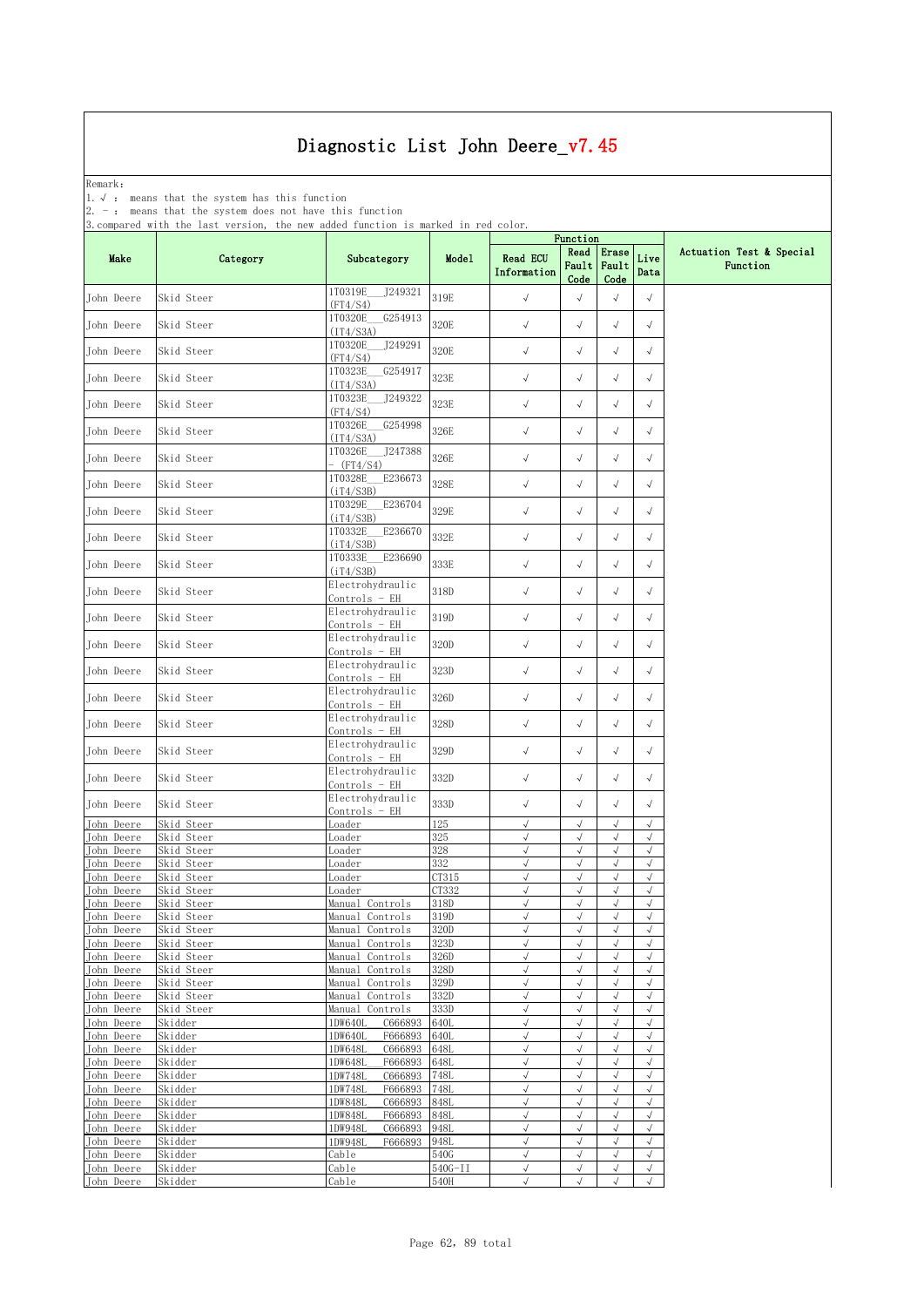Remark: The contract of the contract of  $\mathbb{R}$  and  $\mathbb{R}$  are contract of  $\mathbb{R}$  and  $\mathbb{R}$  are contract of  $\mathbb{R}$  and  $\mathbb{R}$  are contract of  $\mathbb{R}$  and  $\mathbb{R}$  are contract of  $\mathbb{R}$  and  $\mathbb{R}$  are cont

1.√ : means that the system has this function

2. - : means that the system does not have this function

| pux                      |                    |                                              |               | Function                       |                       |                          |                         |                                      |
|--------------------------|--------------------|----------------------------------------------|---------------|--------------------------------|-----------------------|--------------------------|-------------------------|--------------------------------------|
| Make                     | Category           | Subcategory                                  | Model         | <b>Read ECU</b><br>Information | Read<br>Fault<br>Code | Erase<br>Fault<br>Code   | Live<br>Data            | Actuation Test & Special<br>Function |
| John Deere               | Skidder            | Cable                                        | 640E          | $\sqrt{ }$                     | $\sqrt{ }$            | $\sqrt{ }$               | $\sqrt{ }$              |                                      |
| John Deere               | Skidder            | Cable                                        | 640G          | $\sqrt{}$                      | $\sqrt{}$             | $\sqrt{ }$               | $\sqrt{ }$              |                                      |
| John Deere               | Skidder            | Cable                                        | 640G-II       | $\sqrt{ }$                     | $\sqrt{ }$            | $\sqrt{ }$               | $\sqrt{ }$              |                                      |
| John Deere               | Skidder            | Cable                                        | 640G-III      | $\sqrt{}$                      | $\sqrt{}$             | $\sqrt{ }$               | $\sqrt{ }$              |                                      |
| John Deere               | Skidder            | Cable                                        | 640H          | $\sqrt{2}$                     | √                     | $\sqrt{ }$               | $\sqrt{}$               |                                      |
| John Deere               | Skidder            | Cable 613179-<br>XXXXXX                      | 540G-III      | $\sqrt{ }$                     | $\sqrt{}$             | $\sqrt{ }$               | $\sqrt{ }$              |                                      |
| John Deere               | Skidder            | Cable XXXXXX-<br>613178                      | 540G-III      | $\sqrt{ }$                     | $\sqrt{}$             | $\sqrt{}$                | $\sqrt{ }$              |                                      |
| John Deere               | Skidder            | Grapple                                      | 548G          | $\sqrt{ }$                     | $\sqrt{ }$            | $\sqrt{ }$               | $\sqrt{ }$              |                                      |
| John Deere               | Skidder            | Grapple                                      | 548G-II       | $\sqrt{}$                      | $\sqrt{}$             | $\sqrt{ }$               | $\sqrt{ }$              |                                      |
| John Deere               | Skidder            | Grapple                                      | 548H          | $\sqrt{2}$                     | $\sqrt{}$             | $\sqrt{ }$               | $\sqrt{ }$              |                                      |
| John Deere               | Skidder            | Grapple                                      | 640GS         | $\sqrt{ }$                     | $\sqrt{}$             | $\sqrt{ }$               | $\sqrt{ }$              |                                      |
| John Deere               | Skidder            | Grapple                                      | 648E          | $\sqrt{}$                      | $\sqrt{}$             | $\sqrt{ }$               | $\sqrt{ }$              |                                      |
| John Deere               | Skidder            | Grapple                                      | 648G          | $\sqrt{ }$                     | $\sqrt{}$             | $\sqrt{ }$               | $\sqrt{ }$              |                                      |
| John Deere               | Skidder            | Grapple                                      | 648G-II       | $\sqrt{}$                      | $\sqrt{}$             | $\sqrt{ }$               | $\sqrt{2}$              |                                      |
| John Deere               | Skidder            | Grapple                                      | 648G-III      | $\sqrt{2}$                     | $\sqrt{}$             | $\sqrt{ }$               | $\sqrt{ }$              |                                      |
| John Deere               | Skidder<br>Skidder | Grapple                                      | 648H<br>740GS | √<br>$\sqrt{ }$                | √<br>$\sqrt{}$        | $\sqrt{ }$<br>$\sqrt{ }$ | $\sqrt{}$<br>$\sqrt{ }$ |                                      |
| John Deere<br>John Deere | Skidder            | Grapple                                      | 748G-II       | $\sqrt{ }$                     | $\sqrt{}$             | $\sqrt{ }$               | $\sqrt{ }$              |                                      |
| John Deere               | Skidder            | Grapple<br>Grapple                           | 748G-III      | $\sqrt{ }$                     | $\sqrt{}$             | $\sqrt{}$                | $\sqrt{ }$              |                                      |
| John Deere               | Skidder            | Grapple                                      | 748H          | $\sqrt{ }$                     | $\sqrt{ }$            | $\sqrt{ }$               | $\sqrt{}$               |                                      |
| John Deere               | Skidder            | Grapple                                      | 848G          | $\sqrt{}$                      | $\sqrt{}$             | $\sqrt{ }$               | $\sqrt{}$               |                                      |
| John Deere               | Skidder            | Grapple                                      | 848H          | $\sqrt{2}$                     | $\sqrt{}$             | $\sqrt{}$                | $\sqrt{2}$              |                                      |
| John Deere               | Skidder            | Grapple 613179-<br>XXXXXX                    | 548G-III      | $\sqrt{ }$                     | $\sqrt{ }$            | $\sqrt{}$                | $\sqrt{ }$              |                                      |
| John Deere               | Skidder            | Grapple XXXXXX-<br>613178                    | 548G-III      | $\checkmark$                   | $\sqrt{ }$            | $\sqrt{}$                | $\sqrt{ }$              |                                      |
| John Deere               | Software           | Automatic Control                            | TimberLink    | $\sqrt{ }$                     | $\sqrt{ }$            | $\sqrt{}$                | $\sqrt{ }$              |                                      |
| John Deere               | Sprayers           | Fertilizer                                   | <b>DN200</b>  | $\checkmark$                   | $\sqrt{}$             | $\sqrt{}$                | $\sqrt{ }$              |                                      |
|                          |                    | Spreader                                     |               |                                |                       |                          |                         |                                      |
| John Deere               | Sprayers           | Fertilizer<br>Spreader                       | DN218         | $\checkmark$                   | $\sqrt{ }$            | $\checkmark$             | $\sqrt{ }$              |                                      |
| John Deere               | Sprayers           | Fertilizer<br>Spreader                       | <b>DN224</b>  | $\sqrt{ }$                     | $\sqrt{}$             | $\sqrt{}$                | $\sqrt{ }$              |                                      |
| John Deere               | Sprayers           | Fertilizer<br>Spreader                       | <b>DN236</b>  | $\checkmark$                   | $\sqrt{ }$            | $\sqrt{}$                | $\sqrt{ }$              |                                      |
| John Deere               | Sprayers           | Fertilizer<br>Spreader                       | <b>DN300</b>  | $\sqrt{}$                      | $\sqrt{ }$            | $\sqrt{}$                | $\sqrt{ }$              |                                      |
| John Deere               | Sprayers           | Fertilizer                                   | <b>DN350</b>  | $\sqrt{ }$                     | $\sqrt{ }$            | $\sqrt{}$                | $\sqrt{ }$              |                                      |
|                          |                    | Spreader<br>Fertilizer                       |               |                                |                       |                          |                         |                                      |
| John Deere               | Sprayers           | Spreader                                     | DN456         | $\checkmark$                   | $\sqrt{}$             | $\sqrt{}$                | $\sqrt{ }$              |                                      |
| John Deere               | Sprayers           | Fertilizer<br>Spreader                       | DN485         | $\checkmark$                   | $\sqrt{ }$            | $\sqrt{}$                | $\sqrt{}$               |                                      |
| John Deere               | Sprayers           | Mounted Sprayers                             | 408A          | $\sqrt{ }$                     | $\sqrt{2}$            | $\sqrt{ }$               | $\sqrt{}$               |                                      |
| John Deere               | Sprayers           | Mounted Sprayers                             | 410A          | $\sqrt{ }$                     | $\sqrt{}$             | $\sqrt{ }$               | $\sqrt{}$               |                                      |
| John Deere               | Sprayers           | Mounted Sprayers                             | 412A          | $\sqrt{2}$                     | $\sqrt{2}$            | $\sqrt{ }$               | $\sqrt{}$               |                                      |
| John Deere               | Sprayers           | Self-Propelled<br>Sprayers PIN<br>Prefix 1NW | 4630          | $\sqrt{ }$                     | $\checkmark$          | $\checkmark$             | $\sqrt{ }$              |                                      |
| John Deere               | Sprayers           | Self-Propelled<br>Sprayers PIN               | 4730          | $\checkmark$                   | $\sqrt{ }$            | $\sqrt{}$                | $\sqrt{ }$              |                                      |
|                          |                    | Prefix 1NW                                   |               |                                |                       |                          |                         |                                      |
| John Deere               |                    | Self-Propelled<br>Sprayers PIN               | 4630          | $\checkmark$                   | $\sqrt{ }$            | $\sqrt{}$                | $\sqrt{ }$              |                                      |
|                          | Sprayers           | Prefix 1YH                                   |               |                                |                       |                          |                         |                                      |
|                          |                    | $Self-Propelled$                             |               |                                |                       |                          |                         |                                      |
| John Deere               | Sprayers           | Sprayers PIN                                 | 4630          | $\checkmark$                   | $\checkmark$          | $\checkmark$             | $\sqrt{ }$              |                                      |
|                          |                    | Prefix NO or 1NO                             |               |                                |                       |                          |                         |                                      |
|                          |                    | Self-Propelled                               |               |                                |                       |                          |                         |                                      |
| John Deere               | Sprayers           | Sprayers PIN                                 | 4720          | $\checkmark$                   | $\sqrt{ }$            | $\sqrt{ }$               | $\sqrt{ }$              |                                      |
|                          |                    | Prefix NO or 1NO                             |               |                                |                       |                          |                         |                                      |
|                          |                    | Self-Propelled                               |               |                                |                       |                          |                         |                                      |
| John Deere               | Sprayers           | Sprayers PIN                                 | 4730          | $\checkmark$                   | $\sqrt{ }$            | $\sqrt{}$                | $\sqrt{ }$              |                                      |
|                          |                    | Prefix NO or 1NO                             |               |                                |                       |                          |                         |                                      |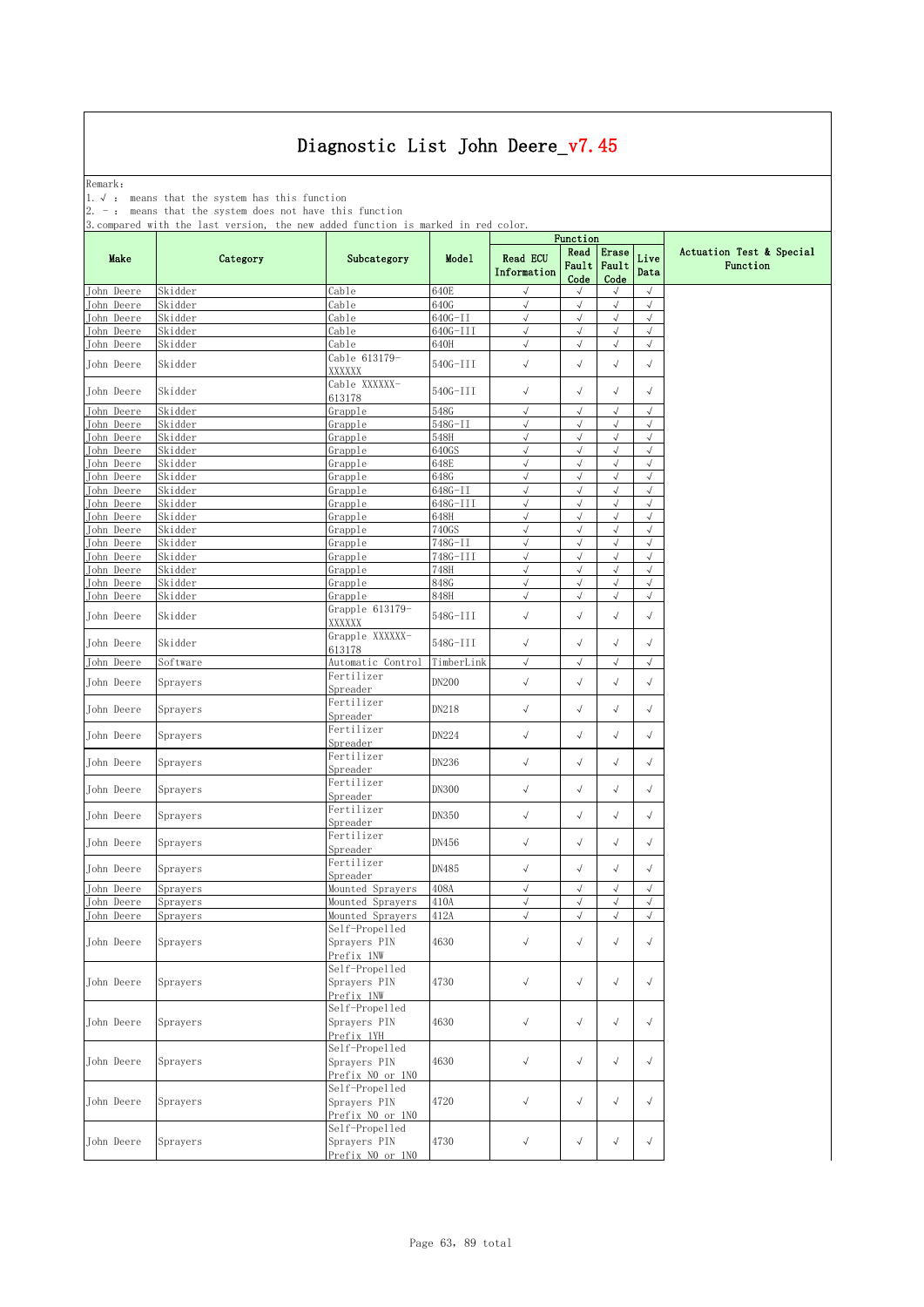Remark: The contract of the contract of  $\mathbb{R}$  and  $\mathbb{R}$  are contract of  $\mathbb{R}$  and  $\mathbb{R}$  are contract of  $\mathbb{R}$  and  $\mathbb{R}$  are contract of  $\mathbb{R}$  and  $\mathbb{R}$  are contract of  $\mathbb{R}$  and  $\mathbb{R}$  are cont

1.√ : means that the system has this function

2. - : means that the system does not have this function

|                          | of compared write the rase version, the new added runction is marked in rea coror. |                                                        |                | Function                       |                         |                          |                            |                                      |
|--------------------------|------------------------------------------------------------------------------------|--------------------------------------------------------|----------------|--------------------------------|-------------------------|--------------------------|----------------------------|--------------------------------------|
| Make                     | Category                                                                           | Subcategory                                            | Model          | <b>Read ECU</b><br>Information | Read<br>Fault<br>Code   | Erase<br>Fault<br>Code   | Live<br>Data               | Actuation Test & Special<br>Function |
| John Deere               | Sprayers                                                                           | Self-Propelled<br>Sprayers PIN<br>Prefix NO or 1NO     | 4830           | $\checkmark$                   | $\sqrt{ }$              | $\sqrt{ }$               | $\sqrt{}$                  |                                      |
| John Deere               | Sprayers                                                                           | Self-Propelled<br>Sprayers PIN<br>Prefix NO or 1NO     | 4920           | $\sqrt{ }$                     | $\sqrt{ }$              | $\sqrt{ }$               | $\sqrt{ }$                 |                                      |
| John Deere               | Sprayers                                                                           | Self-Propelled<br>Sprayers PIN<br>Prefix NO or 1NO     | 4930           | $\checkmark$                   | $\sqrt{ }$              | $\sqrt{ }$               | $\sqrt{}$                  |                                      |
| John Deere               | Sprayers                                                                           | Self-Propelled<br>Sprayers PIN<br>Prefix NO or 1NO     | 4940           | $\sqrt{ }$                     | $\sqrt{ }$              | $\sqrt{ }$               | $\sqrt{}$                  |                                      |
| John Deere               | Sprayers                                                                           | Self-Propelled<br>Sprayers PIN<br>Prefix NO or 1NO     | DN345          | $\sqrt{ }$                     | $\sqrt{ }$              | $\sqrt{ }$               | $\sqrt{ }$                 |                                      |
| John Deere               | Sprayers                                                                           | Self-Propelled<br>Sprayers PIN<br>Prefix NO or 1NO     | R4023          | $\sqrt{ }$                     | $\sqrt{ }$              | $\sqrt{ }$               | $\sqrt{ }$                 |                                      |
| John Deere               | Sprayers                                                                           | Self-Propelled<br>Sprayers PIN<br>Prefix NO or 1NO     | R4030          | $\sqrt{ }$                     | $\sqrt{ }$              | $\sqrt{ }$               | $\sqrt{}$                  |                                      |
| John Deere               | Sprayers                                                                           | Self-Propelled<br>Sprayers PIN<br>Prefix NO or 1NO     | R4038          | $\sqrt{ }$                     | $\sqrt{ }$              | $\sqrt{}$                | $\sqrt{}$                  |                                      |
| John Deere               | Sprayers                                                                           | Self-Propelled<br>Sprayers PIN<br>Prefix NO or 1NO     | R4045          | $\sqrt{ }$                     | $\sqrt{ }$              | $\sqrt{}$                | $\sqrt{}$                  |                                      |
| John Deere               | Sprayers                                                                           | Self-Propelled<br>Sprayers PIN<br>Prefix WZ or1WZ      | 5430i          | $\checkmark$                   | $\sqrt{ }$              | $\sqrt{ }$               | $\sqrt{ }$                 |                                      |
| John Deere               | Sprayers                                                                           | Self-Propelled<br>Sprayers PIN<br>Prefix WZ or1WZ      | R4040i         | $\sqrt{ }$                     | $\sqrt{ }$              | $\sqrt{}$                | $\sqrt{ }$                 |                                      |
| John Deere               | Sprayers                                                                           | Sprayers                                               | M944           | $\sqrt{ }$                     | $\sqrt{}$               | $\sqrt{}$                | $\sqrt{}$                  |                                      |
| John Deere               | Sprayers                                                                           | Sprayers                                               | M944i          | $\sqrt{ }$                     | $\sqrt{}$               | $\sqrt{}$                | $\sqrt{}$                  |                                      |
| John Deere               | Sprayers                                                                           | Sprayers                                               | R944i          | $\sqrt{ }$                     | $\sqrt{ }$              | $\sqrt{ }$               | $\sqrt{}$                  |                                      |
| John Deere<br>John Deere | Sprayers<br>Sprayers                                                               | Trailed Sprayers<br>Trailed Sprayers                   | 824TF<br>832TF | $\sqrt{}$<br>$\sqrt{ }$        | $\sqrt{}$<br>$\sqrt{}$  | $\sqrt{}$<br>$\sqrt{2}$  | $\sqrt{2}$<br>$\sqrt{ }$   |                                      |
| John Deere               | Sprayers                                                                           | Trailed Sprayers                                       | <b>840TF</b>   | $\sqrt{ }$                     | $\sqrt{}$               | $\checkmark$             | $\checkmark$               |                                      |
| John Deere               | Sprayers                                                                           | Trailed Sprayers                                       | R942i          | $\sqrt{ }$                     | $\sqrt{ }$              | $\sqrt{}$                | $\sqrt{2}$                 |                                      |
| John Deere               | Sprayers                                                                           | Trailed Sprayers                                       | R942iTF        | $\sqrt{ }$                     | $\sqrt{}$               | $\sqrt{}$                | $\sqrt{}$                  |                                      |
| John Deere               | Sprayers                                                                           | Trailed Sprayers                                       | R952i          | $\checkmark$                   | $\sqrt{}$               | $\sqrt{ }$               | $\sqrt{}$                  |                                      |
| John Deere               | Sprayers                                                                           | Trailed Sprayers                                       | R952iTF        | $\checkmark$                   | $\sqrt{ }$              | $\sqrt{ }$               | $\sqrt{}$                  |                                      |
| John Deere<br>John Deere | Sprayers                                                                           | Trailed Sprayers<br>PIN Prefix 1WZ<br>Trailed Sprayers | M724<br>M732   | $\checkmark$<br>$\checkmark$   | $\sqrt{}$<br>$\sqrt{ }$ | $\sqrt{ }$<br>$\sqrt{ }$ | $\checkmark$<br>$\sqrt{ }$ |                                      |
| John Deere               | Sprayers<br>$\rm Sprayers$                                                         | PIN Prefix 1WZ<br>Trailed Sprayers<br>PIN Prefix 1WZ   | M732i          | $\sqrt{}$                      |                         |                          |                            |                                      |
| John Deere               | Sprayers                                                                           | Trailed Sprayers<br>PIN Prefix 1WZ                     | M740           | $\sqrt{ }$                     | $\sqrt{}$               | $\sqrt{ }$               | $\sqrt{}$                  |                                      |
| John Deere               | Sprayers                                                                           | Trailed Sprayers<br>PIN Prefix 1WZ<br>Trailed Sprayers | M740i          | $\checkmark$                   | $\sqrt{}$               | $\sqrt{2}$               | $\checkmark$               |                                      |
| John Deere               | Sprayers                                                                           | PIN Prefix 1WZ                                         | M952           | $\checkmark$                   | $\sqrt{}$               | $\sqrt{}$                | $\checkmark$               |                                      |
| John Deere               | Sprayers                                                                           | Trailed Sprayers<br>PIN Prefix 1WZ<br>Trailed Sprayers | M952i          | $\checkmark$                   | $\sqrt{ }$              | $\sqrt{2}$               | $\checkmark$               |                                      |
| John Deere               | Sprayers                                                                           | PIN Prefix 1WZ                                         | M962           | $\sqrt{ }$                     | $\sqrt{}$               | $\sqrt{}$                | $\sqrt{}$                  |                                      |
| John Deere               | Sprayers                                                                           | Trailed Sprayers<br>PIN Prefix 1WZ<br>PIN Prefix 1N4   | M962i          | $\checkmark$                   | $\sqrt{}$               | $\sqrt{ }$               | $\checkmark$               |                                      |
| John Deere               | Sugar Cane Harvesters                                                              | $200000 - 200012$                                      | CH330          | $\checkmark$                   | $\checkmark$            | $\sqrt{ }$               | $\checkmark$               |                                      |
| John Deere               | Sugar Cane Harvesters                                                              | PIN Prefix 1N4<br>201001 - XXXXXX<br>PIN Prefix 1NW    | CH330          | $\checkmark$                   | $\sqrt{}$               | $\sqrt{2}$               | $\checkmark$               |                                      |
| John Deere               | Sugar Cane Harvesters                                                              | $090021 - 090324$                                      | $3522\,$       | $\sqrt{ }$                     | $\checkmark$            | $\sqrt{ }$               | $\checkmark$               |                                      |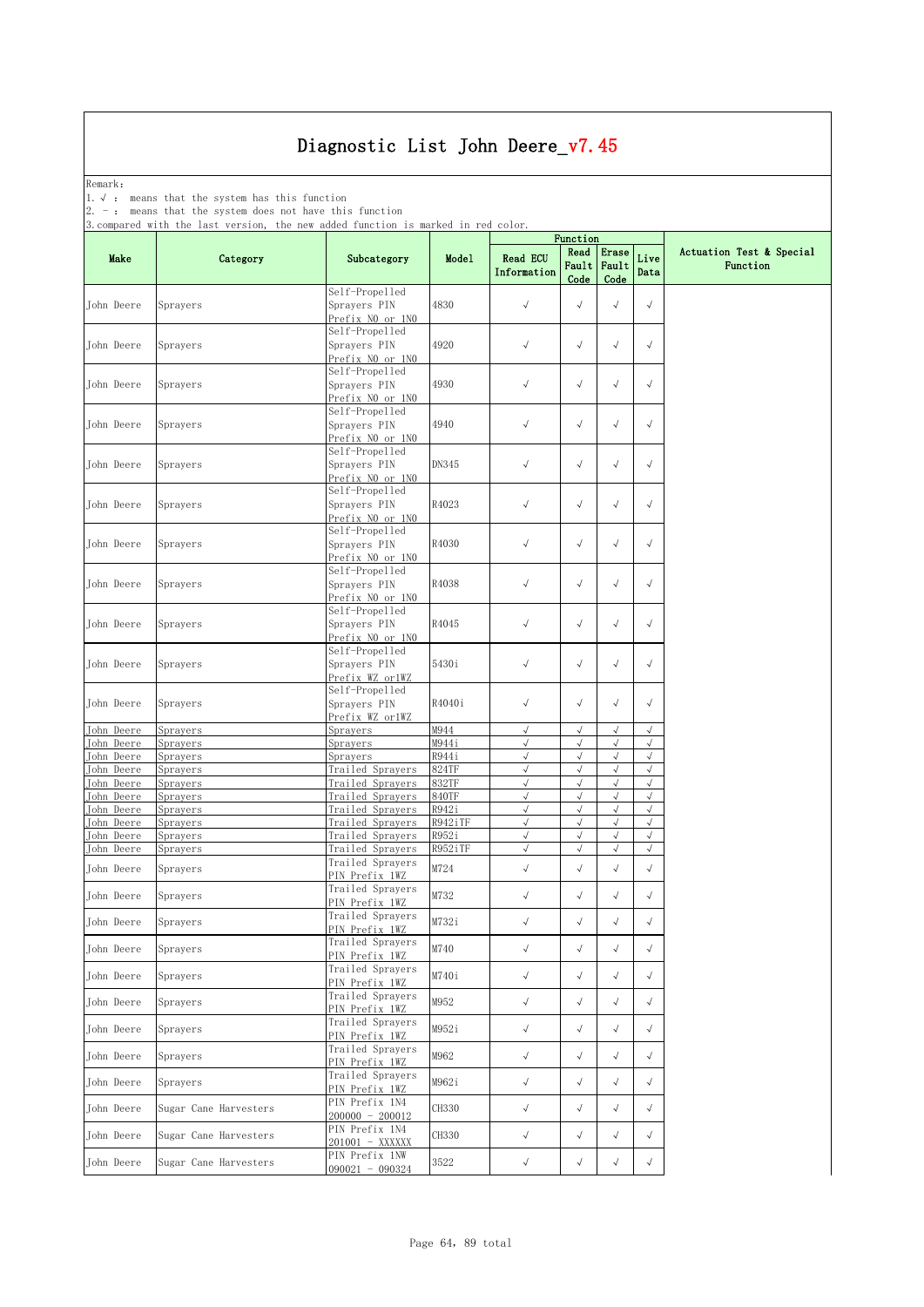Remark: The contract of the contract of  $\mathbb{R}$  and  $\mathbb{R}$  are contract of  $\mathbb{R}$  and  $\mathbb{R}$  are contract of  $\mathbb{R}$  and  $\mathbb{R}$  are contract of  $\mathbb{R}$  and  $\mathbb{R}$  are contract of  $\mathbb{R}$  and  $\mathbb{R}$  are cont

1.√ : means that the system has this function

2. - : means that the system does not have this function

|                          |                       |                                                              |              |                                | Function                |                              |                          |                                      |  |
|--------------------------|-----------------------|--------------------------------------------------------------|--------------|--------------------------------|-------------------------|------------------------------|--------------------------|--------------------------------------|--|
| Make                     | Category              | Subcategory                                                  | Model        | <b>Read ECU</b><br>Information | Read<br>Code            | Erase<br>Fault Fault<br>Code | Live<br>Data             | Actuation Test & Special<br>Function |  |
| John Deere               | Sugar Cane Harvesters | PIN Prefix 1NW<br>120201 - XXXXXX                            | 3522         | $\sqrt{}$                      | $\sqrt{ }$              | $\sqrt{ }$                   | $\sqrt{}$                |                                      |  |
| John Deere               | Sugar Cane Harvesters | PIN Prefix 1NW<br>150001 - XXXXXX                            | CH570        | $\checkmark$                   | $\sqrt{ }$              | $\checkmark$                 | $\sqrt{}$                |                                      |  |
| John Deere               | Sugar Cane Harvesters | PIN Prefix 1NW<br>150001-XXXXXX                              | CH670        | $\sqrt{}$                      | $\sqrt{}$               | $\sqrt{}$                    | $\sqrt{}$                |                                      |  |
| John Deere               | Sugar Cane Harvesters | PIN Prefix 1T8<br>121901 - 121960                            | CH330        | $\sqrt{ }$                     | $\sqrt{ }$              | $\sqrt{ }$                   | $\sqrt{ }$               |                                      |  |
| John Deere               | Sugar Cane Harvesters | PIN Prefix 1T8<br>150001 - XXXXXX                            | CH570        | $\sqrt{ }$                     | $\sqrt{}$               | $\sqrt{}$                    | $\sqrt{}$                |                                      |  |
| John Deere               | Sugar Cane Harvesters | PIN Prefix 1T8<br>161001 - XXXXXX                            | CH330        | $\sqrt{ }$                     | $\sqrt{ }$              | $\sqrt{ }$                   | $\sqrt{ }$               |                                      |  |
| John Deere               | Sugar Cane Harvesters | PIN Prefix NW<br>080002 - 090439                             | 3520         | $\checkmark$                   | $\sqrt{ }$              | $\sqrt{ }$                   | $\checkmark$             |                                      |  |
| John Deere               | Sugar Cane Harvesters | PIN Prefix T8<br>$090504 - 090755$                           | 3520         | $\sqrt{}$                      | $\sqrt{ }$              | $\sqrt{ }$                   | $\sqrt{}$                |                                      |  |
| John Deere               | Sugar Cane Harvesters | Sugar Cane<br>Combines - PIN<br>Prefix T8 -<br>Thibodaux     | 2500         | $\sqrt{ }$                     | $\sqrt{ }$              | $\checkmark$                 | $\sqrt{}$                |                                      |  |
| John Deere               | Sugar Cane Harvesters | Sugar Cane<br>Combines - PIN<br>Prefix T8 -<br>Thibodaux     | 3500         | $\sqrt{ }$                     | $\sqrt{ }$              | $\sqrt{ }$                   | $\sqrt{}$                |                                      |  |
| John Deere               | Sugar Cane Harvesters | Sugar Cane<br>$Combines$ - $PIN$<br>Prefix T8 -<br>Thibodaux | 3510         | $\sqrt{ }$                     | $\sqrt{ }$              | $\checkmark$                 | $\sqrt{ }$               |                                      |  |
| John Deere               | Sugar Cane Harvesters | Sugar Cane<br>Combines - PIN<br>Prefix T8 -<br>Thibodaux     | <b>CHSM</b>  | $\sqrt{\phantom{a}}$           | $\sqrt{ }$              | $\sqrt{ }$                   | $\sqrt{ }$               |                                      |  |
| John Deere               | Sugar Cane Harvesters | Track PIN Prefix<br>1NW 090564 -<br>092286                   | 3520         | $\sqrt{ }$                     | $\sqrt{}$               | $\checkmark$                 | $\sqrt{}$                |                                      |  |
| John Deere               | Sugar Cane Harvesters | Track PIN Prefix<br>1NW 120701 -<br>XXXXXX                   | 3520         | $\sqrt{ }$                     | $\sqrt{ }$              | $\sqrt{}$                    | $\sqrt{ }$               |                                      |  |
| John Deere               | Sugar Cane Harvesters | Track PIN Prefix<br>1T8 100601 -<br>101190                   | 3520         | $\sqrt{ }$                     | $\sqrt{}$               | $\sqrt{ }$                   | $\sqrt{}$                |                                      |  |
| John Deere               | Sugar Cane Harvesters | Track PIN Prefix<br>1T8 120701 -<br>XXXXXX                   | 3520         | $\sqrt{}$                      | $\sqrt{}$               | $\sqrt{ }$                   | $\sqrt{ }$               |                                      |  |
| John Deere               | Sugar Cane Harvesters | Wheel PIN Prefix<br>1NW 090564 -<br>092286                   | 3520         | $\sqrt{ }$                     | $\sqrt{}$               | $\sqrt{}$                    | $\sqrt{ }$               |                                      |  |
| John Deere               | Sugar Cane Harvesters | Wheel PIN Prefix<br>1NW 120701 -<br>XXXXXX                   | 3520         | $\sqrt{ }$                     | $\sqrt{}$               | $\checkmark$                 | $\sqrt{ }$               |                                      |  |
| John Deere               | Sugar Cane Harvesters | Wheel PIN Prefix<br>1T8 100601 -<br>101190                   | 3520         | $\sqrt{ }$                     | $\sqrt{}$               | $\sqrt{ }$                   | $\sqrt{ }$               |                                      |  |
| John Deere               | Sugar Cane Harvesters | Wheel PIN Prefix<br>1T8 120701 -<br>XXXXXX                   | 3520         | $\checkmark$                   | $\sqrt{\phantom{a}}$    | $\checkmark$                 | $\sqrt{ }$               |                                      |  |
| John Deere               | Tillage               | Disk PIN Prefix<br>1EK                                       | 2623         | $\sqrt{ }$                     | $\sqrt{}$               | $\sqrt{}$                    | $\sqrt{}$                |                                      |  |
| John Deere               | Tillage               | Disk PIN Prefix<br>1N <sub>0</sub>                           | 2623         | $\sqrt{ }$                     | $\sqrt{}$               | $\sqrt{ }$                   | $\sqrt{ }$               |                                      |  |
| John Deere               | Tillage               | Disk Plows                                                   | 624          | $\sqrt{ }$                     | $\sqrt{}$               | $\sqrt{}$                    | $\sqrt{}$                |                                      |  |
| John Deere               | Tillage               | Disk Ripper PIN<br>Prefix 1A8/1JL                            | 2720         | $\sqrt{ }$                     | $\sqrt{}$               | $\sqrt{ }$                   | $\sqrt{}$                |                                      |  |
| John Deere               | Tillage               | Disk Ripper PIN<br>Prefix 1EK                                | 2720         | $\sqrt{ }$                     | $\sqrt{}$               | $\sqrt{}$                    | $\sqrt{ }$               |                                      |  |
| John Deere               | Tillage               | Disk Rippers                                                 | 2730         | $\sqrt{ }$                     | $\sqrt{2}$              | $\sqrt{ }$                   | $\sqrt{ }$               |                                      |  |
| John Deere<br>John Deere | Tillage<br>Tillage    | Disks<br>Disks                                               | 2620<br>2625 | $\sqrt{}$<br>$\sqrt{ }$        | $\sqrt{ }$<br>$\sqrt{}$ | $\sqrt{2}$<br>$\sqrt{}$      | $\sqrt{ }$<br>$\sqrt{ }$ |                                      |  |
|                          |                       |                                                              |              |                                |                         |                              |                          |                                      |  |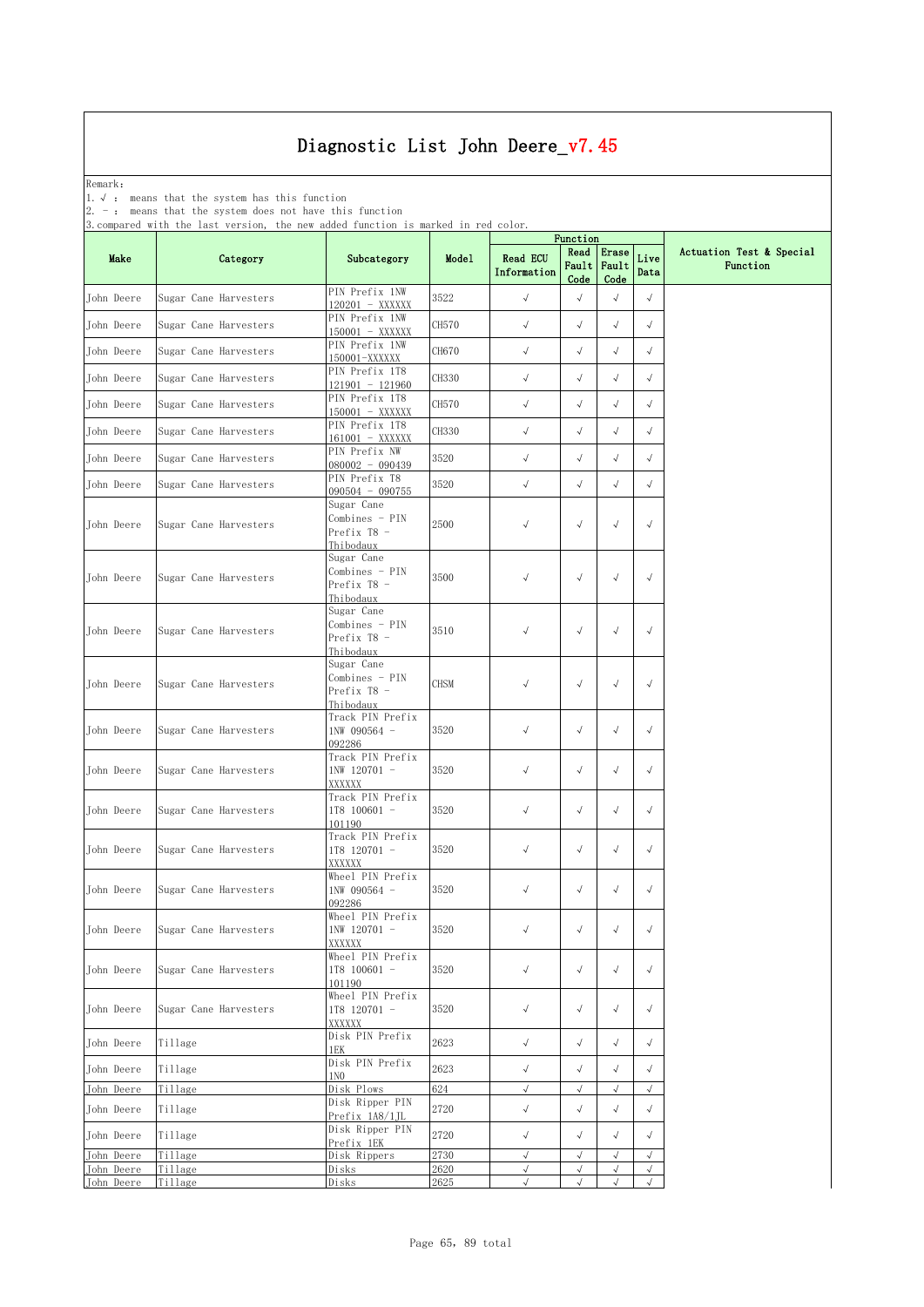Remark: The contract of the contract of  $\mathbb{R}$  and  $\mathbb{R}$  are contract of  $\mathbb{R}$  and  $\mathbb{R}$  are contract of  $\mathbb{R}$  and  $\mathbb{R}$  are contract of  $\mathbb{R}$  and  $\mathbb{R}$  are contract of  $\mathbb{R}$  and  $\mathbb{R}$  are cont

1.√ : means that the system has this function

2. - : means that the system does not have this function

| Read<br>Erase<br>Live<br><b>Read ECU</b><br>Make<br>Category<br>Subcategory<br>Model<br>Fault<br>Fault<br>Function<br>Information<br>Data<br>Code<br>Code<br>Disks<br>635<br>Tillage<br>$\sqrt{ }$<br>$\sqrt{ }$<br>$\sqrt{ }$<br>$\sqrt{ }$<br>Disks - PIN<br>$\sqrt{ }$<br>$\sqrt{ }$<br>655<br>$\checkmark$<br>$\sqrt{ }$<br>Tillage<br>prefix PO -<br>Disks - PIN<br>$\checkmark$<br>$\sqrt{ }$<br>$\sqrt{}$<br>Tillage<br>660<br>$\sqrt{ }$<br>prefix PO -<br>Field Cultivators<br>2210<br>$\sqrt{ }$<br>$\checkmark$<br>$\sqrt{}$<br>Tillage<br>- Level Lift PIN<br>$\sqrt{}$<br>Prefix 1EK<br>Field Cultivators<br>2210<br>$\checkmark$<br>Tillage<br>$\sqrt{ }$<br>$\sqrt{}$<br>$\sqrt{}$<br>PIN Prefix 1EK<br>Nutrient<br>$\checkmark$<br>$\sqrt{ }$<br>$\sqrt{}$<br>Tillage<br>2410C<br>$\sqrt{ }$<br>Applicator<br>2510H Dry<br>Nutrient<br>$\checkmark$<br>$\sqrt{}$<br>$\sqrt{}$<br>$\sqrt{ }$<br>Tillage<br>Applicator<br>Attachme<br>Nutrient<br>$\sqrt{ }$<br>$\sqrt{ }$<br>2510L<br>$\sqrt{}$<br>$\sqrt{ }$<br>Tillage<br>Applicator<br>PitStop<br>Nutrient<br>$\sqrt{\phantom{a}}$<br>√<br>$\sqrt{}$<br>Tillage<br>$\sqrt{ }$<br>Applicator<br>Pro<br>Plows<br>$\sqrt{}$<br>John Deere<br>Tillage<br>3810<br>$\sqrt{ }$<br>$\sqrt{}$<br>$\sqrt{2}$<br>$\sqrt{}$<br>John Deere<br>Tillage<br>Plows<br>3910<br>$\sqrt{}$<br>$\sqrt{}$<br>$\sqrt{ }$<br>1317RT<br>$\sqrt{ }$<br>$\sqrt{}$<br>$\sqrt{ }$<br>$\sqrt{}$<br>Tillage<br>Rotary Tiller<br>$\sqrt{}$<br>$\sqrt{ }$<br>$\sqrt{ }$<br>Tillage<br>Rotary Tiller<br>1319RT<br>$\sqrt{}$<br>$\sqrt{ }$<br>Tillage<br>1321RT<br>$\sqrt{}$<br>$\sqrt{}$<br>$\sqrt{}$<br>Rotary Tiller<br>$\sqrt{ }$<br>$\sqrt{}$<br>$\sqrt{ }$<br>$\sqrt{ }$<br>1525RT<br>Tillage<br>Rotary Tiller<br>$\sqrt{ }$<br>John Deere<br>1630RT<br>$\sqrt{ }$<br>Tillage<br>Rotary Tiller<br>$\sqrt{}$<br>$\sqrt{}$<br>2315R1<br>$\sqrt{ }$<br>$\sqrt{ }$<br><b>John Deere</b><br>Tillage<br>Rotary Tiller<br>$\sqrt{}$<br>$\sqrt{}$<br>2317RT<br>$\sqrt{ }$<br>$\sqrt{2}$<br>$\sqrt{ }$<br>$\sqrt{}$<br>John Deere<br>Tillage<br>Rotary Tiller<br>$\sqrt{ }$<br>$\sqrt{ }$<br>John Deere<br>Tillage<br>Rotary Tiller<br>2415RT<br>$\sqrt{}$<br>$\sqrt{}$<br>$\sqrt{ }$<br>$\sqrt{}$<br>$\sqrt{ }$<br>$\sqrt{ }$<br>John Deere<br>Tillage<br>2417RT<br>Rotary Tiller<br>John Deere<br>Rotary Tiller<br>2419RT<br>$\sqrt{2}$<br>Tillage<br>$\sqrt{}$<br>$\sqrt{}$<br>$\sqrt{ }$<br>$\sqrt{2}$<br>$\sqrt{}$<br>$\sqrt{ }$<br>$\sqrt{2}$<br>2421RT<br>John Deere<br>Tillage<br>Rotary Tiller<br>$\sqrt{}$<br>John Deere<br>Tillage<br>Rotary Tiller<br>2525R1<br>$\sqrt{ }$<br>√<br>$\sqrt{ }$<br>$\sqrt{}$<br>$\sqrt{}$<br>$\sqrt{ }$<br>Tillage<br>3416RT<br>John Deere<br>Rotary Tiller<br>3417RT<br>$\sqrt{ }$<br>$\sqrt{}$<br>$\sqrt{ }$<br>$\sqrt{ }$<br>John Deere<br>Tillage<br>Rotary Tiller<br>John Deere<br>Rotary Tiller<br>3419RT<br>$\sqrt{ }$<br>$\sqrt{}$<br>$\sqrt{}$<br>$\sqrt{ }$<br>Tillage<br>John Deere<br>$\sqrt{ }$<br>$\sqrt{ }$<br>$\sqrt{ }$<br>$\sqrt{ }$<br>Tillage<br>Rotary Tiller<br>3421rt<br>John Deere<br>Toolbars<br>MX10<br>$\sqrt{}$<br>Tillage<br>$\sqrt{}$<br>$\sqrt{2}$<br>$\sqrt{}$<br>54<br>ATBL BLADE<br>$\sqrt{ }$<br>$\sqrt{ }$<br>John Deere<br>Tractor Attachments<br>$\sqrt{2}$<br>$\sqrt{}$<br>375A<br>$\sqrt{ }$<br>John Deere<br>Tractor Attachments<br>$\sqrt{}$<br>$\sqrt{ }$<br>$\sqrt{ }$<br>Backhoe<br>385A<br>$\sqrt{ }$<br>$\sqrt{ }$<br>$\sqrt{}$<br>Backhoe<br>$\sqrt{}$<br>John Deere<br>Tractor Attachments<br>Backhoe<br>$\sqrt{ }$<br>$\sqrt{}$<br>$\sqrt{ }$<br>$\sqrt{ }$<br>John Deere<br>485A<br>Tractor Attachments<br>595<br>$\sqrt{ }$<br>$\sqrt{ }$<br>John Deere<br>Tractor Attachments<br>Backhoe<br>$\sqrt{ }$<br>$\sqrt{}$<br>$\sqrt{ }$<br>$\sqrt{}$<br>$\sqrt{ }$<br>$\sqrt{ }$<br>John Deere<br>Tractor Attachments<br>366<br>Blade Front<br>$\sqrt{2}$<br>John Deere<br>1T8210EK G891000<br>$\sqrt{}$<br>$\sqrt{}$<br>Tractor Loader<br>210K EP<br>$\sqrt{}$<br>1T8210EL G892600<br>$\sqrt{ }$<br>210L EP<br>$\sqrt{ }$<br>$\sqrt{ }$<br>$\sqrt{ }$<br>Tractor Loader<br>1T8210KX E891000<br>210K<br>$\sqrt{}$<br>$\sqrt{}$<br>$\sqrt{}$<br>Tractor Loader<br>$\sqrt{}$<br>(iT4/S3B)<br>1T8210LX F892600<br>$210\textrm{L}$<br>$\checkmark$<br>$\sqrt{}$<br>$\sqrt{ }$<br>Tractor Loader<br>$\sqrt{}$<br>***6RC LO (Engine<br>$\sqrt{ }$<br>4045RXXXXXX)<br>6090RC<br>$\sqrt{ }$<br>$\sqrt{ }$<br>Tractors<br>$\sqrt{ }$<br>(Interim Tier 4)<br>***6RC LO (Engine<br>4045RXXXXXX)<br>6100RC<br>$\sqrt{ }$<br>$\sqrt{ }$<br>$\sqrt{ }$<br>$\sqrt{ }$<br>John Deere<br>Tractors<br>(Interim Tier 4)<br>***6RC LO (Engine<br>4045RXXXXXX)<br>6110RC<br>$\sqrt{ }$<br>$\sqrt{ }$<br>$\sqrt{ }$<br>$\sqrt{ }$<br>Tractors<br>(Interim Tier 4)<br>2WD or MFWD<br>4760<br>John Deere<br>Tractors<br>$\sqrt{ }$<br>$\sqrt{}$<br>$\sqrt{ }$<br>$\sqrt{ }$<br>2WD or MFWD<br>5620<br>$\sqrt{ }$<br>John Deere<br>$\sqrt{}$<br>$\sqrt{}$<br>$\sqrt{ }$<br>Tractors<br>2WD or MFWD<br>5720<br>$\sqrt{ }$<br>$\sqrt{ }$<br>John Deere<br>Tractors<br>$\sqrt{ }$<br>$\sqrt{ }$<br>John Deere<br>2WD or MFWD<br>5820<br>$\sqrt{ }$<br>Tractors<br>$\sqrt{ }$<br>$\sqrt{}$<br>$\sqrt{ }$<br>2WD or MFWD<br>$\sqrt{}$<br>John Deere<br>6010<br>$\sqrt{}$<br>$\sqrt{}$<br>$\sqrt{ }$<br>Tractors<br>2WD or MFWD<br>6010L<br>$\sqrt{ }$<br>John Deere<br>Tractors<br>$\sqrt{}$<br>$\sqrt{}$<br>$\sqrt{}$<br>$\sqrt{ }$<br>2WD or MFWD<br>6010SE<br>$\sqrt{}$<br>$\sqrt{}$<br>$\sqrt{ }$<br>John Deere<br>Tractors<br>$\sqrt{ }$<br>$\sqrt{}$<br>$\sqrt{ }$<br>John Deere<br>2WD or MFWD<br>6020<br>$\sqrt{ }$<br>Tractors<br>$\sqrt{ }$ | , , <u>, ,</u> , , , , , |          |             |        |            | Function  |            |                          |
|----------------------------------------------------------------------------------------------------------------------------------------------------------------------------------------------------------------------------------------------------------------------------------------------------------------------------------------------------------------------------------------------------------------------------------------------------------------------------------------------------------------------------------------------------------------------------------------------------------------------------------------------------------------------------------------------------------------------------------------------------------------------------------------------------------------------------------------------------------------------------------------------------------------------------------------------------------------------------------------------------------------------------------------------------------------------------------------------------------------------------------------------------------------------------------------------------------------------------------------------------------------------------------------------------------------------------------------------------------------------------------------------------------------------------------------------------------------------------------------------------------------------------------------------------------------------------------------------------------------------------------------------------------------------------------------------------------------------------------------------------------------------------------------------------------------------------------------------------------------------------------------------------------------------------------------------------------------------------------------------------------------------------------------------------------------------------------------------------------------------------------------------------------------------------------------------------------------------------------------------------------------------------------------------------------------------------------------------------------------------------------------------------------------------------------------------------------------------------------------------------------------------------------------------------------------------------------------------------------------------------------------------------------------------------------------------------------------------------------------------------------------------------------------------------------------------------------------------------------------------------------------------------------------------------------------------------------------------------------------------------------------------------------------------------------------------------------------------------------------------------------------------------------------------------------------------------------------------------------------------------------------------------------------------------------------------------------------------------------------------------------------------------------------------------------------------------------------------------------------------------------------------------------------------------------------------------------------------------------------------------------------------------------------------------------------------------------------------------------------------------------------------------------------------------------------------------------------------------------------------------------------------------------------------------------------------------------------------------------------------------------------------------------------------------------------------------------------------------------------------------------------------------------------------------------------------------------------------------------------------------------------------------------------------------------------------------------------------------------------------------------------------------------------------------------------------------------------------------------------------------------------------------------------------------------------------------------------------------------------------------------------------------------------------------------------------------------------------------------------------------------------------------------------------------------------------------------------------------------------------------------------------------------------------------------------------------------------------------------------------------------------------------------------------------------------------------------------------------------------------------------------------------------------------------------------------------------------------------------------------------------------------------------------------------------------------------------------------------------------------------------------------------------------------------------------------------------------------------------------------------------------------------------------------------------------------------------------------------------------------------------------------|--------------------------|----------|-------------|--------|------------|-----------|------------|--------------------------|
|                                                                                                                                                                                                                                                                                                                                                                                                                                                                                                                                                                                                                                                                                                                                                                                                                                                                                                                                                                                                                                                                                                                                                                                                                                                                                                                                                                                                                                                                                                                                                                                                                                                                                                                                                                                                                                                                                                                                                                                                                                                                                                                                                                                                                                                                                                                                                                                                                                                                                                                                                                                                                                                                                                                                                                                                                                                                                                                                                                                                                                                                                                                                                                                                                                                                                                                                                                                                                                                                                                                                                                                                                                                                                                                                                                                                                                                                                                                                                                                                                                                                                                                                                                                                                                                                                                                                                                                                                                                                                                                                                                                                                                                                                                                                                                                                                                                                                                                                                                                                                                                                                                                                                                                                                                                                                                                                                                                                                                                                                                                                                                                                                                              |                          |          |             |        |            |           |            | Actuation Test & Special |
|                                                                                                                                                                                                                                                                                                                                                                                                                                                                                                                                                                                                                                                                                                                                                                                                                                                                                                                                                                                                                                                                                                                                                                                                                                                                                                                                                                                                                                                                                                                                                                                                                                                                                                                                                                                                                                                                                                                                                                                                                                                                                                                                                                                                                                                                                                                                                                                                                                                                                                                                                                                                                                                                                                                                                                                                                                                                                                                                                                                                                                                                                                                                                                                                                                                                                                                                                                                                                                                                                                                                                                                                                                                                                                                                                                                                                                                                                                                                                                                                                                                                                                                                                                                                                                                                                                                                                                                                                                                                                                                                                                                                                                                                                                                                                                                                                                                                                                                                                                                                                                                                                                                                                                                                                                                                                                                                                                                                                                                                                                                                                                                                                                              | John Deere               |          |             |        |            |           |            |                          |
|                                                                                                                                                                                                                                                                                                                                                                                                                                                                                                                                                                                                                                                                                                                                                                                                                                                                                                                                                                                                                                                                                                                                                                                                                                                                                                                                                                                                                                                                                                                                                                                                                                                                                                                                                                                                                                                                                                                                                                                                                                                                                                                                                                                                                                                                                                                                                                                                                                                                                                                                                                                                                                                                                                                                                                                                                                                                                                                                                                                                                                                                                                                                                                                                                                                                                                                                                                                                                                                                                                                                                                                                                                                                                                                                                                                                                                                                                                                                                                                                                                                                                                                                                                                                                                                                                                                                                                                                                                                                                                                                                                                                                                                                                                                                                                                                                                                                                                                                                                                                                                                                                                                                                                                                                                                                                                                                                                                                                                                                                                                                                                                                                                              | John Deere               |          |             |        |            |           |            |                          |
|                                                                                                                                                                                                                                                                                                                                                                                                                                                                                                                                                                                                                                                                                                                                                                                                                                                                                                                                                                                                                                                                                                                                                                                                                                                                                                                                                                                                                                                                                                                                                                                                                                                                                                                                                                                                                                                                                                                                                                                                                                                                                                                                                                                                                                                                                                                                                                                                                                                                                                                                                                                                                                                                                                                                                                                                                                                                                                                                                                                                                                                                                                                                                                                                                                                                                                                                                                                                                                                                                                                                                                                                                                                                                                                                                                                                                                                                                                                                                                                                                                                                                                                                                                                                                                                                                                                                                                                                                                                                                                                                                                                                                                                                                                                                                                                                                                                                                                                                                                                                                                                                                                                                                                                                                                                                                                                                                                                                                                                                                                                                                                                                                                              | John Deere               |          |             |        |            |           |            |                          |
|                                                                                                                                                                                                                                                                                                                                                                                                                                                                                                                                                                                                                                                                                                                                                                                                                                                                                                                                                                                                                                                                                                                                                                                                                                                                                                                                                                                                                                                                                                                                                                                                                                                                                                                                                                                                                                                                                                                                                                                                                                                                                                                                                                                                                                                                                                                                                                                                                                                                                                                                                                                                                                                                                                                                                                                                                                                                                                                                                                                                                                                                                                                                                                                                                                                                                                                                                                                                                                                                                                                                                                                                                                                                                                                                                                                                                                                                                                                                                                                                                                                                                                                                                                                                                                                                                                                                                                                                                                                                                                                                                                                                                                                                                                                                                                                                                                                                                                                                                                                                                                                                                                                                                                                                                                                                                                                                                                                                                                                                                                                                                                                                                                              | John Deere               |          |             |        |            |           |            |                          |
|                                                                                                                                                                                                                                                                                                                                                                                                                                                                                                                                                                                                                                                                                                                                                                                                                                                                                                                                                                                                                                                                                                                                                                                                                                                                                                                                                                                                                                                                                                                                                                                                                                                                                                                                                                                                                                                                                                                                                                                                                                                                                                                                                                                                                                                                                                                                                                                                                                                                                                                                                                                                                                                                                                                                                                                                                                                                                                                                                                                                                                                                                                                                                                                                                                                                                                                                                                                                                                                                                                                                                                                                                                                                                                                                                                                                                                                                                                                                                                                                                                                                                                                                                                                                                                                                                                                                                                                                                                                                                                                                                                                                                                                                                                                                                                                                                                                                                                                                                                                                                                                                                                                                                                                                                                                                                                                                                                                                                                                                                                                                                                                                                                              | John Deere               |          |             |        |            |           |            |                          |
|                                                                                                                                                                                                                                                                                                                                                                                                                                                                                                                                                                                                                                                                                                                                                                                                                                                                                                                                                                                                                                                                                                                                                                                                                                                                                                                                                                                                                                                                                                                                                                                                                                                                                                                                                                                                                                                                                                                                                                                                                                                                                                                                                                                                                                                                                                                                                                                                                                                                                                                                                                                                                                                                                                                                                                                                                                                                                                                                                                                                                                                                                                                                                                                                                                                                                                                                                                                                                                                                                                                                                                                                                                                                                                                                                                                                                                                                                                                                                                                                                                                                                                                                                                                                                                                                                                                                                                                                                                                                                                                                                                                                                                                                                                                                                                                                                                                                                                                                                                                                                                                                                                                                                                                                                                                                                                                                                                                                                                                                                                                                                                                                                                              | John Deere               |          |             |        |            |           |            |                          |
|                                                                                                                                                                                                                                                                                                                                                                                                                                                                                                                                                                                                                                                                                                                                                                                                                                                                                                                                                                                                                                                                                                                                                                                                                                                                                                                                                                                                                                                                                                                                                                                                                                                                                                                                                                                                                                                                                                                                                                                                                                                                                                                                                                                                                                                                                                                                                                                                                                                                                                                                                                                                                                                                                                                                                                                                                                                                                                                                                                                                                                                                                                                                                                                                                                                                                                                                                                                                                                                                                                                                                                                                                                                                                                                                                                                                                                                                                                                                                                                                                                                                                                                                                                                                                                                                                                                                                                                                                                                                                                                                                                                                                                                                                                                                                                                                                                                                                                                                                                                                                                                                                                                                                                                                                                                                                                                                                                                                                                                                                                                                                                                                                                              | John Deere               |          |             |        |            |           |            |                          |
|                                                                                                                                                                                                                                                                                                                                                                                                                                                                                                                                                                                                                                                                                                                                                                                                                                                                                                                                                                                                                                                                                                                                                                                                                                                                                                                                                                                                                                                                                                                                                                                                                                                                                                                                                                                                                                                                                                                                                                                                                                                                                                                                                                                                                                                                                                                                                                                                                                                                                                                                                                                                                                                                                                                                                                                                                                                                                                                                                                                                                                                                                                                                                                                                                                                                                                                                                                                                                                                                                                                                                                                                                                                                                                                                                                                                                                                                                                                                                                                                                                                                                                                                                                                                                                                                                                                                                                                                                                                                                                                                                                                                                                                                                                                                                                                                                                                                                                                                                                                                                                                                                                                                                                                                                                                                                                                                                                                                                                                                                                                                                                                                                                              | John Deere               |          |             |        |            |           |            |                          |
|                                                                                                                                                                                                                                                                                                                                                                                                                                                                                                                                                                                                                                                                                                                                                                                                                                                                                                                                                                                                                                                                                                                                                                                                                                                                                                                                                                                                                                                                                                                                                                                                                                                                                                                                                                                                                                                                                                                                                                                                                                                                                                                                                                                                                                                                                                                                                                                                                                                                                                                                                                                                                                                                                                                                                                                                                                                                                                                                                                                                                                                                                                                                                                                                                                                                                                                                                                                                                                                                                                                                                                                                                                                                                                                                                                                                                                                                                                                                                                                                                                                                                                                                                                                                                                                                                                                                                                                                                                                                                                                                                                                                                                                                                                                                                                                                                                                                                                                                                                                                                                                                                                                                                                                                                                                                                                                                                                                                                                                                                                                                                                                                                                              | John Deere               |          |             |        |            |           |            |                          |
|                                                                                                                                                                                                                                                                                                                                                                                                                                                                                                                                                                                                                                                                                                                                                                                                                                                                                                                                                                                                                                                                                                                                                                                                                                                                                                                                                                                                                                                                                                                                                                                                                                                                                                                                                                                                                                                                                                                                                                                                                                                                                                                                                                                                                                                                                                                                                                                                                                                                                                                                                                                                                                                                                                                                                                                                                                                                                                                                                                                                                                                                                                                                                                                                                                                                                                                                                                                                                                                                                                                                                                                                                                                                                                                                                                                                                                                                                                                                                                                                                                                                                                                                                                                                                                                                                                                                                                                                                                                                                                                                                                                                                                                                                                                                                                                                                                                                                                                                                                                                                                                                                                                                                                                                                                                                                                                                                                                                                                                                                                                                                                                                                                              |                          |          |             |        |            |           |            |                          |
|                                                                                                                                                                                                                                                                                                                                                                                                                                                                                                                                                                                                                                                                                                                                                                                                                                                                                                                                                                                                                                                                                                                                                                                                                                                                                                                                                                                                                                                                                                                                                                                                                                                                                                                                                                                                                                                                                                                                                                                                                                                                                                                                                                                                                                                                                                                                                                                                                                                                                                                                                                                                                                                                                                                                                                                                                                                                                                                                                                                                                                                                                                                                                                                                                                                                                                                                                                                                                                                                                                                                                                                                                                                                                                                                                                                                                                                                                                                                                                                                                                                                                                                                                                                                                                                                                                                                                                                                                                                                                                                                                                                                                                                                                                                                                                                                                                                                                                                                                                                                                                                                                                                                                                                                                                                                                                                                                                                                                                                                                                                                                                                                                                              |                          |          |             |        |            |           |            |                          |
|                                                                                                                                                                                                                                                                                                                                                                                                                                                                                                                                                                                                                                                                                                                                                                                                                                                                                                                                                                                                                                                                                                                                                                                                                                                                                                                                                                                                                                                                                                                                                                                                                                                                                                                                                                                                                                                                                                                                                                                                                                                                                                                                                                                                                                                                                                                                                                                                                                                                                                                                                                                                                                                                                                                                                                                                                                                                                                                                                                                                                                                                                                                                                                                                                                                                                                                                                                                                                                                                                                                                                                                                                                                                                                                                                                                                                                                                                                                                                                                                                                                                                                                                                                                                                                                                                                                                                                                                                                                                                                                                                                                                                                                                                                                                                                                                                                                                                                                                                                                                                                                                                                                                                                                                                                                                                                                                                                                                                                                                                                                                                                                                                                              | John Deere               |          |             |        |            |           |            |                          |
|                                                                                                                                                                                                                                                                                                                                                                                                                                                                                                                                                                                                                                                                                                                                                                                                                                                                                                                                                                                                                                                                                                                                                                                                                                                                                                                                                                                                                                                                                                                                                                                                                                                                                                                                                                                                                                                                                                                                                                                                                                                                                                                                                                                                                                                                                                                                                                                                                                                                                                                                                                                                                                                                                                                                                                                                                                                                                                                                                                                                                                                                                                                                                                                                                                                                                                                                                                                                                                                                                                                                                                                                                                                                                                                                                                                                                                                                                                                                                                                                                                                                                                                                                                                                                                                                                                                                                                                                                                                                                                                                                                                                                                                                                                                                                                                                                                                                                                                                                                                                                                                                                                                                                                                                                                                                                                                                                                                                                                                                                                                                                                                                                                              | John Deere               |          |             |        |            |           |            |                          |
|                                                                                                                                                                                                                                                                                                                                                                                                                                                                                                                                                                                                                                                                                                                                                                                                                                                                                                                                                                                                                                                                                                                                                                                                                                                                                                                                                                                                                                                                                                                                                                                                                                                                                                                                                                                                                                                                                                                                                                                                                                                                                                                                                                                                                                                                                                                                                                                                                                                                                                                                                                                                                                                                                                                                                                                                                                                                                                                                                                                                                                                                                                                                                                                                                                                                                                                                                                                                                                                                                                                                                                                                                                                                                                                                                                                                                                                                                                                                                                                                                                                                                                                                                                                                                                                                                                                                                                                                                                                                                                                                                                                                                                                                                                                                                                                                                                                                                                                                                                                                                                                                                                                                                                                                                                                                                                                                                                                                                                                                                                                                                                                                                                              | John Deere               |          |             |        |            |           |            |                          |
|                                                                                                                                                                                                                                                                                                                                                                                                                                                                                                                                                                                                                                                                                                                                                                                                                                                                                                                                                                                                                                                                                                                                                                                                                                                                                                                                                                                                                                                                                                                                                                                                                                                                                                                                                                                                                                                                                                                                                                                                                                                                                                                                                                                                                                                                                                                                                                                                                                                                                                                                                                                                                                                                                                                                                                                                                                                                                                                                                                                                                                                                                                                                                                                                                                                                                                                                                                                                                                                                                                                                                                                                                                                                                                                                                                                                                                                                                                                                                                                                                                                                                                                                                                                                                                                                                                                                                                                                                                                                                                                                                                                                                                                                                                                                                                                                                                                                                                                                                                                                                                                                                                                                                                                                                                                                                                                                                                                                                                                                                                                                                                                                                                              | John Deere               |          |             |        |            |           |            |                          |
|                                                                                                                                                                                                                                                                                                                                                                                                                                                                                                                                                                                                                                                                                                                                                                                                                                                                                                                                                                                                                                                                                                                                                                                                                                                                                                                                                                                                                                                                                                                                                                                                                                                                                                                                                                                                                                                                                                                                                                                                                                                                                                                                                                                                                                                                                                                                                                                                                                                                                                                                                                                                                                                                                                                                                                                                                                                                                                                                                                                                                                                                                                                                                                                                                                                                                                                                                                                                                                                                                                                                                                                                                                                                                                                                                                                                                                                                                                                                                                                                                                                                                                                                                                                                                                                                                                                                                                                                                                                                                                                                                                                                                                                                                                                                                                                                                                                                                                                                                                                                                                                                                                                                                                                                                                                                                                                                                                                                                                                                                                                                                                                                                                              |                          |          |             |        |            |           |            |                          |
|                                                                                                                                                                                                                                                                                                                                                                                                                                                                                                                                                                                                                                                                                                                                                                                                                                                                                                                                                                                                                                                                                                                                                                                                                                                                                                                                                                                                                                                                                                                                                                                                                                                                                                                                                                                                                                                                                                                                                                                                                                                                                                                                                                                                                                                                                                                                                                                                                                                                                                                                                                                                                                                                                                                                                                                                                                                                                                                                                                                                                                                                                                                                                                                                                                                                                                                                                                                                                                                                                                                                                                                                                                                                                                                                                                                                                                                                                                                                                                                                                                                                                                                                                                                                                                                                                                                                                                                                                                                                                                                                                                                                                                                                                                                                                                                                                                                                                                                                                                                                                                                                                                                                                                                                                                                                                                                                                                                                                                                                                                                                                                                                                                              |                          |          |             |        |            |           |            |                          |
|                                                                                                                                                                                                                                                                                                                                                                                                                                                                                                                                                                                                                                                                                                                                                                                                                                                                                                                                                                                                                                                                                                                                                                                                                                                                                                                                                                                                                                                                                                                                                                                                                                                                                                                                                                                                                                                                                                                                                                                                                                                                                                                                                                                                                                                                                                                                                                                                                                                                                                                                                                                                                                                                                                                                                                                                                                                                                                                                                                                                                                                                                                                                                                                                                                                                                                                                                                                                                                                                                                                                                                                                                                                                                                                                                                                                                                                                                                                                                                                                                                                                                                                                                                                                                                                                                                                                                                                                                                                                                                                                                                                                                                                                                                                                                                                                                                                                                                                                                                                                                                                                                                                                                                                                                                                                                                                                                                                                                                                                                                                                                                                                                                              |                          |          |             |        |            |           |            |                          |
|                                                                                                                                                                                                                                                                                                                                                                                                                                                                                                                                                                                                                                                                                                                                                                                                                                                                                                                                                                                                                                                                                                                                                                                                                                                                                                                                                                                                                                                                                                                                                                                                                                                                                                                                                                                                                                                                                                                                                                                                                                                                                                                                                                                                                                                                                                                                                                                                                                                                                                                                                                                                                                                                                                                                                                                                                                                                                                                                                                                                                                                                                                                                                                                                                                                                                                                                                                                                                                                                                                                                                                                                                                                                                                                                                                                                                                                                                                                                                                                                                                                                                                                                                                                                                                                                                                                                                                                                                                                                                                                                                                                                                                                                                                                                                                                                                                                                                                                                                                                                                                                                                                                                                                                                                                                                                                                                                                                                                                                                                                                                                                                                                                              |                          |          |             |        |            |           |            |                          |
|                                                                                                                                                                                                                                                                                                                                                                                                                                                                                                                                                                                                                                                                                                                                                                                                                                                                                                                                                                                                                                                                                                                                                                                                                                                                                                                                                                                                                                                                                                                                                                                                                                                                                                                                                                                                                                                                                                                                                                                                                                                                                                                                                                                                                                                                                                                                                                                                                                                                                                                                                                                                                                                                                                                                                                                                                                                                                                                                                                                                                                                                                                                                                                                                                                                                                                                                                                                                                                                                                                                                                                                                                                                                                                                                                                                                                                                                                                                                                                                                                                                                                                                                                                                                                                                                                                                                                                                                                                                                                                                                                                                                                                                                                                                                                                                                                                                                                                                                                                                                                                                                                                                                                                                                                                                                                                                                                                                                                                                                                                                                                                                                                                              |                          |          |             |        |            |           |            |                          |
|                                                                                                                                                                                                                                                                                                                                                                                                                                                                                                                                                                                                                                                                                                                                                                                                                                                                                                                                                                                                                                                                                                                                                                                                                                                                                                                                                                                                                                                                                                                                                                                                                                                                                                                                                                                                                                                                                                                                                                                                                                                                                                                                                                                                                                                                                                                                                                                                                                                                                                                                                                                                                                                                                                                                                                                                                                                                                                                                                                                                                                                                                                                                                                                                                                                                                                                                                                                                                                                                                                                                                                                                                                                                                                                                                                                                                                                                                                                                                                                                                                                                                                                                                                                                                                                                                                                                                                                                                                                                                                                                                                                                                                                                                                                                                                                                                                                                                                                                                                                                                                                                                                                                                                                                                                                                                                                                                                                                                                                                                                                                                                                                                                              |                          |          |             |        |            |           |            |                          |
|                                                                                                                                                                                                                                                                                                                                                                                                                                                                                                                                                                                                                                                                                                                                                                                                                                                                                                                                                                                                                                                                                                                                                                                                                                                                                                                                                                                                                                                                                                                                                                                                                                                                                                                                                                                                                                                                                                                                                                                                                                                                                                                                                                                                                                                                                                                                                                                                                                                                                                                                                                                                                                                                                                                                                                                                                                                                                                                                                                                                                                                                                                                                                                                                                                                                                                                                                                                                                                                                                                                                                                                                                                                                                                                                                                                                                                                                                                                                                                                                                                                                                                                                                                                                                                                                                                                                                                                                                                                                                                                                                                                                                                                                                                                                                                                                                                                                                                                                                                                                                                                                                                                                                                                                                                                                                                                                                                                                                                                                                                                                                                                                                                              |                          |          |             |        |            |           |            |                          |
|                                                                                                                                                                                                                                                                                                                                                                                                                                                                                                                                                                                                                                                                                                                                                                                                                                                                                                                                                                                                                                                                                                                                                                                                                                                                                                                                                                                                                                                                                                                                                                                                                                                                                                                                                                                                                                                                                                                                                                                                                                                                                                                                                                                                                                                                                                                                                                                                                                                                                                                                                                                                                                                                                                                                                                                                                                                                                                                                                                                                                                                                                                                                                                                                                                                                                                                                                                                                                                                                                                                                                                                                                                                                                                                                                                                                                                                                                                                                                                                                                                                                                                                                                                                                                                                                                                                                                                                                                                                                                                                                                                                                                                                                                                                                                                                                                                                                                                                                                                                                                                                                                                                                                                                                                                                                                                                                                                                                                                                                                                                                                                                                                                              |                          |          |             |        |            |           |            |                          |
|                                                                                                                                                                                                                                                                                                                                                                                                                                                                                                                                                                                                                                                                                                                                                                                                                                                                                                                                                                                                                                                                                                                                                                                                                                                                                                                                                                                                                                                                                                                                                                                                                                                                                                                                                                                                                                                                                                                                                                                                                                                                                                                                                                                                                                                                                                                                                                                                                                                                                                                                                                                                                                                                                                                                                                                                                                                                                                                                                                                                                                                                                                                                                                                                                                                                                                                                                                                                                                                                                                                                                                                                                                                                                                                                                                                                                                                                                                                                                                                                                                                                                                                                                                                                                                                                                                                                                                                                                                                                                                                                                                                                                                                                                                                                                                                                                                                                                                                                                                                                                                                                                                                                                                                                                                                                                                                                                                                                                                                                                                                                                                                                                                              |                          |          |             |        |            |           |            |                          |
|                                                                                                                                                                                                                                                                                                                                                                                                                                                                                                                                                                                                                                                                                                                                                                                                                                                                                                                                                                                                                                                                                                                                                                                                                                                                                                                                                                                                                                                                                                                                                                                                                                                                                                                                                                                                                                                                                                                                                                                                                                                                                                                                                                                                                                                                                                                                                                                                                                                                                                                                                                                                                                                                                                                                                                                                                                                                                                                                                                                                                                                                                                                                                                                                                                                                                                                                                                                                                                                                                                                                                                                                                                                                                                                                                                                                                                                                                                                                                                                                                                                                                                                                                                                                                                                                                                                                                                                                                                                                                                                                                                                                                                                                                                                                                                                                                                                                                                                                                                                                                                                                                                                                                                                                                                                                                                                                                                                                                                                                                                                                                                                                                                              |                          |          |             |        |            |           |            |                          |
|                                                                                                                                                                                                                                                                                                                                                                                                                                                                                                                                                                                                                                                                                                                                                                                                                                                                                                                                                                                                                                                                                                                                                                                                                                                                                                                                                                                                                                                                                                                                                                                                                                                                                                                                                                                                                                                                                                                                                                                                                                                                                                                                                                                                                                                                                                                                                                                                                                                                                                                                                                                                                                                                                                                                                                                                                                                                                                                                                                                                                                                                                                                                                                                                                                                                                                                                                                                                                                                                                                                                                                                                                                                                                                                                                                                                                                                                                                                                                                                                                                                                                                                                                                                                                                                                                                                                                                                                                                                                                                                                                                                                                                                                                                                                                                                                                                                                                                                                                                                                                                                                                                                                                                                                                                                                                                                                                                                                                                                                                                                                                                                                                                              |                          |          |             |        |            |           |            |                          |
|                                                                                                                                                                                                                                                                                                                                                                                                                                                                                                                                                                                                                                                                                                                                                                                                                                                                                                                                                                                                                                                                                                                                                                                                                                                                                                                                                                                                                                                                                                                                                                                                                                                                                                                                                                                                                                                                                                                                                                                                                                                                                                                                                                                                                                                                                                                                                                                                                                                                                                                                                                                                                                                                                                                                                                                                                                                                                                                                                                                                                                                                                                                                                                                                                                                                                                                                                                                                                                                                                                                                                                                                                                                                                                                                                                                                                                                                                                                                                                                                                                                                                                                                                                                                                                                                                                                                                                                                                                                                                                                                                                                                                                                                                                                                                                                                                                                                                                                                                                                                                                                                                                                                                                                                                                                                                                                                                                                                                                                                                                                                                                                                                                              |                          |          |             |        |            |           |            |                          |
|                                                                                                                                                                                                                                                                                                                                                                                                                                                                                                                                                                                                                                                                                                                                                                                                                                                                                                                                                                                                                                                                                                                                                                                                                                                                                                                                                                                                                                                                                                                                                                                                                                                                                                                                                                                                                                                                                                                                                                                                                                                                                                                                                                                                                                                                                                                                                                                                                                                                                                                                                                                                                                                                                                                                                                                                                                                                                                                                                                                                                                                                                                                                                                                                                                                                                                                                                                                                                                                                                                                                                                                                                                                                                                                                                                                                                                                                                                                                                                                                                                                                                                                                                                                                                                                                                                                                                                                                                                                                                                                                                                                                                                                                                                                                                                                                                                                                                                                                                                                                                                                                                                                                                                                                                                                                                                                                                                                                                                                                                                                                                                                                                                              |                          |          |             |        |            |           |            |                          |
|                                                                                                                                                                                                                                                                                                                                                                                                                                                                                                                                                                                                                                                                                                                                                                                                                                                                                                                                                                                                                                                                                                                                                                                                                                                                                                                                                                                                                                                                                                                                                                                                                                                                                                                                                                                                                                                                                                                                                                                                                                                                                                                                                                                                                                                                                                                                                                                                                                                                                                                                                                                                                                                                                                                                                                                                                                                                                                                                                                                                                                                                                                                                                                                                                                                                                                                                                                                                                                                                                                                                                                                                                                                                                                                                                                                                                                                                                                                                                                                                                                                                                                                                                                                                                                                                                                                                                                                                                                                                                                                                                                                                                                                                                                                                                                                                                                                                                                                                                                                                                                                                                                                                                                                                                                                                                                                                                                                                                                                                                                                                                                                                                                              |                          |          |             |        |            |           |            |                          |
|                                                                                                                                                                                                                                                                                                                                                                                                                                                                                                                                                                                                                                                                                                                                                                                                                                                                                                                                                                                                                                                                                                                                                                                                                                                                                                                                                                                                                                                                                                                                                                                                                                                                                                                                                                                                                                                                                                                                                                                                                                                                                                                                                                                                                                                                                                                                                                                                                                                                                                                                                                                                                                                                                                                                                                                                                                                                                                                                                                                                                                                                                                                                                                                                                                                                                                                                                                                                                                                                                                                                                                                                                                                                                                                                                                                                                                                                                                                                                                                                                                                                                                                                                                                                                                                                                                                                                                                                                                                                                                                                                                                                                                                                                                                                                                                                                                                                                                                                                                                                                                                                                                                                                                                                                                                                                                                                                                                                                                                                                                                                                                                                                                              |                          |          |             |        |            |           |            |                          |
|                                                                                                                                                                                                                                                                                                                                                                                                                                                                                                                                                                                                                                                                                                                                                                                                                                                                                                                                                                                                                                                                                                                                                                                                                                                                                                                                                                                                                                                                                                                                                                                                                                                                                                                                                                                                                                                                                                                                                                                                                                                                                                                                                                                                                                                                                                                                                                                                                                                                                                                                                                                                                                                                                                                                                                                                                                                                                                                                                                                                                                                                                                                                                                                                                                                                                                                                                                                                                                                                                                                                                                                                                                                                                                                                                                                                                                                                                                                                                                                                                                                                                                                                                                                                                                                                                                                                                                                                                                                                                                                                                                                                                                                                                                                                                                                                                                                                                                                                                                                                                                                                                                                                                                                                                                                                                                                                                                                                                                                                                                                                                                                                                                              |                          |          |             |        |            |           |            |                          |
|                                                                                                                                                                                                                                                                                                                                                                                                                                                                                                                                                                                                                                                                                                                                                                                                                                                                                                                                                                                                                                                                                                                                                                                                                                                                                                                                                                                                                                                                                                                                                                                                                                                                                                                                                                                                                                                                                                                                                                                                                                                                                                                                                                                                                                                                                                                                                                                                                                                                                                                                                                                                                                                                                                                                                                                                                                                                                                                                                                                                                                                                                                                                                                                                                                                                                                                                                                                                                                                                                                                                                                                                                                                                                                                                                                                                                                                                                                                                                                                                                                                                                                                                                                                                                                                                                                                                                                                                                                                                                                                                                                                                                                                                                                                                                                                                                                                                                                                                                                                                                                                                                                                                                                                                                                                                                                                                                                                                                                                                                                                                                                                                                                              |                          |          |             |        |            |           |            |                          |
|                                                                                                                                                                                                                                                                                                                                                                                                                                                                                                                                                                                                                                                                                                                                                                                                                                                                                                                                                                                                                                                                                                                                                                                                                                                                                                                                                                                                                                                                                                                                                                                                                                                                                                                                                                                                                                                                                                                                                                                                                                                                                                                                                                                                                                                                                                                                                                                                                                                                                                                                                                                                                                                                                                                                                                                                                                                                                                                                                                                                                                                                                                                                                                                                                                                                                                                                                                                                                                                                                                                                                                                                                                                                                                                                                                                                                                                                                                                                                                                                                                                                                                                                                                                                                                                                                                                                                                                                                                                                                                                                                                                                                                                                                                                                                                                                                                                                                                                                                                                                                                                                                                                                                                                                                                                                                                                                                                                                                                                                                                                                                                                                                                              |                          |          |             |        |            |           |            |                          |
|                                                                                                                                                                                                                                                                                                                                                                                                                                                                                                                                                                                                                                                                                                                                                                                                                                                                                                                                                                                                                                                                                                                                                                                                                                                                                                                                                                                                                                                                                                                                                                                                                                                                                                                                                                                                                                                                                                                                                                                                                                                                                                                                                                                                                                                                                                                                                                                                                                                                                                                                                                                                                                                                                                                                                                                                                                                                                                                                                                                                                                                                                                                                                                                                                                                                                                                                                                                                                                                                                                                                                                                                                                                                                                                                                                                                                                                                                                                                                                                                                                                                                                                                                                                                                                                                                                                                                                                                                                                                                                                                                                                                                                                                                                                                                                                                                                                                                                                                                                                                                                                                                                                                                                                                                                                                                                                                                                                                                                                                                                                                                                                                                                              |                          |          |             |        |            |           |            |                          |
|                                                                                                                                                                                                                                                                                                                                                                                                                                                                                                                                                                                                                                                                                                                                                                                                                                                                                                                                                                                                                                                                                                                                                                                                                                                                                                                                                                                                                                                                                                                                                                                                                                                                                                                                                                                                                                                                                                                                                                                                                                                                                                                                                                                                                                                                                                                                                                                                                                                                                                                                                                                                                                                                                                                                                                                                                                                                                                                                                                                                                                                                                                                                                                                                                                                                                                                                                                                                                                                                                                                                                                                                                                                                                                                                                                                                                                                                                                                                                                                                                                                                                                                                                                                                                                                                                                                                                                                                                                                                                                                                                                                                                                                                                                                                                                                                                                                                                                                                                                                                                                                                                                                                                                                                                                                                                                                                                                                                                                                                                                                                                                                                                                              | John Deere               |          |             |        |            |           |            |                          |
|                                                                                                                                                                                                                                                                                                                                                                                                                                                                                                                                                                                                                                                                                                                                                                                                                                                                                                                                                                                                                                                                                                                                                                                                                                                                                                                                                                                                                                                                                                                                                                                                                                                                                                                                                                                                                                                                                                                                                                                                                                                                                                                                                                                                                                                                                                                                                                                                                                                                                                                                                                                                                                                                                                                                                                                                                                                                                                                                                                                                                                                                                                                                                                                                                                                                                                                                                                                                                                                                                                                                                                                                                                                                                                                                                                                                                                                                                                                                                                                                                                                                                                                                                                                                                                                                                                                                                                                                                                                                                                                                                                                                                                                                                                                                                                                                                                                                                                                                                                                                                                                                                                                                                                                                                                                                                                                                                                                                                                                                                                                                                                                                                                              | John Deere               |          |             |        |            |           |            |                          |
|                                                                                                                                                                                                                                                                                                                                                                                                                                                                                                                                                                                                                                                                                                                                                                                                                                                                                                                                                                                                                                                                                                                                                                                                                                                                                                                                                                                                                                                                                                                                                                                                                                                                                                                                                                                                                                                                                                                                                                                                                                                                                                                                                                                                                                                                                                                                                                                                                                                                                                                                                                                                                                                                                                                                                                                                                                                                                                                                                                                                                                                                                                                                                                                                                                                                                                                                                                                                                                                                                                                                                                                                                                                                                                                                                                                                                                                                                                                                                                                                                                                                                                                                                                                                                                                                                                                                                                                                                                                                                                                                                                                                                                                                                                                                                                                                                                                                                                                                                                                                                                                                                                                                                                                                                                                                                                                                                                                                                                                                                                                                                                                                                                              | John Deere               |          |             |        |            |           |            |                          |
|                                                                                                                                                                                                                                                                                                                                                                                                                                                                                                                                                                                                                                                                                                                                                                                                                                                                                                                                                                                                                                                                                                                                                                                                                                                                                                                                                                                                                                                                                                                                                                                                                                                                                                                                                                                                                                                                                                                                                                                                                                                                                                                                                                                                                                                                                                                                                                                                                                                                                                                                                                                                                                                                                                                                                                                                                                                                                                                                                                                                                                                                                                                                                                                                                                                                                                                                                                                                                                                                                                                                                                                                                                                                                                                                                                                                                                                                                                                                                                                                                                                                                                                                                                                                                                                                                                                                                                                                                                                                                                                                                                                                                                                                                                                                                                                                                                                                                                                                                                                                                                                                                                                                                                                                                                                                                                                                                                                                                                                                                                                                                                                                                                              | John Deere               |          |             |        |            |           |            |                          |
|                                                                                                                                                                                                                                                                                                                                                                                                                                                                                                                                                                                                                                                                                                                                                                                                                                                                                                                                                                                                                                                                                                                                                                                                                                                                                                                                                                                                                                                                                                                                                                                                                                                                                                                                                                                                                                                                                                                                                                                                                                                                                                                                                                                                                                                                                                                                                                                                                                                                                                                                                                                                                                                                                                                                                                                                                                                                                                                                                                                                                                                                                                                                                                                                                                                                                                                                                                                                                                                                                                                                                                                                                                                                                                                                                                                                                                                                                                                                                                                                                                                                                                                                                                                                                                                                                                                                                                                                                                                                                                                                                                                                                                                                                                                                                                                                                                                                                                                                                                                                                                                                                                                                                                                                                                                                                                                                                                                                                                                                                                                                                                                                                                              |                          |          |             |        |            |           |            |                          |
|                                                                                                                                                                                                                                                                                                                                                                                                                                                                                                                                                                                                                                                                                                                                                                                                                                                                                                                                                                                                                                                                                                                                                                                                                                                                                                                                                                                                                                                                                                                                                                                                                                                                                                                                                                                                                                                                                                                                                                                                                                                                                                                                                                                                                                                                                                                                                                                                                                                                                                                                                                                                                                                                                                                                                                                                                                                                                                                                                                                                                                                                                                                                                                                                                                                                                                                                                                                                                                                                                                                                                                                                                                                                                                                                                                                                                                                                                                                                                                                                                                                                                                                                                                                                                                                                                                                                                                                                                                                                                                                                                                                                                                                                                                                                                                                                                                                                                                                                                                                                                                                                                                                                                                                                                                                                                                                                                                                                                                                                                                                                                                                                                                              | John Deere               |          |             |        |            |           |            |                          |
|                                                                                                                                                                                                                                                                                                                                                                                                                                                                                                                                                                                                                                                                                                                                                                                                                                                                                                                                                                                                                                                                                                                                                                                                                                                                                                                                                                                                                                                                                                                                                                                                                                                                                                                                                                                                                                                                                                                                                                                                                                                                                                                                                                                                                                                                                                                                                                                                                                                                                                                                                                                                                                                                                                                                                                                                                                                                                                                                                                                                                                                                                                                                                                                                                                                                                                                                                                                                                                                                                                                                                                                                                                                                                                                                                                                                                                                                                                                                                                                                                                                                                                                                                                                                                                                                                                                                                                                                                                                                                                                                                                                                                                                                                                                                                                                                                                                                                                                                                                                                                                                                                                                                                                                                                                                                                                                                                                                                                                                                                                                                                                                                                                              |                          |          |             |        |            |           |            |                          |
|                                                                                                                                                                                                                                                                                                                                                                                                                                                                                                                                                                                                                                                                                                                                                                                                                                                                                                                                                                                                                                                                                                                                                                                                                                                                                                                                                                                                                                                                                                                                                                                                                                                                                                                                                                                                                                                                                                                                                                                                                                                                                                                                                                                                                                                                                                                                                                                                                                                                                                                                                                                                                                                                                                                                                                                                                                                                                                                                                                                                                                                                                                                                                                                                                                                                                                                                                                                                                                                                                                                                                                                                                                                                                                                                                                                                                                                                                                                                                                                                                                                                                                                                                                                                                                                                                                                                                                                                                                                                                                                                                                                                                                                                                                                                                                                                                                                                                                                                                                                                                                                                                                                                                                                                                                                                                                                                                                                                                                                                                                                                                                                                                                              |                          |          |             |        |            |           |            |                          |
|                                                                                                                                                                                                                                                                                                                                                                                                                                                                                                                                                                                                                                                                                                                                                                                                                                                                                                                                                                                                                                                                                                                                                                                                                                                                                                                                                                                                                                                                                                                                                                                                                                                                                                                                                                                                                                                                                                                                                                                                                                                                                                                                                                                                                                                                                                                                                                                                                                                                                                                                                                                                                                                                                                                                                                                                                                                                                                                                                                                                                                                                                                                                                                                                                                                                                                                                                                                                                                                                                                                                                                                                                                                                                                                                                                                                                                                                                                                                                                                                                                                                                                                                                                                                                                                                                                                                                                                                                                                                                                                                                                                                                                                                                                                                                                                                                                                                                                                                                                                                                                                                                                                                                                                                                                                                                                                                                                                                                                                                                                                                                                                                                                              |                          |          |             |        |            |           |            |                          |
|                                                                                                                                                                                                                                                                                                                                                                                                                                                                                                                                                                                                                                                                                                                                                                                                                                                                                                                                                                                                                                                                                                                                                                                                                                                                                                                                                                                                                                                                                                                                                                                                                                                                                                                                                                                                                                                                                                                                                                                                                                                                                                                                                                                                                                                                                                                                                                                                                                                                                                                                                                                                                                                                                                                                                                                                                                                                                                                                                                                                                                                                                                                                                                                                                                                                                                                                                                                                                                                                                                                                                                                                                                                                                                                                                                                                                                                                                                                                                                                                                                                                                                                                                                                                                                                                                                                                                                                                                                                                                                                                                                                                                                                                                                                                                                                                                                                                                                                                                                                                                                                                                                                                                                                                                                                                                                                                                                                                                                                                                                                                                                                                                                              |                          |          |             |        |            |           |            |                          |
|                                                                                                                                                                                                                                                                                                                                                                                                                                                                                                                                                                                                                                                                                                                                                                                                                                                                                                                                                                                                                                                                                                                                                                                                                                                                                                                                                                                                                                                                                                                                                                                                                                                                                                                                                                                                                                                                                                                                                                                                                                                                                                                                                                                                                                                                                                                                                                                                                                                                                                                                                                                                                                                                                                                                                                                                                                                                                                                                                                                                                                                                                                                                                                                                                                                                                                                                                                                                                                                                                                                                                                                                                                                                                                                                                                                                                                                                                                                                                                                                                                                                                                                                                                                                                                                                                                                                                                                                                                                                                                                                                                                                                                                                                                                                                                                                                                                                                                                                                                                                                                                                                                                                                                                                                                                                                                                                                                                                                                                                                                                                                                                                                                              |                          |          |             |        |            |           |            |                          |
|                                                                                                                                                                                                                                                                                                                                                                                                                                                                                                                                                                                                                                                                                                                                                                                                                                                                                                                                                                                                                                                                                                                                                                                                                                                                                                                                                                                                                                                                                                                                                                                                                                                                                                                                                                                                                                                                                                                                                                                                                                                                                                                                                                                                                                                                                                                                                                                                                                                                                                                                                                                                                                                                                                                                                                                                                                                                                                                                                                                                                                                                                                                                                                                                                                                                                                                                                                                                                                                                                                                                                                                                                                                                                                                                                                                                                                                                                                                                                                                                                                                                                                                                                                                                                                                                                                                                                                                                                                                                                                                                                                                                                                                                                                                                                                                                                                                                                                                                                                                                                                                                                                                                                                                                                                                                                                                                                                                                                                                                                                                                                                                                                                              |                          |          |             |        |            |           |            |                          |
|                                                                                                                                                                                                                                                                                                                                                                                                                                                                                                                                                                                                                                                                                                                                                                                                                                                                                                                                                                                                                                                                                                                                                                                                                                                                                                                                                                                                                                                                                                                                                                                                                                                                                                                                                                                                                                                                                                                                                                                                                                                                                                                                                                                                                                                                                                                                                                                                                                                                                                                                                                                                                                                                                                                                                                                                                                                                                                                                                                                                                                                                                                                                                                                                                                                                                                                                                                                                                                                                                                                                                                                                                                                                                                                                                                                                                                                                                                                                                                                                                                                                                                                                                                                                                                                                                                                                                                                                                                                                                                                                                                                                                                                                                                                                                                                                                                                                                                                                                                                                                                                                                                                                                                                                                                                                                                                                                                                                                                                                                                                                                                                                                                              |                          |          |             |        |            |           |            |                          |
|                                                                                                                                                                                                                                                                                                                                                                                                                                                                                                                                                                                                                                                                                                                                                                                                                                                                                                                                                                                                                                                                                                                                                                                                                                                                                                                                                                                                                                                                                                                                                                                                                                                                                                                                                                                                                                                                                                                                                                                                                                                                                                                                                                                                                                                                                                                                                                                                                                                                                                                                                                                                                                                                                                                                                                                                                                                                                                                                                                                                                                                                                                                                                                                                                                                                                                                                                                                                                                                                                                                                                                                                                                                                                                                                                                                                                                                                                                                                                                                                                                                                                                                                                                                                                                                                                                                                                                                                                                                                                                                                                                                                                                                                                                                                                                                                                                                                                                                                                                                                                                                                                                                                                                                                                                                                                                                                                                                                                                                                                                                                                                                                                                              | John Deere               | Tractors | 2WD or MFWD | 6020SE | $\sqrt{ }$ | $\sqrt{}$ | $\sqrt{ }$ |                          |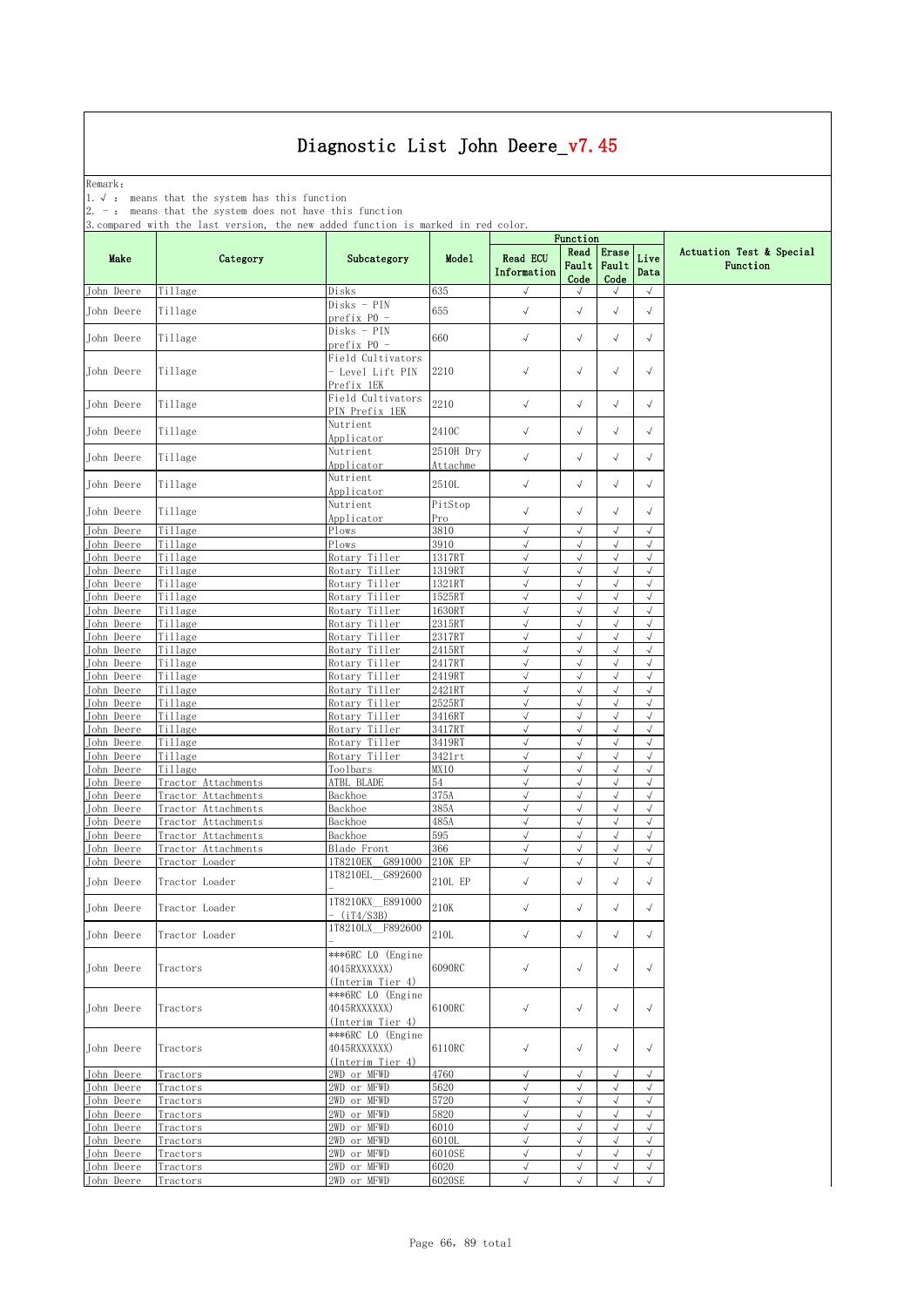Remark: The contract of the contract of  $\mathbb{R}$  and  $\mathbb{R}$  are contract of  $\mathbb{R}$  and  $\mathbb{R}$  are contract of  $\mathbb{R}$  and  $\mathbb{R}$  are contract of  $\mathbb{R}$  and  $\mathbb{R}$  are contract of  $\mathbb{R}$  and  $\mathbb{R}$  are cont

1.√ : means that the system has this function

2. - : means that the system does not have this function

|                                 |                      |                                |                 | Function                       |                           |                          |                          |                                      |
|---------------------------------|----------------------|--------------------------------|-----------------|--------------------------------|---------------------------|--------------------------|--------------------------|--------------------------------------|
| Make                            | Category             | Subcategory                    | Model           | <b>Read ECU</b><br>Information | Read<br>Fault<br>Code     | Erase<br>Fault<br>Code   | Live<br>Data             | Actuation Test & Special<br>Function |
| John Deere                      | Tractors             | 2WD or MFWD                    | 6100            | $\sqrt{ }$                     | $\sqrt{ }$                | $\sqrt{}$                | $\sqrt{ }$               |                                      |
| John Deere                      | Tractors             | 2WD or MFWD                    | 6100SE          | $\sqrt{}$                      | $\sqrt{2}$                | $\sqrt{}$                | $\sqrt{}$                |                                      |
| John Deere<br>John Deere        | Tractors<br>Tractors | 2WD or MFWD<br>2WD or MFWD     | 6110L<br>6110SE | $\sqrt{ }$<br>$\sqrt{}$        | $\sqrt{2}$<br>$\sqrt{ }$  | $\sqrt{}$<br>$\sqrt{ }$  | $\sqrt{2}$<br>$\sqrt{}$  |                                      |
| <b>John Deere</b>               | Tractors             | 2WD or MFWD                    | 6120L           | $\sqrt{2}$                     | $\sqrt{}$                 | $\sqrt{ }$               | $\sqrt{}$                |                                      |
| John Deere                      | Tractors             | 2WD or MFWD                    | 6120SE          | $\sqrt{2}$                     | $\sqrt{}$                 | $\sqrt{ }$               | $\sqrt{}$                |                                      |
| John Deere                      | Tractors             | 2WD<br>or MFWD                 | 6200L           | $\sqrt{ }$                     | $\sqrt{}$                 | $\sqrt{}$                | $\sqrt{2}$               |                                      |
| John Deere                      | Tractors             | 2WD or MFWD                    | 6200SE          | $\sqrt{}$                      | $\sqrt{ }$                | $\sqrt{}$                | $\sqrt{2}$               |                                      |
| John Deere                      | Tractors             | 2WD or MFWD                    | 6210L           | √                              | $\sqrt{}$                 | $\sqrt{ }$               | $\sqrt{}$                |                                      |
| <b>John Deere</b>               | Tractors             | 2WD or MFWD                    | 6210SE          | $\sqrt{ }$                     | $\sqrt{}$                 | $\sqrt{}$                | $\sqrt{ }$               |                                      |
| John Deere<br>John Deere        | Tractors<br>Tractors | 2WD or MFWD<br>2WD or MFWD     | 6215<br>6220L   | $\sqrt{ }$<br>$\sqrt{ }$       | $\sqrt{}$<br>$\sqrt{}$    | $\sqrt{ }$<br>$\sqrt{}$  | $\sqrt{}$<br>$\sqrt{ }$  |                                      |
| John Deere                      | Tractors             | 2WD or MFWD                    | 6220SE          | $\sqrt{ }$                     | $\sqrt{}$                 | $\sqrt{ }$               | $\sqrt{}$                |                                      |
| John Deere                      | Tractors             | 2WD.<br>or MFWD                | 6300L           | $\sqrt{}$                      | $\sqrt{}$                 | $\sqrt{}$                | $\sqrt{}$                |                                      |
| John Deere                      | Tractors             | 2WD or MFWD                    | 6300SE          | $\sqrt{ }$                     | $\sqrt{}$                 | $\sqrt{}$                | $\sqrt{ }$               |                                      |
| John Deere                      | Tractors             | or MFWD<br>2WD.                | 6310L           | √                              |                           | $\sqrt{ }$               | $\sqrt{}$                |                                      |
| John Deere                      | Tractors             | 2WD or MFWD                    | 6310S           | $\sqrt{2}$                     | $\sqrt{2}$                | $\sqrt{ }$               | $\sqrt{}$                |                                      |
| John Deere                      | Tractors             | 2WD or MFWD                    | 6310SE          | $\sqrt{ }$                     | $\sqrt{}$                 | $\sqrt{ }$               | $\sqrt{}$                |                                      |
| John Deere                      | Tractors             | 2WD<br>or MFWD                 | 6320L           | $\sqrt{ }$                     | $\sqrt{}$                 | $\sqrt{}$<br>$\sqrt{ }$  | $\sqrt{}$                |                                      |
| John Deere<br><b>John Deere</b> | Tractors<br>Tractors | 2WD or MFWD<br>or MFWD<br>2WD. | 6320SE<br>6400L | $\sqrt{ }$<br>$\sqrt{}$        | $\sqrt{}$<br>$\sqrt{}$    | $\sqrt{ }$               | $\sqrt{}$<br>$\sqrt{}$   |                                      |
| John Deere                      | Tractors             | 2WD or MFWD                    | 6400SE          | $\sqrt{ }$                     | $\sqrt{}$                 | $\sqrt{ }$               | $\sqrt{2}$               |                                      |
| John Deere                      | Tractors             | 2WD or MFWD                    | 6410L           | $\sqrt{}$                      | $\sqrt{2}$                | $\sqrt{ }$               | $\sqrt{}$                |                                      |
| John Deere                      | Tractors             | 2WD or MFWD                    | 6410S           | $\sqrt{2}$                     | $\sqrt{}$                 | $\sqrt{ }$               | $\sqrt{2}$               |                                      |
| John Deere                      | Tractors             | 2WD or MFWD                    | 6410SE          | $\sqrt{ }$                     | $\sqrt{}$                 | $\sqrt{ }$               | $\sqrt{}$                |                                      |
| John Deere                      | Tractors             | 2WD or MFWD                    | 6415            | $\sqrt{}$                      | $\sqrt{}$                 | $\sqrt{}$                | $\sqrt{}$                |                                      |
| John Deere                      | Tractors             | 2WD or MFWD                    | 6420L           | $\sqrt{}$                      | $\sqrt{}$                 | $\sqrt{}$                | $\sqrt{2}$               |                                      |
| John Deere<br>John Deere        | Tractors<br>Tractors | 2WD or MFWD<br>2WD or MFWD     | 6420S<br>6420SE | √<br>$\sqrt{2}$                | $\checkmark$<br>$\sqrt{}$ | $\sqrt{ }$<br>$\sqrt{}$  | $\sqrt{ }$<br>$\sqrt{ }$ |                                      |
| John Deere                      | Tractors             | 2WD or MFWD                    | 6500L           | $\sqrt{ }$                     | $\sqrt{}$                 | $\sqrt{ }$               | $\sqrt{}$                |                                      |
| John Deere                      | Tractors             | 2WD<br>or MFWD                 | 6505            | $\sqrt{ }$                     | $\sqrt{}$                 | $\sqrt{}$                | $\sqrt{ }$               |                                      |
| John Deere                      | Tractors             | 2WD<br>or MFWD                 | 6510            | $\sqrt{}$                      | $\sqrt{}$                 | $\sqrt{ }$               | $\sqrt{ }$               |                                      |
| John Deere                      | Tractors             | 2WD or MFWD                    | 6510L           | $\sqrt{}$                      | √                         | $\sqrt{}$                | $\sqrt{ }$               |                                      |
| John Deere                      | Tractors             | 2WD or MFWD                    | 6510S           | $\sqrt{ }$                     | $\sqrt{}$                 | $\sqrt{}$                | $\sqrt{ }$               |                                      |
| John Deere                      | Tractors             | 2WD or MFWD                    | 6510SE          | √                              |                           | $\sqrt{ }$               | $\sqrt{}$                |                                      |
| John Deere<br>John Deere        | Tractors<br>Tractors | 2WD or MFWD<br>2WD or MFWD     | 6520<br>6520L   | $\sqrt{ }$<br>$\sqrt{ }$       | $\sqrt{}$<br>$\sqrt{ }$   | $\sqrt{}$<br>$\sqrt{ }$  | $\sqrt{}$<br>$\sqrt{}$   |                                      |
| John Deere                      | Tractors             | 2WD<br>or MFWD                 | 6520SE          | $\sqrt{ }$                     | $\sqrt{}$                 | $\sqrt{}$                | $\sqrt{}$                |                                      |
| John Deere                      | Tractors             | 2WD or MFWD                    | 6603            | $\sqrt{}$                      | $\sqrt{}$                 | $\sqrt{ }$               | $\sqrt{2}$               |                                      |
| John Deere                      | Tractors             | 2WD or MFWD                    | 6610            | √                              | $\sqrt{}$                 | $\sqrt{ }$               | $\sqrt{}$                |                                      |
| John Deere                      | Tractors             | 2WD or MFWD                    | 6610SE          | $\sqrt{2}$                     | $\sqrt{}$                 | $\sqrt{ }$               | $\sqrt{}$                |                                      |
| John Deere                      | Tractors             | 2WD or MFWD                    | 6615            | $\sqrt{}$                      | $\sqrt{2}$                | $\sqrt{ }$               | $\sqrt{}$                |                                      |
| <b>John Deere</b>               | Tractors             | 2WD or MFWD                    | 6620            | $\sqrt{2}$                     | $\sqrt{}$                 | $\sqrt{ }$               | $\sqrt{2}$               |                                      |
| John Deere                      | Tractors             | 2WD or MFWD                    | 6620SE          | $\sqrt{ }$                     | $\sqrt{}$                 | $\sqrt{ }$               | $\sqrt{}$                |                                      |
| John Deere<br>John Deere        | Tractors<br>Tractors | 2WD or MFWD<br>2WD or MFWD     | 6715<br>6800    | $\sqrt{}$<br>$\sqrt{2}$        | $\sqrt{}$<br>$\sqrt{}$    | $\sqrt{ }$<br>$\sqrt{}$  | $\sqrt{ }$<br>$\sqrt{}$  |                                      |
| John Deere                      | Tractors             | 2WD or MFWD                    | 6810            | √                              |                           | $\sqrt{}$                | $\sqrt{}$                |                                      |
| John Deere                      | Tractors             | 2WD or MFWD                    | 6820            | $\sqrt{2}$                     | $\sqrt{2}$                | $\sqrt{ }$               | $\sqrt{}$                |                                      |
| John Deere                      | Tractors             | 2WD or MFWD                    | 6900            |                                |                           |                          |                          |                                      |
| John Deere                      | Tractors             | 2WD or MFWD                    | 6910            | $\sqrt{2}$                     | $\sqrt{}$                 | $\sqrt{ }$               | $\sqrt{ }$               |                                      |
| John Deere                      | Tractors             | 2WD or MFWD                    | 6910S           | $\sqrt{ }$                     | $\sqrt{ }$                | $\sqrt{ }$               | $\sqrt{ }$               |                                      |
| John Deere                      | Tractors             | 2WD or MFWD                    | 6920            | $\sqrt{ }$                     | $\sqrt{2}$                | $\sqrt{ }$               | $\sqrt{ }$               |                                      |
| John Deere<br>John Deere        | Tractors<br>Tractors | 2WD or MFWD<br>2WD or MFWD     | 6920S<br>7200   | $\sqrt{2}$<br>$\sqrt{}$        | $\sqrt{2}$<br>$\sqrt{}$   | $\sqrt{ }$<br>$\sqrt{ }$ | $\sqrt{ }$<br>$\sqrt{ }$ |                                      |
| John Deere                      | Tractors             | 2WD or MFWD                    | 7210            | $\sqrt{ }$                     | $\sqrt{2}$                | $\sqrt{}$                | $\sqrt{ }$               |                                      |
| John Deere                      | Tractors             | 2WD or MFWD                    | 7400            | $\sqrt{}$                      | $\sqrt{}$                 | $\sqrt{ }$               | $\sqrt{ }$               |                                      |
| John Deere                      | Tractors             | 2WD or MFWD                    | 7405            | $\sqrt{ }$                     | $\sqrt{}$                 | $\sqrt{ }$               | $\sqrt{ }$               |                                      |
| John Deere                      | Tractors             | 2WD or MFWD                    | 7410            | $\sqrt{}$                      | $\sqrt{ }$                | $\sqrt{ }$               | $\sqrt{ }$               |                                      |
| John Deere                      | Tractors             | 2WD or MFWD                    | 7510            | √                              | $\sqrt{}$                 | $\sqrt{}$                | $\sqrt{ }$               |                                      |
| John Deere                      | Tractors             | 2WD or MFWD                    | 7600            | $\sqrt{2}$                     | $\sqrt{2}$                | $\sqrt{ }$               | $\sqrt{ }$               |                                      |
| John Deere                      | Tractors             | 2WD or MFWD                    | 7610            | $\sqrt{ }$                     | $\sqrt{}$                 | $\sqrt{ }$               | $\sqrt{ }$               |                                      |
| John Deere<br>John Deere        | Tractors<br>Tractors | 2WD or MFWD<br>2WD or MFWD     | 7630<br>7700    | $\sqrt{}$<br>$\sqrt{ }$        | $\sqrt{}$<br>$\sqrt{ }$   | $\sqrt{ }$<br>$\sqrt{ }$ | $\sqrt{ }$<br>$\sqrt{ }$ |                                      |
| John Deere                      | Tractors             | 2WD or MFWD                    | 7710            | $\sqrt{}$                      | $\sqrt{}$                 | $\sqrt{ }$               | $\sqrt{ }$               |                                      |
| John Deere                      | Tractors             | 2WD or MFWD                    | 7715            | $\sqrt{ }$                     | $\sqrt{2}$                | $\sqrt{ }$               | $\sqrt{ }$               |                                      |
| John Deere                      | Tractors             | 2WD or MFWD                    | 7730            | √                              | $\checkmark$              | $\sqrt{}$                | $\sqrt{ }$               |                                      |
| John Deere                      | Tractors             | 2WD or MFWD                    | 7800            | $\sqrt{ }$                     | $\sqrt{2}$                | $\sqrt{}$                | $\sqrt{ }$               |                                      |
| John Deere                      | Tractors             | 2WD or MFWD                    | 7815            | $\sqrt{}$                      | $\sqrt{2}$                | $\sqrt{2}$               | $\sqrt{ }$               |                                      |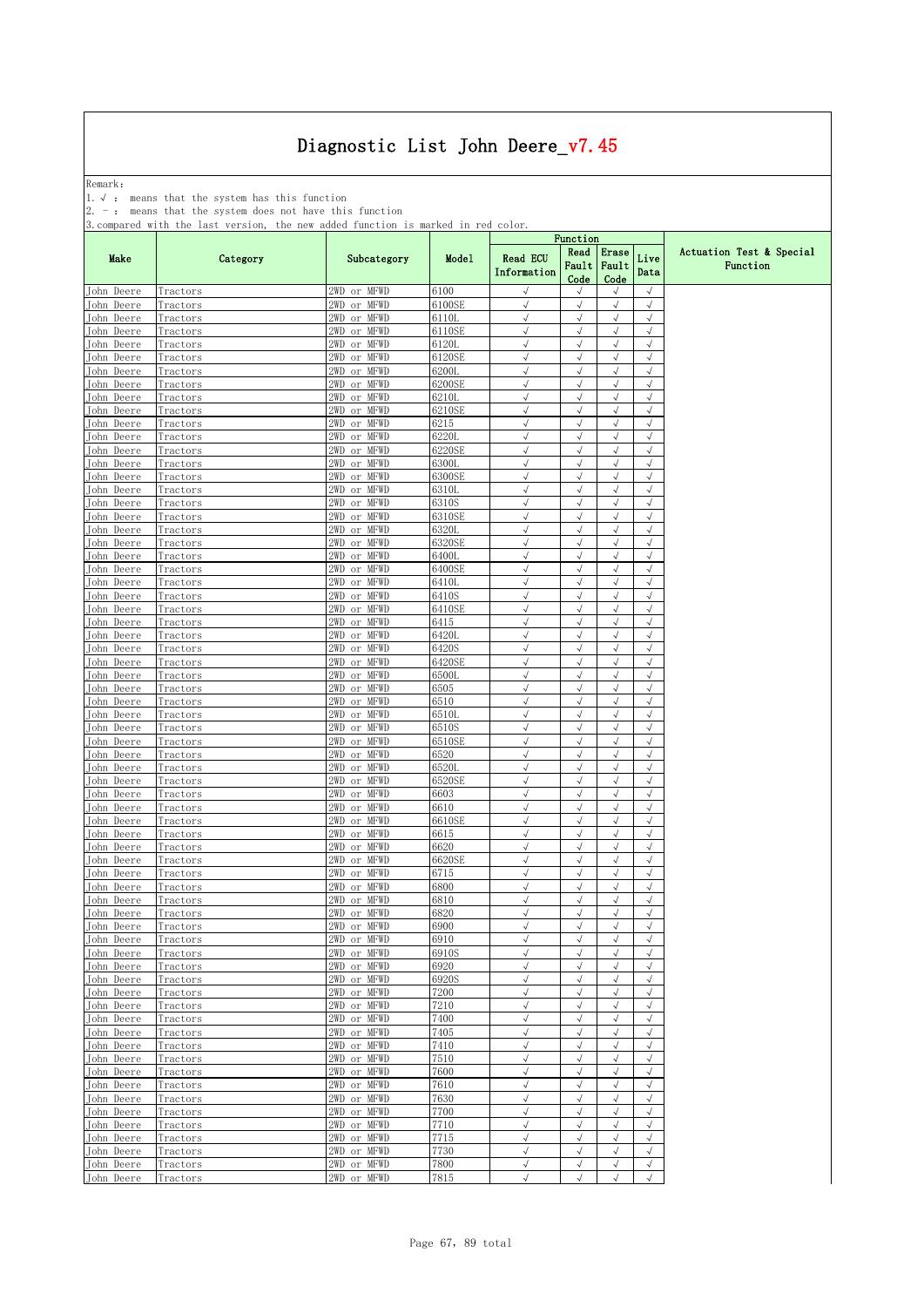Remark: The contract of the contract of  $\mathbb{R}$  and  $\mathbb{R}$  are contract of  $\mathbb{R}$  and  $\mathbb{R}$  are contract of  $\mathbb{R}$  and  $\mathbb{R}$  are contract of  $\mathbb{R}$  and  $\mathbb{R}$  are contract of  $\mathbb{R}$  and  $\mathbb{R}$  are cont

1.√ : means that the system has this function

2. - : means that the system does not have this function

|                          |                      |                                            |              | Function                       |                       |                            |                          |                                      |
|--------------------------|----------------------|--------------------------------------------|--------------|--------------------------------|-----------------------|----------------------------|--------------------------|--------------------------------------|
| Make                     | Category             | Subcategory                                | Model        | <b>Read ECU</b><br>Information | Read<br>Fault<br>Code | Erase<br>Fault<br>Code     | Live<br>Data             | Actuation Test & Special<br>Function |
| John Deere               | Tractors             | 2WD or MFWD                                | 7830         | $\sqrt{ }$                     | $\sqrt{ }$            | $\sqrt{ }$                 | $\sqrt{}$                |                                      |
| John Deere               | Tractors             | 2WD or MFWD                                | 7930         | $\sqrt{ }$                     | $\sqrt{2}$            | $\sqrt{}$                  | $\sqrt{}$                |                                      |
| John Deere<br>John Deere | Tractors<br>Tractors | 2WD or MFWD<br>2WD or MFWD                 | 8100<br>8110 | $\sqrt{ }$<br>$\sqrt{}$        | $\sqrt{ }$<br>√       | $\sqrt{}$<br>$\sqrt{}$     | $\sqrt{ }$<br>$\sqrt{ }$ |                                      |
| John Deere               | Tractors             | 2WD or MFWD                                | 8120         | $\sqrt{}$                      | $\sqrt{}$             | $\sqrt{}$                  | $\sqrt{2}$               |                                      |
| John Deere               | Tractors             | 2WD or MFWD                                | 8130         | $\sqrt{ }$                     | $\sqrt{ }$            | $\sqrt{ }$                 | $\sqrt{2}$               |                                      |
| John Deere               | Tractors             | 2WD or MFWD                                | 8200         | $\sqrt{ }$                     | $\sqrt{ }$            | $\sqrt{ }$                 | $\sqrt{2}$               |                                      |
| John Deere               | Tractors             | 2WD or MFWD                                | 8210         | $\sqrt{ }$                     | $\sqrt{2}$            | $\sqrt{ }$                 | $\sqrt{}$                |                                      |
| John Deere               | Tractors             | 2WD or MFWD                                | 8220         | $\sqrt{ }$                     | $\sqrt{}$             | $\sqrt{ }$                 | $\sqrt{}$                |                                      |
| John Deere               | fractors             | 2WD or MFWD                                | 8230         | $\sqrt{ }$                     | $\sqrt{}$             | $\sqrt{ }$                 | $\sqrt{ }$               |                                      |
| John Deere<br>John Deere | Tractors<br>Tractors | 2WD or MFWD<br>2WD or MFWD                 | 8300<br>8310 | √<br>$\sqrt{ }$                | J<br>$\sqrt{}$        | $\checkmark$<br>$\sqrt{ }$ | $\sqrt{2}$<br>$\sqrt{2}$ |                                      |
| John Deere               | Tractors             | 2WD or MFWD                                | 8320         | $\sqrt{ }$                     | $\sqrt{ }$            | $\sqrt{ }$                 | $\sqrt{}$                |                                      |
| John Deere               | Tractors             | 2WD or MFWD                                | 8330         | $\sqrt{ }$                     | $\sqrt{}$             | $\sqrt{ }$                 | $\sqrt{ }$               |                                      |
| John Deere               | Tractors             | 2WD or MFWD                                | 8400         | $\sqrt{ }$                     | $\sqrt{ }$            | $\sqrt{ }$                 | $\sqrt{ }$               |                                      |
| John Deere               | Tractors             | 2WD or MFWD                                | 8410         | $\sqrt{ }$                     | $\sqrt{ }$            | $\sqrt{ }$                 | $\sqrt{}$                |                                      |
| John Deere               | Tractors             | 2WD or MFWD                                | 8420         | $\sqrt{ }$                     | $\sqrt{}$             | $\sqrt{}$                  | $\sqrt{2}$               |                                      |
| John Deere               | Tractors             | 2WD or MFWD                                | 8430         | $\sqrt{ }$                     | √                     | $\sqrt{ }$                 | $\sqrt{ }$               |                                      |
| John Deere               | Tractors             | 2WD or MFWD                                | 8520         | $\sqrt{ }$                     | $\sqrt{ }$            | $\sqrt{ }$                 | $\sqrt{}$                |                                      |
| John Deere               | Tractors             | 2WD or MFWD<br>2WD or MFWD -               | 8530         | $\sqrt{ }$                     | $\sqrt{ }$            | $\checkmark$               | $\sqrt{}$                |                                      |
| John Deere               | Tractors             | Brazilian                                  | 6300         | $\sqrt{ }$                     | $\sqrt{\phantom{a}}$  | $\sqrt{}$                  | $\checkmark$             |                                      |
| John Deere               | Tractors             | $2WD$ or MFWD -<br>Brazilian               | 6405         | $\sqrt{ }$                     | $\sqrt{}$             | $\sqrt{}$                  | $\sqrt{ }$               |                                      |
| John Deere               | Tractors             | $2WD$ or MFWD -<br>Brazilian               | 6500         | $\sqrt{\phantom{a}}$           | $\sqrt{ }$            | $\checkmark$               | $\sqrt{ }$               |                                      |
| John Deere               | Tractors             | 2WD or MFWD -<br>Brazilian                 | 6600         | $\sqrt{ }$                     | $\sqrt{}$             | $\sqrt{}$                  | $\sqrt{ }$               |                                      |
| John Deere               | Tractors             | $2WD$ or MFWD -<br>Brazilian               | 6605         | $\sqrt{\phantom{a}}$           | $\sqrt{ }$            | $\sqrt{ }$                 | $\sqrt{ }$               |                                      |
| John Deere               | Tractors             | $2WD$ or MFWD -<br>Brazilian               | 7500         | $\sqrt{}$                      | $\sqrt{}$             | $\sqrt{}$                  | $\sqrt{ }$               |                                      |
| John Deere               | Tractors             | 2WD or MFWD -<br>Brazilian                 | 7505         | $\sqrt{}$                      | $\sqrt{ }$            | $\sqrt{ }$                 | $\sqrt{ }$               |                                      |
| John Deere               | Tractors             | $2WD$ or MFWD -<br>Brazilian               | 7715         | $\sqrt{ }$                     | $\sqrt{}$             | $\checkmark$               | $\sqrt{}$                |                                      |
| John Deere               | Tractors             | $2WD$ or MFWD -<br>Brazilian               | 7815         | $\sqrt{ }$                     | $\sqrt{ }$            | $\checkmark$               | $\sqrt{}$                |                                      |
| John Deere               | Tractors             | 2WD or MFWD -<br>China                     | $5 - 1050$   | $\sqrt{\phantom{a}}$           | $\sqrt{ }$            | $\checkmark$               | $\sqrt{}$                |                                      |
| John Deere               | Tractors             | $2WD$ or MFWD -<br>China                   | 6603         | $\sqrt{ }$                     | $\sqrt{}$             | $\sqrt{}$                  | $\sqrt{ }$               |                                      |
| John Deere               | Tractors             | $2WD$ or MFWD -<br>China                   | B350         | $\checkmark$                   | $\sqrt{ }$            | $\sqrt{}$                  | $\sqrt{}$                |                                      |
| John Deere               | Tractors             | 2WD or MFWD -<br>China                     | B550         | $\sqrt{}$                      | $\sqrt{}$             | $\sqrt{}$                  | $\sqrt{ }$               |                                      |
| John Deere               | Tractors             | 2WD or MFWD -<br>China                     | $JD550-1$    | $\sqrt{ }$                     | $\sqrt{}$             | $\sqrt{}$                  | $\sqrt{}$                |                                      |
| John Deere               | Tractors             | 2WD or MFWD -<br>China                     | $JD554-1$    | $\checkmark$                   | $\sqrt{\phantom{a}}$  | $\sqrt{ }$                 | $\sqrt{ }$               |                                      |
| John Deere               | Tractors             | $2WD$ or MFWD -<br>China                   | $JD600-1$    | $\checkmark$                   | $\sqrt{ }$            | $\sqrt{ }$                 | $\sqrt{}$                |                                      |
| John Deere               | Tractors             | 2WD or MFWD -<br>China                     | JD604-1      | $\checkmark$                   | $\sqrt{}$             | $\sqrt{}$                  | $\sqrt{}$                |                                      |
| John Deere               | Tractors             | $2WD$ or MFWD -<br>China                   | $JD650-1$    | $\checkmark$                   | $\sqrt{}$             | $\sqrt{}$                  | $\sqrt{}$                |                                      |
| John Deere               | Tractors             | 2WD or MFWD -<br>China                     | JD654-1      | $\checkmark$                   | $\sqrt{ }$            | $\checkmark$               | $\sqrt{}$                |                                      |
| John Deere               | Tractors             | 2WD or MFWD -<br>China                     | $JD700-1$    | $\sqrt{ }$                     | $\sqrt{ }$            | $\sqrt{ }$                 | $\sqrt{}$                |                                      |
| John Deere               | Tractors             | 2WD or MFWD -<br>China                     | $JD704-1$    | $\sqrt{ }$                     | $\sqrt{}$             | $\sqrt{ }$                 | $\sqrt{}$                |                                      |
| John Deere               | Tractors             | $2WD$ or MFWD -<br>China 300000-<br>XXXXXX | $2C - 280$   | $\sqrt{ }$                     | $\sqrt{ }$            | $\sqrt{ }$                 | $\sqrt{}$                |                                      |
| John Deere               | Tractors             | $2WD$ or MFWD -<br>China 300000-<br>XXXXXX | $2C - 284$   | $\sqrt{ }$                     | $\sqrt{}$             | $\sqrt{ }$                 | $\checkmark$             |                                      |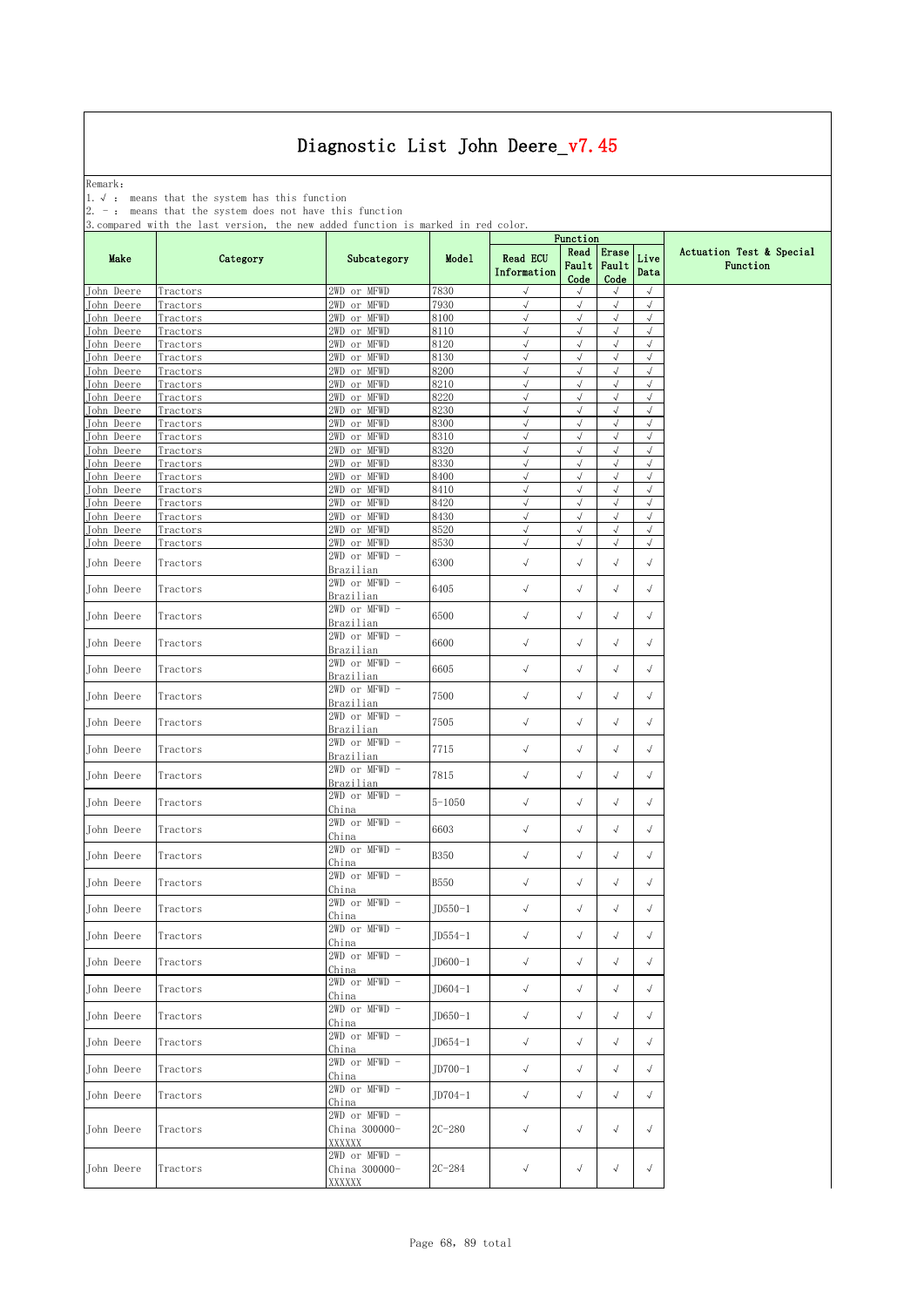Remark: The contract of the contract of  $\mathbb{R}$  and  $\mathbb{R}$  are contract of  $\mathbb{R}$  and  $\mathbb{R}$  are contract of  $\mathbb{R}$  and  $\mathbb{R}$  are contract of  $\mathbb{R}$  and  $\mathbb{R}$  are contract of  $\mathbb{R}$  and  $\mathbb{R}$  are cont

1.√ : means that the system has this function

2. - : means that the system does not have this function

|            | ə.compared with the last version, the new added function is marked in red color. |                                          |            |                                | Function                          |              |              |                                      |
|------------|----------------------------------------------------------------------------------|------------------------------------------|------------|--------------------------------|-----------------------------------|--------------|--------------|--------------------------------------|
| Make       | Category                                                                         | Subcategory                              | Model      | <b>Read ECU</b><br>Information | Read Erase<br>Fault Fault<br>Code | Code         | Live<br>Data | Actuation Test & Special<br>Function |
| John Deere | Tractors                                                                         | 2WD or MFWD -<br>China 300000-<br>XXXXXX | $2C - 320$ | $\checkmark$                   | $\sqrt{ }$                        | $\sqrt{}$    | $\sqrt{}$    |                                      |
| John Deere | Tractors                                                                         | 2WD or MFWD -<br>China 300000-<br>XXXXXX | $2C - 324$ | $\checkmark$                   | $\sqrt{}$                         | $\checkmark$ | $\sqrt{}$    |                                      |
| John Deere | Tractors                                                                         | 2WD or MFWD -<br>China 300000-<br>XXXXXX | $3B - 450$ | $\sqrt{ }$                     | $\sqrt{ }$                        | $\sqrt{ }$   | $\sqrt{}$    |                                      |
| John Deere | Tractors                                                                         | 2WD or MFWD -<br>China 300000-<br>XXXXXX | 3B-480     | $\sqrt{}$                      | $\sqrt{ }$                        | $\sqrt{}$    | $\sqrt{}$    |                                      |
| John Deere | Tractors                                                                         | 2WD or MFWD -<br>China 300000-<br>XXXXXX | 3B-484     | $\sqrt{ }$                     | $\sqrt{ }$                        | $\checkmark$ | $\sqrt{}$    |                                      |
| John Deere | Tractors                                                                         | 2WD or MFWD -<br>China 300000-<br>XXXXXX | $4B - 504$ | $\sqrt{ }$                     | $\sqrt{}$                         | $\sqrt{ }$   | $\sqrt{}$    |                                      |
| John Deere | Tractors                                                                         | 2WD or MFWD -<br>China 300000-<br>XXXXXX | $4B - 554$ | $\sqrt{ }$                     | $\sqrt{ }$                        | $\sqrt{ }$   | $\sqrt{}$    |                                      |
| John Deere | Tractors                                                                         | 2WD or MFWD -<br>China 300000-<br>XXXXXX | 5B-550     | $\checkmark$                   | $\sqrt{ }$                        | $\sqrt{}$    | $\sqrt{}$    |                                      |
| John Deere | Tractors                                                                         | 2WD or MFWD -<br>China 300000-<br>XXXXXX | $5B - 650$ | $\sqrt{ }$                     | $\sqrt{ }$                        | $\sqrt{}$    | $\sqrt{}$    |                                      |
| John Deere | Tractors                                                                         | 2WD or MFWD -<br>China 300000-<br>XXXXXX | $5B-700$   | $\sqrt{ }$                     | $\sqrt{ }$                        | $\sqrt{}$    | $\sqrt{ }$   |                                      |
| John Deere | Tractors                                                                         | 2WD or MFWD -<br>China 300000-<br>XXXXXX | $5B - 750$ | $\sqrt{ }$                     | $\sqrt{ }$                        | $\sqrt{ }$   | $\sqrt{ }$   |                                      |
| John Deere | Tractors                                                                         | 2WD or MFWD -<br>China 300000-<br>XXXXXX | 5B-754     | $\sqrt{ }$                     | $\sqrt{ }$                        | $\checkmark$ | $\sqrt{}$    |                                      |
| John Deere | Tractors                                                                         | 2WD or MFWD -<br>European                | 5070M      | $\checkmark$                   | $\sqrt{ }$                        | $\sqrt{}$    | $\sqrt{2}$   |                                      |
| John Deere | Tractors                                                                         | 2WD or MFWD -<br>European                | 5080M      | $\sqrt{}$                      | $\sqrt{ }$                        | $\sqrt{}$    | $\sqrt{}$    |                                      |
| John Deere | Tractors                                                                         | 2WD or MFWD -<br>European                | 5080R      | $\checkmark$                   | $\sqrt{}$                         | $\sqrt{ }$   | $\sqrt{}$    |                                      |
| John Deere | Tractors                                                                         | 2WD or MFWD -<br>European                | 5080RN     | $\sqrt{ }$                     | $\sqrt{ }$                        | $\sqrt{}$    | $\sqrt{}$    |                                      |
| John Deere | Tractors                                                                         | 2WD or MFWD -<br>European                | 5090M      | $\sqrt{ }$                     | $\sqrt{}$                         | $\checkmark$ | $\sqrt{}$    |                                      |
| John Deere | Tractors                                                                         | 2WD or MFWD -<br>European                | 5090R      | $\sqrt{ }$                     | $\sqrt{}$                         | $\sqrt{}$    | $\sqrt{}$    |                                      |
| John Deere | Tractors                                                                         | 2WD or MFWD -<br>European                | 5090RN     | $\checkmark$                   | $\sqrt{}$                         | $\sqrt{ }$   | $\sqrt{}$    |                                      |
| John Deere | Tractors                                                                         | 2WD or MFWD -<br>European                | 5100M      | $\checkmark$                   | $\sqrt{ }$                        | $\sqrt{}$    | $\sqrt{}$    |                                      |
| John Deere | Tractors                                                                         | 2WD or MFWD -<br>European                | 5100R      | $\checkmark$                   | $\sqrt{}$                         | $\sqrt{ }$   | $\sqrt{}$    |                                      |
| John Deere | Tractors                                                                         | 2WD or MFWD -<br>European                | 5100RN     | $\sqrt{}$                      | $\sqrt{ }$                        | $\checkmark$ | $\sqrt{}$    |                                      |
| John Deere | Tractors                                                                         | $2WD$ or $MFWD -$<br>European            | 6110       | $\checkmark$                   | $\sqrt{ }$                        | $\sqrt{}$    | $\sqrt{}$    |                                      |
| John Deere | Tractors                                                                         | 2WD or MFWD -<br>European                | 6120       | $\sqrt{ }$                     | $\sqrt{ }$                        | $\sqrt{ }$   | $\sqrt{}$    |                                      |
| John Deere | Tractors                                                                         | 2WD or MFWD -<br>European                | 6130       | $\checkmark$                   | $\sqrt{ }$                        | $\sqrt{}$    | $\sqrt{}$    |                                      |
| John Deere | Tractors                                                                         | 2WD or MFWD -<br>European                | 6200       | $\sqrt{ }$                     | $\sqrt{}$                         | $\checkmark$ | $\checkmark$ |                                      |
| John Deere | Tractors                                                                         | 2WD or MFWD -<br>European                | 6205       | $\sqrt{}$                      | $\sqrt{ }$                        | $\sqrt{}$    | $\sqrt{}$    |                                      |
| John Deere | Tractors                                                                         | 2WD or MFWD -<br>European                | 6210       | $\checkmark$                   | $\sqrt{}$                         | $\sqrt{}$    | $\checkmark$ |                                      |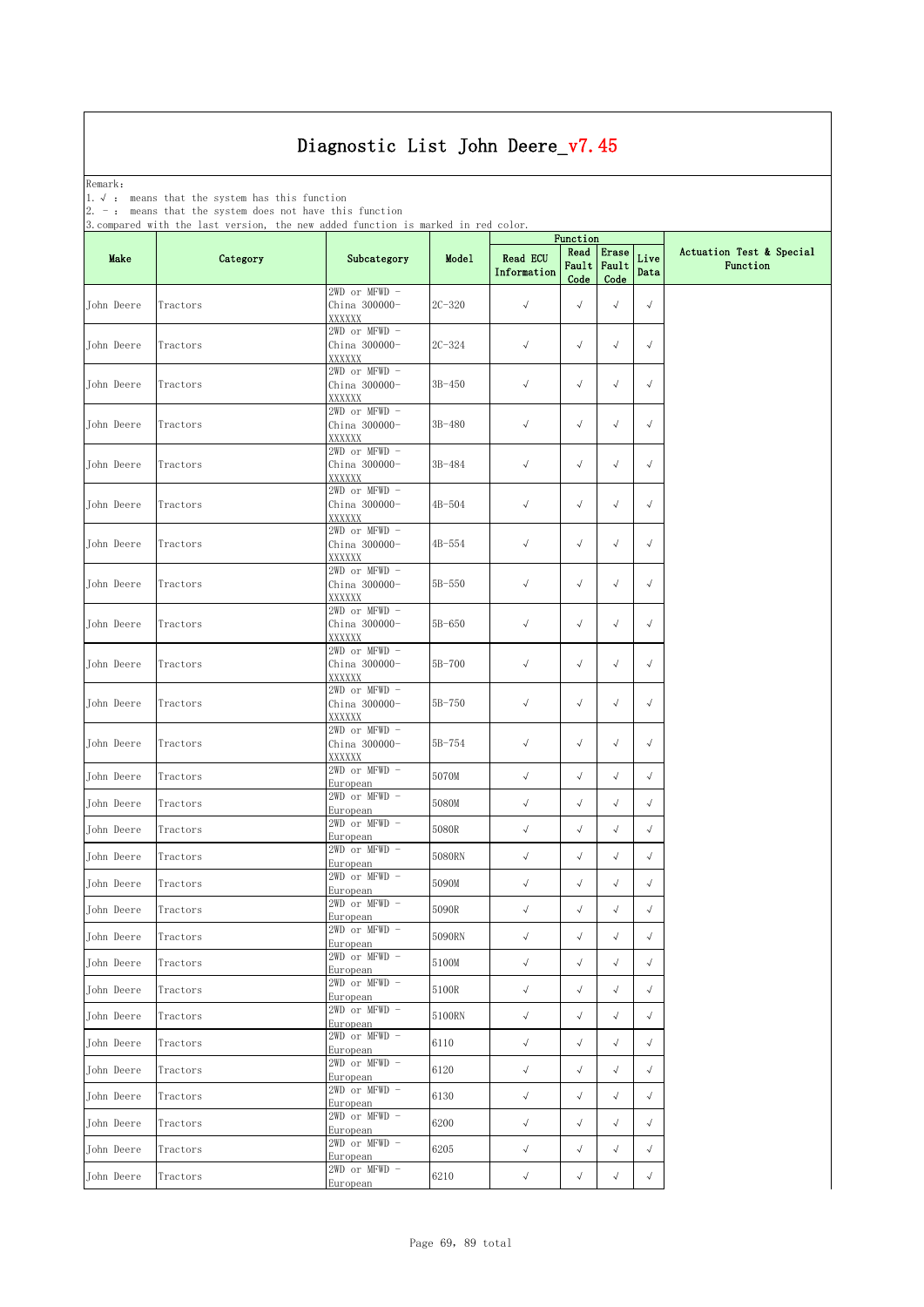Remark: The contract of the contract of  $\mathbb{R}$  and  $\mathbb{R}$  are contract of  $\mathbb{R}$  and  $\mathbb{R}$  are contract of  $\mathbb{R}$  and  $\mathbb{R}$  are contract of  $\mathbb{R}$  and  $\mathbb{R}$  are contract of  $\mathbb{R}$  and  $\mathbb{R}$  are cont

1.√ : means that the system has this function

2. - : means that the system does not have this function

|            | of compared write the rast version, the new added runction is marked in rea coror. |                             |                   | Function                       |                       |                        |              |                                      |
|------------|------------------------------------------------------------------------------------|-----------------------------|-------------------|--------------------------------|-----------------------|------------------------|--------------|--------------------------------------|
| Make       | Category                                                                           | Subcategory                 | Model             | <b>Read ECU</b><br>Information | Read<br>Fault<br>Code | Erase<br>Fault<br>Code | Live<br>Data | Actuation Test & Special<br>Function |
| John Deere | Tractors                                                                           | $2WD$ or MFWD -<br>European | 6215              | $\checkmark$                   | $\sqrt{}$             | $\sqrt{ }$             | $\sqrt{}$    |                                      |
| John Deere | Tractors                                                                           | 2WD or MFWD -<br>European   | 6220              | $\sqrt{ }$                     | $\sqrt{}$             | $\sqrt{}$              | $\sqrt{ }$   |                                      |
| John Deere | Tractors                                                                           | 2WD or MFWD -               | 6225              | $\checkmark$                   | $\sqrt{}$             | $\sqrt{ }$             | $\sqrt{}$    |                                      |
| John Deere | Tractors                                                                           | European<br>2WD or MFWD -   | 6230              | $\sqrt{}$                      | $\sqrt{\phantom{a}}$  | $\sqrt{}$              | $\sqrt{}$    |                                      |
|            |                                                                                    | European<br>2WD or MFWD -   | 6230              | $\sqrt{ }$                     | $\sqrt{}$             | $\sqrt{ }$             | $\sqrt{}$    |                                      |
| John Deere | Tractors                                                                           | European<br>2WD or MFWD -   | Premium           |                                |                       |                        |              |                                      |
| John Deere | Tractors                                                                           | European<br>2WD or MFWD -   | 6300              | $\checkmark$                   | $\sqrt{ }$            | $\checkmark$           | $\checkmark$ |                                      |
| John Deere | Tractors                                                                           | European                    | 6310              | $\sqrt{ }$                     | $\sqrt{}$             | $\sqrt{}$              | $\sqrt{}$    |                                      |
| John Deere | Tractors                                                                           | 2WD or MFWD -<br>European   | 6320              | $\checkmark$                   | $\sqrt{}$             | $\sqrt{ }$             | $\checkmark$ |                                      |
| John Deere | Tractors                                                                           | 2WD or MFWD -<br>European   | 6325              | $\sqrt{ }$                     | $\sqrt{}$             | $\sqrt{}$              | $\sqrt{}$    |                                      |
| John Deere | Tractors                                                                           | 2WD or MFWD -<br>European   | 6330              | $\checkmark$                   | $\sqrt{ }$            | $\checkmark$           | $\checkmark$ |                                      |
| John Deere | Tractors                                                                           | 2WD or MFWD -               | 6330              | $\sqrt{}$                      | $\sqrt{}$             | $\sqrt{}$              | $\sqrt{}$    |                                      |
| John Deere | Tractors                                                                           | European<br>$2WD$ or MFWD - | Premium<br>6400   | $\sqrt{ }$                     | $\sqrt{}$             | $\sqrt{ }$             | $\sqrt{}$    |                                      |
| John Deere | Tractors                                                                           | European<br>$2WD$ or MFWD - | 6410              | $\sqrt{ }$                     | $\sqrt{ }$            | $\sqrt{}$              | $\sqrt{}$    |                                      |
|            |                                                                                    | European<br>2WD or MFWD -   |                   |                                |                       |                        |              |                                      |
| John Deere | Tractors                                                                           | European<br>2WD or MFWD -   | 6420              | $\checkmark$                   | $\sqrt{\phantom{a}}$  | $\sqrt{ }$             | $\sqrt{}$    |                                      |
| John Deere | Tractors                                                                           | European                    | 6425              | $\sqrt{ }$                     | $\sqrt{\phantom{a}}$  | $\sqrt{ }$             | $\checkmark$ |                                      |
| John Deere | Tractors                                                                           | 2WD or MFWD -<br>European   | 6430              | $\checkmark$                   | $\sqrt{}$             | $\sqrt{}$              | $\sqrt{}$    |                                      |
| John Deere | Tractors                                                                           | 2WD or MFWD -<br>European   | 6430<br>Premium   | $\checkmark$                   | $\sqrt{ }$            | $\checkmark$           | $\checkmark$ |                                      |
| John Deere | Tractors                                                                           | 2WD or MFWD -<br>European   | 6506              | $\sqrt{ }$                     | $\sqrt{}$             | $\sqrt{}$              | $\sqrt{ }$   |                                      |
| John Deere | Tractors                                                                           | 2WD or MFWD -<br>European   | 6515              | $\checkmark$                   | $\sqrt{ }$            | $\sqrt{}$              | $\sqrt{ }$   |                                      |
| John Deere | Tractors                                                                           | $2WD$ or MFWD -             | 6525              | $\sqrt{ }$                     | $\sqrt{}$             | $\checkmark$           | $\checkmark$ |                                      |
| John Deere | Tractors                                                                           | European<br>2WD or MFWD -   | 6530              | $\sqrt{ }$                     | $\sqrt{\phantom{a}}$  | $\sqrt{ }$             | $\sqrt{}$    |                                      |
| John Deere |                                                                                    | European<br>$2WD$ or MFWD - | 6530              | $\sqrt{ }$                     | $\sqrt{\phantom{a}}$  | $\sqrt{ }$             | $\checkmark$ |                                      |
|            | Tractors                                                                           | European<br>2WD or MFWD -   | Premium           |                                |                       |                        |              |                                      |
| John Deere | Tractors                                                                           | European<br>2WD or MFWD -   | 6534<br>6534      | $\sqrt{ }$                     | $\sqrt{}$             | $\sqrt{ }$             | $\checkmark$ |                                      |
| John Deere | Tractors                                                                           | European                    | PREMIUM           | $\checkmark$                   | $\sqrt{}$             | $\sqrt{}$              | $\sqrt{}$    |                                      |
| John Deere | Tractors                                                                           | 2WD or MFWD -<br>European   | 6600              | $\checkmark$                   | $\sqrt{ }$            | $\sqrt{ }$             | $\sqrt{}$    |                                      |
| John Deere | Tractors                                                                           | 2WD or MFWD -<br>European   | 6630              | $\sqrt{ }$                     | $\sqrt{}$             | $\sqrt{}$              | $\sqrt{}$    |                                      |
| John Deere | Tractors                                                                           | $2WD$ or MFWD -<br>European | 6630<br>Premium   | $\sqrt{ }$                     | $\sqrt{ }$            | $\sqrt{}$              | $\sqrt{}$    |                                      |
| John Deere | Tractors                                                                           | 2WD or MFWD -<br>European   | 6830              | $\checkmark$                   | $\sqrt{\phantom{a}}$  | $\sqrt{ }$             | $\sqrt{}$    |                                      |
| John Deere | Tractors                                                                           | $2WD$ or MFWD -             | 6830              | $\checkmark$                   | $\sqrt{}$             | $\sqrt{}$              | $\sqrt{}$    |                                      |
| John Deere | Tractors                                                                           | European<br>$2WD$ or MFWD - | Premium<br>6930   | $\sqrt{ }$                     | $\sqrt{}$             | $\sqrt{ }$             | $\sqrt{}$    |                                      |
| John Deere |                                                                                    | European<br>$2WD$ or MFWD - | 6930              | $\checkmark$                   | $\sqrt{ }$            | $\sqrt{}$              |              |                                      |
|            | Tractors                                                                           | European<br>$2WD$ or MFWD - | Premium           |                                |                       |                        | $\sqrt{}$    |                                      |
| John Deere | Tractors                                                                           | European<br>2WD or MFWD -   | 7130              | $\checkmark$                   | $\sqrt{ }$            | $\sqrt{ }$             | $\sqrt{}$    |                                      |
| John Deere | Tractors                                                                           | European                    | 7230              | $\checkmark$                   | $\sqrt{}$             | $\sqrt{}$              | $\sqrt{}$    |                                      |
| John Deere | Tractors                                                                           | $2WD$ or MFWD -<br>European | 7430 E<br>Premium | $\checkmark$                   | $\sqrt{ }$            | $\sqrt{}$              | $\checkmark$ |                                      |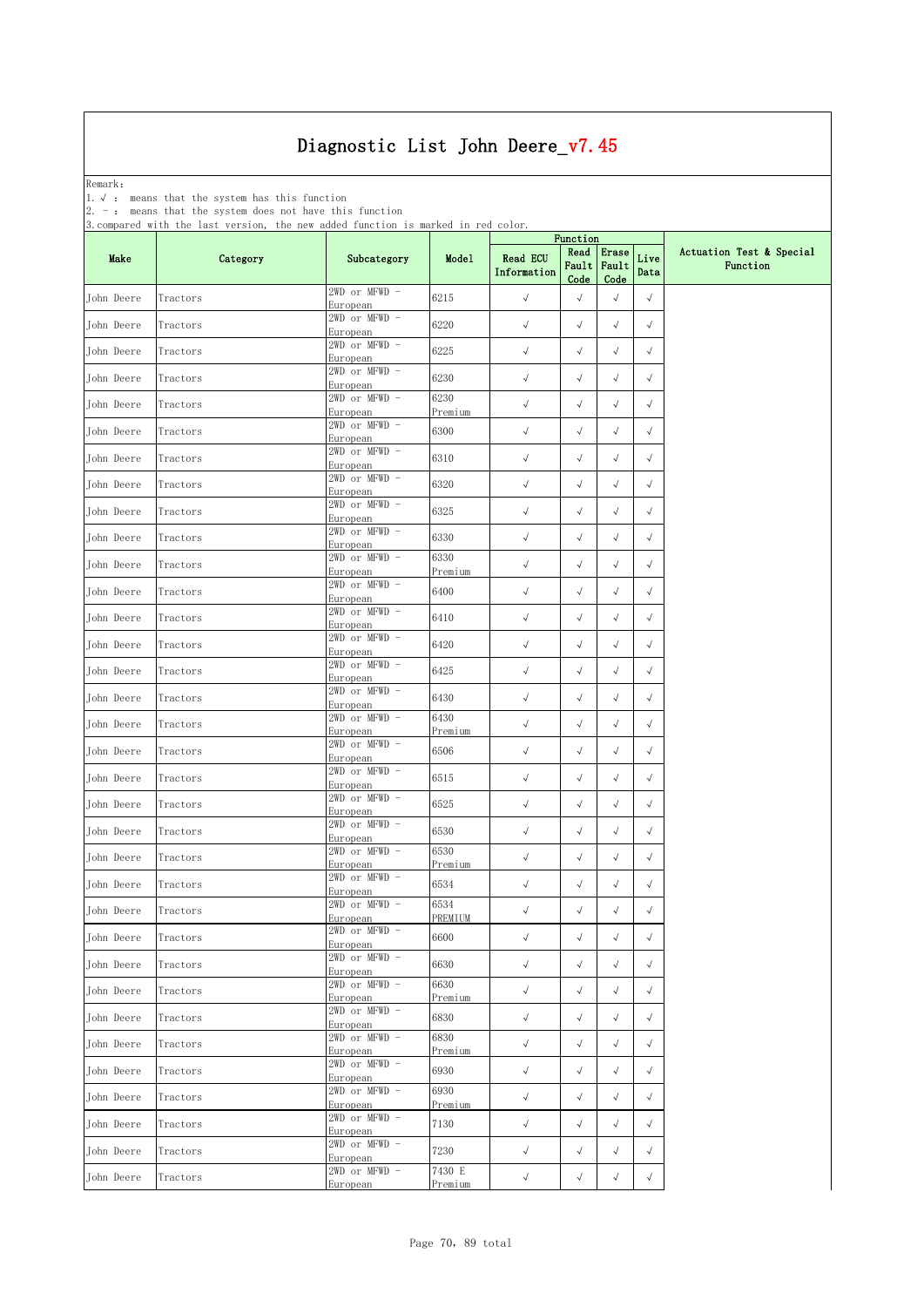Remark: The contract of the contract of  $\mathbb{R}$  and  $\mathbb{R}$  are contract of  $\mathbb{R}$  and  $\mathbb{R}$  are contract of  $\mathbb{R}$  and  $\mathbb{R}$  are contract of  $\mathbb{R}$  and  $\mathbb{R}$  are contract of  $\mathbb{R}$  and  $\mathbb{R}$  are cont

1.√ : means that the system has this function

2. - : means that the system does not have this function

|            | $\sim$ compared write the rase version, the new added ranceron to marked in rea coron. |                                                    |                   | Function                       |                       |                        |              |                                      |
|------------|----------------------------------------------------------------------------------------|----------------------------------------------------|-------------------|--------------------------------|-----------------------|------------------------|--------------|--------------------------------------|
| Make       | Category                                                                               | Subcategory                                        | Model             | <b>Read ECU</b><br>Information | Read<br>Fault<br>Code | Erase<br>Fault<br>Code | Live<br>Data | Actuation Test & Special<br>Function |
| John Deere | Tractors                                                                               | $2WD$ or MFWD -<br>European                        | 7430<br>Premium   | $\checkmark$                   | $\sqrt{ }$            | $\sqrt{ }$             | $\sqrt{}$    |                                      |
| John Deere | Tractors                                                                               | 2WD or MFWD -<br>European                          | 7530 E<br>Premium | $\checkmark$                   | $\sqrt{\phantom{a}}$  | $\sqrt{}$              | $\sqrt{}$    |                                      |
| John Deere | Tractors                                                                               | $2WD$ or MFWD -                                    | 7530              | $\checkmark$                   | $\sqrt{}$             | $\sqrt{}$              | $\sqrt{}$    |                                      |
|            |                                                                                        | European<br>2WD or MFWD -                          | <u>Premium</u>    |                                |                       |                        |              |                                      |
| John Deere | Tractors                                                                               | <u>North American</u><br>2WD or MFWD -             | 6110              | $\sqrt{ }$                     | $\sqrt{ }$            | $\checkmark$           | $\sqrt{ }$   |                                      |
| John Deere | Tractors                                                                               | North American                                     | 6120              | $\sqrt{}$                      | $\sqrt{ }$            | $\sqrt{}$              | $\sqrt{ }$   |                                      |
| John Deere | Tractors                                                                               | 2WD or MFWD -<br>North American                    | 6200              | $\checkmark$                   | $\sqrt{ }$            | $\sqrt{ }$             | $\sqrt{}$    |                                      |
| John Deere | Tractors                                                                               | 2WD or MFWD -<br>North American                    | 6210              | $\sqrt{ }$                     | $\sqrt{\phantom{a}}$  | $\checkmark$           | $\sqrt{}$    |                                      |
| John Deere | Tractors                                                                               | 2WD or MFWD -<br>North American                    | 6220              | $\sqrt{ }$                     | $\sqrt{ }$            | $\sqrt{ }$             | $\sqrt{}$    |                                      |
| John Deere | Tractors                                                                               | 2WD or MFWD -                                      | 6230              | $\checkmark$                   | $\sqrt{}$             | $\sqrt{}$              | $\checkmark$ |                                      |
|            |                                                                                        | North American<br>$2WD$ or MFWD -                  | 6230              |                                |                       | $\sqrt{ }$             |              |                                      |
| John Deere | Tractors                                                                               | North American<br>2WD or MFWD -                    | Premium           | $\sqrt{\phantom{a}}$           | $\sqrt{}$             |                        | $\sqrt{}$    |                                      |
| John Deere | Tractors                                                                               | North American                                     | 6300              | $\checkmark$                   | $\sqrt{}$             | $\sqrt{}$              | $\sqrt{}$    |                                      |
| John Deere | Tractors                                                                               | 2WD or MFWD -<br>North American                    | 6310              | $\sqrt{ }$                     | $\sqrt{}$             | $\sqrt{}$              | $\sqrt{}$    |                                      |
| John Deere | Tractors                                                                               | 2WD or MFWD -<br>North American                    | 6320              | $\checkmark$                   | $\sqrt{ }$            | $\sqrt{ }$             | $\sqrt{}$    |                                      |
| John Deere | Tractors                                                                               | $2WD$ or MFWD -<br>North American                  | 6330              | $\sqrt{ }$                     | $\sqrt{}$             | $\checkmark$           | $\sqrt{ }$   |                                      |
| John Deere | Tractors                                                                               | 2WD or MFWD -                                      | 6330              | $\sqrt{\phantom{a}}$           | $\sqrt{ }$            | $\sqrt{ }$             | $\sqrt{}$    |                                      |
| John Deere | Tractors                                                                               | North American<br>2WD or MFWD -                    | Premium<br>6400   | $\checkmark$                   | $\sqrt{\phantom{a}}$  | $\sqrt{}$              | $\checkmark$ |                                      |
| John Deere | Tractors                                                                               | North American<br>$2WD$ or MFWD -                  | 6405              | $\sqrt{\phantom{a}}$           | $\sqrt{}$             | $\sqrt{ }$             | $\sqrt{}$    |                                      |
| John Deere | Tractors                                                                               | North American<br>2WD or MFWD -                    | 6410              | $\sqrt{ }$                     | $\sqrt{ }$            | $\sqrt{}$              | $\sqrt{}$    |                                      |
| John Deere | Tractors                                                                               | North American<br>2WD or MFWD -                    | 6420              | $\sqrt{ }$                     | $\sqrt{}$             | $\sqrt{ }$             | $\sqrt{}$    |                                      |
|            |                                                                                        | North American<br>2WD or MFWD -                    |                   |                                |                       | $\sqrt{ }$             | $\checkmark$ |                                      |
| John Deere | Tractors                                                                               | North American<br>$2WD$ or MFWD -                  | 6430<br>6430      | $\checkmark$                   | $\sqrt{\phantom{a}}$  |                        |              |                                      |
| John Deere | Tractors                                                                               | North American                                     | Premium           | $\checkmark$                   | $\sqrt{ }$            | $\checkmark$           | $\sqrt{}$    |                                      |
| John Deere | Tractors                                                                               | 2WD or MFWD -<br>North American                    | 6500              | $\sqrt{\phantom{a}}$           | $\sqrt{ }$            | $\checkmark$           | $\sqrt{}$    |                                      |
| John Deere | Tractors                                                                               | 2WD or MFWD -<br>North American                    | 6603              | $\sqrt{ }$                     | $\sqrt{}$             | $\sqrt{}$              | $\checkmark$ |                                      |
| John Deere | Tractors                                                                               | 2WD or MFWD -                                      | 6605              | $\sqrt{ }$                     | $\sqrt{}$             | $\sqrt{}$              | $\sqrt{}$    |                                      |
| John Deere | Tractors                                                                               | North American<br>2WD or MFWD -                    | 7130              | $\sqrt{}$                      | $\sqrt{}$             | $\sqrt{ }$             | $\sqrt{}$    |                                      |
| John Deere | Tractors                                                                               | North American<br>2WD or MFWD -                    | 7230              | $\sqrt{ }$                     | $\sqrt{ }$            | $\sqrt{ }$             | $\sqrt{ }$   |                                      |
|            |                                                                                        | North American<br>2WD or MFWD - PIN                |                   |                                |                       |                        |              |                                      |
| John Deere | Tractors                                                                               | Prefix 1BM -<br><b>Brazil</b>                      | 5055E             | $\sqrt{ }$                     | $\sqrt{ }$            | $\sqrt{}$              | $\sqrt{}$    |                                      |
| John Deere | Tractors                                                                               | 2WD or MFWD - PIN<br>Prefix 1BM -                  | 5055EF            | $\sqrt{}$                      | $\sqrt{ }$            | $\checkmark$           | $\sqrt{ }$   |                                      |
| John Deere | Tractors                                                                               | Brazil<br>2WD or MFWD - PIN<br>Prefix 1BM -        | 5055EL            | $\sqrt{ }$                     | $\sqrt{ }$            | $\sqrt{}$              | $\sqrt{ }$   |                                      |
|            |                                                                                        | Brazil<br>2WD or MFWD - PIN                        |                   |                                |                       |                        |              |                                      |
| John Deere | Tractors                                                                               | Prefix 1BM -<br>Brazil                             | 5065E             | $\sqrt{ }$                     | $\sqrt{ }$            | $\sqrt{ }$             | $\sqrt{ }$   |                                      |
| John Deere | Tractors                                                                               | 2WD or MFWD - PIN<br>Prefix 1BM -<br><b>Brazil</b> | 5075E             | $\sqrt{ }$                     | $\sqrt{}$             | $\sqrt{}$              | $\sqrt{}$    |                                      |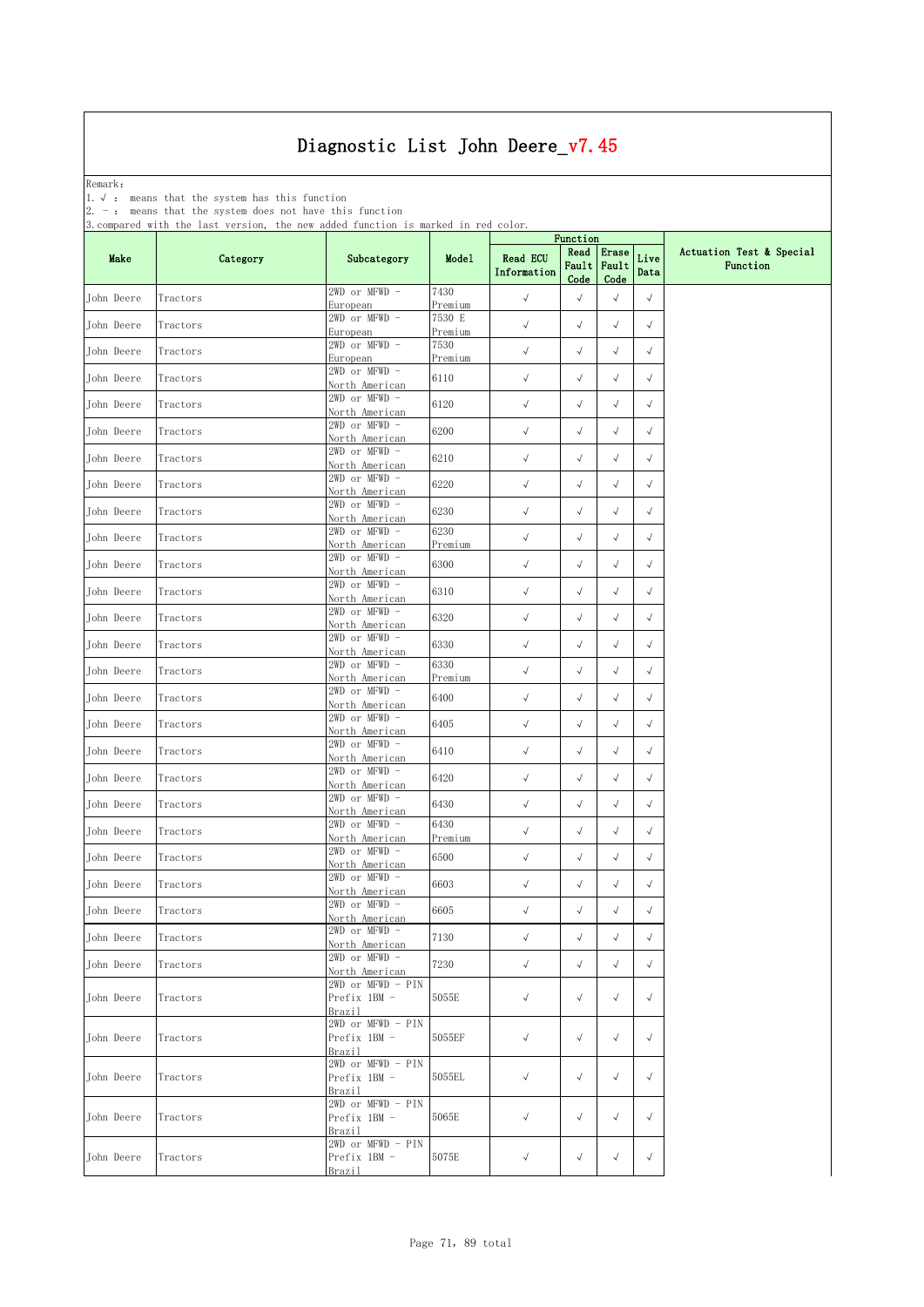Remark: The contract of the contract of  $\mathbb{R}$  and  $\mathbb{R}$  are contract of  $\mathbb{R}$  and  $\mathbb{R}$  are contract of  $\mathbb{R}$  and  $\mathbb{R}$  are contract of  $\mathbb{R}$  and  $\mathbb{R}$  are contract of  $\mathbb{R}$  and  $\mathbb{R}$  are cont

1.√ : means that the system has this function

2. - : means that the system does not have this function

| 20 compared write | $\cdots$<br>1000 | added runeeron to marked in rea                    |        | Function                       |              |                              |              |                                      |
|-------------------|------------------|----------------------------------------------------|--------|--------------------------------|--------------|------------------------------|--------------|--------------------------------------|
| Make              | Category         | Subcategory                                        | Model  | <b>Read ECU</b><br>Information | Read<br>Code | Erase<br>Fault Fault<br>Code | Live<br>Data | Actuation Test & Special<br>Function |
| John Deere        | Tractors         | 2WD or MFWD - PIN<br>Prefix 1BM -<br>Brazil        | 5075EF | $\sqrt{}$                      | $\sqrt{ }$   | $\sqrt{ }$                   | $\sqrt{}$    |                                      |
| John Deere        | Tractors         | 2WD or MFWD - PIN<br>Prefix 1BM -<br>Brazil        | 5075EL | $\checkmark$                   | $\sqrt{ }$   | $\sqrt{ }$                   | $\sqrt{ }$   |                                      |
| John Deere        | Tractors         | 2WD or MFWD - PIN<br>Prefix 1BM -<br>Brazil        | 5078E  | $\checkmark$                   | $\sqrt{ }$   | $\sqrt{}$                    | $\sqrt{}$    |                                      |
| John Deere        | Tractors         | 2WD or MFWD - PIN<br>Prefix 1BM -<br>Brazil        | 5085E  | $\sqrt{ }$                     | $\sqrt{ }$   | $\sqrt{ }$                   | $\sqrt{ }$   |                                      |
| John Deere        | Tractors         | 2WD or MFWD - PIN<br>Prefix 1BM -<br>Brazil        | 5090E  | $\sqrt{ }$                     | $\sqrt{ }$   | $\sqrt{ }$                   | $\sqrt{ }$   |                                      |
| John Deere        | Tractors         | 2WD or MFWD - PIN<br>Prefix 1BM -<br>Brazil        | 6110E  | $\sqrt{}$                      | $\sqrt{}$    | $\sqrt{ }$                   | $\sqrt{ }$   |                                      |
| John Deere        | Tractors         | 2WD or MFWD - PIN<br>Prefix 1BM -<br>Brazil        | 6110J  | $\sqrt{}$                      | $\sqrt{ }$   | $\sqrt{ }$                   | $\sqrt{}$    |                                      |
| John Deere        | Tractors         | 2WD or MFWD - PIN<br>Prefix 1BM -<br>Brazil        | 6125E  | $\sqrt{}$                      | $\sqrt{ }$   | $\sqrt{}$                    | $\sqrt{}$    |                                      |
| John Deere        | Tractors         | 2WD or MFWD - PIN<br>Prefix 1BM -<br>Brazil        | 6125J  | $\sqrt{}$                      | $\sqrt{ }$   | $\sqrt{ }$                   | $\sqrt{}$    |                                      |
| John Deere        | Tractors         | 2WD or MFWD - PIN<br>Prefix 1BM -<br>Brazil        | 6130J  | $\sqrt{ }$                     | $\sqrt{ }$   | $\sqrt{}$                    | $\sqrt{}$    |                                      |
| John Deere        | Tractors         | 2WD or MFWD - PIN<br>Prefix 1BM -<br>Brazil        | 6145J  | $\sqrt{}$                      | $\sqrt{ }$   | $\sqrt{}$                    | $\sqrt{ }$   |                                      |
| John Deere        | Tractors         | 2WD or MFWD - PIN<br>Prefix 1BM -<br>Brazil        | 6155J  | $\sqrt{ }$                     | $\sqrt{ }$   | $\sqrt{ }$                   | $\sqrt{ }$   |                                      |
| John Deere        | Tractors         | 2WD or MFWD - PIN<br>Prefix 1BM -<br>Brazil        | 6165J  | $\sqrt{}$                      | $\sqrt{ }$   | $\sqrt{ }$                   | $\sqrt{ }$   |                                      |
| John Deere        | Tractors         | 2WD or MFWD - PIN<br>Prefix 1BM -<br>Brazil        | 6180J  | $\sqrt{}$                      | $\sqrt{ }$   | $\sqrt{ }$                   | $\sqrt{ }$   |                                      |
| John Deere        | Tractors         | 2WD or MFWD - PIN<br>Prefix 1BM -<br>Brazil        | 6205J  | $\sqrt{ }$                     | $\sqrt{ }$   | $\sqrt{ }$                   | $\sqrt{ }$   |                                      |
| John Deere        | Tractors         | 2WD or MFWD - PIN<br>Prefix 1BM -<br><b>Brazil</b> | 7185J  | $\sqrt{ }$                     | $\sqrt{}$    | $\sqrt{}$                    | $\sqrt{}$    |                                      |
| John Deere        | Tractors         | 2WD or MFWD - PIN<br>Prefix 1BM -<br>Brazil        | 7195J  | $\checkmark$                   | $\sqrt{ }$   | $\sqrt{ }$                   | $\sqrt{}$    |                                      |
| John Deere        | Tractors         | 2WD or MFWD - PIN<br>Prefix 1BM -<br><b>Brazil</b> | 7205J  | $\sqrt{ }$                     | $\sqrt{ }$   | $\sqrt{ }$                   | $\sqrt{ }$   |                                      |
| John Deere        | Tractors         | 2WD or MFWD - PIN<br>Prefix 1BM -<br>Brazil        | 7210J  | $\sqrt{ }$                     | $\sqrt{ }$   | $\sqrt{}$                    | $\sqrt{ }$   |                                      |
| John Deere        | Tractors         | 2WD or MFWD - PIN<br>$Prefix$ 1BM $-$<br>Brazil    | 7225J  | $\checkmark$                   | $\sqrt{ }$   | $\sqrt{ }$                   | $\sqrt{ }$   |                                      |
| John Deere        | Tractors         | 2WD or MFWD - PIN<br>Prefix 1BM -<br>Brazil        | 7715   | $\checkmark$                   | $\sqrt{ }$   | $\sqrt{ }$                   | $\sqrt{ }$   |                                      |
| John Deere        | Tractors         | 2WD or MFWD - PIN<br>Prefix 1BM -<br><b>Brazil</b> | 7815   | $\sqrt{ }$                     | $\sqrt{ }$   | $\sqrt{}$                    | $\sqrt{ }$   |                                      |
| John Deere        | Tractors         | 2WD or MFWD - PIN<br>prefix CQ -                   | 6415   | $\sqrt{ }$                     | $\sqrt{ }$   | $\sqrt{}$                    | $\sqrt{ }$   |                                      |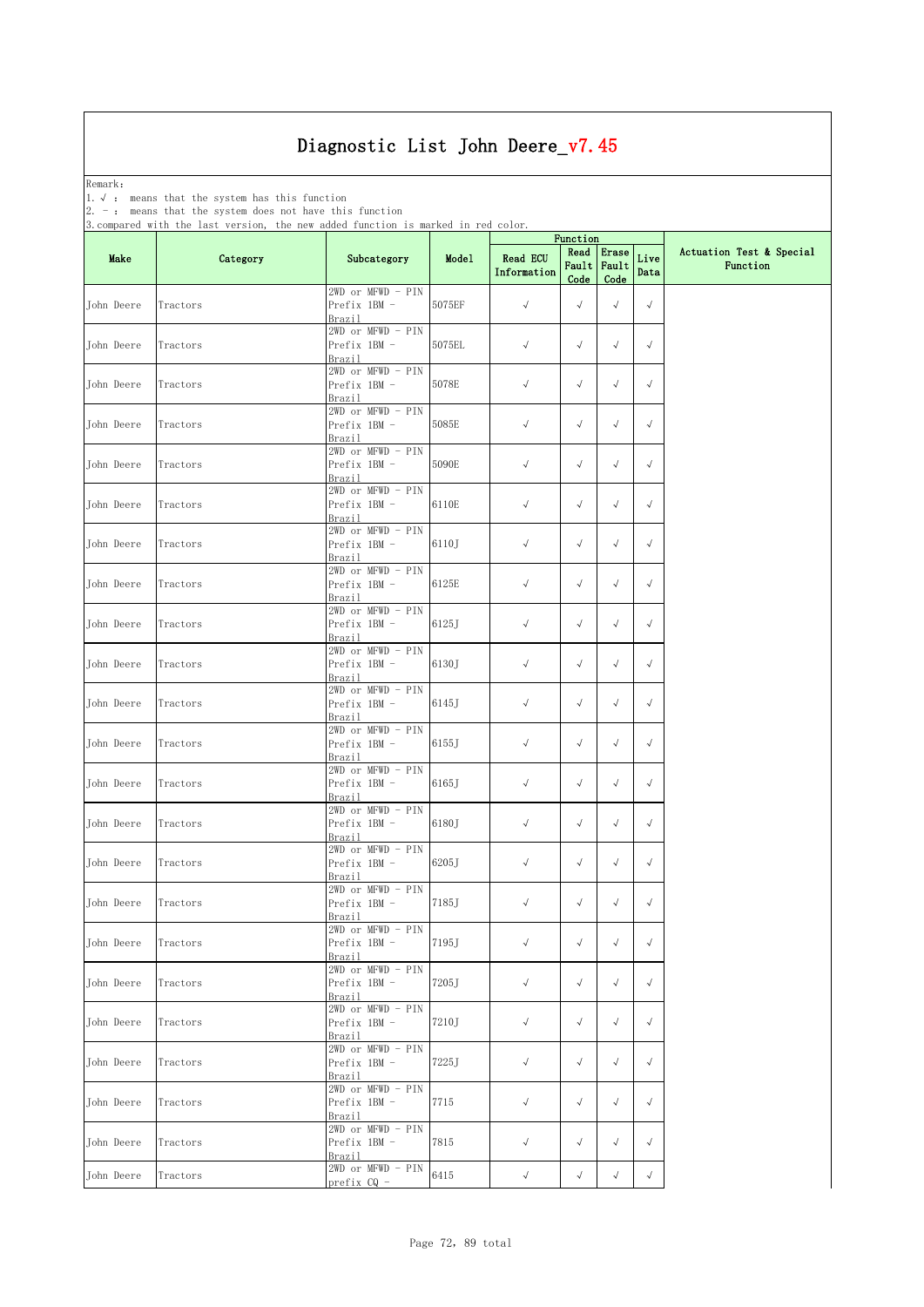Remark: The contract of the contract of  $\mathbb{R}$  and  $\mathbb{R}$  are contract of  $\mathbb{R}$  and  $\mathbb{R}$  are contract of  $\mathbb{R}$  and  $\mathbb{R}$  are contract of  $\mathbb{R}$  and  $\mathbb{R}$  are contract of  $\mathbb{R}$  and  $\mathbb{R}$  are cont

1.√ : means that the system has this function

2. - : means that the system does not have this function

| pu.r.      |          |                                    |        |                                | Function              |                        |              |                                      |
|------------|----------|------------------------------------|--------|--------------------------------|-----------------------|------------------------|--------------|--------------------------------------|
| Make       | Category | Subcategory                        | Model  | <b>Read ECU</b><br>Information | Read<br>Fault<br>Code | Erase<br>Fault<br>Code | Live<br>Data | Actuation Test & Special<br>Function |
| John Deere | Tractors | 2WD or MFWD - PIN<br>prefix CQ -   | 6615   | $\checkmark$                   | $\sqrt{ }$            | $\sqrt{}$              | $\sqrt{ }$   |                                      |
| John Deere | Tractors | 2WD or MFWD - PIN<br>prefix CQ -   | 7515   | $\checkmark$                   | $\sqrt{ }$            | $\sqrt{}$              | $\sqrt{ }$   |                                      |
| John Deere | Tractors | 2WD or MFWD - PIN<br>prefix CQ -   | 7810   | $\sqrt{ }$                     | $\sqrt{ }$            | $\sqrt{ }$             | $\sqrt{ }$   |                                      |
| John Deere | Tractors | 2WD or MFWD - PIN                  | 6130D  | $\checkmark$                   | $\sqrt{ }$            | $\sqrt{ }$             | $\sqrt{ }$   |                                      |
| John Deere | Tractors | Prefix JZ<br>2WD or MFWD - PIN     | 7830   | $\checkmark$                   | $\sqrt{}$             | $\sqrt{}$              | $\sqrt{ }$   |                                      |
| John Deere | Tractors | Prefix JZ<br>2WD or MFWD - PIN     | 7930   | $\checkmark$                   | $\sqrt{ }$            | $\sqrt{ }$             | $\sqrt{ }$   |                                      |
| John Deere | Tractors | Prefix JZ<br>2WD or MFWD - PIN     | 5076E  | $\sqrt{ }$                     | $\sqrt{ }$            | $\sqrt{ }$             | $\sqrt{ }$   |                                      |
|            |          | prefix PO<br>2WD or MFWD - PIN     |        |                                |                       |                        |              |                                      |
| John Deere | Tractors | prefix PO<br>2WD or MFWD - PIN     | 5076EF | $\checkmark$                   | $\sqrt{ }$            | $\sqrt{}$              | $\sqrt{ }$   |                                      |
| John Deere | Tractors | prefix PO<br>2WD or MFWD - PIN     | 5076EL | $\checkmark$                   | $\checkmark$          | $\sqrt{ }$             | $\sqrt{ }$   |                                      |
| John Deere | Tractors | prefix PO                          | 5082E  | $\checkmark$                   | $\sqrt{ }$            | $\sqrt{}$              | $\sqrt{ }$   |                                      |
| John Deere | Tractors | 2WD or MFWD - PIN<br>prefix PO     | 5083E  | $\checkmark$                   | $\sqrt{ }$            | $\sqrt{ }$             | $\sqrt{ }$   |                                      |
| John Deere | Tractors | 2WD or MFWD - PIN<br>prefix PO     | 5090E  | $\checkmark$                   | $\checkmark$          | $\sqrt{ }$             | $\sqrt{ }$   |                                      |
| John Deere | Tractors | 2WD or MFWD - PIN<br>prefix PO     | 5090EH | $\sqrt{ }$                     | $\sqrt{ }$            | $\sqrt{ }$             | $\sqrt{ }$   |                                      |
| John Deere | Tractors | 2WD or MFWD - PIN<br>prefix PO     | 5090EL | $\checkmark$                   | $\sqrt{ }$            | $\sqrt{ }$             | $\sqrt{ }$   |                                      |
| John Deere | Tractors | 2WD or MFWD - PIN<br>prefix PO     | 5093E  | $\checkmark$                   | $\sqrt{ }$            | $\sqrt{ }$             | $\sqrt{ }$   |                                      |
| John Deere | Tractors | 2WD or MFWD - PIN<br>prefix PO     | 5415   | $\checkmark$                   | $\sqrt{ }$            | $\sqrt{}$              | $\checkmark$ |                                      |
| John Deere | Tractors | 2WD or MFWD - PIN                  | 5415N  | $\checkmark$                   | $\sqrt{ }$            | $\sqrt{}$              | $\sqrt{ }$   |                                      |
| John Deere | Tractors | prefix PO<br>2WD or MFWD - PIN     | 5425   | $\checkmark$                   | $\sqrt{}$             | $\sqrt{}$              | $\sqrt{ }$   |                                      |
| John Deere | Tractors | prefix PO<br>2WD or MFWD - PIN     | 5425N  | $\checkmark$                   | $\sqrt{ }$            | $\sqrt{}$              | $\sqrt{ }$   |                                      |
| John Deere | Tractors | prefix PO<br>2WD or MFWD - PIN     | 5615   | $\checkmark$                   | $\sqrt{}$             | $\sqrt{ }$             | $\sqrt{ }$   |                                      |
|            |          | prefix PO<br>2WD or MFWD - PIN     | 5625   | $\checkmark$                   | $\sqrt{ }$            | $\sqrt{}$              | $\sqrt{ }$   |                                      |
| John Deere | Tractors | prefix PO<br>2WD or MFWD - PIN     |        |                                |                       |                        |              |                                      |
| John Deere | Tractors | prefix PO<br>2WD or MFWD - PIN     | 5625HC | $\checkmark$                   | $\sqrt{ }$            | $\sqrt{ }$             | $\sqrt{ }$   |                                      |
| John Deere | Tractors | prefix PO                          | 5715   | $\checkmark$                   | $\sqrt{ }$            | $\sqrt{}$              | $\sqrt{}$    |                                      |
| John Deere | Tractors | 2WD or MFWD - PIN<br>prefix PO     | 5725   | $\sqrt{ }$                     | $\sqrt{}$             | $\sqrt{}$              | $\sqrt{}$    |                                      |
| John Deere | Tractors | 2WD or MFWD - PIN<br>prefix PO     | 5725N  | $\checkmark$                   | $\sqrt{ }$            | $\sqrt{ }$             | $\sqrt{}$    |                                      |
| John Deere | Tractors | 2WD or MFWD - PIN<br>prefix PO     | 6100D  | $\checkmark$                   | $\sqrt{ }$            | $\sqrt{}$              | $\sqrt{ }$   |                                      |
| John Deere | Tractors | 2WD or MFWD - PIN<br>prefix PO     | 6105J  | $\checkmark$                   | $\checkmark$          | $\sqrt{ }$             | $\sqrt{ }$   |                                      |
| John Deere | Tractors | $2WD$ or $MFWD - PIN$<br>prefix PO | 6110D  | $\checkmark$                   | $\sqrt{ }$            | $\sqrt{}$              | $\sqrt{ }$   |                                      |
| John Deere | Tractors | 2WD or MFWD - PIN<br>prefix PO     | 6115D  | $\checkmark$                   | $\sqrt{ }$            | $\sqrt{ }$             | $\sqrt{}$    |                                      |
| John Deere | Tractors | 2WD or MFWD - PIN<br>prefix PO     | 6125D  | $\checkmark$                   | $\sqrt{ }$            | $\sqrt{}$              | $\sqrt{ }$   |                                      |
| John Deere | Tractors | 2WD or MFWD - PIN<br>prefix PO     | 6130D  | $\checkmark$                   | $\sqrt{ }$            | $\sqrt{ }$             | $\sqrt{ }$   |                                      |
| John Deere | Tractors | 2WD or MFWD - PIN                  | 6140D  | $\sqrt{ }$                     | $\sqrt{ }$            | $\sqrt{ }$             | $\sqrt{}$    |                                      |
| John Deere | Tractors | prefix PO<br>2WD or MFWD - PIN     | 6140J  | $\checkmark$                   | $\sqrt{ }$            | $\sqrt{}$              | $\sqrt{ }$   |                                      |
| John Deere | Tractors | prefix PO<br>2WD or MFWD - PIN     | 6140JH | $\sqrt{ }$                     | $\sqrt{\phantom{a}}$  | $\sqrt{ }$             | $\checkmark$ |                                      |
|            |          | prefix PO                          |        |                                |                       |                        |              |                                      |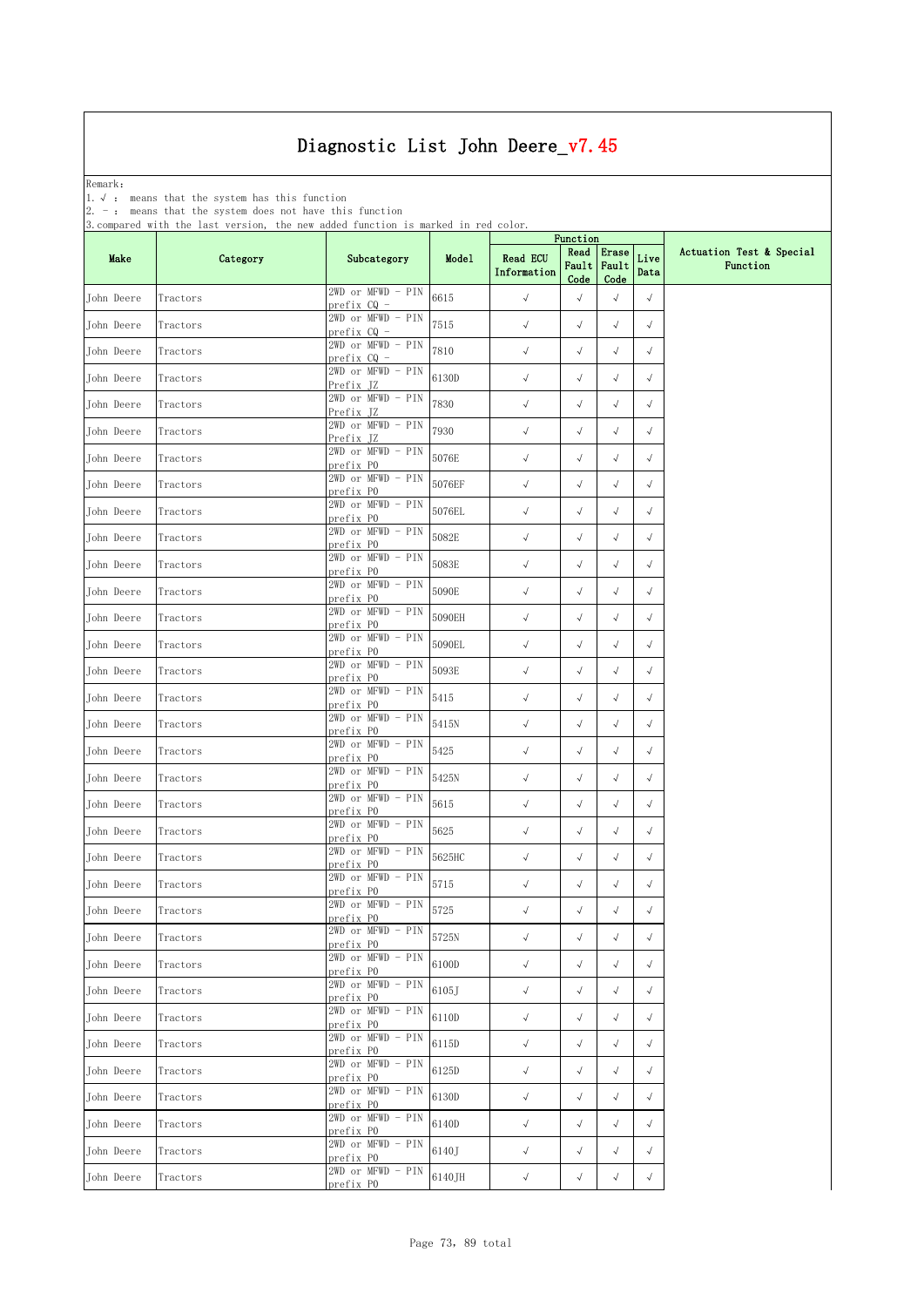Remark: The contract of the contract of  $\mathbb{R}$  and  $\mathbb{R}$  are contract of  $\mathbb{R}$  and  $\mathbb{R}$  are contract of  $\mathbb{R}$  and  $\mathbb{R}$  are contract of  $\mathbb{R}$  and  $\mathbb{R}$  are contract of  $\mathbb{R}$  and  $\mathbb{R}$  are cont

1.√ : means that the system has this function

2. - : means that the system does not have this function

|            |          |                                          |                 |                                | Function                    |               |              |                                      |
|------------|----------|------------------------------------------|-----------------|--------------------------------|-----------------------------|---------------|--------------|--------------------------------------|
| Make       | Category | Subcategory                              | Model           | <b>Read ECU</b><br>Information | Read<br>Fault Fault<br>Code | Erase<br>Code | Live<br>Data | Actuation Test & Special<br>Function |
| John Deere | Tractors | 2WD or MFWD - PIN<br>prefix PO           | 6155J           | $\checkmark$                   | $\checkmark$                | $\sqrt{ }$    | $\sqrt{ }$   |                                      |
| John Deere | Tractors | 2WD or MFWD - PIN<br>prefix PO           | 6155JH          | $\sqrt{ }$                     | $\sqrt{}$                   | $\sqrt{}$     | $\sqrt{ }$   |                                      |
| John Deere | Tractors | 2WD or MFWD - PIN<br>prefix PO           | 6403            | $\checkmark$                   | $\sqrt{ }$                  | $\sqrt{ }$    | $\sqrt{ }$   |                                      |
| John Deere | Tractors | 2WD or MFWD - PIN<br>prefix PO           | 6415            | $\checkmark$                   | $\sqrt{\phantom{a}}$        | $\sqrt{}$     | $\sqrt{ }$   |                                      |
| John Deere | Tractors | 2WD or MFWD - PIN<br>prefix PO           | 6425            | $\checkmark$                   | $\checkmark$                | $\sqrt{}$     | $\sqrt{ }$   |                                      |
| John Deere | Tractors | 2WD or MFWD - PIN<br>prefix PO           | 6603            | $\checkmark$                   | $\sqrt{}$                   | $\checkmark$  | $\sqrt{ }$   |                                      |
| John Deere | Tractors | 2WD or MFWD - PIN<br>prefix PO           | 7220            | $\checkmark$                   | $\sqrt{ }$                  | $\sqrt{}$     | $\sqrt{}$    |                                      |
| John Deere | Tractors | 2WD or MFWD - PIN<br>prefix PO           | 7320            | $\checkmark$                   | $\checkmark$                | $\sqrt{ }$    | $\checkmark$ |                                      |
| John Deere | Tractors | 2WD or MFWD - PIN<br>prefix PO           | 7420            | $\checkmark$                   | $\sqrt{ }$                  | $\sqrt{}$     | $\sqrt{ }$   |                                      |
| John Deere | Tractors | 2WD or MFWD - PIN<br>prefix PO           | 7425            | $\sqrt{ }$                     | $\sqrt{}$                   | $\sqrt{}$     | $\sqrt{ }$   |                                      |
| John Deere | Tractors | 2WD or MFWD - PIN<br>prefix PO           | 7500            | $\sqrt{ }$                     | $\sqrt{}$                   | $\sqrt{}$     | $\sqrt{ }$   |                                      |
| John Deere | Tractors | 2WD or MFWD - PIN<br>prefix PO           | 7520            | $\checkmark$                   | $\sqrt{\phantom{a}}$        | $\sqrt{}$     | $\sqrt{ }$   |                                      |
| John Deere | Tractors | 2WD or MFWD - PIN<br>prefix PO           | 7525            | $\checkmark$                   | $\sqrt{}$                   | $\checkmark$  | $\sqrt{ }$   |                                      |
| John Deere | Tractors | 2WD or MFWD - PIN<br>prefix RW - USA     | 7130<br>Premium | $\checkmark$                   | $\sqrt{ }$                  | $\sqrt{ }$    | $\sqrt{ }$   |                                      |
| John Deere | Tractors | 2WD or MFWD - PIN<br>prefix RW - USA     | 7220            | $\checkmark$                   | $\sqrt{ }$                  | $\sqrt{}$     | $\sqrt{ }$   |                                      |
| John Deere | Tractors | 2WD or MFWD - PIN<br>prefix RW - USA     | 7230<br>Premium | $\checkmark$                   | $\sqrt{ }$                  | $\sqrt{}$     | $\sqrt{ }$   |                                      |
| John Deere | Tractors | 2WD or MFWD - PIN<br>prefix RW - USA     | 7320            | $\sqrt{ }$                     | $\checkmark$                | $\sqrt{}$     | $\sqrt{ }$   |                                      |
| John Deere | Tractors | 2WD or MFWD - PIN<br>prefix RW - USA     | 7330<br>Premium | $\sqrt{ }$                     | $\sqrt{ }$                  | $\sqrt{}$     | $\sqrt{ }$   |                                      |
| John Deere | Tractors | 2WD or MFWD - PIN<br>prefix RW - USA     | 7420            | $\sqrt{ }$                     | $\sqrt{ }$                  | $\sqrt{ }$    | $\sqrt{ }$   |                                      |
| John Deere | Tractors | 2WD or MFWD - PIN<br>prefix RW - USA     | 7430<br>Premium | $\checkmark$                   | $\sqrt{}$                   | $\sqrt{}$     | $\sqrt{ }$   |                                      |
| John Deere | Tractors | 2WD or MFWD - PIN<br>prefix RW - USA     | 7520            | $\checkmark$                   | $\sqrt{ }$                  | $\sqrt{ }$    | $\sqrt{ }$   |                                      |
| John Deere | Tractors | $2WD$ or $MFWD - PIN$<br>prefix RW - USA | 7530<br>Premium | $\sqrt{ }$                     | $\sqrt{ }$                  | $\sqrt{}$     | $\sqrt{ }$   |                                      |
| John Deere | Tractors | 2WD or MFWD - PIN<br>prefix RW - USA     | 7720            | $\checkmark$                   | $\sqrt{}$                   | $\sqrt{}$     | $\sqrt{ }$   |                                      |
| John Deere | Tractors | 2WD or MFWD - PIN<br>prefix RW - USA     | 7810            | $\sqrt{ }$                     | $\sqrt{ }$                  | $\sqrt{}$     | $\sqrt{}$    |                                      |
| John Deere | Tractors | 2WD or MFWD - PIN<br>prefix RW - USA     | 7820            | $\sqrt{ }$                     | $\sqrt{}$                   | $\sqrt{ }$    | $\sqrt{ }$   |                                      |
| John Deere | Tractors | 2WD or MFWD - PIN<br>prefix RW - USA     | 7920            | $\checkmark$                   | $\sqrt{ }$                  | $\sqrt{ }$    | $\sqrt{ }$   |                                      |
| John Deere | Tractors | 2WD or MFWD - PIN<br>prefix TK -         | 5615            | $\checkmark$                   | $\sqrt{ }$                  | $\sqrt{}$     | $\sqrt{ }$   |                                      |
| John Deere | Tractors | 2WD or MFWD - PIN<br>prefix TK -         | 5715            | $\checkmark$                   | $\sqrt{ }$                  | $\sqrt{ }$    | $\sqrt{ }$   |                                      |
| John Deere | Tractors | 2WD or MFWD - PIN<br>prefix YH           | 2204            | $\checkmark$                   | $\sqrt{ }$                  | $\sqrt{}$     | $\sqrt{ }$   |                                      |
| John Deere | Tractors | 2WD or MFWD - PIN<br>prefix YH           | 2854            | $\checkmark$                   | $\sqrt{ }$                  | $\sqrt{2}$    | $\sqrt{ }$   |                                      |
| John Deere | Tractors | 2WD or MFWD - PIN<br>prefix YH           | 4104            | $\checkmark$                   | $\sqrt{ }$                  | $\sqrt{ }$    | $\sqrt{ }$   |                                      |
| John Deere | Tractors | 2WD or MFWD - PIN<br>prefix YR           | 2204            | $\checkmark$                   | $\sqrt{ }$                  | $\sqrt{ }$    | $\sqrt{ }$   |                                      |
| John Deere | Tractors | 2WD or MFWD - PIN<br>prefix YR           | 2904            | $\checkmark$                   | $\checkmark$                | $\sqrt{}$     | $\sqrt{ }$   |                                      |
| John Deere | Tractors | 2WD or MFWD - PIN<br>prefix YR           | 3204            | $\sqrt{ }$                     | $\sqrt{}$                   | $\sqrt{}$     | $\sqrt{ }$   |                                      |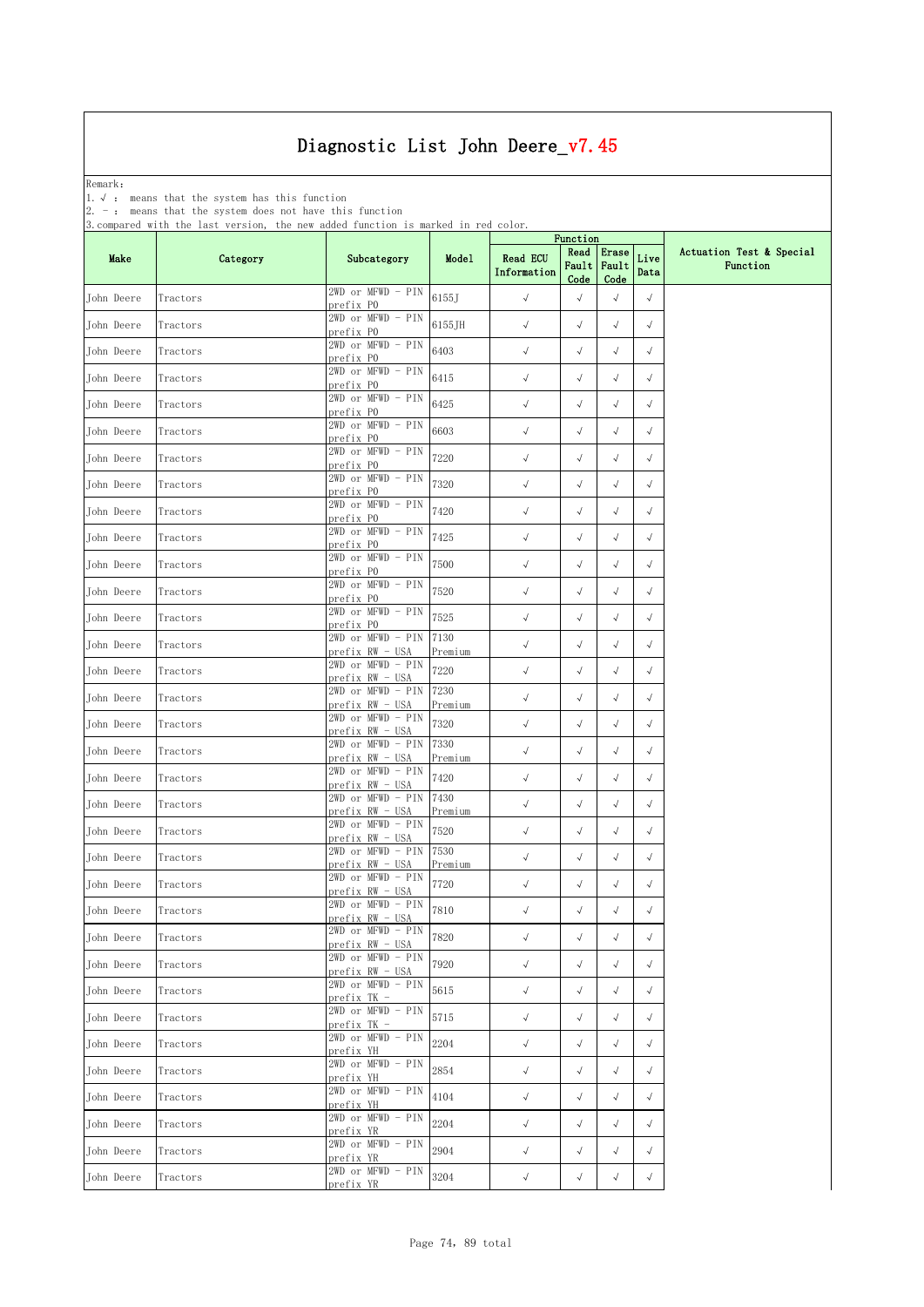Remark: The contract of the contract of  $\mathbb{R}$  and  $\mathbb{R}$  are contract of  $\mathbb{R}$  and  $\mathbb{R}$  are contract of  $\mathbb{R}$  and  $\mathbb{R}$  are contract of  $\mathbb{R}$  and  $\mathbb{R}$  are contract of  $\mathbb{R}$  and  $\mathbb{R}$  are cont

1.√ : means that the system has this function

2. - : means that the system does not have this function

| .                        |                      |                                                                            |                |                                | Function                 |                          |                          |                                      |
|--------------------------|----------------------|----------------------------------------------------------------------------|----------------|--------------------------------|--------------------------|--------------------------|--------------------------|--------------------------------------|
| Make                     | Category             | Subcategory                                                                | Model          | <b>Read ECU</b><br>Information | Read<br>Fault<br>Code    | Erase<br>Fault<br>Code   | Live<br>Data             | Actuation Test & Special<br>Function |
| John Deere               | Tractors             | 2WD or MFWD PIN<br>Prefix JO                                               | 5045D          | $\checkmark$                   | $\sqrt{ }$               | $\sqrt{}$                | $\sqrt{ }$               |                                      |
| John Deere               | Tractors             | 2WD or MFWD PIN<br>Prefix JO                                               | 5045E          | $\sqrt{ }$                     | $\sqrt{}$                | $\sqrt{}$                | $\sqrt{ }$               |                                      |
| John Deere               | Tractors             | 2WD or MFWD PIN                                                            | 5065E          | $\sqrt{ }$                     | $\sqrt{}$                | $\sqrt{}$                | $\sqrt{}$                |                                      |
| John Deere               | Tractors             | Prefix JO<br>2WD or MFWD PIN                                               | 5075E          | $\sqrt{ }$                     | $\sqrt{ }$               | $\sqrt{ }$               | $\sqrt{ }$               |                                      |
|                          |                      | Prefix JO<br>2WD or MFWD PIN                                               |                |                                |                          |                          |                          |                                      |
| John Deere               | Tractors             | Prefix JO                                                                  | 5076EF         | $\checkmark$                   | $\sqrt{}$                | $\sqrt{ }$               | $\sqrt{}$                |                                      |
| John Deere               | Tractors             | 2WD or MFWD PIN<br>Prefix JO                                               | 5082E          | $\checkmark$                   | $\sqrt{}$                | $\sqrt{}$                | $\sqrt{ }$               |                                      |
| John Deere               | Tractors             | 2WD or MFWD PIN<br>Prefix JO                                               | 5090E          | $\checkmark$                   | $\sqrt{ }$               | $\sqrt{}$                | $\sqrt{ }$               |                                      |
| John Deere               | Tractors             | 2WD or MFWD PIN                                                            | 5090EH         | $\checkmark$                   | $\sqrt{ }$               | $\sqrt{}$                | $\sqrt{ }$               |                                      |
| John Deere               | Tractors             | Prefix JO<br>2WD or MFWD PIN                                               | 5425N          | $\checkmark$                   | $\sqrt{}$                | $\sqrt{}$                | $\sqrt{ }$               |                                      |
|                          |                      | Prefix JO<br>2WD or MFWD PIN                                               |                |                                |                          |                          |                          |                                      |
| John Deere               | Tractors             | Prefix JO                                                                  | 5725           | $\sqrt{ }$                     | $\sqrt{}$                | $\sqrt{}$                | $\sqrt{}$                |                                      |
| John Deere               | Tractors             | 2WD or MFWD PIN<br>Prefix JO                                               | 5725HC         | $\sqrt{ }$                     | $\sqrt{}$                | $\sqrt{ }$               | $\sqrt{ }$               |                                      |
| John Deere               | Tractors             | 2WD or MFWD Pin<br>Prefix RW or LO                                         | 7330           | $\checkmark$                   | $\sqrt{}$                | $\sqrt{}$                | $\sqrt{}$                |                                      |
| John Deere               | Tractors             | 3E LV (090001 -                                                            | 3032E          | $\checkmark$                   | $\sqrt{}$                | $\sqrt{}$                | $\sqrt{ }$               |                                      |
|                          |                      | 599999)<br>3E LV (090001 -                                                 |                |                                |                          |                          |                          |                                      |
| John Deere               | Tractors             | 599999)<br>3E LV (090001 -                                                 | 3036E          | $\checkmark$                   | √                        | $\sqrt{}$                | $\sqrt{ }$               |                                      |
| John Deere               | Tractors             | 599999)                                                                    | 3038E          | $\checkmark$                   | $\sqrt{ }$               | $\sqrt{}$                | $\sqrt{ }$               |                                      |
| John Deere               | Tractors             | 3E LV (600000<br>$-$ )                                                     | 3032E          | $\sqrt{ }$                     | $\sqrt{ }$               | $\sqrt{ }$               | $\sqrt{ }$               |                                      |
| John Deere               | Tractors             | 3E LV<br>(600000)<br>$-$ )                                                 | 3036E          | $\sqrt{ }$                     | $\sqrt{}$                | $\sqrt{}$                | $\sqrt{ }$               |                                      |
| John Deere<br>John Deere | Tractors<br>Tractors | 3E LV<br>(600000)<br>$-$ )<br>3R LV<br>(090001<br>$\overline{\phantom{a}}$ | 3038E<br>3033R | $\sqrt{ }$<br>√                | $\sqrt{}$<br>√           | $\sqrt{}$<br>$\sqrt{}$   | $\sqrt{ }$<br>$\sqrt{ }$ |                                      |
| John Deere               | Tractors             | 3R LV<br>(090001<br>$-$ )                                                  | 3038R          | $\sqrt{ }$                     | $\sqrt{}$                | $\sqrt{}$                | $\sqrt{2}$               |                                      |
| John Deere               | Tractors             | 3R LV<br>(090001<br>$-$ )                                                  | 3039R          | $\sqrt{}$                      | $\sqrt{}$                | $\sqrt{}$                | $\sqrt{ }$               |                                      |
| John Deere               | Tractors             | 3R LV<br>(090001<br>$-$ )                                                  | 3045R          | $\sqrt{ }$                     | $\sqrt{}$                | $\sqrt{ }$               | $\sqrt{ }$               |                                      |
| John Deere               | Tractors             | 3R LV<br>(090001<br>$-$ )                                                  | 3046R          | $\sqrt{}$                      | $\sqrt{ }$               | $\sqrt{ }$               | $\sqrt{ }$               |                                      |
| John Deere               | Tractors             | (090001<br>4M LV<br>$-$ )                                                  | 4044M          | √                              | $\sqrt{}$                | $\sqrt{ }$               | $\sqrt{ }$               |                                      |
| John Deere               | Tractors             | 4M LV<br>(090001<br>$-$ )                                                  | 4049M          | $\sqrt{ }$                     | $\sqrt{}$                | $\sqrt{}$                | $\sqrt{2}$               |                                      |
| John Deere               | Tractors             | 4M LV<br>(090001<br>$\overline{\phantom{a}}$<br>4M LV                      | 4052M          | $\sqrt{ }$<br>$\sqrt{ }$       | $\sqrt{ }$               | $\sqrt{ }$<br>$\sqrt{ }$ | $\sqrt{ }$<br>$\sqrt{2}$ |                                      |
| John Deere<br>John Deere | Tractors<br>Tractors | (090001<br>$-$ )<br>4R LV<br>(090001<br>$-$ )                              | 4066M<br>4044R | $\sqrt{}$                      | $\sqrt{}$<br>$\sqrt{}$   | $\sqrt{ }$               | $\sqrt{ }$               |                                      |
| John Deere               | Tractors             | (090001<br>4R LV<br>$-$ )                                                  | 4049R          | $\sqrt{}$                      | $\sqrt{}$                | $\sqrt{ }$               | $\sqrt{ }$               |                                      |
| John Deere               | Tractors             | (090001<br>4R LV<br>$-$ )                                                  | 4052R          | $\sqrt{}$                      | $\sqrt{}$                | $\sqrt{}$                | $\sqrt{2}$               |                                      |
| John Deere               | Tractors             | (090001<br>4R LV<br>$\overline{\phantom{a}}$                               | 4066R          | √                              |                          | $\sqrt{}$                | $\sqrt{}$                |                                      |
| John Deere               | Tractors             | 4WD Articulated                                                            | 18RR           | $\sqrt{ }$                     | $\sqrt{}$                | $\sqrt{}$                | $\sqrt{2}$               |                                      |
| John Deere               | Tractors             | 4WD Articulated                                                            | 9100           | $\sqrt{2}$                     | $\sqrt{}$                | $\sqrt{ }$               | $\sqrt{ }$               |                                      |
| John Deere<br>John Deere | Tractors<br>Tractors | 4WD Articulated<br>4WD Articulated                                         | 9120<br>9200   | $\sqrt{ }$<br>$\sqrt{ }$       | $\sqrt{ }$<br>$\sqrt{ }$ | $\checkmark$             | $\sqrt{ }$<br>$\sqrt{ }$ |                                      |
| John Deere               | Tractors             | 4WD Articulated                                                            | 9220           | $\sqrt{}$                      | $\sqrt{}$                | $\sqrt{}$                | $\sqrt{ }$               |                                      |
| <b>Tohn Deere</b>        | Tractors             | 4WD Articulated                                                            | 9230           | $\sqrt{2}$                     | $\sqrt{2}$               | $\sqrt{2}$               | $\sqrt{ }$               |                                      |
| John Deere               | Tractors             | 4WD Articulated                                                            | 9300           | $\sqrt{ }$                     | $\checkmark$             | $\sqrt{}$                | $\sqrt{ }$               |                                      |
| John Deere               | Tractors             | 4WD Articulated                                                            | 9320           | $\sqrt{ }$                     | $\sqrt{}$                | $\sqrt{}$                | $\sqrt{ }$               |                                      |
| John Deere               | Tractors             | 4WD Articulated                                                            | 9330           | $\sqrt{ }$                     | $\sqrt{}$                | $\sqrt{ }$               | $\sqrt{ }$               |                                      |
| John Deere               | Tractors             | 4WD Articulated                                                            | 9400           | $\sqrt{}$                      | $\sqrt{}$                | $\sqrt{ }$               | $\sqrt{ }$               |                                      |
| John Deere               | Tractors             | 4WD Articulated                                                            | 9420           | $\sqrt{ }$                     | $\sqrt{ }$               | $\sqrt{}$                | $\sqrt{ }$               |                                      |
| John Deere               | Tractors             | 4WD Articulated                                                            | 9430           | $\sqrt{ }$                     | $\sqrt{}$                | $\sqrt{}$                | $\sqrt{ }$               |                                      |
| John Deere               | Tractors             | 4WD Articulated                                                            | 9520           | $\sqrt{2}$                     | $\sqrt{}$                | $\sqrt{}$                | $\sqrt{ }$               |                                      |
| John Deere               | Tractors             | 4WD Articulated<br>4WD Articulated                                         | 9530<br>9620   | $\sqrt{ }$                     | $\sqrt{}$<br>$\sqrt{}$   | $\sqrt{ }$<br>$\sqrt{ }$ | $\sqrt{}$<br>$\sqrt{ }$  |                                      |
| John Deere               | Tractors             |                                                                            |                | $\sqrt{ }$<br>$\sqrt{}$        | $\sqrt{}$                | $\sqrt{ }$               | $\sqrt{ }$               |                                      |
| John Deere<br>John Deere | Tractors<br>Tractors | 4WD Articulated<br>4WD PIN Prefix JZ                                       | 9630<br>9430   | $\sqrt{}$                      | $\sqrt{}$                | $\sqrt{ }$               | $\sqrt{ }$               |                                      |
| John Deere               | Tractors             | 5E LV (D 000001 -                                                          | 5085E          | $\sqrt{ }$                     | $\sqrt{ }$               | $\sqrt{}$                | $\sqrt{ }$               |                                      |
|                          |                      | ) $iT4$<br>5E LV (D_000001 -                                               |                |                                |                          |                          |                          |                                      |
| John Deere               | Tractors             | i T4                                                                       | 5100E          | $\checkmark$                   | $\sqrt{ }$               | $\sqrt{}$                | $\sqrt{ }$               |                                      |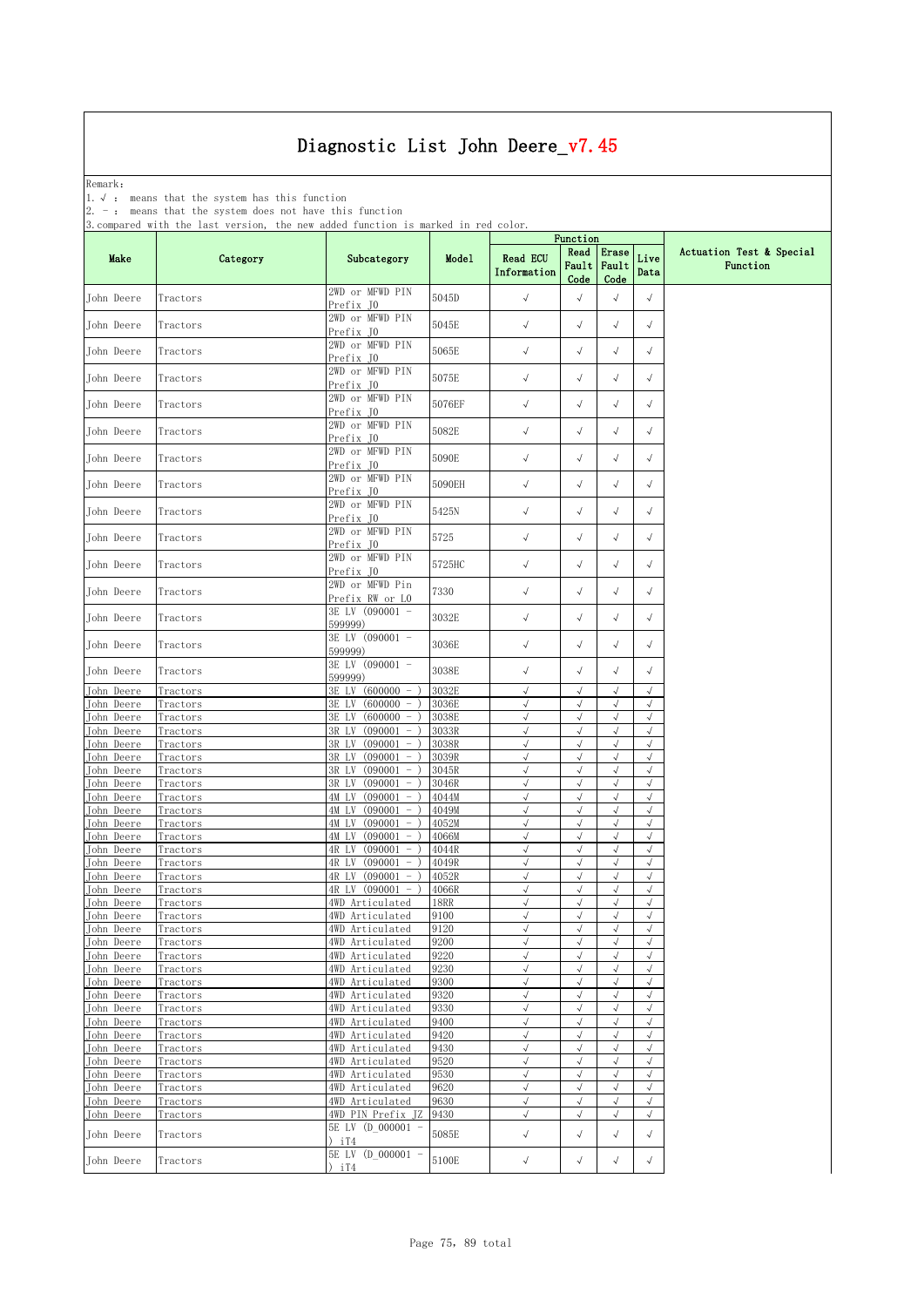Remark: The contract of the contract of  $\mathbb{R}$  and  $\mathbb{R}$  are contract of  $\mathbb{R}$  and  $\mathbb{R}$  are contract of  $\mathbb{R}$  and  $\mathbb{R}$  are contract of  $\mathbb{R}$  and  $\mathbb{R}$  are contract of  $\mathbb{R}$  and  $\mathbb{R}$  are cont

1.√ : means that the system has this function

2. - : means that the system does not have this function

| . compared "ru une | 100 U<br>10101011 | the new double runceron to marked in rea coron.     |        |                                | Function              |                        |              |                                      |
|--------------------|-------------------|-----------------------------------------------------|--------|--------------------------------|-----------------------|------------------------|--------------|--------------------------------------|
| Make               | Category          | Subcategory                                         | Model  | <b>Read ECU</b><br>Information | Read<br>Fault<br>Code | Erase<br>Fault<br>Code | Live<br>Data | Actuation Test & Special<br>Function |
| John Deere         | Tractors          | 5E LV (F_400001 -<br>) FT4                          | 5085E  | $\checkmark$                   | $\sqrt{ }$            | $\sqrt{}$              | $\checkmark$ |                                      |
| John Deere         | Tractors          | 5E LV (F_400001<br>) FT4                            | 5100E  | $\sqrt{ }$                     | $\sqrt{}$             | $\sqrt{ }$             | $\checkmark$ |                                      |
| John Deere         | Tractors          | 5G 1AT (Engine<br>PIN: F5D) FT4<br>North America    | 5075GN | $\sqrt{ }$                     | $\sqrt{ }$            | $\sqrt{ }$             | $\sqrt{ }$   |                                      |
| John Deere         | Tractors          | 5G 1AT (Engine<br>PIN: F5D) FT4<br>North America    | 5075GV | $\sqrt{ }$                     | $\sqrt{ }$            | $\sqrt{}$              | $\sqrt{ }$   |                                      |
| John Deere         | Tractors          | 5G 1AT (Engine<br>PIN: F5G) FT4<br>North America    | 5090GV | $\sqrt{ }$                     | $\sqrt{ }$            | $\sqrt{}$              | $\sqrt{ }$   |                                      |
| John Deere         | Tractors          | 5G 1AT (Engine<br>PIN: F5G) FT4<br>North America    | 5100GN | $\checkmark$                   | $\sqrt{ }$            | $\sqrt{ }$             | $\sqrt{}$    |                                      |
| John Deere         | Tractors          | $5M$ LV $(000001 - )$<br>T3/S3A                     | 5085M  | $\checkmark$                   | $\sqrt{}$             | $\sqrt{ }$             | $\checkmark$ |                                      |
| John Deere         | Tractors          | $5M$ LV $(000001 - )$<br>T3/S3A                     | 5095M  | $\sqrt{ }$                     | $\sqrt{ }$            | $\sqrt{}$              | $\sqrt{ }$   |                                      |
| John Deere         | Tractors          | 5M LV (000001 - )<br>T3/S3A                         | 5105M  | $\checkmark$                   | $\sqrt{ }$            | $\sqrt{}$              | $\sqrt{}$    |                                      |
| John Deere         | Tractors          | 5M LV (000001 -<br>B 399999) T3                     | 5095MH | $\sqrt{ }$                     | $\sqrt{ }$            | $\sqrt{}$              | $\sqrt{}$    |                                      |
| John Deere         | Tractors          | 5M LV (000001 -<br>B 399999) T3                     | 5105ML | $\checkmark$                   | $\sqrt{ }$            | $\sqrt{ }$             | $\sqrt{}$    |                                      |
| John Deere         | Tractors          | $5M$ LV (000001 -<br>E 699999) iT4                  | 5065M  | $\checkmark$                   | $\sqrt{ }$            | $\sqrt{ }$             | $\sqrt{}$    |                                      |
| John Deere         | Tractors          | 5M LV (000001 -<br>E 699999) iT4                    | 5075M  | $\checkmark$                   | $\sqrt{ }$            | $\sqrt{}$              | $\sqrt{}$    |                                      |
| John Deere         | Tractors          | 5M LV (C 400001 -<br>) iT4/S3B                      | 5085M  | $\checkmark$                   | $\sqrt{ }$            | $\sqrt{}$              | $\checkmark$ |                                      |
| John Deere         | Tractors          | 5M LV (C 400001 -<br>$j$ iT4/S3B                    | 5100M  | $\checkmark$                   | $\sqrt{ }$            | $\sqrt{}$              | $\sqrt{}$    |                                      |
| John Deere         | Tractors          | 5M LV (C 400001 -<br>) $iT4/S3B$                    | 5115M  | $\checkmark$                   | $\sqrt{ }$            | $\sqrt{}$              | $\sqrt{}$    |                                      |
| John Deere         | Tractors          | 5M LV (C_400001 -<br>E 699999) iT4                  | 5100MH | $\checkmark$                   | $\sqrt{ }$            | $\sqrt{}$              | $\sqrt{}$    |                                      |
| John Deere         | Tractors          | 5M LV (C_400001<br>E 699999) iT4                    | 5115ML | $\checkmark$                   | $\sqrt{ }$            | $\sqrt{ }$             | $\checkmark$ |                                      |
| John Deere         | Tractors          | 5M LV (D_000001 -<br>E 199999) iT4                  | 5100ML | $\checkmark$                   | $\sqrt{ }$            | $\sqrt{ }$             | $\sqrt{}$    |                                      |
| John Deere         | Tractors          | 5M LV (F 200001 -<br>) FT4                          | 5100ML | $\checkmark$                   | $\sqrt{ }$            | $\sqrt{}$              | $\checkmark$ |                                      |
| John Deere         | Tractors          | 5M LV (F_700001 -<br>) FT4                          | 5085M  | $\sqrt{ }$                     | $\sqrt{ }$            | $\sqrt{ }$             | $\checkmark$ |                                      |
| John Deere         | Tractors          | 5M LV (F_700001 -<br>) FT4                          | 5100M  | $\checkmark$                   | $\sqrt{ }$            | $\sqrt{}$              | $\sqrt{}$    |                                      |
| John Deere         | Tractors          | 5M LV (F_700001 -<br>) FT4                          | 5100MH | $\sqrt{ }$                     | $\sqrt{ }$            | $\sqrt{ }$             | $\sqrt{}$    |                                      |
| John Deere         | Tractors          | 5M LV (F_700001 -<br>) FT4                          | 5115M  | $\checkmark$                   | $\sqrt{}$             | $\sqrt{}$              | $\checkmark$ |                                      |
| John Deere         | Tractors          | 5M LV (F 700001 -<br>) FT4/S3B                      | 5075M  | $\checkmark$                   | $\sqrt{ }$            | $\sqrt{ }$             | $\sqrt{}$    |                                      |
| John Deere         | Tractors          | 6M LO (Engine<br>4045GXXXXXX)<br>$(Tier 2)$ $(SN -$ | 6105M  | $\checkmark$                   | $\sqrt{ }$            | $\sqrt{ }$             | $\sqrt{}$    |                                      |
| John Deere         | Tractors          | 6M LO (Engine<br>4045GXXXXXX)<br>$(Tier 2)$ $(SN -$ | 6125M  | $\checkmark$                   | $\sqrt{ }$            | $\checkmark$           | $\sqrt{}$    |                                      |
| John Deere         | Tractors          | 6M LO (Engine<br>4045GXXXXXX)<br>$(Tier 2)$ $(SN)$  | 6105M  | $\checkmark$                   | $\sqrt{ }$            | $\sqrt{}$              | $\sqrt{}$    |                                      |
| John Deere         | Tractors          | 6M LO (Engine<br>4045GXXXXXX)<br>(Tier 2) (SN       | 6110M  | $\sqrt{ }$                     | $\sqrt{ }$            | $\sqrt{}$              | $\checkmark$ |                                      |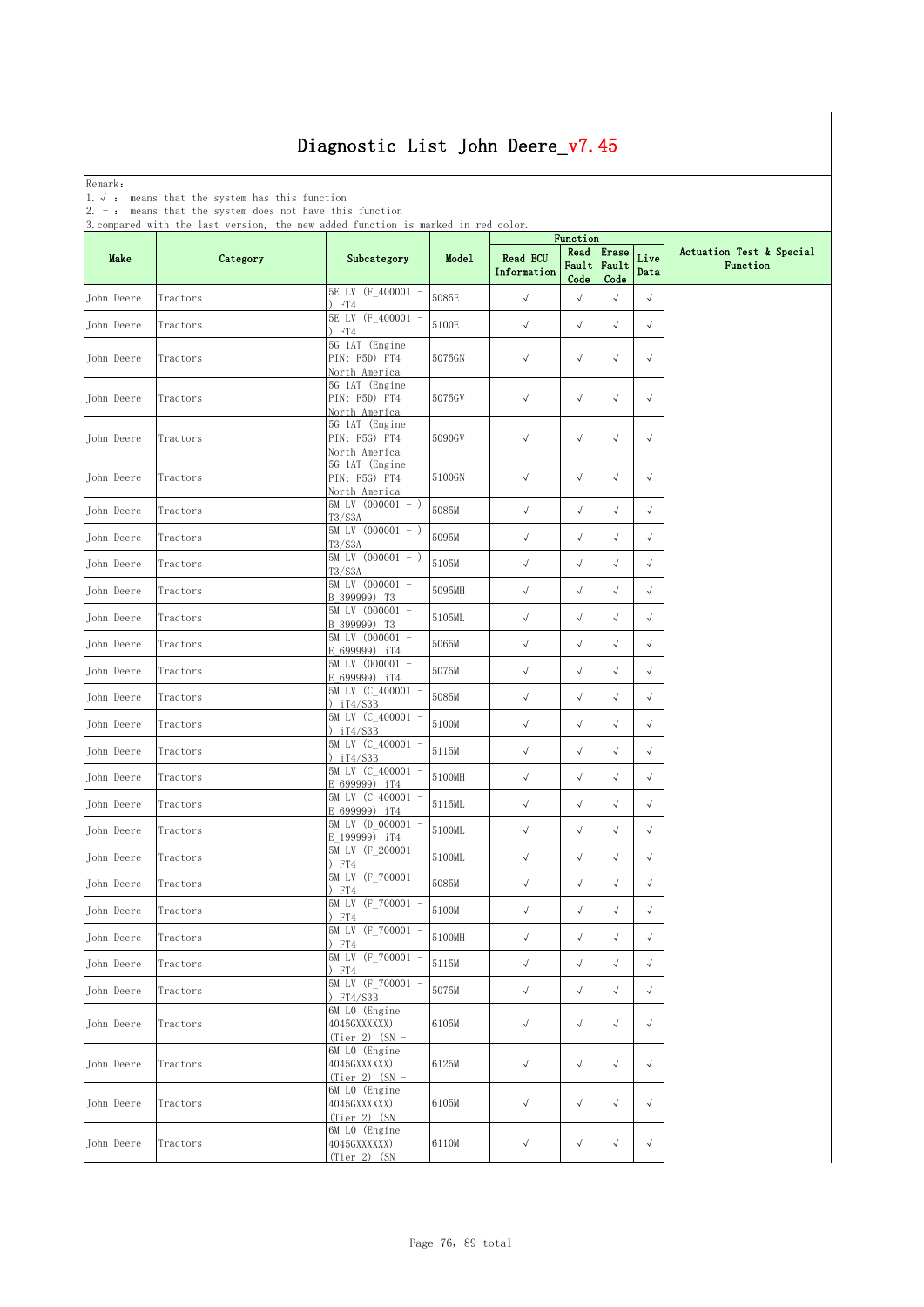Remark: The contract of the contract of  $\mathbb{R}$  and  $\mathbb{R}$  are contract of  $\mathbb{R}$  and  $\mathbb{R}$  are contract of  $\mathbb{R}$  and  $\mathbb{R}$  are contract of  $\mathbb{R}$  and  $\mathbb{R}$  are contract of  $\mathbb{R}$  and  $\mathbb{R}$  are cont

1.√ : means that the system has this function

2. - : means that the system does not have this function

| ompus :    |          |                                                     |       |                                | Function              |                        |              |                                      |
|------------|----------|-----------------------------------------------------|-------|--------------------------------|-----------------------|------------------------|--------------|--------------------------------------|
| Make       | Category | Subcategory                                         | Model | <b>Read ECU</b><br>Information | Read<br>Fault<br>Code | Erase<br>Fault<br>Code | Live<br>Data | Actuation Test & Special<br>Function |
| John Deere | Tractors | 6M LO (Engine<br>4045GXXXXXX)<br>$(Tier 2)$ (SN     | 6125M | $\sqrt{ }$                     | $\sqrt{ }$            | $\sqrt{}$              | $\sqrt{ }$   |                                      |
| John Deere | Tractors | 6M LO (Engine<br>4045RXXXXXX)<br>(Interim Tier 4)   | 6105M | $\sqrt{}$                      | $\sqrt{ }$            | $\sqrt{}$              | $\sqrt{}$    |                                      |
| John Deere | Tractors | 6M LO (Engine<br>4045RXXXXXX)<br>(Interim Tier 4)   | 6115M | $\sqrt{ }$                     | $\sqrt{ }$            | $\sqrt{}$              | $\sqrt{}$    |                                      |
| John Deere | Tractors | 6M LO (Engine<br>4045RXXXXXX)<br>(Interim Tier 4)   | 6125M | $\sqrt{ }$                     | $\sqrt{ }$            | $\sqrt{}$              | $\sqrt{ }$   |                                      |
| John Deere | Tractors | 6M LO (Engine<br>4045RXXXXXX)<br>(Interim Tier 4)   | 6130M | $\sqrt{ }$                     | $\sqrt{ }$            | $\sqrt{}$              | $\sqrt{ }$   |                                      |
| John Deere | Tractors | 6M LO (Engine<br>4045RXXXXXX)<br>(Interim Tier 4)   | 6140M | $\sqrt{ }$                     | $\sqrt{ }$            | $\checkmark$           | $\sqrt{}$    |                                      |
| John Deere | Tractors | 6M LO (Engine<br>4045UXXXXXX)<br>(Final Tier 4)     | 6110M | $\sqrt{ }$                     | $\sqrt{}$             | $\checkmark$           | $\sqrt{}$    |                                      |
| John Deere | Tractors | 6M LO (Engine<br>4045UXXXXXX)<br>(Final Tier 4)     | 6120M | $\sqrt{ }$                     | $\sqrt{ }$            | $\sqrt{ }$             | $\sqrt{}$    |                                      |
| John Deere | Tractors | 6M LO (Engine<br>4045UXXXXXX)<br>(Final Tier 4)     | 6130M | $\sqrt{ }$                     | $\sqrt{ }$            | $\sqrt{ }$             | $\sqrt{}$    |                                      |
| John Deere | Tractors | 6M LO (Engine<br>4045UXXXXXX)<br>(Final Tier 4)     | 6135M | $\sqrt{ }$                     | $\sqrt{ }$            | $\sqrt{}$              | $\sqrt{}$    |                                      |
| John Deere | Tractors | 6M LO (Engine<br>4045UXXXXXX)<br>(Final Tier 4)     | 6145M | $\checkmark$                   | $\sqrt{ }$            | $\sqrt{}$              | $\sqrt{}$    |                                      |
| John Deere | Tractors | 6M LO (Engine<br>6068GXXXXXX)<br>$(Tier 2)$ $(SN -$ | 6140M | $\sqrt{ }$                     | $\sqrt{ }$            | $\sqrt{ }$             | $\sqrt{ }$   |                                      |
| John Deere | Tractors | 6M LO (Engine<br>6068GXXXXXX)<br>$(Tier 2)$ $(SN -$ | 6150M | $\sqrt{ }$                     | $\sqrt{ }$            | $\checkmark$           | $\sqrt{}$    |                                      |
| John Deere | Tractors | 6M LO (Engine<br>6068GXXXXXX)<br>$(Tier 2)$ $(SN -$ | 6170M | $\sqrt{ }$                     | $\sqrt{}$             | $\checkmark$           | $\sqrt{}$    |                                      |
| John Deere | Tractors | 6M LO (Engine<br>6068GXXXXXX)<br>$(Tier 2)$ $(SN)$  | 6140M | $\sqrt{ }$                     | $\sqrt{ }$            | $\sqrt{ }$             | $\sqrt{}$    |                                      |
| John Deere | Tractors | 6M LO (Engine<br>6068GXXXXXX)<br>$(Tier 2)$ $(SN)$  | 6155M | $\sqrt{ }$                     | $\sqrt{ }$            | √                      | $\sqrt{}$    |                                      |
| John Deere | Tractors | 6M LO (Engine<br>6068GXXXXXX)<br>$(Tier 2)$ $(SN)$  | 6175M | $\checkmark$                   | $\sqrt{ }$            | $\checkmark$           | $\sqrt{}$    |                                      |
| John Deere | Tractors | 6M LO (Engine<br>6068GXXXXXX)<br>$(Tier 2)$ $(SN)$  | 6195M | $\sqrt{ }$                     | $\sqrt{ }$            | $\sqrt{ }$             | $\sqrt{}$    |                                      |
| John Deere | Tractors | 6M LO (Engine<br>6068RXXXXXX)<br>(Interim Tier 4)   | 6150M | $\sqrt{ }$                     | $\sqrt{ }$            | $\sqrt{}$              | $\sqrt{}$    |                                      |
| John Deere | Tractors | 6M LO (Engine<br>6068RXXXXXX)<br>(Interim Tier 4)   | 6170M | $\checkmark$                   | $\sqrt{ }$            | $\sqrt{}$              | $\sqrt{}$    |                                      |
| John Deere | Tractors | 6M LO (Engine<br>6068UXXXXXX)<br>(Final Tier 4)     | 6155M | $\checkmark$                   | $\sqrt{}$             | $\checkmark$           | $\sqrt{}$    |                                      |
| John Deere | Tractors | 6M LO (Engine<br>6068UXXXXXX)<br>(Final Tier 4)     | 6175M | $\sqrt{ }$                     | $\sqrt{ }$            | $\sqrt{ }$             | $\sqrt{}$    |                                      |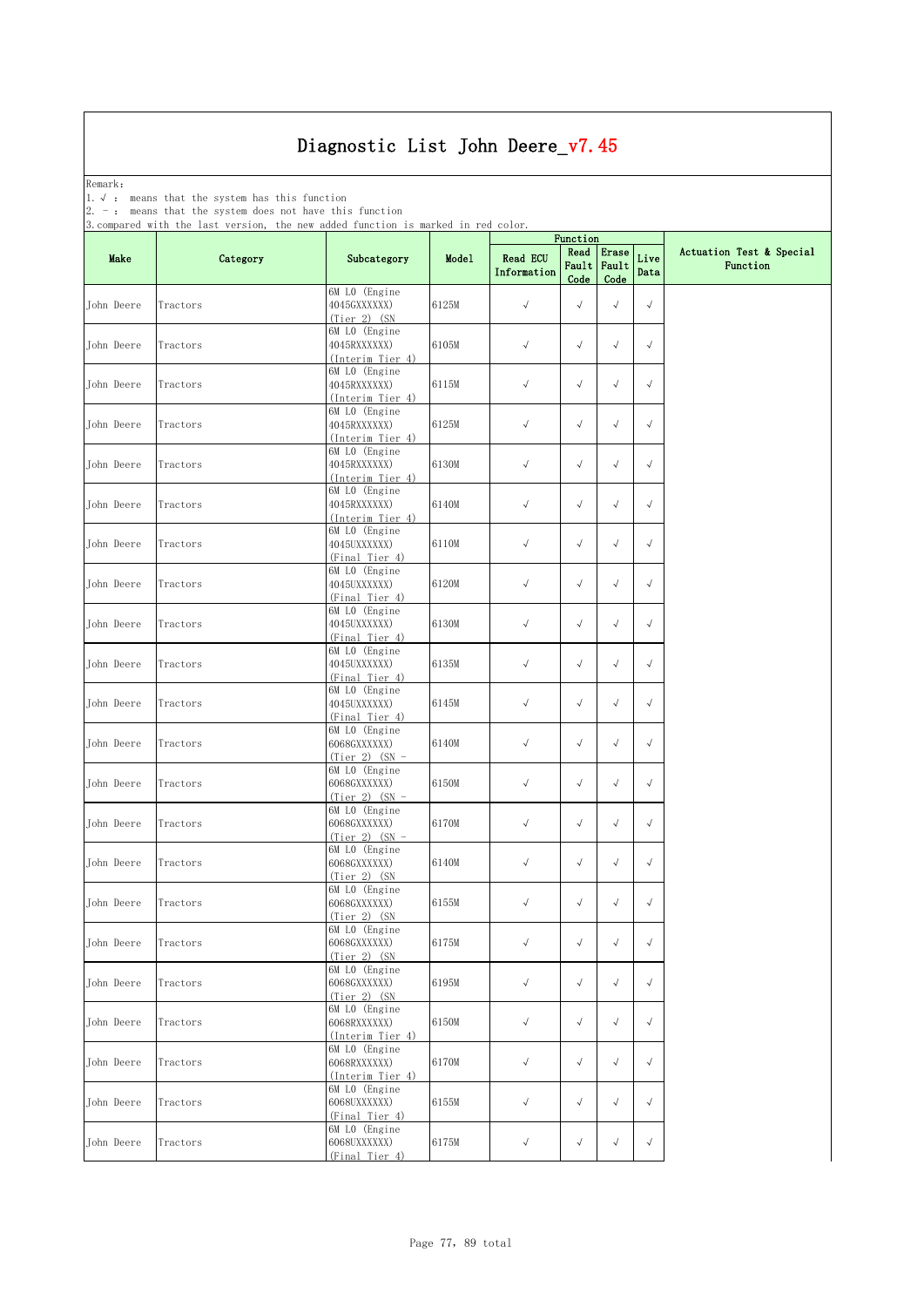Remark: The contract of the contract of  $\mathbb{R}$  and  $\mathbb{R}$  are contract of  $\mathbb{R}$  and  $\mathbb{R}$  are contract of  $\mathbb{R}$  and  $\mathbb{R}$  are contract of  $\mathbb{R}$  and  $\mathbb{R}$  are contract of  $\mathbb{R}$  and  $\mathbb{R}$  are cont

1.√ : means that the system has this function

2. - : means that the system does not have this function

| 3. compared with the last version, the new added function is marked in red color. |
|-----------------------------------------------------------------------------------|

|            | 0. COMPATED WITH THE TAST VELSION, THE HEW AQUED IDHCITON IS MAINED IN FEW COTOL. |                                                                    |        |                                | Function              |                        |              |                                      |
|------------|-----------------------------------------------------------------------------------|--------------------------------------------------------------------|--------|--------------------------------|-----------------------|------------------------|--------------|--------------------------------------|
| Make       | Category                                                                          | Subcategory                                                        | Model  | <b>Read ECU</b><br>Information | Read<br>Fault<br>Code | Erase<br>Fault<br>Code | Live<br>Data | Actuation Test & Special<br>Function |
| John Deere | Tractors                                                                          | 6M LO (Engine<br>6068UXXXXXX)<br>(Final Tier 4)                    | 6195M  | $\checkmark$                   | $\sqrt{ }$            | $\sqrt{ }$             | $\sqrt{}$    |                                      |
| John Deere | Tractors                                                                          | 6MC RC LO (Engine<br>4045RXXXXXX)<br>(Interim Tier 4)              | 6090MC | $\sqrt{ }$                     | $\sqrt{ }$            | $\sqrt{ }$             | $\sqrt{}$    |                                      |
| John Deere | Tractors                                                                          | 6MC RC LO (Engine<br>4045RXXXXXX)<br>(Interim Tier 4)              | 6100MC | $\sqrt{ }$                     | $\sqrt{}$             | $\sqrt{ }$             | $\sqrt{}$    |                                      |
| John Deere | Tractors                                                                          | 6MC RC LO (Engine<br>4045RXXXXXX)<br>(Interim Tier 4)              | 6110MC | $\sqrt{ }$                     | $\sqrt{}$             | $\sqrt{}$              | $\sqrt{}$    |                                      |
| John Deere | Tractors                                                                          | 6R LO (Engine<br>4045RXXXXXX)<br>(Interim Tier 4)                  | 6105R  | $\sqrt{ }$                     | $\sqrt{ }$            | $\sqrt{ }$             | $\sqrt{}$    |                                      |
| John Deere | Tractors                                                                          | 6R LO (Engine<br>4045RXXXXXX)<br>(Interim Tier 4)                  | 6115R  | $\checkmark$                   | $\sqrt{ }$            | $\sqrt{ }$             | $\checkmark$ |                                      |
| John Deere | Tractors                                                                          | 6R LO (Engine<br>4045RXXXXXX)<br>(Interim Tier 4)                  | 6125R  | $\sqrt{ }$                     | $\sqrt{ }$            | $\sqrt{ }$             | $\checkmark$ |                                      |
| John Deere | Tractors                                                                          | 6R LO (Engine<br>4045RXXXXXX)<br>(Interim Tier 4)                  | 6130R  | $\sqrt{ }$                     | $\sqrt{ }$            | $\sqrt{ }$             | $\checkmark$ |                                      |
| John Deere | Tractors                                                                          | 6R LO (Engine<br>4045UXXXXXX)<br>(Final Tier 4)                    | 6110R  | $\sqrt{ }$                     | $\sqrt{ }$            | $\sqrt{ }$             | $\sqrt{}$    |                                      |
| John Deere | Tractors                                                                          | 6R LO (Engine<br>4045UXXXXXX)<br>(Final Tier 4)                    | 6120R  | $\sqrt{ }$                     | $\sqrt{}$             | $\sqrt{ }$             | $\sqrt{}$    |                                      |
| John Deere | Tractors                                                                          | 6R LO (Engine<br>4045UXXXXXX)<br>(Final Tier 4)                    | 6130R  | $\sqrt{ }$                     | $\sqrt{ }$            | $\sqrt{ }$             | $\sqrt{}$    |                                      |
| John Deere | Tractors                                                                          | 6R LO (Engine<br>4045UXXXXXX)<br>(Final Tier 4)                    | 6135R  | $\sqrt{ }$                     | $\sqrt{ }$            | $\sqrt{ }$             | $\sqrt{ }$   |                                      |
| John Deere | Tractors                                                                          | 6R LO (Engine<br>6068RXXXXXX)<br>(Interim Tier 4)                  | 6140R  | $\sqrt{ }$                     | $\sqrt{ }$            | $\checkmark$           | $\sqrt{ }$   |                                      |
| John Deere | Tractors                                                                          | 6R LO (Engine<br>6068RXXXXXX)<br>(Interim Tier 4)                  | 6150R  | $\sqrt{ }$                     | $\sqrt{ }$            | $\sqrt{ }$             | $\sqrt{ }$   |                                      |
| John Deere | Tractors                                                                          | 6R LO (Engine<br>6068RXXXXXX)<br>(Interim Tier 4)                  | 6170R  | $\sqrt{ }$                     | $\sqrt{ }$            | $\sqrt{}$              | $\checkmark$ |                                      |
| John Deere | Tractors                                                                          | 6R LO (Engine<br>6068RXXXXXX)<br>(Interim Tier 4)                  | 6190R  | $\sqrt{ }$                     | $\sqrt{ }$            | $\sqrt{}$              | $\sqrt{ }$   |                                      |
| John Deere | Tractors                                                                          | 6R LO (Engine<br>6068RXXXXXX)<br>(Interim Tier 4)<br>6R LO (Engine | 6210R  | $\checkmark$                   | $\checkmark$          | $\sqrt{ }$             | $\sqrt{ }$   |                                      |
| John Deere | Tractors                                                                          | 6068RXXXXXX)<br>(Interim Tier 4)<br>6R LO (Engine                  | 6210RE | $\sqrt{ }$                     | $\sqrt{ }$            | $\sqrt{}$              | $\sqrt{ }$   |                                      |
| John Deere | Tractors                                                                          | 6068UXXXXXX)<br>(Final Tier 4)<br>6R LO (Engine                    | 6145R  | $\checkmark$                   | $\sqrt{ }$            | $\sqrt{ }$             | $\sqrt{}$    |                                      |
| John Deere | Tractors                                                                          | 6068UXXXXXX)<br>(Final Tier 4)<br>6R LO (Engine                    | 6155R  | $\sqrt{ }$                     | $\sqrt{ }$            | $\sqrt{}$              | $\sqrt{ }$   |                                      |
| John Deere | Tractors                                                                          | 6068UXXXXXX)<br>(Final Tier 4)<br>6R LO (Engine                    | 6175R  | $\sqrt{ }$                     | $\sqrt{ }$            | $\sqrt{}$              | $\sqrt{ }$   |                                      |
| John Deere | Tractors                                                                          | 6068UXXXXXX)<br>(Final Tier 4)                                     | 6195R  | $\sqrt{ }$                     | $\sqrt{ }$            | $\sqrt{}$              | $\sqrt{ }$   |                                      |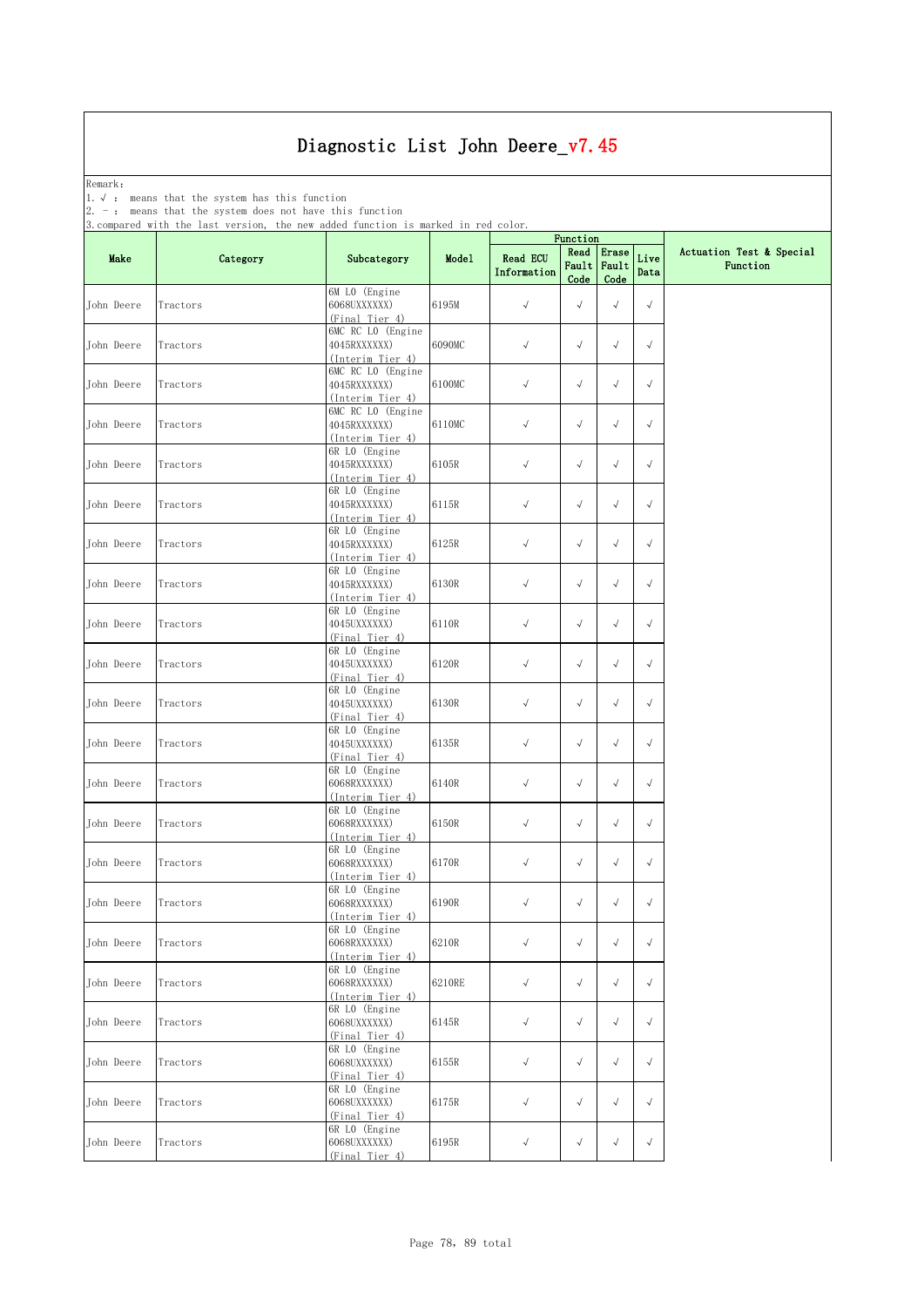Remark: The contract of the contract of  $\mathbb{R}$  and  $\mathbb{R}$  are contract of  $\mathbb{R}$  and  $\mathbb{R}$  are contract of  $\mathbb{R}$  and  $\mathbb{R}$  are contract of  $\mathbb{R}$  and  $\mathbb{R}$  are contract of  $\mathbb{R}$  and  $\mathbb{R}$  are cont

1.√ : means that the system has this function

2. - : means that the system does not have this function

|                                 |                      |                                                   |                |                                | Function       |                              |                         |                                      |
|---------------------------------|----------------------|---------------------------------------------------|----------------|--------------------------------|----------------|------------------------------|-------------------------|--------------------------------------|
| Make                            | Category             | Subcategory                                       | Model          | <b>Read ECU</b><br>Information | Read<br>Code   | Erase<br>Fault Fault<br>Code | Live<br>Data            | Actuation Test & Special<br>Function |
| John Deere                      | Tractors             | 6R LO (Engine<br>6068UXXXXXX)<br>(Final Tier 4)   | 6215R          | $\checkmark$                   | $\sqrt{ }$     | $\sqrt{ }$                   | $\sqrt{}$               |                                      |
| John Deere                      | Tractors             | 6R RW (20,001-)<br>(Final Tier 4)                 | 6145R          | $\checkmark$                   | $\sqrt{ }$     | $\sqrt{ }$                   | $\sqrt{ }$              |                                      |
| John Deere                      | Tractors             | 6R RW (20,001-)<br>(Final Tier 4)                 | 6155R          | $\checkmark$                   | $\sqrt{ }$     | $\sqrt{}$                    | $\checkmark$            |                                      |
| John Deere                      | Tractors             | 6R RW $(20, 001-)$<br>(Final Tier 4)              | 6155RH         | $\checkmark$                   | $\sqrt{ }$     | $\sqrt{ }$                   | $\checkmark$            |                                      |
| John Deere                      | Tractors             | 6R RW (20,001-)<br>(Final Tier 4)                 | 6175R          | $\checkmark$                   | $\sqrt{ }$     | $\sqrt{}$                    | $\checkmark$            |                                      |
| John Deere                      | Tractors             | 6R RW (20,001-)<br>(Final Tier 4)                 | 6195R          | $\checkmark$                   | $\sqrt{ }$     | $\sqrt{ }$                   | $\sqrt{}$               |                                      |
| John Deere                      | Tractors             | 6R RW (20,001-)<br>(Final Tier 4)                 | 6215R          | $\checkmark$                   | $\sqrt{ }$     | $\sqrt{}$                    | $\sqrt{}$               |                                      |
| John Deere                      | Tractors             | 6R RW (Engine<br>6068RXXXXXX)<br>(Interim Tier 4) | 6140R          | $\sqrt{ }$                     | $\sqrt{ }$     | $\sqrt{ }$                   | $\sqrt{}$               |                                      |
| John Deere                      | Tractors             | 6R RW (Engine<br>6068RXXXXXX)<br>(Interim Tier 4) | 6150R          | $\checkmark$                   | $\sqrt{ }$     | $\sqrt{ }$                   | $\sqrt{ }$              |                                      |
| John Deere                      | Tractors             | 6R RW (Engine<br>6068RXXXXXX)<br>(Interim Tier 4) | 6150RH         | $\sqrt{ }$                     | $\sqrt{ }$     | $\sqrt{}$                    | $\sqrt{}$               |                                      |
| John Deere                      | Tractors             | 6R RW (Engine<br>6068RXXXXXX)<br>(Interim Tier 4) | 6170R          | $\sqrt{ }$                     | $\sqrt{ }$     | $\sqrt{ }$                   | $\sqrt{}$               |                                      |
| John Deere                      | Tractors             | 6R RW (Engine<br>6068RXXXXXX)<br>(Interim Tier 4) | 6190R          | $\sqrt{ }$                     | $\sqrt{ }$     | $\sqrt{}$                    | $\sqrt{ }$              |                                      |
| John Deere                      | Tractors             | 6R RW (Engine<br>6068RXXXXXX)<br>(Interim Tier 4) | 6210R          | $\sqrt{ }$                     | $\sqrt{ }$     | $\sqrt{}$                    | $\sqrt{ }$              |                                      |
| John Deere                      | Tractors             | 7R RW (000101-<br>80000)                          | 7200R          | $\sqrt{ }$                     | $\sqrt{ }$     | $\sqrt{2}$                   | $\sqrt{}$               |                                      |
| John Deere                      | Tractors             | 7R RW (000101-<br>80000)                          | 7215R          | $\sqrt{ }$                     | $\sqrt{ }$     | $\sqrt{}$                    | $\checkmark$            |                                      |
| John Deere                      | Tractors             | 7R RW (000101-<br>80000)                          | 7230R          | $\checkmark$                   | $\sqrt{ }$     | $\sqrt{}$                    | $\sqrt{}$               |                                      |
| John Deere                      | Tractors             | 7R RW (000101-<br>80000)                          | 7260R          | $\checkmark$                   | $\sqrt{ }$     | $\sqrt{}$                    | $\sqrt{}$               |                                      |
| John Deere                      | Tractors             | 7R RW (000101-<br>80000)                          | 7280R          | $\checkmark$                   | $\sqrt{ }$     | $\sqrt{}$                    | $\sqrt{}$               |                                      |
| John Deere                      | Tractors             | $(080001 -$<br>7R RW                              | 7210R          | $\sqrt{ }$                     | $\sqrt{ }$     | $\sqrt{ }$                   | $\sqrt{ }$              |                                      |
| John Deere                      | Tractors             | $(080001 -$<br>7R RW                              | 7230R          | $\sqrt{ }$                     | $\sqrt{ }$     | $\sqrt{}$                    | $\sqrt{}$               |                                      |
| <b>John Deere</b><br>John Deere | Tractors<br>Tractors | $(080001 -$<br>7R RW<br>7R RW (080001-            | 7250R<br>7270R | √<br>$\sqrt{ }$                | √<br>$\sqrt{}$ | $\checkmark$<br>$\sqrt{ }$   | $\sqrt{}$<br>$\sqrt{ }$ |                                      |
| John Deere                      | Tractors             | 7R RW (080001-                                    | 7290R          | $\sqrt{ }$                     | $\sqrt{ }$     | $\sqrt{ }$                   | $\sqrt{}$               |                                      |
| John Deere                      | Tractors             | 7R RW (080001-)                                   | 7310R          | $\sqrt{ }$                     | $\sqrt{ }$     | $\sqrt{}$                    | $\sqrt{ }$              |                                      |
| John Deere                      | Tractors             | 8R BM $(000100 - )$                               | 8270R          | $\sqrt{ }$                     | $\sqrt{ }$     | $\sqrt{ }$                   | $\sqrt{}$               |                                      |
| John Deere                      | Tractors             | 8R BM (000100 - )                                 | 8295R          | $\sqrt{ }$                     | $\sqrt{ }$     | $\sqrt{2}$                   | $\sqrt{ }$              |                                      |
| <b>John Deere</b>               | Tractors             | 8R BM (000100 - )                                 | 8320R          | $\sqrt{}$                      | $\sqrt{2}$     | $\sqrt{2}$                   | $\sqrt{ }$              |                                      |
| John Deere                      | Tractors             | 8R BM (000100 -)                                  | 8345R          | $\sqrt{ }$                     | $\sqrt{ }$     | $\sqrt{}$                    | $\sqrt{ }$              |                                      |
| John Deere                      | Tractors             | 8R BM (000100 - )                                 | 8370R          | $\checkmark$                   | $\sqrt{}$      | $\sqrt{ }$                   | $\sqrt{ }$              |                                      |
| John Deere                      | Tractors             | 8R JZ (001001-<br>052200)                         | 8245R          | $\sqrt{ }$                     | $\sqrt{ }$     | $\sqrt{}$                    | $\sqrt{}$               |                                      |
| John Deere                      | Tractors             | 8R JZ (001001-<br>052200)                         | 8270R          | $\checkmark$                   | $\sqrt{ }$     | $\sqrt{}$                    | $\sqrt{}$               |                                      |
| John Deere                      | Tractors             | 8R JZ (001001-<br>052200)                         | 8295R          | $\sqrt{ }$                     | $\sqrt{ }$     | $\sqrt{}$                    | $\sqrt{ }$              |                                      |
| John Deere                      | Tractors             | 8R JZ (001001-<br>052200)                         | 8320R          | $\sqrt{ }$                     | $\sqrt{ }$     | $\sqrt{}$                    | $\sqrt{}$               |                                      |
| John Deere                      | Tractors             | 8R JZ (001001-<br>052200)                         | 8345R          | $\checkmark$                   | $\sqrt{ }$     | $\sqrt{}$                    | $\sqrt{}$               |                                      |
| John Deere                      | Tractors             | 8R JZ (052201-<br>055000)                         | 8285R          | $\sqrt{ }$                     | $\sqrt{ }$     | $\sqrt{ }$                   | $\sqrt{}$               |                                      |
| John Deere                      | Tractors             | 8R JZ (052201-<br>055000)                         | 8310R          | $\checkmark$                   | $\checkmark$   | $\sqrt{ }$                   | $\sqrt{}$               |                                      |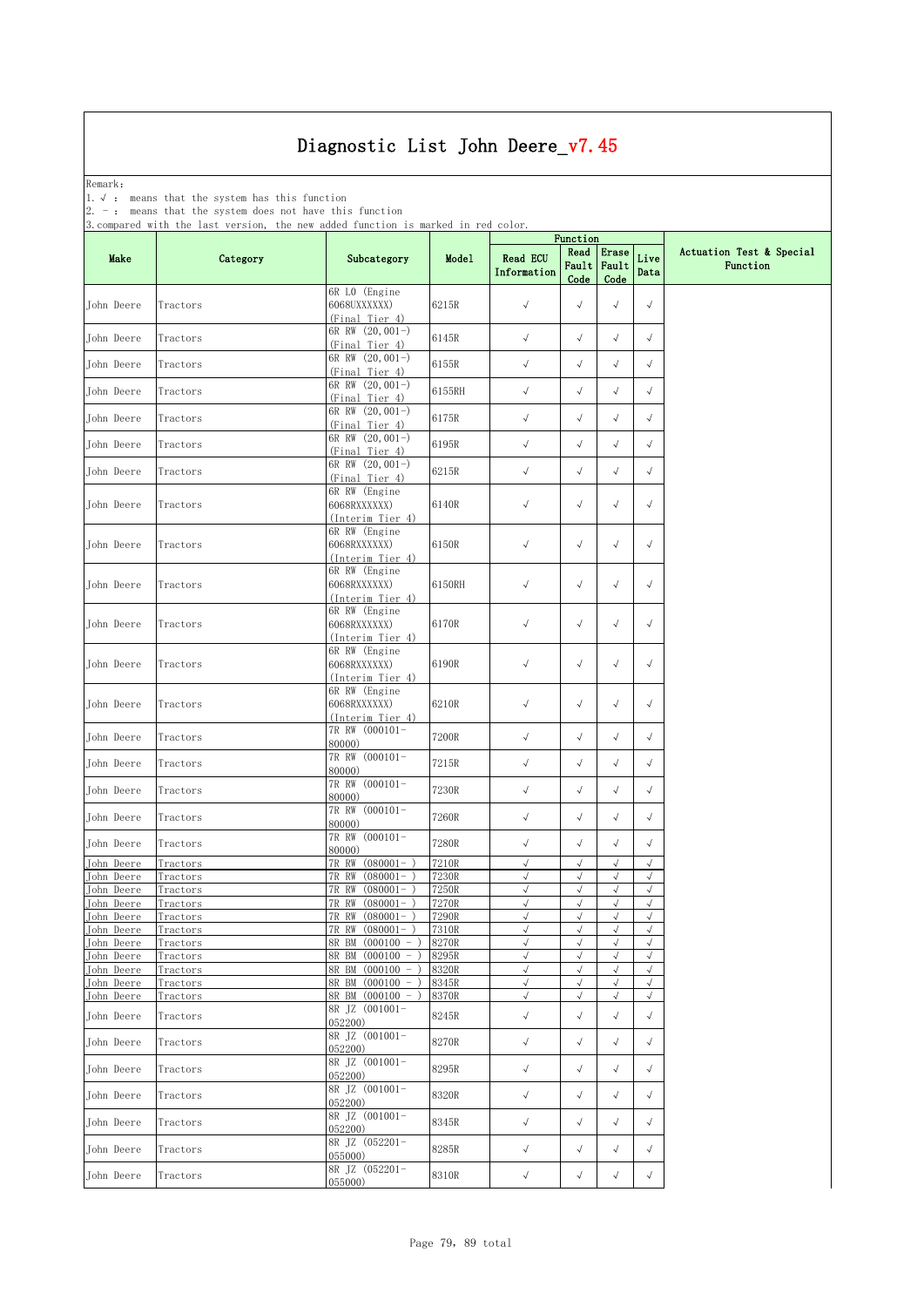Remark: The contract of the contract of  $\mathbb{R}$  and  $\mathbb{R}$  are contract of  $\mathbb{R}$  and  $\mathbb{R}$  are contract of  $\mathbb{R}$  and  $\mathbb{R}$  are contract of  $\mathbb{R}$  and  $\mathbb{R}$  are contract of  $\mathbb{R}$  and  $\mathbb{R}$  are cont

1.√ : means that the system has this function

2. - : means that the system does not have this function

|                   |          |                                        |        |                                | Function              |                        |              |                                      |
|-------------------|----------|----------------------------------------|--------|--------------------------------|-----------------------|------------------------|--------------|--------------------------------------|
| Make              | Category | Subcategory                            | Model  | <b>Read ECU</b><br>Information | Read<br>Fault<br>Code | Erase<br>Fault<br>Code | Live<br>Data | Actuation Test & Special<br>Function |
| John Deere        | Tractors | 8R JZ (052201-<br>055000)              | 8335R  | $\sqrt{ }$                     | √                     | $\sqrt{}$              | $\sqrt{ }$   |                                      |
| John Deere        | Tractors | 8R JZ (055001 -)                       | 8295R  | $\sqrt{}$                      | $\sqrt{}$             | $\sqrt{ }$             | $\sqrt{ }$   |                                      |
| John Deere        | Tractors | 8R JZ<br>(055001<br>$-$                | 8320R  | $\sqrt{}$                      | $\sqrt{2}$            | $\sqrt{}$              | $\sqrt{2}$   |                                      |
| John Deere        | Tractors | 8R JZ (055001<br>$-$                   | 8335R  | $\sqrt{2}$                     | $\sqrt{}$             | $\sqrt{}$              | $\sqrt{2}$   |                                      |
| John Deere        | Tractors | 8R JZ (055001<br>$-$                   | 8345R  | $\sqrt{ }$                     | $\sqrt{}$             | $\sqrt{ }$             | $\sqrt{ }$   |                                      |
| John Deere        | Tractors | 8R JZ (055001<br>$-$<br>8R RW (000101- | 8370R  | $\sqrt{ }$                     | √                     | $\sqrt{}$              | $\sqrt{ }$   |                                      |
| John Deere        | Tractors | 053099)                                | 8225R  | $\checkmark$                   | $\sqrt{ }$            | $\sqrt{}$              | $\sqrt{ }$   |                                      |
| John Deere        | Tractors | 8R RW (000101-<br>053099)              | 8245R  | $\sqrt{ }$                     | √                     | $\sqrt{}$              | $\sqrt{ }$   |                                      |
| John Deere        | Tractors | 8R RW (000101-<br>053099)              | 8270R  | $\sqrt{ }$                     | $\sqrt{}$             | $\sqrt{ }$             | $\sqrt{ }$   |                                      |
| John Deere        | Tractors | 8R RW (000101-<br>053099)              | 8295R  | $\checkmark$                   | √                     | $\sqrt{}$              | $\sqrt{ }$   |                                      |
| John Deere        | Tractors | 8R RW (000101-<br>053099)              | 8320R  | $\checkmark$                   | $\sqrt{}$             | $\sqrt{}$              | $\sqrt{ }$   |                                      |
| John Deere        | Tractors | 8R RW (000101-<br>053099)              | 8345R  | $\checkmark$                   | $\sqrt{}$             | $\sqrt{ }$             | $\sqrt{ }$   |                                      |
| John Deere        | Tractors | 8R RW (016001-                         | 8235R  | $\checkmark$                   | $\sqrt{ }$            | $\sqrt{ }$             | $\sqrt{ }$   |                                      |
| John Deere        | Tractors | 090000)<br>8R RW (016001-              | 8260R  | $\checkmark$                   | $\sqrt{ }$            | $\sqrt{ }$             | $\sqrt{ }$   |                                      |
| John Deere        | Tractors | 090000)<br>8R RW (016001-              | 8285R  | $\checkmark$                   | $\sqrt{ }$            | $\sqrt{}$              | $\sqrt{ }$   |                                      |
| John Deere        | Tractors | 090000)<br>8R RW (016001-              | 8310R  | $\checkmark$                   | $\sqrt{}$             | $\sqrt{ }$             | $\sqrt{ }$   |                                      |
| John Deere        | Tractors | 090000)<br>8R RW (016001-              | 8335R  | $\checkmark$                   | $\sqrt{}$             | $\sqrt{}$              | $\sqrt{ }$   |                                      |
| John Deere        | Tractors | 090000)<br>8R RW (016001-<br>090000)   | 8360R  | $\checkmark$                   | $\sqrt{}$             | $\sqrt{}$              | $\sqrt{ }$   |                                      |
| John Deere        | Tractors | 8R RW (090001 -)                       | 8245R  | $\sqrt{}$                      | $\sqrt{}$             | $\sqrt{ }$             | $\sqrt{}$    |                                      |
| John Deere        | Tractors | 8R RW<br>(090001<br>$-$                | 8270R  | $\sqrt{2}$                     | $\sqrt{}$             | $\sqrt{}$              | $\sqrt{ }$   |                                      |
| John Deere        | Tractors | 8R RW<br>(090001<br>$-$                | 8295R  | $\sqrt{ }$                     | $\sqrt{}$             | $\sqrt{ }$             | $\sqrt{ }$   |                                      |
| John Deere        | Tractors | (090001<br>8R RW<br>$-$                | 8320R  | $\sqrt{ }$                     | √                     | $\sqrt{}$              | $\sqrt{ }$   |                                      |
| John Deere        | Tractors | (090001<br>8R RW<br>$-$                | 8335R  | $\sqrt{ }$                     | $\sqrt{}$             | $\sqrt{ }$             | $\sqrt{ }$   |                                      |
| John Deere        | Tractors | $(090001 - )$<br>8R RW                 | 8345R  | $\sqrt{ }$                     | $\sqrt{}$             | $\sqrt{ }$             | $\sqrt{ }$   |                                      |
| John Deere        | Tractors | 8R RW<br>$(090001 - )$                 | 8370R  | $\sqrt{ }$                     | $\sqrt{ }$            | $\sqrt{}$              | $\sqrt{ }$   |                                      |
| John Deere        | Tractors | 8RT RW (900101-<br>907100)             | 8295RT | $\sqrt{ }$                     | $\sqrt{ }$            | $\sqrt{ }$             | $\sqrt{}$    |                                      |
| John Deere        | Tractors | 8RT RW (900101-<br>907100)             | 8320RT | $\checkmark$                   | $\sqrt{}$             | $\sqrt{}$              | $\sqrt{ }$   |                                      |
| John Deere        | Tractors | 8RT RW (900101-<br>907100)             | 8345RT | $\checkmark$                   | $\sqrt{}$             | $\sqrt{ }$             | $\sqrt{ }$   |                                      |
| John Deere        | Tractors | 8RT RW (902501-<br>912000)             | 8310RT | $\sqrt{ }$                     | √                     | $\sqrt{}$              | $\sqrt{}$    |                                      |
| John Deere        | Tractors | 8RT RW (902501-<br>912000)             | 8335RT | $\sqrt{}$                      | $\sqrt{}$             | $\sqrt{}$              | $\sqrt{}$    |                                      |
| John Deere        | Tractors | 8RT RW (902501-<br>912000)             | 8360RT | $\sqrt{ }$                     | $\sqrt{}$             | $\sqrt{ }$             | $\sqrt{ }$   |                                      |
| John Deere        | Tractors | 8RT RW (912001<br>$-$                  | 8320RT | $\checkmark$                   | $\sqrt{}$             | $\sqrt{}$              | $\sqrt{ }$   |                                      |
| John Deere        | Tractors | 8RT RW<br>$(912001 - )$                | 8345RT | $\sqrt{}$                      | $\sqrt{ }$            | $\sqrt{ }$             | $\sqrt{ }$   |                                      |
| John Deere        | Tractors | 8RT RW (912001 -)                      | 8370RT | $\sqrt{}$                      | √                     | $\sqrt{ }$             | $\sqrt{ }$   |                                      |
| John Deere        | Tractors | 9R JZ (000101 -<br>001999)             | 9410R  | $\checkmark$                   | $\sqrt{ }$            | $\sqrt{ }$             | $\sqrt{}$    |                                      |
| John Deere        | Tractors | 9R JZ (000101 -<br>001999)             | 9460R  | $\checkmark$                   | $\checkmark$          | $\sqrt{}$              | $\sqrt{ }$   |                                      |
| John Deere        | Tractors | 9R JZ (002000 - )                      | 9370R  | $\checkmark$                   | $\sqrt{ }$            | $\sqrt{ }$             | $\sqrt{ }$   |                                      |
| <b>Tohn Deere</b> | Tractors | $9R$ JZ $(002000 - )$                  | 9420R  | $\sqrt{}$                      | $\sqrt{2}$            | $\sqrt{2}$             | $\sqrt{ }$   |                                      |
| John Deere        | Tractors | 9R JZ (002000 - )                      | 9470R  | $\sqrt{}$                      | $\sqrt{}$             | $\sqrt{}$              | $\sqrt{ }$   |                                      |
| John Deere        | Tractors | $9R$ RW $(000101 -$<br>014999)         | 9360R  | $\checkmark$                   | $\sqrt{ }$            | $\sqrt{ }$             | $\sqrt{}$    |                                      |
| John Deere        | Tractors | 9R RW (000101 -<br>014999)             | 9410R  | $\checkmark$                   | $\checkmark$          | $\sqrt{}$              | $\sqrt{ }$   |                                      |
| John Deere        | Tractors | 9R RW (000101 -<br>014999)             | 9460R  | $\checkmark$                   | $\sqrt{ }$            | $\sqrt{}$              | $\sqrt{ }$   |                                      |
| John Deere        | Tractors | 9R RW (000101 -<br>014999)             | 9510R  | $\sqrt{ }$                     | $\sqrt{}$             | $\sqrt{}$              | $\sqrt{}$    |                                      |
|                   |          |                                        |        |                                |                       |                        |              |                                      |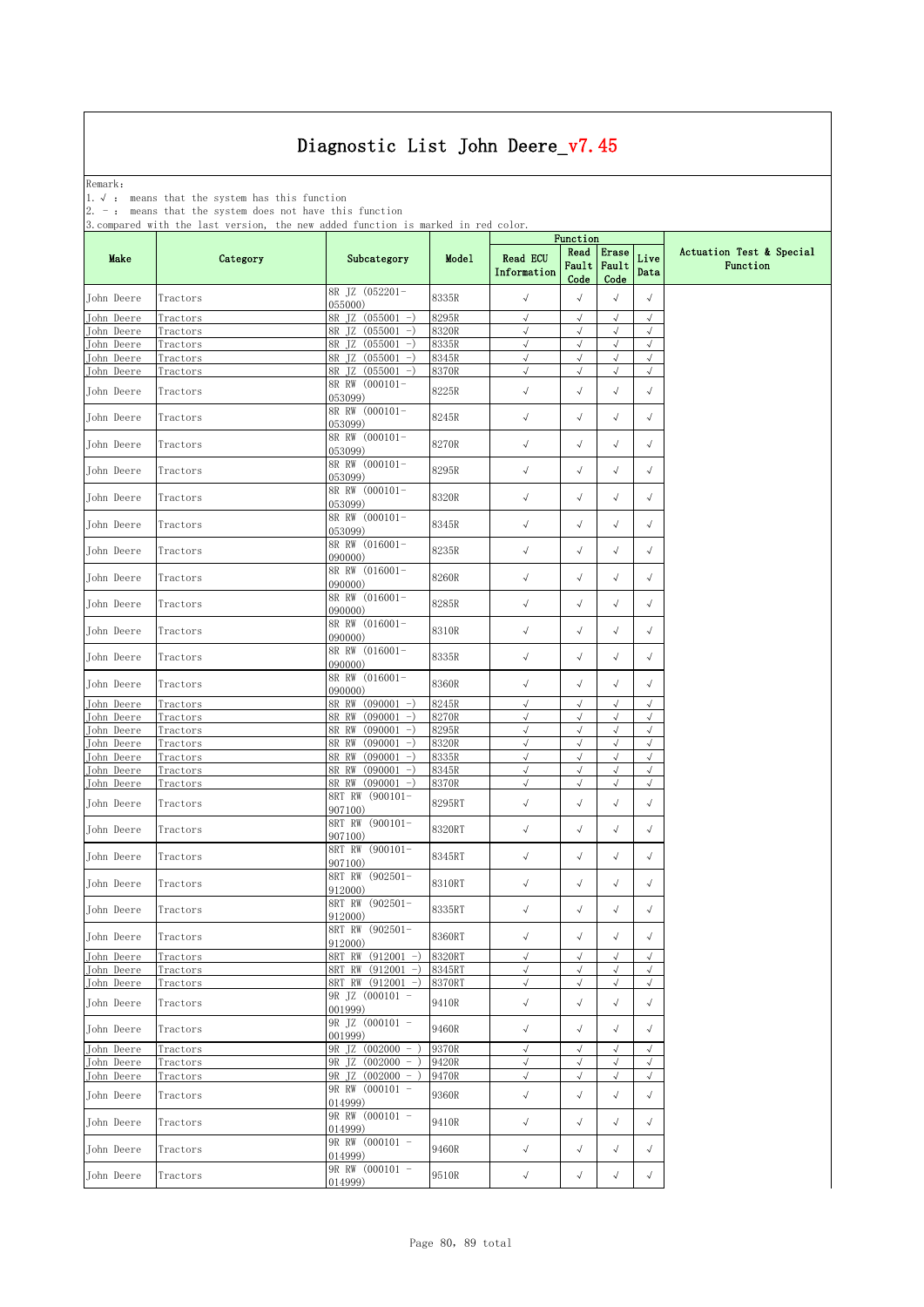Remark: The contract of the contract of  $\mathbb{R}$  and  $\mathbb{R}$  are contract of  $\mathbb{R}$  and  $\mathbb{R}$  are contract of  $\mathbb{R}$  and  $\mathbb{R}$  are contract of  $\mathbb{R}$  and  $\mathbb{R}$  are contract of  $\mathbb{R}$  and  $\mathbb{R}$  are cont

1.√ : means that the system has this function

2. - : means that the system does not have this function

| Actuation Test & Special<br>Read<br>Erase<br><b>Read ECU</b><br>Live<br>Make<br>Category<br>Subcategory<br>Model<br>Fault<br>Fault<br>Function<br>Information<br>Data<br>Code<br>Code<br>9R RW (000101 -<br>9560R<br>$\sqrt{ }$<br>$\sqrt{}$<br>$\sqrt{ }$<br>Tractors<br>$\sqrt{ }$<br>014999)<br>$9R$ RW $(015000 - )$<br>9370R<br>John Deere<br>$\sqrt{ }$<br>$\sqrt{}$<br>$\sqrt{}$<br>$\sqrt{ }$<br>Tractors<br>(015000)<br>9420R<br>$\sqrt{}$<br>John Deere<br>Tractors<br>9R RW<br>$\sqrt{}$<br>$\sqrt{}$<br>$\sqrt{ }$<br>$\overline{\phantom{a}}$<br>John Deere<br>Tractors<br>9R RW<br>(015000)<br>9470R<br>$\sqrt{ }$<br>$\sqrt{}$<br>$\sqrt{}$<br>$\sqrt{}$<br>- 1<br>9R RW<br>(015000)<br>9520R<br>$\sqrt{}$<br>$\sqrt{ }$<br>$\sqrt{ }$<br>John Deere<br>Tractors<br>$\sqrt{}$<br>- 1<br>9R RW<br>(015000)<br>9570R<br>$\sqrt{ }$<br>John Deere<br>$\sqrt{ }$<br>$\sqrt{}$<br>$\sqrt{}$<br>Tractors<br>$-$ )<br>9R RW<br>$\sqrt{ }$<br>$\sqrt{ }$<br>John Deere<br>(015000)<br>9620R<br>$\sqrt{ }$<br>$\sqrt{ }$<br>Tractors<br>$-$ )<br>9RT RW (900101 -<br>9460RT<br>$\sqrt{ }$<br>$\sqrt{}$<br>$\sqrt{}$<br>$\sqrt{ }$<br>John Deere<br>Tractors<br>905999)<br>9RT RW (900101 -<br>9510RT<br>$\checkmark$<br>$\sqrt{ }$<br>$\checkmark$<br>$\sqrt{ }$<br>John Deere<br>Tractors<br>905999)<br>9RT RW (900101 -<br>9560RT<br>$\sqrt{ }$<br>John Deere<br>√<br>$\sqrt{}$<br>Tractors<br>$\sqrt{}$<br>905999)<br>(906000)<br>$\sqrt{}$<br>John Deere<br>9RT RW<br>9470RT<br>$\sqrt{ }$<br>$\sqrt{ }$<br>$\sqrt{ }$<br>Tractors<br>$\sqrt{ }$<br>John Deere<br>(906000)<br>9520RT<br>$\sqrt{}$<br>$\sqrt{}$<br>$\sqrt{ }$<br>Tractors<br>RW<br>9RT.<br>$\sqrt{ }$<br>John Deere<br>9RT RW<br>(906000)<br>9570R1<br>$\sqrt{ }$<br>$\sqrt{}$<br>$\checkmark$<br>Tractors<br>$\overline{\phantom{a}}$<br>John Deere<br>9RX<br>9470RX<br>$\sqrt{ }$<br>$\sqrt{}$<br>Tractors<br>RW<br>(800000)<br>$\sqrt{}$<br>$\sqrt{2}$<br>John Deere<br>9RX<br>RW<br>(800000)<br>9520RX<br>$\sqrt{ }$<br>$\sqrt{}$<br>$\sqrt{ }$<br>$\sqrt{ }$<br>Tractors<br>$\sqrt{ }$<br>$\sqrt{}$<br>$\sqrt{ }$<br>$\sqrt{ }$<br>John Deere<br>9RX<br>RW<br>(800000)<br>9570RX<br>Tractors<br>9RX RW<br>(800000)<br>John Deere<br>9620RX<br>$\sqrt{ }$<br>$\sqrt{ }$<br>Tractors<br>$\sqrt{ }$<br>$\sqrt{}$<br>1025R<br>$\sqrt{ }$<br>$\sqrt{}$<br>$\sqrt{}$<br>$\sqrt{ }$<br>John Deere<br>Utility<br>Tractors<br>Compact<br>$\sqrt{}$<br>John Deere<br>Compact Utility<br>2025R<br>$\sqrt{ }$<br>Tractors<br>√<br>√<br>$\sqrt{ }$<br>$\sqrt{ }$<br>2032R<br>$\sqrt{ }$<br>$\sqrt{}$<br>John Deere<br>Compact Utility<br>Tractors<br>3025E<br>$\sqrt{ }$<br>$\sqrt{}$<br>$\sqrt{ }$<br>$\sqrt{ }$<br>John Deere<br>Tractors<br>Compact Utility<br>John Deere<br>3120<br>$\sqrt{2}$<br>$\sqrt{}$<br>$\sqrt{}$<br>$\sqrt{ }$<br>Tractors<br>Compact Utility<br>3320<br>$\sqrt{ }$<br>$\sqrt{}$<br>John Deere<br>Compact Utility<br>$\sqrt{ }$<br>$\sqrt{ }$<br>Tractors<br>Compact Utility<br>3520<br>$\sqrt{ }$<br>John Deere<br>Tractors<br>$\sqrt{}$<br>$\sqrt{}$<br>$\sqrt{}$<br>John Deere<br>3720<br>$\sqrt{2}$<br>$\sqrt{}$<br>$\sqrt{ }$<br>$\sqrt{ }$<br>Tractors<br>Compact Utility<br>$\sqrt{ }$<br>John Deere<br>Compact Utility<br>4062R<br>$\sqrt{}$<br>$\sqrt{ }$<br>$\sqrt{ }$<br>Tractors<br>4120<br>$\sqrt{ }$<br>$\sqrt{}$<br>$\sqrt{ }$<br>$\sqrt{ }$<br>John Deere<br>Tractors<br>Compact Utility<br>4210<br>$\sqrt{ }$<br>$\sqrt{}$<br>$\sqrt{ }$<br>$\sqrt{ }$<br>John Deere<br>Tractors<br>Compact Utility<br>Compact Utility<br>4310<br>$\sqrt{ }$<br>John Deere<br>Tractors<br>$\sqrt{}$<br>$\sqrt{}$<br>$\sqrt{ }$<br>4320<br>$\sqrt{ }$<br>$\sqrt{2}$<br>$\sqrt{}$<br>$\sqrt{ }$<br>John Deere<br>Compact Utility<br>Tractors<br>$\sqrt{ }$<br>John Deere<br>Compact Utility<br>4410<br>$\sqrt{ }$<br>$\sqrt{}$<br>$\sqrt{}$<br>Tractors<br>$\sqrt{2}$<br>4520<br>$\sqrt{}$<br>$\sqrt{}$<br>$\sqrt{2}$<br>John Deere<br>Tractors<br>Compact Utility<br>$\sqrt{}$<br>4720<br>$\sqrt{ }$<br>$\sqrt{}$<br>$\sqrt{ }$<br>John Deere<br>Compact Utility<br>Tractors<br>FT4 2WD or MFWD<br>6105E<br>$\sqrt{ }$<br>√<br>$\sqrt{}$<br>John Deere<br>PIN prefix 1PO<br>$\sqrt{ }$<br>Tractors<br>$001001 - XXXXXX$<br>FT4 2WD or MFWD<br>6120E<br>$\sqrt{ }$<br>√<br>PIN prefix 1PO<br>$\sqrt{ }$<br>$\sqrt{ }$<br>Tractors<br>$001001 - XXXXXX$<br>FT4 2WD or MFWD<br>6135E<br>$\sqrt{ }$<br>$\sqrt{}$<br>$\sqrt{}$<br>PIN prefix 1PO<br>$\sqrt{ }$<br>Tractors<br>001001 - XXXXXX<br>General Purpose<br>2350<br>$\sqrt{ }$<br>$\sqrt{}$<br>$\sqrt{ }$<br>Tractors<br>$\sqrt{}$<br>Construction<br>General Purpose<br>2355<br>$\checkmark$<br>$\sqrt{ }$<br>John Deere<br>Tractors<br>$\sqrt{}$<br>$\sqrt{ }$<br>Construction<br>General Purpose<br>$\sqrt{ }$<br>$\sqrt{ }$<br>2755<br>$\sqrt{ }$<br>$\sqrt{ }$<br>Tractors<br>Construction<br>iT4 2WD or MFWD -<br>John Deere<br>PIN prefix PO<br>6105D<br>$\sqrt{ }$<br>$\sqrt{ }$<br>Tractors<br>$\sqrt{ }$<br>$\sqrt{ }$<br>60000-100000<br>iT4 2WD or MFWD -<br>$\sqrt{ }$<br>John Deere<br>PIN prefix PO<br>6115D<br>$\sqrt{ }$<br>$\sqrt{ }$<br>$\sqrt{ }$<br>Tractors<br>60000-100000<br>iT4 2WD or MFWD -<br>$\checkmark$<br>$\sqrt{ }$<br>John Deere<br>PIN prefix PO<br>6130D<br>$\sqrt{}$<br>$\sqrt{ }$<br>Tractors<br>60000-100000<br>iT4 2WD or MFWD -<br>$\sqrt{ }$<br>John Deere<br>6140D<br>$\sqrt{ }$<br>$\sqrt{}$<br>$\sqrt{ }$<br>Tractors<br>PIN prefix PO<br>60000-100000<br>iT4 2WD or MFWD<br>PIN Prefix PO -<br>6105D<br>$\sqrt{ }$<br>$\sqrt{ }$<br>$\sqrt{}$<br>Tractors<br>$\sqrt{ }$ |            |                  |  | Function |  |  |
|-----------------------------------------------------------------------------------------------------------------------------------------------------------------------------------------------------------------------------------------------------------------------------------------------------------------------------------------------------------------------------------------------------------------------------------------------------------------------------------------------------------------------------------------------------------------------------------------------------------------------------------------------------------------------------------------------------------------------------------------------------------------------------------------------------------------------------------------------------------------------------------------------------------------------------------------------------------------------------------------------------------------------------------------------------------------------------------------------------------------------------------------------------------------------------------------------------------------------------------------------------------------------------------------------------------------------------------------------------------------------------------------------------------------------------------------------------------------------------------------------------------------------------------------------------------------------------------------------------------------------------------------------------------------------------------------------------------------------------------------------------------------------------------------------------------------------------------------------------------------------------------------------------------------------------------------------------------------------------------------------------------------------------------------------------------------------------------------------------------------------------------------------------------------------------------------------------------------------------------------------------------------------------------------------------------------------------------------------------------------------------------------------------------------------------------------------------------------------------------------------------------------------------------------------------------------------------------------------------------------------------------------------------------------------------------------------------------------------------------------------------------------------------------------------------------------------------------------------------------------------------------------------------------------------------------------------------------------------------------------------------------------------------------------------------------------------------------------------------------------------------------------------------------------------------------------------------------------------------------------------------------------------------------------------------------------------------------------------------------------------------------------------------------------------------------------------------------------------------------------------------------------------------------------------------------------------------------------------------------------------------------------------------------------------------------------------------------------------------------------------------------------------------------------------------------------------------------------------------------------------------------------------------------------------------------------------------------------------------------------------------------------------------------------------------------------------------------------------------------------------------------------------------------------------------------------------------------------------------------------------------------------------------------------------------------------------------------------------------------------------------------------------------------------------------------------------------------------------------------------------------------------------------------------------------------------------------------------------------------------------------------------------------------------------------------------------------------------------------------------------------------------------------------------------------------------------------------------------------------------------------------------------------------------------------------------------------------------------------------------------------------------------------------------------------------------------------------------------------------------------------------------------------------------------------------------------------------------------------------------------------------------------------------------------------------------------------------------------------------------------------------------------------------------------------------------------------------------------------------------------------------------------------------------------------------------------|------------|------------------|--|----------|--|--|
|                                                                                                                                                                                                                                                                                                                                                                                                                                                                                                                                                                                                                                                                                                                                                                                                                                                                                                                                                                                                                                                                                                                                                                                                                                                                                                                                                                                                                                                                                                                                                                                                                                                                                                                                                                                                                                                                                                                                                                                                                                                                                                                                                                                                                                                                                                                                                                                                                                                                                                                                                                                                                                                                                                                                                                                                                                                                                                                                                                                                                                                                                                                                                                                                                                                                                                                                                                                                                                                                                                                                                                                                                                                                                                                                                                                                                                                                                                                                                                                                                                                                                                                                                                                                                                                                                                                                                                                                                                                                                                                                                                                                                                                                                                                                                                                                                                                                                                                                                                                                                                                                                                                                                                                                                                                                                                                                                                                                                                                                                                                                                                       |            |                  |  |          |  |  |
|                                                                                                                                                                                                                                                                                                                                                                                                                                                                                                                                                                                                                                                                                                                                                                                                                                                                                                                                                                                                                                                                                                                                                                                                                                                                                                                                                                                                                                                                                                                                                                                                                                                                                                                                                                                                                                                                                                                                                                                                                                                                                                                                                                                                                                                                                                                                                                                                                                                                                                                                                                                                                                                                                                                                                                                                                                                                                                                                                                                                                                                                                                                                                                                                                                                                                                                                                                                                                                                                                                                                                                                                                                                                                                                                                                                                                                                                                                                                                                                                                                                                                                                                                                                                                                                                                                                                                                                                                                                                                                                                                                                                                                                                                                                                                                                                                                                                                                                                                                                                                                                                                                                                                                                                                                                                                                                                                                                                                                                                                                                                                                       | John Deere |                  |  |          |  |  |
|                                                                                                                                                                                                                                                                                                                                                                                                                                                                                                                                                                                                                                                                                                                                                                                                                                                                                                                                                                                                                                                                                                                                                                                                                                                                                                                                                                                                                                                                                                                                                                                                                                                                                                                                                                                                                                                                                                                                                                                                                                                                                                                                                                                                                                                                                                                                                                                                                                                                                                                                                                                                                                                                                                                                                                                                                                                                                                                                                                                                                                                                                                                                                                                                                                                                                                                                                                                                                                                                                                                                                                                                                                                                                                                                                                                                                                                                                                                                                                                                                                                                                                                                                                                                                                                                                                                                                                                                                                                                                                                                                                                                                                                                                                                                                                                                                                                                                                                                                                                                                                                                                                                                                                                                                                                                                                                                                                                                                                                                                                                                                                       |            |                  |  |          |  |  |
|                                                                                                                                                                                                                                                                                                                                                                                                                                                                                                                                                                                                                                                                                                                                                                                                                                                                                                                                                                                                                                                                                                                                                                                                                                                                                                                                                                                                                                                                                                                                                                                                                                                                                                                                                                                                                                                                                                                                                                                                                                                                                                                                                                                                                                                                                                                                                                                                                                                                                                                                                                                                                                                                                                                                                                                                                                                                                                                                                                                                                                                                                                                                                                                                                                                                                                                                                                                                                                                                                                                                                                                                                                                                                                                                                                                                                                                                                                                                                                                                                                                                                                                                                                                                                                                                                                                                                                                                                                                                                                                                                                                                                                                                                                                                                                                                                                                                                                                                                                                                                                                                                                                                                                                                                                                                                                                                                                                                                                                                                                                                                                       |            |                  |  |          |  |  |
|                                                                                                                                                                                                                                                                                                                                                                                                                                                                                                                                                                                                                                                                                                                                                                                                                                                                                                                                                                                                                                                                                                                                                                                                                                                                                                                                                                                                                                                                                                                                                                                                                                                                                                                                                                                                                                                                                                                                                                                                                                                                                                                                                                                                                                                                                                                                                                                                                                                                                                                                                                                                                                                                                                                                                                                                                                                                                                                                                                                                                                                                                                                                                                                                                                                                                                                                                                                                                                                                                                                                                                                                                                                                                                                                                                                                                                                                                                                                                                                                                                                                                                                                                                                                                                                                                                                                                                                                                                                                                                                                                                                                                                                                                                                                                                                                                                                                                                                                                                                                                                                                                                                                                                                                                                                                                                                                                                                                                                                                                                                                                                       |            |                  |  |          |  |  |
|                                                                                                                                                                                                                                                                                                                                                                                                                                                                                                                                                                                                                                                                                                                                                                                                                                                                                                                                                                                                                                                                                                                                                                                                                                                                                                                                                                                                                                                                                                                                                                                                                                                                                                                                                                                                                                                                                                                                                                                                                                                                                                                                                                                                                                                                                                                                                                                                                                                                                                                                                                                                                                                                                                                                                                                                                                                                                                                                                                                                                                                                                                                                                                                                                                                                                                                                                                                                                                                                                                                                                                                                                                                                                                                                                                                                                                                                                                                                                                                                                                                                                                                                                                                                                                                                                                                                                                                                                                                                                                                                                                                                                                                                                                                                                                                                                                                                                                                                                                                                                                                                                                                                                                                                                                                                                                                                                                                                                                                                                                                                                                       |            |                  |  |          |  |  |
|                                                                                                                                                                                                                                                                                                                                                                                                                                                                                                                                                                                                                                                                                                                                                                                                                                                                                                                                                                                                                                                                                                                                                                                                                                                                                                                                                                                                                                                                                                                                                                                                                                                                                                                                                                                                                                                                                                                                                                                                                                                                                                                                                                                                                                                                                                                                                                                                                                                                                                                                                                                                                                                                                                                                                                                                                                                                                                                                                                                                                                                                                                                                                                                                                                                                                                                                                                                                                                                                                                                                                                                                                                                                                                                                                                                                                                                                                                                                                                                                                                                                                                                                                                                                                                                                                                                                                                                                                                                                                                                                                                                                                                                                                                                                                                                                                                                                                                                                                                                                                                                                                                                                                                                                                                                                                                                                                                                                                                                                                                                                                                       |            |                  |  |          |  |  |
|                                                                                                                                                                                                                                                                                                                                                                                                                                                                                                                                                                                                                                                                                                                                                                                                                                                                                                                                                                                                                                                                                                                                                                                                                                                                                                                                                                                                                                                                                                                                                                                                                                                                                                                                                                                                                                                                                                                                                                                                                                                                                                                                                                                                                                                                                                                                                                                                                                                                                                                                                                                                                                                                                                                                                                                                                                                                                                                                                                                                                                                                                                                                                                                                                                                                                                                                                                                                                                                                                                                                                                                                                                                                                                                                                                                                                                                                                                                                                                                                                                                                                                                                                                                                                                                                                                                                                                                                                                                                                                                                                                                                                                                                                                                                                                                                                                                                                                                                                                                                                                                                                                                                                                                                                                                                                                                                                                                                                                                                                                                                                                       |            |                  |  |          |  |  |
|                                                                                                                                                                                                                                                                                                                                                                                                                                                                                                                                                                                                                                                                                                                                                                                                                                                                                                                                                                                                                                                                                                                                                                                                                                                                                                                                                                                                                                                                                                                                                                                                                                                                                                                                                                                                                                                                                                                                                                                                                                                                                                                                                                                                                                                                                                                                                                                                                                                                                                                                                                                                                                                                                                                                                                                                                                                                                                                                                                                                                                                                                                                                                                                                                                                                                                                                                                                                                                                                                                                                                                                                                                                                                                                                                                                                                                                                                                                                                                                                                                                                                                                                                                                                                                                                                                                                                                                                                                                                                                                                                                                                                                                                                                                                                                                                                                                                                                                                                                                                                                                                                                                                                                                                                                                                                                                                                                                                                                                                                                                                                                       |            |                  |  |          |  |  |
|                                                                                                                                                                                                                                                                                                                                                                                                                                                                                                                                                                                                                                                                                                                                                                                                                                                                                                                                                                                                                                                                                                                                                                                                                                                                                                                                                                                                                                                                                                                                                                                                                                                                                                                                                                                                                                                                                                                                                                                                                                                                                                                                                                                                                                                                                                                                                                                                                                                                                                                                                                                                                                                                                                                                                                                                                                                                                                                                                                                                                                                                                                                                                                                                                                                                                                                                                                                                                                                                                                                                                                                                                                                                                                                                                                                                                                                                                                                                                                                                                                                                                                                                                                                                                                                                                                                                                                                                                                                                                                                                                                                                                                                                                                                                                                                                                                                                                                                                                                                                                                                                                                                                                                                                                                                                                                                                                                                                                                                                                                                                                                       |            |                  |  |          |  |  |
|                                                                                                                                                                                                                                                                                                                                                                                                                                                                                                                                                                                                                                                                                                                                                                                                                                                                                                                                                                                                                                                                                                                                                                                                                                                                                                                                                                                                                                                                                                                                                                                                                                                                                                                                                                                                                                                                                                                                                                                                                                                                                                                                                                                                                                                                                                                                                                                                                                                                                                                                                                                                                                                                                                                                                                                                                                                                                                                                                                                                                                                                                                                                                                                                                                                                                                                                                                                                                                                                                                                                                                                                                                                                                                                                                                                                                                                                                                                                                                                                                                                                                                                                                                                                                                                                                                                                                                                                                                                                                                                                                                                                                                                                                                                                                                                                                                                                                                                                                                                                                                                                                                                                                                                                                                                                                                                                                                                                                                                                                                                                                                       |            |                  |  |          |  |  |
|                                                                                                                                                                                                                                                                                                                                                                                                                                                                                                                                                                                                                                                                                                                                                                                                                                                                                                                                                                                                                                                                                                                                                                                                                                                                                                                                                                                                                                                                                                                                                                                                                                                                                                                                                                                                                                                                                                                                                                                                                                                                                                                                                                                                                                                                                                                                                                                                                                                                                                                                                                                                                                                                                                                                                                                                                                                                                                                                                                                                                                                                                                                                                                                                                                                                                                                                                                                                                                                                                                                                                                                                                                                                                                                                                                                                                                                                                                                                                                                                                                                                                                                                                                                                                                                                                                                                                                                                                                                                                                                                                                                                                                                                                                                                                                                                                                                                                                                                                                                                                                                                                                                                                                                                                                                                                                                                                                                                                                                                                                                                                                       |            |                  |  |          |  |  |
|                                                                                                                                                                                                                                                                                                                                                                                                                                                                                                                                                                                                                                                                                                                                                                                                                                                                                                                                                                                                                                                                                                                                                                                                                                                                                                                                                                                                                                                                                                                                                                                                                                                                                                                                                                                                                                                                                                                                                                                                                                                                                                                                                                                                                                                                                                                                                                                                                                                                                                                                                                                                                                                                                                                                                                                                                                                                                                                                                                                                                                                                                                                                                                                                                                                                                                                                                                                                                                                                                                                                                                                                                                                                                                                                                                                                                                                                                                                                                                                                                                                                                                                                                                                                                                                                                                                                                                                                                                                                                                                                                                                                                                                                                                                                                                                                                                                                                                                                                                                                                                                                                                                                                                                                                                                                                                                                                                                                                                                                                                                                                                       |            |                  |  |          |  |  |
|                                                                                                                                                                                                                                                                                                                                                                                                                                                                                                                                                                                                                                                                                                                                                                                                                                                                                                                                                                                                                                                                                                                                                                                                                                                                                                                                                                                                                                                                                                                                                                                                                                                                                                                                                                                                                                                                                                                                                                                                                                                                                                                                                                                                                                                                                                                                                                                                                                                                                                                                                                                                                                                                                                                                                                                                                                                                                                                                                                                                                                                                                                                                                                                                                                                                                                                                                                                                                                                                                                                                                                                                                                                                                                                                                                                                                                                                                                                                                                                                                                                                                                                                                                                                                                                                                                                                                                                                                                                                                                                                                                                                                                                                                                                                                                                                                                                                                                                                                                                                                                                                                                                                                                                                                                                                                                                                                                                                                                                                                                                                                                       |            |                  |  |          |  |  |
|                                                                                                                                                                                                                                                                                                                                                                                                                                                                                                                                                                                                                                                                                                                                                                                                                                                                                                                                                                                                                                                                                                                                                                                                                                                                                                                                                                                                                                                                                                                                                                                                                                                                                                                                                                                                                                                                                                                                                                                                                                                                                                                                                                                                                                                                                                                                                                                                                                                                                                                                                                                                                                                                                                                                                                                                                                                                                                                                                                                                                                                                                                                                                                                                                                                                                                                                                                                                                                                                                                                                                                                                                                                                                                                                                                                                                                                                                                                                                                                                                                                                                                                                                                                                                                                                                                                                                                                                                                                                                                                                                                                                                                                                                                                                                                                                                                                                                                                                                                                                                                                                                                                                                                                                                                                                                                                                                                                                                                                                                                                                                                       |            |                  |  |          |  |  |
|                                                                                                                                                                                                                                                                                                                                                                                                                                                                                                                                                                                                                                                                                                                                                                                                                                                                                                                                                                                                                                                                                                                                                                                                                                                                                                                                                                                                                                                                                                                                                                                                                                                                                                                                                                                                                                                                                                                                                                                                                                                                                                                                                                                                                                                                                                                                                                                                                                                                                                                                                                                                                                                                                                                                                                                                                                                                                                                                                                                                                                                                                                                                                                                                                                                                                                                                                                                                                                                                                                                                                                                                                                                                                                                                                                                                                                                                                                                                                                                                                                                                                                                                                                                                                                                                                                                                                                                                                                                                                                                                                                                                                                                                                                                                                                                                                                                                                                                                                                                                                                                                                                                                                                                                                                                                                                                                                                                                                                                                                                                                                                       |            |                  |  |          |  |  |
|                                                                                                                                                                                                                                                                                                                                                                                                                                                                                                                                                                                                                                                                                                                                                                                                                                                                                                                                                                                                                                                                                                                                                                                                                                                                                                                                                                                                                                                                                                                                                                                                                                                                                                                                                                                                                                                                                                                                                                                                                                                                                                                                                                                                                                                                                                                                                                                                                                                                                                                                                                                                                                                                                                                                                                                                                                                                                                                                                                                                                                                                                                                                                                                                                                                                                                                                                                                                                                                                                                                                                                                                                                                                                                                                                                                                                                                                                                                                                                                                                                                                                                                                                                                                                                                                                                                                                                                                                                                                                                                                                                                                                                                                                                                                                                                                                                                                                                                                                                                                                                                                                                                                                                                                                                                                                                                                                                                                                                                                                                                                                                       |            |                  |  |          |  |  |
|                                                                                                                                                                                                                                                                                                                                                                                                                                                                                                                                                                                                                                                                                                                                                                                                                                                                                                                                                                                                                                                                                                                                                                                                                                                                                                                                                                                                                                                                                                                                                                                                                                                                                                                                                                                                                                                                                                                                                                                                                                                                                                                                                                                                                                                                                                                                                                                                                                                                                                                                                                                                                                                                                                                                                                                                                                                                                                                                                                                                                                                                                                                                                                                                                                                                                                                                                                                                                                                                                                                                                                                                                                                                                                                                                                                                                                                                                                                                                                                                                                                                                                                                                                                                                                                                                                                                                                                                                                                                                                                                                                                                                                                                                                                                                                                                                                                                                                                                                                                                                                                                                                                                                                                                                                                                                                                                                                                                                                                                                                                                                                       |            |                  |  |          |  |  |
|                                                                                                                                                                                                                                                                                                                                                                                                                                                                                                                                                                                                                                                                                                                                                                                                                                                                                                                                                                                                                                                                                                                                                                                                                                                                                                                                                                                                                                                                                                                                                                                                                                                                                                                                                                                                                                                                                                                                                                                                                                                                                                                                                                                                                                                                                                                                                                                                                                                                                                                                                                                                                                                                                                                                                                                                                                                                                                                                                                                                                                                                                                                                                                                                                                                                                                                                                                                                                                                                                                                                                                                                                                                                                                                                                                                                                                                                                                                                                                                                                                                                                                                                                                                                                                                                                                                                                                                                                                                                                                                                                                                                                                                                                                                                                                                                                                                                                                                                                                                                                                                                                                                                                                                                                                                                                                                                                                                                                                                                                                                                                                       |            |                  |  |          |  |  |
|                                                                                                                                                                                                                                                                                                                                                                                                                                                                                                                                                                                                                                                                                                                                                                                                                                                                                                                                                                                                                                                                                                                                                                                                                                                                                                                                                                                                                                                                                                                                                                                                                                                                                                                                                                                                                                                                                                                                                                                                                                                                                                                                                                                                                                                                                                                                                                                                                                                                                                                                                                                                                                                                                                                                                                                                                                                                                                                                                                                                                                                                                                                                                                                                                                                                                                                                                                                                                                                                                                                                                                                                                                                                                                                                                                                                                                                                                                                                                                                                                                                                                                                                                                                                                                                                                                                                                                                                                                                                                                                                                                                                                                                                                                                                                                                                                                                                                                                                                                                                                                                                                                                                                                                                                                                                                                                                                                                                                                                                                                                                                                       |            |                  |  |          |  |  |
|                                                                                                                                                                                                                                                                                                                                                                                                                                                                                                                                                                                                                                                                                                                                                                                                                                                                                                                                                                                                                                                                                                                                                                                                                                                                                                                                                                                                                                                                                                                                                                                                                                                                                                                                                                                                                                                                                                                                                                                                                                                                                                                                                                                                                                                                                                                                                                                                                                                                                                                                                                                                                                                                                                                                                                                                                                                                                                                                                                                                                                                                                                                                                                                                                                                                                                                                                                                                                                                                                                                                                                                                                                                                                                                                                                                                                                                                                                                                                                                                                                                                                                                                                                                                                                                                                                                                                                                                                                                                                                                                                                                                                                                                                                                                                                                                                                                                                                                                                                                                                                                                                                                                                                                                                                                                                                                                                                                                                                                                                                                                                                       |            |                  |  |          |  |  |
|                                                                                                                                                                                                                                                                                                                                                                                                                                                                                                                                                                                                                                                                                                                                                                                                                                                                                                                                                                                                                                                                                                                                                                                                                                                                                                                                                                                                                                                                                                                                                                                                                                                                                                                                                                                                                                                                                                                                                                                                                                                                                                                                                                                                                                                                                                                                                                                                                                                                                                                                                                                                                                                                                                                                                                                                                                                                                                                                                                                                                                                                                                                                                                                                                                                                                                                                                                                                                                                                                                                                                                                                                                                                                                                                                                                                                                                                                                                                                                                                                                                                                                                                                                                                                                                                                                                                                                                                                                                                                                                                                                                                                                                                                                                                                                                                                                                                                                                                                                                                                                                                                                                                                                                                                                                                                                                                                                                                                                                                                                                                                                       |            |                  |  |          |  |  |
|                                                                                                                                                                                                                                                                                                                                                                                                                                                                                                                                                                                                                                                                                                                                                                                                                                                                                                                                                                                                                                                                                                                                                                                                                                                                                                                                                                                                                                                                                                                                                                                                                                                                                                                                                                                                                                                                                                                                                                                                                                                                                                                                                                                                                                                                                                                                                                                                                                                                                                                                                                                                                                                                                                                                                                                                                                                                                                                                                                                                                                                                                                                                                                                                                                                                                                                                                                                                                                                                                                                                                                                                                                                                                                                                                                                                                                                                                                                                                                                                                                                                                                                                                                                                                                                                                                                                                                                                                                                                                                                                                                                                                                                                                                                                                                                                                                                                                                                                                                                                                                                                                                                                                                                                                                                                                                                                                                                                                                                                                                                                                                       |            |                  |  |          |  |  |
|                                                                                                                                                                                                                                                                                                                                                                                                                                                                                                                                                                                                                                                                                                                                                                                                                                                                                                                                                                                                                                                                                                                                                                                                                                                                                                                                                                                                                                                                                                                                                                                                                                                                                                                                                                                                                                                                                                                                                                                                                                                                                                                                                                                                                                                                                                                                                                                                                                                                                                                                                                                                                                                                                                                                                                                                                                                                                                                                                                                                                                                                                                                                                                                                                                                                                                                                                                                                                                                                                                                                                                                                                                                                                                                                                                                                                                                                                                                                                                                                                                                                                                                                                                                                                                                                                                                                                                                                                                                                                                                                                                                                                                                                                                                                                                                                                                                                                                                                                                                                                                                                                                                                                                                                                                                                                                                                                                                                                                                                                                                                                                       |            |                  |  |          |  |  |
|                                                                                                                                                                                                                                                                                                                                                                                                                                                                                                                                                                                                                                                                                                                                                                                                                                                                                                                                                                                                                                                                                                                                                                                                                                                                                                                                                                                                                                                                                                                                                                                                                                                                                                                                                                                                                                                                                                                                                                                                                                                                                                                                                                                                                                                                                                                                                                                                                                                                                                                                                                                                                                                                                                                                                                                                                                                                                                                                                                                                                                                                                                                                                                                                                                                                                                                                                                                                                                                                                                                                                                                                                                                                                                                                                                                                                                                                                                                                                                                                                                                                                                                                                                                                                                                                                                                                                                                                                                                                                                                                                                                                                                                                                                                                                                                                                                                                                                                                                                                                                                                                                                                                                                                                                                                                                                                                                                                                                                                                                                                                                                       |            |                  |  |          |  |  |
|                                                                                                                                                                                                                                                                                                                                                                                                                                                                                                                                                                                                                                                                                                                                                                                                                                                                                                                                                                                                                                                                                                                                                                                                                                                                                                                                                                                                                                                                                                                                                                                                                                                                                                                                                                                                                                                                                                                                                                                                                                                                                                                                                                                                                                                                                                                                                                                                                                                                                                                                                                                                                                                                                                                                                                                                                                                                                                                                                                                                                                                                                                                                                                                                                                                                                                                                                                                                                                                                                                                                                                                                                                                                                                                                                                                                                                                                                                                                                                                                                                                                                                                                                                                                                                                                                                                                                                                                                                                                                                                                                                                                                                                                                                                                                                                                                                                                                                                                                                                                                                                                                                                                                                                                                                                                                                                                                                                                                                                                                                                                                                       |            |                  |  |          |  |  |
|                                                                                                                                                                                                                                                                                                                                                                                                                                                                                                                                                                                                                                                                                                                                                                                                                                                                                                                                                                                                                                                                                                                                                                                                                                                                                                                                                                                                                                                                                                                                                                                                                                                                                                                                                                                                                                                                                                                                                                                                                                                                                                                                                                                                                                                                                                                                                                                                                                                                                                                                                                                                                                                                                                                                                                                                                                                                                                                                                                                                                                                                                                                                                                                                                                                                                                                                                                                                                                                                                                                                                                                                                                                                                                                                                                                                                                                                                                                                                                                                                                                                                                                                                                                                                                                                                                                                                                                                                                                                                                                                                                                                                                                                                                                                                                                                                                                                                                                                                                                                                                                                                                                                                                                                                                                                                                                                                                                                                                                                                                                                                                       |            |                  |  |          |  |  |
|                                                                                                                                                                                                                                                                                                                                                                                                                                                                                                                                                                                                                                                                                                                                                                                                                                                                                                                                                                                                                                                                                                                                                                                                                                                                                                                                                                                                                                                                                                                                                                                                                                                                                                                                                                                                                                                                                                                                                                                                                                                                                                                                                                                                                                                                                                                                                                                                                                                                                                                                                                                                                                                                                                                                                                                                                                                                                                                                                                                                                                                                                                                                                                                                                                                                                                                                                                                                                                                                                                                                                                                                                                                                                                                                                                                                                                                                                                                                                                                                                                                                                                                                                                                                                                                                                                                                                                                                                                                                                                                                                                                                                                                                                                                                                                                                                                                                                                                                                                                                                                                                                                                                                                                                                                                                                                                                                                                                                                                                                                                                                                       |            |                  |  |          |  |  |
|                                                                                                                                                                                                                                                                                                                                                                                                                                                                                                                                                                                                                                                                                                                                                                                                                                                                                                                                                                                                                                                                                                                                                                                                                                                                                                                                                                                                                                                                                                                                                                                                                                                                                                                                                                                                                                                                                                                                                                                                                                                                                                                                                                                                                                                                                                                                                                                                                                                                                                                                                                                                                                                                                                                                                                                                                                                                                                                                                                                                                                                                                                                                                                                                                                                                                                                                                                                                                                                                                                                                                                                                                                                                                                                                                                                                                                                                                                                                                                                                                                                                                                                                                                                                                                                                                                                                                                                                                                                                                                                                                                                                                                                                                                                                                                                                                                                                                                                                                                                                                                                                                                                                                                                                                                                                                                                                                                                                                                                                                                                                                                       |            |                  |  |          |  |  |
|                                                                                                                                                                                                                                                                                                                                                                                                                                                                                                                                                                                                                                                                                                                                                                                                                                                                                                                                                                                                                                                                                                                                                                                                                                                                                                                                                                                                                                                                                                                                                                                                                                                                                                                                                                                                                                                                                                                                                                                                                                                                                                                                                                                                                                                                                                                                                                                                                                                                                                                                                                                                                                                                                                                                                                                                                                                                                                                                                                                                                                                                                                                                                                                                                                                                                                                                                                                                                                                                                                                                                                                                                                                                                                                                                                                                                                                                                                                                                                                                                                                                                                                                                                                                                                                                                                                                                                                                                                                                                                                                                                                                                                                                                                                                                                                                                                                                                                                                                                                                                                                                                                                                                                                                                                                                                                                                                                                                                                                                                                                                                                       |            |                  |  |          |  |  |
|                                                                                                                                                                                                                                                                                                                                                                                                                                                                                                                                                                                                                                                                                                                                                                                                                                                                                                                                                                                                                                                                                                                                                                                                                                                                                                                                                                                                                                                                                                                                                                                                                                                                                                                                                                                                                                                                                                                                                                                                                                                                                                                                                                                                                                                                                                                                                                                                                                                                                                                                                                                                                                                                                                                                                                                                                                                                                                                                                                                                                                                                                                                                                                                                                                                                                                                                                                                                                                                                                                                                                                                                                                                                                                                                                                                                                                                                                                                                                                                                                                                                                                                                                                                                                                                                                                                                                                                                                                                                                                                                                                                                                                                                                                                                                                                                                                                                                                                                                                                                                                                                                                                                                                                                                                                                                                                                                                                                                                                                                                                                                                       |            |                  |  |          |  |  |
|                                                                                                                                                                                                                                                                                                                                                                                                                                                                                                                                                                                                                                                                                                                                                                                                                                                                                                                                                                                                                                                                                                                                                                                                                                                                                                                                                                                                                                                                                                                                                                                                                                                                                                                                                                                                                                                                                                                                                                                                                                                                                                                                                                                                                                                                                                                                                                                                                                                                                                                                                                                                                                                                                                                                                                                                                                                                                                                                                                                                                                                                                                                                                                                                                                                                                                                                                                                                                                                                                                                                                                                                                                                                                                                                                                                                                                                                                                                                                                                                                                                                                                                                                                                                                                                                                                                                                                                                                                                                                                                                                                                                                                                                                                                                                                                                                                                                                                                                                                                                                                                                                                                                                                                                                                                                                                                                                                                                                                                                                                                                                                       |            |                  |  |          |  |  |
|                                                                                                                                                                                                                                                                                                                                                                                                                                                                                                                                                                                                                                                                                                                                                                                                                                                                                                                                                                                                                                                                                                                                                                                                                                                                                                                                                                                                                                                                                                                                                                                                                                                                                                                                                                                                                                                                                                                                                                                                                                                                                                                                                                                                                                                                                                                                                                                                                                                                                                                                                                                                                                                                                                                                                                                                                                                                                                                                                                                                                                                                                                                                                                                                                                                                                                                                                                                                                                                                                                                                                                                                                                                                                                                                                                                                                                                                                                                                                                                                                                                                                                                                                                                                                                                                                                                                                                                                                                                                                                                                                                                                                                                                                                                                                                                                                                                                                                                                                                                                                                                                                                                                                                                                                                                                                                                                                                                                                                                                                                                                                                       |            |                  |  |          |  |  |
|                                                                                                                                                                                                                                                                                                                                                                                                                                                                                                                                                                                                                                                                                                                                                                                                                                                                                                                                                                                                                                                                                                                                                                                                                                                                                                                                                                                                                                                                                                                                                                                                                                                                                                                                                                                                                                                                                                                                                                                                                                                                                                                                                                                                                                                                                                                                                                                                                                                                                                                                                                                                                                                                                                                                                                                                                                                                                                                                                                                                                                                                                                                                                                                                                                                                                                                                                                                                                                                                                                                                                                                                                                                                                                                                                                                                                                                                                                                                                                                                                                                                                                                                                                                                                                                                                                                                                                                                                                                                                                                                                                                                                                                                                                                                                                                                                                                                                                                                                                                                                                                                                                                                                                                                                                                                                                                                                                                                                                                                                                                                                                       |            |                  |  |          |  |  |
|                                                                                                                                                                                                                                                                                                                                                                                                                                                                                                                                                                                                                                                                                                                                                                                                                                                                                                                                                                                                                                                                                                                                                                                                                                                                                                                                                                                                                                                                                                                                                                                                                                                                                                                                                                                                                                                                                                                                                                                                                                                                                                                                                                                                                                                                                                                                                                                                                                                                                                                                                                                                                                                                                                                                                                                                                                                                                                                                                                                                                                                                                                                                                                                                                                                                                                                                                                                                                                                                                                                                                                                                                                                                                                                                                                                                                                                                                                                                                                                                                                                                                                                                                                                                                                                                                                                                                                                                                                                                                                                                                                                                                                                                                                                                                                                                                                                                                                                                                                                                                                                                                                                                                                                                                                                                                                                                                                                                                                                                                                                                                                       |            |                  |  |          |  |  |
|                                                                                                                                                                                                                                                                                                                                                                                                                                                                                                                                                                                                                                                                                                                                                                                                                                                                                                                                                                                                                                                                                                                                                                                                                                                                                                                                                                                                                                                                                                                                                                                                                                                                                                                                                                                                                                                                                                                                                                                                                                                                                                                                                                                                                                                                                                                                                                                                                                                                                                                                                                                                                                                                                                                                                                                                                                                                                                                                                                                                                                                                                                                                                                                                                                                                                                                                                                                                                                                                                                                                                                                                                                                                                                                                                                                                                                                                                                                                                                                                                                                                                                                                                                                                                                                                                                                                                                                                                                                                                                                                                                                                                                                                                                                                                                                                                                                                                                                                                                                                                                                                                                                                                                                                                                                                                                                                                                                                                                                                                                                                                                       |            |                  |  |          |  |  |
|                                                                                                                                                                                                                                                                                                                                                                                                                                                                                                                                                                                                                                                                                                                                                                                                                                                                                                                                                                                                                                                                                                                                                                                                                                                                                                                                                                                                                                                                                                                                                                                                                                                                                                                                                                                                                                                                                                                                                                                                                                                                                                                                                                                                                                                                                                                                                                                                                                                                                                                                                                                                                                                                                                                                                                                                                                                                                                                                                                                                                                                                                                                                                                                                                                                                                                                                                                                                                                                                                                                                                                                                                                                                                                                                                                                                                                                                                                                                                                                                                                                                                                                                                                                                                                                                                                                                                                                                                                                                                                                                                                                                                                                                                                                                                                                                                                                                                                                                                                                                                                                                                                                                                                                                                                                                                                                                                                                                                                                                                                                                                                       |            |                  |  |          |  |  |
|                                                                                                                                                                                                                                                                                                                                                                                                                                                                                                                                                                                                                                                                                                                                                                                                                                                                                                                                                                                                                                                                                                                                                                                                                                                                                                                                                                                                                                                                                                                                                                                                                                                                                                                                                                                                                                                                                                                                                                                                                                                                                                                                                                                                                                                                                                                                                                                                                                                                                                                                                                                                                                                                                                                                                                                                                                                                                                                                                                                                                                                                                                                                                                                                                                                                                                                                                                                                                                                                                                                                                                                                                                                                                                                                                                                                                                                                                                                                                                                                                                                                                                                                                                                                                                                                                                                                                                                                                                                                                                                                                                                                                                                                                                                                                                                                                                                                                                                                                                                                                                                                                                                                                                                                                                                                                                                                                                                                                                                                                                                                                                       |            |                  |  |          |  |  |
|                                                                                                                                                                                                                                                                                                                                                                                                                                                                                                                                                                                                                                                                                                                                                                                                                                                                                                                                                                                                                                                                                                                                                                                                                                                                                                                                                                                                                                                                                                                                                                                                                                                                                                                                                                                                                                                                                                                                                                                                                                                                                                                                                                                                                                                                                                                                                                                                                                                                                                                                                                                                                                                                                                                                                                                                                                                                                                                                                                                                                                                                                                                                                                                                                                                                                                                                                                                                                                                                                                                                                                                                                                                                                                                                                                                                                                                                                                                                                                                                                                                                                                                                                                                                                                                                                                                                                                                                                                                                                                                                                                                                                                                                                                                                                                                                                                                                                                                                                                                                                                                                                                                                                                                                                                                                                                                                                                                                                                                                                                                                                                       |            |                  |  |          |  |  |
|                                                                                                                                                                                                                                                                                                                                                                                                                                                                                                                                                                                                                                                                                                                                                                                                                                                                                                                                                                                                                                                                                                                                                                                                                                                                                                                                                                                                                                                                                                                                                                                                                                                                                                                                                                                                                                                                                                                                                                                                                                                                                                                                                                                                                                                                                                                                                                                                                                                                                                                                                                                                                                                                                                                                                                                                                                                                                                                                                                                                                                                                                                                                                                                                                                                                                                                                                                                                                                                                                                                                                                                                                                                                                                                                                                                                                                                                                                                                                                                                                                                                                                                                                                                                                                                                                                                                                                                                                                                                                                                                                                                                                                                                                                                                                                                                                                                                                                                                                                                                                                                                                                                                                                                                                                                                                                                                                                                                                                                                                                                                                                       |            |                  |  |          |  |  |
|                                                                                                                                                                                                                                                                                                                                                                                                                                                                                                                                                                                                                                                                                                                                                                                                                                                                                                                                                                                                                                                                                                                                                                                                                                                                                                                                                                                                                                                                                                                                                                                                                                                                                                                                                                                                                                                                                                                                                                                                                                                                                                                                                                                                                                                                                                                                                                                                                                                                                                                                                                                                                                                                                                                                                                                                                                                                                                                                                                                                                                                                                                                                                                                                                                                                                                                                                                                                                                                                                                                                                                                                                                                                                                                                                                                                                                                                                                                                                                                                                                                                                                                                                                                                                                                                                                                                                                                                                                                                                                                                                                                                                                                                                                                                                                                                                                                                                                                                                                                                                                                                                                                                                                                                                                                                                                                                                                                                                                                                                                                                                                       |            |                  |  |          |  |  |
|                                                                                                                                                                                                                                                                                                                                                                                                                                                                                                                                                                                                                                                                                                                                                                                                                                                                                                                                                                                                                                                                                                                                                                                                                                                                                                                                                                                                                                                                                                                                                                                                                                                                                                                                                                                                                                                                                                                                                                                                                                                                                                                                                                                                                                                                                                                                                                                                                                                                                                                                                                                                                                                                                                                                                                                                                                                                                                                                                                                                                                                                                                                                                                                                                                                                                                                                                                                                                                                                                                                                                                                                                                                                                                                                                                                                                                                                                                                                                                                                                                                                                                                                                                                                                                                                                                                                                                                                                                                                                                                                                                                                                                                                                                                                                                                                                                                                                                                                                                                                                                                                                                                                                                                                                                                                                                                                                                                                                                                                                                                                                                       | John Deere |                  |  |          |  |  |
|                                                                                                                                                                                                                                                                                                                                                                                                                                                                                                                                                                                                                                                                                                                                                                                                                                                                                                                                                                                                                                                                                                                                                                                                                                                                                                                                                                                                                                                                                                                                                                                                                                                                                                                                                                                                                                                                                                                                                                                                                                                                                                                                                                                                                                                                                                                                                                                                                                                                                                                                                                                                                                                                                                                                                                                                                                                                                                                                                                                                                                                                                                                                                                                                                                                                                                                                                                                                                                                                                                                                                                                                                                                                                                                                                                                                                                                                                                                                                                                                                                                                                                                                                                                                                                                                                                                                                                                                                                                                                                                                                                                                                                                                                                                                                                                                                                                                                                                                                                                                                                                                                                                                                                                                                                                                                                                                                                                                                                                                                                                                                                       |            |                  |  |          |  |  |
|                                                                                                                                                                                                                                                                                                                                                                                                                                                                                                                                                                                                                                                                                                                                                                                                                                                                                                                                                                                                                                                                                                                                                                                                                                                                                                                                                                                                                                                                                                                                                                                                                                                                                                                                                                                                                                                                                                                                                                                                                                                                                                                                                                                                                                                                                                                                                                                                                                                                                                                                                                                                                                                                                                                                                                                                                                                                                                                                                                                                                                                                                                                                                                                                                                                                                                                                                                                                                                                                                                                                                                                                                                                                                                                                                                                                                                                                                                                                                                                                                                                                                                                                                                                                                                                                                                                                                                                                                                                                                                                                                                                                                                                                                                                                                                                                                                                                                                                                                                                                                                                                                                                                                                                                                                                                                                                                                                                                                                                                                                                                                                       |            |                  |  |          |  |  |
|                                                                                                                                                                                                                                                                                                                                                                                                                                                                                                                                                                                                                                                                                                                                                                                                                                                                                                                                                                                                                                                                                                                                                                                                                                                                                                                                                                                                                                                                                                                                                                                                                                                                                                                                                                                                                                                                                                                                                                                                                                                                                                                                                                                                                                                                                                                                                                                                                                                                                                                                                                                                                                                                                                                                                                                                                                                                                                                                                                                                                                                                                                                                                                                                                                                                                                                                                                                                                                                                                                                                                                                                                                                                                                                                                                                                                                                                                                                                                                                                                                                                                                                                                                                                                                                                                                                                                                                                                                                                                                                                                                                                                                                                                                                                                                                                                                                                                                                                                                                                                                                                                                                                                                                                                                                                                                                                                                                                                                                                                                                                                                       | John Deere |                  |  |          |  |  |
|                                                                                                                                                                                                                                                                                                                                                                                                                                                                                                                                                                                                                                                                                                                                                                                                                                                                                                                                                                                                                                                                                                                                                                                                                                                                                                                                                                                                                                                                                                                                                                                                                                                                                                                                                                                                                                                                                                                                                                                                                                                                                                                                                                                                                                                                                                                                                                                                                                                                                                                                                                                                                                                                                                                                                                                                                                                                                                                                                                                                                                                                                                                                                                                                                                                                                                                                                                                                                                                                                                                                                                                                                                                                                                                                                                                                                                                                                                                                                                                                                                                                                                                                                                                                                                                                                                                                                                                                                                                                                                                                                                                                                                                                                                                                                                                                                                                                                                                                                                                                                                                                                                                                                                                                                                                                                                                                                                                                                                                                                                                                                                       |            |                  |  |          |  |  |
|                                                                                                                                                                                                                                                                                                                                                                                                                                                                                                                                                                                                                                                                                                                                                                                                                                                                                                                                                                                                                                                                                                                                                                                                                                                                                                                                                                                                                                                                                                                                                                                                                                                                                                                                                                                                                                                                                                                                                                                                                                                                                                                                                                                                                                                                                                                                                                                                                                                                                                                                                                                                                                                                                                                                                                                                                                                                                                                                                                                                                                                                                                                                                                                                                                                                                                                                                                                                                                                                                                                                                                                                                                                                                                                                                                                                                                                                                                                                                                                                                                                                                                                                                                                                                                                                                                                                                                                                                                                                                                                                                                                                                                                                                                                                                                                                                                                                                                                                                                                                                                                                                                                                                                                                                                                                                                                                                                                                                                                                                                                                                                       |            |                  |  |          |  |  |
|                                                                                                                                                                                                                                                                                                                                                                                                                                                                                                                                                                                                                                                                                                                                                                                                                                                                                                                                                                                                                                                                                                                                                                                                                                                                                                                                                                                                                                                                                                                                                                                                                                                                                                                                                                                                                                                                                                                                                                                                                                                                                                                                                                                                                                                                                                                                                                                                                                                                                                                                                                                                                                                                                                                                                                                                                                                                                                                                                                                                                                                                                                                                                                                                                                                                                                                                                                                                                                                                                                                                                                                                                                                                                                                                                                                                                                                                                                                                                                                                                                                                                                                                                                                                                                                                                                                                                                                                                                                                                                                                                                                                                                                                                                                                                                                                                                                                                                                                                                                                                                                                                                                                                                                                                                                                                                                                                                                                                                                                                                                                                                       | John Deere |                  |  |          |  |  |
|                                                                                                                                                                                                                                                                                                                                                                                                                                                                                                                                                                                                                                                                                                                                                                                                                                                                                                                                                                                                                                                                                                                                                                                                                                                                                                                                                                                                                                                                                                                                                                                                                                                                                                                                                                                                                                                                                                                                                                                                                                                                                                                                                                                                                                                                                                                                                                                                                                                                                                                                                                                                                                                                                                                                                                                                                                                                                                                                                                                                                                                                                                                                                                                                                                                                                                                                                                                                                                                                                                                                                                                                                                                                                                                                                                                                                                                                                                                                                                                                                                                                                                                                                                                                                                                                                                                                                                                                                                                                                                                                                                                                                                                                                                                                                                                                                                                                                                                                                                                                                                                                                                                                                                                                                                                                                                                                                                                                                                                                                                                                                                       |            |                  |  |          |  |  |
|                                                                                                                                                                                                                                                                                                                                                                                                                                                                                                                                                                                                                                                                                                                                                                                                                                                                                                                                                                                                                                                                                                                                                                                                                                                                                                                                                                                                                                                                                                                                                                                                                                                                                                                                                                                                                                                                                                                                                                                                                                                                                                                                                                                                                                                                                                                                                                                                                                                                                                                                                                                                                                                                                                                                                                                                                                                                                                                                                                                                                                                                                                                                                                                                                                                                                                                                                                                                                                                                                                                                                                                                                                                                                                                                                                                                                                                                                                                                                                                                                                                                                                                                                                                                                                                                                                                                                                                                                                                                                                                                                                                                                                                                                                                                                                                                                                                                                                                                                                                                                                                                                                                                                                                                                                                                                                                                                                                                                                                                                                                                                                       |            |                  |  |          |  |  |
|                                                                                                                                                                                                                                                                                                                                                                                                                                                                                                                                                                                                                                                                                                                                                                                                                                                                                                                                                                                                                                                                                                                                                                                                                                                                                                                                                                                                                                                                                                                                                                                                                                                                                                                                                                                                                                                                                                                                                                                                                                                                                                                                                                                                                                                                                                                                                                                                                                                                                                                                                                                                                                                                                                                                                                                                                                                                                                                                                                                                                                                                                                                                                                                                                                                                                                                                                                                                                                                                                                                                                                                                                                                                                                                                                                                                                                                                                                                                                                                                                                                                                                                                                                                                                                                                                                                                                                                                                                                                                                                                                                                                                                                                                                                                                                                                                                                                                                                                                                                                                                                                                                                                                                                                                                                                                                                                                                                                                                                                                                                                                                       |            |                  |  |          |  |  |
|                                                                                                                                                                                                                                                                                                                                                                                                                                                                                                                                                                                                                                                                                                                                                                                                                                                                                                                                                                                                                                                                                                                                                                                                                                                                                                                                                                                                                                                                                                                                                                                                                                                                                                                                                                                                                                                                                                                                                                                                                                                                                                                                                                                                                                                                                                                                                                                                                                                                                                                                                                                                                                                                                                                                                                                                                                                                                                                                                                                                                                                                                                                                                                                                                                                                                                                                                                                                                                                                                                                                                                                                                                                                                                                                                                                                                                                                                                                                                                                                                                                                                                                                                                                                                                                                                                                                                                                                                                                                                                                                                                                                                                                                                                                                                                                                                                                                                                                                                                                                                                                                                                                                                                                                                                                                                                                                                                                                                                                                                                                                                                       | John Deere |                  |  |          |  |  |
|                                                                                                                                                                                                                                                                                                                                                                                                                                                                                                                                                                                                                                                                                                                                                                                                                                                                                                                                                                                                                                                                                                                                                                                                                                                                                                                                                                                                                                                                                                                                                                                                                                                                                                                                                                                                                                                                                                                                                                                                                                                                                                                                                                                                                                                                                                                                                                                                                                                                                                                                                                                                                                                                                                                                                                                                                                                                                                                                                                                                                                                                                                                                                                                                                                                                                                                                                                                                                                                                                                                                                                                                                                                                                                                                                                                                                                                                                                                                                                                                                                                                                                                                                                                                                                                                                                                                                                                                                                                                                                                                                                                                                                                                                                                                                                                                                                                                                                                                                                                                                                                                                                                                                                                                                                                                                                                                                                                                                                                                                                                                                                       |            |                  |  |          |  |  |
|                                                                                                                                                                                                                                                                                                                                                                                                                                                                                                                                                                                                                                                                                                                                                                                                                                                                                                                                                                                                                                                                                                                                                                                                                                                                                                                                                                                                                                                                                                                                                                                                                                                                                                                                                                                                                                                                                                                                                                                                                                                                                                                                                                                                                                                                                                                                                                                                                                                                                                                                                                                                                                                                                                                                                                                                                                                                                                                                                                                                                                                                                                                                                                                                                                                                                                                                                                                                                                                                                                                                                                                                                                                                                                                                                                                                                                                                                                                                                                                                                                                                                                                                                                                                                                                                                                                                                                                                                                                                                                                                                                                                                                                                                                                                                                                                                                                                                                                                                                                                                                                                                                                                                                                                                                                                                                                                                                                                                                                                                                                                                                       |            |                  |  |          |  |  |
|                                                                                                                                                                                                                                                                                                                                                                                                                                                                                                                                                                                                                                                                                                                                                                                                                                                                                                                                                                                                                                                                                                                                                                                                                                                                                                                                                                                                                                                                                                                                                                                                                                                                                                                                                                                                                                                                                                                                                                                                                                                                                                                                                                                                                                                                                                                                                                                                                                                                                                                                                                                                                                                                                                                                                                                                                                                                                                                                                                                                                                                                                                                                                                                                                                                                                                                                                                                                                                                                                                                                                                                                                                                                                                                                                                                                                                                                                                                                                                                                                                                                                                                                                                                                                                                                                                                                                                                                                                                                                                                                                                                                                                                                                                                                                                                                                                                                                                                                                                                                                                                                                                                                                                                                                                                                                                                                                                                                                                                                                                                                                                       |            |                  |  |          |  |  |
|                                                                                                                                                                                                                                                                                                                                                                                                                                                                                                                                                                                                                                                                                                                                                                                                                                                                                                                                                                                                                                                                                                                                                                                                                                                                                                                                                                                                                                                                                                                                                                                                                                                                                                                                                                                                                                                                                                                                                                                                                                                                                                                                                                                                                                                                                                                                                                                                                                                                                                                                                                                                                                                                                                                                                                                                                                                                                                                                                                                                                                                                                                                                                                                                                                                                                                                                                                                                                                                                                                                                                                                                                                                                                                                                                                                                                                                                                                                                                                                                                                                                                                                                                                                                                                                                                                                                                                                                                                                                                                                                                                                                                                                                                                                                                                                                                                                                                                                                                                                                                                                                                                                                                                                                                                                                                                                                                                                                                                                                                                                                                                       |            |                  |  |          |  |  |
|                                                                                                                                                                                                                                                                                                                                                                                                                                                                                                                                                                                                                                                                                                                                                                                                                                                                                                                                                                                                                                                                                                                                                                                                                                                                                                                                                                                                                                                                                                                                                                                                                                                                                                                                                                                                                                                                                                                                                                                                                                                                                                                                                                                                                                                                                                                                                                                                                                                                                                                                                                                                                                                                                                                                                                                                                                                                                                                                                                                                                                                                                                                                                                                                                                                                                                                                                                                                                                                                                                                                                                                                                                                                                                                                                                                                                                                                                                                                                                                                                                                                                                                                                                                                                                                                                                                                                                                                                                                                                                                                                                                                                                                                                                                                                                                                                                                                                                                                                                                                                                                                                                                                                                                                                                                                                                                                                                                                                                                                                                                                                                       |            |                  |  |          |  |  |
|                                                                                                                                                                                                                                                                                                                                                                                                                                                                                                                                                                                                                                                                                                                                                                                                                                                                                                                                                                                                                                                                                                                                                                                                                                                                                                                                                                                                                                                                                                                                                                                                                                                                                                                                                                                                                                                                                                                                                                                                                                                                                                                                                                                                                                                                                                                                                                                                                                                                                                                                                                                                                                                                                                                                                                                                                                                                                                                                                                                                                                                                                                                                                                                                                                                                                                                                                                                                                                                                                                                                                                                                                                                                                                                                                                                                                                                                                                                                                                                                                                                                                                                                                                                                                                                                                                                                                                                                                                                                                                                                                                                                                                                                                                                                                                                                                                                                                                                                                                                                                                                                                                                                                                                                                                                                                                                                                                                                                                                                                                                                                                       |            |                  |  |          |  |  |
|                                                                                                                                                                                                                                                                                                                                                                                                                                                                                                                                                                                                                                                                                                                                                                                                                                                                                                                                                                                                                                                                                                                                                                                                                                                                                                                                                                                                                                                                                                                                                                                                                                                                                                                                                                                                                                                                                                                                                                                                                                                                                                                                                                                                                                                                                                                                                                                                                                                                                                                                                                                                                                                                                                                                                                                                                                                                                                                                                                                                                                                                                                                                                                                                                                                                                                                                                                                                                                                                                                                                                                                                                                                                                                                                                                                                                                                                                                                                                                                                                                                                                                                                                                                                                                                                                                                                                                                                                                                                                                                                                                                                                                                                                                                                                                                                                                                                                                                                                                                                                                                                                                                                                                                                                                                                                                                                                                                                                                                                                                                                                                       |            |                  |  |          |  |  |
|                                                                                                                                                                                                                                                                                                                                                                                                                                                                                                                                                                                                                                                                                                                                                                                                                                                                                                                                                                                                                                                                                                                                                                                                                                                                                                                                                                                                                                                                                                                                                                                                                                                                                                                                                                                                                                                                                                                                                                                                                                                                                                                                                                                                                                                                                                                                                                                                                                                                                                                                                                                                                                                                                                                                                                                                                                                                                                                                                                                                                                                                                                                                                                                                                                                                                                                                                                                                                                                                                                                                                                                                                                                                                                                                                                                                                                                                                                                                                                                                                                                                                                                                                                                                                                                                                                                                                                                                                                                                                                                                                                                                                                                                                                                                                                                                                                                                                                                                                                                                                                                                                                                                                                                                                                                                                                                                                                                                                                                                                                                                                                       |            |                  |  |          |  |  |
|                                                                                                                                                                                                                                                                                                                                                                                                                                                                                                                                                                                                                                                                                                                                                                                                                                                                                                                                                                                                                                                                                                                                                                                                                                                                                                                                                                                                                                                                                                                                                                                                                                                                                                                                                                                                                                                                                                                                                                                                                                                                                                                                                                                                                                                                                                                                                                                                                                                                                                                                                                                                                                                                                                                                                                                                                                                                                                                                                                                                                                                                                                                                                                                                                                                                                                                                                                                                                                                                                                                                                                                                                                                                                                                                                                                                                                                                                                                                                                                                                                                                                                                                                                                                                                                                                                                                                                                                                                                                                                                                                                                                                                                                                                                                                                                                                                                                                                                                                                                                                                                                                                                                                                                                                                                                                                                                                                                                                                                                                                                                                                       |            |                  |  |          |  |  |
|                                                                                                                                                                                                                                                                                                                                                                                                                                                                                                                                                                                                                                                                                                                                                                                                                                                                                                                                                                                                                                                                                                                                                                                                                                                                                                                                                                                                                                                                                                                                                                                                                                                                                                                                                                                                                                                                                                                                                                                                                                                                                                                                                                                                                                                                                                                                                                                                                                                                                                                                                                                                                                                                                                                                                                                                                                                                                                                                                                                                                                                                                                                                                                                                                                                                                                                                                                                                                                                                                                                                                                                                                                                                                                                                                                                                                                                                                                                                                                                                                                                                                                                                                                                                                                                                                                                                                                                                                                                                                                                                                                                                                                                                                                                                                                                                                                                                                                                                                                                                                                                                                                                                                                                                                                                                                                                                                                                                                                                                                                                                                                       |            |                  |  |          |  |  |
|                                                                                                                                                                                                                                                                                                                                                                                                                                                                                                                                                                                                                                                                                                                                                                                                                                                                                                                                                                                                                                                                                                                                                                                                                                                                                                                                                                                                                                                                                                                                                                                                                                                                                                                                                                                                                                                                                                                                                                                                                                                                                                                                                                                                                                                                                                                                                                                                                                                                                                                                                                                                                                                                                                                                                                                                                                                                                                                                                                                                                                                                                                                                                                                                                                                                                                                                                                                                                                                                                                                                                                                                                                                                                                                                                                                                                                                                                                                                                                                                                                                                                                                                                                                                                                                                                                                                                                                                                                                                                                                                                                                                                                                                                                                                                                                                                                                                                                                                                                                                                                                                                                                                                                                                                                                                                                                                                                                                                                                                                                                                                                       |            |                  |  |          |  |  |
|                                                                                                                                                                                                                                                                                                                                                                                                                                                                                                                                                                                                                                                                                                                                                                                                                                                                                                                                                                                                                                                                                                                                                                                                                                                                                                                                                                                                                                                                                                                                                                                                                                                                                                                                                                                                                                                                                                                                                                                                                                                                                                                                                                                                                                                                                                                                                                                                                                                                                                                                                                                                                                                                                                                                                                                                                                                                                                                                                                                                                                                                                                                                                                                                                                                                                                                                                                                                                                                                                                                                                                                                                                                                                                                                                                                                                                                                                                                                                                                                                                                                                                                                                                                                                                                                                                                                                                                                                                                                                                                                                                                                                                                                                                                                                                                                                                                                                                                                                                                                                                                                                                                                                                                                                                                                                                                                                                                                                                                                                                                                                                       |            |                  |  |          |  |  |
|                                                                                                                                                                                                                                                                                                                                                                                                                                                                                                                                                                                                                                                                                                                                                                                                                                                                                                                                                                                                                                                                                                                                                                                                                                                                                                                                                                                                                                                                                                                                                                                                                                                                                                                                                                                                                                                                                                                                                                                                                                                                                                                                                                                                                                                                                                                                                                                                                                                                                                                                                                                                                                                                                                                                                                                                                                                                                                                                                                                                                                                                                                                                                                                                                                                                                                                                                                                                                                                                                                                                                                                                                                                                                                                                                                                                                                                                                                                                                                                                                                                                                                                                                                                                                                                                                                                                                                                                                                                                                                                                                                                                                                                                                                                                                                                                                                                                                                                                                                                                                                                                                                                                                                                                                                                                                                                                                                                                                                                                                                                                                                       |            |                  |  |          |  |  |
|                                                                                                                                                                                                                                                                                                                                                                                                                                                                                                                                                                                                                                                                                                                                                                                                                                                                                                                                                                                                                                                                                                                                                                                                                                                                                                                                                                                                                                                                                                                                                                                                                                                                                                                                                                                                                                                                                                                                                                                                                                                                                                                                                                                                                                                                                                                                                                                                                                                                                                                                                                                                                                                                                                                                                                                                                                                                                                                                                                                                                                                                                                                                                                                                                                                                                                                                                                                                                                                                                                                                                                                                                                                                                                                                                                                                                                                                                                                                                                                                                                                                                                                                                                                                                                                                                                                                                                                                                                                                                                                                                                                                                                                                                                                                                                                                                                                                                                                                                                                                                                                                                                                                                                                                                                                                                                                                                                                                                                                                                                                                                                       |            |                  |  |          |  |  |
|                                                                                                                                                                                                                                                                                                                                                                                                                                                                                                                                                                                                                                                                                                                                                                                                                                                                                                                                                                                                                                                                                                                                                                                                                                                                                                                                                                                                                                                                                                                                                                                                                                                                                                                                                                                                                                                                                                                                                                                                                                                                                                                                                                                                                                                                                                                                                                                                                                                                                                                                                                                                                                                                                                                                                                                                                                                                                                                                                                                                                                                                                                                                                                                                                                                                                                                                                                                                                                                                                                                                                                                                                                                                                                                                                                                                                                                                                                                                                                                                                                                                                                                                                                                                                                                                                                                                                                                                                                                                                                                                                                                                                                                                                                                                                                                                                                                                                                                                                                                                                                                                                                                                                                                                                                                                                                                                                                                                                                                                                                                                                                       |            |                  |  |          |  |  |
|                                                                                                                                                                                                                                                                                                                                                                                                                                                                                                                                                                                                                                                                                                                                                                                                                                                                                                                                                                                                                                                                                                                                                                                                                                                                                                                                                                                                                                                                                                                                                                                                                                                                                                                                                                                                                                                                                                                                                                                                                                                                                                                                                                                                                                                                                                                                                                                                                                                                                                                                                                                                                                                                                                                                                                                                                                                                                                                                                                                                                                                                                                                                                                                                                                                                                                                                                                                                                                                                                                                                                                                                                                                                                                                                                                                                                                                                                                                                                                                                                                                                                                                                                                                                                                                                                                                                                                                                                                                                                                                                                                                                                                                                                                                                                                                                                                                                                                                                                                                                                                                                                                                                                                                                                                                                                                                                                                                                                                                                                                                                                                       | John Deere |                  |  |          |  |  |
|                                                                                                                                                                                                                                                                                                                                                                                                                                                                                                                                                                                                                                                                                                                                                                                                                                                                                                                                                                                                                                                                                                                                                                                                                                                                                                                                                                                                                                                                                                                                                                                                                                                                                                                                                                                                                                                                                                                                                                                                                                                                                                                                                                                                                                                                                                                                                                                                                                                                                                                                                                                                                                                                                                                                                                                                                                                                                                                                                                                                                                                                                                                                                                                                                                                                                                                                                                                                                                                                                                                                                                                                                                                                                                                                                                                                                                                                                                                                                                                                                                                                                                                                                                                                                                                                                                                                                                                                                                                                                                                                                                                                                                                                                                                                                                                                                                                                                                                                                                                                                                                                                                                                                                                                                                                                                                                                                                                                                                                                                                                                                                       |            | $050001 - 59999$ |  |          |  |  |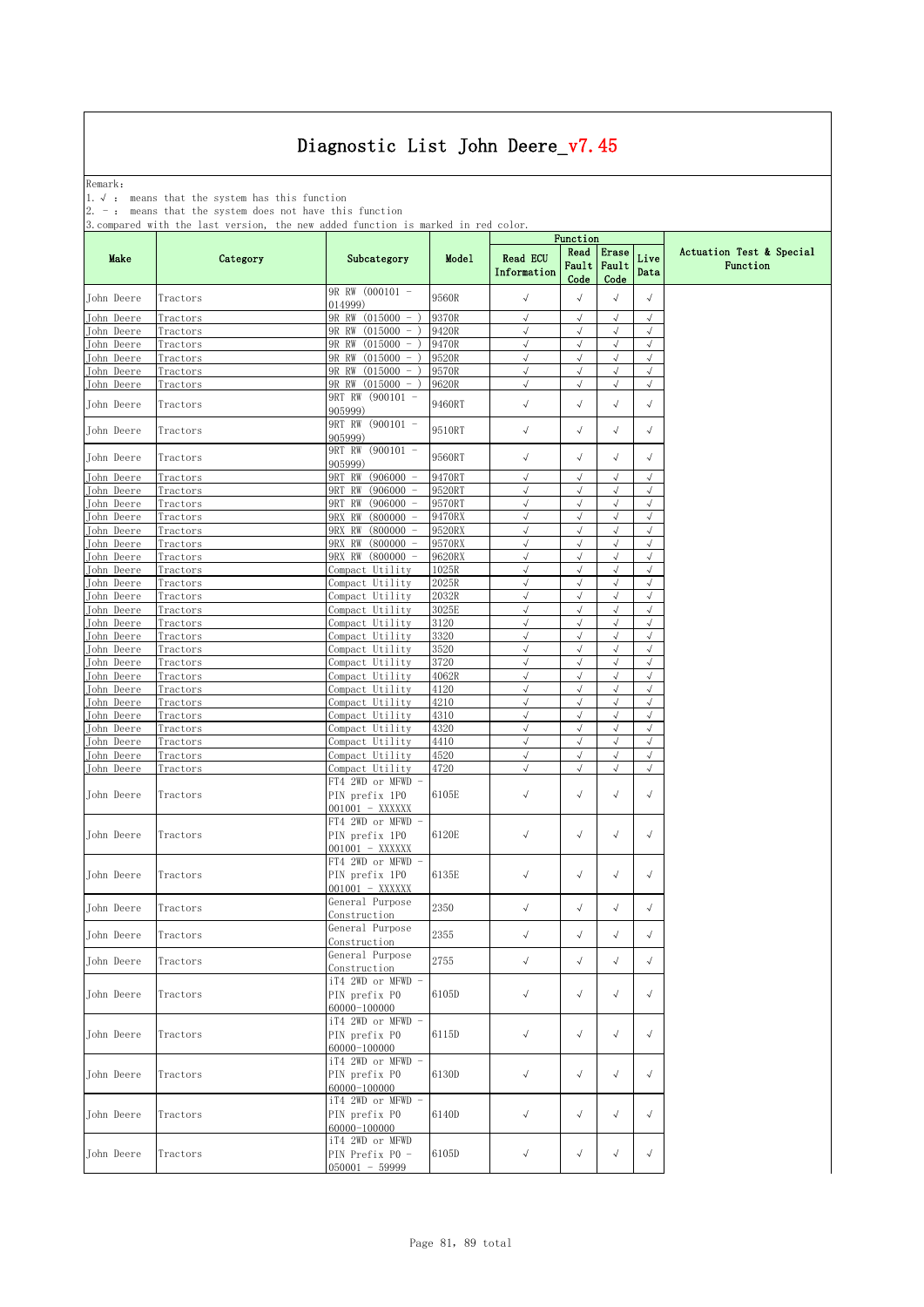Remark: The contract of the contract of  $\mathbb{R}$  and  $\mathbb{R}$  are contract of  $\mathbb{R}$  and  $\mathbb{R}$  are contract of  $\mathbb{R}$  and  $\mathbb{R}$  are contract of  $\mathbb{R}$  and  $\mathbb{R}$  are contract of  $\mathbb{R}$  and  $\mathbb{R}$  are cont

1.√ : means that the system has this function

2. - : means that the system does not have this function

| . compared wron one      | 100 <sub>v</sub><br>10101011 | now doncd runceron to marked in rea                    |                          |                          | Function                |                          |                          |                                      |
|--------------------------|------------------------------|--------------------------------------------------------|--------------------------|--------------------------|-------------------------|--------------------------|--------------------------|--------------------------------------|
| Make                     | Category                     | Subcategory                                            | Model                    | Read ECU<br>Information  | Read<br>Fault<br>Code   | Erase<br>Fault<br>Code   | Live<br>Data             | Actuation Test & Special<br>Function |
| John Deere               | Tractors                     | iT4 2WD or MFWD<br>PIN Prefix PO -<br>$050001 - 59999$ | 6115D                    | $\sqrt{ }$               | $\sqrt{ }$              | $\sqrt{}$                | $\sqrt{}$                |                                      |
| John Deere               | Tractors                     | iT4 2WD or MFWD<br>PIN Prefix PO -<br>$050001 - 59999$ | 6130D                    | $\sqrt{ }$               | $\sqrt{ }$              | $\sqrt{ }$               | $\sqrt{ }$               |                                      |
| John Deere               | Tractors                     | iT4 2WD or MFWD<br>PIN Prefix PO -<br>$050001 - 59999$ | 6140D                    | $\sqrt{}$                | $\sqrt{}$               | $\sqrt{ }$               | $\sqrt{ }$               |                                      |
| John Deere               | Tractors                     | N4 S2 China                                            | 280                      | $\sqrt{ }$               | $\sqrt{ }$              | $\sqrt{ }$               | $\sqrt{ }$               |                                      |
| John Deere<br>John Deere | Tractors                     | N4 S2 China<br>N4 S2 China                             | 284<br>300               | $\sqrt{}$<br>$\sqrt{ }$  | $\sqrt{}$<br>$\sqrt{}$  | $\sqrt{ }$<br>$\sqrt{}$  | $\sqrt{ }$<br>$\sqrt{ }$ |                                      |
| John Deere               | Tractors<br>Tractors         | N4 S2 China                                            | 304                      | √                        |                         | $\sqrt{}$                | $\sqrt{}$                |                                      |
| John Deere               | Tractors                     | N4 S2 China                                            | 320                      | $\sqrt{2}$               | $\sqrt{2}$              | $\sqrt{ }$               | $\sqrt{}$                |                                      |
| John Deere               | Tractors                     | N4 S2 China                                            | 324                      | $\sqrt{}$                | $\sqrt{ }$              | $\sqrt{ }$               | $\sqrt{ }$               |                                      |
| John Deere               | Tractors                     | N4 S2 China                                            | 350                      | $\sqrt{ }$               | $\sqrt{}$               | $\sqrt{}$                | $\sqrt{ }$               |                                      |
| John Deere               | Tractors                     | N4 S2 China                                            | $350 - 3$                | $\sqrt{ }$               | $\sqrt{}$               | $\sqrt{ }$               | $\sqrt{2}$               |                                      |
| John Deere               | Tractors                     | N4 S2 China                                            | 354                      | J<br>$\sqrt{}$           | √                       | $\sqrt{ }$<br>$\sqrt{ }$ | $\sqrt{2}$               |                                      |
| John Deere<br>John Deere | Tractors<br>Tractors         | N4 S2 China<br>N4 S2 China                             | 400<br>404               | $\sqrt{}$                | √<br>$\sqrt{2}$         | $\sqrt{ }$               | $\sqrt{2}$<br>$\sqrt{}$  |                                      |
| John Deere               | Tractors                     | N4 S2 China                                            | 450                      | $\sqrt{2}$               | $\sqrt{}$               | $\sqrt{ }$               | $\sqrt{2}$               |                                      |
| John Deere               | Tractors                     | N4 S2 China                                            | 454                      | $\sqrt{}$                | $\sqrt{}$               | $\sqrt{ }$               | $\sqrt{ }$               |                                      |
| John Deere               | Tractors                     | N4 S2 China                                            | 480                      | $\sqrt{}$                | $\sqrt{}$               | $\sqrt{ }$               | $\sqrt{ }$               |                                      |
| John Deere               | Tractors                     | N4 S2 China                                            | 484                      | $\sqrt{ }$               | $\sqrt{}$               | $\sqrt{}$                | $\sqrt{ }$               |                                      |
| John Deere               | Tractors                     | N4 S2 China                                            | 500                      | √                        | J                       | J                        | $\sqrt{2}$               |                                      |
| John Deere<br>John Deere | Tractors<br>Tractors         | N4 S2 China<br>N4 S2 China                             | 504<br>550               | $\sqrt{ }$<br>$\sqrt{ }$ | $\sqrt{}$<br>$\sqrt{}$  | $\sqrt{}$<br>$\sqrt{ }$  | $\sqrt{ }$<br>$\sqrt{2}$ |                                      |
| <b>John Deere</b>        | Tractors                     | N4 S2 China                                            | 554                      | $\sqrt{ }$               | $\sqrt{}$               | $\sqrt{}$                | $\sqrt{ }$               |                                      |
| John Deere               | Tractors                     | N4 S2 China                                            | 5E-704                   | $\sqrt{ }$               | $\sqrt{ }$              | $\sqrt{ }$               | $\sqrt{ }$               |                                      |
| John Deere               | Tractors                     | N4 S2 China                                            | $5E - 754$               | $\sqrt{}$                | $\sqrt{}$               | $\sqrt{}$                | $\sqrt{ }$               |                                      |
| John Deere               | Tractors                     | N4 S2 China                                            | 5E-804                   | $\sqrt{ }$               | $\sqrt{2}$              | $\sqrt{}$                | $\sqrt{ }$               |                                      |
| John Deere               | Tractors                     | N4 S2 China                                            | 5E-854                   | √                        | √                       | $\sqrt{ }$               | $\sqrt{ }$               |                                      |
| John Deere               | Tractors                     | N4 S2 China<br>N4 S2 China                             | 600<br>604               | $\sqrt{ }$<br>$\sqrt{}$  | $\sqrt{}$<br>$\sqrt{}$  | $\sqrt{ }$<br>$\sqrt{ }$ | $\sqrt{}$<br>$\sqrt{ }$  |                                      |
| John Deere<br>John Deere | Tractors<br>Tractors         | N4 S2 China                                            | 650                      | $\sqrt{}$                | $\sqrt{}$               | $\sqrt{ }$               | $\sqrt{ }$               |                                      |
| John Deere               | Tractors                     | N4 S2 China                                            | 654                      | $\sqrt{ }$               | $\sqrt{2}$              | $\sqrt{ }$               | $\sqrt{ }$               |                                      |
| John Deere               | Tractors                     | N4 S2 China                                            | 700                      | √                        | $\sqrt{}$               | $\sqrt{}$                | $\sqrt{}$                |                                      |
| John Deere               | Tractors                     | N4 S2 China                                            | 704                      | $\sqrt{2}$               | √                       | $\sqrt{}$                | $\sqrt{2}$               |                                      |
| John Deere               | Tractors                     | N4 S2 China                                            | B350                     | $\sqrt{2}$               | J                       | $\sqrt{ }$               | $\sqrt{}$                |                                      |
| John Deere<br>John Deere | Tractors<br>Tractors         | N4 S2 China<br>N4 S2 China                             | <b>B550</b><br>X550      | $\sqrt{ }$<br>$\sqrt{ }$ | $\sqrt{}$<br>$\sqrt{}$  | $\sqrt{}$<br>$\sqrt{ }$  | $\sqrt{ }$<br>$\sqrt{ }$ |                                      |
| John Deere               | Tractors                     | N4 S2 China                                            | X554                     | $\sqrt{ }$               | $\sqrt{ }$              | $\sqrt{ }$               | $\sqrt{2}$               |                                      |
| John Deere               | Tractors                     | N4 S2 JDA                                              | 4035B                    | $\sqrt{2}$               | $\sqrt{}$               | $\sqrt{ }$               | $\sqrt{2}$               |                                      |
| John Deere               | Tractors                     | N4 S2 JDA                                              | 5055B                    | √                        | √                       | $\sqrt{}$                | $\sqrt{}$                |                                      |
| John Deere               | Tractors                     | N4 S2&S3 China                                         | $2C - 354$               | $\sqrt{ }$               | $\sqrt{}$               | $\sqrt{ }$               | $\sqrt{ }$               |                                      |
| John Deere               | Tractors                     | N4 S2&S3 China                                         | $3B - 504$               | $\sqrt{ }$               | $\sqrt{2}$              | $\sqrt{ }$               | $\sqrt{2}$               |                                      |
| John Deere<br>John Deere | Tractors<br>Tractors         | N4 S2&S3 China<br>N4 S3 China                          | $3B - 554$<br>$2C - 300$ | $\sqrt{ }$<br>$\sqrt{ }$ | $\sqrt{}$<br>$\sqrt{2}$ | $\sqrt{}$<br>$\sqrt{ }$  | $\sqrt{}$<br>$\sqrt{}$   |                                      |
| John Deere               | Tractors                     | N4 S3 China                                            | $2C-304$                 | √                        | √                       |                          | $\sqrt{ }$               |                                      |
| John Deere               | Tractors                     | N4 S3 China                                            | $2C - 350$               | $\sqrt{2}$               | $\sqrt{}$               |                          | $\sqrt{2}$               |                                      |
| John Deere               | Tractors                     | N4 S3 China                                            | $3B-400$                 | $\sqrt{ }$               | $\sqrt{}$               | $\sqrt{ }$               | $\sqrt{}$                |                                      |
| John Deere               | Tractors                     | N4 S3 China                                            | 3B-404                   | $\sqrt{ }$               | $\sqrt{ }$              | $\sqrt{ }$               | $\sqrt{ }$               |                                      |
| John Deere<br>John Deere | Tractors                     | N4 S3 China<br>N4 S3 China                             | $3B - 454$<br>$5B - 554$ | $\sqrt{ }$<br>$\sqrt{ }$ | $\sqrt{}$<br>$\sqrt{}$  | $\sqrt{ }$<br>$\sqrt{ }$ | $\sqrt{ }$<br>$\sqrt{ }$ |                                      |
| John Deere               | Tractors<br>Tractors         | N4 S3 China                                            | 5B-654                   | $\checkmark$             | $\sqrt{ }$              | $\sqrt{ }$               | $\sqrt{ }$               |                                      |
| John Deere               | Tractors                     | N4 S3 China                                            | 5B-704                   | $\sqrt{}$                | $\sqrt{}$               | $\sqrt{}$                | $\sqrt{2}$               |                                      |
| John Deere               | Tractors                     | N4 S3 China                                            | $5E - 704$               | $\sqrt{ }$               | $\sqrt{2}$              | $\sqrt{}$                | $\sqrt{2}$               |                                      |
| John Deere               | Tractors                     | N4 S3 China                                            | 5E-754                   | $\sqrt{ }$               | $\sqrt{}$               | $\sqrt{ }$               | $\sqrt{ }$               |                                      |
| John Deere               | Tractors                     | N4 S3 China                                            | 5E-804                   | $\sqrt{ }$               | $\sqrt{}$               | $\sqrt{ }$               | $\sqrt{ }$               |                                      |
| John Deere               | Tractors                     | N4 S3 China                                            | 5E-854                   | $\sqrt{ }$               | $\sqrt{ }$              | $\sqrt{ }$               | $\sqrt{ }$               |                                      |
| John Deere               | Tractors                     | None<br>PIN prefix 1AT -                               | 5075GN                   | $\sqrt{ }$               | $\sqrt{}$               | $\sqrt{ }$               | $\sqrt{}$                |                                      |
| John Deere               | Tractors                     | Italy<br>PIN prefix 1AT -                              | 5075GF                   | $\checkmark$             | $\sqrt{ }$              | $\sqrt{ }$               | $\sqrt{ }$               |                                      |
| John Deere               | Tractors                     | Italy<br>PIN prefix 1AT -                              | 5075GL                   | $\checkmark$             | $\sqrt{ }$              | $\sqrt{ }$               | $\sqrt{ }$               |                                      |
| John Deere               | Tractors                     | Italy                                                  | 5075GN                   | $\checkmark$             | $\sqrt{ }$              | $\sqrt{}$                | $\sqrt{}$                |                                      |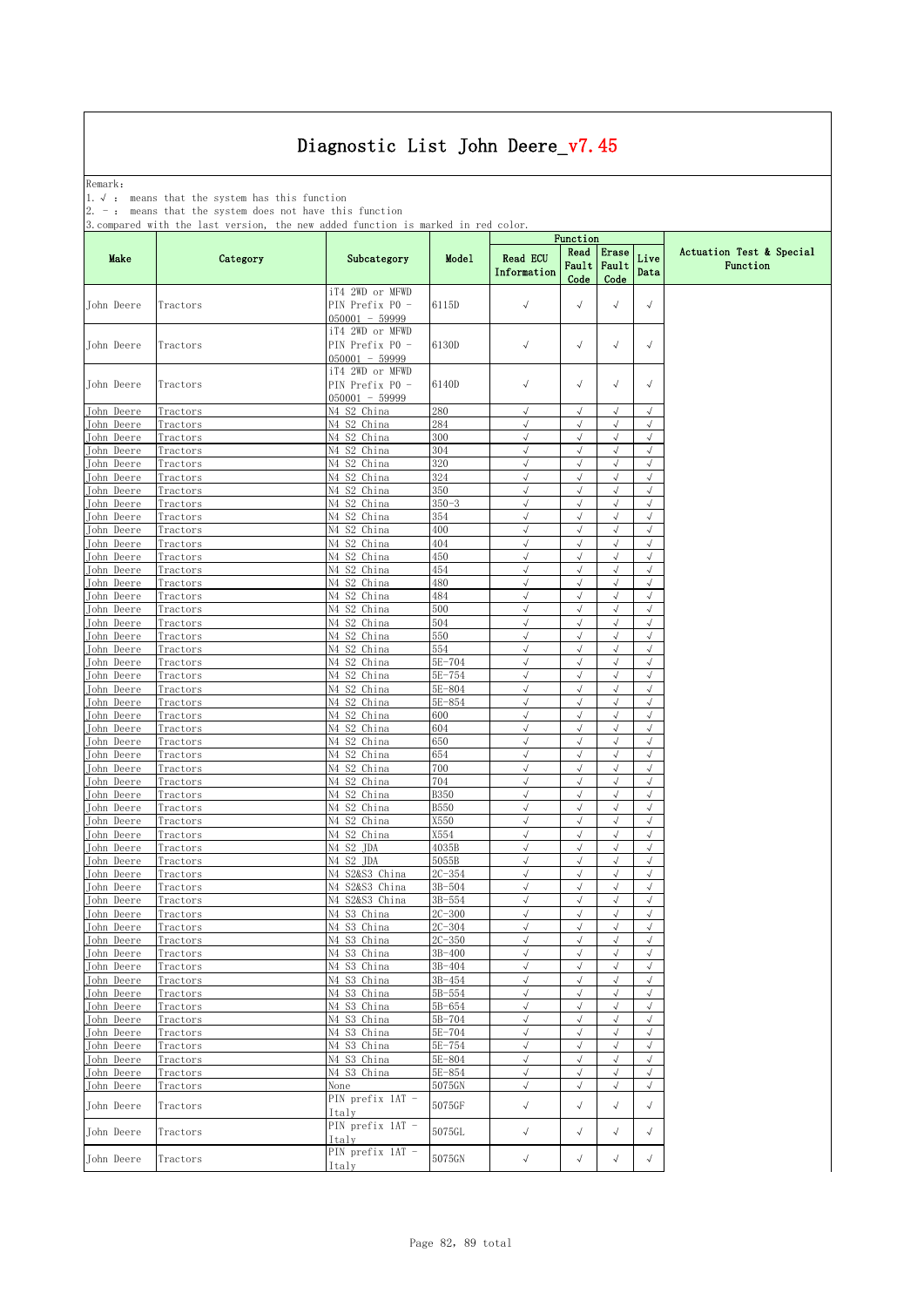Remark: The contract of the contract of  $\mathbb{R}$  and  $\mathbb{R}$  are contract of  $\mathbb{R}$  and  $\mathbb{R}$  are contract of  $\mathbb{R}$  and  $\mathbb{R}$  are contract of  $\mathbb{R}$  and  $\mathbb{R}$  are contract of  $\mathbb{R}$  and  $\mathbb{R}$  are cont

1.√ : means that the system has this function

2. - : means that the system does not have this function

|            | $\sigma$ , compared write the rast version, the new added runction is marked in rea coron. |                                   |        |                                | Function             |                             |              |                                      |
|------------|--------------------------------------------------------------------------------------------|-----------------------------------|--------|--------------------------------|----------------------|-----------------------------|--------------|--------------------------------------|
| Make       | Category                                                                                   | Subcategory                       | Model  | <b>Read ECU</b><br>Information | Fault<br>Code        | Read Erase<br>Fault<br>Code | Live<br>Data | Actuation Test & Special<br>Function |
| John Deere | Tractors                                                                                   | PIN prefix 1AT -<br>Italy         | 5075GV | $\checkmark$                   | $\sqrt{}$            | $\sqrt{ }$                  | $\checkmark$ |                                      |
| John Deere | Tractors                                                                                   | PIN prefix 1AT -<br>Italy         | 5080G  | $\sqrt{ }$                     | $\sqrt{}$            | $\sqrt{ }$                  | $\sqrt{}$    |                                      |
| John Deere | Tractors                                                                                   | PIN prefix 1AT -                  | 5085GF | $\checkmark$                   | $\sqrt{}$            | $\sqrt{}$                   | $\checkmark$ |                                      |
| John Deere | Tractors                                                                                   | Italv<br>PIN prefix 1AT -         | 5085GL | $\sqrt{ }$                     | $\sqrt{}$            | $\sqrt{}$                   | $\sqrt{}$    |                                      |
| John Deere | Tractors                                                                                   | Italy<br>PIN prefix 1AT -         | 5085GN | $\checkmark$                   | $\sqrt{ }$           | $\sqrt{}$                   | $\sqrt{}$    |                                      |
| John Deere | Tractors                                                                                   | Italy<br>PIN prefix 1AT -         | 5085GV | $\checkmark$                   | $\sqrt{ }$           | $\checkmark$                | $\checkmark$ |                                      |
| John Deere | Tractors                                                                                   | Italy<br>PIN prefix 1AT -         | 5090G  | $\checkmark$                   | $\sqrt{}$            | $\checkmark$                | $\sqrt{}$    |                                      |
| John Deere |                                                                                            | Italv<br>PIN prefix 1AT -         |        | $\checkmark$                   | $\sqrt{ }$           | $\sqrt{ }$                  | $\checkmark$ |                                      |
|            | Tractors                                                                                   | Italy<br>PIN prefix 1AT -         | 5090GH |                                |                      |                             |              |                                      |
| John Deere | Tractors                                                                                   | Italy<br>PIN prefix 1AT -         | 5100GF | $\checkmark$                   | $\sqrt{}$            | $\sqrt{}$                   | $\checkmark$ |                                      |
| John Deere | Tractors                                                                                   | Italv<br>PIN Prefix 1BM -         | 5100GN | $\checkmark$                   | $\sqrt{}$            | $\sqrt{ }$                  | $\checkmark$ |                                      |
| John Deere | Tractors                                                                                   | Brazil                            | 5303   | $\sqrt{}$                      | $\sqrt{}$            | $\sqrt{}$                   | $\sqrt{}$    |                                      |
| John Deere | Tractors                                                                                   | PIN Prefix 1BM -<br><b>Brazil</b> | 5403   | $\sqrt{ }$                     | $\sqrt{ }$           | $\sqrt{}$                   | $\sqrt{}$    |                                      |
| John Deere | Tractors                                                                                   | PIN Prefix 1BM -<br><b>Brazil</b> | 5603   | $\checkmark$                   | $\sqrt{ }$           | $\sqrt{}$                   | $\checkmark$ |                                      |
| John Deere | Tractors                                                                                   | PIN Prefix 1BM -<br><b>Brazil</b> | 5605   | $\checkmark$                   | $\sqrt{ }$           | $\checkmark$                | $\sqrt{}$    |                                      |
| John Deere | Tractors                                                                                   | PIN Prefix 1BM -<br><b>Brazil</b> | 5705   | $\checkmark$                   | $\sqrt{\phantom{a}}$ | $\sqrt{ }$                  | $\checkmark$ |                                      |
| John Deere | Tractors                                                                                   | PIN Prefix 1BM -<br>Brazil        | 6415   | $\checkmark$                   | $\sqrt{ }$           | $\sqrt{}$                   | $\sqrt{ }$   |                                      |
| John Deere | Tractors                                                                                   | PIN Prefix 1BM -<br>Brazil        | 6615   | $\sqrt{ }$                     | $\sqrt{ }$           | $\sqrt{ }$                  | $\sqrt{}$    |                                      |
| John Deere | Tractors                                                                                   | PIN Prefix 1BM -<br>Brazil        | 7515   | $\checkmark$                   | $\sqrt{ }$           | $\checkmark$                | $\sqrt{}$    |                                      |
| John Deere | Tractors                                                                                   | PIN prefix 1LV                    | 5055E  | $\sqrt{ }$                     | √                    | $\sqrt{}$                   | $\sqrt{}$    |                                      |
| John Deere | Tractors                                                                                   | PIN prefix 1LV                    | 5065E  | $\sqrt{ }$                     | $\sqrt{}$            | $\sqrt{ }$                  | $\sqrt{}$    |                                      |
| John Deere | Tractors                                                                                   | PIN prefix 1LV                    | 5075E  | $\sqrt{ }$                     | $\sqrt{}$            | $\sqrt{}$                   | $\sqrt{}$    |                                      |
| John Deere | Tractors                                                                                   | PIN prefix 1PY -<br>India         | 3036D  | $\checkmark$                   | $\sqrt{}$            | $\sqrt{ }$                  | $\sqrt{ }$   |                                      |
| John Deere | Tractors                                                                                   | PIN prefix 1PY -<br>India         | 3036E  | $\sqrt{ }$                     | $\sqrt{}$            | $\sqrt{}$                   | $\sqrt{}$    |                                      |
| John Deere | Tractors                                                                                   | PIN prefix 1PY -<br>India         | 4049M  | $\sqrt{ }$                     | $\sqrt{ }$           | $\sqrt{ }$                  | $\sqrt{}$    |                                      |
| John Deere | Tractors                                                                                   | PIN prefix 1PY -<br>India         | 4060M  | $\checkmark$                   | $\sqrt{ }$           | $\checkmark$                | $\sqrt{}$    |                                      |
| John Deere | Tractors                                                                                   | PIN prefix 1PY -<br>India         | 5050E  | $\checkmark$                   | $\checkmark$         | $\checkmark$                | √            |                                      |
| John Deere | Tractors                                                                                   | PIN prefix 1PY -<br>India         | 5055E  | $\checkmark$                   | $\sqrt{ }$           | $\checkmark$                | $\checkmark$ |                                      |
| John Deere | Tractors                                                                                   | PIN prefix 1PY -<br>India         | 5060E  | $\checkmark$                   | $\sqrt{ }$           | $\sqrt{ }$                  | $\sqrt{}$    |                                      |
| John Deere | Tractors                                                                                   | PIN prefix 1PY -                  | 5065E  | $\checkmark$                   | $\sqrt{ }$           | $\sqrt{ }$                  | $\sqrt{ }$   |                                      |
| John Deere | Tractors                                                                                   | India<br>PIN prefix 1PY -         | 5075E  | $\checkmark$                   | $\sqrt{ }$           | $\sqrt{}$                   | $\sqrt{}$    |                                      |
| John Deere | Tractors                                                                                   | India<br>PIN prefix 1VY -         | 5036C  | $\checkmark$                   | $\sqrt{ }$           | $\sqrt{}$                   | $\sqrt{}$    |                                      |
| John Deere | Tractors                                                                                   | India<br>PIN prefix 1VY -         | 5039C  | $\checkmark$                   | $\checkmark$         | $\sqrt{}$                   | $\checkmark$ |                                      |
| John Deere | Tractors                                                                                   | India<br>PIN prefix 1VY -         | 5041C  | $\checkmark$                   | $\sqrt{ }$           | $\sqrt{ }$                  | $\checkmark$ |                                      |
|            |                                                                                            | India<br>PIN prefix 1VY -         |        |                                |                      |                             |              |                                      |
| John Deere | Tractors                                                                                   | India<br>PIN prefix 1VY -         | 5042C  | $\checkmark$                   | $\sqrt{ }$           | $\sqrt{}$                   | $\checkmark$ |                                      |
| John Deere | Tractors                                                                                   | India                             | 5045D  | $\checkmark$                   | $\sqrt{ }$           | $\sqrt{}$                   | $\sqrt{ }$   |                                      |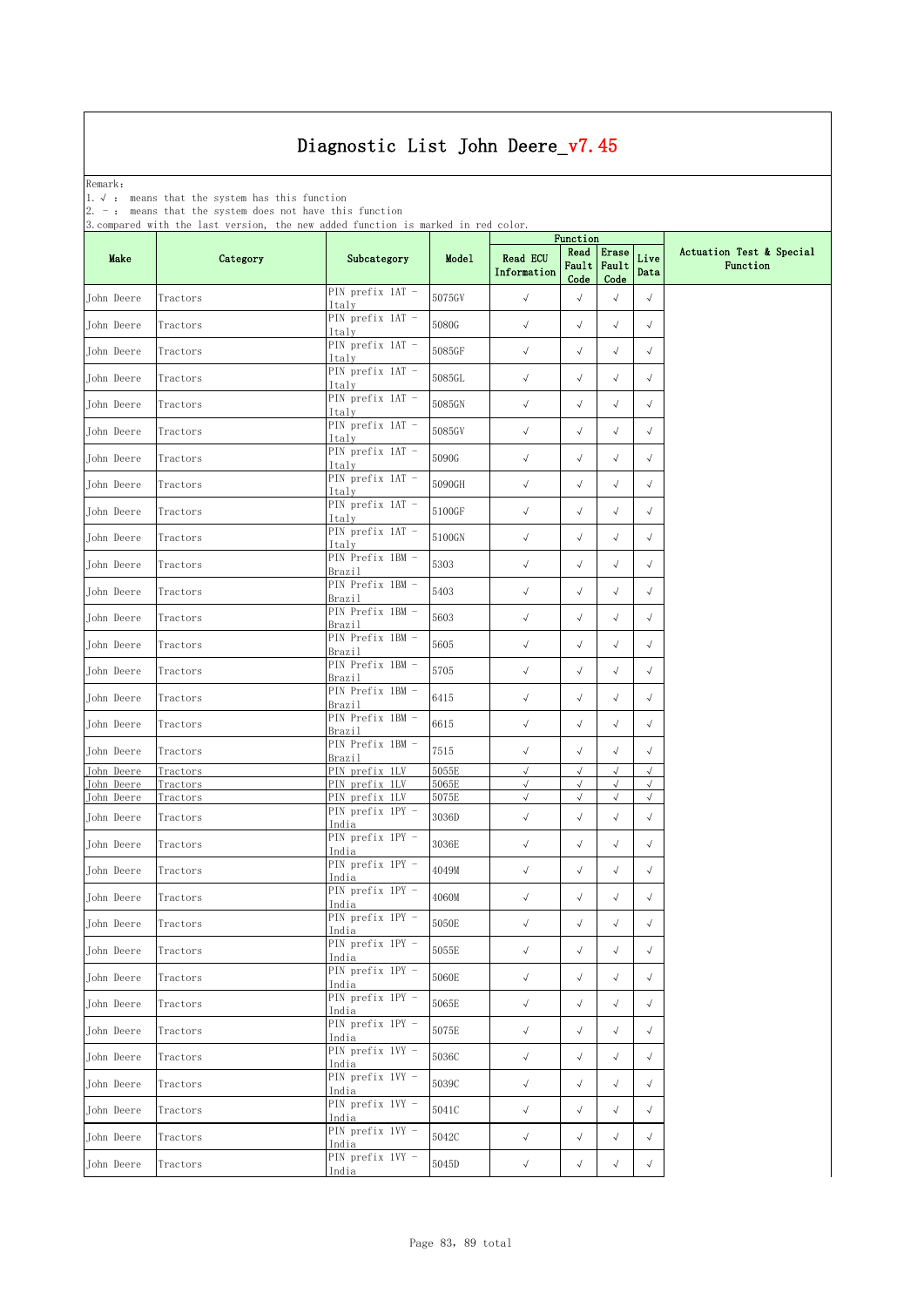Remark: The contract of the contract of  $\mathbb{R}$  and  $\mathbb{R}$  are contract of  $\mathbb{R}$  and  $\mathbb{R}$  are contract of  $\mathbb{R}$  and  $\mathbb{R}$  are contract of  $\mathbb{R}$  and  $\mathbb{R}$  are contract of  $\mathbb{R}$  and  $\mathbb{R}$  are cont

1.√ : means that the system has this function

2. - : means that the system does not have this function

|            | $\sigma$ , compared write the rast version, the new added runction is marked in rea coron. |                                  |        | Function                       |                       |                        |              |                                      |
|------------|--------------------------------------------------------------------------------------------|----------------------------------|--------|--------------------------------|-----------------------|------------------------|--------------|--------------------------------------|
| Make       | Category                                                                                   | Subcategory                      | Model  | <b>Read ECU</b><br>Information | Read<br>Fault<br>Code | Erase<br>Fault<br>Code | Live<br>Data | Actuation Test & Special<br>Function |
| John Deere | Tractors                                                                                   | PIN prefix 1VY -<br>India        | 5050D  | $\sqrt{ }$                     | $\sqrt{}$             | $\sqrt{}$              | $\sqrt{ }$   |                                      |
| John Deere | Tractors                                                                                   | PIN prefix AT -<br>Italy         | 5080G  | $\sqrt{}$                      | $\sqrt{}$             | $\sqrt{}$              | $\sqrt{ }$   |                                      |
| John Deere | Tractors                                                                                   | PIN prefix AT -<br>Italv         | 5080GF | $\sqrt{ }$                     | $\sqrt{ }$            | $\sqrt{}$              | $\sqrt{ }$   |                                      |
| John Deere | Tractors                                                                                   | PIN prefix AT -<br>Italy         | 5080GH | $\checkmark$                   | $\sqrt{}$             | $\sqrt{}$              | $\sqrt{ }$   |                                      |
| John Deere | Tractors                                                                                   | PIN prefix $AT -$<br>Italv       | 5080GN | $\sqrt{}$                      | $\sqrt{ }$            | $\sqrt{2}$             | $\sqrt{ }$   |                                      |
| John Deere | Tractors                                                                                   | PIN prefix AT -<br>Italy         | 5080GV | $\checkmark$                   | $\checkmark$          | $\sqrt{}$              | $\sqrt{ }$   |                                      |
| John Deere | Tractors                                                                                   | PIN prefix AT -<br>Italy         | 5090G  | $\checkmark$                   | $\sqrt{ }$            | $\sqrt{}$              | $\checkmark$ |                                      |
| John Deere | Tractors                                                                                   | PIN prefix AT -<br>Italy         | 5090GF | $\checkmark$                   | $\sqrt{ }$            | $\sqrt{}$              | $\checkmark$ |                                      |
| John Deere | Tractors                                                                                   | PIN prefix AT -<br>Italy         | 5090GH | $\sqrt{ }$                     | $\sqrt{}$             | $\sqrt{}$              | $\sqrt{ }$   |                                      |
| John Deere | Tractors                                                                                   | PIN prefix AT -<br>Italv         | 5090GN | $\checkmark$                   | $\sqrt{ }$            | $\sqrt{}$              | $\sqrt{ }$   |                                      |
| John Deere | Tractors                                                                                   | PIN prefix AT -<br>Italy         | 5090GV | $\checkmark$                   | $\sqrt{ }$            | $\sqrt{}$              | $\sqrt{ }$   |                                      |
| John Deere | Tractors                                                                                   | PIN prefix AT -<br>Italy         | 5100G  | $\sqrt{ }$                     | $\sqrt{ }$            | $\sqrt{ }$             | $\sqrt{ }$   |                                      |
| John Deere | Tractors                                                                                   | PIN prefix AT -<br>Italy         | 5100GF | $\checkmark$                   | $\checkmark$          | $\sqrt{}$              | $\checkmark$ |                                      |
| John Deere | Tractors                                                                                   | PIN prefix AT -<br>Italy         | 5100GH | $\checkmark$                   | $\sqrt{}$             | $\sqrt{}$              | $\sqrt{ }$   |                                      |
| John Deere | Tractors                                                                                   | PIN prefix AT -<br>Italy         | 5100GV | $\checkmark$                   | $\checkmark$          | $\sqrt{}$              | $\checkmark$ |                                      |
| John Deere | Tractors                                                                                   | PIN prefix AT -<br>Italy         | 5215   | $\checkmark$                   | $\sqrt{}$             | $\checkmark$           | $\sqrt{ }$   |                                      |
| John Deere | Tractors                                                                                   | PIN prefix AT -<br>Italv         | 5215F  | $\checkmark$                   | $\checkmark$          | $\sqrt{}$              | $\sqrt{}$    |                                      |
| John Deere | Tractors                                                                                   | PIN prefix AT -<br>Italy         | 5215V  | $\checkmark$                   | $\sqrt{ }$            | $\sqrt{ }$             | $\sqrt{ }$   |                                      |
| John Deere | Tractors                                                                                   | PIN prefix AT -<br>Italy         | 5315   | $\checkmark$                   | $\sqrt{ }$            | $\sqrt{}$              | $\sqrt{ }$   |                                      |
| John Deere | Tractors                                                                                   | PIN prefix AT -<br>Italy         | 5315F  | $\checkmark$                   | $\checkmark$          | $\sqrt{}$              | $\checkmark$ |                                      |
| John Deere | Tractors                                                                                   | PIN prefix AT -<br>Italy         | 5315V  | $\checkmark$                   | $\sqrt{}$             | $\sqrt{}$              | $\sqrt{ }$   |                                      |
| John Deere | Tractors                                                                                   | PIN prefix AT -<br>Italy         | 5415   | $\checkmark$                   | $\checkmark$          | $\sqrt{}$              | $\checkmark$ |                                      |
| John Deere | Tractors                                                                                   | PIN prefix AT -<br>Italy         | 5515   | $\checkmark$                   | $\sqrt{ }$            | $\checkmark$           | $\sqrt{ }$   |                                      |
| John Deere | Tractors                                                                                   | PIN prefix AT -<br>Italy         | 5515F  | $\checkmark$                   | $\sqrt{ }$            | $\sqrt{}$              | $\sqrt{}$    |                                      |
| John Deere | Tractors                                                                                   | PIN prefix AT -<br>Italy         | 5515HC | $\checkmark$                   | $\sqrt{ }$            | $\sqrt{}$              | $\sqrt{ }$   |                                      |
| John Deere | Tractors                                                                                   | PIN prefix AT -<br>Italy         | 5515V  | $\sqrt{}$                      | $\sqrt{ }$            | $\sqrt{}$              | $\sqrt{ }$   |                                      |
| John Deere | Tractors                                                                                   | PIN prefix AT -<br>Italy         | 5615   | $\sqrt{ }$                     | $\sqrt{ }$            | $\sqrt{}$              | $\sqrt{ }$   |                                      |
| John Deere | Tractors                                                                                   | PIN prefix AT -<br>Italv         | 5615F  | $\checkmark$                   | $\sqrt{ }$            | $\sqrt{ }$             | $\sqrt{ }$   |                                      |
| John Deere | Tractors                                                                                   | PIN prefix AT -<br>Italy         | 5615V  | $\sqrt{}$                      | $\sqrt{}$             | $\sqrt{}$              | $\checkmark$ |                                      |
| John Deere | Tractors                                                                                   | PIN Prefix BM -<br>Brazil        | 5303   | $\checkmark$                   | $\sqrt{ }$            | $\sqrt{ }$             | $\sqrt{}$    |                                      |
| John Deere | Tractors                                                                                   | PIN Prefix BM -<br>Brazil        | 5403   | $\checkmark$                   | $\sqrt{}$             | $\sqrt{ }$             | $\sqrt{}$    |                                      |
| John Deere | Tractors                                                                                   | PIN Prefix BM -<br>Brazil        | 5603   | $\sqrt{ }$                     | $\sqrt{ }$            | $\sqrt{ }$             | $\sqrt{}$    |                                      |
| John Deere | Tractors                                                                                   | PIN Prefix BM -<br>Brazil        | 5605   | $\checkmark$                   | $\sqrt{ }$            | $\sqrt{ }$             | $\sqrt{}$    |                                      |
| John Deere | Tractors                                                                                   | PIN Prefix BM -<br><b>Brazil</b> | 6415   | $\sqrt{ }$                     | $\sqrt{ }$            | $\checkmark$           | $\checkmark$ |                                      |
|            |                                                                                            |                                  |        |                                |                       |                        |              |                                      |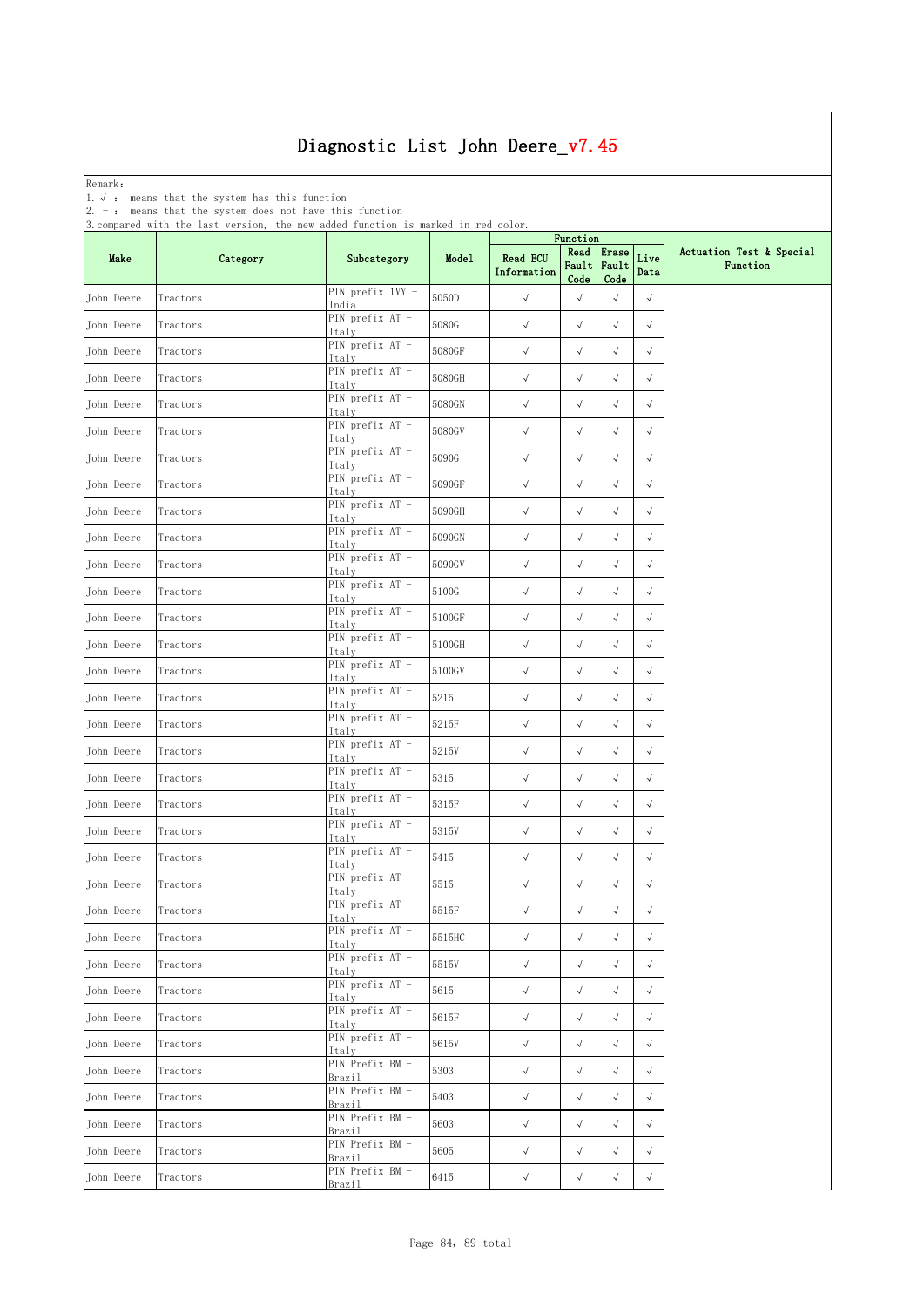Remark: The contract of the contract of  $\mathbb{R}$  and  $\mathbb{R}$  are contract of  $\mathbb{R}$  and  $\mathbb{R}$  are contract of  $\mathbb{R}$  and  $\mathbb{R}$  are contract of  $\mathbb{R}$  and  $\mathbb{R}$  are contract of  $\mathbb{R}$  and  $\mathbb{R}$  are cont

1.√ : means that the system has this function

2. - : means that the system does not have this function

|            | $\alpha$ , compared write the rase version, the new added ranceron to marked in rea coron. |                                 |        |                                | Function                    |               |              |                                      |
|------------|--------------------------------------------------------------------------------------------|---------------------------------|--------|--------------------------------|-----------------------------|---------------|--------------|--------------------------------------|
| Make       | Category                                                                                   | Subcategory                     | Model  | <b>Read ECU</b><br>Information | Read<br>Fault Fault<br>Code | Erase<br>Code | Live<br>Data | Actuation Test & Special<br>Function |
| John Deere | Tractors                                                                                   | PIN Prefix BM -<br>Brazil       | 6615   | $\checkmark$                   | $\sqrt{}$                   | $\sqrt{ }$    | $\sqrt{}$    |                                      |
| John Deere | Tractors                                                                                   | PIN Prefix BM -<br>Brazil       | 7515   | $\checkmark$                   | $\sqrt{}$                   | $\sqrt{}$     | $\sqrt{}$    |                                      |
| John Deere | Tractors                                                                                   | PIN prefix LV -<br>USA          | 5083E  | $\checkmark$                   | $\sqrt{ }$                  | $\sqrt{}$     | $\sqrt{}$    |                                      |
| John Deere | Tractors                                                                                   | PIN prefix LV -<br>USA          | 5083EN | $\checkmark$                   | $\sqrt{}$                   | $\sqrt{}$     | $\sqrt{}$    |                                      |
| John Deere | Tractors                                                                                   | PIN prefix LV -<br>USA          | 5093E  | $\checkmark$                   | $\sqrt{}$                   | $\sqrt{}$     | $\sqrt{}$    |                                      |
| John Deere | Tractors                                                                                   | PIN prefix LV -<br>USA          | 5093EN | $\checkmark$                   | $\sqrt{ }$                  | $\sqrt{ }$    | $\checkmark$ |                                      |
| John Deere | Tractors                                                                                   | PIN prefix LV -<br>USA          | 5101E  | $\checkmark$                   | $\sqrt{}$                   | $\sqrt{}$     | $\sqrt{}$    |                                      |
| John Deere | Tractors                                                                                   | PIN prefix LV -<br><b>USA</b>   | 5101EN | $\checkmark$                   | $\sqrt{}$                   | $\sqrt{ }$    | $\sqrt{}$    |                                      |
| John Deere | Tractors                                                                                   | PIN prefix LV -<br>USA          | 5225   | $\checkmark$                   | $\sqrt{}$                   | $\sqrt{}$     | $\checkmark$ |                                      |
| John Deere | Tractors                                                                                   | PIN prefix LV -<br>USA          | 5325   | $\checkmark$                   | $\sqrt{}$                   | $\sqrt{ }$    | $\sqrt{}$    |                                      |
| John Deere | Tractors                                                                                   | PIN prefix LV -<br>USA          | 5325N  | $\checkmark$                   | $\sqrt{}$                   | $\sqrt{}$     | $\checkmark$ |                                      |
| John Deere | Tractors                                                                                   | PIN prefix LV -<br>USA          | 5425   | $\checkmark$                   | $\sqrt{ }$                  | $\sqrt{}$     | $\checkmark$ |                                      |
| John Deere | Tractors                                                                                   | PIN prefix LV -<br>USA          | 5425N  | $\checkmark$                   | $\sqrt{ }$                  | $\sqrt{ }$    | $\checkmark$ |                                      |
| John Deere | Tractors                                                                                   | PIN prefix LV -<br>USA          | 5525   | $\checkmark$                   | $\sqrt{}$                   | $\checkmark$  | $\sqrt{}$    |                                      |
| John Deere | Tractors                                                                                   | PIN prefix LV -<br><b>USA</b>   | 5525N  | $\checkmark$                   | $\sqrt{ }$                  | $\sqrt{ }$    | $\sqrt{}$    |                                      |
| John Deere | Tractors                                                                                   | PIN prefix LV -<br>USA          | 5603   | $\checkmark$                   | $\sqrt{}$                   | $\sqrt{}$     | $\checkmark$ |                                      |
| John Deere | Tractors                                                                                   | PIN prefix LV -<br>USA          | 5625   | $\checkmark$                   | $\sqrt{}$                   | $\sqrt{ }$    | $\sqrt{}$    |                                      |
| John Deere | Tractors                                                                                   | Pin Prefix PX -<br>Monterrey    | 5425HC | $\sqrt{ }$                     | $\sqrt{}$                   | $\sqrt{}$     | $\sqrt{}$    |                                      |
| John Deere | Tractors                                                                                   | Pin Prefix PX -<br>Monterrey    | 54250R | $\checkmark$                   | $\sqrt{ }$                  | $\sqrt{ }$    | $\sqrt{}$    |                                      |
| John Deere | Tractors                                                                                   | Pin Prefix PX -<br>Monterrey    | 5725HC | $\checkmark$                   | $\sqrt{\phantom{a}}$        | $\sqrt{}$     | $\checkmark$ |                                      |
| John Deere | Tractors                                                                                   | Pin Prefix PX -<br>Monterrey    | 57250R | $\checkmark$                   | $\sqrt{}$                   | $\checkmark$  | $\sqrt{}$    |                                      |
| John Deere | Tractors                                                                                   | PIN prefix PY -<br>India        | 5042D  | $\checkmark$                   | $\sqrt{ }$                  | $\sqrt{ }$    | $\sqrt{}$    |                                      |
| John Deere | Tractors                                                                                   | PIN prefix PY -<br>India        | 5047D  | $\checkmark$                   | $\sqrt{}$                   | $\sqrt{}$     | $\sqrt{}$    |                                      |
| John Deere | Tractors                                                                                   | PIN prefix PY -<br>India        | 5050D  | $\sqrt{ }$                     | $\sqrt{}$                   | $\sqrt{}$     | $\sqrt{ }$   |                                      |
| John Deere | Tractors                                                                                   | PIN prefix PY -<br>India        | 5103E  | $\checkmark$                   | $\sqrt{}$                   | $\checkmark$  | $\sqrt{ }$   |                                      |
| John Deere | Tractors                                                                                   | PIN prefix PY -<br>India        | 5103S  | $\checkmark$                   | $\sqrt{}$                   | $\sqrt{ }$    | $\checkmark$ |                                      |
| John Deere | Tractors                                                                                   | PIN prefix PY -<br>India        | 5104   | $\checkmark$                   | $\checkmark$                | $\sqrt{}$     | $\checkmark$ |                                      |
| John Deere | Tractors                                                                                   | PIN prefix PY -<br>India        | 5203S  | $\checkmark$                   | $\sqrt{ }$                  | $\sqrt{}$     | $\checkmark$ |                                      |
| John Deere | Tractors                                                                                   | PIN prefix PY -<br>India        | 5410   | $\checkmark$                   | $\sqrt{}$                   | $\sqrt{}$     | $\sqrt{}$    |                                      |
| John Deere | Tractors                                                                                   | PIN Prefix PY or<br>$1{\rm PY}$ | 5036C  | $\checkmark$                   | $\sqrt{}$                   | $\sqrt{}$     | $\sqrt{}$    |                                      |
| John Deere | Tractors                                                                                   | PIN Prefix PY or<br>1PY         | 5038D  | $\checkmark$                   | $\sqrt{ }$                  | $\sqrt{}$     | $\checkmark$ |                                      |
| John Deere | Tractors                                                                                   | PIN Prefix PY or<br>1PY         | 5039D  | $\checkmark$                   | $\sqrt{ }$                  | $\sqrt{}$     | $\sqrt{}$    |                                      |
| John Deere | Tractors                                                                                   | PIN Prefix PY or<br>$1{\rm PY}$ | 5041C  | $\checkmark$                   | $\sqrt{ }$                  | $\sqrt{}$     | $\sqrt{}$    |                                      |
|            |                                                                                            |                                 |        |                                |                             |               |              |                                      |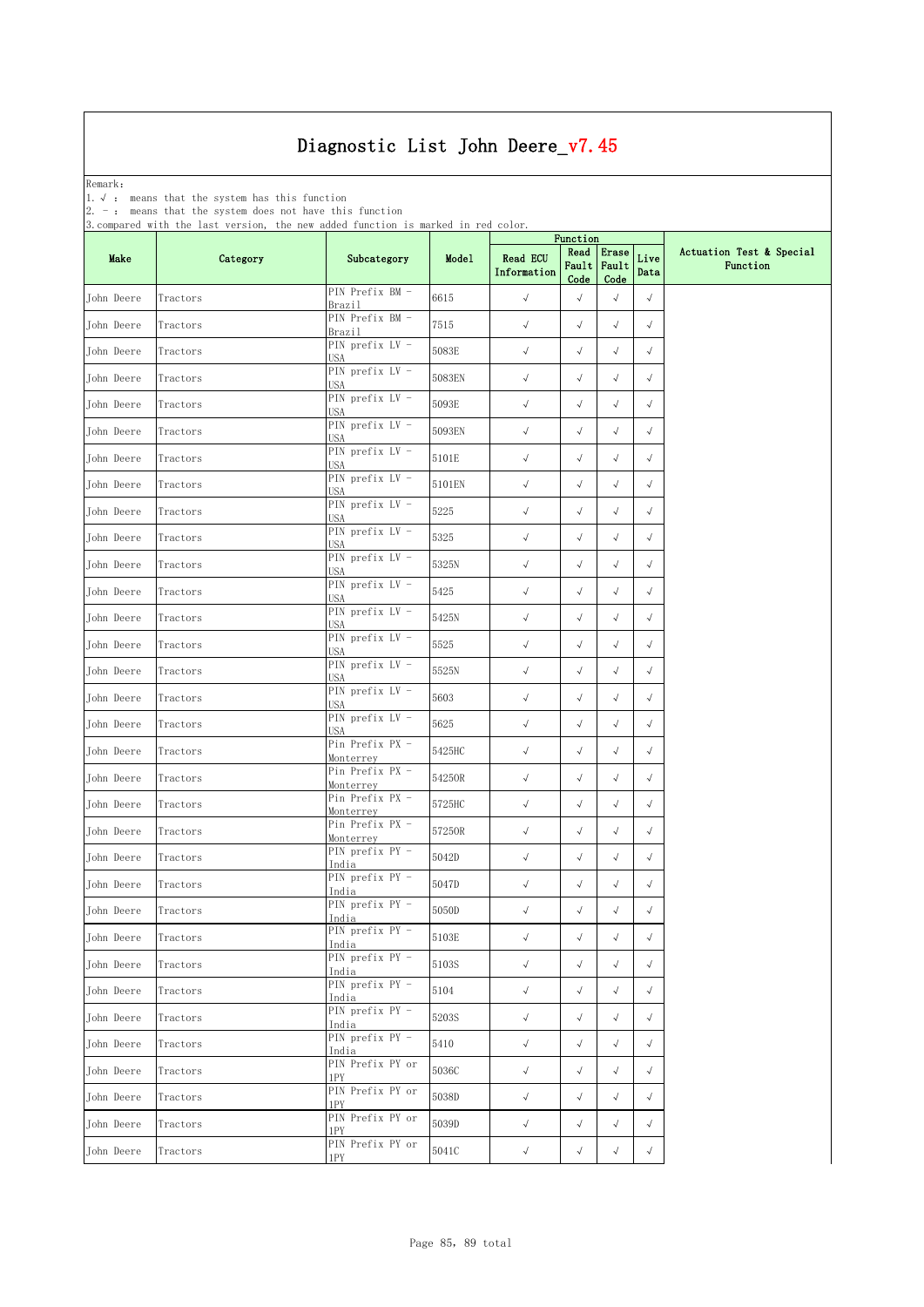Remark: The contract of the contract of  $\mathbb{R}$  and  $\mathbb{R}$  are contract of  $\mathbb{R}$  and  $\mathbb{R}$  are contract of  $\mathbb{R}$  and  $\mathbb{R}$  are contract of  $\mathbb{R}$  and  $\mathbb{R}$  are contract of  $\mathbb{R}$  and  $\mathbb{R}$  are cont

1.√ : means that the system has this function

2. - : means that the system does not have this function

| Erase<br>Actuation Test & Special<br>Read<br>Live<br><b>Read ECU</b><br>Category<br>Subcategory<br>Model<br>Fault<br>Function<br>Fault<br>Information<br>Data<br>Code<br>Code<br>Tier 0 2WD or<br>$\sqrt{}$<br>$\sqrt{}$<br>$\sqrt{}$<br>$MFWD - PIN prefix$<br>6100D<br>$\sqrt{}$<br>Tractors<br>P0 60000-100000<br>Tier O 2WD or<br>$\sqrt{}$<br>$\sqrt{ }$<br>$\sqrt{}$<br>$\sqrt{}$<br>$MFWD - PIN prefix   6110D$<br>Tractors<br>P0 60000-100000<br>Tier 0 2WD or<br>$\checkmark$<br>$\sqrt{ }$<br>$\sqrt{}$<br>$MFWD - PIN prefix   6125D$<br>$\sqrt{ }$<br>Tractors<br>P0 60000-100000<br>Tier 3 2WD or<br>$\sqrt{ }$<br>MFWD-PIN prefix<br>6100D<br>$\sqrt{ }$<br>$\sqrt{}$<br>$\sqrt{}$<br>Tractors<br>P0 60000-100000<br>Tier 3 2WD or<br>$\sqrt{}$<br>$\sqrt{ }$<br>$\sqrt{}$<br>$\sqrt{}$<br>MFWD-PIN prefix<br>6115D<br>Tractors<br>P0 60000-100000<br>Tier 3 2WD or<br>MFWD-PIN prefix<br>6130D<br>$\sqrt{}$<br>$\sqrt{}$<br>$\sqrt{ }$<br>$\sqrt{}$<br>Tractors<br>P0 60000-100000<br>8100T<br>$\sqrt{ }$<br>$\sqrt{ }$<br>$\sqrt{}$<br>Tracks<br>$\sqrt{ }$<br>Tractors<br>$\sqrt{ }$<br>Tracks<br>8110T<br>$\sqrt{}$<br>$\sqrt{}$<br>J<br>Tractors<br><b>8120T</b><br>$\sqrt{ }$<br>$\sqrt{2}$<br>Tracks<br>$\sqrt{2}$<br>$\sqrt{}$<br>Tractors<br>$\sqrt{2}$<br>Tracks<br>8200T<br>$\sqrt{}$<br>$\sqrt{ }$<br>$\sqrt{}$<br>John Deere<br>Tractors<br>$\sqrt{ }$<br>8210T<br>$\sqrt{}$<br>$\sqrt{ }$<br>$\sqrt{}$<br>Tractors<br>Tracks<br>$\sqrt{ }$<br>8220T<br>$\sqrt{ }$<br>$\sqrt{ }$<br>$\sqrt{}$<br>Tractors<br>Tracks<br>$\sqrt{ }$<br>8230T<br>$\sqrt{ }$<br>Tractors<br>Tracks<br>$\sqrt{}$<br>$\sqrt{2}$<br>$\sqrt{ }$<br>8300T<br>$\sqrt{ }$<br>$\sqrt{}$<br>$\sqrt{ }$<br>Tracks<br>Tractors<br>$\sqrt{ }$<br>8310T<br>$\sqrt{}$<br>$\sqrt{}$<br>Tractors<br>Tracks<br>√<br>8320T<br>$\sqrt{ }$<br>$\sqrt{}$<br>$\sqrt{ }$<br>$\sqrt{ }$<br>Tracks<br>Tractors<br>$\sqrt{ }$<br>$\sqrt{2}$<br>8330T<br>$\sqrt{ }$<br>$\sqrt{ }$<br>Tractors<br>Tracks<br>$\sqrt{ }$<br>John Deere<br>Tractors<br>Tracks<br>8400T<br>$\sqrt{}$<br>$\sqrt{2}$<br>$\sqrt{}$<br>$\sqrt{ }$<br>$\sqrt{ }$<br>$\sqrt{}$<br>$\sqrt{ }$<br>John Deere<br>8410T<br>Tractors<br>Tracks<br>$\sqrt{ }$<br>John Deere<br>8420T<br>$\sqrt{2}$<br>Tracks<br>√<br>$\checkmark$<br>Tractors<br>8430T<br>$\sqrt{ }$<br>$\sqrt{}$<br>$\sqrt{ }$<br>$\sqrt{ }$<br>Tracks<br>Tractors<br>8520T<br>$\sqrt{ }$<br>$\sqrt{}$<br>$\sqrt{ }$<br>$\sqrt{ }$<br>Tracks<br>Tractors<br>9300T<br>$\sqrt{2}$<br>Tracks<br>$\sqrt{}$<br>$\sqrt{}$<br>$\sqrt{}$<br>Tractors<br>$\sqrt{ }$<br>9320T<br>$\sqrt{ }$<br>$\sqrt{ }$<br>Tracks<br>$\sqrt{ }$<br>Tractors<br>$\sqrt{2}$<br>John Deere<br>9400T<br>$\sqrt{ }$<br>$\sqrt{ }$<br>$\sqrt{}$<br>Tractors<br>Tracks<br>$\sqrt{ }$<br>$\sqrt{2}$<br>$\sqrt{}$<br>$\sqrt{ }$<br>John Deere<br>Tracks<br>9420T<br>Tractors<br>$\sqrt{ }$<br>John Deere<br>9430T<br>$\sqrt{ }$<br>$\sqrt{}$<br>$\sqrt{}$<br>Tractors<br>Tracks<br>9520T<br>$\sqrt{ }$<br>$\sqrt{}$<br>$\sqrt{ }$<br>$\sqrt{ }$<br>Tracks<br>Tractors<br>$\sqrt{ }$<br>Tracks<br>9530T<br>$\sqrt{ }$<br>$\sqrt{2}$<br>$\sqrt{}$<br>Tractors<br>Tracks<br>9620T<br>$\sqrt{}$<br>$\sqrt{ }$<br>$\sqrt{}$<br>$\sqrt{ }$<br>Tractors<br>$\sqrt{ }$<br>$\sqrt{ }$<br>$\checkmark$<br>$\sqrt{2}$<br>9630T<br>Tracks<br>Tractors<br>Tractor Loader<br>110<br>$\sqrt{}$<br>$\sqrt{}$<br>$\sqrt{}$<br>$\sqrt{ }$<br>Tractors<br>Backhoe<br>$\sqrt{ }$<br>YH S2 China<br>1654<br>$\sqrt{ }$<br>$\sqrt{}$<br>$\sqrt{}$<br>John Deere<br>Tractors<br>YH S2 China<br>1854<br>$\sqrt{ }$<br>$\sqrt{}$<br>$\sqrt{ }$<br>$\sqrt{ }$<br>Tractors<br>$\sqrt{ }$<br>YH S2 China<br>2054<br>$\sqrt{ }$<br>$\sqrt{}$<br>$\sqrt{ }$<br>Tractors<br>Tractors<br>YH S2 China<br>2104<br>$\sqrt{ }$<br>$\sqrt{ }$<br>$\sqrt{ }$<br>$\sqrt{ }$<br>YH S2&S3<br>$\checkmark$<br>$\sqrt{2}$<br>$\sqrt{2}$<br>6165J<br>$\sqrt{}$<br>Tractors<br>TDA&Mongolia<br>YH S2&S3<br>$\sqrt{ }$<br>6185J<br>$\sqrt{ }$<br>$\sqrt{}$<br>$\sqrt{}$<br>Tractors<br>JDA&Mongolia<br>YH S2&S3<br>6205J<br>$\sqrt{}$<br>$\sqrt{}$<br>$\sqrt{ }$<br>$\sqrt{ }$<br>Tractors<br>JDA&Mongolia<br>YH S2&S3<br>6210J<br>$\sqrt{ }$<br>Tractors<br>$\checkmark$<br>√<br>$\sqrt{}$<br>JDA&Mongolia<br>YR S2 China<br>1204<br>$\sqrt{}$<br>$\sqrt{ }$<br>$\sqrt{2}$<br>Tractors<br>$\checkmark$<br>YR S2 China<br>1354<br>$\sqrt{ }$<br>$\sqrt{ }$<br>$\sqrt{2}$<br>$\sqrt{}$<br>Tractors<br>YR S2 China<br>$5 - 750$<br>$\sqrt{ }$<br>$\sqrt{}$<br>$\sqrt{ }$<br>$\sqrt{2}$<br>Tractors<br>YR S2 China<br>$5 - 754$<br>$\sqrt{ }$<br>$\sqrt{ }$<br>$\sqrt{}$<br>$\sqrt{}$<br>Tractors<br>YR S2 China<br>$5 - 800$<br>$\sqrt{ }$<br>$\sqrt{ }$<br>$\sqrt{ }$<br>$\sqrt{ }$<br>Tractors<br>YR S2 China<br>$5 - 804$<br>$\sqrt{}$<br>$\sqrt{ }$<br>$\sqrt{ }$<br>$\sqrt{}$<br>Tractors<br>$\sqrt{ }$<br>$\sqrt{ }$<br>$\sqrt{}$<br>$\sqrt{2}$<br>YR S2 China<br>$5 - 850$<br>Tractors<br>$\sqrt{ }$<br>YR S2 China<br>$5 - 854$<br>$\sqrt{ }$<br>Tractors<br>$\sqrt{}$<br>√<br>$5 - 900$<br>YR S2 China<br>$\sqrt{ }$<br>$\sqrt{}$<br>$\sqrt{ }$<br>$\sqrt{2}$<br>Tractors<br>YR S2 China<br>$5 - 904$<br>$\sqrt{ }$<br>$\sqrt{ }$<br>$\sqrt{}$<br>$\sqrt{ }$<br>Tractors | s compared wrom one      | 100 U<br>10101011 | the new double ranceron to marked in rea |           |           | Function  |           |            |  |
|--------------------------------------------------------------------------------------------------------------------------------------------------------------------------------------------------------------------------------------------------------------------------------------------------------------------------------------------------------------------------------------------------------------------------------------------------------------------------------------------------------------------------------------------------------------------------------------------------------------------------------------------------------------------------------------------------------------------------------------------------------------------------------------------------------------------------------------------------------------------------------------------------------------------------------------------------------------------------------------------------------------------------------------------------------------------------------------------------------------------------------------------------------------------------------------------------------------------------------------------------------------------------------------------------------------------------------------------------------------------------------------------------------------------------------------------------------------------------------------------------------------------------------------------------------------------------------------------------------------------------------------------------------------------------------------------------------------------------------------------------------------------------------------------------------------------------------------------------------------------------------------------------------------------------------------------------------------------------------------------------------------------------------------------------------------------------------------------------------------------------------------------------------------------------------------------------------------------------------------------------------------------------------------------------------------------------------------------------------------------------------------------------------------------------------------------------------------------------------------------------------------------------------------------------------------------------------------------------------------------------------------------------------------------------------------------------------------------------------------------------------------------------------------------------------------------------------------------------------------------------------------------------------------------------------------------------------------------------------------------------------------------------------------------------------------------------------------------------------------------------------------------------------------------------------------------------------------------------------------------------------------------------------------------------------------------------------------------------------------------------------------------------------------------------------------------------------------------------------------------------------------------------------------------------------------------------------------------------------------------------------------------------------------------------------------------------------------------------------------------------------------------------------------------------------------------------------------------------------------------------------------------------------------------------------------------------------------------------------------------------------------------------------------------------------------------------------------------------------------------------------------------------------------------------------------------------------------------------------------------------------------------------------------------------------------------------------------------------------------------------------------------------------------------------------------------------------------------------------------------------------------------------------------------------------------------------------------------------------------------------------------------------------------------------------------------------------------------------------------------------------------------------------------------------------------------------------------------------------------------------------------------------------------------------------------------------------------------------------------------------------------------------------------------------------------------------------------------------------------------------------------------------------------------------------------------------------------|--------------------------|-------------------|------------------------------------------|-----------|-----------|-----------|-----------|------------|--|
|                                                                                                                                                                                                                                                                                                                                                                                                                                                                                                                                                                                                                                                                                                                                                                                                                                                                                                                                                                                                                                                                                                                                                                                                                                                                                                                                                                                                                                                                                                                                                                                                                                                                                                                                                                                                                                                                                                                                                                                                                                                                                                                                                                                                                                                                                                                                                                                                                                                                                                                                                                                                                                                                                                                                                                                                                                                                                                                                                                                                                                                                                                                                                                                                                                                                                                                                                                                                                                                                                                                                                                                                                                                                                                                                                                                                                                                                                                                                                                                                                                                                                                                                                                                                                                                                                                                                                                                                                                                                                                                                                                                                                                                                                                                                                                                                                                                                                                                                                                                                                                                                                                                                                                                                              | Make                     |                   |                                          |           |           |           |           |            |  |
|                                                                                                                                                                                                                                                                                                                                                                                                                                                                                                                                                                                                                                                                                                                                                                                                                                                                                                                                                                                                                                                                                                                                                                                                                                                                                                                                                                                                                                                                                                                                                                                                                                                                                                                                                                                                                                                                                                                                                                                                                                                                                                                                                                                                                                                                                                                                                                                                                                                                                                                                                                                                                                                                                                                                                                                                                                                                                                                                                                                                                                                                                                                                                                                                                                                                                                                                                                                                                                                                                                                                                                                                                                                                                                                                                                                                                                                                                                                                                                                                                                                                                                                                                                                                                                                                                                                                                                                                                                                                                                                                                                                                                                                                                                                                                                                                                                                                                                                                                                                                                                                                                                                                                                                                              | John Deere               |                   |                                          |           |           |           |           |            |  |
|                                                                                                                                                                                                                                                                                                                                                                                                                                                                                                                                                                                                                                                                                                                                                                                                                                                                                                                                                                                                                                                                                                                                                                                                                                                                                                                                                                                                                                                                                                                                                                                                                                                                                                                                                                                                                                                                                                                                                                                                                                                                                                                                                                                                                                                                                                                                                                                                                                                                                                                                                                                                                                                                                                                                                                                                                                                                                                                                                                                                                                                                                                                                                                                                                                                                                                                                                                                                                                                                                                                                                                                                                                                                                                                                                                                                                                                                                                                                                                                                                                                                                                                                                                                                                                                                                                                                                                                                                                                                                                                                                                                                                                                                                                                                                                                                                                                                                                                                                                                                                                                                                                                                                                                                              | John Deere               |                   |                                          |           |           |           |           |            |  |
|                                                                                                                                                                                                                                                                                                                                                                                                                                                                                                                                                                                                                                                                                                                                                                                                                                                                                                                                                                                                                                                                                                                                                                                                                                                                                                                                                                                                                                                                                                                                                                                                                                                                                                                                                                                                                                                                                                                                                                                                                                                                                                                                                                                                                                                                                                                                                                                                                                                                                                                                                                                                                                                                                                                                                                                                                                                                                                                                                                                                                                                                                                                                                                                                                                                                                                                                                                                                                                                                                                                                                                                                                                                                                                                                                                                                                                                                                                                                                                                                                                                                                                                                                                                                                                                                                                                                                                                                                                                                                                                                                                                                                                                                                                                                                                                                                                                                                                                                                                                                                                                                                                                                                                                                              | John Deere               |                   |                                          |           |           |           |           |            |  |
|                                                                                                                                                                                                                                                                                                                                                                                                                                                                                                                                                                                                                                                                                                                                                                                                                                                                                                                                                                                                                                                                                                                                                                                                                                                                                                                                                                                                                                                                                                                                                                                                                                                                                                                                                                                                                                                                                                                                                                                                                                                                                                                                                                                                                                                                                                                                                                                                                                                                                                                                                                                                                                                                                                                                                                                                                                                                                                                                                                                                                                                                                                                                                                                                                                                                                                                                                                                                                                                                                                                                                                                                                                                                                                                                                                                                                                                                                                                                                                                                                                                                                                                                                                                                                                                                                                                                                                                                                                                                                                                                                                                                                                                                                                                                                                                                                                                                                                                                                                                                                                                                                                                                                                                                              | John Deere               |                   |                                          |           |           |           |           |            |  |
|                                                                                                                                                                                                                                                                                                                                                                                                                                                                                                                                                                                                                                                                                                                                                                                                                                                                                                                                                                                                                                                                                                                                                                                                                                                                                                                                                                                                                                                                                                                                                                                                                                                                                                                                                                                                                                                                                                                                                                                                                                                                                                                                                                                                                                                                                                                                                                                                                                                                                                                                                                                                                                                                                                                                                                                                                                                                                                                                                                                                                                                                                                                                                                                                                                                                                                                                                                                                                                                                                                                                                                                                                                                                                                                                                                                                                                                                                                                                                                                                                                                                                                                                                                                                                                                                                                                                                                                                                                                                                                                                                                                                                                                                                                                                                                                                                                                                                                                                                                                                                                                                                                                                                                                                              | John Deere               |                   |                                          |           |           |           |           |            |  |
|                                                                                                                                                                                                                                                                                                                                                                                                                                                                                                                                                                                                                                                                                                                                                                                                                                                                                                                                                                                                                                                                                                                                                                                                                                                                                                                                                                                                                                                                                                                                                                                                                                                                                                                                                                                                                                                                                                                                                                                                                                                                                                                                                                                                                                                                                                                                                                                                                                                                                                                                                                                                                                                                                                                                                                                                                                                                                                                                                                                                                                                                                                                                                                                                                                                                                                                                                                                                                                                                                                                                                                                                                                                                                                                                                                                                                                                                                                                                                                                                                                                                                                                                                                                                                                                                                                                                                                                                                                                                                                                                                                                                                                                                                                                                                                                                                                                                                                                                                                                                                                                                                                                                                                                                              | John Deere               |                   |                                          |           |           |           |           |            |  |
|                                                                                                                                                                                                                                                                                                                                                                                                                                                                                                                                                                                                                                                                                                                                                                                                                                                                                                                                                                                                                                                                                                                                                                                                                                                                                                                                                                                                                                                                                                                                                                                                                                                                                                                                                                                                                                                                                                                                                                                                                                                                                                                                                                                                                                                                                                                                                                                                                                                                                                                                                                                                                                                                                                                                                                                                                                                                                                                                                                                                                                                                                                                                                                                                                                                                                                                                                                                                                                                                                                                                                                                                                                                                                                                                                                                                                                                                                                                                                                                                                                                                                                                                                                                                                                                                                                                                                                                                                                                                                                                                                                                                                                                                                                                                                                                                                                                                                                                                                                                                                                                                                                                                                                                                              | John Deere               |                   |                                          |           |           |           |           |            |  |
|                                                                                                                                                                                                                                                                                                                                                                                                                                                                                                                                                                                                                                                                                                                                                                                                                                                                                                                                                                                                                                                                                                                                                                                                                                                                                                                                                                                                                                                                                                                                                                                                                                                                                                                                                                                                                                                                                                                                                                                                                                                                                                                                                                                                                                                                                                                                                                                                                                                                                                                                                                                                                                                                                                                                                                                                                                                                                                                                                                                                                                                                                                                                                                                                                                                                                                                                                                                                                                                                                                                                                                                                                                                                                                                                                                                                                                                                                                                                                                                                                                                                                                                                                                                                                                                                                                                                                                                                                                                                                                                                                                                                                                                                                                                                                                                                                                                                                                                                                                                                                                                                                                                                                                                                              | John Deere               |                   |                                          |           |           |           |           |            |  |
|                                                                                                                                                                                                                                                                                                                                                                                                                                                                                                                                                                                                                                                                                                                                                                                                                                                                                                                                                                                                                                                                                                                                                                                                                                                                                                                                                                                                                                                                                                                                                                                                                                                                                                                                                                                                                                                                                                                                                                                                                                                                                                                                                                                                                                                                                                                                                                                                                                                                                                                                                                                                                                                                                                                                                                                                                                                                                                                                                                                                                                                                                                                                                                                                                                                                                                                                                                                                                                                                                                                                                                                                                                                                                                                                                                                                                                                                                                                                                                                                                                                                                                                                                                                                                                                                                                                                                                                                                                                                                                                                                                                                                                                                                                                                                                                                                                                                                                                                                                                                                                                                                                                                                                                                              | John Deere               |                   |                                          |           |           |           |           |            |  |
|                                                                                                                                                                                                                                                                                                                                                                                                                                                                                                                                                                                                                                                                                                                                                                                                                                                                                                                                                                                                                                                                                                                                                                                                                                                                                                                                                                                                                                                                                                                                                                                                                                                                                                                                                                                                                                                                                                                                                                                                                                                                                                                                                                                                                                                                                                                                                                                                                                                                                                                                                                                                                                                                                                                                                                                                                                                                                                                                                                                                                                                                                                                                                                                                                                                                                                                                                                                                                                                                                                                                                                                                                                                                                                                                                                                                                                                                                                                                                                                                                                                                                                                                                                                                                                                                                                                                                                                                                                                                                                                                                                                                                                                                                                                                                                                                                                                                                                                                                                                                                                                                                                                                                                                                              | John Deere               |                   |                                          |           |           |           |           |            |  |
|                                                                                                                                                                                                                                                                                                                                                                                                                                                                                                                                                                                                                                                                                                                                                                                                                                                                                                                                                                                                                                                                                                                                                                                                                                                                                                                                                                                                                                                                                                                                                                                                                                                                                                                                                                                                                                                                                                                                                                                                                                                                                                                                                                                                                                                                                                                                                                                                                                                                                                                                                                                                                                                                                                                                                                                                                                                                                                                                                                                                                                                                                                                                                                                                                                                                                                                                                                                                                                                                                                                                                                                                                                                                                                                                                                                                                                                                                                                                                                                                                                                                                                                                                                                                                                                                                                                                                                                                                                                                                                                                                                                                                                                                                                                                                                                                                                                                                                                                                                                                                                                                                                                                                                                                              | John Deere               |                   |                                          |           |           |           |           |            |  |
|                                                                                                                                                                                                                                                                                                                                                                                                                                                                                                                                                                                                                                                                                                                                                                                                                                                                                                                                                                                                                                                                                                                                                                                                                                                                                                                                                                                                                                                                                                                                                                                                                                                                                                                                                                                                                                                                                                                                                                                                                                                                                                                                                                                                                                                                                                                                                                                                                                                                                                                                                                                                                                                                                                                                                                                                                                                                                                                                                                                                                                                                                                                                                                                                                                                                                                                                                                                                                                                                                                                                                                                                                                                                                                                                                                                                                                                                                                                                                                                                                                                                                                                                                                                                                                                                                                                                                                                                                                                                                                                                                                                                                                                                                                                                                                                                                                                                                                                                                                                                                                                                                                                                                                                                              | John Deere               |                   |                                          |           |           |           |           |            |  |
|                                                                                                                                                                                                                                                                                                                                                                                                                                                                                                                                                                                                                                                                                                                                                                                                                                                                                                                                                                                                                                                                                                                                                                                                                                                                                                                                                                                                                                                                                                                                                                                                                                                                                                                                                                                                                                                                                                                                                                                                                                                                                                                                                                                                                                                                                                                                                                                                                                                                                                                                                                                                                                                                                                                                                                                                                                                                                                                                                                                                                                                                                                                                                                                                                                                                                                                                                                                                                                                                                                                                                                                                                                                                                                                                                                                                                                                                                                                                                                                                                                                                                                                                                                                                                                                                                                                                                                                                                                                                                                                                                                                                                                                                                                                                                                                                                                                                                                                                                                                                                                                                                                                                                                                                              | John Deere               |                   |                                          |           |           |           |           |            |  |
|                                                                                                                                                                                                                                                                                                                                                                                                                                                                                                                                                                                                                                                                                                                                                                                                                                                                                                                                                                                                                                                                                                                                                                                                                                                                                                                                                                                                                                                                                                                                                                                                                                                                                                                                                                                                                                                                                                                                                                                                                                                                                                                                                                                                                                                                                                                                                                                                                                                                                                                                                                                                                                                                                                                                                                                                                                                                                                                                                                                                                                                                                                                                                                                                                                                                                                                                                                                                                                                                                                                                                                                                                                                                                                                                                                                                                                                                                                                                                                                                                                                                                                                                                                                                                                                                                                                                                                                                                                                                                                                                                                                                                                                                                                                                                                                                                                                                                                                                                                                                                                                                                                                                                                                                              | John Deere               |                   |                                          |           |           |           |           |            |  |
|                                                                                                                                                                                                                                                                                                                                                                                                                                                                                                                                                                                                                                                                                                                                                                                                                                                                                                                                                                                                                                                                                                                                                                                                                                                                                                                                                                                                                                                                                                                                                                                                                                                                                                                                                                                                                                                                                                                                                                                                                                                                                                                                                                                                                                                                                                                                                                                                                                                                                                                                                                                                                                                                                                                                                                                                                                                                                                                                                                                                                                                                                                                                                                                                                                                                                                                                                                                                                                                                                                                                                                                                                                                                                                                                                                                                                                                                                                                                                                                                                                                                                                                                                                                                                                                                                                                                                                                                                                                                                                                                                                                                                                                                                                                                                                                                                                                                                                                                                                                                                                                                                                                                                                                                              | John Deere               |                   |                                          |           |           |           |           |            |  |
|                                                                                                                                                                                                                                                                                                                                                                                                                                                                                                                                                                                                                                                                                                                                                                                                                                                                                                                                                                                                                                                                                                                                                                                                                                                                                                                                                                                                                                                                                                                                                                                                                                                                                                                                                                                                                                                                                                                                                                                                                                                                                                                                                                                                                                                                                                                                                                                                                                                                                                                                                                                                                                                                                                                                                                                                                                                                                                                                                                                                                                                                                                                                                                                                                                                                                                                                                                                                                                                                                                                                                                                                                                                                                                                                                                                                                                                                                                                                                                                                                                                                                                                                                                                                                                                                                                                                                                                                                                                                                                                                                                                                                                                                                                                                                                                                                                                                                                                                                                                                                                                                                                                                                                                                              | John Deere               |                   |                                          |           |           |           |           |            |  |
|                                                                                                                                                                                                                                                                                                                                                                                                                                                                                                                                                                                                                                                                                                                                                                                                                                                                                                                                                                                                                                                                                                                                                                                                                                                                                                                                                                                                                                                                                                                                                                                                                                                                                                                                                                                                                                                                                                                                                                                                                                                                                                                                                                                                                                                                                                                                                                                                                                                                                                                                                                                                                                                                                                                                                                                                                                                                                                                                                                                                                                                                                                                                                                                                                                                                                                                                                                                                                                                                                                                                                                                                                                                                                                                                                                                                                                                                                                                                                                                                                                                                                                                                                                                                                                                                                                                                                                                                                                                                                                                                                                                                                                                                                                                                                                                                                                                                                                                                                                                                                                                                                                                                                                                                              |                          |                   |                                          |           |           |           |           |            |  |
|                                                                                                                                                                                                                                                                                                                                                                                                                                                                                                                                                                                                                                                                                                                                                                                                                                                                                                                                                                                                                                                                                                                                                                                                                                                                                                                                                                                                                                                                                                                                                                                                                                                                                                                                                                                                                                                                                                                                                                                                                                                                                                                                                                                                                                                                                                                                                                                                                                                                                                                                                                                                                                                                                                                                                                                                                                                                                                                                                                                                                                                                                                                                                                                                                                                                                                                                                                                                                                                                                                                                                                                                                                                                                                                                                                                                                                                                                                                                                                                                                                                                                                                                                                                                                                                                                                                                                                                                                                                                                                                                                                                                                                                                                                                                                                                                                                                                                                                                                                                                                                                                                                                                                                                                              |                          |                   |                                          |           |           |           |           |            |  |
|                                                                                                                                                                                                                                                                                                                                                                                                                                                                                                                                                                                                                                                                                                                                                                                                                                                                                                                                                                                                                                                                                                                                                                                                                                                                                                                                                                                                                                                                                                                                                                                                                                                                                                                                                                                                                                                                                                                                                                                                                                                                                                                                                                                                                                                                                                                                                                                                                                                                                                                                                                                                                                                                                                                                                                                                                                                                                                                                                                                                                                                                                                                                                                                                                                                                                                                                                                                                                                                                                                                                                                                                                                                                                                                                                                                                                                                                                                                                                                                                                                                                                                                                                                                                                                                                                                                                                                                                                                                                                                                                                                                                                                                                                                                                                                                                                                                                                                                                                                                                                                                                                                                                                                                                              | John Deere               |                   |                                          |           |           |           |           |            |  |
|                                                                                                                                                                                                                                                                                                                                                                                                                                                                                                                                                                                                                                                                                                                                                                                                                                                                                                                                                                                                                                                                                                                                                                                                                                                                                                                                                                                                                                                                                                                                                                                                                                                                                                                                                                                                                                                                                                                                                                                                                                                                                                                                                                                                                                                                                                                                                                                                                                                                                                                                                                                                                                                                                                                                                                                                                                                                                                                                                                                                                                                                                                                                                                                                                                                                                                                                                                                                                                                                                                                                                                                                                                                                                                                                                                                                                                                                                                                                                                                                                                                                                                                                                                                                                                                                                                                                                                                                                                                                                                                                                                                                                                                                                                                                                                                                                                                                                                                                                                                                                                                                                                                                                                                                              | John Deere               |                   |                                          |           |           |           |           |            |  |
|                                                                                                                                                                                                                                                                                                                                                                                                                                                                                                                                                                                                                                                                                                                                                                                                                                                                                                                                                                                                                                                                                                                                                                                                                                                                                                                                                                                                                                                                                                                                                                                                                                                                                                                                                                                                                                                                                                                                                                                                                                                                                                                                                                                                                                                                                                                                                                                                                                                                                                                                                                                                                                                                                                                                                                                                                                                                                                                                                                                                                                                                                                                                                                                                                                                                                                                                                                                                                                                                                                                                                                                                                                                                                                                                                                                                                                                                                                                                                                                                                                                                                                                                                                                                                                                                                                                                                                                                                                                                                                                                                                                                                                                                                                                                                                                                                                                                                                                                                                                                                                                                                                                                                                                                              | John Deere               |                   |                                          |           |           |           |           |            |  |
|                                                                                                                                                                                                                                                                                                                                                                                                                                                                                                                                                                                                                                                                                                                                                                                                                                                                                                                                                                                                                                                                                                                                                                                                                                                                                                                                                                                                                                                                                                                                                                                                                                                                                                                                                                                                                                                                                                                                                                                                                                                                                                                                                                                                                                                                                                                                                                                                                                                                                                                                                                                                                                                                                                                                                                                                                                                                                                                                                                                                                                                                                                                                                                                                                                                                                                                                                                                                                                                                                                                                                                                                                                                                                                                                                                                                                                                                                                                                                                                                                                                                                                                                                                                                                                                                                                                                                                                                                                                                                                                                                                                                                                                                                                                                                                                                                                                                                                                                                                                                                                                                                                                                                                                                              | John Deere               |                   |                                          |           |           |           |           |            |  |
|                                                                                                                                                                                                                                                                                                                                                                                                                                                                                                                                                                                                                                                                                                                                                                                                                                                                                                                                                                                                                                                                                                                                                                                                                                                                                                                                                                                                                                                                                                                                                                                                                                                                                                                                                                                                                                                                                                                                                                                                                                                                                                                                                                                                                                                                                                                                                                                                                                                                                                                                                                                                                                                                                                                                                                                                                                                                                                                                                                                                                                                                                                                                                                                                                                                                                                                                                                                                                                                                                                                                                                                                                                                                                                                                                                                                                                                                                                                                                                                                                                                                                                                                                                                                                                                                                                                                                                                                                                                                                                                                                                                                                                                                                                                                                                                                                                                                                                                                                                                                                                                                                                                                                                                                              |                          |                   |                                          |           |           |           |           |            |  |
|                                                                                                                                                                                                                                                                                                                                                                                                                                                                                                                                                                                                                                                                                                                                                                                                                                                                                                                                                                                                                                                                                                                                                                                                                                                                                                                                                                                                                                                                                                                                                                                                                                                                                                                                                                                                                                                                                                                                                                                                                                                                                                                                                                                                                                                                                                                                                                                                                                                                                                                                                                                                                                                                                                                                                                                                                                                                                                                                                                                                                                                                                                                                                                                                                                                                                                                                                                                                                                                                                                                                                                                                                                                                                                                                                                                                                                                                                                                                                                                                                                                                                                                                                                                                                                                                                                                                                                                                                                                                                                                                                                                                                                                                                                                                                                                                                                                                                                                                                                                                                                                                                                                                                                                                              |                          |                   |                                          |           |           |           |           |            |  |
|                                                                                                                                                                                                                                                                                                                                                                                                                                                                                                                                                                                                                                                                                                                                                                                                                                                                                                                                                                                                                                                                                                                                                                                                                                                                                                                                                                                                                                                                                                                                                                                                                                                                                                                                                                                                                                                                                                                                                                                                                                                                                                                                                                                                                                                                                                                                                                                                                                                                                                                                                                                                                                                                                                                                                                                                                                                                                                                                                                                                                                                                                                                                                                                                                                                                                                                                                                                                                                                                                                                                                                                                                                                                                                                                                                                                                                                                                                                                                                                                                                                                                                                                                                                                                                                                                                                                                                                                                                                                                                                                                                                                                                                                                                                                                                                                                                                                                                                                                                                                                                                                                                                                                                                                              | John Deere               |                   |                                          |           |           |           |           |            |  |
|                                                                                                                                                                                                                                                                                                                                                                                                                                                                                                                                                                                                                                                                                                                                                                                                                                                                                                                                                                                                                                                                                                                                                                                                                                                                                                                                                                                                                                                                                                                                                                                                                                                                                                                                                                                                                                                                                                                                                                                                                                                                                                                                                                                                                                                                                                                                                                                                                                                                                                                                                                                                                                                                                                                                                                                                                                                                                                                                                                                                                                                                                                                                                                                                                                                                                                                                                                                                                                                                                                                                                                                                                                                                                                                                                                                                                                                                                                                                                                                                                                                                                                                                                                                                                                                                                                                                                                                                                                                                                                                                                                                                                                                                                                                                                                                                                                                                                                                                                                                                                                                                                                                                                                                                              | John Deere               |                   |                                          |           |           |           |           |            |  |
|                                                                                                                                                                                                                                                                                                                                                                                                                                                                                                                                                                                                                                                                                                                                                                                                                                                                                                                                                                                                                                                                                                                                                                                                                                                                                                                                                                                                                                                                                                                                                                                                                                                                                                                                                                                                                                                                                                                                                                                                                                                                                                                                                                                                                                                                                                                                                                                                                                                                                                                                                                                                                                                                                                                                                                                                                                                                                                                                                                                                                                                                                                                                                                                                                                                                                                                                                                                                                                                                                                                                                                                                                                                                                                                                                                                                                                                                                                                                                                                                                                                                                                                                                                                                                                                                                                                                                                                                                                                                                                                                                                                                                                                                                                                                                                                                                                                                                                                                                                                                                                                                                                                                                                                                              | John Deere               |                   |                                          |           |           |           |           |            |  |
|                                                                                                                                                                                                                                                                                                                                                                                                                                                                                                                                                                                                                                                                                                                                                                                                                                                                                                                                                                                                                                                                                                                                                                                                                                                                                                                                                                                                                                                                                                                                                                                                                                                                                                                                                                                                                                                                                                                                                                                                                                                                                                                                                                                                                                                                                                                                                                                                                                                                                                                                                                                                                                                                                                                                                                                                                                                                                                                                                                                                                                                                                                                                                                                                                                                                                                                                                                                                                                                                                                                                                                                                                                                                                                                                                                                                                                                                                                                                                                                                                                                                                                                                                                                                                                                                                                                                                                                                                                                                                                                                                                                                                                                                                                                                                                                                                                                                                                                                                                                                                                                                                                                                                                                                              | John Deere               |                   |                                          |           |           |           |           |            |  |
|                                                                                                                                                                                                                                                                                                                                                                                                                                                                                                                                                                                                                                                                                                                                                                                                                                                                                                                                                                                                                                                                                                                                                                                                                                                                                                                                                                                                                                                                                                                                                                                                                                                                                                                                                                                                                                                                                                                                                                                                                                                                                                                                                                                                                                                                                                                                                                                                                                                                                                                                                                                                                                                                                                                                                                                                                                                                                                                                                                                                                                                                                                                                                                                                                                                                                                                                                                                                                                                                                                                                                                                                                                                                                                                                                                                                                                                                                                                                                                                                                                                                                                                                                                                                                                                                                                                                                                                                                                                                                                                                                                                                                                                                                                                                                                                                                                                                                                                                                                                                                                                                                                                                                                                                              | John Deere               |                   |                                          |           |           |           |           |            |  |
|                                                                                                                                                                                                                                                                                                                                                                                                                                                                                                                                                                                                                                                                                                                                                                                                                                                                                                                                                                                                                                                                                                                                                                                                                                                                                                                                                                                                                                                                                                                                                                                                                                                                                                                                                                                                                                                                                                                                                                                                                                                                                                                                                                                                                                                                                                                                                                                                                                                                                                                                                                                                                                                                                                                                                                                                                                                                                                                                                                                                                                                                                                                                                                                                                                                                                                                                                                                                                                                                                                                                                                                                                                                                                                                                                                                                                                                                                                                                                                                                                                                                                                                                                                                                                                                                                                                                                                                                                                                                                                                                                                                                                                                                                                                                                                                                                                                                                                                                                                                                                                                                                                                                                                                                              | John Deere               |                   |                                          |           |           |           |           |            |  |
|                                                                                                                                                                                                                                                                                                                                                                                                                                                                                                                                                                                                                                                                                                                                                                                                                                                                                                                                                                                                                                                                                                                                                                                                                                                                                                                                                                                                                                                                                                                                                                                                                                                                                                                                                                                                                                                                                                                                                                                                                                                                                                                                                                                                                                                                                                                                                                                                                                                                                                                                                                                                                                                                                                                                                                                                                                                                                                                                                                                                                                                                                                                                                                                                                                                                                                                                                                                                                                                                                                                                                                                                                                                                                                                                                                                                                                                                                                                                                                                                                                                                                                                                                                                                                                                                                                                                                                                                                                                                                                                                                                                                                                                                                                                                                                                                                                                                                                                                                                                                                                                                                                                                                                                                              | John Deere               |                   |                                          |           |           |           |           |            |  |
|                                                                                                                                                                                                                                                                                                                                                                                                                                                                                                                                                                                                                                                                                                                                                                                                                                                                                                                                                                                                                                                                                                                                                                                                                                                                                                                                                                                                                                                                                                                                                                                                                                                                                                                                                                                                                                                                                                                                                                                                                                                                                                                                                                                                                                                                                                                                                                                                                                                                                                                                                                                                                                                                                                                                                                                                                                                                                                                                                                                                                                                                                                                                                                                                                                                                                                                                                                                                                                                                                                                                                                                                                                                                                                                                                                                                                                                                                                                                                                                                                                                                                                                                                                                                                                                                                                                                                                                                                                                                                                                                                                                                                                                                                                                                                                                                                                                                                                                                                                                                                                                                                                                                                                                                              | John Deere               |                   |                                          |           |           |           |           |            |  |
|                                                                                                                                                                                                                                                                                                                                                                                                                                                                                                                                                                                                                                                                                                                                                                                                                                                                                                                                                                                                                                                                                                                                                                                                                                                                                                                                                                                                                                                                                                                                                                                                                                                                                                                                                                                                                                                                                                                                                                                                                                                                                                                                                                                                                                                                                                                                                                                                                                                                                                                                                                                                                                                                                                                                                                                                                                                                                                                                                                                                                                                                                                                                                                                                                                                                                                                                                                                                                                                                                                                                                                                                                                                                                                                                                                                                                                                                                                                                                                                                                                                                                                                                                                                                                                                                                                                                                                                                                                                                                                                                                                                                                                                                                                                                                                                                                                                                                                                                                                                                                                                                                                                                                                                                              | John Deere               |                   |                                          |           |           |           |           |            |  |
|                                                                                                                                                                                                                                                                                                                                                                                                                                                                                                                                                                                                                                                                                                                                                                                                                                                                                                                                                                                                                                                                                                                                                                                                                                                                                                                                                                                                                                                                                                                                                                                                                                                                                                                                                                                                                                                                                                                                                                                                                                                                                                                                                                                                                                                                                                                                                                                                                                                                                                                                                                                                                                                                                                                                                                                                                                                                                                                                                                                                                                                                                                                                                                                                                                                                                                                                                                                                                                                                                                                                                                                                                                                                                                                                                                                                                                                                                                                                                                                                                                                                                                                                                                                                                                                                                                                                                                                                                                                                                                                                                                                                                                                                                                                                                                                                                                                                                                                                                                                                                                                                                                                                                                                                              | John Deere               |                   |                                          |           |           |           |           |            |  |
|                                                                                                                                                                                                                                                                                                                                                                                                                                                                                                                                                                                                                                                                                                                                                                                                                                                                                                                                                                                                                                                                                                                                                                                                                                                                                                                                                                                                                                                                                                                                                                                                                                                                                                                                                                                                                                                                                                                                                                                                                                                                                                                                                                                                                                                                                                                                                                                                                                                                                                                                                                                                                                                                                                                                                                                                                                                                                                                                                                                                                                                                                                                                                                                                                                                                                                                                                                                                                                                                                                                                                                                                                                                                                                                                                                                                                                                                                                                                                                                                                                                                                                                                                                                                                                                                                                                                                                                                                                                                                                                                                                                                                                                                                                                                                                                                                                                                                                                                                                                                                                                                                                                                                                                                              | John Deere               |                   |                                          |           |           |           |           |            |  |
|                                                                                                                                                                                                                                                                                                                                                                                                                                                                                                                                                                                                                                                                                                                                                                                                                                                                                                                                                                                                                                                                                                                                                                                                                                                                                                                                                                                                                                                                                                                                                                                                                                                                                                                                                                                                                                                                                                                                                                                                                                                                                                                                                                                                                                                                                                                                                                                                                                                                                                                                                                                                                                                                                                                                                                                                                                                                                                                                                                                                                                                                                                                                                                                                                                                                                                                                                                                                                                                                                                                                                                                                                                                                                                                                                                                                                                                                                                                                                                                                                                                                                                                                                                                                                                                                                                                                                                                                                                                                                                                                                                                                                                                                                                                                                                                                                                                                                                                                                                                                                                                                                                                                                                                                              | John Deere<br>John Deere |                   |                                          |           |           |           |           |            |  |
|                                                                                                                                                                                                                                                                                                                                                                                                                                                                                                                                                                                                                                                                                                                                                                                                                                                                                                                                                                                                                                                                                                                                                                                                                                                                                                                                                                                                                                                                                                                                                                                                                                                                                                                                                                                                                                                                                                                                                                                                                                                                                                                                                                                                                                                                                                                                                                                                                                                                                                                                                                                                                                                                                                                                                                                                                                                                                                                                                                                                                                                                                                                                                                                                                                                                                                                                                                                                                                                                                                                                                                                                                                                                                                                                                                                                                                                                                                                                                                                                                                                                                                                                                                                                                                                                                                                                                                                                                                                                                                                                                                                                                                                                                                                                                                                                                                                                                                                                                                                                                                                                                                                                                                                                              | John Deere               |                   |                                          |           |           |           |           |            |  |
|                                                                                                                                                                                                                                                                                                                                                                                                                                                                                                                                                                                                                                                                                                                                                                                                                                                                                                                                                                                                                                                                                                                                                                                                                                                                                                                                                                                                                                                                                                                                                                                                                                                                                                                                                                                                                                                                                                                                                                                                                                                                                                                                                                                                                                                                                                                                                                                                                                                                                                                                                                                                                                                                                                                                                                                                                                                                                                                                                                                                                                                                                                                                                                                                                                                                                                                                                                                                                                                                                                                                                                                                                                                                                                                                                                                                                                                                                                                                                                                                                                                                                                                                                                                                                                                                                                                                                                                                                                                                                                                                                                                                                                                                                                                                                                                                                                                                                                                                                                                                                                                                                                                                                                                                              | John Deere               |                   |                                          |           |           |           |           |            |  |
|                                                                                                                                                                                                                                                                                                                                                                                                                                                                                                                                                                                                                                                                                                                                                                                                                                                                                                                                                                                                                                                                                                                                                                                                                                                                                                                                                                                                                                                                                                                                                                                                                                                                                                                                                                                                                                                                                                                                                                                                                                                                                                                                                                                                                                                                                                                                                                                                                                                                                                                                                                                                                                                                                                                                                                                                                                                                                                                                                                                                                                                                                                                                                                                                                                                                                                                                                                                                                                                                                                                                                                                                                                                                                                                                                                                                                                                                                                                                                                                                                                                                                                                                                                                                                                                                                                                                                                                                                                                                                                                                                                                                                                                                                                                                                                                                                                                                                                                                                                                                                                                                                                                                                                                                              | John Deere               |                   |                                          |           |           |           |           |            |  |
|                                                                                                                                                                                                                                                                                                                                                                                                                                                                                                                                                                                                                                                                                                                                                                                                                                                                                                                                                                                                                                                                                                                                                                                                                                                                                                                                                                                                                                                                                                                                                                                                                                                                                                                                                                                                                                                                                                                                                                                                                                                                                                                                                                                                                                                                                                                                                                                                                                                                                                                                                                                                                                                                                                                                                                                                                                                                                                                                                                                                                                                                                                                                                                                                                                                                                                                                                                                                                                                                                                                                                                                                                                                                                                                                                                                                                                                                                                                                                                                                                                                                                                                                                                                                                                                                                                                                                                                                                                                                                                                                                                                                                                                                                                                                                                                                                                                                                                                                                                                                                                                                                                                                                                                                              | John Deere               |                   |                                          |           |           |           |           |            |  |
|                                                                                                                                                                                                                                                                                                                                                                                                                                                                                                                                                                                                                                                                                                                                                                                                                                                                                                                                                                                                                                                                                                                                                                                                                                                                                                                                                                                                                                                                                                                                                                                                                                                                                                                                                                                                                                                                                                                                                                                                                                                                                                                                                                                                                                                                                                                                                                                                                                                                                                                                                                                                                                                                                                                                                                                                                                                                                                                                                                                                                                                                                                                                                                                                                                                                                                                                                                                                                                                                                                                                                                                                                                                                                                                                                                                                                                                                                                                                                                                                                                                                                                                                                                                                                                                                                                                                                                                                                                                                                                                                                                                                                                                                                                                                                                                                                                                                                                                                                                                                                                                                                                                                                                                                              | John Deere               |                   |                                          |           |           |           |           |            |  |
|                                                                                                                                                                                                                                                                                                                                                                                                                                                                                                                                                                                                                                                                                                                                                                                                                                                                                                                                                                                                                                                                                                                                                                                                                                                                                                                                                                                                                                                                                                                                                                                                                                                                                                                                                                                                                                                                                                                                                                                                                                                                                                                                                                                                                                                                                                                                                                                                                                                                                                                                                                                                                                                                                                                                                                                                                                                                                                                                                                                                                                                                                                                                                                                                                                                                                                                                                                                                                                                                                                                                                                                                                                                                                                                                                                                                                                                                                                                                                                                                                                                                                                                                                                                                                                                                                                                                                                                                                                                                                                                                                                                                                                                                                                                                                                                                                                                                                                                                                                                                                                                                                                                                                                                                              | John Deere<br>John Deere |                   |                                          |           |           |           |           |            |  |
|                                                                                                                                                                                                                                                                                                                                                                                                                                                                                                                                                                                                                                                                                                                                                                                                                                                                                                                                                                                                                                                                                                                                                                                                                                                                                                                                                                                                                                                                                                                                                                                                                                                                                                                                                                                                                                                                                                                                                                                                                                                                                                                                                                                                                                                                                                                                                                                                                                                                                                                                                                                                                                                                                                                                                                                                                                                                                                                                                                                                                                                                                                                                                                                                                                                                                                                                                                                                                                                                                                                                                                                                                                                                                                                                                                                                                                                                                                                                                                                                                                                                                                                                                                                                                                                                                                                                                                                                                                                                                                                                                                                                                                                                                                                                                                                                                                                                                                                                                                                                                                                                                                                                                                                                              | John Deere               |                   |                                          |           |           |           |           |            |  |
|                                                                                                                                                                                                                                                                                                                                                                                                                                                                                                                                                                                                                                                                                                                                                                                                                                                                                                                                                                                                                                                                                                                                                                                                                                                                                                                                                                                                                                                                                                                                                                                                                                                                                                                                                                                                                                                                                                                                                                                                                                                                                                                                                                                                                                                                                                                                                                                                                                                                                                                                                                                                                                                                                                                                                                                                                                                                                                                                                                                                                                                                                                                                                                                                                                                                                                                                                                                                                                                                                                                                                                                                                                                                                                                                                                                                                                                                                                                                                                                                                                                                                                                                                                                                                                                                                                                                                                                                                                                                                                                                                                                                                                                                                                                                                                                                                                                                                                                                                                                                                                                                                                                                                                                                              | John Deere               |                   |                                          |           |           |           |           |            |  |
| Tractors                                                                                                                                                                                                                                                                                                                                                                                                                                                                                                                                                                                                                                                                                                                                                                                                                                                                                                                                                                                                                                                                                                                                                                                                                                                                                                                                                                                                                                                                                                                                                                                                                                                                                                                                                                                                                                                                                                                                                                                                                                                                                                                                                                                                                                                                                                                                                                                                                                                                                                                                                                                                                                                                                                                                                                                                                                                                                                                                                                                                                                                                                                                                                                                                                                                                                                                                                                                                                                                                                                                                                                                                                                                                                                                                                                                                                                                                                                                                                                                                                                                                                                                                                                                                                                                                                                                                                                                                                                                                                                                                                                                                                                                                                                                                                                                                                                                                                                                                                                                                                                                                                                                                                                                                     | John Deere               |                   | YR S2 China                              | $5 - 950$ | $\sqrt{}$ | $\sqrt{}$ | $\sqrt{}$ | $\sqrt{2}$ |  |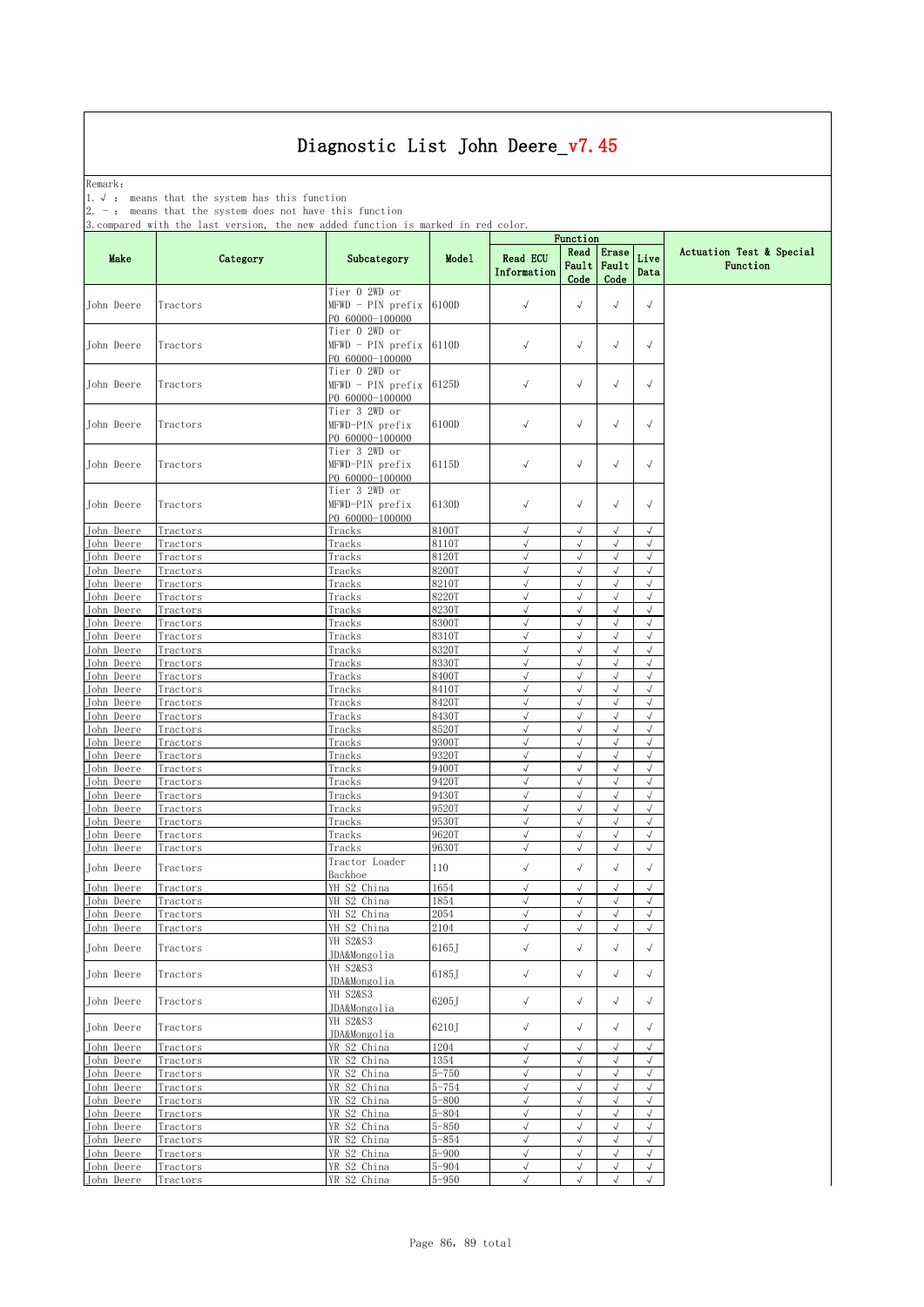Remark: The contract of the contract of  $\mathbb{R}$  and  $\mathbb{R}$  are contract of  $\mathbb{R}$  and  $\mathbb{R}$  are contract of  $\mathbb{R}$  and  $\mathbb{R}$  are contract of  $\mathbb{R}$  and  $\mathbb{R}$  are contract of  $\mathbb{R}$  and  $\mathbb{R}$  are cont

1.√ : means that the system has this function

2. - : means that the system does not have this function

| put                      |                                      |                                     |                      |                          | Function                   |                         |                          |                                      |
|--------------------------|--------------------------------------|-------------------------------------|----------------------|--------------------------|----------------------------|-------------------------|--------------------------|--------------------------------------|
| Make                     | Category                             | Subcategory                         | Model                | Read ECU<br>Information  | Read<br>Fault<br>Code      | Erase<br>Fault<br>Code  | Live<br>Data             | Actuation Test & Special<br>Function |
| John Deere               | Tractors                             | YR S2 China                         | 904                  | $\sqrt{ }$               | $\sqrt{ }$                 | $\sqrt{ }$              | $\sqrt{ }$               |                                      |
| John Deere               | Tractors                             | YR S3 China                         | 5E-1000              | $\sqrt{}$                | $\sqrt{ }$                 | $\sqrt{}$               | $\sqrt{ }$               |                                      |
| John Deere               | Tractors                             | YR S3 China                         | 5E-850<br>5E-850H    | $\sqrt{ }$<br>$\sqrt{ }$ | $\sqrt{ }$<br>$\checkmark$ | $\sqrt{2}$<br>√         | $\sqrt{ }$<br>$\sqrt{ }$ |                                      |
| John Deere<br>John Deere | Tractors<br>Tractors                 | YR S3 China<br>YR S3 China          | 5E-854               | $\sqrt{ }$               | $\sqrt{}$                  | $\sqrt{2}$              | $\sqrt{2}$               |                                      |
| John Deere               | Tractors                             | YR S3 China                         | 5E-950               | $\sqrt{ }$               | $\sqrt{}$                  | $\sqrt{ }$              | $\sqrt{ }$               |                                      |
| John Deere               | Tractors                             | YR S3 China                         | 5E-954               | $\sqrt{ }$               | $\sqrt{}$                  | $\sqrt{ }$              | $\sqrt{ }$               |                                      |
| John Deere               | Tractors                             | YR S3 China                         | 6B-1104              | $\sqrt{ }$               | $\sqrt{ }$                 | $\sqrt{ }$              | $\sqrt{}$                |                                      |
| John Deere               | Tractors                             | YR S3 China                         | 6B-1204              | $\sqrt{ }$               | $\sqrt{ }$                 | $\sqrt{}$               | $\sqrt{}$                |                                      |
| John Deere               | Tractors                             | YR S3 China                         | 6B-1354              | $\sqrt{ }$               | $\sqrt{ }$                 | $\sqrt{}$               | $\sqrt{}$                |                                      |
| <b>John Deere</b>        | Tractors                             | YR S3 China                         | 6B-1404              | √                        | √                          | $\checkmark$            | $\sqrt{2}$               |                                      |
| John Deere               | Tractors                             | YR S3 China                         | 6B-954               | $\sqrt{ }$               | $\sqrt{}$                  | $\sqrt{}$               | $\sqrt{2}$               |                                      |
| John Deere               | Tractors                             | YR S3 China                         | $6J-1654$            | $\sqrt{ }$               | $\sqrt{ }$                 | $\sqrt{ }$              | $\sqrt{}$                |                                      |
| John Deere               | Tractors                             | YR S3 China                         | $6J-1854$            | $\sqrt{ }$               | $\sqrt{}$                  | $\sqrt{}$               | $\sqrt{ }$               |                                      |
| John Deere               | Tractors                             | YR S3 China                         | $6J - 2054$          | $\sqrt{ }$               | $\sqrt{ }$                 | $\sqrt{}$               | $\sqrt{ }$               |                                      |
| John Deere<br>John Deere | Tractors                             | YR S3 CIS<br>YR S3 CIS              | 6095B<br>6110B       | $\sqrt{ }$<br>$\sqrt{ }$ | $\sqrt{ }$<br>$\sqrt{}$    | $\sqrt{}$<br>$\sqrt{}$  | $\sqrt{}$<br>$\sqrt{ }$  |                                      |
| John Deere               | Tractors<br>Tractors                 | YR S3 CIS                           | 6135B                | $\sqrt{ }$               | $\checkmark$               | $\sqrt{ }$              | $\sqrt{}$                |                                      |
| John Deere               | Tractors                             | YR S3                               | 6095B                | $\sqrt{ }$               | $\sqrt{}$                  | $\sqrt{ }$              | $\sqrt{}$                |                                      |
| John Deere               | Tractors                             | YR S3                               | 6110B                | $\sqrt{ }$               | $\sqrt{ }$                 | $\sqrt{ }$              | $\sqrt{}$                |                                      |
| John Deere               | Tractors                             | YR S3                               | 6120B                | $\sqrt{ }$               | $\sqrt{ }$                 | $\sqrt{}$               | $\sqrt{}$                |                                      |
| John Deere               | Tractors                             | YR S3                               | 6135B                | $\sqrt{ }$               | $\sqrt{}$                  | $\sqrt{2}$              | $\sqrt{}$                |                                      |
| John Deere               | Tractors                             | YR S3                               | 6140B                | $\sqrt{ }$               | $\sqrt{}$                  | $\sqrt{ }$              | $\sqrt{ }$               |                                      |
| John Deere               | Tractors                             | YR S3                               | 6165J                | $\checkmark$             | $\sqrt{}$                  | $\sqrt{2}$              | $\sqrt{ }$               |                                      |
| John Deere               | Tractors                             | YR S3                               | 6185J                | $\sqrt{ }$               | $\sqrt{}$                  | $\sqrt{ }$              | $\sqrt{}$                |                                      |
| John Deere               | Tractors                             | YR S3                               | 6205J                | $\sqrt{ }$               | $\sqrt{}$                  | $\sqrt{}$               | $\sqrt{ }$               |                                      |
| John Deere               | Tractors                             | YR S3                               | 6210J                | $\sqrt{ }$               | $\sqrt{ }$                 | $\sqrt{}$               | $\sqrt{}$                |                                      |
| John Deere               | Transmission                         | EMD Series                          | EMD0630              | $\sqrt{ }$               | $\sqrt{2}$                 | $\sqrt{ }$              | $\sqrt{}$                |                                      |
| John Deere               | Transmission                         | Series                              | AG150<br>AG250       | $\sqrt{ }$<br>√          | $\sqrt{}$<br>$\checkmark$  | $\sqrt{}$<br>√          | $\sqrt{2}$<br>$\sqrt{}$  |                                      |
| John Deere<br>John Deere | Transmission<br>Transmission         | Series<br>Series                    | AG8000               | $\sqrt{ }$               | $\sqrt{}$                  | $\sqrt{}$               | $\sqrt{}$                |                                      |
| John Deere               | Transmission                         | Series                              | AG9000               | $\sqrt{ }$               | $\sqrt{}$                  | $\sqrt{ }$              | $\sqrt{}$                |                                      |
| John Deere               | Truck                                | Articulated Dump                    | 250C                 | $\sqrt{ }$               | $\sqrt{}$                  | $\sqrt{ }$              | $\sqrt{ }$               |                                      |
| John Deere               | Truck                                | Articulated Dump                    | 350C                 | $\sqrt{ }$               | $\sqrt{ }$                 | $\sqrt{}$               | $\sqrt{}$                |                                      |
| John Deere               | Truck                                | Articulated Dump                    | 350D<br>Series II    | $\sqrt{}$                | $\sqrt{ }$                 | $\sqrt{}$               | $\sqrt{}$                |                                      |
| John Deere               | Truck                                | Articulated Dump                    | 400C                 | $\sqrt{ }$               | $\checkmark$               | $\sqrt{}$               | $\sqrt{ }$               |                                      |
| John Deere               | Truck                                | Articulated Dump                    | 400D<br>Series II    | $\sqrt{ }$               | $\sqrt{ }$                 | $\sqrt{}$               | $\sqrt{}$                |                                      |
| John Deere               | Truck                                | Articulated Dump<br>200366-609165   | 250D                 | $\checkmark$             | $\sqrt{ }$                 | $\sqrt{ }$              | $\sqrt{}$                |                                      |
| John Deere               | Truck                                | Articulated Dump                    | 300D                 | $\checkmark$             | $\sqrt{ }$                 | $\sqrt{ }$              | $\sqrt{}$                |                                      |
| John Deere               | Truck                                | 200366-609165<br>Articulated Dump   | 350D                 | $\sqrt{ }$               | $\sqrt{ }$                 | $\sqrt{ }$              | $\sqrt{}$                |                                      |
|                          |                                      | 608490 - XXXXXX<br>Articulated Dump |                      |                          |                            |                         |                          |                                      |
| John Deere               | Truck                                | 608490 - XXXXXX<br>Articulated Dump | 400D                 | $\sqrt{ }$               | $\sqrt{}$                  | $\sqrt{}$               | $\sqrt{ }$               |                                      |
| John Deere               | Truck                                | 609166-XXXXXX                       | 250D                 | $\sqrt{ }$               | $\sqrt{}$                  | $\checkmark$            | $\checkmark$             |                                      |
| John Deere               | Truck                                | Articulated Dump<br>609166-XXXXXX   | 300D                 | $\sqrt{ }$               | $\sqrt{ }$                 | $\sqrt{ }$              | $\sqrt{}$                |                                      |
| John Deere               | Truck                                | Articulated Dump<br>XXXXXX-609165   | 250D                 | $\sqrt{ }$               | $\sqrt{ }$                 | $\sqrt{}$               | $\sqrt{ }$               |                                      |
| John Deere               | Truck                                | Articulated Dump<br>XXXXXX-609165   | 300D                 | $\checkmark$             | $\sqrt{ }$                 | $\sqrt{ }$              | $\checkmark$             |                                      |
| John Deere               | Utility Vehicle Attachment           | Front Blade                         | 66                   | $\sqrt{ }$               | $\sqrt{ }$                 | $\sqrt{}$               | $\sqrt{}$                |                                      |
| John Deere               | Utility Vehicles                     | Gator H Series                      | HPX4X2               | $\sqrt{ }$               | $\sqrt{2}$                 | $\sqrt{2}$              | $\sqrt{ }$               |                                      |
| John Deere               | Utility Vehicles                     | Gator H Series                      | HPX4X4               | $\sqrt{ }$               | $\sqrt{ }$                 | $\sqrt{ }$              | $\sqrt{}$                |                                      |
| John Deere               | Utility Vehicles                     | Gator H Series<br>Diesel            | HPX4X2D              | $\checkmark$             | $\sqrt{ }$                 | $\sqrt{}$               | $\checkmark$             |                                      |
| John Deere               | Utility Vehicles                     | Gator H Series<br>Diesel            | HPX4X4D              | $\sqrt{ }$               | $\sqrt{ }$                 | $\sqrt{ }$              | $\sqrt{}$                |                                      |
| John Deere               | Utility Vehicles                     | Gator H Series                      | HPX4X4               | $\checkmark$             | $\sqrt{ }$                 | $\sqrt{ }$              | $\sqrt{}$                |                                      |
|                          |                                      | Trail                               | Trail                |                          |                            |                         |                          |                                      |
| John Deere               | Utility Vehicles                     | Gator Military                      | M-Gator A2           | $\sqrt{ }$               | $\sqrt{2}$                 | $\sqrt{ }$              | $\sqrt{}$                |                                      |
| John Deere               | Utility Vehicles<br>Utility Vehicles | Gator R Series                      | RSX 850i<br>RSX 860i | $\sqrt{ }$<br>$\sqrt{ }$ | $\sqrt{ }$<br>$\sqrt{ }$   | $\sqrt{ }$<br>$\sqrt{}$ | $\sqrt{}$<br>$\sqrt{}$   |                                      |
| John Deere<br>John Deere | Utility Vehicles                     | Gator R Series<br>Gator Robotic     | R-Gator              | $\sqrt{ }$               | $\sqrt{ }$                 | $\sqrt{}$               | $\sqrt{}$                |                                      |
|                          |                                      |                                     |                      |                          |                            |                         |                          |                                      |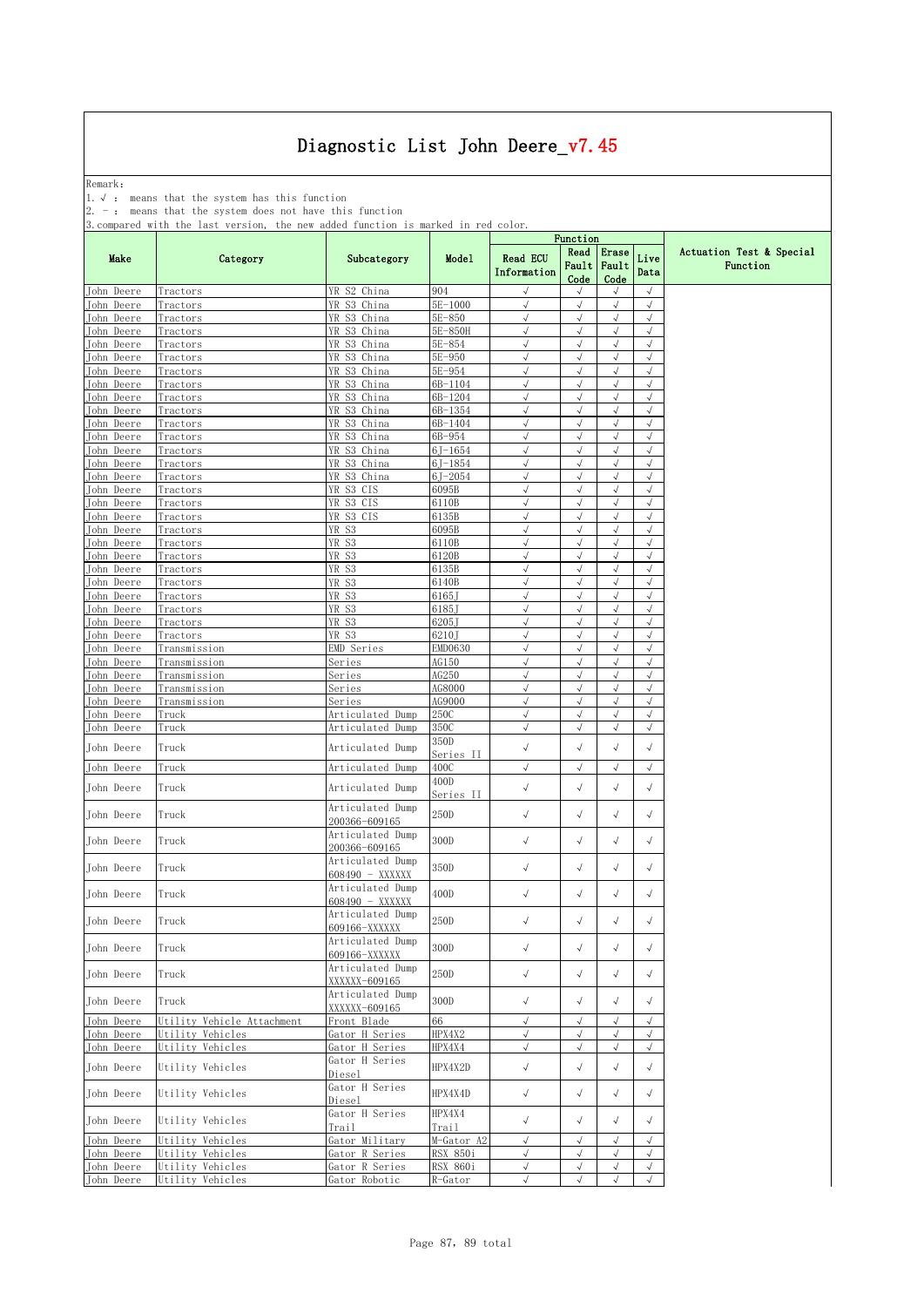Remark: The contract of the contract of  $\mathbb{R}$  and  $\mathbb{R}$  are contract of  $\mathbb{R}$  and  $\mathbb{R}$  are contract of  $\mathbb{R}$  and  $\mathbb{R}$  are contract of  $\mathbb{R}$  and  $\mathbb{R}$  are contract of  $\mathbb{R}$  and  $\mathbb{R}$  are cont

1.√ : means that the system has this function

2. - : means that the system does not have this function

|                                 |                                                    |                                    |                    | Function                       |                             |                          |                          |                                      |
|---------------------------------|----------------------------------------------------|------------------------------------|--------------------|--------------------------------|-----------------------------|--------------------------|--------------------------|--------------------------------------|
| Make                            | Category                                           | Subcategory                        | Model              | <b>Read ECU</b><br>Information | Read<br>Fault Fault<br>Code | Erase<br>Code            | Live<br>Data             | Actuation Test & Special<br>Function |
| John Deere                      | Utility Vehicles                                   | Gator T Series                     | TH6X4              | $\sqrt{ }$                     | $\sqrt{ }$                  | $\sqrt{ }$               | $\sqrt{ }$               |                                      |
| John Deere<br>John Deere        | Utility Vehicles<br>Utility Vehicles               | Gator T Series<br>Gator T Series   | TS4X2<br>TH6X4D    | $\sqrt{}$<br>$\sqrt{}$         | $\sqrt{}$<br>$\sqrt{}$      | $\sqrt{}$<br>$\sqrt{}$   | $\sqrt{}$<br>$\sqrt{}$   |                                      |
|                                 | Utility Vehicles                                   | Diesel                             |                    |                                | J                           | $\sqrt{ }$               | $\sqrt{ }$               |                                      |
| John Deere<br>John Deere        | Utility Vehicles                                   | Gator Turf<br>Gator X Series       | TXTurf<br>625i     | $\sqrt{ }$<br>$\sqrt{ }$       | $\sqrt{}$                   | $\sqrt{}$                | $\sqrt{}$                |                                      |
| John Deere                      | Utility Vehicles                                   | Gator X Series                     | 825i               | $\sqrt{ }$                     | $\sqrt{}$                   | $\sqrt{ }$               | $\sqrt{}$                |                                      |
| John Deere                      | Utility Vehicles                                   | Gator X Series                     | XUV 550            | $\sqrt{ }$                     | $\sqrt{}$                   | $\sqrt{}$                | $\sqrt{2}$               |                                      |
| John Deere                      | Utility Vehicles                                   | Gator X Series                     | XUV 550 S4         | √                              | √                           | $\sqrt{}$                | $\sqrt{}$                |                                      |
| John Deere                      | Utility Vehicles                                   | Gator X Series<br>Diesel           | 855D               | $\sqrt{ }$                     | $\sqrt{ }$                  | $\sqrt{}$                | $\sqrt{}$                |                                      |
| John Deere                      | Utility Vehicles                                   | ProGator<br>Attachment             | HD300<br>Sprayer   | $\sqrt{ }$                     | $\sqrt{}$                   | $\sqrt{}$                | $\sqrt{}$                |                                      |
| John Deere                      | Vertical Tillage                                   | Disk PIN Prefix<br>1EK             | 2623VT             | $\checkmark$                   | $\sqrt{}$                   | $\sqrt{ }$               | $\sqrt{ }$               |                                      |
| John Deere                      | Vertical Tillage                                   | Disk PIN Prefix<br>1N <sub>0</sub> | 2623VT             | $\sqrt{ }$                     | $\sqrt{}$                   | $\sqrt{}$                | $\sqrt{}$                |                                      |
| John Deere                      | Worksite Pro Attachment                            | 3 Point Hitch                      | 3 Point<br>Hitch   | $\sqrt{ }$                     | $\sqrt{ }$                  | $\sqrt{}$                | $\sqrt{ }$               |                                      |
| John Deere                      | Worksite Pro Attachment                            | Angle Broom                        | BA96               | $\sqrt{ }$                     | $\sqrt{}$                   | $\sqrt{ }$               | $\sqrt{ }$               |                                      |
| John Deere                      | Worksite Pro Attachment                            | Auger Planetary                    | <b>PA40</b>        | $\sqrt{}$                      | $\sqrt{}$                   | $\sqrt{ }$               | $\sqrt{}$                |                                      |
| John Deere                      | Worksite Pro Attachment                            | Backhoe                            | 800                | $\sqrt{ }$                     | $\sqrt{}$                   | $\sqrt{}$                | $\sqrt{ }$               |                                      |
| John Deere                      | Worksite Pro Attachment                            | Backhoe                            | 850                | J                              |                             | $\sqrt{ }$               | $\sqrt{}$                |                                      |
| <b>John Deere</b>               | Worksite Pro Attachment                            | Backhoe                            | 900                | $\sqrt{2}$                     | $\sqrt{2}$                  | $\sqrt{}$                | $\sqrt{}$                |                                      |
| John Deere<br>John Deere        | Worksite Pro Attachment<br>Worksite Pro Attachment | Backhoe<br>Breaker                 | 911<br><b>HH40</b> | $\sqrt{ }$<br>$\sqrt{ }$       | $\sqrt{2}$<br>$\sqrt{}$     | $\sqrt{ }$<br>$\sqrt{}$  | $\sqrt{2}$<br>$\sqrt{}$  |                                      |
| John Deere                      | Worksite Pro Attachment                            | Breaker                            | <b>HH60</b>        | $\sqrt{ }$                     | $\sqrt{ }$                  | $\sqrt{ }$               | $\sqrt{2}$               |                                      |
| John Deere                      | Worksite Pro Attachment                            | Breaker                            | <b>HH80</b>        | $\sqrt{ }$                     | √                           | $\sqrt{ }$               | $\sqrt{ }$               |                                      |
| John Deere                      | Worksite Pro Attachment                            | Cold Planer                        | CP12D              | $\sqrt{2}$                     |                             | $\sqrt{ }$               | $\sqrt{2}$               |                                      |
| John Deere                      | Worksite Pro Attachment                            | Cold Planer                        | $\texttt{CP18D}$   | $\sqrt{}$                      | $\sqrt{2}$                  | $\sqrt{ }$               | $\sqrt{}$                |                                      |
| John Deere                      | Worksite Pro Attachment                            | Cold Planer                        | CP24D              | $\sqrt{2}$                     | $\sqrt{}$                   | $\sqrt{ }$               | $\sqrt{2}$               |                                      |
| John Deere                      | Worksite Pro Attachment                            | Cold Planer                        | CP30D              | $\sqrt{ }$                     | $\sqrt{}$                   | $\sqrt{}$                | $\sqrt{ }$               |                                      |
| John Deere<br>John Deere        | Worksite Pro Attachment<br>Worksite Pro Attachment | Mulching Head<br>Multi-Purpose     | MH60C<br>MP66B     | $\sqrt{}$<br>$\sqrt{ }$        | $\sqrt{}$<br>$\sqrt{}$      | $\sqrt{}$<br>$\sqrt{}$   | $\sqrt{}$<br>$\sqrt{ }$  |                                      |
| John Deere                      | Worksite Pro Attachment                            | Bucket<br>Multi-Purpose            | MP72B              | $\sqrt{ }$                     | $\sqrt{ }$                  | $\sqrt{}$                | $\sqrt{}$                |                                      |
|                                 |                                                    | Bucket<br>Multi-Purpose            |                    | $\sqrt{}$                      |                             |                          |                          |                                      |
| John Deere                      | Worksite Pro Attachment                            | Bucket<br>Multi-Purpose            | MP78B              |                                | √                           | $\sqrt{ }$               | $\sqrt{}$                |                                      |
| John Deere                      | Worksite Pro Attachment                            | Bucket                             | MP84B              | $\sqrt{ }$                     | √                           | $\sqrt{ }$               | $\sqrt{}$                |                                      |
| John Deere                      | Worksite Pro Attachment                            | Nursery Fork                       | NF44               | $\sqrt{}$                      | $\sqrt{ }$                  | $\sqrt{ }$               | $\sqrt{ }$               |                                      |
| John Deere                      | Worksite Pro Attachment                            | Rotary Cutters                     | RC60B              | $\sqrt{}$                      |                             | $\sqrt{ }$               | $\sqrt{}$                |                                      |
| John Deere<br>John Deere        | Worksite Pro Attachment<br>Worksite Pro Attachment | Rotary Cutters<br>Rotary Cutters   | RC72<br>RC72B      | $\sqrt{ }$<br>$\sqrt{ }$       | $\sqrt{}$<br>$\sqrt{}$      | $\sqrt{ }$<br>$\sqrt{}$  | $\sqrt{2}$<br>$\sqrt{}$  |                                      |
| John Deere                      | Worksite Pro Attachment                            | Rotary Cutters                     | RC78               | $\sqrt{ }$                     | $\sqrt{}$                   | $\sqrt{ }$               | $\sqrt{}$                |                                      |
| Tohn Deere                      | Worksite Pro Attachment                            | Rotary Cutters                     | RC78B              | $\sqrt{}$                      | $\sqrt{}$                   | $\sqrt{ }$               | $\sqrt{}$                |                                      |
| John Deere                      | Worksite Pro Attachment                            | Rotary Cutters                     | RS72               | $\sqrt{}$                      | $\sqrt{2}$                  | $\sqrt{2}$               | $\sqrt{ }$               |                                      |
| John Deere                      | Worksite Pro Attachment                            | Scrap Grapple                      | GS88               | √                              | √                           |                          | √                        |                                      |
| John Deere                      | Worksite Pro Attachment                            | Snow Blower                        | SB60               | $\sqrt{ }$                     | $\sqrt{}$                   | $\sqrt{ }$               | $\sqrt{2}$               |                                      |
| John Deere                      | Worksite Pro Attachment                            | Snow Blower                        | SB60B              | $\sqrt{ }$                     | $\sqrt{}$                   | $\sqrt{ }$               | $\sqrt{ }$               |                                      |
| John Deere                      | Worksite Pro Attachment<br>Worksite Pro Attachment | Snow Blower                        | SB72B<br>SB78B     | $\sqrt{}$<br>$\sqrt{ }$        | $\sqrt{}$<br>$\sqrt{ }$     | $\sqrt{}$<br>$\sqrt{ }$  | $\sqrt{ }$<br>$\sqrt{ }$ |                                      |
| John Deere<br>John Deere        | Worksite Pro Attachment                            | Snow Blower<br>Snow Blower         | SB84B              | $\sqrt{}$                      | $\sqrt{}$                   | $\sqrt{ }$               | $\sqrt{2}$               |                                      |
| John Deere                      | Worksite Pro Attachment                            | Snow Push                          | SP10C              | $\sqrt{ }$                     | $\sqrt{}$                   | $\sqrt{}$                | $\sqrt{ }$               |                                      |
| John Deere                      | Worksite Pro Attachment                            | Snow Push                          | SP8C               | $\sqrt{ }$                     | $\sqrt{}$                   | $\sqrt{ }$               | $\sqrt{ }$               |                                      |
| John Deere                      | Worksite Pro Attachment                            | Snow Utility                       | BV6                | $\sqrt{ }$                     | $\sqrt{}$                   | $\sqrt{}$                | $\sqrt{ }$               |                                      |
| John Deere                      | Worksite Pro Attachment                            | Snow Utility                       | BV8                | $\sqrt{ }$                     | $\sqrt{}$                   | $\sqrt{ }$               | $\sqrt{ }$               |                                      |
| John Deere                      | Worksite Pro Attachment                            | Snow Utility                       | BV9                | $\sqrt{}$                      | $\sqrt{}$                   | $\sqrt{ }$               | $\sqrt{ }$               |                                      |
| TIMBERJACK                      | Alternate                                          | Track                              | 850                | $\sqrt{}$                      | $\sqrt{2}$                  | $\sqrt{ }$               | $\sqrt{ }$               |                                      |
| TIMBERIACK                      | Bundler                                            | Wheeled                            | 1490D              | √                              | $\sqrt{2}$                  | $\sqrt{ }$               | $\sqrt{ }$               |                                      |
| TIMBERJACK                      | Feller Buncher                                     | Track                              | 608                | $\sqrt{2}$                     | $\sqrt{2}$                  | $\sqrt{2}$               | $\sqrt{ }$<br>$\sqrt{ }$ |                                      |
| TIMBERJACK<br><b>TIMBERJACK</b> | Feller Buncher<br>Feller Buncher                   | Track<br>Track                     | 608B<br>608L       | $\sqrt{ }$<br>$\sqrt{ }$       | $\sqrt{}$<br>$\sqrt{}$      | $\sqrt{ }$<br>$\sqrt{ }$ | $\sqrt{ }$               |                                      |
| <b>TIMBERJACK</b>               | Feller Buncher                                     | Track                              | 608S               | $\sqrt{}$                      | $\sqrt{2}$                  | $\sqrt{ }$               | $\sqrt{ }$               |                                      |
| TIMBERJACK                      | Feller Buncher                                     | Track                              | 759G               | $\sqrt{}$                      | $\sqrt{2}$                  | $\sqrt{}$                | $\sqrt{ }$               |                                      |
| <b>TIMBERJACK</b>               | Feller Buncher                                     | Track                              | 850                | $\sqrt{}$                      | $\sqrt{2}$                  | $\sqrt{}$                | $\sqrt{ }$               |                                      |
| TIMBERJACK                      | Feller Buncher                                     | Track                              | 900                |                                |                             |                          | $\sqrt{}$                |                                      |